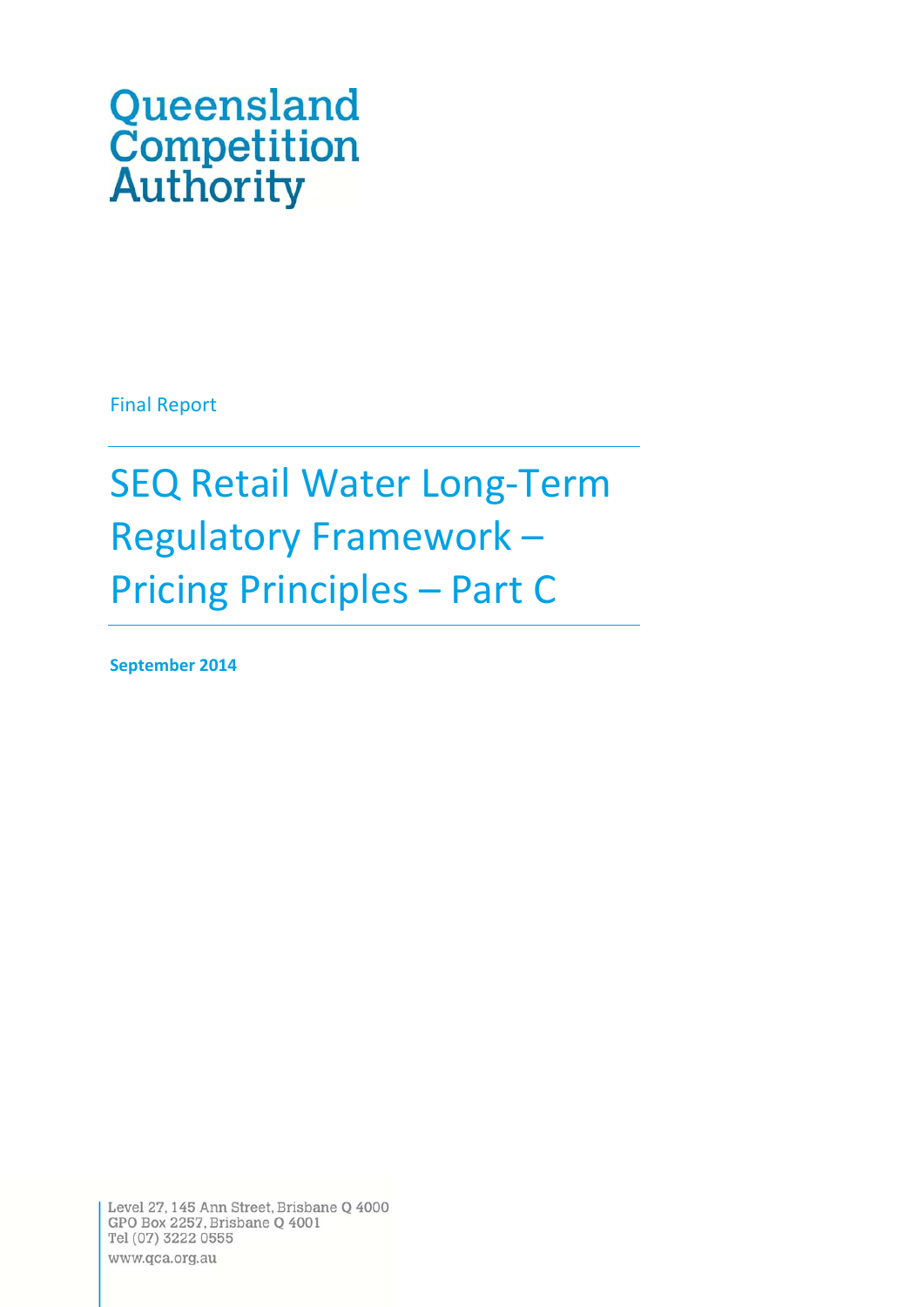The QCA wishes to acknowledge the contribution of the following staff to this report: Geetu Anthonisz, Les Godfrey, Fifi Gosali, George Passmore, Matthew Rintoul, Rick Stankiewicz

## © Queensland Competition Authority 2014

The Queensland Competition Authority supports and encourages the dissemination and exchange of information. However, copyright protects this document.

The Queensland Competition Authority has no objection to this material being reproduced, made available online or electronically but only if it is recognised as the owner of the copyright and this material remains unaltered.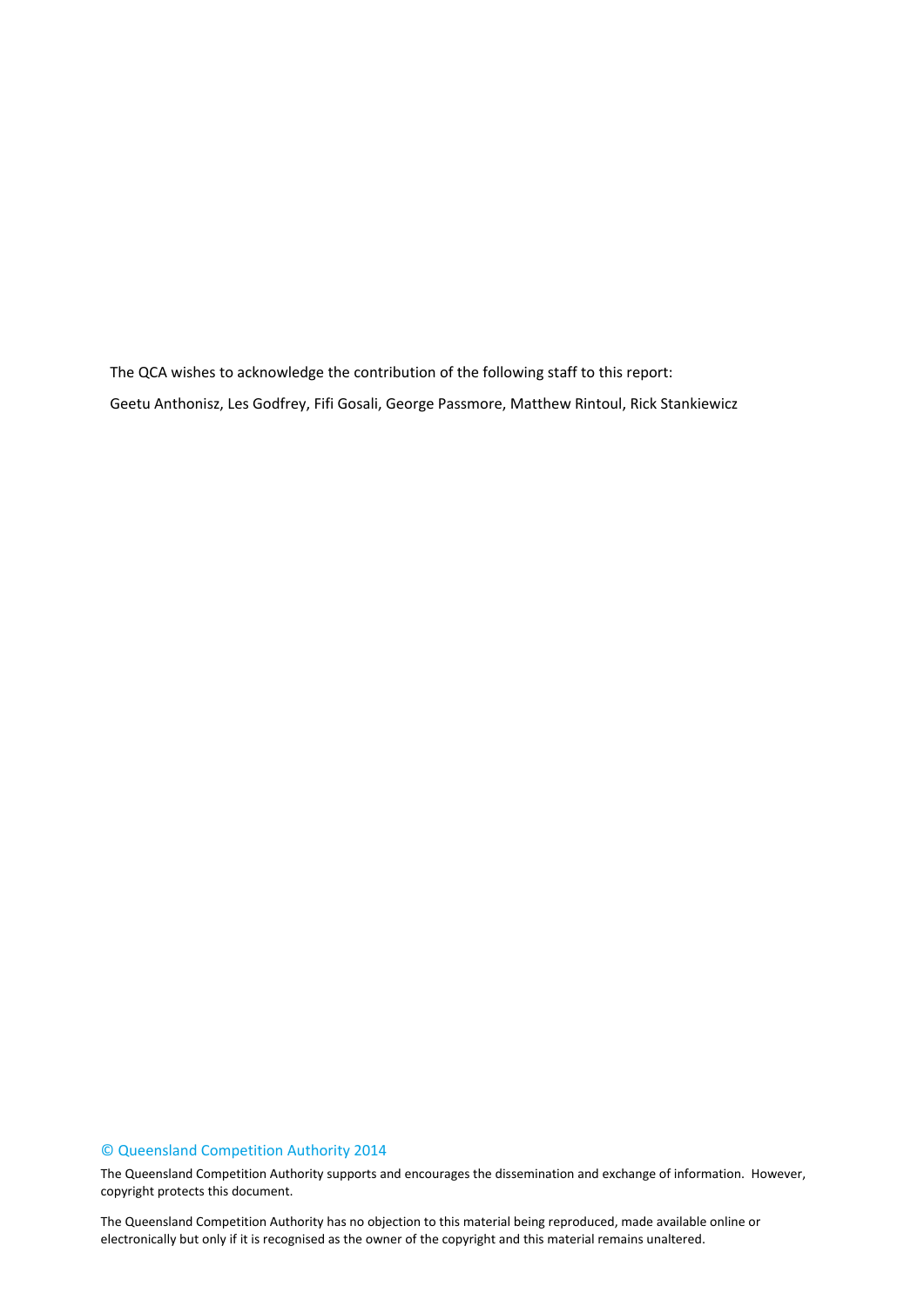# Table of Contents

| 1              | <b>GENERAL PRICING PRINCIPLES</b>                       | $\mathbf{1}$ |
|----------------|---------------------------------------------------------|--------------|
| 1.1            | Introduction                                            | $\mathbf{1}$ |
| 1.2            | The regulatory framework                                | $\mathbf{1}$ |
| 1.3            | Pricing objectives                                      | $\mathbf 1$  |
| 1.4            | Pricing principles                                      | 6            |
| $\overline{2}$ | <b>URBAN WATER</b>                                      | 19           |
| 2.1            | Introduction                                            | 19           |
| 2.2            | Urban water demand forecasting                          | 19           |
| 2.3            | Urban water volumetric charges                          | 25           |
| 2.4            | Urban water fixed charges                               | 28           |
| 2.5            | Inclining and declining block tariffs                   | 35           |
| 2.6            | Location-based or nodal pricing                         | 41           |
| 2.7            | Peak period and seasonal pricing                        | 45           |
| 2.8            | Self-selecting tariffs                                  | 48           |
| 2.9            | Service quality differentials and interruptible tariffs | 50           |
| 2.10           | Metering and billing arrangements                       | 52           |
| 2.11           | Scarcity charges                                        | 67           |
| 2.12           | Tradeable urban water entitlements                      | 70           |
| 3              | SEWERAGE                                                | 72           |
| 3.1            | Background                                              | 72           |
| 3.2            | Issues in pricing sewerage services                     | 72           |
| 3.3            | Sewerage service demand forecasting                     | 72           |
| 3.4            | Efficient pricing of sewerage services                  | 74           |
| 4              | <b>TRADE WASTE</b>                                      | 86           |
| 4.1            | Introduction                                            | 86           |
| 4.2            | Forecasting demand for trade waste services             | 87           |
| 4.3            | Efficient pricing of trade waste services               | 89           |
| 4.4            | Compliance                                              | 101          |
| 5              | RECYCLED WATER                                          | 104          |
| 5.1            | Introduction                                            | 104          |
| 5.2            | Position paper                                          | 104          |
| 5.3            | Final report                                            | 115          |
| 5.4            | Sewer mining                                            | 117          |
| 6              | STORMWATER REUSE AND DRAINAGE                           | 120          |
| 6.1            | Introduction                                            | 120          |
| 6.2            | Stormwater reuse                                        | 120          |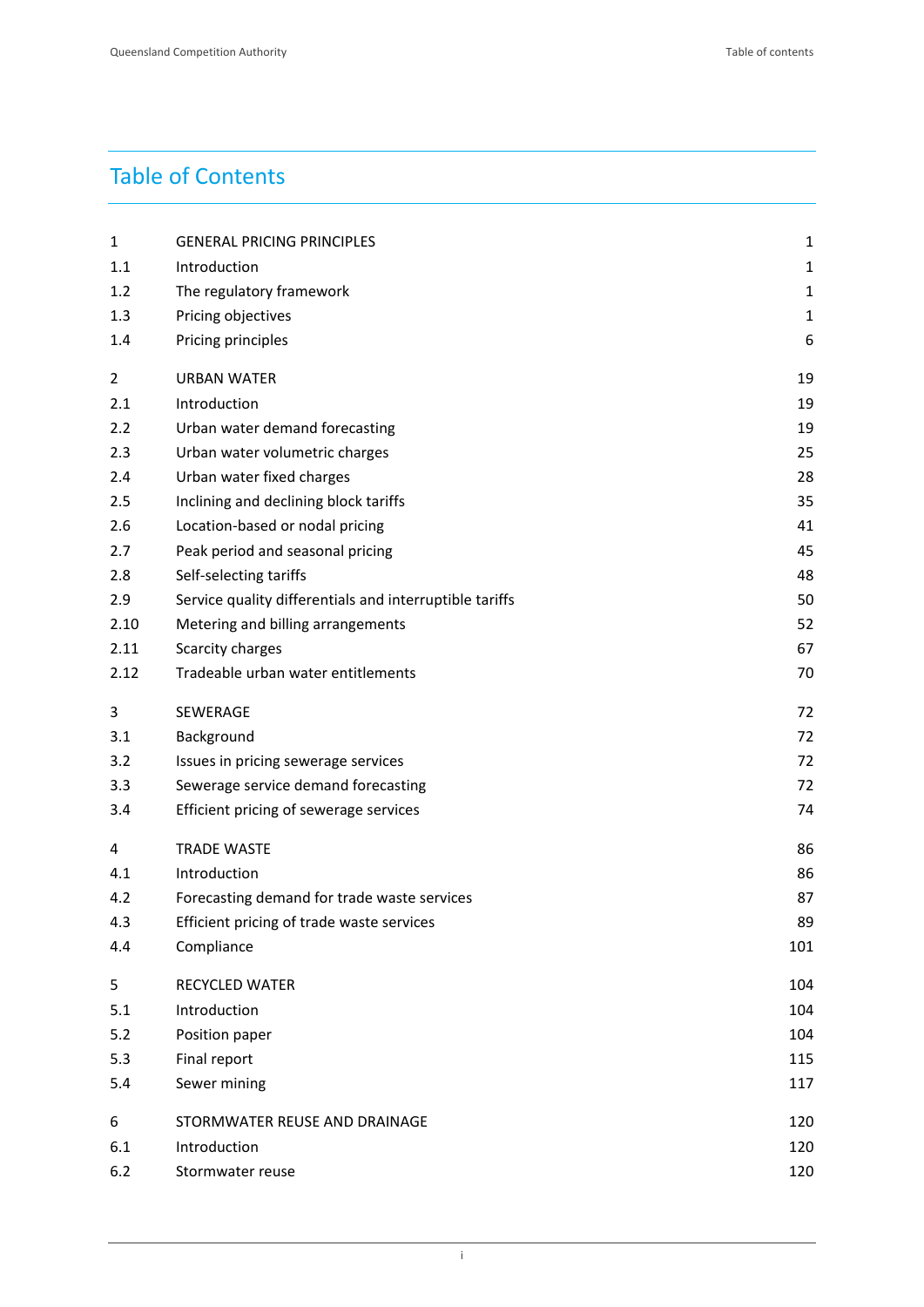| 6.3                                   | Stormwater drainage          |     |  |  |  |
|---------------------------------------|------------------------------|-----|--|--|--|
| $\overline{7}$                        | INDUSTRY-WIDE PRICING ISSUES | 129 |  |  |  |
| 7.1                                   | <b>Introduction</b>          | 129 |  |  |  |
| 7.2<br>Pricing for externalities      |                              |     |  |  |  |
| 7.3<br>Pricing for third party access |                              |     |  |  |  |
| 7.4<br>Price paths                    |                              |     |  |  |  |
| <b>GLOSSARY</b>                       |                              | 143 |  |  |  |
| <b>REFERENCES</b>                     |                              |     |  |  |  |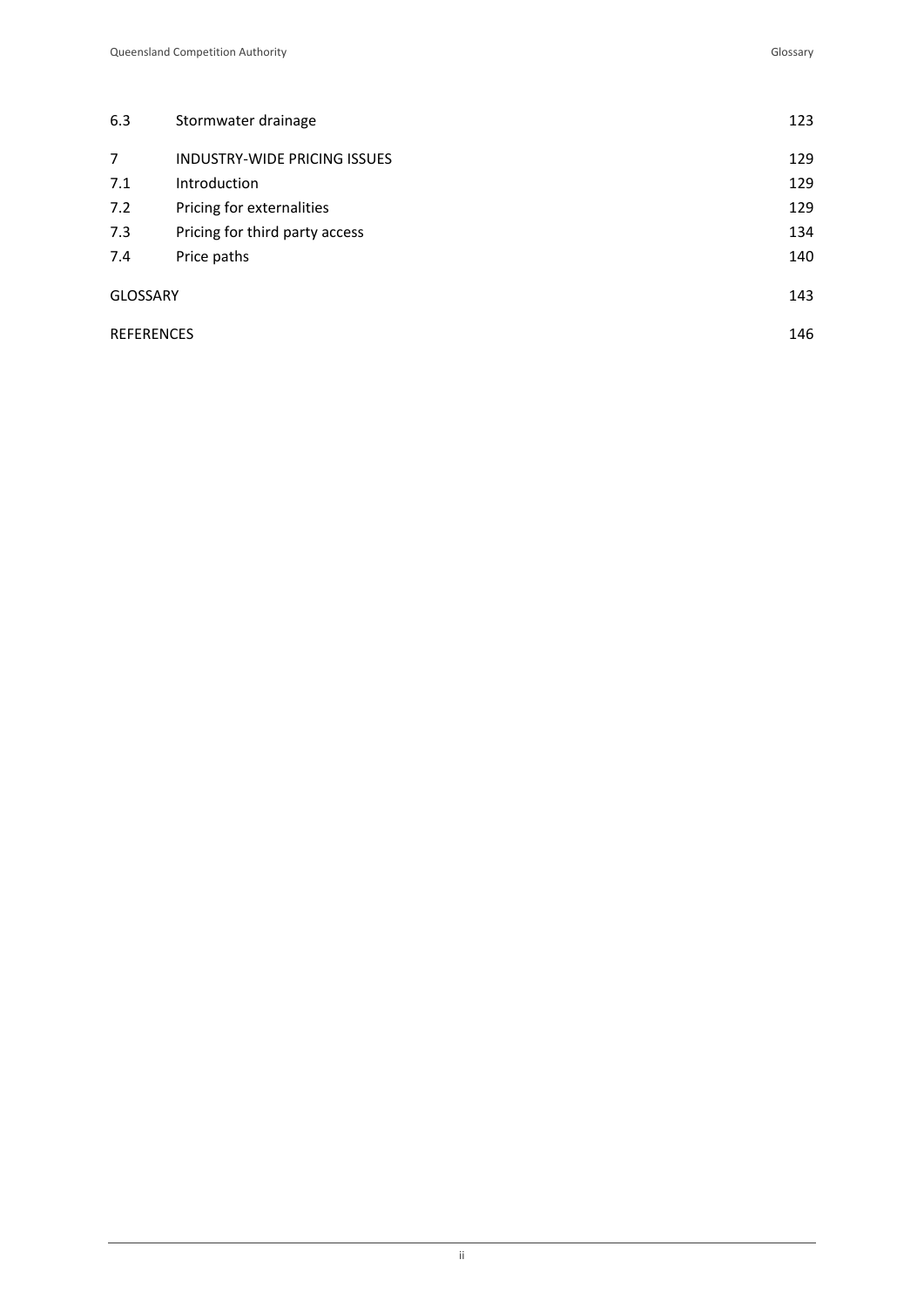# 1 GENERAL PRICING PRINCIPLES

# 1.1 Introduction

Under the Ministers' Direction (Appendix A) the QCA was directed to develop a regulatory framework for the SEQ distributor-retail entities (the retailers) to operate from 1 July 2015, and to set out pricing principles to apply to the industry.

These pricing principles are to apply to the retailers for the following services: water, sewerage, trade waste, recycled water (including sewer mining) services and stormwater reuse (including stormwater drainage) services.

The framework must protect the long-term interests of users by ensuring prices reflect prudent and efficient costs and promote efficient investment having regard to service reliability, safety and security.

The QCA is also required to allow for the management of price shocks for customers including price paths within and across regulatory periods where appropriate, changes in pricing policies including tariff structures and the provision and treatment of subsidies.

# 1.2 The regulatory framework

The QCA recommends that an annual performance monitoring regulatory framework apply to the SEQ retailers from 1 July 2015. This framework requires the retailers to annually report on changes in prices/revenues (against CPI‐X), as well as performance in service quality, investment strategies and customer engagement.

As part of annual performance monitoring, the QCA would also monitor the retailers for consistency with the recommended general pricing principles and the specific principles which apply to the urban water and sewerage services nominated in the Ministers' Direction.

Performance against the recommended pricing principles would be taken into account should a cost of service review be considered a result of price/revenue or service quality concerns.

Prior to this final report, the QCA released for comment a position paper: SEQ long-term regulatory framework – pricing principles (pricing principles position paper) (QCA 2014b). A summary of submissions and responses is outlined below.

# 1.3 Pricing objectives

# 1.3.1 Position paper

# National commitments and positions

Under the National Water Initiative (NWI) governments committed in 2004 (NWC 2004) to best practice water pricing to:

- (a) promote economically efficient and sustainable use of water resources, water infrastructure assets and government resources devoted to the management of water
- (b) ensure sufficient revenue streams to allow efficient delivery of the required services
- (c) facilitate the efficient functioning of water markets, in both rural and urban settings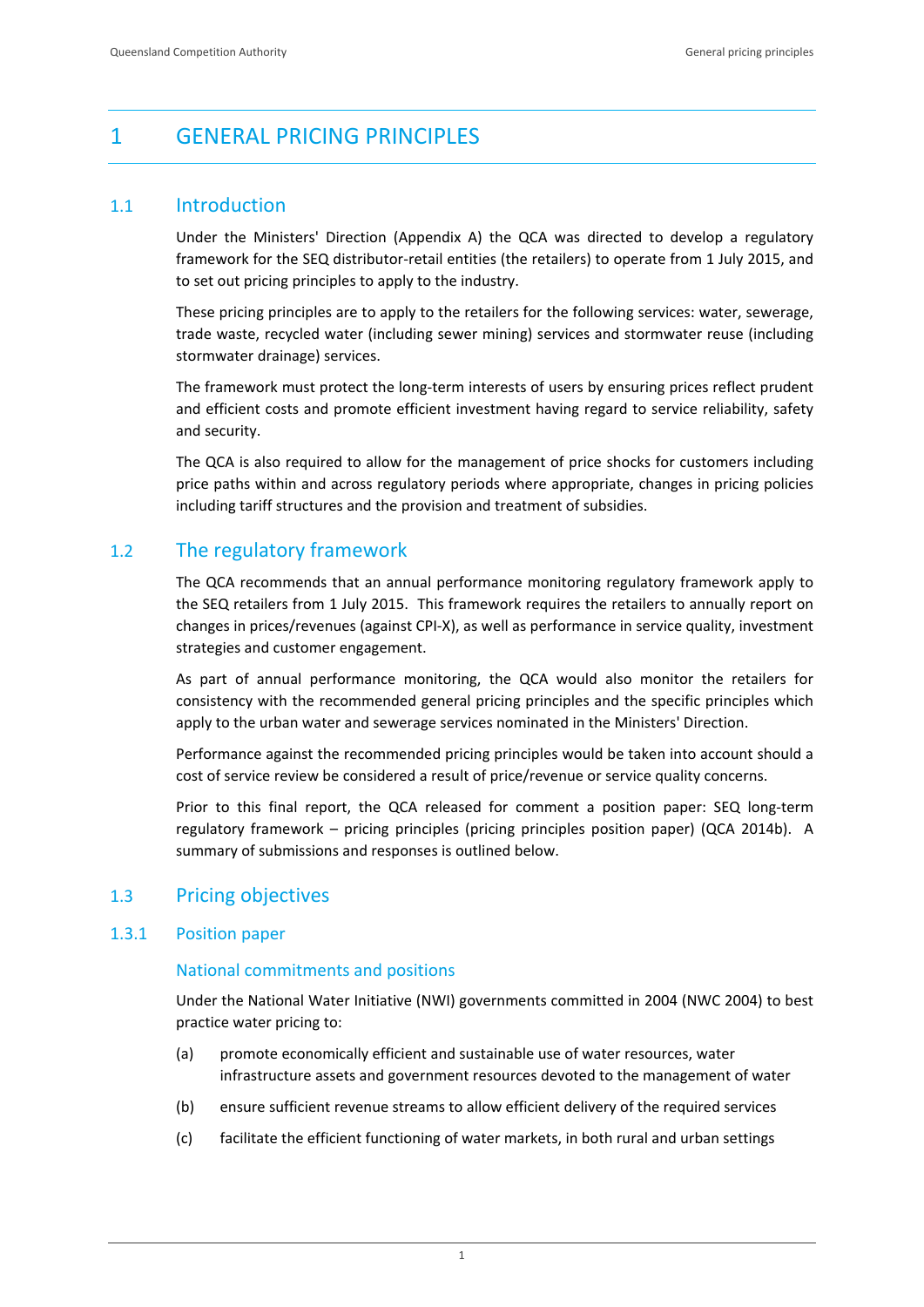- (d) give effect to the principle of 'user pays' and achieve pricing transparency in respect of water storage and delivery in irrigation systems and cost recovery for water planning and management
- (e) avoid perverse or unintended pricing outcomes.

In 2010, the NWC undertook a stock-take of State approaches to water charging and identified areas of differences in approaches to: recovering capital expenditure; setting urban water tariffs; and recovering the costs of water planning and management. The NWI pricing principles were then further developed to address these issues.

The Productivity Commission (PC) (2011) identified economic efficiency as the overarching objective for urban water pricing. The PC considered that most distributional issues are best dealt with outside the urban water sector through, for example, taxation and social security systems.

# Other jurisdictions

In other jurisdictions, economic regulators typically cite the objectives of economic efficiency, revenue adequacy, equity or fairness, transparency, competitive neutrality and compliance with national water agreements.

Specific objectives are set out in legislation or other instruments. They relate to such issues as: the protection of consumers from monopoly power, the appropriate rate of return on public sector assets, impacts on the environment and sustainable water use, demand management, social impacts and standards of service, impact of carbon pricing, impact on government financial targets and social impacts, compliance costs, avoidance of regulatory duplication, and the impact of change of prices for customers (IPART Act 1992 (NSW); Water Industry Regulatory Order 2012 (Vic); ERA 2013; ESC Act 2002 (SA); Water and Sewerage Industry Act 2008 (Tas)).

# SEQ retailers

According to Queensland Urban Utilities (QUU) (2012), prior to the formation of QUU, the participating councils of QUU agreed to a set of pricing principles which have continued to be applied by the retailers. These are principles of:

- (a) efficient pricing prices are cost reflective, forward looking and provide signals to customers as to the costs of future investment in infrastructure to meet changes in demand
- (b) revenue adequacy prices cover the costs of producing and delivering services, including a return on capital invested. Marginal costs of production provide a guide to efficient variable prices but are not sufficient to ensure revenue adequacy. A fixed charge is applied to recover adequate revenue
- (c) equity and social welfare equity is considered including horizontal equity, vertical equity and inter‐temporal equity
- (d) environmental and resource impact the influence of price on consumer behaviour, the flow-on impacts on the environment and the use of scarce resources
- (e) administrative practicality prices administratively feasible, and not impose undue information management or systems costs
- (f) being easily understood simpler rather than complex price structures to maximise awareness by consumers.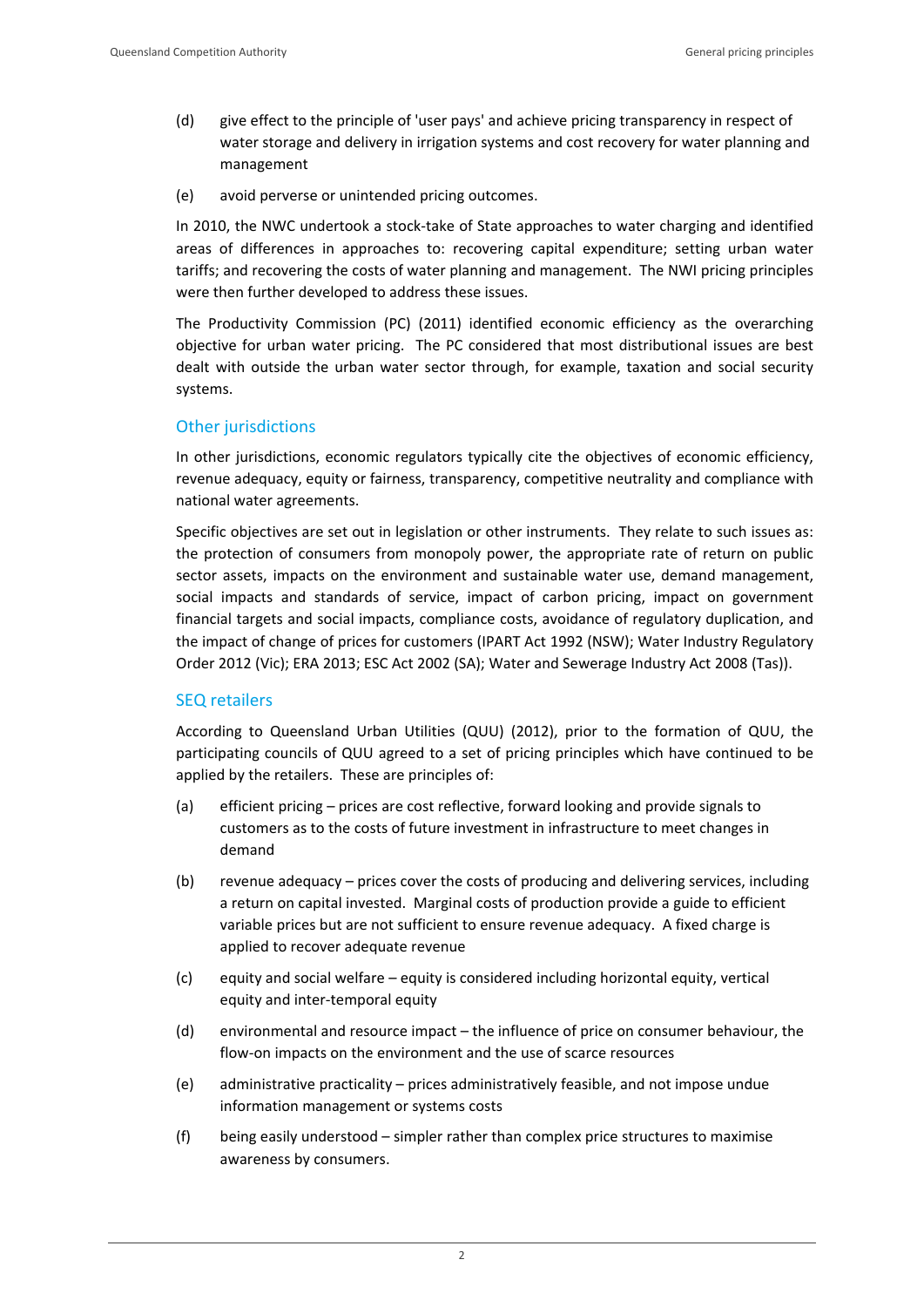#### Stakeholder submissions

QUU (2013c) submitted that a common issue is conflicting objectives. The QCA's review should consider how these conflicting objectives should be dealt with.

# QCA analysis

The general objectives of the QCA follow from the requirements of the QCA Act. This requires the QCA to have regard to the protection of consumers from abuses of monopoly power, the promotion of competition, the efficient use of resources, and other relevant public interest concerns.

The Ministers' Direction includes an overarching regulatory objective to protect the long‐term interests of the users of SEQ water and sewerage services by ensuring the prices of these services reflect prudent and efficient costs, while promoting efficient investment in and use of these services, having regard to service reliability, safety and security over the long term.

#### Economic efficiency

Economic efficiency is usually considered in three contexts (QCA 2013a):

- (a) allocative efficiency requires allocating scarce resources to their most highly valued uses
- (b) productive efficiency requires that output is produced at minimum cost
- (c) dynamic efficiency the achievement of allocative and productive efficiency over time, including the timely and profitable introduction of new processes, systems and services.

These efficiency objectives are generally achieved where prices:

- (a) are cost reflective that is, they reflect the costs of providing the service (at a specified standard) including a return on capital invested
- (b) are forward-looking that is, they represent the least-cost way of providing the requisite level of service over the relevant planning period.

To establish efficient costs, the allocation of risk is relevant. For regulated firms, the regulator needs to ensure that risk is allocated to the party best able to manage those risks. This needs to take into account the risk preferences of the parties and the relative costs of managing risks (QCA 2013a). The regulator can allocate risk through the choice of a pricing structure and/or a form of regulation, and the approach has implications for estimating the return on capital.

#### Revenue adequacy

Revenue adequacy or sufficiency (cost recovery) is a key principle underlying any pricing framework, requiring that a water provider achieve sufficient revenue to ensure the efficient delivery of water services and the ability to invest in asset maintenance and expansion.

In technical terms, the expected present value (PV) of the future cash flows of the regulated firm should equal, or not exceed, the value of initial investment, using a discount rate that reflects the opportunity cost of the investment (NPV=0 principle) (QCA 2013a).

To ensure the prices of services reflect the level of prudent and efficient costs, prices/revenues should be set so as not to generate monopoly profits.

#### Public interest (including fairness)

Broader public interest matters (including fairness and equity) are also relevant in setting prices and are required to be taken into account by the QCA (QCA Act 1997).

3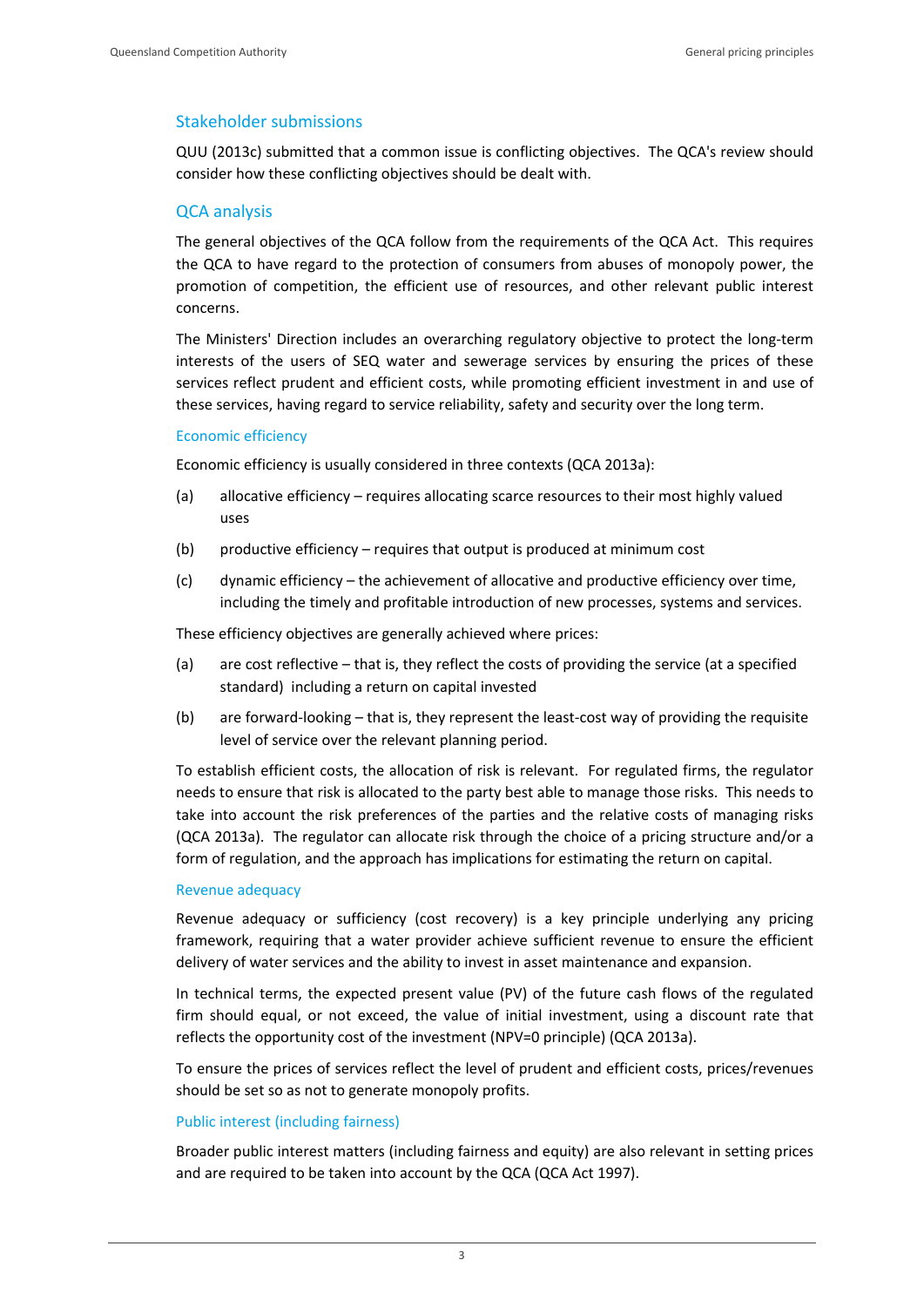Matters relevant to the public interest are also identified in the QCA Act 1997*.*  In practice, these could include ensuring customer engagement and taking account of reliability, safety and security as noted in the Ministers' Direction as well as considering environmental and regional impacts.

Any pricing structure that is thought to be equitable is likely to be interpreted differently by different stakeholders. Relevant issues are the management of potential price shocks for customers, effects of pricing policies on vulnerable groups, and implications of subsidies and cross‐subsidies.

The QCA (2013a) noted that in many cases, prices that satisfy the efficiency objective are also seen as 'fair'. The 'user pays' or 'impactor pays' principle of cost recovery is consistent with the proposition that it is fair for a user of a service, or an individual that causes costs to be incurred (the impactor), to pay for the relevant costs. The 'impactor pays' principle is particularly relevant when considering externalities (see chapter 7).

The 'beneficiary pays' principle may also be considered in determining who should pay for a particular service. Beneficiaries may include individuals that are not direct users or customers. For example, the beneficiaries of recycled water services may include the wider community not just the direct users of recycled water.

The QCA's Statement of regulatory pricing principles (QCA 2013a) addressed equity and fairness issues in detail. It noted that key considerations in considering equity and fairness issues are:

- (a) consistency with prior 'reference' transactions. Customers have a perception of fairness based on context and 'reference' transactions informed by market prices and previous transactions. Prices should be consistent with customers' reasonable understanding of how prices are set before investments are made
- (b) proportionality principle customers in similar circumstances should be treated equally (horizontal equity)and individuals in different circumstances should be treated in proportion to their differences (vertical equity). This can allow for social objectives, such as specific pricing arrangements for disadvantaged customers
- (c) rationale for subsidies. Where there are subsidies (or cross‐subsidies), the rationale for these needs to be transparent.

Equity and fairness issues also arise in relation to how common costs are allocated to different customer groups (for example, between water and sewerage services or between residential and non‐residential customers).

Where legislation or government directions specify a particular equity or other social goal, reference to economic efficiency impacts would provide an estimate of the cost of pursuing the broader public interest matters. That is, economic efficiency provides a reference point when other goals are considered.

Unless otherwise directed by the Government, the QCA treats economic efficiency as the primary objective of economic regulation. This reflects the interpretation that economic efficiency represents the overall public interest under the assumption that social concerns are being addressed by other government policies and activities (QCA 2013a).

# Regulatory governance and practice

Transparency of the methodology for determining prices is necessary to ensure stakeholder confidence and consistency with public policy and regulatory objectives. Price setting also needs to be transparent so that customers understand charges and their implications.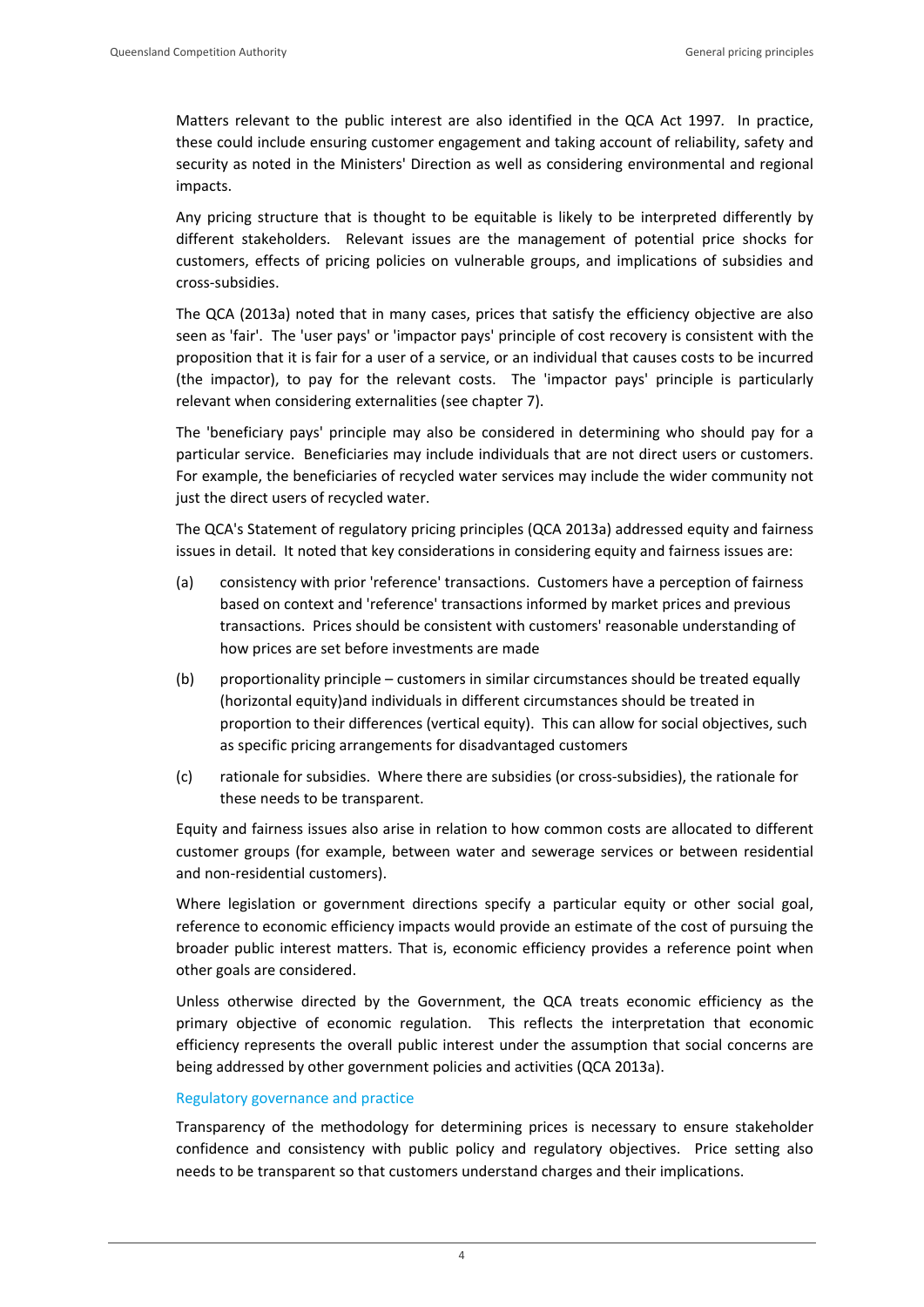Predictability and stability promote confidence. Also relevant is the practicability of proposed principles in that they need to be administratively simple to implement and minimise compliance costs as much as possible given other objectives (QCA 2013a).

In general, more complex tariff structures involve additional costs which are in effect passed on to customers. An evaluation of the costs and benefits of a particular change in pricing policies would require some judgement by the retailer.

#### Summary of principles

The general pricing principles outlined below are applicable to all services provided by the retailers. They are consistent with the pricing principles previously established by the QCA (QCA 2000) and also reflect more recent work (QCA 2013a). In particular circumstances their application needs to incorporate additional considerations and responses.

In summary, prices of water, sewerage and other services delivered to the customer should:

- (a) promote economic (allocative, productive and dynamic) efficiency. Prices should be cost reflective, forward‐looking, promote sustainable investment and ensure regulatory efficiency
- (b) ensure revenue adequacy the business must have sufficient revenue to ensure the efficient delivery of water services
- (c) promote the public interest the pricing framework should accommodate concerns related to equity/fairness including those related to vulnerable customer groups
- (d) be transparent, predictable, simple and cost effective to apply.

The above pricing principles are consistent with those agreed by the participating councils. Should there be a conflict between objectives, the QCA recommends a focus on efficiency, as this provides a benchmark to assess the cost of achieving non‐efficiency objectives (that is, their opportunity cost).

## 1.3.2 Final report

Submissions on the general objectives and the QCA's responses are detailed below.

| <b>Issue</b>                                                                                                                                                                                   | Comment                                                                                                                                                                                                                                                                                                                                                              | QCA response                                                                                                           |
|------------------------------------------------------------------------------------------------------------------------------------------------------------------------------------------------|----------------------------------------------------------------------------------------------------------------------------------------------------------------------------------------------------------------------------------------------------------------------------------------------------------------------------------------------------------------------|------------------------------------------------------------------------------------------------------------------------|
| <b>Objectives</b><br>Draft recommendation 1.1:<br>"The pricing of urban water,<br>sewerage, trade waste,<br>recycled water and<br>stormwater reuse services<br>provided by SEQ entities:       | QCOSS considered the pricing principles<br>are a much welcomed guidance to the<br>water retailers as to how to set prices<br>which achieve economic efficiency,<br>transparency, sustainability and equity.<br>However, they should not preclude<br>water retailers from achieving other<br>objectives especially for equity or social                               | Noted. The principles take<br>account of equity and fairness as<br>set out in the objectives in<br>recommendation 1.1. |
| (a)<br>promotes economic<br>efficiency<br>(b)<br>ensures revenue<br>adequacy<br>(c)<br>takes account of the<br>public interest<br>(including fairness and<br>equity)<br>(d)<br>is transparent, | reasons.<br>Unitywater fully supported the QCA's<br>position that efficiency is the primary<br>objective. In general, the<br>recommendations within section 1 are<br>a sound basis and appear reasonable<br>and logical. Unitywater supported<br>recommendation 1.1 objectives of<br>economic efficiency, revenue adequacy,<br>public interest and transparency as a | Noted.                                                                                                                 |

#### **Table 1 Summary of submissions and responses**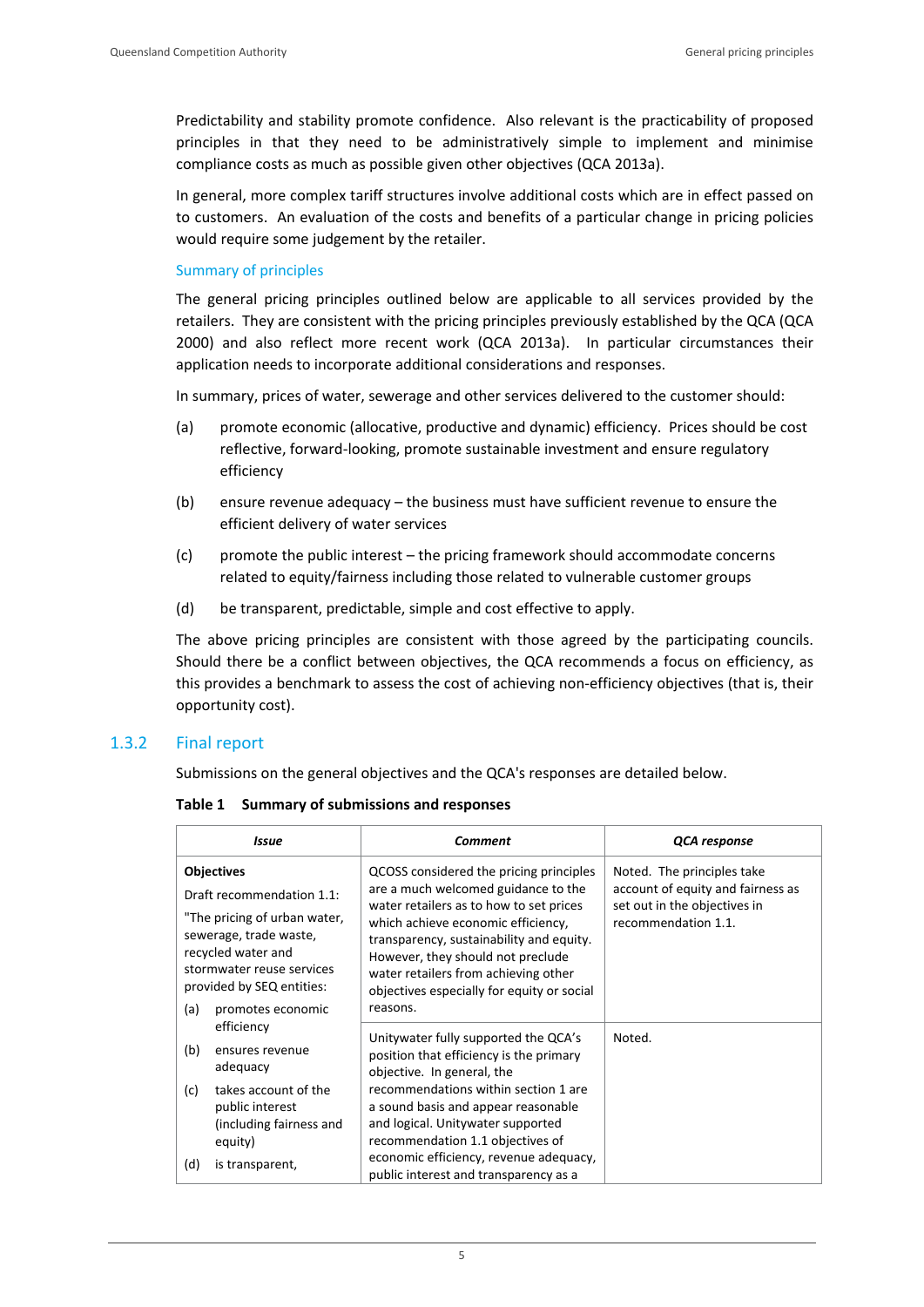| <b>Issue</b>                                         | <b>Comment</b>                                                                                                                                                                                                                                            | QCA response                                                                                                                                                                                                                                                                                        |
|------------------------------------------------------|-----------------------------------------------------------------------------------------------------------------------------------------------------------------------------------------------------------------------------------------------------------|-----------------------------------------------------------------------------------------------------------------------------------------------------------------------------------------------------------------------------------------------------------------------------------------------------|
| predictable, simple and<br>cost effective to apply." | suitable high level statement of the<br>overarching aim of water and<br>wastewater pricing.                                                                                                                                                               |                                                                                                                                                                                                                                                                                                     |
|                                                      | QUU agreed with the pricing objectives,<br>with the exception of the public<br>interest objective. QUU considered that<br>public interest is too broad and that it<br>be replaced with a principle/objective<br>that is more reflective of the retailers. | Public interest and fairness issues<br>are relevant in retailers' pricing<br>decisions - in some cases these<br>justify departures. They are broad.<br>However, it is not possible to<br>predetermine what public interest<br>issues might be relevant to a<br>retailer's particular circumstances. |
|                                                      | CRA and Unite against Unitywater<br>endorsed the principles, with the<br>qualification that SEQ retailers be<br>subject to review of asset valuations.                                                                                                    | Under the Ministers' Direction the<br>QCA is prohibited from revaluing<br>the initial RAB established for the<br>purposes of the 2010-13 price<br>monitoring period.                                                                                                                                |

On the basis of submissions received, the QCA has not changed its draft recommendation on pricing objectives.

# Recommendation

- **1.1 The pricing of urban water, sewerage, trade waste, recycled water and stormwater reuse services provided by retailers should:** 
	- **(a) promote economic efficiency**
	- **(b) ensure revenue adequacy**
	- **(c) take account of the public interest (including fairness and equity)**
	- **(d) be transparent, predictable, simple and cost effective to apply.**

# 1.4 Pricing principles

#### 1.4.1 Key issues

#### Position paper

There are a range of alternative approaches to pricing water and related services to achieve the proposed objectives of economic efficiency and revenue adequacy.

#### Average cost pricing

Average cost pricing (or fully distributed cost methods) derives an average cost per customer.

#### Marginal cost pricing

Marginal cost pricing sets prices equal to the increase in total cost resulting from producing an extra unit of output.

The nature of water businesses is that in most instances average costs decrease as the use of water infrastructure increases. As a result, marginal cost pricing may fall short of cost recovery.

A two‐part tariff which incorporates a volumetric charge based on marginal cost to meet efficiency objectives, plus a fixed charge to ensure revenue adequacy, is thus typically adopted.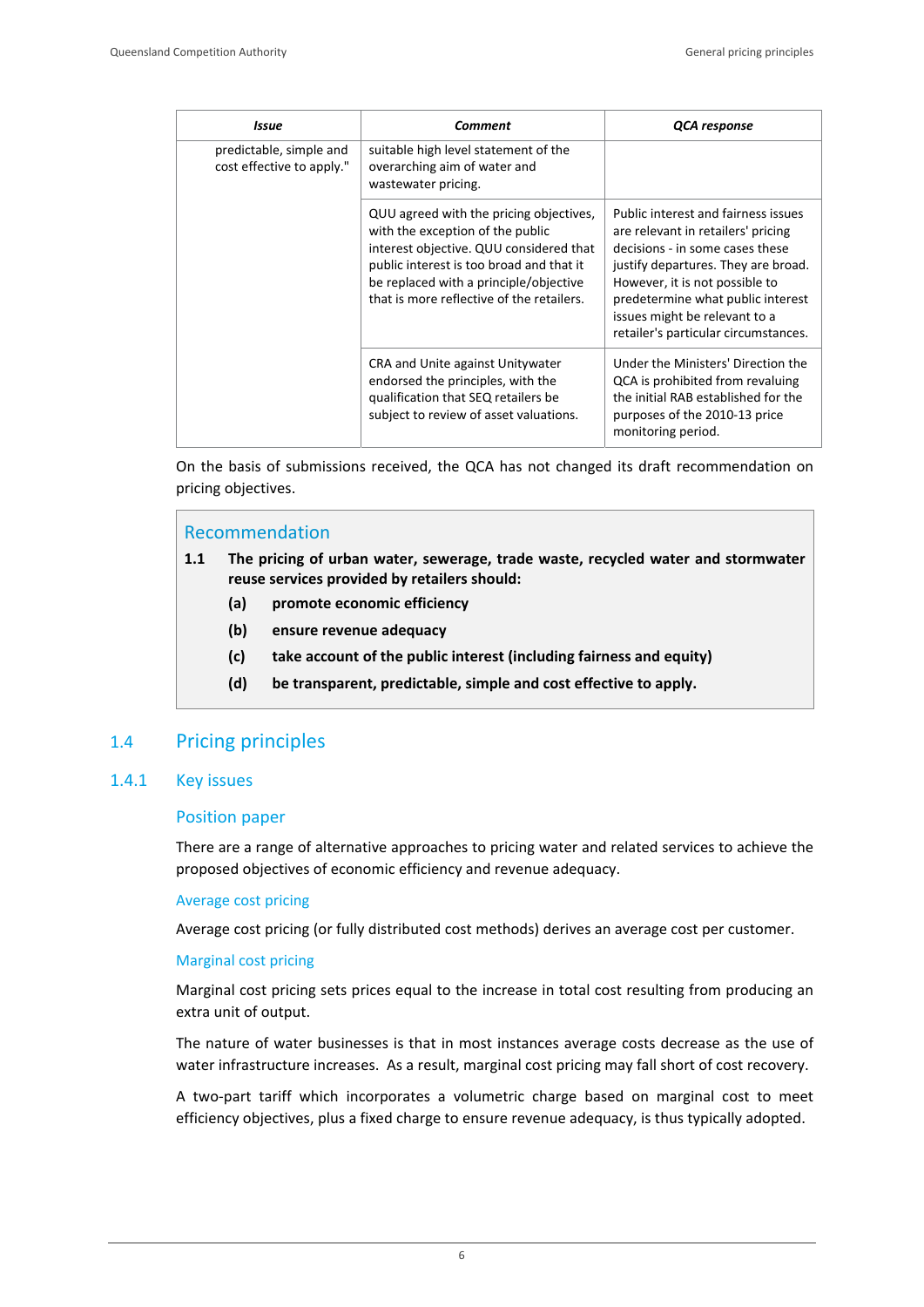## Ramsey pricing

Ramsey pricing divides customers into separate groups and charges a different price depending on their responsiveness to a change in price. Customers with a high responsiveness to price changes (elastic demand) would have a lower price and customers with a low responsiveness to price (inelastic demand) would have a higher price.

Ramsey pricing can be used in conjunction with marginal cost pricing, with varying mark‐ups on the marginal‐ cost‐based usage charge, based on elasticity.

#### The efficient pricing band

The efficient pricing band (Baumol and Bradford 1970) provides guidance for setting prices to avoid inefficient outcomes. Essentially, prices in total should be set within a band, defined as:

- (a) stand‐alone cost as the upper bound. This is the cost of providing the service to customers if the service was provided separately from the rest of the retailer's operations
- (b) incremental cost of providing services to customers or groups of customers as the lower bound. This generally reflects the marginal cost for an additional unit of demand. It may also be measured as the cost that would be avoided (avoidable cost) to the retailer if the customer was not serviced.

#### National commitments and positions

The 1994 COAG Agreement and NWI (2004) promoted consumption‐based pricing of water infrastructure services to facilitate efficient water use.

The NWC (2010) proposed that unattributable joint costs should be allocated such that total charges to a customer must not exceed stand‐alone cost or be less than avoidable cost where it is practicable to do so.

The PC (2011) suggested different pricing frameworks for the different water supply activities. Specifically:

- (a) for distribution, that network costs are driven by number of customers as the system is usually designed to service the peak demand of the customers serviced. As no future capital upgrades or expansions are envisaged, a volumetric charge is not appropriate [as it is negligible and no additional capacity is required]. Costs should be set as a fixed charge per connection
- (b) for retail, that efficient retail water prices reflect the sum of efficient bulk, transmission and distribution prices. Retail‐specific costs of metering, billing and complaint handling are incurred on a per customer basis.

# Other jurisdictions

The NWC (2011a) observed that consumption‐based tariffs based on marginal costs are now in place in most jurisdictions throughout Australia, and there are now few examples of property‐ based water charges.

ESCOSA (2013a) set average revenue caps rather than prices. However, ESCOSA noted that marginal costs should be used to set variable charges.

#### SEQ retailers

The SEQ retailers pricing principles support the concept of marginal cost (as providing a guide to volumetric pricing).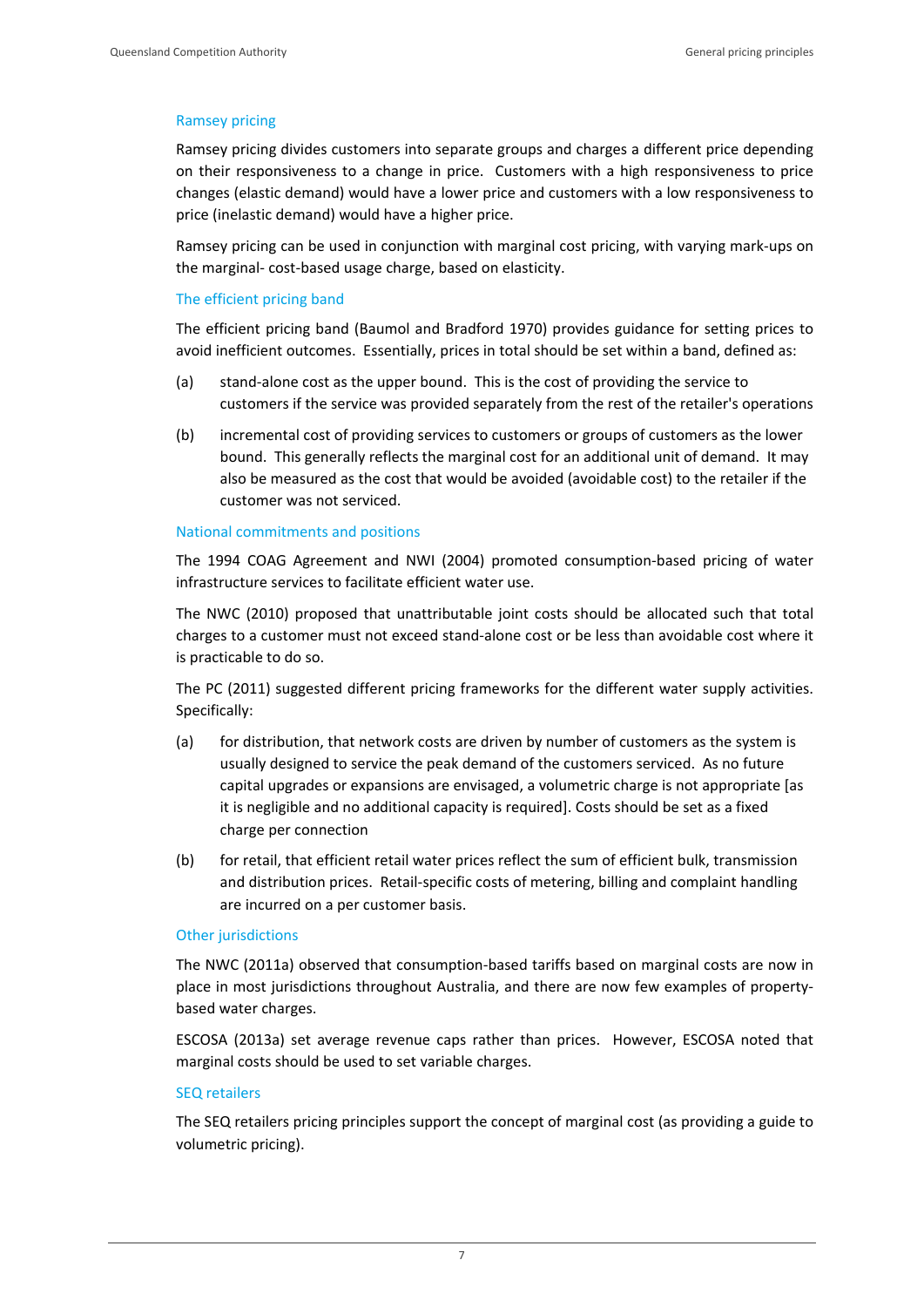#### QCA analysis

#### **Average cost pricing**

Average cost pricing is simple and transparent. However, average cost pricing may result in less water being used than is optimal where decreasing costs are associated with increased supply, that is, where average cost is greater than marginal cost.

While this approach does not therefore meet the efficiency criterion (see below), the inefficiencies may not be significant where demand is inelastic, such as is usually the case for non‐discretionary water demand.

Average cost pricing may be relevant where meters are not economic.

#### **Marginal cost pricing**

Marginal cost pricing ensures that a consumer only purchases services where the value to the consumer is greater than the marginal cost of production, while ensuring that producers receive a return equivalent to the cost of supplying the additional service.

If implemented in conjunction with a fixed charge in a two-part tariff to ensure revenue adequacy, it meets all the efficiency, cost recovery and equity objectives noted above. Marginal costs can be complex to estimate (see issues below), but charges once determined are relatively simple to understand.

#### **Ramsey pricing**

Ramsey pricing requires that:

- (a) the ability to on‐sell the resource be limited (so that buyers at lower prices cannot arbitrage by reselling to those with higher volumetric charges)
- (b) it is not possible to pay less for a given quantity by buying it in smaller lots.

Difficulties can exist in accessing the necessary demand elasticity information for different customer groups and in accounting for variations over time.

Moreover, equity concerns can arise in charging a higher price to customers that are less able to access alternatives or negotiate lower prices. Berg (1999) also noted that Ramsey pricing could lead to some customers paying more than stand-alone costs, resulting in by-pass or disconnection where alternative options are available.

Ramsey pricing can be used in conjunction with marginal cost pricing and two-part tariffs, but because of the practical difficulties in its application, remains more theoretical than a workable option (Bonbright et al 1988). It requires information about the demand response of different customer groups which may not be readily available.

It was therefore not recommended.

## **The efficient pricing band**

The efficient pricing band lies between incremental cost (the additional cost per unit for a specified volume of demand, usually equivalent to marginal cost) and stand-alone costs (total fixed and variable costs). The pricing band must be respected for individual customers or groups of customers who could for example combine to by‐pass (the combinatorial test).

The efficient pricing band provides general guidance for setting charges so as to avoid crosssubsidies between different customer groups and between different services. For example, it can provide guidance for setting fixed charges in a two-part tariff to ensure that prices are efficient and do not result in monopoly pricing or by‐pass.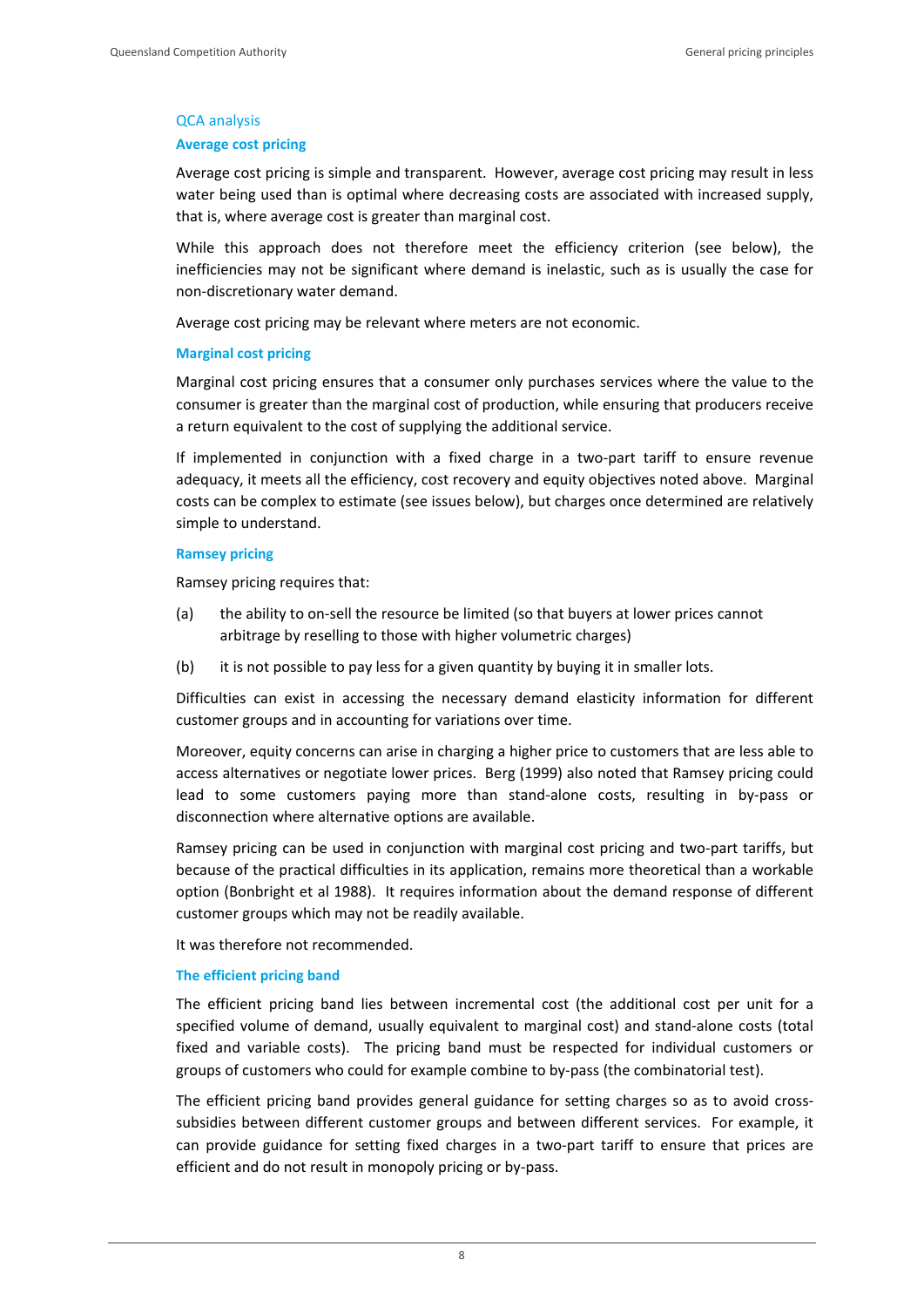However, the efficient pricing band generally results in too wide a range when seeking to establish prices per se.

# Final report

The QCA received a number of comments on the general approach to the pricing principles – these and the QCA's responses are detailed below.

|  |  | Table 2 Summary of submissions and responses |  |
|--|--|----------------------------------------------|--|
|--|--|----------------------------------------------|--|

| Issue                                        | <b>Comment</b>                                                                                                                                                                                                                                                                                              | QCA response                                                                                                                                                                                                                                                                                                                                                                                                        |
|----------------------------------------------|-------------------------------------------------------------------------------------------------------------------------------------------------------------------------------------------------------------------------------------------------------------------------------------------------------------|---------------------------------------------------------------------------------------------------------------------------------------------------------------------------------------------------------------------------------------------------------------------------------------------------------------------------------------------------------------------------------------------------------------------|
| Issues in applying the<br>pricing principles | QUU was unsure how retailers can<br>establish that the detailed pricing<br>principles proposed by the QCA are<br>being applied without a significantly<br>burdensome exercise; for example<br>the application of marginal cost<br>pricing.                                                                  | Supporting information required for<br>estimating marginal costs should<br>already be available to retailers.<br>Subject to Ministers' acceptance of the<br>QCA recommendations, it is intended<br>to develop a guidance paper to assist<br>with issues such as estimating<br>marginal costs.                                                                                                                       |
|                                              | Unitywater noted that a cost-benefit<br>analysis should be central to any<br>consideration of imposing binding<br>pricing principles on retailers as some<br>elements have the potential to<br>impose significant compliance costs<br>on retailers (with potentially little or<br>no benefit to customers). | It is agreed that the benefits and costs<br>of changing pricing practices need to<br>be considered, that is, retailers should<br>assess whether a particular tariff<br>reform justifies any additional<br>administration costs.                                                                                                                                                                                     |
|                                              | QUU and GCCC considered that the<br>pricing principles developed by QCA<br>are quite prescriptive and should be<br>for guidance purposes only. QCOSS<br>noted that the intent of the<br>principles is not clear nor is the<br>extent to which they likely to be<br>prescriptive.                            | The Ministers' Direction requires the<br>QCA to set out pricing principles to<br>apply to the SEQ retailers.<br>The QCA has outlined general pricing<br>principles and specific principles to<br>apply to particular services and                                                                                                                                                                                   |
|                                              |                                                                                                                                                                                                                                                                                                             | circumstances.<br>The pricing principles represent<br>fundamental propositions which have<br>been promulgated in various national<br>agreements (eg the National Water<br>Initiative) or by regulatory precedents,<br>and are consistent with the objectives.<br>It is recognised that in some instances<br>broader public interest matters or<br>circumstances of a particular retailer<br>may justify departures. |
|                                              |                                                                                                                                                                                                                                                                                                             | Retailers should seek to apply the<br>pricing principles to particular services<br>and circumstances or advise of any<br>departures, the reasons for the<br>departure and provide relevant<br>supporting analysis.                                                                                                                                                                                                  |
|                                              |                                                                                                                                                                                                                                                                                                             | The reasons for any departure could<br>include, for example, changes to<br>reflect fairness objectives, customer<br>preferences or cost effectiveness.                                                                                                                                                                                                                                                              |
|                                              | QUU noted that alternative<br>approaches that could be adopted to<br>guide retailers' price setting, such as<br>customer engagement, are given                                                                                                                                                              | The QCA accepts that departures from<br>general pricing principles may be<br>supported by the outcomes of<br>customer engagement. The                                                                                                                                                                                                                                                                               |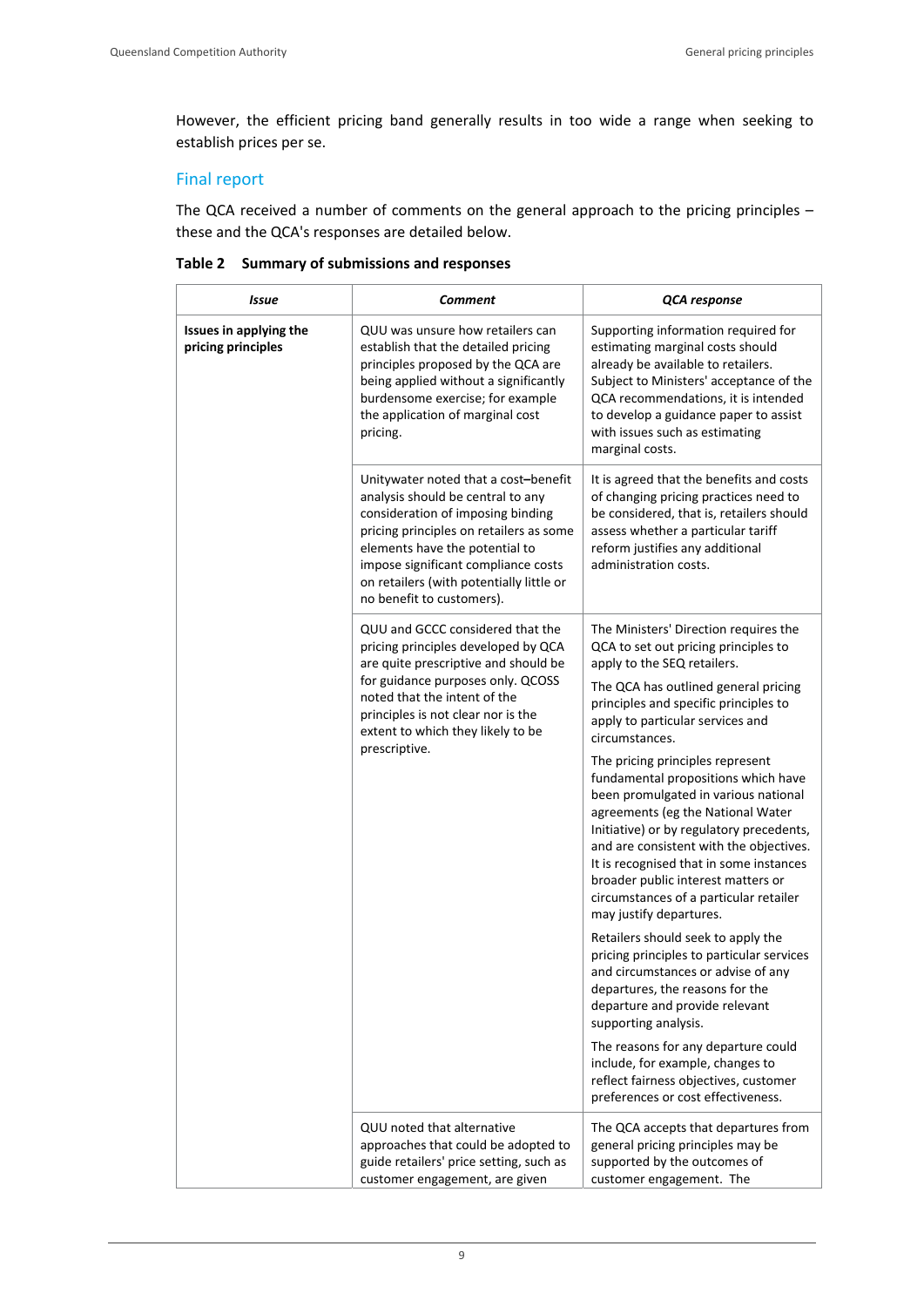| Issue | Comment                                                                                                                                                                                                                                                                                                                                                                                                                                                                                                                                                                                                   | QCA response                                                                                                                                                                                                                                                                                                                                                                                                                                                        |
|-------|-----------------------------------------------------------------------------------------------------------------------------------------------------------------------------------------------------------------------------------------------------------------------------------------------------------------------------------------------------------------------------------------------------------------------------------------------------------------------------------------------------------------------------------------------------------------------------------------------------------|---------------------------------------------------------------------------------------------------------------------------------------------------------------------------------------------------------------------------------------------------------------------------------------------------------------------------------------------------------------------------------------------------------------------------------------------------------------------|
|       | little weight.                                                                                                                                                                                                                                                                                                                                                                                                                                                                                                                                                                                            | effectiveness of customer engagement<br>would be relevant.                                                                                                                                                                                                                                                                                                                                                                                                          |
|       | QCOSS considered that it is necessary<br>for WaterQ to be considered as it<br>covers many of the areas which the<br>pricing principles also cover.                                                                                                                                                                                                                                                                                                                                                                                                                                                        | WaterQ was released after the release<br>of the pricing principles position paper.<br>Relevant issues relating to pricing are<br>discussed below in this final report.<br>WaterQ identifies some pricing issues,<br>including the need for innovative<br>tariffs, that are to be considered by<br>retailers over the next five years - it<br>does not establish positions.                                                                                          |
|       | Unitywater noted that the pricing<br>principles should recognise the<br>inherent interrelationship with the<br>form of regulation.<br>Unitywater suggested that a<br>hierarchy of principles may need to<br>be established with a limited set of<br>principles applicable to retailers such<br>as Unitywater (possibly on a<br>voluntary basis where the retailer is<br>not subject to external regulation)<br>and a more comprehensive set of<br>mandatory principles applied to<br>retailers subject to greater regulatory<br>oversight. GCCC referred to these as<br>primary and secondary principles. | The QCA does not consider that the<br>recommended pricing principles differ<br>between the forms of regulation. The<br>size and circumstances of a retailer<br>may however be material to their<br>implementation.<br>The recommended general pricing<br>principles represent fundamental<br>propositions which should be applied.<br>Nevertheless, departures from these<br>general pricing principles and their<br>recommended application may be<br>justifiable. |
|       | QUU was concerned that many of the<br>draft recommendations would<br>represent fundamental retail water<br>tariff reform in SEQ, with large<br>customer impacts.                                                                                                                                                                                                                                                                                                                                                                                                                                          | The QCA is yet to review retailers'<br>application of the recommended<br>pricing principles.                                                                                                                                                                                                                                                                                                                                                                        |
|       | QUU sought clarification as to what<br>QCA's expectations are regarding the<br>retailers' water and sewerage tariff<br>structures under the long term<br>framework.                                                                                                                                                                                                                                                                                                                                                                                                                                       | It is expected that retailers would seek<br>to apply the pricing principles or advise<br>of any departure, the reasons for the<br>departure and provide relevant<br>supporting analysis.                                                                                                                                                                                                                                                                            |
|       |                                                                                                                                                                                                                                                                                                                                                                                                                                                                                                                                                                                                           | That is, retailers would be expected to<br>assess the applicability of the<br>recommended pricing principles to<br>their circumstances. Whether the<br>principles should be applied depends<br>upon a consideration of the benefits<br>and costs of doing so, having regard to<br>for example, their administrative<br>feasibility, customer preferences, cost-<br>effectiveness and fairness and equity.                                                           |
|       |                                                                                                                                                                                                                                                                                                                                                                                                                                                                                                                                                                                                           | The QCA proposes to review and<br>report publicly on retailers'<br>assessment of the applicability of the<br>recommended pricing principles and, if<br>relevant, progress in implementation<br>over time.                                                                                                                                                                                                                                                           |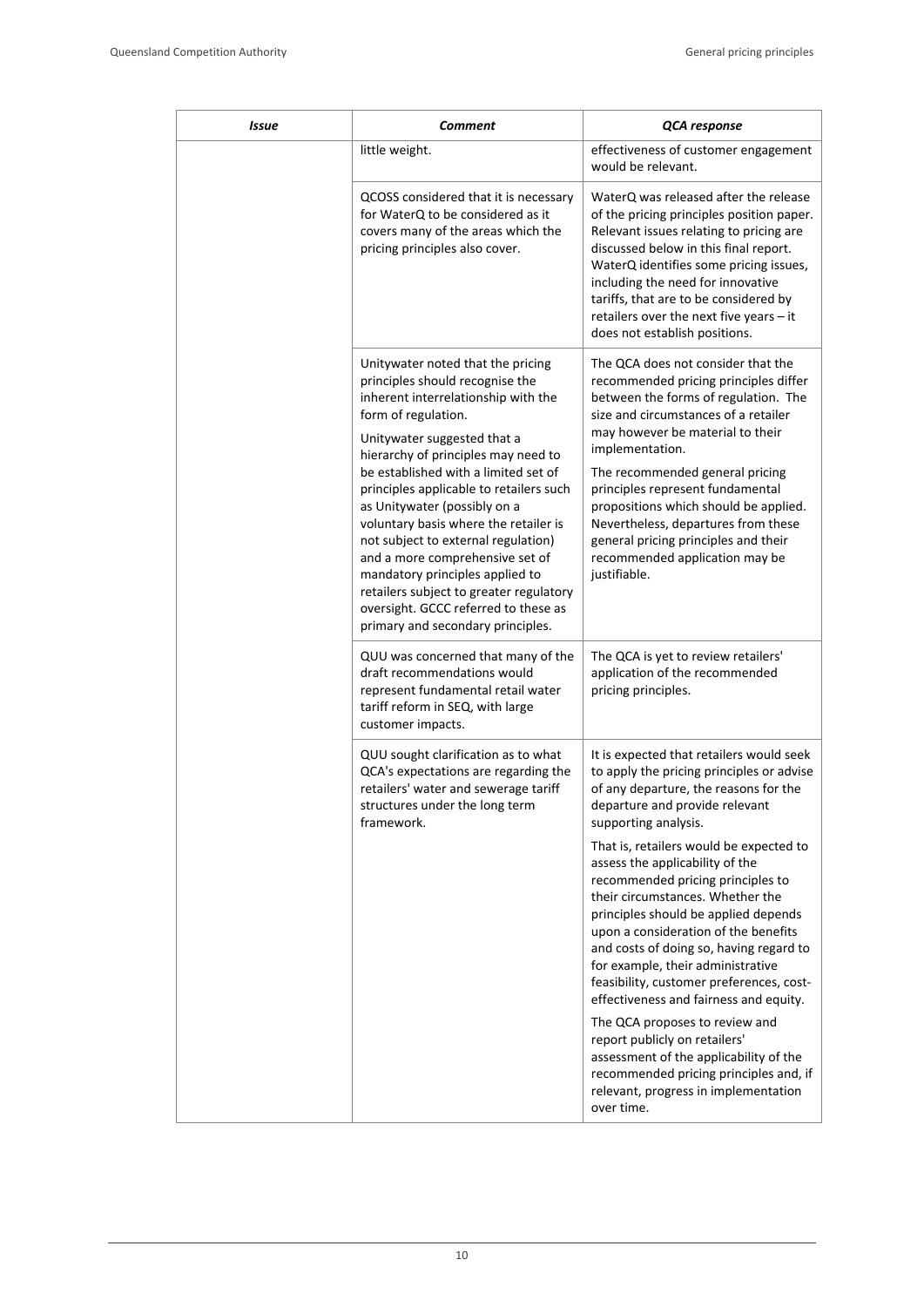The QCA also received specific submissions on the draft recommendations as follows.

**Table 3 Summary of submissions and responses**

| <b>Issue</b>                                                                                                                                                                                                                                      | <b>Comment</b>                                                                                                                                                                                             | QCA response                                                                                                                                                                                                                                                                                                                                                                                                                       |  |  |
|---------------------------------------------------------------------------------------------------------------------------------------------------------------------------------------------------------------------------------------------------|------------------------------------------------------------------------------------------------------------------------------------------------------------------------------------------------------------|------------------------------------------------------------------------------------------------------------------------------------------------------------------------------------------------------------------------------------------------------------------------------------------------------------------------------------------------------------------------------------------------------------------------------------|--|--|
| Draft recommendation 1.2:<br>"Entities initially establish<br>that the pricing principles<br>are being applied and<br>subsequently advise of any<br>departures, the reasons for<br>the departure and provide<br>relevant supporting<br>analysis". | QUU considered that<br>recommendation 1.2 is not a<br>principle rather it is a direction<br>requiring compliance.                                                                                          | Draft recommendation 1.2 is<br>considered a relevant pricing principle<br>as it provides guidance about the<br>manner in which the general<br>principles would be assessed. This<br>recommendation has been edited (to<br>reflect the concerns of retailers that<br>adoption of the general and specific<br>pricing principles would require some<br>time and consideration relevant to<br>their circumstances).                   |  |  |
| Draft recommendation 1.3:                                                                                                                                                                                                                         | QUU suggested marginal cost pricing<br>be removed as a pricing principle as                                                                                                                                | Marginal cost pricing is a fundamental<br>pricing principle adopted by most                                                                                                                                                                                                                                                                                                                                                        |  |  |
| "Pricing reflects marginal<br>cost, together with a two-<br>part tariff where necessary<br>to achieve revenue<br>adequacy."                                                                                                                       | it is unlikely to be practical to apply<br>and could potentially have large<br>customer price impacts.                                                                                                     | regulators and supported by the PC<br>and NWC. (In many jurisdictions,<br>prices vary from marginal cost to<br>reflect circumstances). Variable costs<br>are generally considered a suitable<br>proxy for marginal cost. It is also<br>accepted that marginal cost pricing<br>would not always be practical - for<br>example, for sewerage services, the<br>QCA recommended a single flat<br>charge based on average cost pricing. |  |  |
| Draft recommendation 1.4:<br>"Prices be set between                                                                                                                                                                                               | QUU suggested that the efficient<br>pricing band be removed as a pricing                                                                                                                                   | The efficient pricing band provides<br>guidance for setting charges so as to                                                                                                                                                                                                                                                                                                                                                       |  |  |
| incremental (marginal) cost<br>and stand-alone cost."                                                                                                                                                                                             | principle. If it is specifically<br>addressed as a principle, QUU<br>proposed that [the objective of]<br>economic efficiency be re defined to<br>reflect that it applies to the efficient<br>pricing band. | avoid cross-subsidies. It remains a<br>fundamental pricing principle [not the<br>objective - economic efficiency is the<br>objective] as it sets an upper and<br>lower bound on prices.                                                                                                                                                                                                                                            |  |  |
|                                                                                                                                                                                                                                                   | Unitywater submitted that draft<br>recommendation 1.4 (efficient<br>pricing band) should have a higher<br>priority than recommendation 1.3<br>(marginal cost pricing).                                     | Pricing according to marginal cost is<br>the leading objective. The resulting<br>prices can, for example, then be<br>evaluated against the upper range of<br>the efficient pricing band to ensure<br>that unintended by-pass does not<br>occur.                                                                                                                                                                                    |  |  |

A key requirement of the Ministers' Direction (Appendix A) to the QCA was to set out pricing principles to apply to the industry and particularly to water, sewerage, trade waste, recycled water (including sewer mining) and stormwater reuse services.

The QCA considers that application of the principles needs to take into account the retailers' circumstances. That is, whether the principles should be applied depends upon a consideration of the benefits and costs of applying the principles, having regard to for example, their administrative feasibility, customer preferences, cost-effectiveness and fairness and equity.

For this purpose retailers should seek to apply the pricing principles or advise of any departure, the reasons for the departure and provide relevant supporting analysis. The QCA would then review and report publicly on retailers' assessment of the applicability of the recommended pricing principles and, if relevant, progress in implementation over time.

11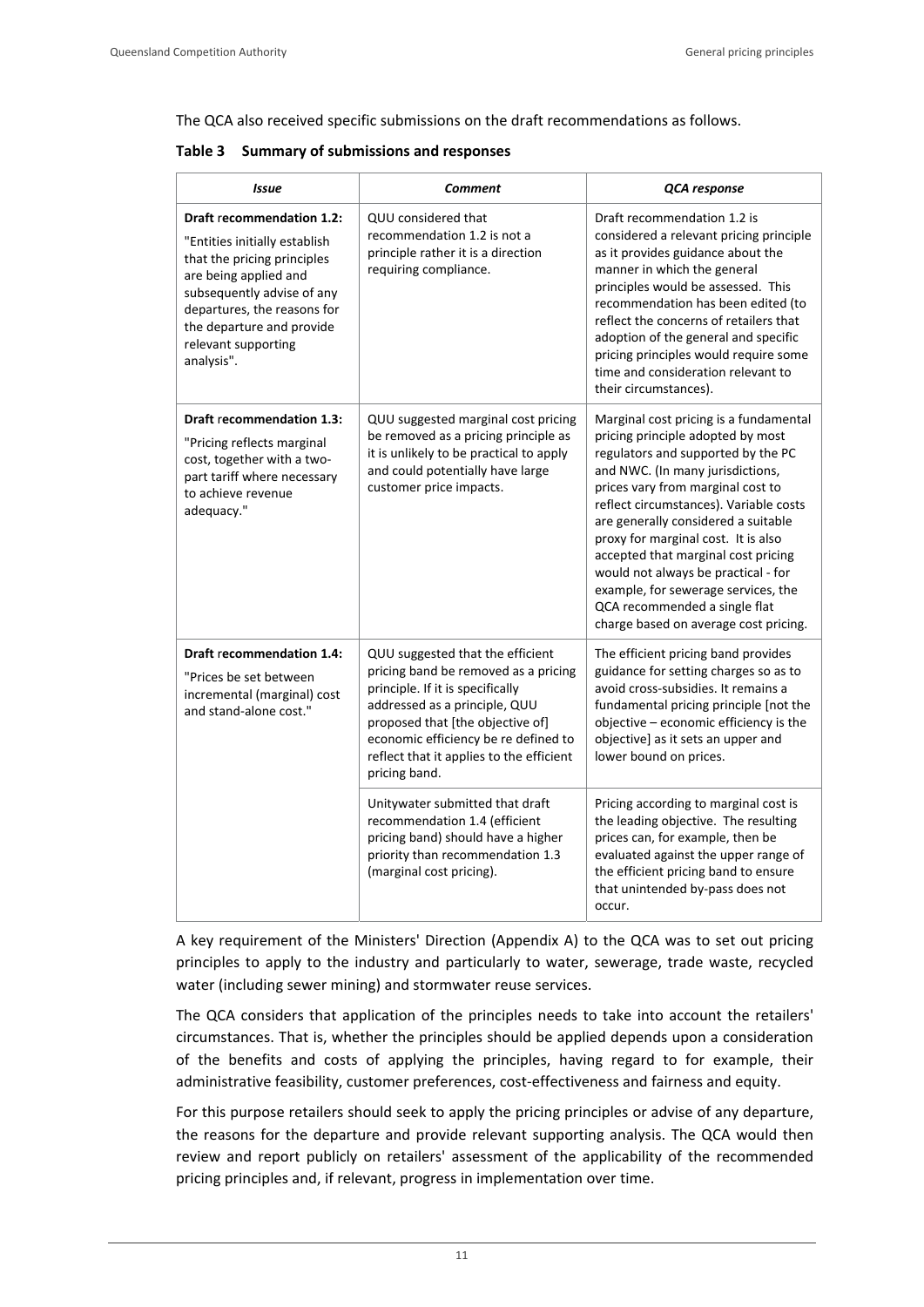# Recommendations

- **1.2 Retailers seek to apply the pricing principles or advise of any departure, the reasons for the departure and provide relevant supporting analysis.**
- **1.3 Prices reflect marginal cost, together with a two‐part tariff where necessary to achieve revenue adequacy.**
- **1.4 Prices be set between incremental (marginal) cost and stand‐alone cost.**

# 1.4.2 SRMC or LRMC

## Position paper

Usually two options are considered when applying marginal cost pricing:

- (a) *short‐run marginal cost (SRMC)* the additional cost associated with increasing production by one unit, in a period in which at least one factor of production is fixed. When there is spare capacity, SRMC typically comprises costs that change with demand such as electricity costs. When capacity is reached SRMC increases to reflect scarcity value. In instances where supply cannot expand to match demand, SRMC rises to the price necessary to curtail demand to match supply.
- (b) *long‐run marginal cost (LRMC)* the additional cost of providing an extra unit of the service when no input costs are fixed. LRMC comprises marginal operating costs (typically equivalent to SRMC) and, if relevant, a marginal capacity cost (MCC). MCC may take the form of increased storage, pipeline or treatment plant capacity.

#### National commitments and positions

The NWI pricing principles (NWC 2010) state that:

*Principle 3: Cost reflective tariffs ‐ the water usage charge should have regard to the long run marginal cost of the supply of additional water.* 

The PC (2011) however was critical of the NWI pricing principles support of a LRMC approach to setting volumetric prices without reference to scarcity charges. The PC noted that LRMC is a static concept and estimates change only slowly as new sources come within the planning horizon. In times of scarcity, the estimated LRMC may under-price water, and by taking a longterm approach it may over‐price water when there is surplus capacity.

#### Other jurisdictions

ERA (WA) (2013), IPART (2013), ESC (2013a) OTTER (2012) support the use of two‐part tariffs based on LRMC in their urban water pricing determinations.

ESC (2005) has previously required regional water supply distribution/retail entities to estimate LRMC. However, more recently, ESC (2013b) noted that estimating LRMC is difficult and did not require the water businesses to present estimates of LRMC.

In Tasmania, OTTER (2012) did not specifically adopt LRMC, but noted that the proposed variable charges applied by the three Tasmanian water businesses exceeded SRMC. OTTER considered it appropriate that prices be set above SRMC to moderate demand and to defer demand driven capital investment.

Ofwat (UK) (undated) concluded that volumetric tariffs that reflect LRMC are consistent with balancing supply and demand in the long term and with companies' duties to promote efficient use of resources.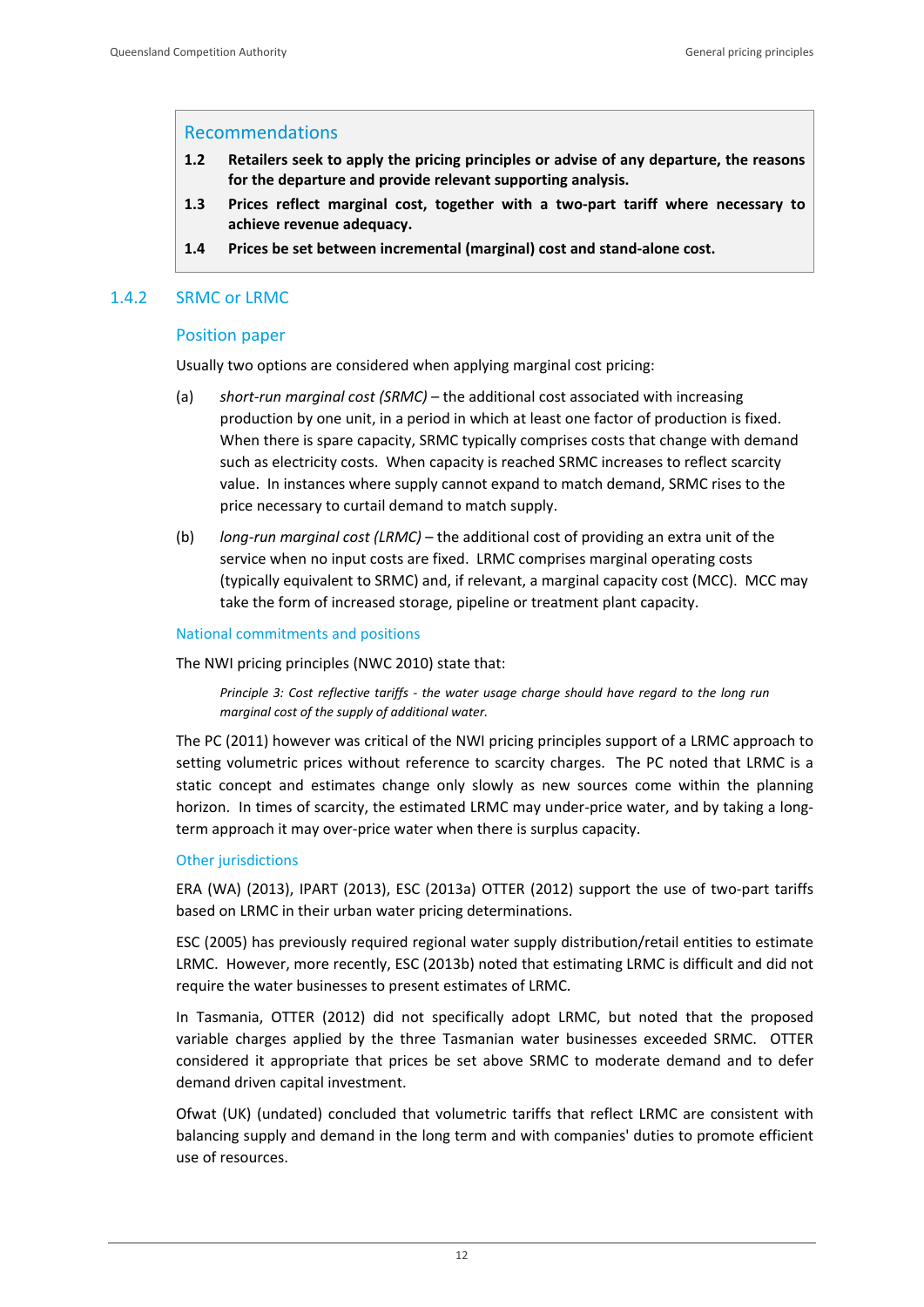# QCA analysis

Pricing needs to take into account the period over which the relevant incentives are intended to apply. For the water sector, dominated by very large and lumpy assets with long lives and characterised by only small changes in technology, long term pricing signals have generally been considered appropriate to fully reflect the investment consequences of increased demand. London Economics (1997) noted that such pricing enables stable financing of long-term investment.

While these are particular characteristics of bulk water assets they are also applicable to trunk distribution and reticulation systems.

Pricing for distribution and retail services has, therefore, generally been set with reference to LRMC.

In reflecting the LRMC, prices rise well in advance of infrastructure capacity constraints. Prices based on LRMC would most effectively provide early signals for impending infrastructure constraints.

A higher LRMC‐based volumetric charge would be accompanied by lower fixed charges as total charges remain consistent with the revenue requirement. While there may be a welfare loss due to customers paying higher volumetric charges and responding with lower water use than if prices were set to SRMC, these losses are offset by savings from deferral of demand‐driven augmentations.

The customer response to LRMC also provides information back to the service provider in regard to the willingness of customers to pay the additional cost of augmentation. If demand decreases as a result of LRMC pricing, the investment can be deferred or its scale changed.

A further advantage of LRMC compared to SRMC is that it reduces or eliminates the instability in SRMC pricing which is particularly evident when capacity constraints are encountered.

In mature businesses, with spare capacity and slow demand growth, no augmentations may be identified in the planning horizon, and LRMC would be in line with SRMC.

While accepting LRMC pricing, the QCA acknowledged that there may be a need for short-term variations to LRMC prices when there are capacity constraints – that is, where the SRMC (for a particular period) exceeds the LRMC (set for a longer period). In such circumstances, SRMC pricing would be appropriate. This is often referred to as scarcity pricing (see the more comprehensive discussion further below).

Such variations require relatively sophisticated customer engagement and communication strategies to ensure that customers understand that such variations are unusual rather than the rule. The conditions for invoking such charges should be pre-defined, for example where capacity constraints arise from unexpected events that could not be foreseen and which impose additional unavoidable costs on the system.

Where the LRMC is below long-run average cost a two-part tariff would be needed to apply to ensure revenue adequacy.

In most circumstances, LRMC based volumetric tariffs satisfy:

- (a) economic efficiency the volumetric charge is reflective of the cost of long‐term supply including forecast augmentations
	- (i) is forward‐looking (by providing pricing signals in advance of augmentations) and relevant to the planning period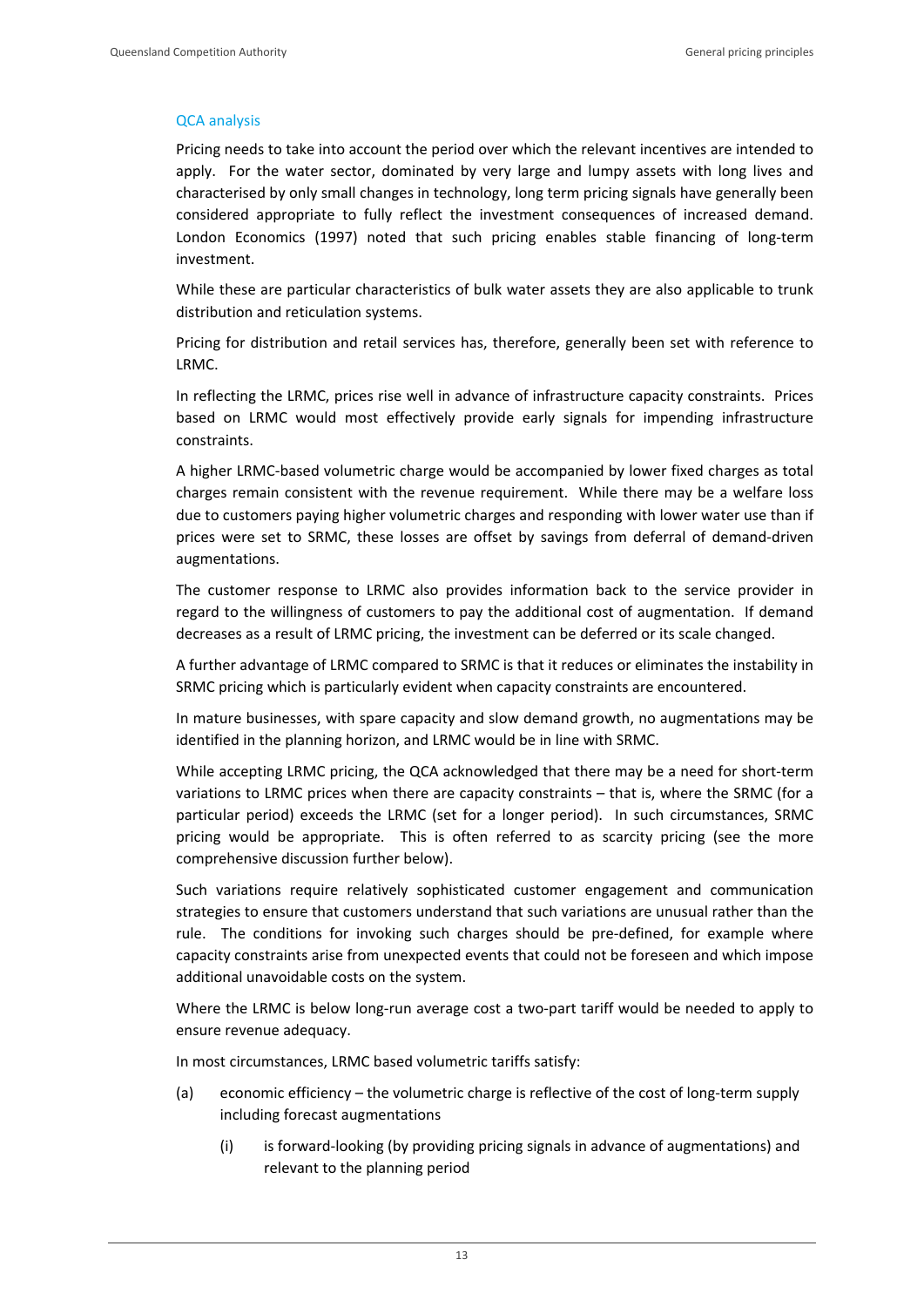- (ii) promotes sustainable investment
- (b) revenue adequacy the fixed charge component of a two-part tariff in conjunction with long run marginal cost pricing ensures that the full revenue requirement is covered
- (c) public interest considerations while generally these should be addressed through separate policy arrangements, if necessary rebates and concessions can be provided through the fixed charge
- (d) transparency, simplicity and cost effectiveness although LRMC can be complex to estimate, two-part tariffs provide a clear signal to customers of the impacts of their water use decisions.

The QCA has previously applied LRMC pricing in its investigations. It adopted LRMC-based pricing in its investigation of Gladstone Area Water Board's (GAWB) pricing practices (QCA 2010). SunWater and Seqwater irrigation charges also reflect LRMC although no capacity augmentation was proposed.

The QCA therefore supported a LRMC pricing two-part tariff framework, consistent with most other regulators and the NWI pricing principles.

In estimating LRMC for the SEQ retailers it should also be noted that:

- (a) some expenditure (such as expansions of the reticulation and drainage systems) may be partially or fully covered through developer charges. The extent of such funding should *not* be incorporated in LRMC
- (b) bulk infrastructure charges (that is, those administered by Seqwater) are part of LRMC.

# Final report

# Other jurisdictions

Since the QCA's pricing principles position paper, ESCOSA (2014) proposed that to enhance economic efficiency, a single usage charge based on the long-run marginal cost of water supply should be adopted.

#### Submissions

Submissions from stakeholders and the QCA's responses on the draft recommendations 1.5 and 1.6 are detailed below.

| Issue                                                                                                                  | Comment                                                                                                                                                                                                                                                                                                                                                                                               | QCA response                                                                                                                                                                                                                                                                                                                                                                        |
|------------------------------------------------------------------------------------------------------------------------|-------------------------------------------------------------------------------------------------------------------------------------------------------------------------------------------------------------------------------------------------------------------------------------------------------------------------------------------------------------------------------------------------------|-------------------------------------------------------------------------------------------------------------------------------------------------------------------------------------------------------------------------------------------------------------------------------------------------------------------------------------------------------------------------------------|
| <b>SRMC or LRMC</b><br>Draft recommendation 1.5:<br>"Prices reflect the LRMC of<br>providing a particular<br>service." | QUU considered that the draft<br>recommendation 1.5 that prices be<br>based on LRMC is too specific and<br>likely to result in significant price<br>shocks. QUU estimates that its LRMC<br>estimate is too low. This would<br>result in a significant increase in the<br>fixed charge in order to ensure<br>revenue adequacy. QUU suggests it<br>be re-worded to "prices have regard<br>to the LRMC". | LRMC pricing is a general pricing<br>principle and although retailers<br>should seek to apply it, it is<br>recognised that other objectives<br>such as price stability, or equity, may<br>justify a departure. This has been<br>clarified in the text and<br>recommendation 1.2.<br>The extent of additional work to<br>justify departures is at the discretion<br>of the retailer. |
|                                                                                                                        | QCOSS submitted that retailers have<br>undertaken tariff structure changes<br>which are unlikely to be consistent                                                                                                                                                                                                                                                                                     | The QCA is yet to undertake an<br>assessment.                                                                                                                                                                                                                                                                                                                                       |

#### **Table 4 Summary of submissions and responses**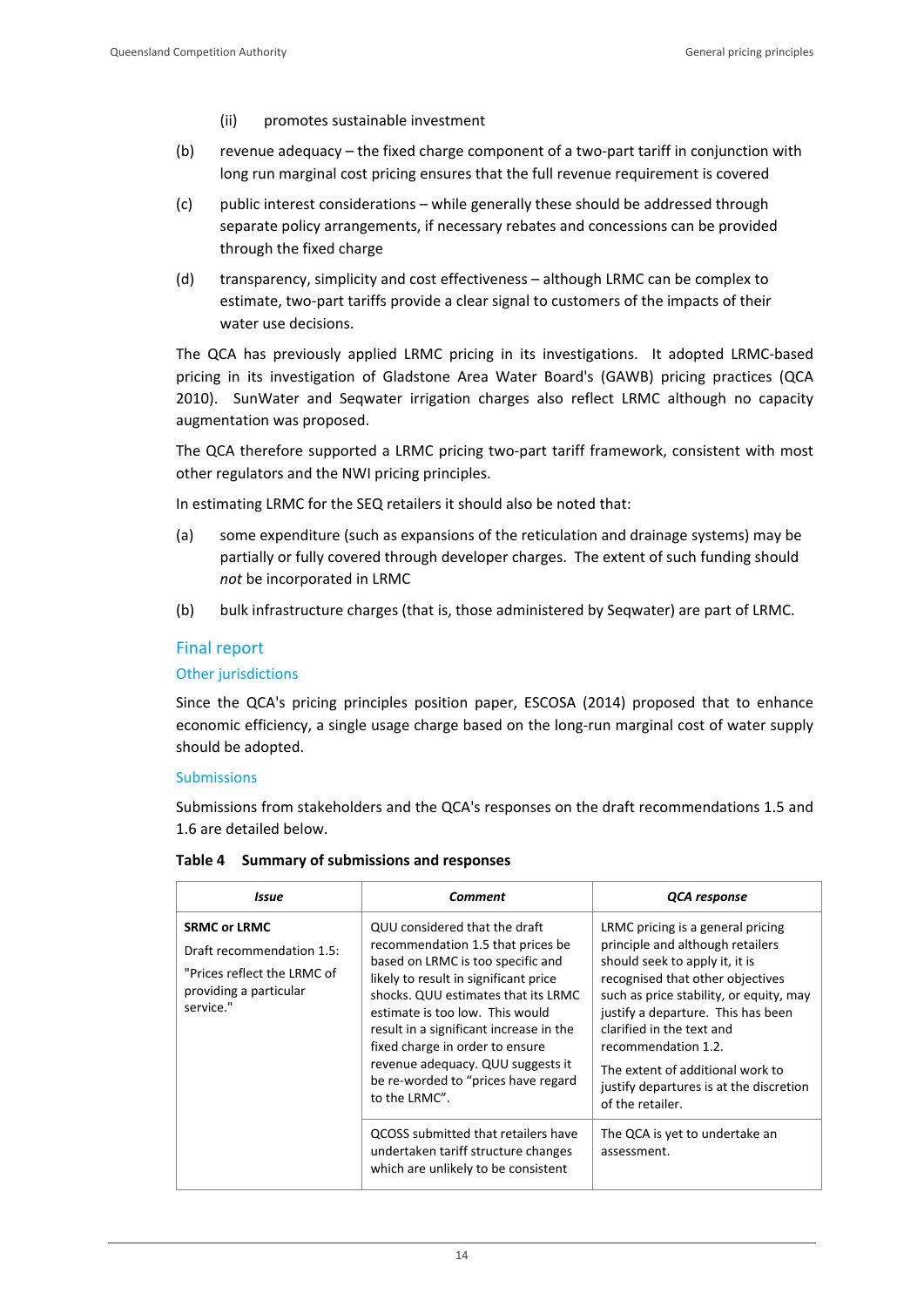| <b>Issue</b>                                                                                                                                                                                                                                                                                      | Comment                                                                                                                                                                                                                                        | QCA response                                                                                                                                                                                                                                      |
|---------------------------------------------------------------------------------------------------------------------------------------------------------------------------------------------------------------------------------------------------------------------------------------------------|------------------------------------------------------------------------------------------------------------------------------------------------------------------------------------------------------------------------------------------------|---------------------------------------------------------------------------------------------------------------------------------------------------------------------------------------------------------------------------------------------------|
|                                                                                                                                                                                                                                                                                                   | with LRMC pricing.                                                                                                                                                                                                                             |                                                                                                                                                                                                                                                   |
|                                                                                                                                                                                                                                                                                                   | Unitywater submitted that<br>Segwater's charges would swamp<br>any price signal that may be implicit<br>in Unitywater's forward-looking<br>variable water charge.                                                                              | The QCA agrees that the bulk water<br>price would tend to dominate the<br>pricing signal provided through LRMC<br>pricing. Under the Ministers'<br>Direction, the bulk water price is to<br>be entirely volumetric.                               |
|                                                                                                                                                                                                                                                                                                   |                                                                                                                                                                                                                                                | The retail component is still<br>significant and appropriate pricing<br>signals are required to meet<br>efficiency.                                                                                                                               |
| <b>Scarcity Charge</b><br>Draft recommendation 1.6:<br>"Prices reflecting SRMC be<br>considered when SRMC for a<br>particular period significantly<br>exceeds the LRMC (estimated<br>for a longer period) for a<br>particular service. This is<br>sometimes referred to as<br>scarcity charging". | Unitywater supported pricing at<br>SRMC for certain circumstances.<br>QUU considered that prices being<br>based on SRMC in certain<br>circumstances is purely theoretical<br>and fails to consider the realities of<br>the SEQ water industry. | The QCA considers that scarcity<br>pricing based on SRMC is an<br>appropriate pricing principle. Its<br>applicability is dependent upon<br>consideration of a range of options,<br>customer impacts and the severity of<br>prevailing conditions. |
|                                                                                                                                                                                                                                                                                                   |                                                                                                                                                                                                                                                |                                                                                                                                                                                                                                                   |

In general, the QCA recommends that prices reflect LRMC, consistent with most other regulators, although departures may be justified to meet other objectives, such as fairness or equity issues.

The QCA's recommendations are largely unchanged as shown below.

# Recommendations

- **1.5 Prices reflect the LRMC of providing a particular service.**
- **1.6 Prices reflect SRMC when SRMC for a particular period significantly exceeds the LRMC for a particular service. This is sometimes referred to as scarcity charging.**

# 1.4.3 Estimating LRMC

#### Position paper

#### Introduction

LRMC comprises SRMC plus MCC. Estimation of SRMC relies on available data on the variation in costs arising from an additional unit of demand – in the context of the SEQ retailers this is likely to include electricity, water or sewerage/trade waste treatment and some labour and maintenance costs as well as bulk water costs.

The MCC component of LRMC can be difficult to estimate.

In general, there are three accepted alternative methods for estimating MCC.

The simple (or simplified) Turvey approach (Turvey 1976) estimates the difference between the present worth of the next planned capital investment for a given forecast increment in demand, and the present worth of delaying the capital investment for one year. The result is expressed as an annual unit value for one year (Turvey 1976). This approach as originally proposed by Turvey does not look beyond the next growth‐driven investment.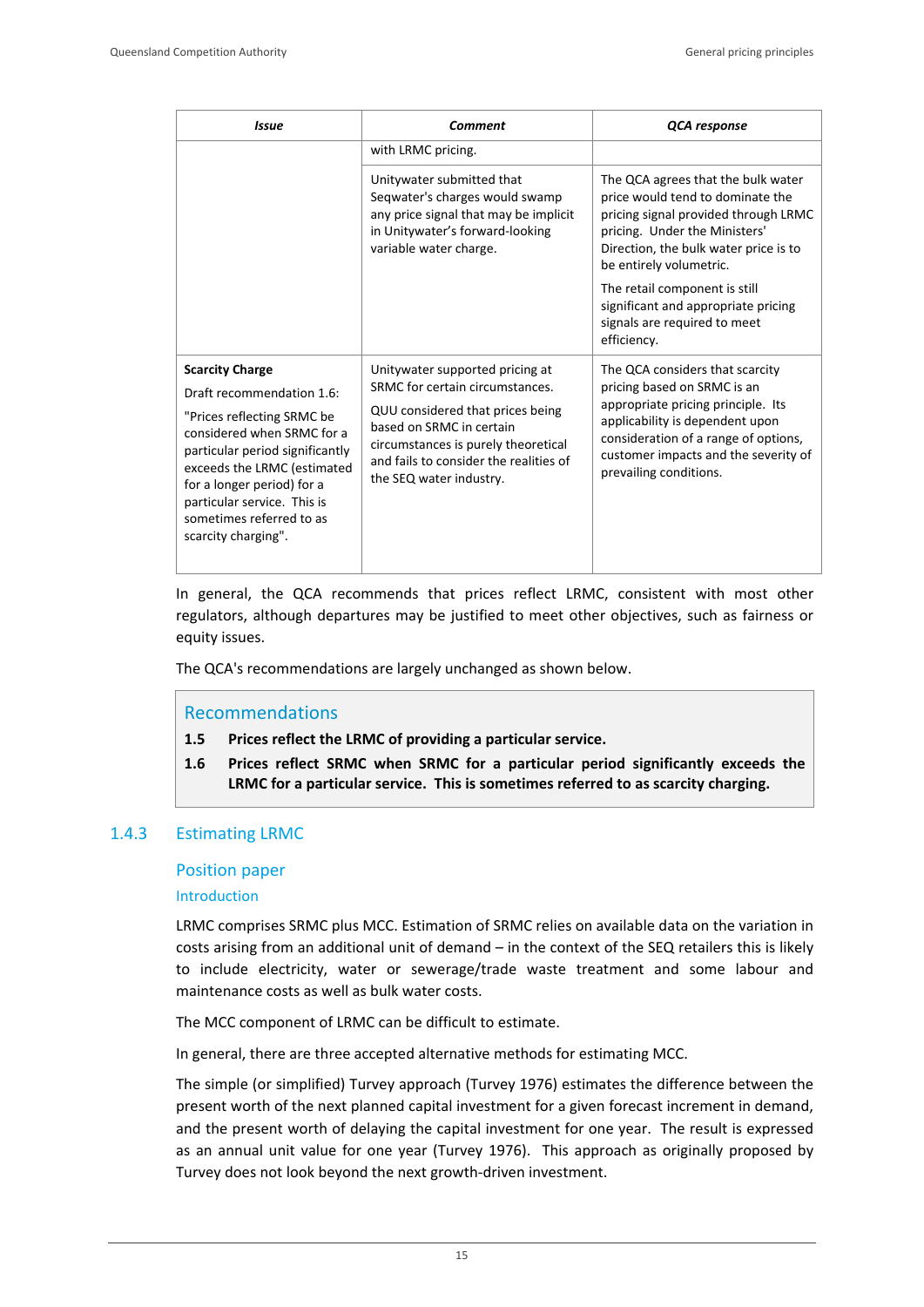A variation on Turvey's original approach (known as the perturbation approach) allows for multiple augmentations over a longer planning period. This method takes the difference in PV of capacity costs between a base case demand scenario and a revised demand scenario, and divides it by the PV of the demand difference. It requires the retailer to derive two alternative demand scenarios – a base case demand scenario, and an alternative (higher) demand scenario which would require bringing forward capacity upgrades (Turvey 2000).

The Average Incremental Cost (AIC) method derives an average incremental cost over a designated planning horizon. It estimates MCC by taking the present value of a stream of capital costs needed to satisfy demand increments, divided by the present value of demand increments to express the result in present value terms on a unit basis. The AIC method can smooth out lumps in capital expenditures while reflecting the trend in future costs.

Regardless of which method is adopted, the estimation of LRMC is dependent on effective demand forecasts and projected costs and timing of future capital works.

#### Other jurisdictions

ERA (WA) (2013) approved the Water Corporation's approach for estimating LRMC using a Monte Carlo simulation model of demand profiles, rainfall scenarios and water supply options over a 100‐year period to estimate a mean per kilolitre (kL) cost of water in present value terms. The simulation model compared the present value for a base case long-term demand scenario to that for a demand scenario that was 7% higher.

The present value of the difference in costs, divided by the present value of the difference in demand, provided an estimate of LRMC. The method is an example of application of the Turvey method over multiple growth augmentations over a longer planning horizon.

For the Hunter Water Corporation (Hunter Water), IPART (2013) calculated the NPV of the capital and operational costs of the augmentation project over its life and divided by the NPV of benefits over the same period. This is effectively the AIC method.

The ESC (2005) has provided guidance to water businesses on the calculation of LRMC. Although indicating a preference for the perturbation approach over AIC, ESC essentially does not recommend a particular approach, leaving it to the water businesses to decide which approach to adopt.

The metropolitan Melbourne water businesses (City West Water, South East Water, Yarra Valley Water and Melbourne Water) commissioned NERA Economic Consulting (2012) to develop a framework for estimating LRMC methodology applicable to the Victorian water industry. NERA recommended the application of either the perturbation or AIC approach subject to certain conditions. As an example, in those instances where service is characterised by a more periodic, smooth profile of forecast expenditure, the AIC approach is recommended.

In recent reviews, Ofwat has not indicated how LRMC is estimated. However, in the past, Ofwat (2001) identified both methods but did not indicate a preference. Water businesses were free to use either method, but tended towards the AIC approach.

#### QCA analysis

The simplified Turvey and perturbation methods are more conceptually sound as they estimate the cost of the marginal increment of demand. In contrast, the AIC method uses average capital costs to approximate the marginal costs associated with a change in demand.

In the 2002 investigation of GAWB, the QCA (2002) used the simplified Turvey method to estimate MCC on the basis that it more closely reflected incremental costs. However, in the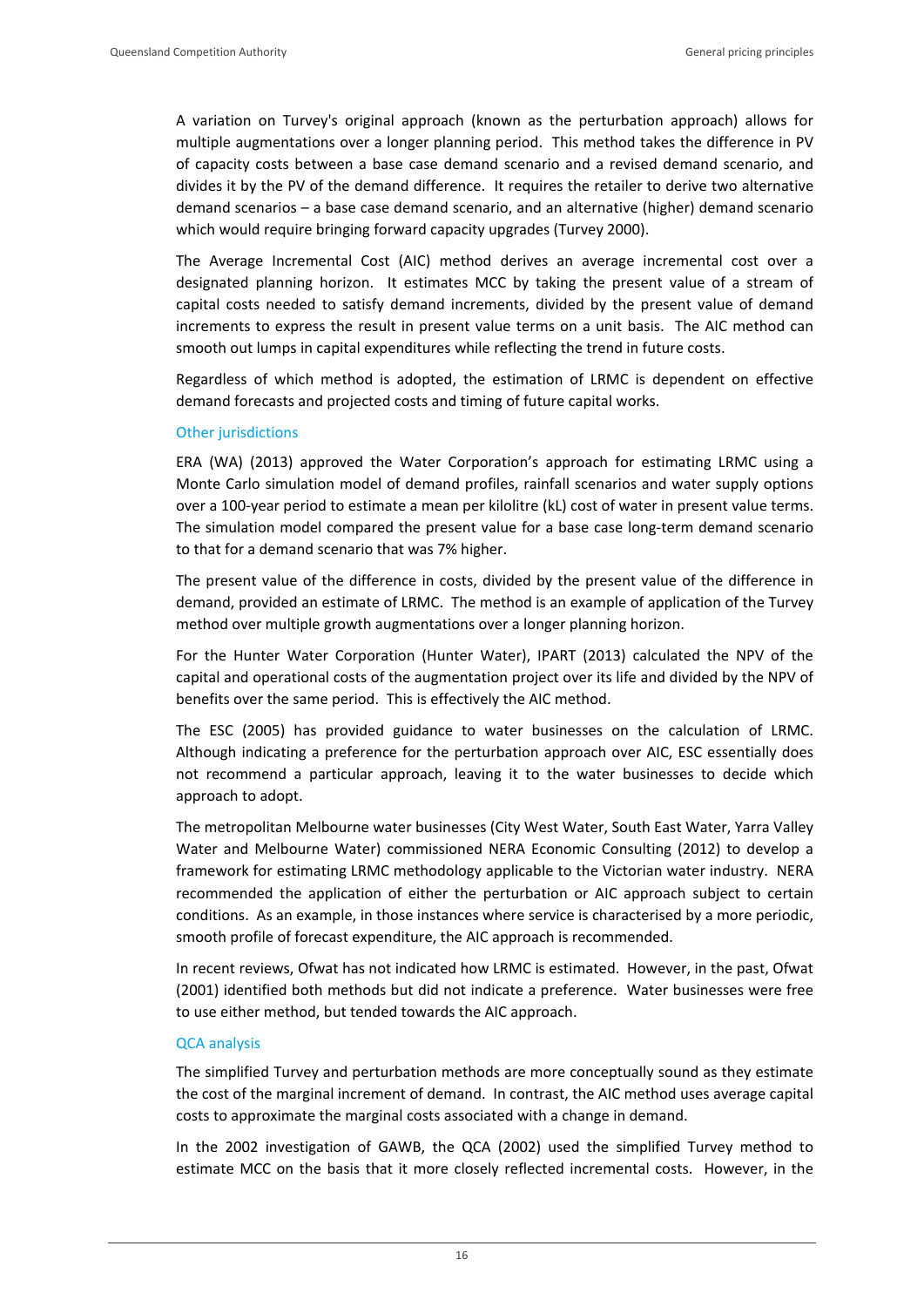2005 GAWB review (QCA 2005), following concerns of GAWB that this Turvey method was too complex to apply and difficult for customers to understand, the QCA adopted the AIC approach on the basis of advice from Marsden Jacob Associates (MJA 2004).

In the 2005 GAWB review, the QCA concluded that the methods that take account of all planned augmentations are acceptable – that is, LRMC could be based on either the Turvey perturbation method or the AIC method. However, the AIC method was the preferred method in practice on the grounds of ease of computation and greater transparency. It requires only the base case demand scenario. The AIC method was again used in the QCA's 2010 investigation of GAWB (QCA 2010).

The AIC method has advantages in that it:

- (a) incorporates all augmentations over the planning period, not just the first augmentation, and would therefore produce more stable prices over the period
- (b) it is more transparent and more readily explainable to stakeholders
- (c) it is computationally straight‐forward, despite a requirement for forward‐looking capex and opex data.

However, the AIC method is in concept an average cost rather than a marginal cost.

The perturbation method has marginal cost characteristics as it bases the MCC estimate on the difference between capex for different demand scenarios. However, it requires these demand scenarios to be derived and it may be difficult to explain to stakeholders.

Other regulators tend not to make specific recommendations regarding the adoption of either the perturbation or the AIC approaches. Water service providers assess the merits of these approaches themselves, depending on their circumstances, including data availability.

The choice of method is therefore to the retailers.

# Final report

# Other jurisdictions

ESCOSA (2014) engaged Sapere Research Group to provide a current best estimate of the LRMC of drinking water supply in South Australia. Sapere used the Turvey perturbation method for calculating the LRMC estimate.

# Submissions

Unitywater (2014) supported estimating LRMC using either the perturbation or AIC methods. Redland City Council (2014) contended that modelling of LRMC would increase the costs of the regulatory framework.

QUU (2014) suggested that the QCA should provide a standard template with guidance on how to calculate LRMC. QUU queried how the QCA would assess LRMC when cost information would not be provided (at levels 1 and 2 information requirements).

# QCA analysis

In response to Redland City Council and QUU, if the recommendation is accepted by the Ministers, the QCA proposes to develop a simple guideline and template for deriving LRMC. The additional modelling cost associated with estimating LRMC should not be substantial.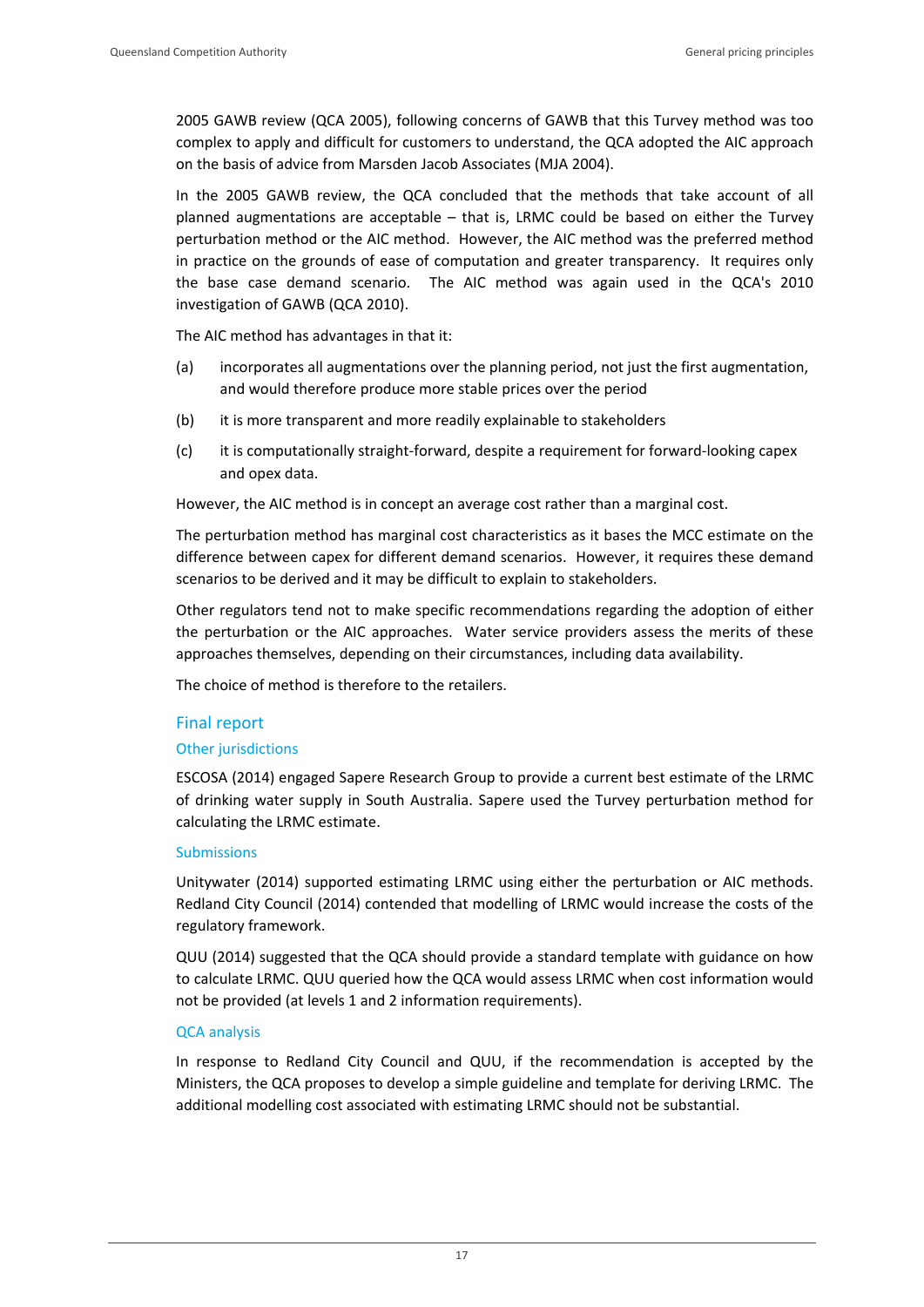# Recommendation

**1.7 LRMC be estimated on the basis of the perturbation or AIC method.**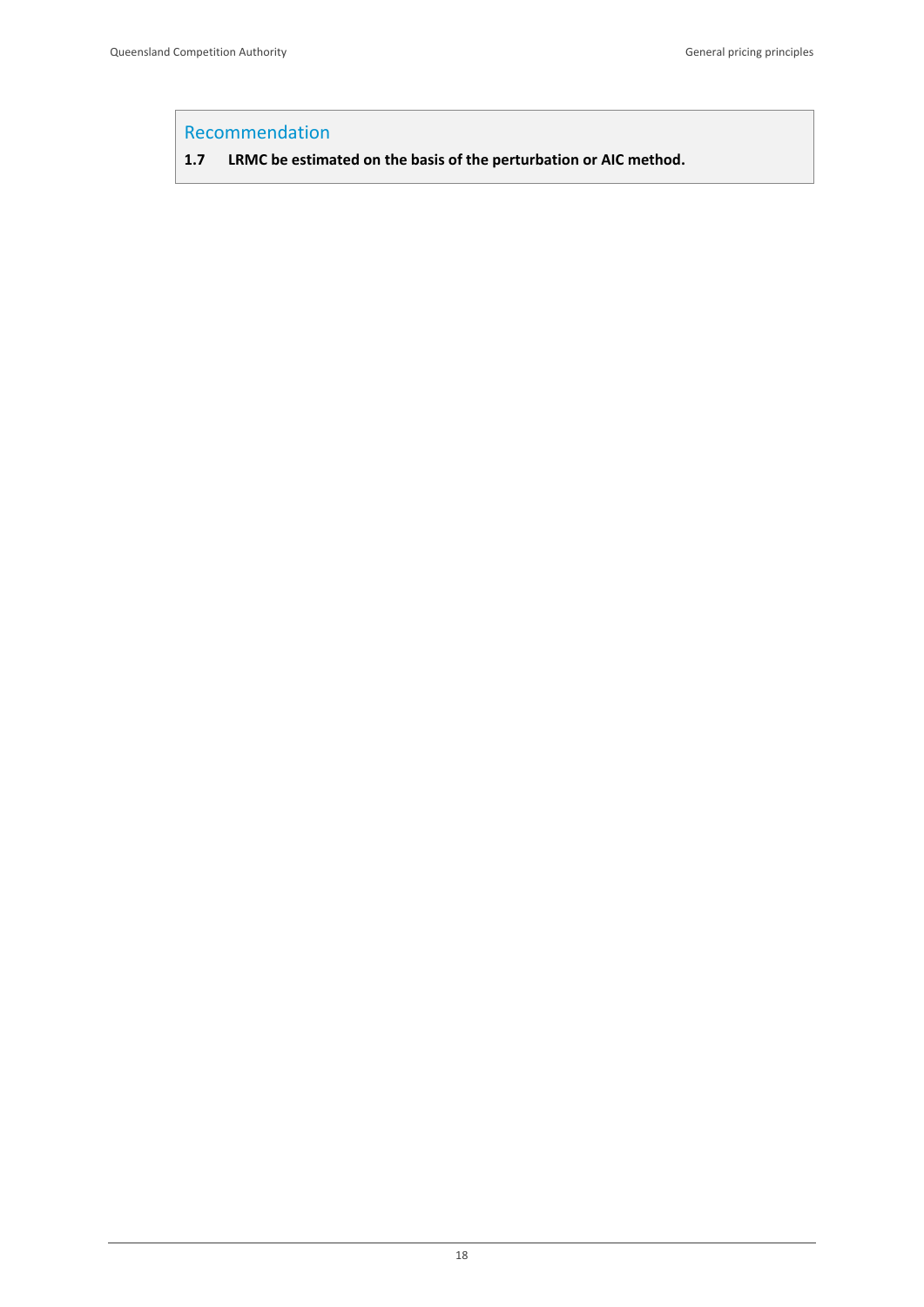# 2 URBAN WATER

# 2.1 Introduction

Urban water services constitute water intended for use as drinking (potable) water supply.

In SEQ, the five retailers provide drinking water to about three million people. Services are provided to residential (household) and non‐residential (commercial and industrial) customers throughout the region.

Urban water charges in SEQ are generally set as a two‐part tariff, and in some cases volumetric charges are set according to tiers (blocks) of consumption levels. Charges are typically different between the retailers, and in some cases are further differentiated by council area. A variable bulk water charge, differentiated by area, also applies.

Bulk water charges are set by the Government and administered by Seqwater. These pricing principles do not apply to bulk water charges but rather to the pricing practices of the five SEQ retailers.

This chapter reviews the specific pricing principles to apply to urban water services. The application of these principles depends on the circumstances of the retailer, having regard to administrative feasibility, customer preferences and cost effectiveness.

# 2.2 Urban water demand forecasting

# 2.2.1 Position paper

Estimates of demand are relevant for determining the prudent and efficient level of costs, including capital expenditure to be incorporated into LRMC.

The key determinants of demand for water include:

- (a) population growth (increases in the number of residential and non‐residential connections)
- (b) the mix of connections (houses or apartments) and differences in household allotment and garden size
- (c) implementation of demand policies such as water restrictions, rebates, retrofit, and uptake of efficient water appliances
- (d) changes in consumer behaviour over time reflecting economic, political and income factors, marketing and media
- (e) price elasticity customer responses to prices and implications for discretionary and non‐ discretionary use
- (f) seasonal and climatic factors
- (g) the level of system leakage.

A particular issue relevant to SEQ (and many other Australian jurisdictions) is the level of demand rebound or 'bounce‐back' in the aftermath of extended drought periods with the easing of supply restrictions.

Bounce‐back may be constrained where customers make permanent adjustments to water installations or have adopted permanent behavioural changes that result in more efficient uses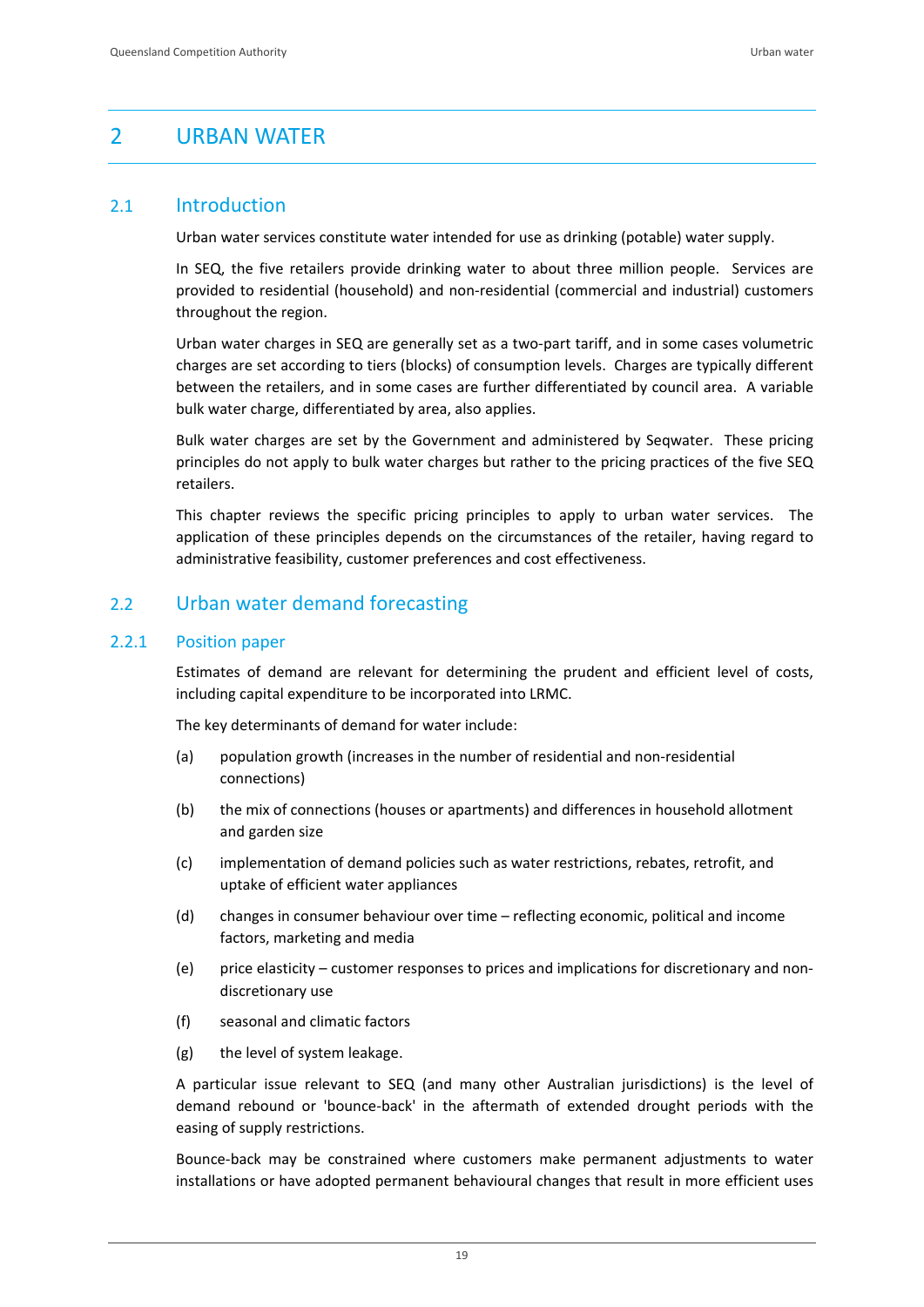of water and permanent water savings. Such permanent change can imply lower demand elasticity with respect to price.

Demand is often forecast by reference to changes in key drivers such as population growth. Other techniques that can be used to forecast demand include (QCA 2012a):

- (a) end‐use modelling generating forecasts of future demand based on individual end‐uses of water
- (b) econometric modelling using cross‐sectional data, time series data or panel data. These approaches may complement other approaches
- (c) simple extrapolations using the extrapolation of observable historical trends in per connection (or per person) use, based on assumptions regarding demand drivers.

## Other jurisdictions

Many alternative approaches, including sophisticated modelling, are adopted across Australia. Most have been only recently applied and their accuracy has not yet been generally tested.

Most Victorian water retail entities adopt a simple extrapolation approach to demand forecasting. End‐use modelling is primarily undertaken by City West Water (2012), South East Water and Yarra Valley Water. The modelling of end use takes into account:

- (a) input data for number of dwellings, appliance stock levels (disaggregation into laundry, toilet, shower, miscellaneous), technology (flow rates and duration) and frequency (number of uses)
- (b) bounce-back effect with changes in water storages, City West assumed a 3% bounceback effect
- (c) household and population growth increase in connections consistent with long‐term forecasts in strategic plans
- (d) climate change consistent with the medium scenario
- (e) price elasticity different responses for the volumetric tiered tariffs levels: 0 for customers in the first (non‐discretionary) tier, 0.1% for tier 2 and 0.14% for tier 3.

For non‐residential users, City West Water used historic water usage projected forwards with efficiency trends and applied to commercial growth.

In another Victorian example, Goulburn Valley Water (2012) used multi‐variant regression models to forecast residential usage per customer. These use variables such as temperature, rainfall, usage restrictions and conservation initiatives which are the key drivers of discretionary (outdoor) use, considered the main demand modifier. Population growth forecasts were sourced from the Department of Planning and Community Development. For commercial users, the average demand was used, as water demand is relatively static from year to year.

Sydney Water Corporation (Sydney Water) (IPART 2012b) used econometric models to forecast average daily residential water use, with key inputs being previous water use, price of water, presence of drought restrictions or Water Wise rules, participation in water efficiency programs and weather.

Hunter Water (IPART 2013) used the Integrated Supply‐Demand Planning model (iSDP), an end‐ use model developed by the Institute for Sustainable Futures. For each end use, specific information is required on the stock (number of households with each type of appliance), water intensity (use by appliances) and frequency of usage. Non-residential demand was predicted as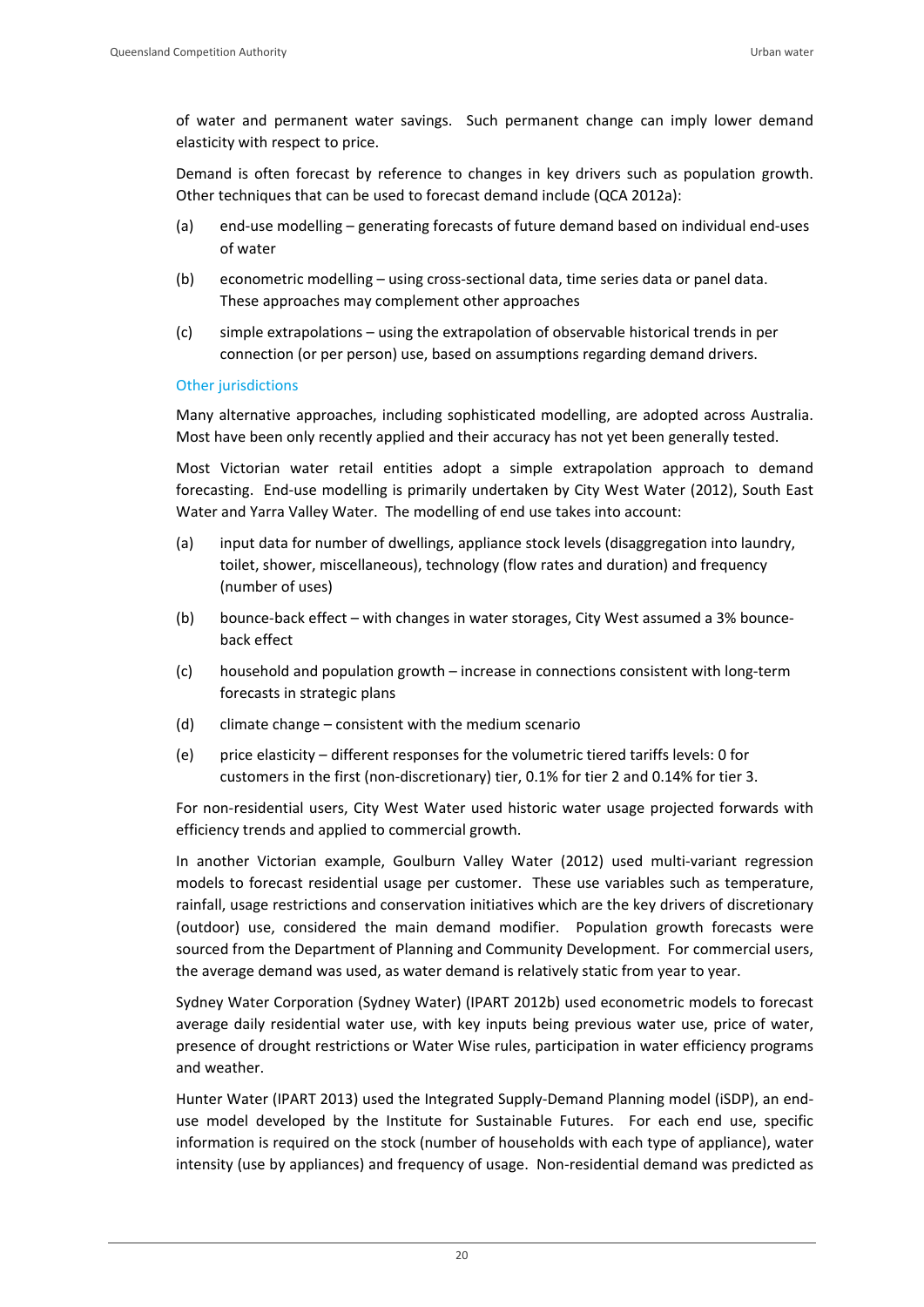a compilation of disaggregated sectors rather than end-use. It uses historical trends and specific information from water‐intensive customers.

In WA, the Water Corporation (ERA 2013) forecasts demand by generating forecasts in growth in customer numbers and growth in per capita consumption, essentially an extrapolation approach. Customer numbers are forecast using population projections from the WA Planning Commission, structure plans and local government information. Per capita annual consumption was predicted to decline from 140 kL in 2012–13 to 137 kL in 2015–16, based on the Water Forever forecasts by Government.

SA Water (ESCOSA 2013a) used regression models to analyse customer numbers and water use per customer for residential and commercial customers. SA Water considered that residential demand per customer is driven by price, temperature and water restrictions. Economic activity was included as a driver for commercial water use.

#### SEQ retailers

The general approach adopted by QUU and Unitywater is to forecast residential water volumes based on estimating connected population and multiplying this by an underlying forecast level of consumption on a per person basis (l/p/d).

Growth in connections was calculated by reference to the Office of Economic and Statistical Research (OESR) growth rates, reflecting expected population growth (recommended by QCA as the low growth series). Consumption per person was then derived by the QCA assuming a bounce-back from prior lower levels subject to an overall SEQ regional cap of 185 l/p/d.

For Unitywater, the forecast 2015–16 residential averages were 172 l/p/d for Moreton Bay and 227 l/p/d for Sunshine Coast. For QUU, the average residential water usage for 2015–16 ranged from 160 l/p/d (Lockyer) to 196 l/p/d (Brisbane). QUU (2013a) forecast a growth of 5 l/p/d between 2013–14 and 2014–15.

For the non-residential sector, QUU (2013a) and Unitywater (2013a) estimated consumption per connection, using billing system data. Previously, Unitywater (2012) used equivalent population (EP) projections linked to forecasts for the residential sector. QUU (2013a) noted non‐residential demand growth is influenced by large customers – with demand growth varying from year to year.

For the long-term forecasts (>5 years), used for capital planning purposes, QUU and Unitywater adopted an average daily demand of 230 l/p/d. Unitywater (2013a) noted that the SEQ System Operating Plan (SOP) requires the retailers to provide DEWS and Seqwater with 20‐year demand forecasts, revised annually, and aligned with an approved Water Netserv Plan.

Gold Coast Water (2014) indicated it is working towards a more sophisticated approach to demand forecasting involving demand modelling.

Differences in approach can reflect the unique characteristics of each retailer – including approaches to demand management, climate variations, age of infrastructure and customer profiles.

#### QCA analysis

#### **Long‐term forecasts**

The SEQ retailers' long‐term forecasts are matched to an expectation that demand will revert to a forecast regional residential average of 230 l/p/d (also 375 l/p/d across all uses), considered sufficient to maintain outdoor amenity and lifestyle (QWC 2010). This allowance is 90 l/p/d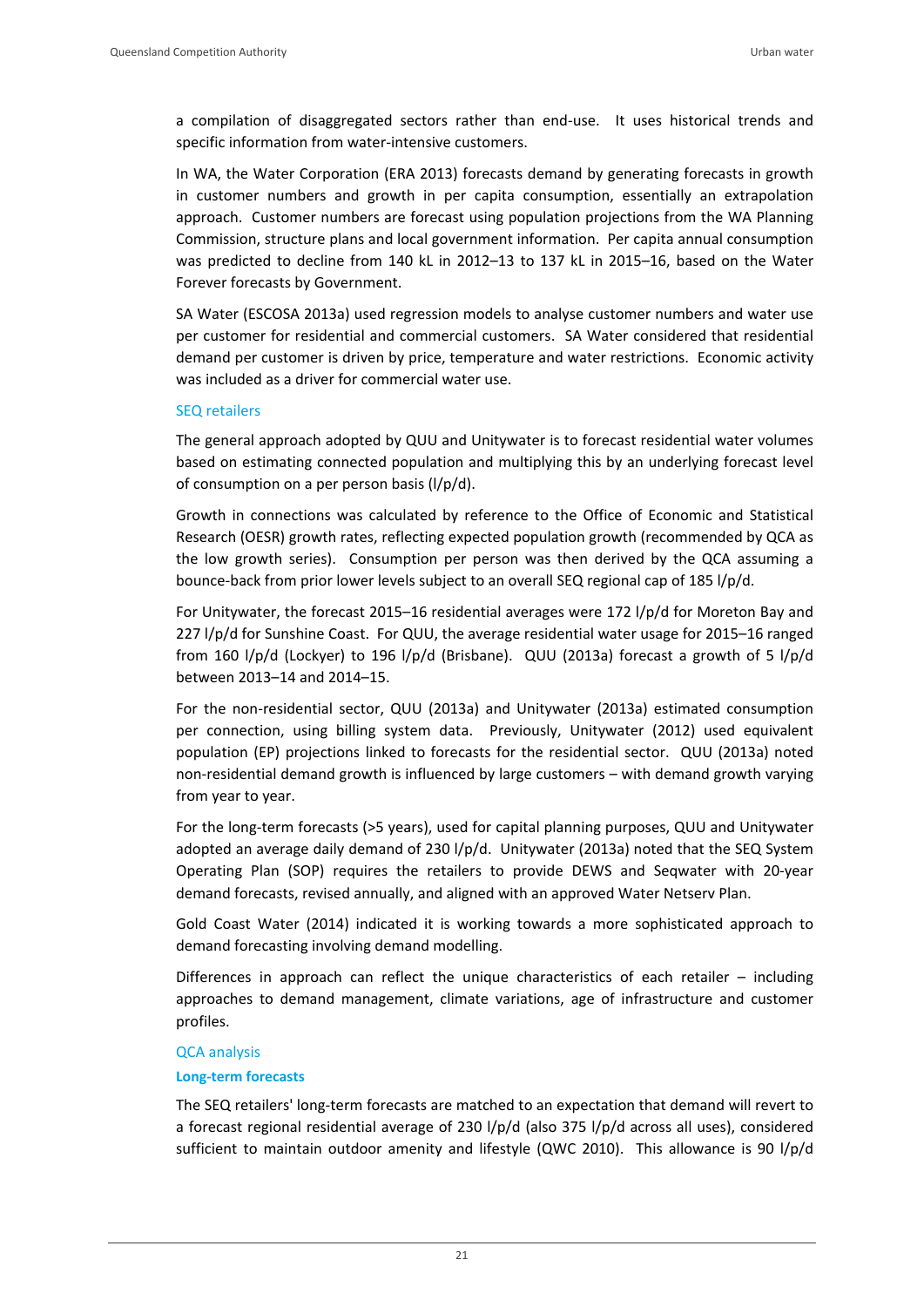higher than the low point reached during the drought. The SEQ Water Strategy also proposed a target average of 200 l/p/d to defer augmentation by about five years.

As SEQ long-term planning is based on the residential average of 230 l/p/d in accordance with the SEQ Water Strategy, this level was considered appropriate for long-term capital planning for the retailers.

#### **Short‐term forecasts**

For the previous price monitoring reviews, the QCA broadly accepted the relatively simple demand forecasting methods adopted by QUU and Unitywater, but considered that more sophisticated methods should be developed taking account of demand elasticity once the bounce-back effect has occurred. Essentially, short-term forecasts involve forecasting two key parameters – growth in connections and changes in water use  $\frac{1}{p}$ d). The QCA set an interim forecast of 185 l/p/d for the 2013–15 review.

WSAA (2003) notes that traditionally demand forecasting was undertaken using historical trends, or using econometric regression techniques incorporating variables such as population, income, price of water and restrictions. These methods effectively incorporate the two key parameters in one model, for example, population growth and customer demand elasticity. WSAA indicated that methods using historical data, because of changes in consumer behaviour and technology, may lead to an overestimate of demand.

Panel data techniques and end‐use modelling are techniques that move away from simple extrapolation techniques and focus on factors and technologies that affect water use, including emerging trends. Panel data can be used to assess more accurately factors such as demand elasticity, responses to supply restrictions and other demand management programmes.

End‐use methods disaggregate demand into services or uses, for example indoor/outdoor, which can be further broken down into toilet, laundry, showers, garden watering. Demand for each end use is calculated based on ownership of appliances, usage patterns (frequency and duration) and technologies: *Water Use = Stock x Usage x Technology*. The aggregation of end use demands gives total demand.

WSAA developed the ISDP model based on this methodology. This model has been used by retailers such as Hunter Water and City West Water in Melbourne.

End‐use modelling is appropriate where water entities are implementing demand management options and want to assess their impact on water use per customer  $(1/p/d)$ . The method can be complex and data-intensive depending on the level of disaggregation of end uses. In SEQ, enduse modelling may not sufficiently take account of behavioural change driving a bounce‐back effect.

If it were to be considered, disaggregation by indoor and outdoor uses may be sufficient, to at least distinguish potential differences in responses, in the non-discretionary and discretionary components of demand, to price changes.

In general, the approach of estimating projected population growth and usage  $\frac{1}{p}d$  remains reasonable in the circumstances. It remains the most cost effective approach given the risk of error of any of the methods where the bounce-back effect is continuing. Individual circumstances of each retailer should also be considered, such as demand management strategies and the nature of the customer base.

The QCA recommended that once the bounce-back effects are cleared, a review of demand forecasting practices and alternative models should be undertaken, involving the retailers, the QCA and other relevant parties. Unitywater (2013a) suggested such a regional working group.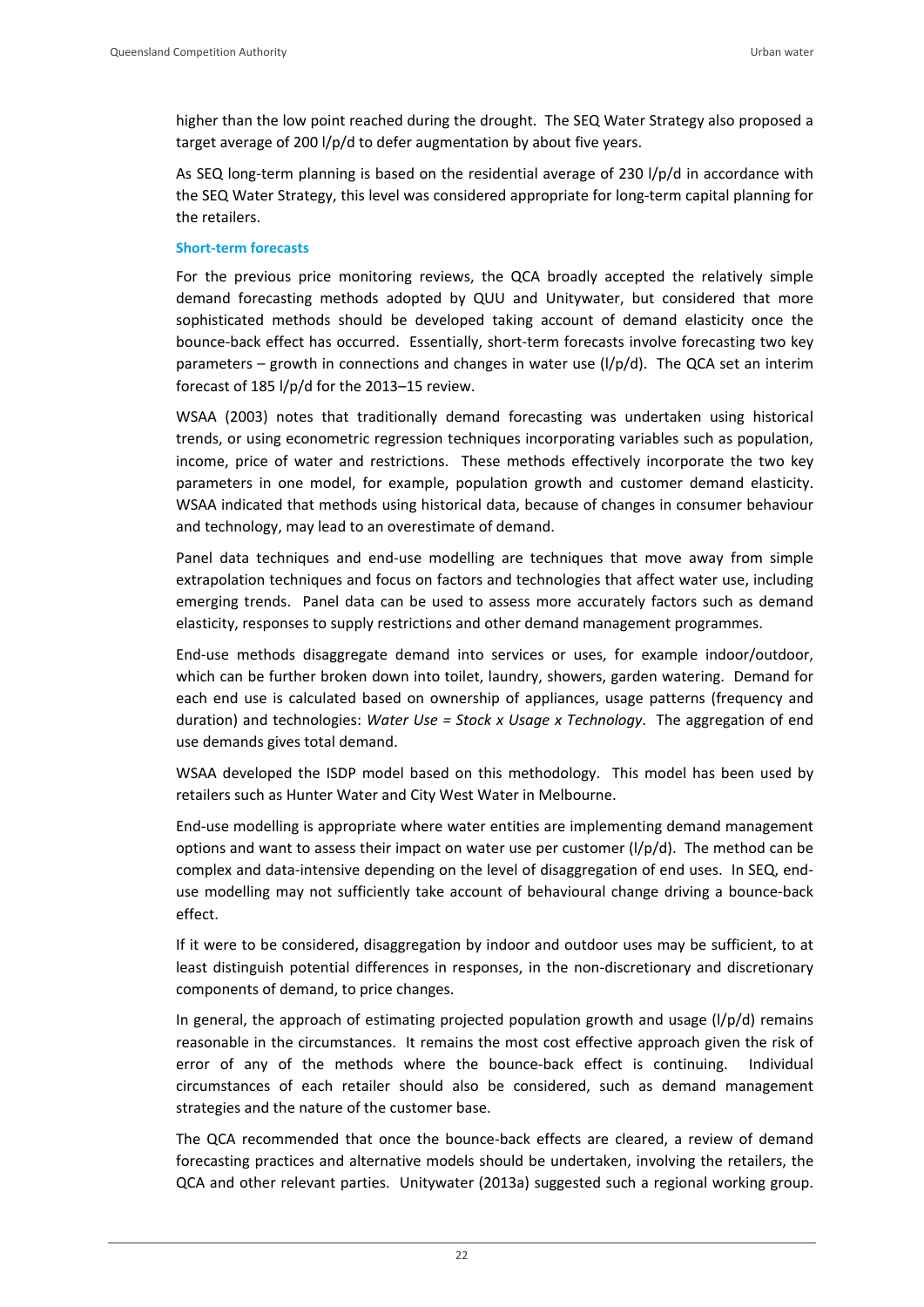This review could include considering options such as panel data to estimate demand responses, or specific end‐use forecasting at least based on indoor/outdoor uses. Such options should be considered in terms of cost effectiveness – the costs of implementing more sophisticated methods should be balanced against the expected improvement in accuracy.

#### **Demand elasticity**

Most empirical evidence indicates that demand for water is inelastic. Examples are cited by PC (2011), and include elasticities (as a percent reduction resulting from a 1% increase in price) ranging from -0.09 to -0.418 for Sydney, and -0.15 to -0.39 for the ACT. As noted above, City West Water (2012) proposed an elasticity of up to ‐0.14.

Grafton and Kompas (2007) used Sydney Water bulk supply data from 2001–2005 to estimate short-run demand elasticities of -0.35 (nominal prices) and -0.42 (real prices). A similar study by Grafton and Ward (2007) using Sydney data from 1994 to 2005 found a short‐run elasticity of demand for real prices of ‐0.17.

Sydney Water (2011) used panel data analysis involving 95,000 individuals considering a 10% price increase. The study found an average elasticity of ‐0.06 for immediate responses and ‐ 0.11 for the long term. Owner-occupied households were more elastic  $-$  -0.08 for immediate responses and ‐0.14 for the long term.

However, a study by Hoffmann et al (2006) noted a short‐run elasticity for Brisbane of between ‐0.51 and ‐0.59, and a long‐run elasticity of ‐1.17 to ‐1.44. This suggests that demand may be more elastic in the long run, and that there is some scope for prices to affect demand. However, since 1996, discretionary use has declined significantly and these elasticity estimates may no longer be relevant.

Worthington et al (2006) modelled residential demand in 11 Queensland councils from 1994 to 2006. In modelling response to changes in average prices, they found an elasticity estimate of ‐0.126; that is, a 10% increase in the price of water is associated with only a 1.26% reduction in the quantity demanded. Worthington et al considered that the low elasticity of demand could be due to non-price controls on discretionary consumption, limiting the scope for demand reductions.

A study using panel data from 1995 to 2005 for Perth (Xayavong et al 2008) found higher demand elasticities ranging from ‐0.7 to ‐0.94 for indoor use, and ‐1.3 to ‐1.45 for outdoor use.

The PC (2011) suggested that estimation of demand elasticities are problematic as it is difficult to separate out the effects of supply restrictions and other campaigns to reduce water use.

The PC (2011) noted that the elasticity of demand could be affected by:

- (a) type of use household demand for outdoor water use is more elastic than the indoor, less‐discretionary use
- (b) time demand is more elastic over the long run as customers can modify behaviour and install water‐saving technologies. The greater the level of adoption of water efficiency technology the less elastic water demand will be as households have fewer options to respond (City West Water 2012)
- (c) level of price as prices rise, and water becomes an increasing household cost, price elasticity would be higher. Elasticity is likely to be non‐linear
- (d) clarity and transparency the more understandable the prices and the consequences of behavioural change, the more elastic demand is likely to be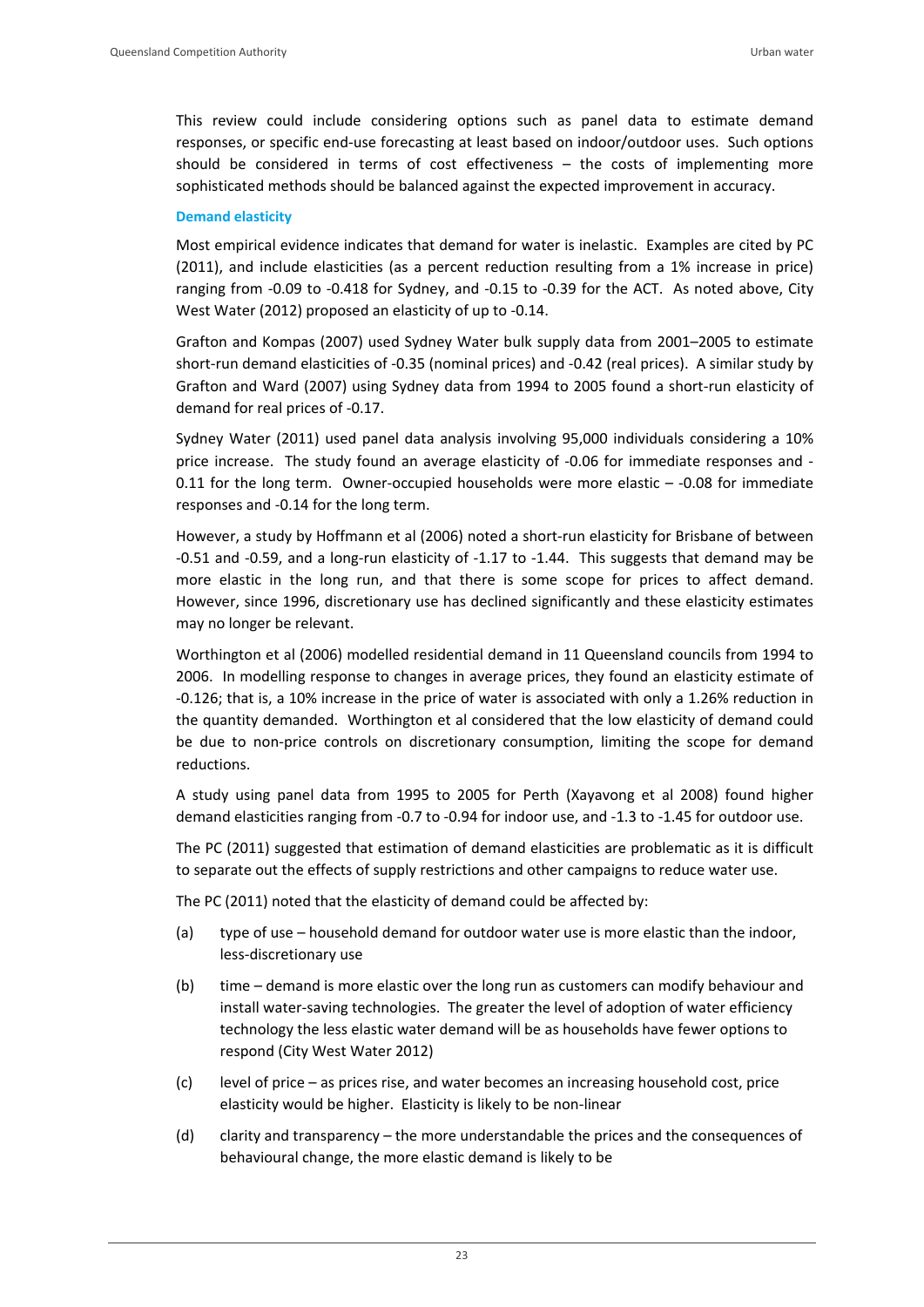(e) billing – a shorter billing period would result in more responsive demand. Cole (2011) noted that demand elasticity would be affected by billing of landlords rather than tenants, and splitting of bills between multi‐occupancy residences. City West Water (2012) noted that owner‐occupied houses have more elastic demand than tenanted ones.

Cole (2011) indicated that there is little consensus on the price elasticity of various types of water use – ultimately price elasticity is linked to customers' behavioural responses, socioeconomic characteristics and weather.

In SEQ, demand response to price is difficult to separate from any bounce-back effect. QUU (2013a) noted that demand for water is more affected by past government policies (changes arising from supply restrictions) than by price. This is despite significant annual increases in the bulk water charge.

In SEQ, the focus in demand forecasting over the short term is on the bounce-back effect, mainly as households increase outdoor usage (gardens, car-washing etc). As noted in the QCA's 2012-13 price monitoring review, once this effect is considered stabilised, the SEQ retailers should consider investigations of demand forecasting taking account of price elasticity.

The empirical studies suggest that demand is relatively inelastic when there are no supply constraints, and prices are low and do not move significantly. However, when prices increase to reflect capacity and long-term supply constraints, demand is likely to be more elastic. This would support the adoption of LRMC as a basis for estimating the volumetric component with deviations in periods of unusual circumstances.

Concerns about the elasticity of demand are not an impediment to the success of using prices to achieve water security at least expected cost. Although an inelastic demand may result in a small change in demand for a given price change, and the magnitude of the change in demand might be uncertain, this does not make it inferior to other tools such as restrictions.

An inelastic demand indicates that consumers place a high value on additional water consumption. This suggests that the welfare of society would be larger if supply were augmented to satisfy demand, rather than restrict demand. Indeed, the more inelastic demand is, the greater the costs to the community of restricting demand and not allowing flexible prices to signal the need for investment in supply augmentation (chapter 7).

Demand forecasts should therefore take elasticity into account and the SEQ retailers should consider whether the increasing bulk water price has had an effect on the long-run demand elasticity.

The elasticity of demand is also a consideration in regard to applying SRMC‐based scarcity charges as part of a demand management strategy during droughts. This is discussed below in section 2.11.

# 2.2.2 Final report

# Submissions

QUU (2014) and Unitywater (2014) agreed with the draft recommendations on demand forecasting practices. Unitywater supported the QCA suggestion that a working group be convened, including the QCA, to review demand forecasting practices and demand elasticities.

QUU and Unitywater, however, suggested that this section be removed from the pricing principles and be incorporated with guidance to the retailers on estimating the LRMC.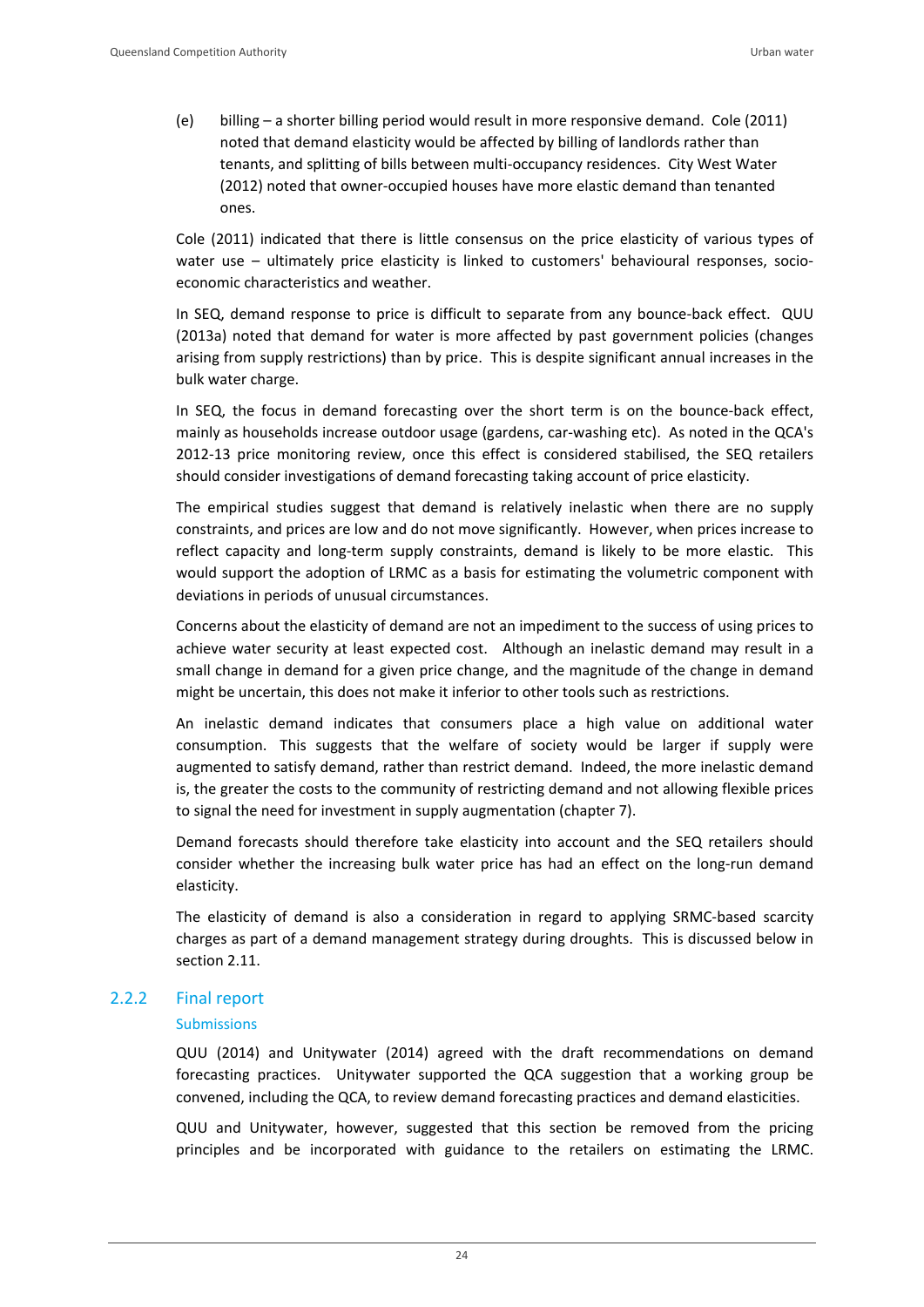Unitywater also suggested that to the extent that the QCA feels that guidance needs to be provided, this should be done by way of non‐binding pricing guidelines.

# QCA analysis

In response to QUU and Unitywater, demand analysis is a key input to forecasting revenue and pricing, and departures can be justified where considered warranted. In regard to long‐term forecasts, the Level of Service objectives were revised in July 2014 and the SEQ water strategy is to be replaced by a new SEQ water security program to be developed by Seqwater in 2015.

# Recommendations

- **2.1 Long‐term forecasts used for capital planning be based on projected regional average urban demand as published in the SEQ water security program.**
- **2.2 Short‐term demand forecasts be based on estimated water use per customer/connection and population forecasts (number of connections) and take account of any bounce‐back effect as well as local circumstances.**
- **2.3 Demand forecasting practices and alternative models (including demand elasticities) be reviewed by a working group including the retailers, QCA and other relevant parties.**

# 2.3 Urban water volumetric charges

Efficient pricing principles involve the application of LRMC‐based pricing in most circumstances, to meet the objectives of cost reflectivity, revenue adequacy, equity/fairness and simplicity and transparency.

Most jurisdictions make reference to LRMC to set volumetric charges in a two-part or multitiered tariff structure.

Issues that may arise in setting urban water volumetric charges are:

- (a) tariff balance. Where the LRMC is low, the two-part tariff would be predominantly a fixed charge. While this shifts revenue risk to the customer, there may be concerns that customers have less control over their bills
- (b) cases where the LRMC‐based volumetric charge exceeds the revenue requirement. This could occur where the next augmentation involves an increasing marginal cost compared to average cost, for example, investment in desalination. In these circumstances, the application of LRMC pricing would result in a single volumetric charge and no fixed charge to comply with the revenue requirement

# 2.3.1 Tariff balance

# Position paper

# Other jurisdictions

Despite general support for LRMC pricing, there are examples of adjustments to volumetric tariffs to alter a tariff balance.

In Victoria (ESC 2013a), the percentage of revenue from variable bulk water prices for Melbourne Water was set at 70% to align it with water retailers' pricing approaches and send signals to customers about water conservation and the benefits of deferring additional infrastructure investments. Victorian Government policy requires water bills to have a minimum 60% variable component.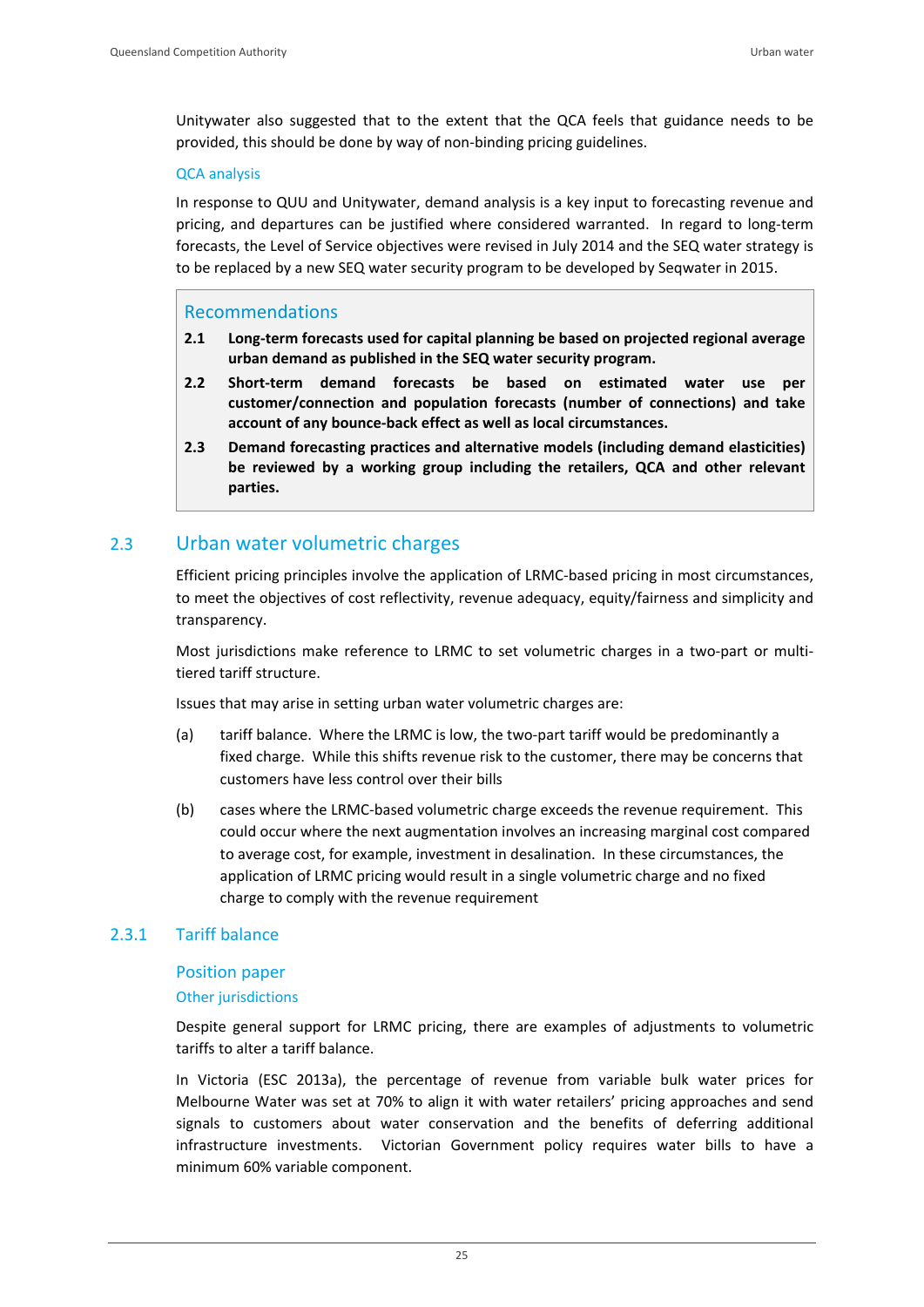IPART (2012a) in setting bulk charges for Sydney Catchment Authority (SCA) to Sydney Water for 2012–16, recommended a tariff structure with an 80:20 split between fixed and variable revenue, changed from the previous 40:60 split. The variable component reflects the short-run operating costs of pumping from Shoalhaven River; in effect, SRMC. The objective of the new structure was to minimise revenue risk to the SCA given its reliance on one customer.

The Queensland Government's (1997) guidelines for setting two‐part tariffs concluded that economic efficiency is achieved where the volumetric charge equals LRMC of an additional unit of water. However, the guidelines noted that the relative size of access and volumetric charges would influence demand response. Non-economic objectives such as the impact on gardens and streetscapes may be a factor, as well as environmental costs which may not be quantified. The guidelines suggested that the variable component should normally account for 30–60% of revenue.

Ofwat (undated) considered that the link between LRMC and volumetric tariffs should not be seen as mechanistic. If LRMC is very low compared to average costs, there would need to be a very high standing charge to cover fixed costs. This would not give customers sufficient control over their water bills. Ofwat encourages minimising fixed charges.

In the QCA's (2013b) review of irrigation water pricing in SEQ, the two-part tariff structure was heavily weighted to the fixed charge as the LRMC was low, effectively only SRMC (as no augmentation was being considered) or the variable operating costs, and the need to meet the lower bound revenue requirement was key. The tariff structure for bulk water supply was typically a 90:10 balance. The QCA did not vary the tariff structure from that attributable to observed marginal costs (noting also the broader implications of such a structure for water trading).

#### SEQ retailers

QUU (2012) noted trade‐offs between revenue adequacy and customer control ‐ lower variable charges provide greater stability of revenue but limit customers' ability to reduce their costs (reduced ability of price to influence behaviour).

In 2013–14, the ratios of fixed to variable revenue for the five retailers, including bulk water revenues are: QUU 52:48, Unitywater 66:34, GCCC 51:49, LCC 60:40, and RCC 61:39. The SEQ average is 56:44.

# Stakeholder submissions

GCCC (2013) submitted that pricing principles should allow retailers scope and the ability to design tariffs that suit local customer, industry and community needs, rather than a set of rigid rules to adhere to.

Unitywater (2013c) submitted that water and sewerage pricing should balance outcomes in terms of customers, risk and sustainability.

# QCA analysis

The QCA did not support mandated minimum charges or tariff structure balances based on pre‐ determined targets beyond those implied by the LRMC.

Essentially LRMC pricing sends the appropriate signal for the efficient use of water, and the remaining revenue, if required, is achieved by the fixed component.

Increasing the volumetric charge beyond its LRMC may result in demand responses that are inappropriate for the circumstances.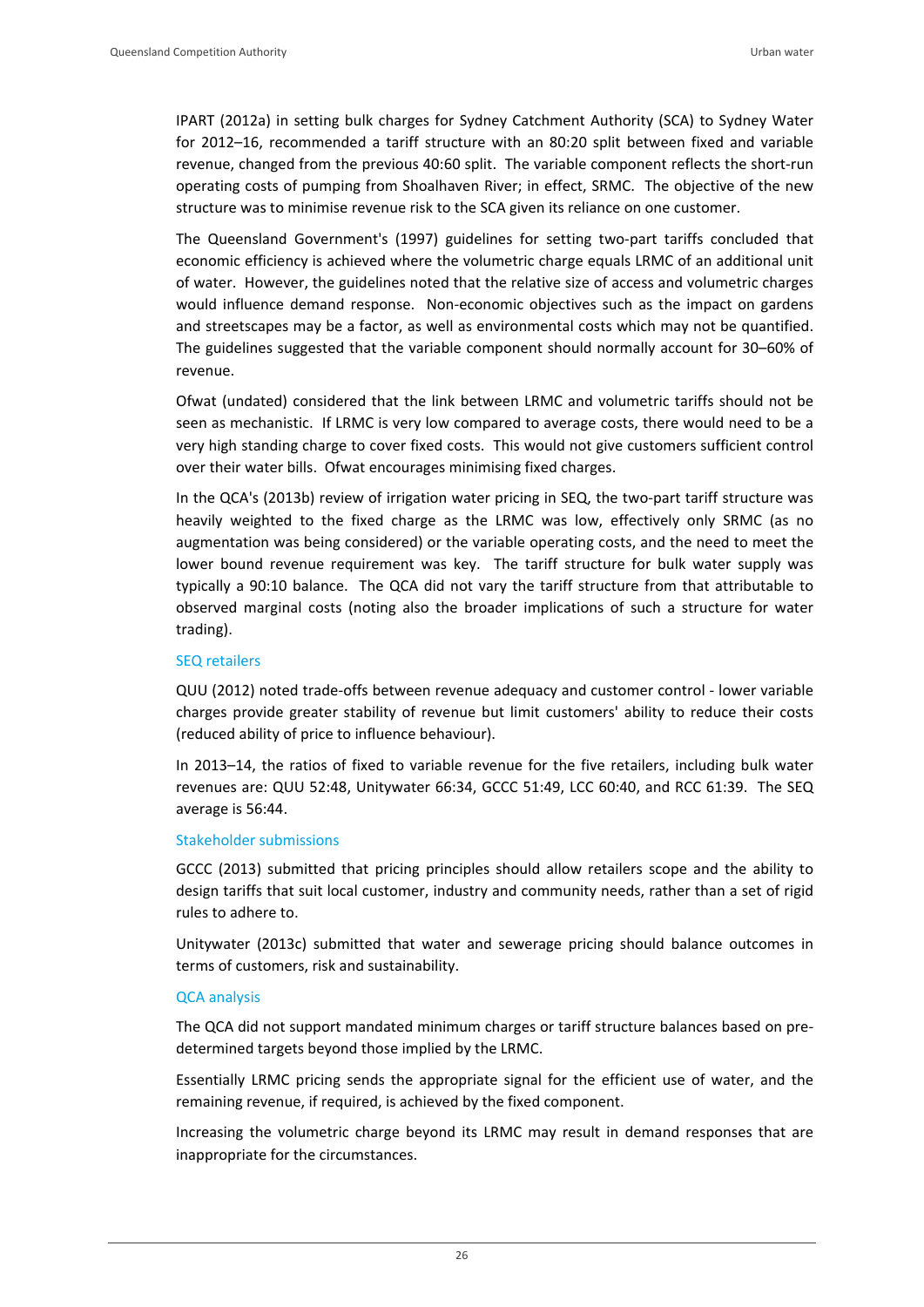As noted above, there may be short-term circumstances which require alternative approaches such as SRMC but the reasons and triggers need to be clear and the response appropriate to those circumstances. In such circumstances, variations should be supported through relevant customer engagement such as surveys and community reference groups.

However, retailers should be able to demonstrate that departure from LRMC ensures broad consistency with the overall general pricing principles.

## Final report

#### Submissions

Unitywater (2014) noted that its customers have indicated a general preference for two‐part tariffs based around a fixed daily charge and a volumetric charge as this allows them to have greater control over their utility bills (for both water and sewerage services).

This does not require Unitywater to undertake any detailed or complex economic analysis, rather, simply to establish a reasonable split of required revenues between a fixed and variable component reflecting Unitywater's assessment of revenue risk, costs (including LRMC), customer preferences and the impact of price signals.

QUU (2014) sought clarification as to the purpose of calculating LRMC. Without knowing the LRMC of bulk water, which is a large component of the retail water price, any price signal based on the LRMC calculated by QUU would be muted.

## QCA analysis

The QCA is not proposing that detailed economic analysis should be necessary. There should be enough information readily available to support a retailer's decisions. Further, the QCA proposes to develop a simple guideline and template for deriving LRMC.

As noted above, retailers should apply the principles but may depart from them where justified, for example to meet fairness or equity objectives, or to take account of customer preferences.

In response to QUU, the purpose of reviewing the calculation of LRMC prices is to establish that, where appropriate to do so, LRMC is being correctly applied. Not knowing the LRMC of bulk water should not preclude retailers from considering their own LRMCs.

The general recommended principle is unchanged.

# Recommendation

**2.4 The volumetric charge for urban water services reflect LRMC.** 

# 2.3.2 Over‐recovery of revenue

#### Position paper

Over-recovery of revenues due to annual variations in demand is managed through the regulatory framework.

The issue of over-recovery due to SRMC or LRMC being higher than average costs at a point in time is likely to be rare, particularly for the SEQ retailers. However, it could occur with increasing costs for future augmentations.

#### National commitments and positions

The NWI pricing principles (NWC 2010) state that: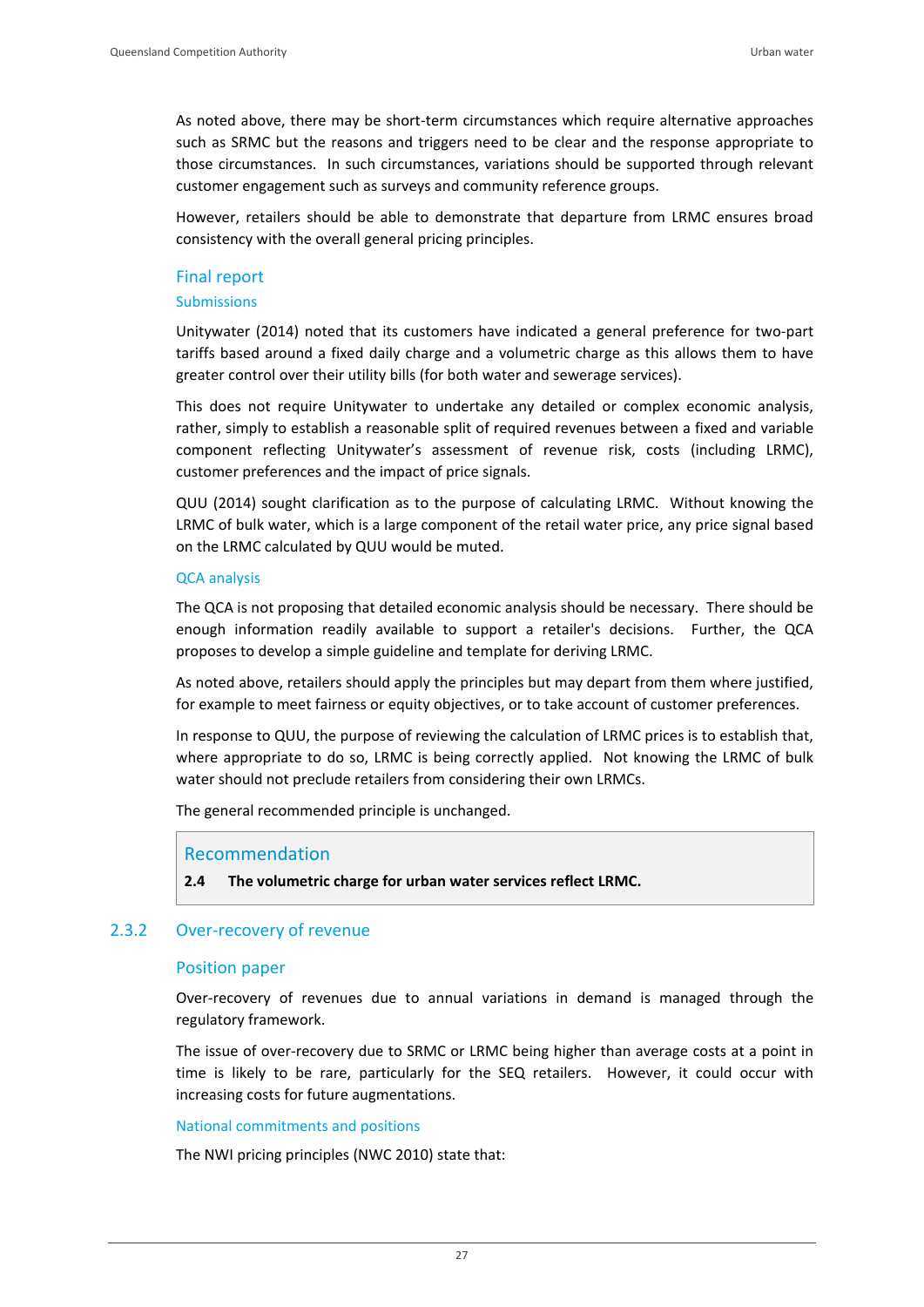*Principle 6: Over recovery of revenue ‐ where water usage charges lead to revenue recovery in excess of upper bound revenue requirements in respect of new investments, jurisdictions are to address the over recovery. In addressing the over recovery, revenues should be redistributed to customers as soon as practicable. This principle recognises that in some cases, long run marginal cost may exceed average cost.*

#### QCA analysis

Where prices are set at LRMC, exceed average costs and excess revenue is collected, additional funds could be hypothecated to future capital augmentation, rebated to customers immediately or returned in the future as a discount to the fixed charge. An ex post rebate was the preferred approach.

Such considerations are more appropriately decided in consultation with the local community.

# Final report

QUU (2014) did not disagree with the treatment of over‐recovery, but sought advice as to what was meant by an over-recovery of revenue.

In response to QUU, over-recovery of revenue is intended to refer to instances such as unanticipated changes in demand where revenues from fixed costs may exceed forecast average costs or where LRMC based prices exceed average costs.

# Recommendation

**2.5 Where prices exceed average costs, short‐term over‐recovery of revenues be addressed by ex‐post rebates with adjustments made to the fixed charge.**

# 2.4 Urban water fixed charges

# Introduction

In applying LRMC pricing, a fixed charge in a two-part tariff would usually be required to ensure that sufficient revenue is generated. Issues in setting a fixed charge are:

- (a) the revenue requirement of the fixed charge depends on the amount raised by the volumetric charge
- (b) cost allocation between particular users or classes of users, for example residential, commercial and industrial to reflect a share of fixed costs.

# 2.4.1 Revenue requirement

# Position paper

Where LRMC is low, (where spare capacity exists for example), the volumetric charge would also be low and the tariff structure would be heavily weighted to the fixed charge.

Revenue risk increases where LRMC is high relative to total costs, that is, where the MCC component is high and LRMC departs from SRMC (variable costs). In this circumstance, customers may reduce demand more than expected and revenues may be impacted. This would depend on the demand elasticity.

# National commitments and positions

The NWI pricing principles (NWC 2010) refer to the fixed charge as a service availability charge. Specifically: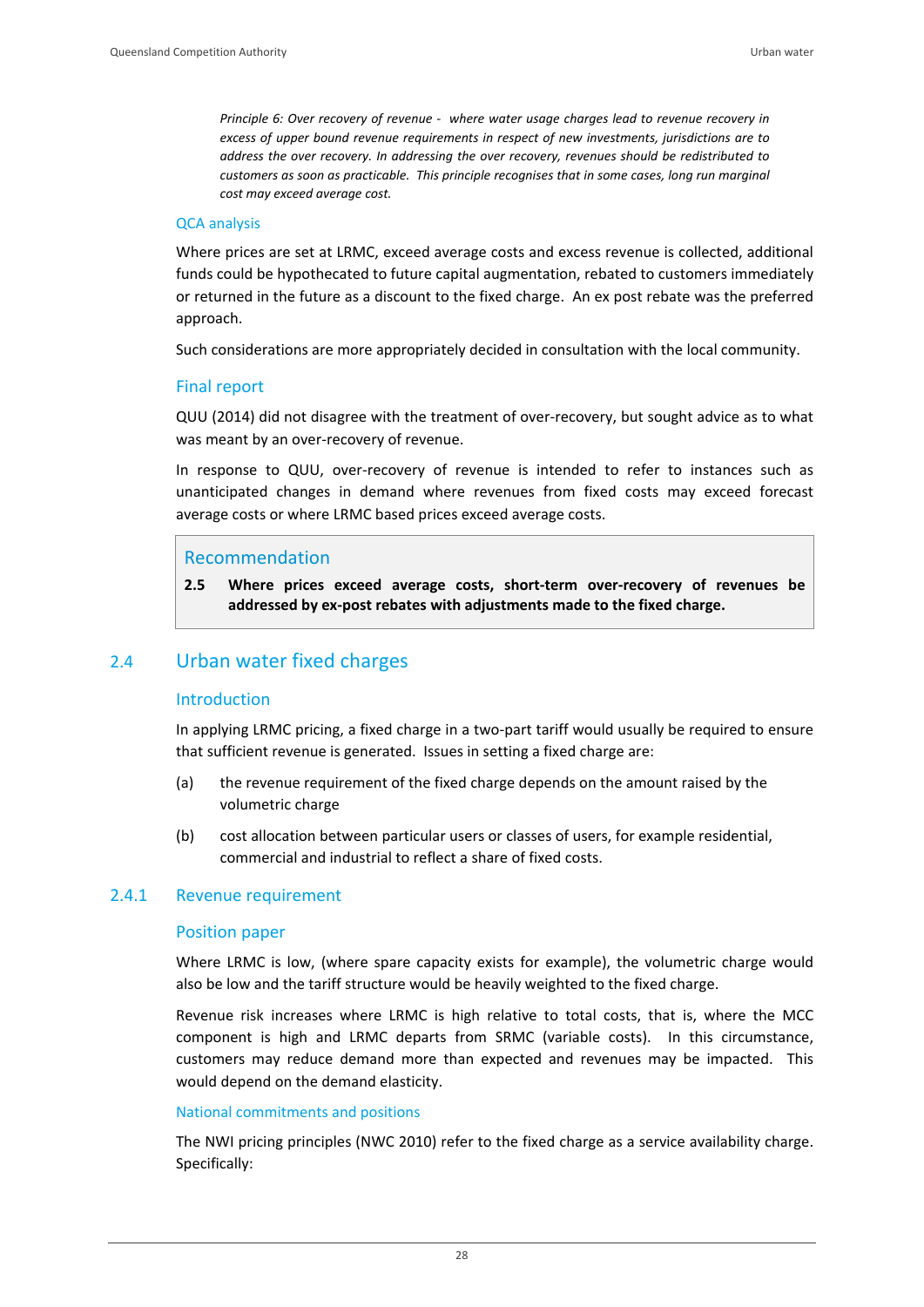*Principle 4: Setting the service availability charge:*

*the revenue recovered through the service availability charge should be calculated as the difference between the total revenue requirement as determined in accordance with full cost recovery principle and the revenue recovered through water usage charges and developer charges.*

#### QCA analysis

For the SEQ retailers, the level of demand‐driven augmentations is not likely to be substantial and therefore the MCC should not be a high proportion of the estimated LRMC. The fixed charge should therefore be established based on the level of maximum allowable revenue (MAR), not recovered through the volumetric charge.

However, given the Government's bulk water charge is a solely volumetric charge, and is set on an upward price path for the years ahead, the retailers therefore bear some risk that there would be a demand response to these price rises.

In SEQ, the demand response to the increasing bulk water charge may be reflected in a slower bounce-back effect from prior low water use levels. This would be reflected in retailers' demand forecasts.

## Final report

QUU (2014) and Unitywater (2014) agreed with the QCA's approach. CRA (2014) and Unite against Unitywater (2014) rejected the recommendation that fixed charges recover the MAR not recouped through volumetric charges due to restrictive terms of reference forbidding independent verification.

Under the Ministers' Direction the QCA is prohibited from revaluing the initial RAB established for the purposes of the 2010–13 price monitoring period.

### Recommendation

**2.6 Fixed charges for urban water services recover the maximum allowable revenue (MAR) not covered by the volumetric charge.** 

# 2.4.2 Differentiated fixed charges

#### Position paper

Water distribution assets that may give rise to common costs include distribution pipes that service more than one customer, communication systems, network meters at junctions between bulk transfer facilities and reticulation systems, fixed assets such as buildings and land that are not associated with any particular user (for example, head office buildings), and maintenance and overhead costs related to assets such as motor vehicles and construction equipment.

Others include administration and management expenses, data collection and publication, emergency services, maintenance services, billing systems, system leakages and network planning and development.

The allocation of these costs typically results in fixed charges being differentiated between residential and non‐residential customers, and by commercial customer size, to reflect an appropriate share of fixed costs.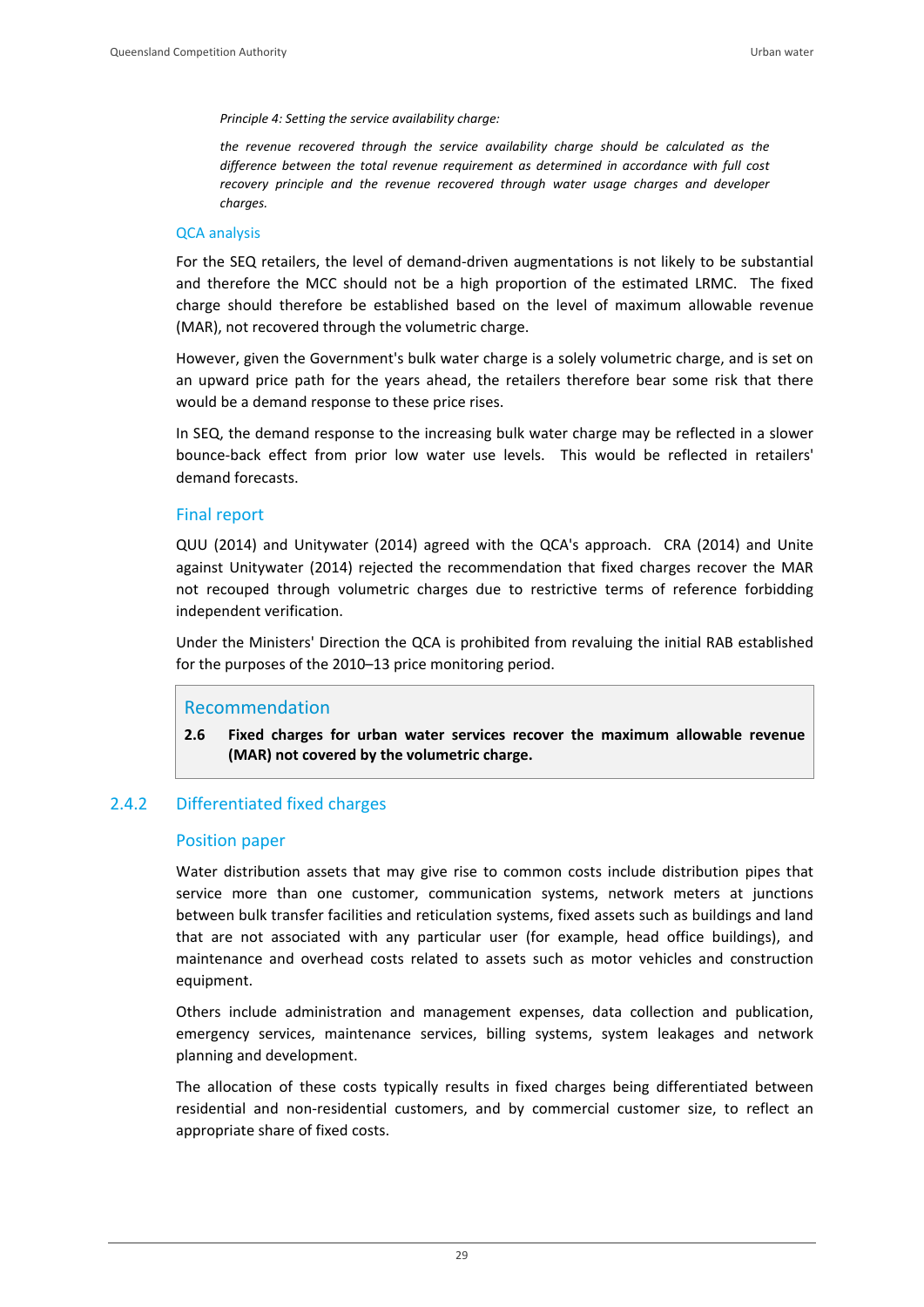#### National commitments and positions

The NWI pricing principles (NWC 2010) state that:

*Principle 4: Setting the service availability charge:*

*the service availability charge could vary between customers or customer classes, depending on service demands and equity considerations. Unattributable joint costs should be allocated such* that total charges to a customer must not exceed stand-alone cost or be less than avoidable cost *where it is practicable to do so.*

#### Other jurisdictions

In other State jurisdictions, residential fixed charges in major centres are mostly set on a per customer or connection basis (IPART 2013; ESC 2013a; ERA 2013; OTTER 2012). IPART (2013) noted that the fixed charge structure is simplest to understand and has the lowest administration cost.

Until 2008, Sydney Water's residential customers paid a fixed charge reflective of a standard 20 mm connection and meter, even if they had larger meter sizes. However, IPART (2008) proposed that charges to residential users be on the basis of actual meter size (as for commercial users) to encourage residential users to switch to the more efficient small meter sizes (at shared cost with Sydney Water).

ESC (2013a) indicated that City West Water, South East Water and Yarra Valley Water proposed to move away from property- title-based fixed service charges to a charge per customer to achieve better cost reflectivity. Property‐based charges are not linked to meter size. Because some customers would receive a fixed charge for the first time, the change is to be transitioned over three years. Western Water has a higher fixed charge for 25 mm residential connections.

Commercial and industrial fixed charges are set according to meter size in most jurisdictions (IPART 2013; ERA 2013; OTTER 2012). OTTER (2012) noted that for customers with connections larger than 20 mm, higher charges reflect the extra volume of water the larger connection can draw from the network infrastructure.

In Victoria, three of the four metropolitan water authorities have a flat fixed charge (not set by meter size) for non-residential customers. It is noted these entities have volumetric charges based on discharge factors. Only Western Water has a fixed charge set by meter size. Most regional water authorities in Victoria set a fixed charge according to meter size.

SA Water applies a fixed charge to commercial customers (retail, wholesale) on either the same fixed charge as applied to residential users or a charge based on the capital value of the property, whichever is the greater. To other non-residential customers (industrial, rural, hospitals, hotels etc.), the fixed charge as applied to residential users applies.

#### SEQ retailers

In SEQ, fixed charges are typically set for residential users as an equal charge per customer or connection charged quarterly. The only exception to this in SEQ is in Redland City Council where for multiple dwellings (such as units and flats), a charge per meter size applies.

Commercial customers typically have a fixed charge that is set according to connection or meter size. There is no bulk water fixed charge.

Charges that apply in SEQ are outlined in Table 5.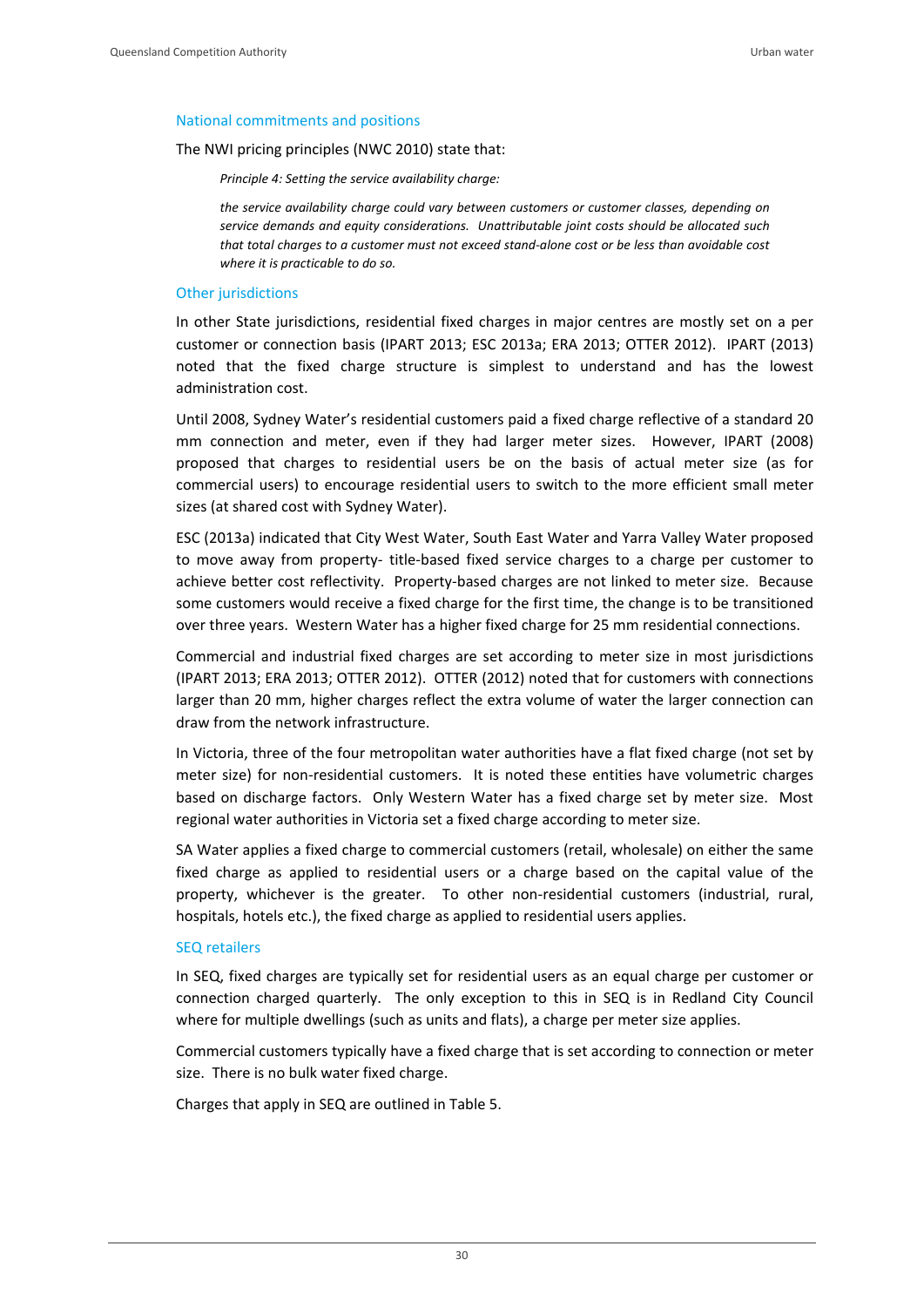**Table 5 Fixed Charges – 2013‐14**

| <b>Retailer</b>   | <b>Council</b>    | <b>Type</b>     | Charge<br>(\$/quarter) | <b>Description of Charge</b>                                                          |
|-------------------|-------------------|-----------------|------------------------|---------------------------------------------------------------------------------------|
| QUU               | <b>Brisbane</b>   | Residential     | 43.41                  | Per property - single charge                                                          |
|                   |                   | Non-Residential | 43.98                  | Per property - single charge                                                          |
|                   | Ipswich           | Residential     | 72.72                  | Per property - single charge                                                          |
|                   |                   | Non-Residential | various                | Charges depend on connection size, from 25mm @ \$89.31 to 250mm @\$9072.93            |
|                   | Lockyer Valley    | Residential     | 72.72                  | Full pressure - single charge                                                         |
|                   |                   |                 | 53.88                  | Constant flow - single charge                                                         |
|                   |                   | Non-Residential | various                | Per tenement - full pressure, from 1st tenement @ \$116.34 to > 7 tenements @ \$58.20 |
|                   |                   |                 |                        | Per tenement - constant flow, from 1st tenement @ \$85.47 to > 7 tenements @ \$42.87  |
|                   |                   |                 |                        | Per tenement - full pressure, combined residence/business (one meter) @ \$116.34      |
|                   |                   |                 |                        | Per tenement - full pressure (non-profit) @ \$62.49                                   |
|                   |                   |                 |                        | Per tenement - constant flow (non-profit) @ \$44.64                                   |
|                   | <b>Scenic Rim</b> | Residential     | various                | Charges depend on connection size, from 20mm @ \$72.72 to 200mm @\$9117.63            |
|                   |                   | Non-Residential | various                | Charges depend on connection size, from 20mm @ \$92.37 to 200mm @\$9236.16            |
|                   | Somerset          | Residential     | 72.72                  | Per connection - single charge                                                        |
|                   |                   | Non-Residential | 77.58                  | Per connection - single charge                                                        |
| Unitywater        | Sunshine<br>Coast | Residential     | 57.94                  | Per connection - single charge                                                        |
|                   |                   | Non-Residential | various                | Charges depend on connection size, from <25mm @ \$59.75 to 200mm @\$6002.25           |
|                   | Moreton Bay       | Residential     | 73.39                  | Per connection - single charge                                                        |
|                   |                   | Non-Residential | various                | Charges depend on connection size, from 20mm @ \$89.00 to 300mm @\$20,028.50          |
| <b>Gold Coast</b> |                   | Residential     | 51.43                  | Per connection - single charge                                                        |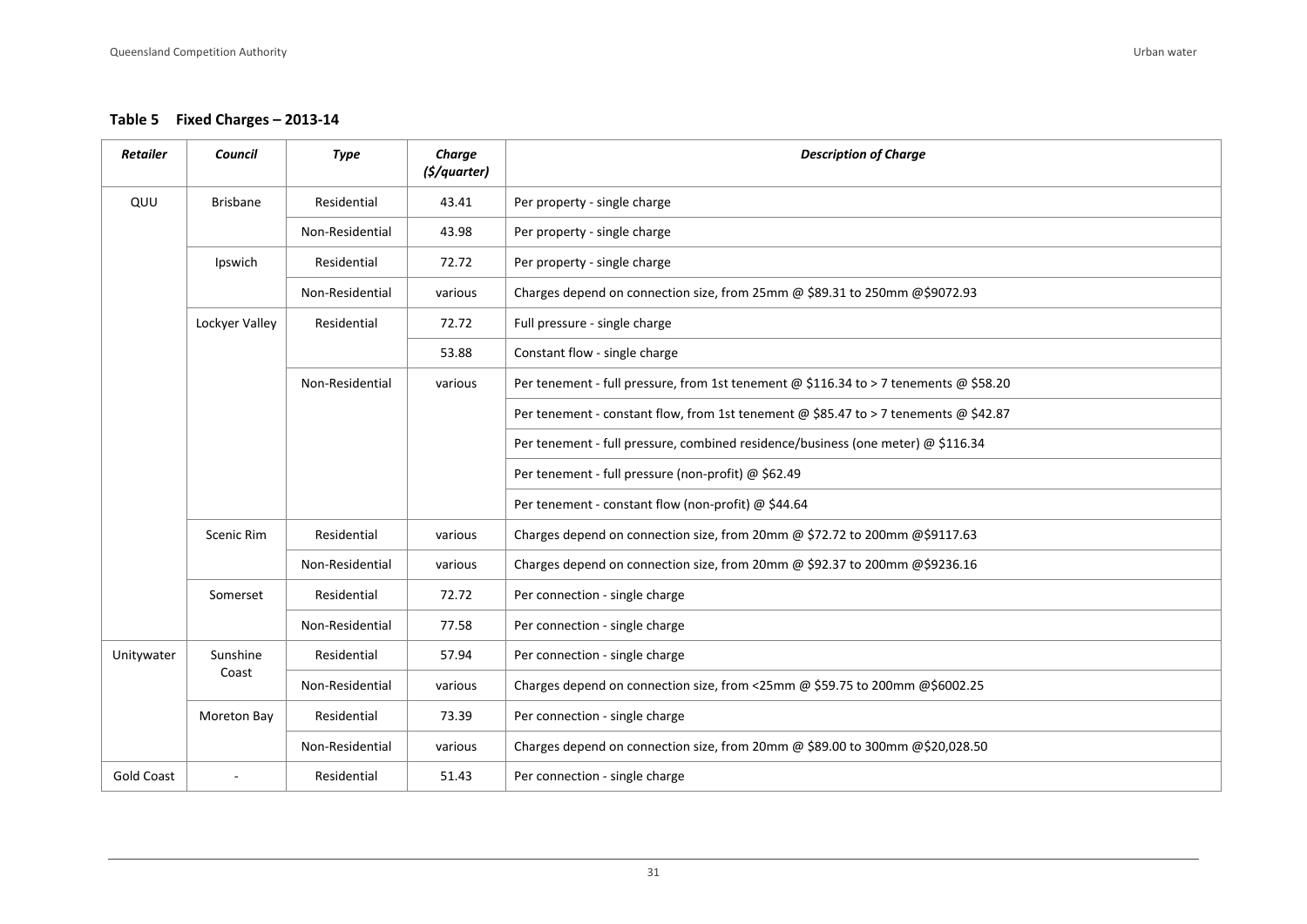| <b>Retailer</b> | Council | Type            | Charge<br>(\$/quarter) | <b>Description of Charge</b>                                                                                                                                                                 |
|-----------------|---------|-----------------|------------------------|----------------------------------------------------------------------------------------------------------------------------------------------------------------------------------------------|
| City Council    |         | Non-Residential | various                | Charges depend on connection size and in some instances connection size plus an estimate of volume. Charges range<br>from 20mm @ \$91.62 to 300mm (and >45,315 kL consumption) @ \$20,613.00 |
| Logan City      | $\sim$  | Residential     | 69.75                  | Per connection - single charge                                                                                                                                                               |
| Council         |         | Non-Residential | 69.75                  | Per connection - single charge                                                                                                                                                               |
| Redland         |         | Residential     | 64.39                  | For single dwellings, on a per meter/lot basis                                                                                                                                               |
| City Council    |         |                 | various                | For multiple dwellings (such as flats and units), charges based on meter size, from 20mm @ \$64.39 to 150mm @\$3621.75                                                                       |
|                 |         | Non-Residential | various                | charges based on meter size, from 20mm @ \$83.75 to 150mm @ \$4708.25                                                                                                                        |

Source: QUU (2013b), Unitywater (2013b), Gold Coast City Council (2013), Logan City Council (2013) and Redland City Council (2013). Note: Gold Coast City Council charges on a six-monthly *basis. Charges that appear in this table have been adjusted to establish <sup>a</sup> quarterly charge*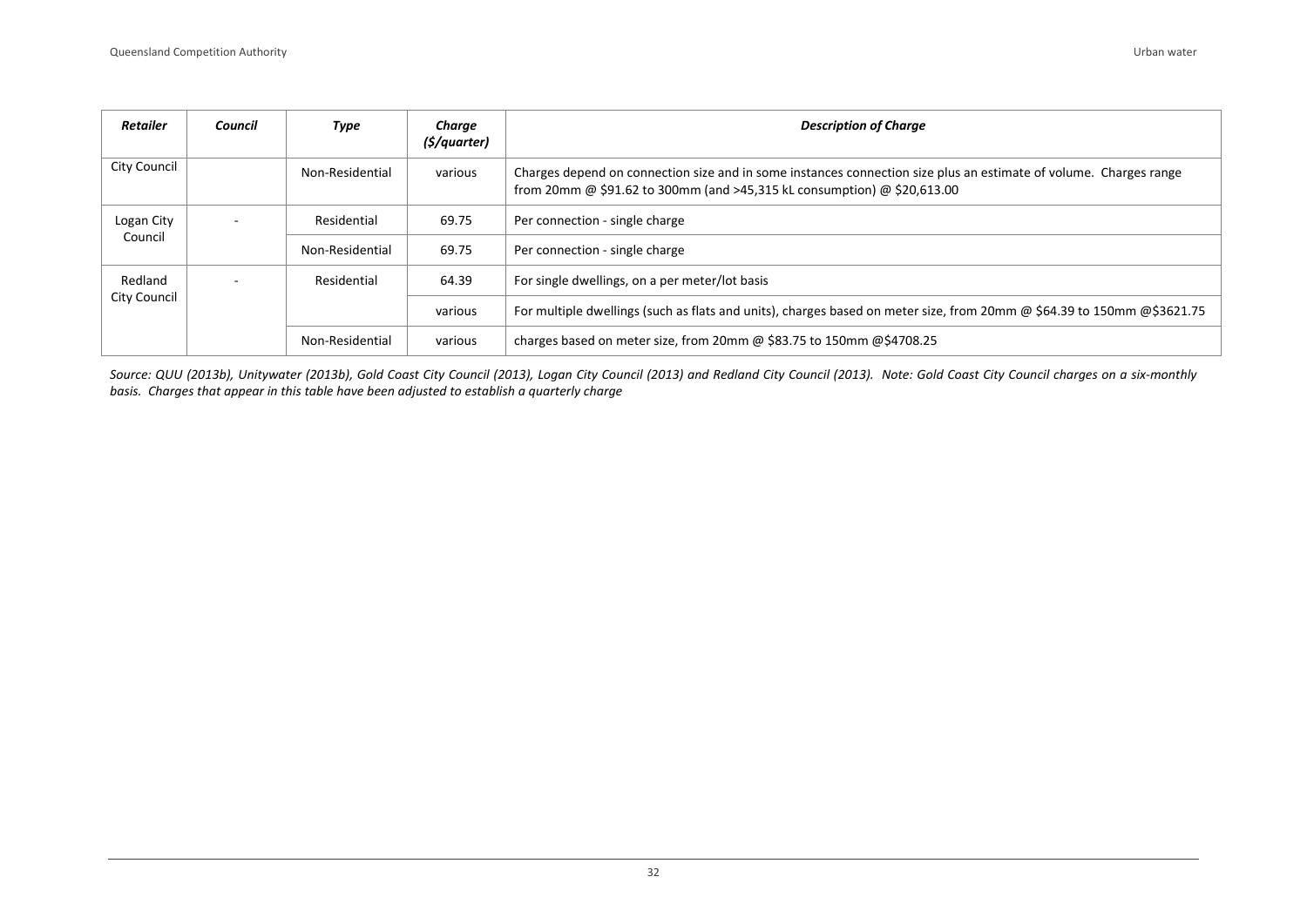### QCA analysis

In a report to the Government Prices Oversight Commission of Tasmania, London Economics (1995) established four general principles for allocating fixed costs that may assist water businesses in developing fixed charges:

- (a) identical customers should bear the same costs
- (b) customers should not be charged more than the service is worth to them, or else the market would be distorted by disconnections; that is, prices should be set to avoid by‐ pass charges must be based on an observable or measurable characteristic of the customer
- (c) continuity of charging policy is important for public and political goodwill any changes in charges to different customer groups can create customer discontent and may need to be transitioned.

In considering the appropriate fixed charge, and the allocation of costs, it is important to consider the incentives created. If priced too high, there may be inefficient by-pass, or disconnection by consumers who would be prepared to pay at least the marginal costs of consumption, but not a 'full' contribution to fixed/common costs. For example, if the fixed costs were simply to be divided equally among consumers, then some of those potential purchasers may find by‐pass options (subject to technical and institutional constraints).

As noted above, the efficient pricing band lies between incremental or avoidable costs (LRMC) and stand-alone costs or by-pass price. This pricing band applies to prices as a whole  $$ irrespective of the approach taken to the setting of fixed charges.

The by-pass price for residential water users could potentially be the cost of purchasing and installing water storage tanks. For industrial users, by‐pass may relate to the costs of re‐using water on-site, stormwater retention or developing a dedicated desalination plant.

However, the issue for the retailers is to determine the stand-alone or by-pass price for a customer or group of customers, and the propensity for actual by-pass to occur. Such information is typically not available. Options to manage the risk of by-pass could include:

- (a) nodal pricing. For some groups of customers, location‐based or nodal pricing can be more cost reflective and allow prices to be below stand‐alone costs. Location‐based pricing is discussed further below
- (b) self‐selecting tariff schedules. These allow customers to choose from more than one pricing scheme, to discourage disconnection. For example, an industrial customer with sporadic but potentially large water use profiles could choose a tariff structure with a high volumetric charge (potentially higher than LRMC) and a lower fixed charge. Self‐ selecting tariffs are considered below
- (c) declining block tariffs (as applied by Hunter Water for very large customers). Although likely to not be cost reflective, DBTs may allow the marginal volumetric charge to fall below stand‐alone costs if required.

There are a number of approaches that may be applied to allocate fixed costs across services or users and therefore for setting the fixed charge in a two-part tariff. These include:

(a) *equal charge per customer or connection* – this approach involves simply allocating the residual amount as an equal charge per customer, and is the widely adopted approach for residential services (which usually have a standard connection size)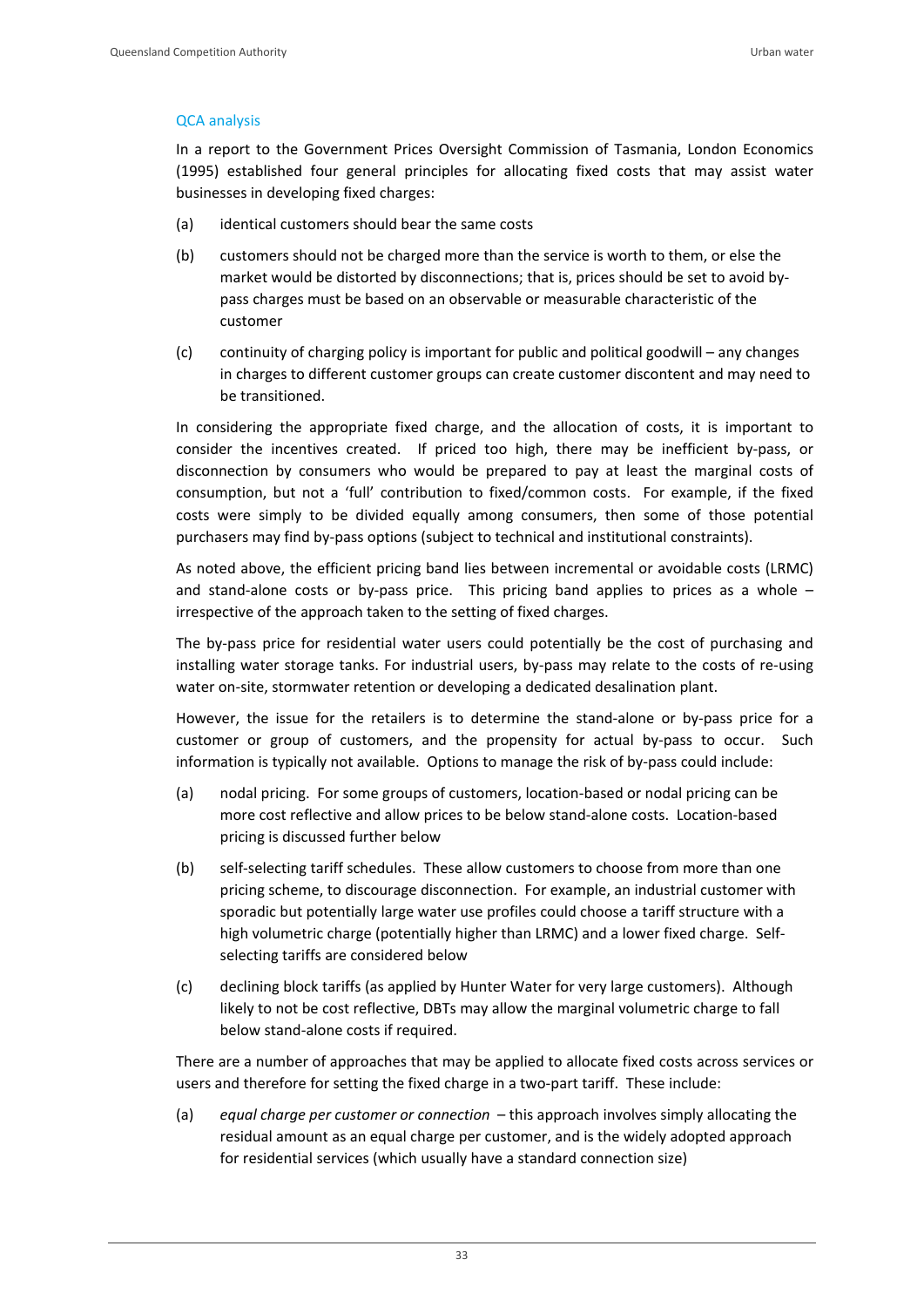- (b) *land or property value* under this approach, fixed charges are highest for those consumers with higher land values, reflecting the perceived capacity to pay of the consumer. However, the approach is not necessarily cost reflective as land value is not likely to be a strong indicator of the customer's share of the network fixed costs. In addition, it adds complexity, is less transparent and may be perceived as a tax. There has been a move away from coupling water charges to measures relating to land value
- (c) *connection size* connection or meter size is likely to be a proxy indicator for each user's proportion of consumption at the system's peak, and therefore reflective of the user's call on the network assets. However, where larger meter connections are required for purposes other than expected peak demand requirements (for example, for fire services purposes), meter size may be a poor proxy for the consumer's 'normal' call on the system. A competing argument in support of using meter sizes as the basis for fixed water charges is that, even if a consumer uses no water, the water business has an obligation to supply and the customer, therefore, should pay for the option of 'reserving' use of the network
- (d) *contracted or allocation volume* in some cases, such as for large industrial or commercial customers, fixed charges could be set on the basis of a contracted volume or entitlement. This may align with a pre‐determined maximum daily demand volume. Similar to connection size, such volumes could be an appropriate indicator for the customer's share of the network fixed costs.

In Australian jurisdictions, the most common approach is to set charges according to meter or connection size, with residential customers usually having the same connection size.

In general, fixed charges set by customer grouping or meter size (as a proxy for peak period demand), are likely to remain appropriate for SEQ retail services.

Measured against the pricing objectives:

- (a) efficiency provided fixed charges recognise the efficient pricing band, charges by customer or by meter size are efficient
- (b) revenue adequacy the approach is designed to ensure cost recovery
- (c) equity and public interest the recommended approach is equitable in providing the same charge for all customers, having regard to the ability to draw on the infrastructure. Care needs to be exercised where there are large meter sizes for non-use reasons (e.g. fire‐fighting). Separate charges may be required for such services
- (d) simplicity and transparency the recommended approach is relatively simple, and is already widely in place.

Relevant cost allocation issues are addressed in Chapter 7.

### Final report

QUU and Unitywater (2014) agreed with the QCA's approach. The QCA's recommendation is unchanged.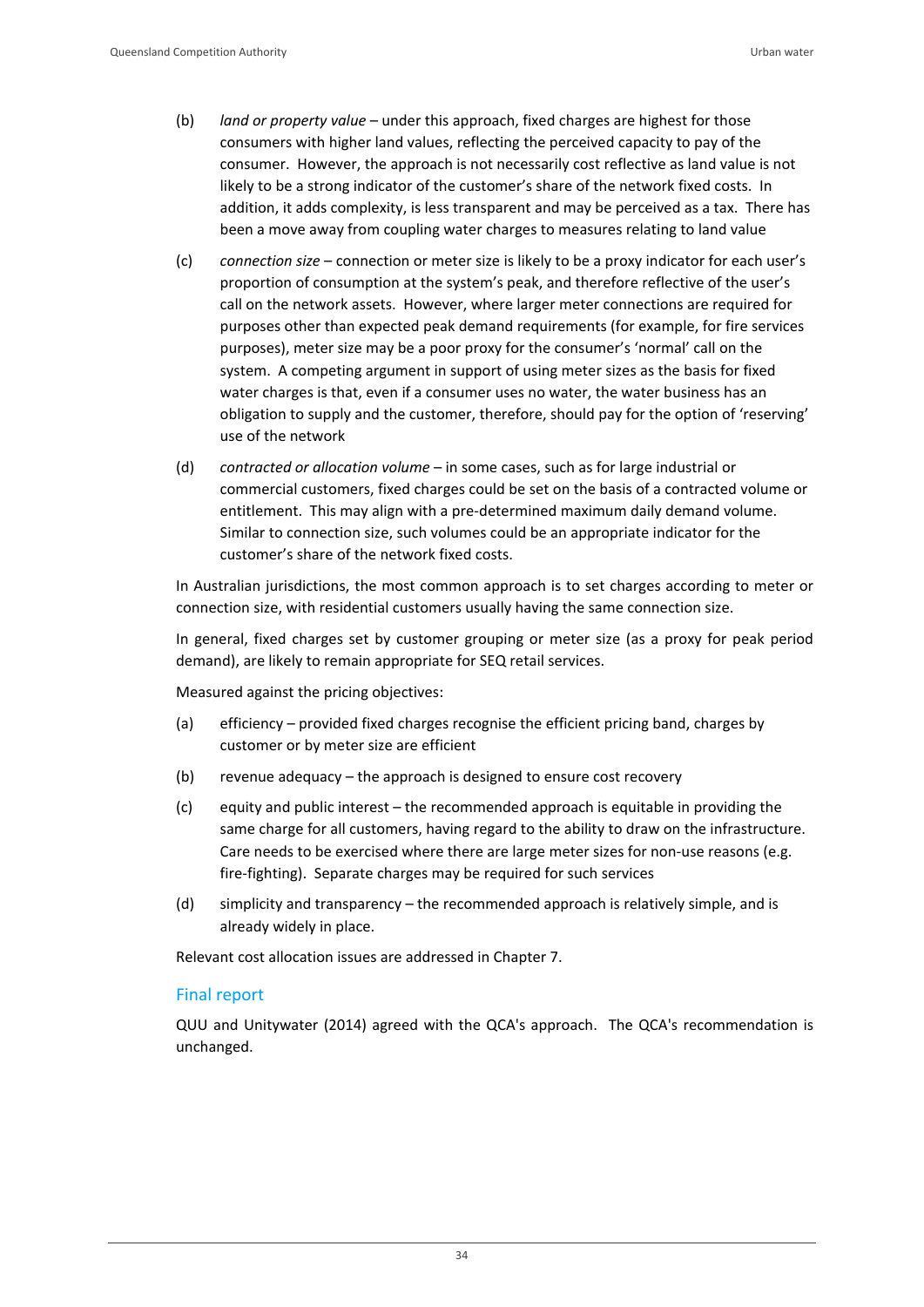### Recommendation

**2.7 Charges not encourage customers to by‐pass or disconnect from the network.**

# 2.5 Inclining and declining block tariffs

### 2.5.1 Position paper

### Introduction

Some utilities use more complex multi‐part or tiered volumetric tariff structures in place of a single volumetric charge. Inclining block tariffs (IBTs) are common in urban residential charges, including in SEQ.

The declining block tariff (DBT) is less common, but is in use in irrigation, for example in SunWater's Mareeba Dimbulah Water Supply Scheme. Large user tariffs are a form of DBT and are in use in the Hunter Water and by water utilities in the UK.

Most urban water suppliers distinguish between residential and non‐residential or commercial water users in determining tariff structures, to reflect the different cost drivers.

#### Key issues

These tariff variations are usually developed to meet certain policy objectives.

However, they may not be consistent with efficiency objectives and may lead to other unexpected equity or affordability concerns. Their greater complexity can mean that revenue to the service provider is more difficult to forecast, while customers may find them less transparent and difficult to understand.

At the practical level, the implementation of IBTs requires analysis of how the tiers (blocks) are set and the charge levels for each block.

#### National commitments and positions

The NWI (NWC 2010) pricing principles allow Governments to decide on more than one tier for the water usage charge for policy reasons, such as for sending a strong conservation signal or for equity objectives.

The PC (2011) recommended that retail prices could be made more efficient by moving away from mandatory inclining block tariffs. The PC noted that if one tier reflects the marginal cost, then water consumed in the other tiers would be at a price higher or lower than marginal cost. The PC recommended a flat volumetric tariff in a two‐part tariff.

## **Other jurisdictions**

#### **Residential IBTs**

In other jurisdictions, IBTs are applied in residential charges. Examples are:

- (a) WA ERA (2013a) noted that LRMC is higher than in the past due to the rising costs of desalination, resulting in higher usage charges. The Water Corporation, servicing Perth, has a three-block IBT, with the first tier usage charge reflecting a lower bound estimate of LRMC, the second tier reflecting the expected LRMC, and the third tier reflecting the upper estimate of LRMC. Aqwest and Busselton Water each have a six-block IBT, while country centres have four‐block tariffs
- (b) ACT in the 2008 ICRC decision, ACTEW moved from a three‐block IBT to a two‐block charge. The block is set as equivalent to 200 kL per year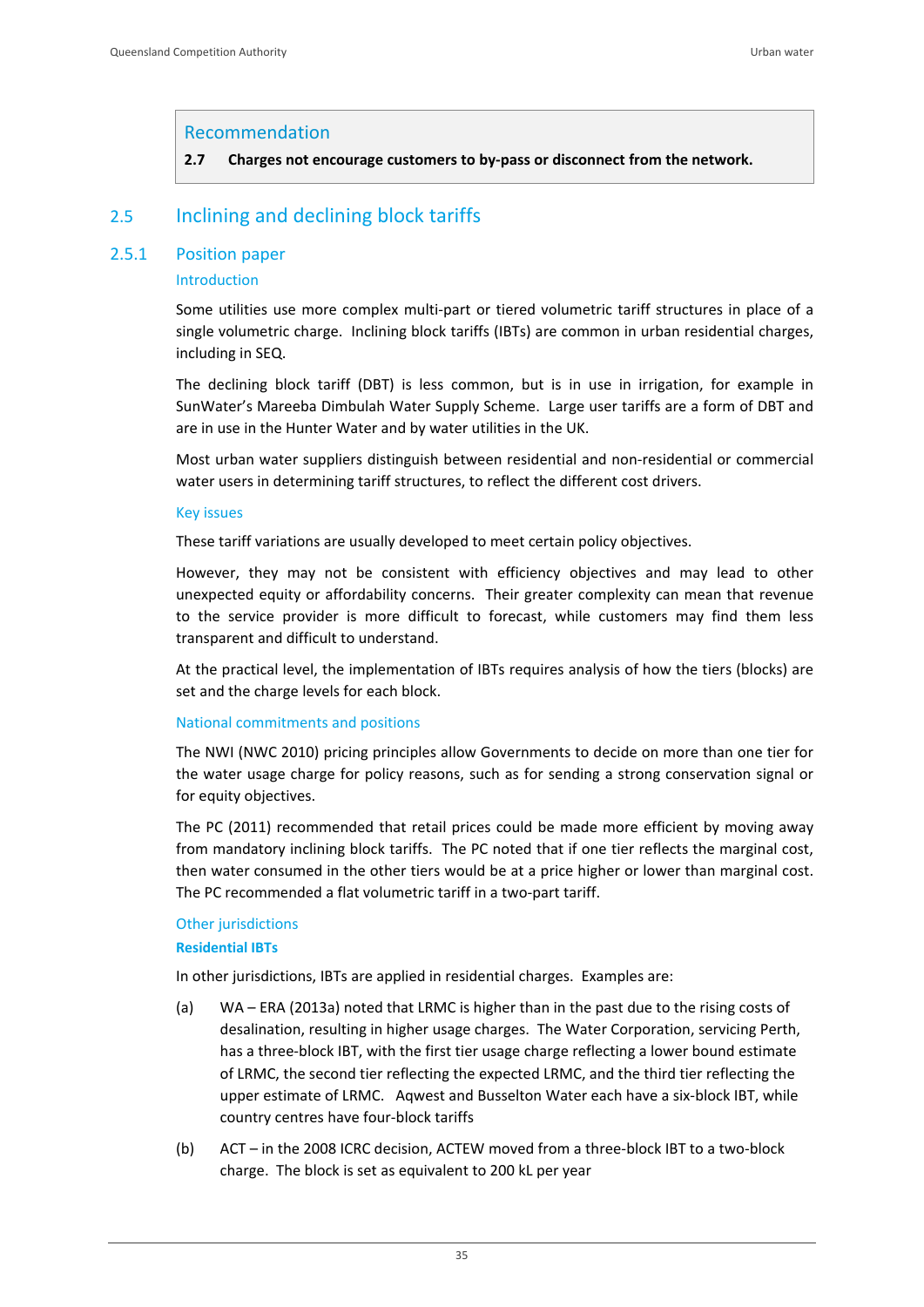- (c) SA ESCOSA (2013a) set an average revenue cap of \$4.10/kL for 2013–14. Within this framework, SA Water set a three‐block IBT for bulk water, which applies across the entire State of SA for residential users. A single volumetric charge equivalent to the residential middle block charges applies to commercial users
- (d) Victoria ESC (2013a) supported the metropolitan retail business' proposals to retain a three‐block IBT but considered that a simple two‐part tariff with a single variable charge may be a more efficient approach. ESC noted that while the businesses cited customer surveys in support of IBTs, submissions from consumer advocacy groups noted that they do not perform well on social equity, sustainability and efficiency grounds.

There has been a general trend away from IBTs, either reducing the number of blocks or removing them altogether. In 2005 ERA recommended that the Water Corporation transition from a five‐block IBT to the three‐block charge (ERA 2005).

Sydney Water also previously had a two-block IBT and since 2009–10 has had a two-part tariff (IPART 2008). IPART noted that the IBT was intended to provide strong conservation incentives to customers during drought, but with the construction of the Sydney Desalination Plant and rainfall events, scarcity concerns were eased. IPART's estimate of LRMC for the two-part tariff was higher than the tier 2 charge under the IBT.

The ACT has moved from a three-block IBT to a two-block variable tariff.

In metropolitan Victoria, South East Water indicated a long-term aim to have a single variable potable water charge (ESC 2013a). In the regions, ESC (2013b) has approved moves by Central Highlands Water from a three‐block IBT to a two‐block tariff, and moves by both Coliban Water and Westernport Water to remove a three-block IBT in favour of a single variable charge. Westernport Water (2011) noted that the IBT had not influenced water conservation but had penalised large families and those who suffer a leak or burst.

In Queensland regions, Fitzroy River Water (2013) has a three‐block IBT for residential users, with the highest block charge set to 'discourage excess usage'. Toowoomba Regional Council (2013) has a two‐block IBT.

### **Non‐residential IBTs**

In general, IBTs are not used in non‐residential charges. QUU is an exception. Central Highlands Water in Victoria also applies an IBT to commercial customers (ESC 2013b). The Water Corporation of WA previously applied a three‐block IBT to commercial customers but has now moved to a conventional two‐part tariff.

#### **Declining block tariffs**

Declining Block Tariffs are not widely adopted but may take the form of large customer discounts.

For Hunter Water, IPART (2013) accepted a proposal to apply a discounted charge to large customers over 50,000 kL per year. This discount varied according to location, and was up to 25% in some locations. IPART noted that if the discount was not applied, large customers may by-pass the system and use alternative sources such as artesian bores. Given a capacity constraint is some 20 years away, IPART accepted the discount. The large customer discount is in effect a two-block DBT, applied only to a small number of large commercial customers.

In the UK, large-user tariffs are applied by water companies for users taking more than a threshold volume for example, 50ML per year (Ofwat 2012). These reflect lower costs due to a single off-take point being used for a large volume and not all of the delivery system being used.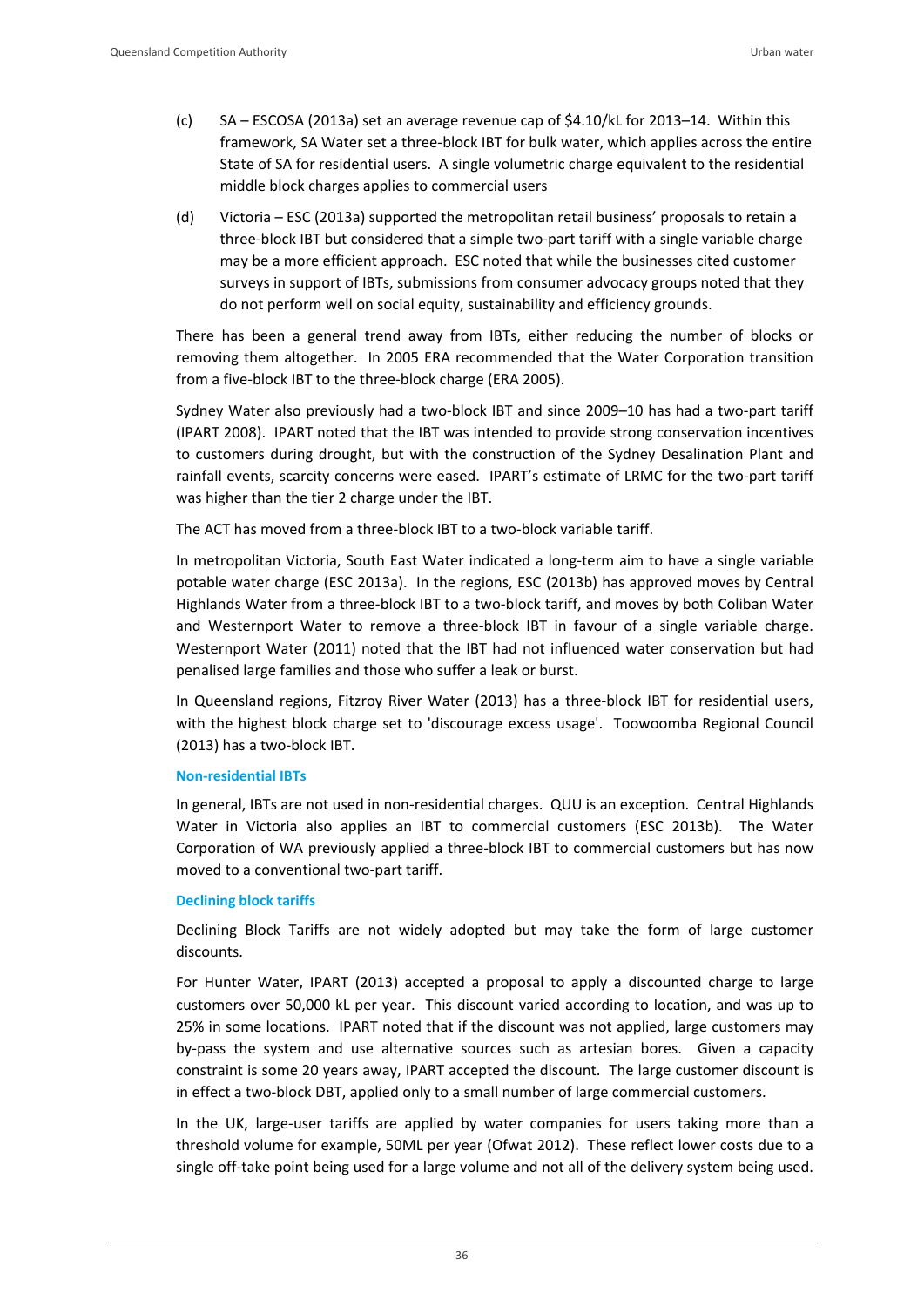Intermediate tariffs for users taking at least 10ML can also be applied. Anglian Water has declining block charges for businesses taking over 25ML per year and 10–25ML per year (Ofwat 2012).

SunWater has a DBT for one irrigation tariff group in the Mareeba Dimbulah distribution system (QCA 2012b). The declining blocks apply to both the fixed (set by each irrigator's allocation) and volumetric charges.

### SEQ retailers

For Brisbane, QUU (2013b) has a three‐block IBT for both residential and non‐residential customers for 2013–14, with different block thresholds and charges for residential and non‐ residential. In Ipswich, QUU applies a three‐block IBT for residential customers and a two‐block IBT for non-residential customers. For Lockyer Valley a two-block IBT applies with different block thresholds and charges for residential compared to non‐residential customers.

QUU (2012) noted that continuation of IBTs is influenced by trade‐offs between the pricing principles of simplicity of design, cost reflective pricing and sustainability.

Unitywater (2013b) has a two‐block IBT for residential customers of Moreton Bay and Sunshine Coast regions for 2013–14. A three‐tier IBT previously applied in 2012–13 in the Moreton Bay region. Redland City Council has a three‐block IBT for residential to apply in 2013–14.

Table 6 and Table 7 (below) refer.

The Gold Coast and Logan City Councils do not use IBTs.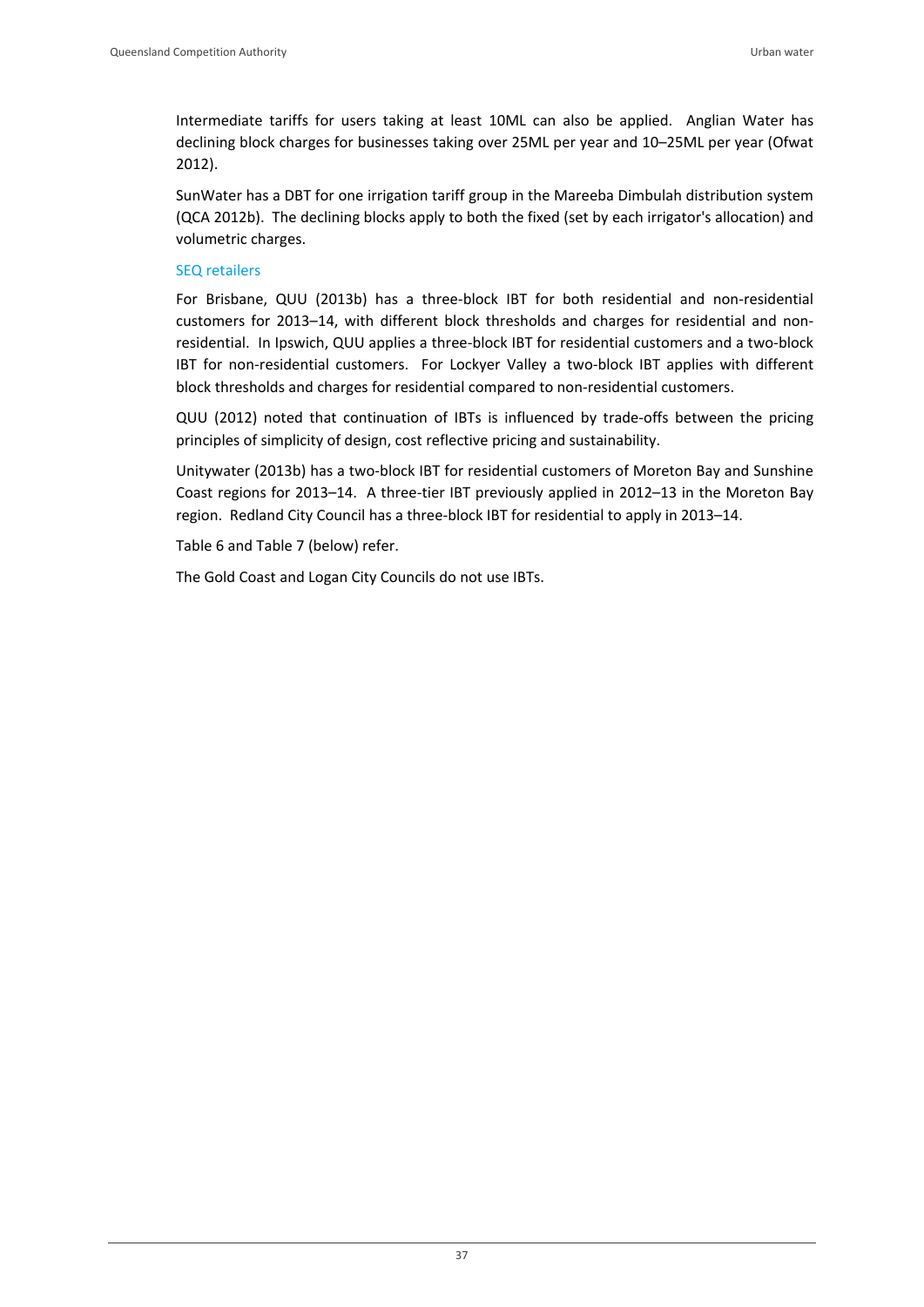|                 | <b>Residential Brisbane</b>                                       | <b>Non-Residential</b><br><b>Brisbane</b>                        | <b>Residential Ipswich</b>                                       | <b>Non-Residential</b><br>Ipswich       | <b>Residential Lockyer</b><br>Vallev    | <b>Non-Residential</b><br>Lockyer Valley |
|-----------------|-------------------------------------------------------------------|------------------------------------------------------------------|------------------------------------------------------------------|-----------------------------------------|-----------------------------------------|------------------------------------------|
| Bulk Water S/kL | 2.30                                                              | 2.30                                                             | 2.23                                                             | 2.23                                    | 2.49                                    | 2.49                                     |
| 1st Block       | $\leq$ 63 kL/quarter - \$0.69<br>per kL                           | $\leq$ 49 kL/quarter - \$0.83<br>per kL                          | $\leq$ 79 kL/quarter - \$0.84<br>per kL                          | $\leq$ 80 kL/quarter - \$0.85<br>per kL | $\leq$ 75 kL/quarter - \$0.23<br>per kL | $\leq$ 75 kL/quarter - \$0.46<br>per kL  |
| 2nd Block       | $> 64$ kL/quarter but $\leq$<br>76 kL/quarter - \$0.736<br>per kL | $>$ 50 kL/quarter but $\leq$<br>74 kL/quarter - \$0.95<br>per kL | $> 80$ kL/quarter but $\le$<br>118 kL/quarter - \$1.34<br>per kL | > 80 kL/quarter - \$1.72<br>per kL      | > 75 kL/quarter - \$1.12<br>per kL      | > 75 kL/quarter - \$0.91<br>per kL       |
| 3rd Block       | > 76 kL/quarter - \$1.31<br>per kL                                | > 74 kL/quarter - \$1.39<br>per kL                               | > 118 kL/quarter -<br>$$1.70$ per kL                             |                                         |                                         |                                          |

#### **Table 6 Inclining Block Tariffs (2013–14) – QUU**

*Source: QUU (2013b)*

#### **Table 7 Inclining Block Tariffs (2013–14) – Unitywater and Redland City Council**

|                  | Unitywater - Residential Sunshine Coast | Unitywater - Residential Moreton Bay | <b>Redland Residential</b>                               |
|------------------|-----------------------------------------|--------------------------------------|----------------------------------------------------------|
| Bulk Water \$/kL | 1.85                                    | 2.43                                 | 1.71                                                     |
| 1st Block        | $\leq$ 75 kL/quarter - \$0.64 per kL    | $\leq$ 75 kL/quarter - \$0.64 per kL | $\leq$ 36.5 kL/quarter - \$0.84 per kL                   |
| 2nd Block        | > 75 kL/quarter - \$1.28 per kL         | > 75 kL/quarter - \$1.28 per kL      | > 36.5 kL/quarter but ≤ 73 kL/quarter - \$1.35 per<br>kL |
| 3rd Block        | $\overline{\phantom{a}}$                | $\overline{\phantom{a}}$             | > 73 kL/quarter - \$1.86 per kL                          |

*Source: Unitywater (2013b) and Redland City Council (2013)*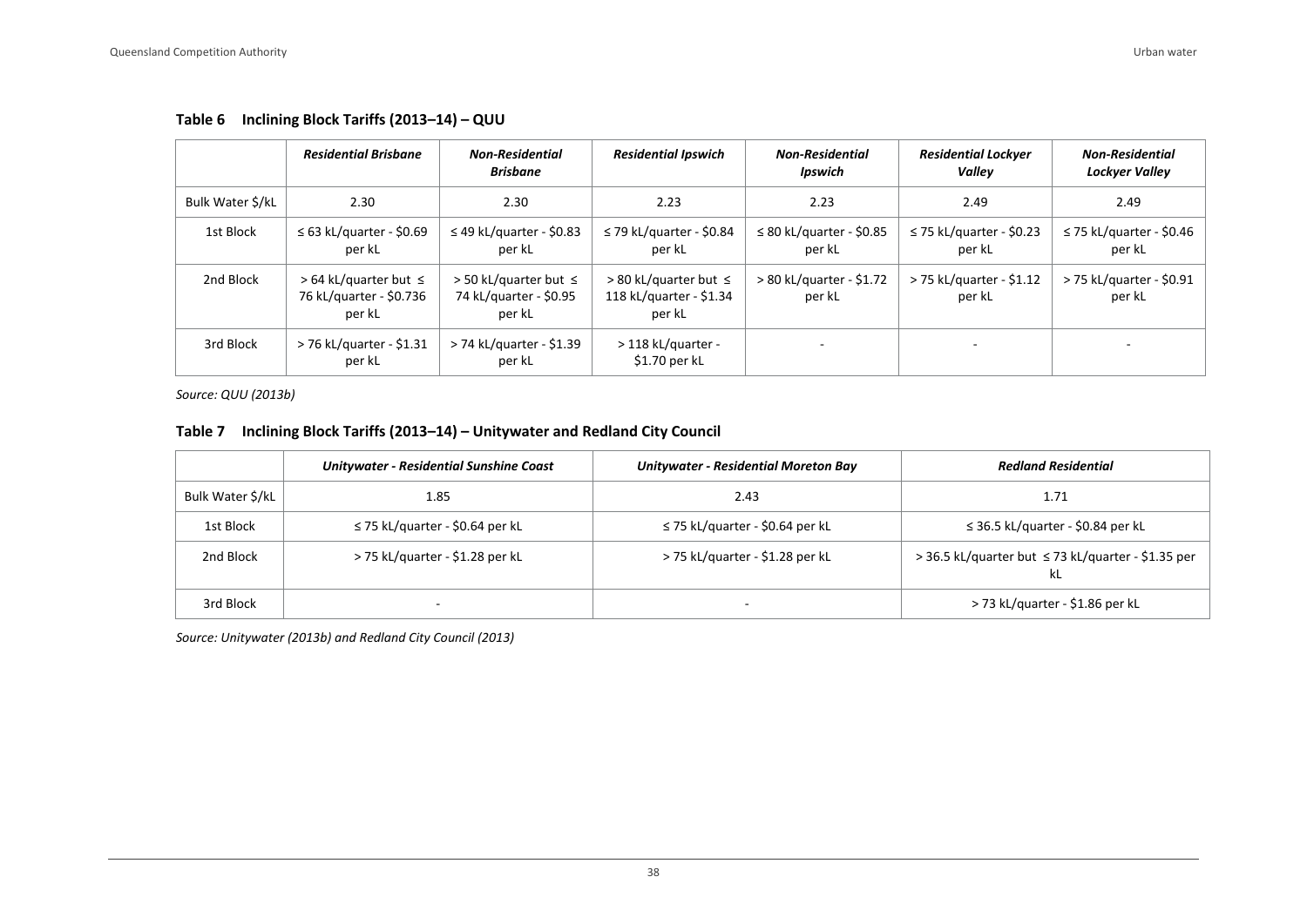## QCA analysis **Inclining block tariffs**

IBTs are typically justified for perceived equity reasons. The belief is that larger users should pay proportionately more, and that a non-discretionary or minimum amount of water should be affordable to protect basic human needs. They may also be justified in terms of water conservation benefits – a higher block tariff may be used for discretionary water use above a pre‐defined level of non‐discretionary use.

However, the equity argument is not supported in the case of large households. In addition, the distorted variable charges where the top tier is linked to LRMC (and the lower tiers therefore less than LRMC) may result in fixed charges that are higher than otherwise for everyone, potentially affecting low-income and small users. Hence IBTs can lead to unintended equity consequences.

Water conservation objectives are best met by using a LRMC based pricing signal to all customers, not just those using more water.

IBTs are also used where LRMC is not easily estimated and derived as a range. An upper estimate of LRMC may be allocated to high water users and the low estimate to low water users. ERA has used this approach. ICRC (2007) noted that while IBTs are inefficient, they may be appropriate where there is a lack of precise information about forecast demand and cost conditions.

ACIL Tasman (2007) in a paper for the NWC considered that if IBTs were applied, they should be restricted to residential use, adjusted for family size, and involve as few tiers as possible.

ACIL Tasman considered that providing charges set under an IBT were within a range of LRMC estimates, the impact on efficiency may not be substantial, as water demand is typically inelastic.

Where demand is inelastic this would negate the basis for applying an IBT with a higher charge for large users. If demand response was invariant, there is little point in applying an IBT. Adjustments for family size would also be difficult in practice.

In terms of the pricing objectives:

- (a) economic efficiency -- IBTs are generally inconsistent with allocative efficiency, as only one of the volumetric charges can align with incremental costs
- (b) revenue adequacy the complexity of an IBT can increase the revenue risk for service providers and make demand forecasting problematic
- (c) equity and public interest IBTs can result in lower water charges for low water users and small households. However, there can be unintended equity implications for larger families which may contradict the proportionality principle. Also, fixed charges may be higher than if a single volumetric charge applied
- (d) simplicity and transparency IBTs are also more costly to administer, and may be more difficult for customers to understand. If they are used to discourage discretionary demand, customers may find it difficult to monitor and modify their consumption due to quarterly billing (Frontier Economics 2008).

One problem with IBTs is that once in place they can be difficult to remove and would need to be phased out over time to manage the impact on users. This depends on the number of blocks and the price differential between the blocks.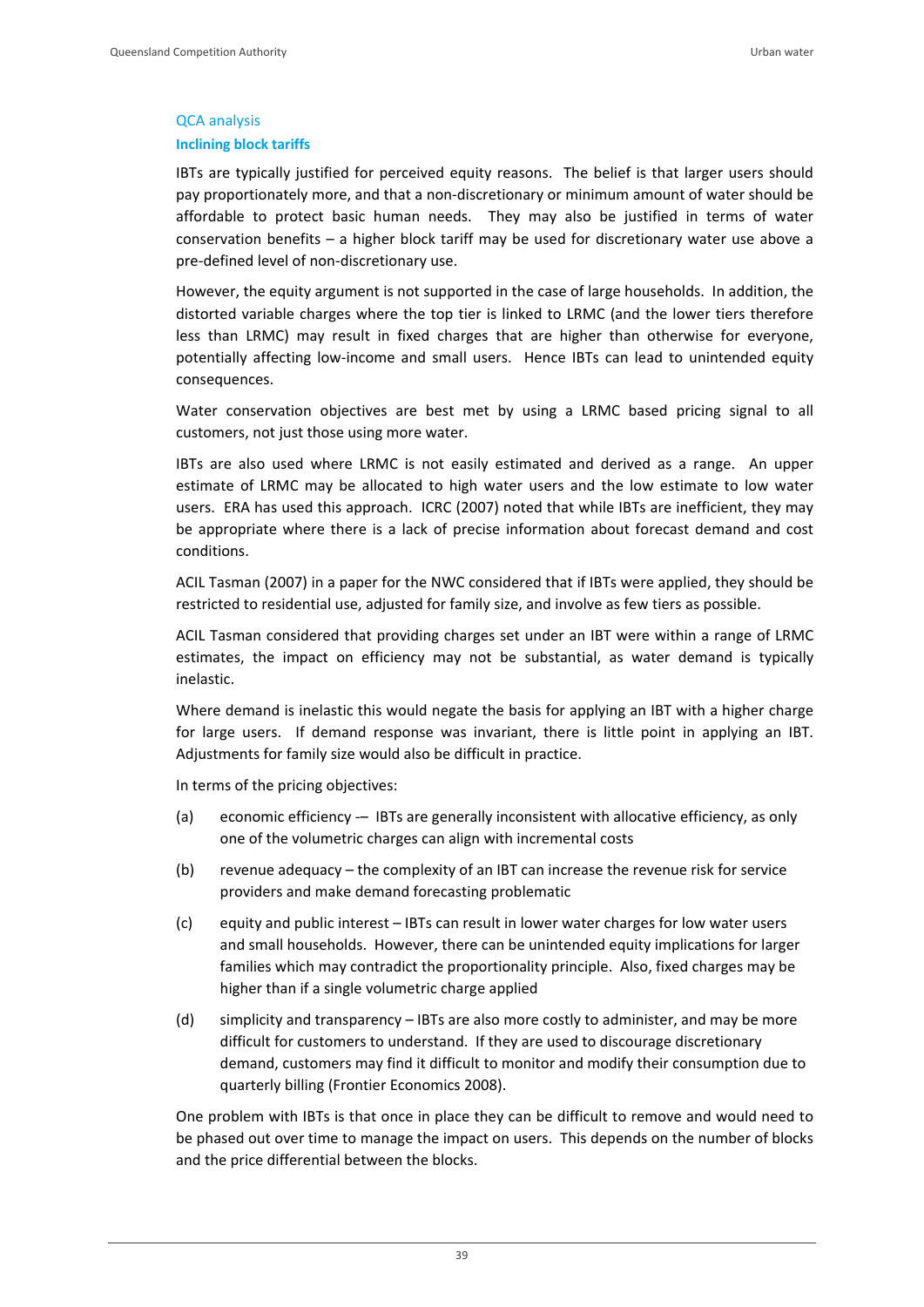For example, reducing the number of blocks would usually result in higher overall increases for bills for low-use customers compared to high-use customers. Moving from three blocks to a single usage tariff structure would have a greater impact than moving to a two-block structure (at the same time having the greater potential for efficiency gains). The social impacts of these 'price shocks', particularly for low water users, would be compounded when overall price levels are also rising significantly. While there may be benefits in the longer term from moving to a single-tier structure, in the shorter term the social impacts of doing so appear to be a constraint.

It is noted that in many jurisdictions, IBTs are being gradually phased out, with reductions in the number of blocks and narrowing of the charge differentials.

#### **Declining block tariffs**

DBTs, with lower volumetric charges for larger users, are also generally inconsistent with efficient LRMC pricing principles, particularly in the case of residential users. The Hunter Water tariff responds to concerns that some larger customers could by-pass the system unless a discount is applied. This is consistent with efficient pricing principles which define that prices (overall including fixed charges) should fall within an efficient pricing band, between incremental cost and by‐pass cost.

A more efficient strategy in these circumstances would be to adjust the fixed charge in a two‐ part tariff and retain the volumetric tariff linked to LRMC.

#### **Summary**

In general, a two-part tariff with the usage charge set at LRMC was considered to be superior to an inclining or declining block tariff on efficiency and equity objectives. Single volumetric charges provide clearer, more transparent marginal use signals to customers, and are less costly to administer.

This was also generally the view of the NWI pricing principles, although the principles leave open the option of IBTs for policy reasons. However, the PC (2011) disagreed with the NWI pricing principles and considers that the consumption‐based charge should be a single charge on efficiency grounds.

IBTs are in place in some SEQ retailers and it may be difficult to remove IBTs without impacts on some customer groups, at a time when bulk water charges are increasing annually under the Government's price path. However:

- (a) Unitywater (2013b) has reduced the number of tiers in its IBT for Moreton Bay from three to two
- (b) QUU's first and second residential and non‐residential blocks for Brisbane are not substantially different both in volume or price, and it should be relatively straightforward to reduce the tiers from three to two.

To transition away from an IBT, it is recommended that retailers consider gradually reducing the charge differentials between tiers, or move the tiers closer together, over time until one or more blocks is removed.

### 2.5.2 Final report

#### Other jurisdictions

In SA, for residential customers, prices are set based on an inclining block tariff (as noted in the pricing principles position paper). However, in its draft report ESCOSA (2014) noted that multitier usage charges do not promote economic efficiency as only one price can relate to the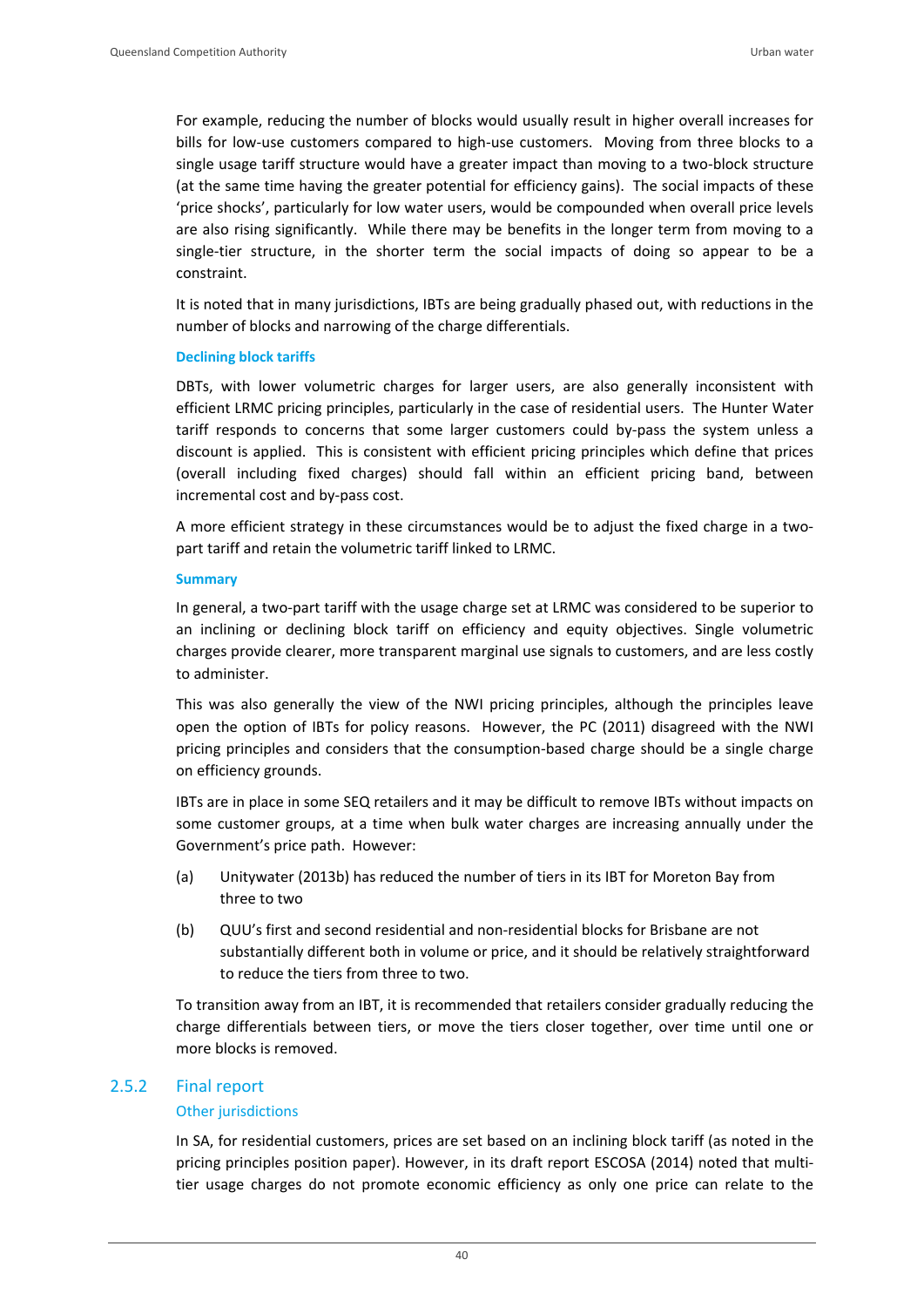LRMC. ESCOSA considered that any additional usage charge must depart from LRMC and therefore from the economically efficient price. ESCOSA has recommended moving to a single LRMC‐based usage charge for residential customers.

### **Submissions**

Submissions from stakeholders and QCA responses on IBTs are detailed below.

#### **Table 8 Summary of submissions and responses**

| <b>Issue</b>                                                                                                                                                         | Comment                                                                                                                                                                                                                                                                   | QCA response                                                                                                                                                                               |  |
|----------------------------------------------------------------------------------------------------------------------------------------------------------------------|---------------------------------------------------------------------------------------------------------------------------------------------------------------------------------------------------------------------------------------------------------------------------|--------------------------------------------------------------------------------------------------------------------------------------------------------------------------------------------|--|
| Inclining and declining block<br>tariffs<br>Draft recommendation 2.8:                                                                                                | QUU (2014) stated that it would<br>consider the OCA's recommendation<br>that IBTs be phased out.                                                                                                                                                                          | Noted.                                                                                                                                                                                     |  |
| "Inclining and declining block<br>tariffs not be introduced, and<br>where they are already in<br>place be phased out over<br>time to a single volumetric<br>charge." | Unitywater (2014) was of the view<br>that while it is desirable that IBTs be<br>unwound, this should not be<br>mandated but rather recommended<br>as desirable where practical and<br>feasible to do so.                                                                  | The retailers' circumstances would<br>be taken into account by the QCA<br>when reviewing pricing principles.                                                                               |  |
|                                                                                                                                                                      | Unitywater uses IBTs and may<br>continue to do so where customer<br>consultation indicates a desire for a<br>continuation of this pricing approach.<br>Compared to IBTs, pricing at LRMC<br>would result in lower prices as<br>volume increases, the opposite of<br>IBTs. | Customer support for tariff<br>structures would be taken into<br>account in the QCA's monitoring. The<br>relativity of LRMC pricing to IBTs<br>depends on the prevailing<br>circumstances. |  |
|                                                                                                                                                                      | RCC (2014) commented that QCA's<br>recommendation to phase out IBTs is<br>not consistent with the WaterQ draft<br>strategy.                                                                                                                                               | WaterQ proposes that tiered<br>consumption charges be investigated<br>by retailers over the next 5 years -<br>the QCA's recommendation should<br>be considered as part of this process.    |  |

Since the pricing principles position paper (QCA 2014b), Redland City Council announced that IBTs are removed from residential charges in 2014–15. Redland City Council has adopted a single volumetric charge of 84c/kL for the distribution/retail component, which is equivalent to the 2013–14 first block tariff.

The draft recommendation is unchanged.

## Recommendation

**2.8 Inclining and declining block tariffs not be introduced, and where already in place be phased out over time to a single volumetric charge.**

# 2.6 Location‐based or nodal pricing

## 2.6.1 Position paper

The cost of providing water services would typically vary over geographic areas. In bulk systems that are unconnected, the marginal cost can vary according to water sources. Distribution costs can vary according to whether water is gravity-fed or pumped. Additional infrastructure, and therefore pumping costs, are required to service customers that are distant from treatment plants.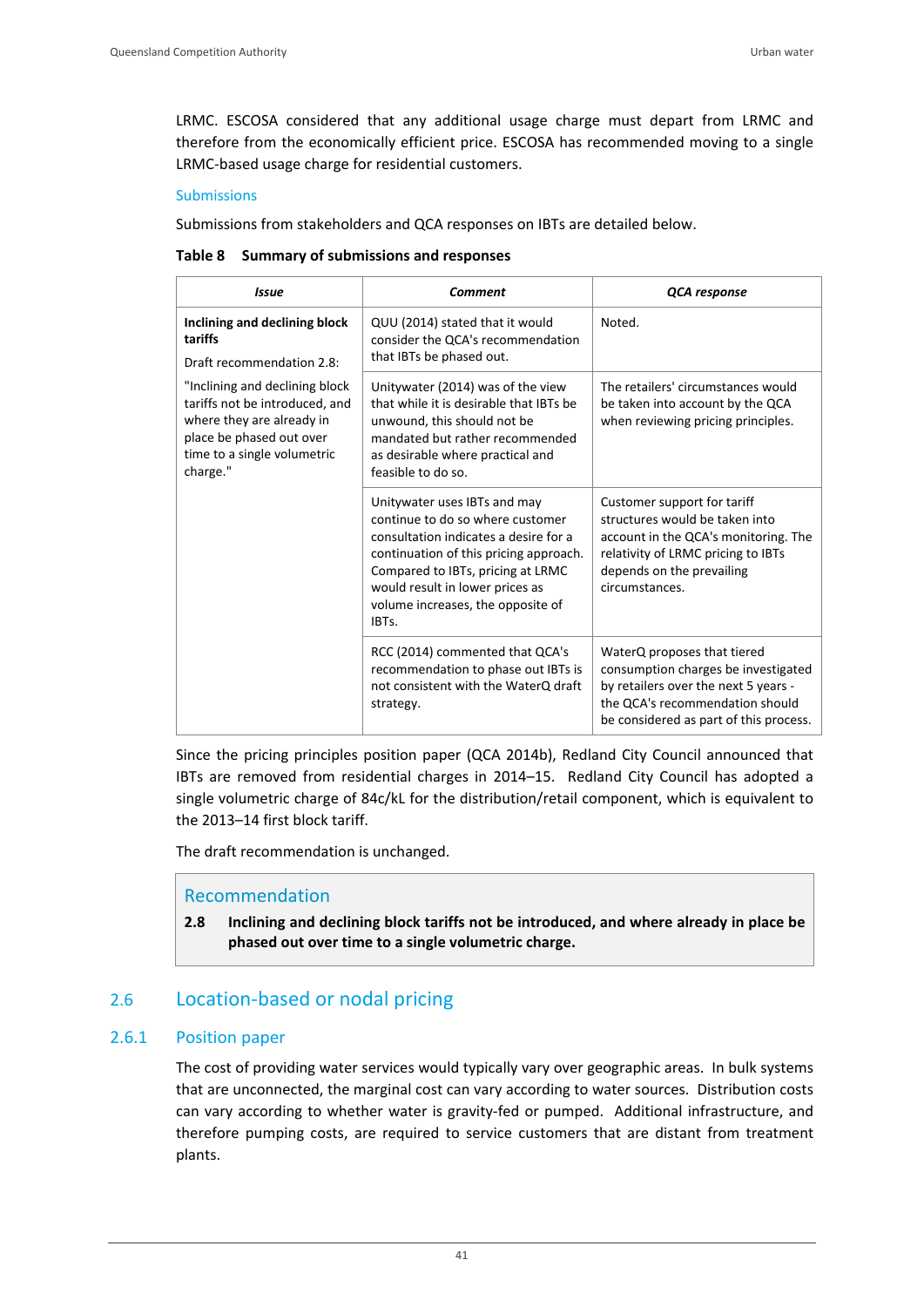Postage stamp tariffs (tariffs that are averaged across many locations) could lead to efficiency losses. Such losses are greater where postage stamp charges apply over large geographic areas and many zones.

The alternative to postage stamp tariffs is location‐based or nodal pricing, involving either or both the fixed or volumetric components of a two-part tariff varying between areas, depending on the particular cost characteristics of the network.

As noted above, location‐based charges may be required to ensure prices for particular customer groups fall within the efficient pricing band, to prevent by‐pass, or where low‐cost users are subsidising high-cost users and alternative supply/distribution options are available. Developer charges may provide a basis for differentiating fixed infrastructure charges in distribution systems, enabling equalised fixed charges for all customers across a network.

There are administrative costs in terms of structuring and implementing a charging regime which recognises such cost variations. Complex pricing structures also may be less readily understood by consumers, resulting in community opposition to pricing reforms.

### National commitments and positions

The NWI (NWC 2010) stated:

*Principle 7: Differential water charges ‐* 

*Water charges should be differentiated by the cost of servicing different customers (for example, on the basis of location and service standards) where there are benefits in doing so and where it can be shown that these benefits outweigh the costs of identifying differences and the equity advantages of alternatives.*

The PC (2011) concluded that charging a uniform price over a large geographic region irrespective of the variation in costs of servicing individual locations within the region, leads to inefficiencies and inequities. There is scope for efficiency gains in moving to location‐specific pricing, particularly where cost differences within the 'postage stamp' region are large and easy to quantify. The PC supported moving to location‐specific pricing, if justified by cost‐benefit analysis.

However, the PC (2011) also noted that there are perceived equity concerns with locationbased charges which impose different charges to different customers for an 'identical product'.

#### Other jurisdictions

There are few examples of nodal pricing among distribution/retail businesses – in most cases, any price differentials reflect legacy structures aligned with Council boundaries.

For example, among Victoria's regional water service providers, Coliban Water has two pricing zones but proposes to combine them over a seven‐year period commencing in 2013–14 (ESC 2013b). North East Water has location‐based sewerage fixed charges for regional towns and proposes three zones of water charges from 2013–14. Wannon Water has five water charge zones.

In Tasmania OTTER (2012) requires that pricing zones must be clearly identified and justified on the basis of the cost differential involved. In transitioning from differentiated council charges to regional authorities, two entities (Ben Lomond Water and Southern Water) proposed a postage stamp tariff, while Cradle Mountain Water proposed a transition from council area based charges to a postage stamp tariff. Cradle Mountain Water has nine tariff groups. OTTER (2012) noted that location based pricing signals would not have a significant impact and that developer charges would provide location signals for new developments.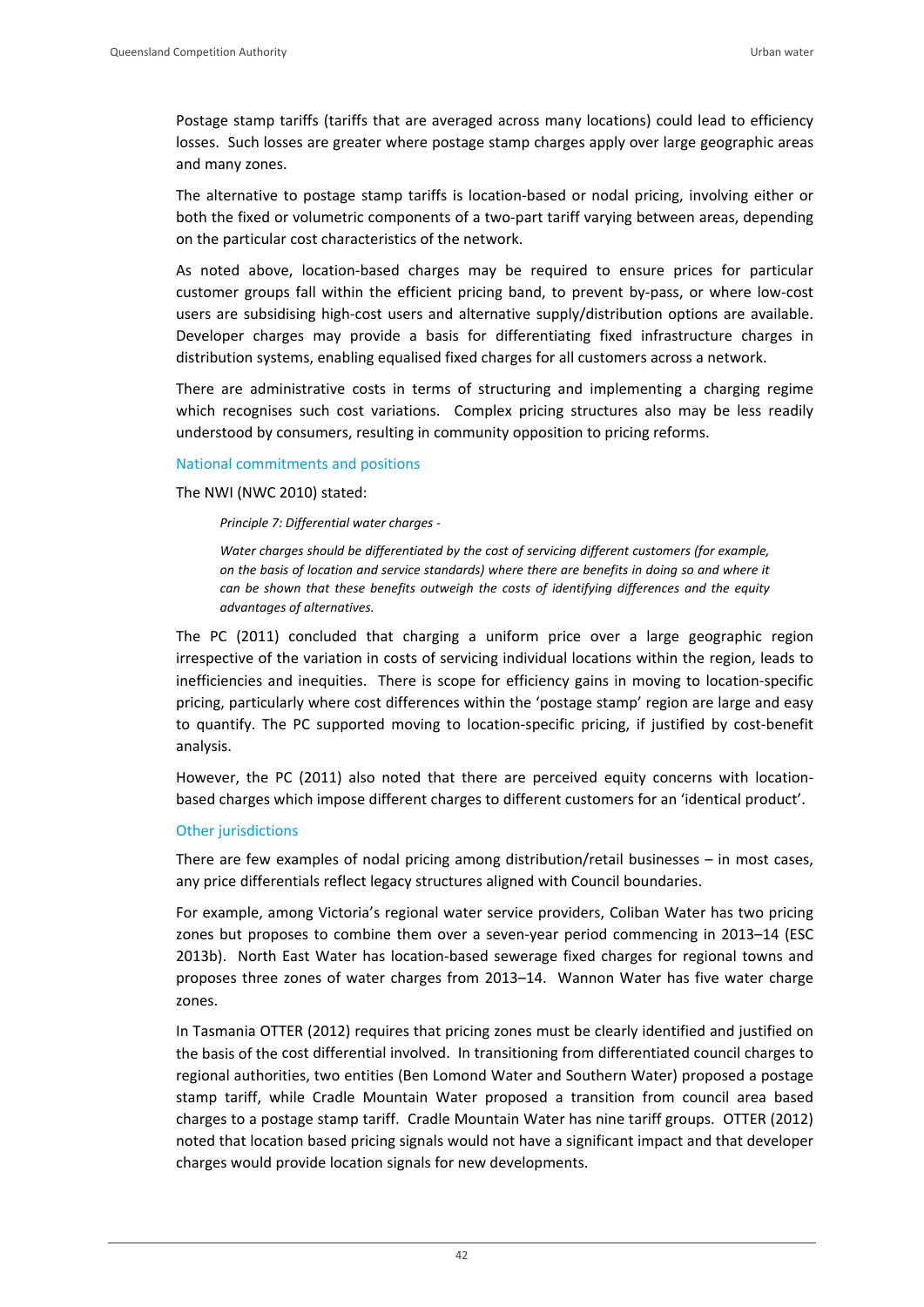Hunter Water's large‐user tariff (declining block tariff) is also set on a location basis (IPART 2013). The large‐user discount ranges between 1% and 25% depending on location.

SA Water applied a postage stamp bulk water tariff across the entire State on the basis this spreads the cost of providing and maintaining basic water facilities across the community. Increases due to the costs of desalination are spread across the entire State.

At the bulk level, Melbourne Water's variable and fixed bulk transfer charges are different for City West Water, South East Water, Yarra Valley Water, Western Water and Barwon Water (ESC 2013a). This approach reflects the differing costs of transfer to the water businesses, and thus was considered an appropriate price signal to Melbourne Water's customers.

The SCA (IPART 2012a) also has differentiated bulk charges – the volumetric tariffs to Sydney Water are differentiated from those charged to the smaller councils, and the fixed charges also vary between the councils.

In Queensland, where councils have been amalgamated, there remain some location‐based charging structures. For example, Toowoomba Regional Council has two different charging arrangements – for Toowoomba and non‐Toowoomba, which applies different fixed and volumetric water charges and IBTs for residential users.

The QCA (2010) recommended nodal (or zonal) bulk charges to GAWB's customers, reflecting their location on the distribution system, which is of a linear structure as against a network. Nodal prices also apply in some of SunWater's irrigation channel systems, such as the Burdekin Haughton Water Supply Scheme and the Mareeba Dimbulah Water Supply Scheme. SunWater's subsidiary Burnett Water, has nodal prices for water sales from Paradise Dam in the Bundaberg distribution system.

#### SEQ retailers

At the distribution/retail level, there are no location-based differentials applied, other than legacy arrangements reflecting differentiated charges based on previous Council boundaries. QUU has eight such charging arrangements and Unitywater has two.

### QCA analysis

Postage stamp charges are the predominant charging arrangement at the residential level throughout Australian jurisdictions. In some jurisdictions, such as Tasmania, differentiated charges are being unwound to form uniform charges, while in SA, a uniform bulk charging structure applies State‐wide.

Measured against the QCA's pricing objectives:

- (a) efficiency where costs of supply differ between consumers (whether by geographic area, consumer class etc), efficiency is enhanced where prices reflect these cost differentials. Location‐based pricing signals could provide guidance to new customers, as well as to new entrants for water supply and delivery services. Where the need for system augmentation is linked to new locations, the service provider may consider the merits of location‐based charges as an alternative to developer charges (Frontier Economics 2008)
- (b) revenue adequacy retailers' ability to ensure revenue adequacy should not be affected by using location‐based charges, although revenue forecasting may be more difficult
- (c) equity and public interest location‐based charges may be seen as fairer by eliminating cross‐subsidies. However, postage stamp tariffs are usually justified on the basis that shared network costs benefit all users, all receive the same service (proportionality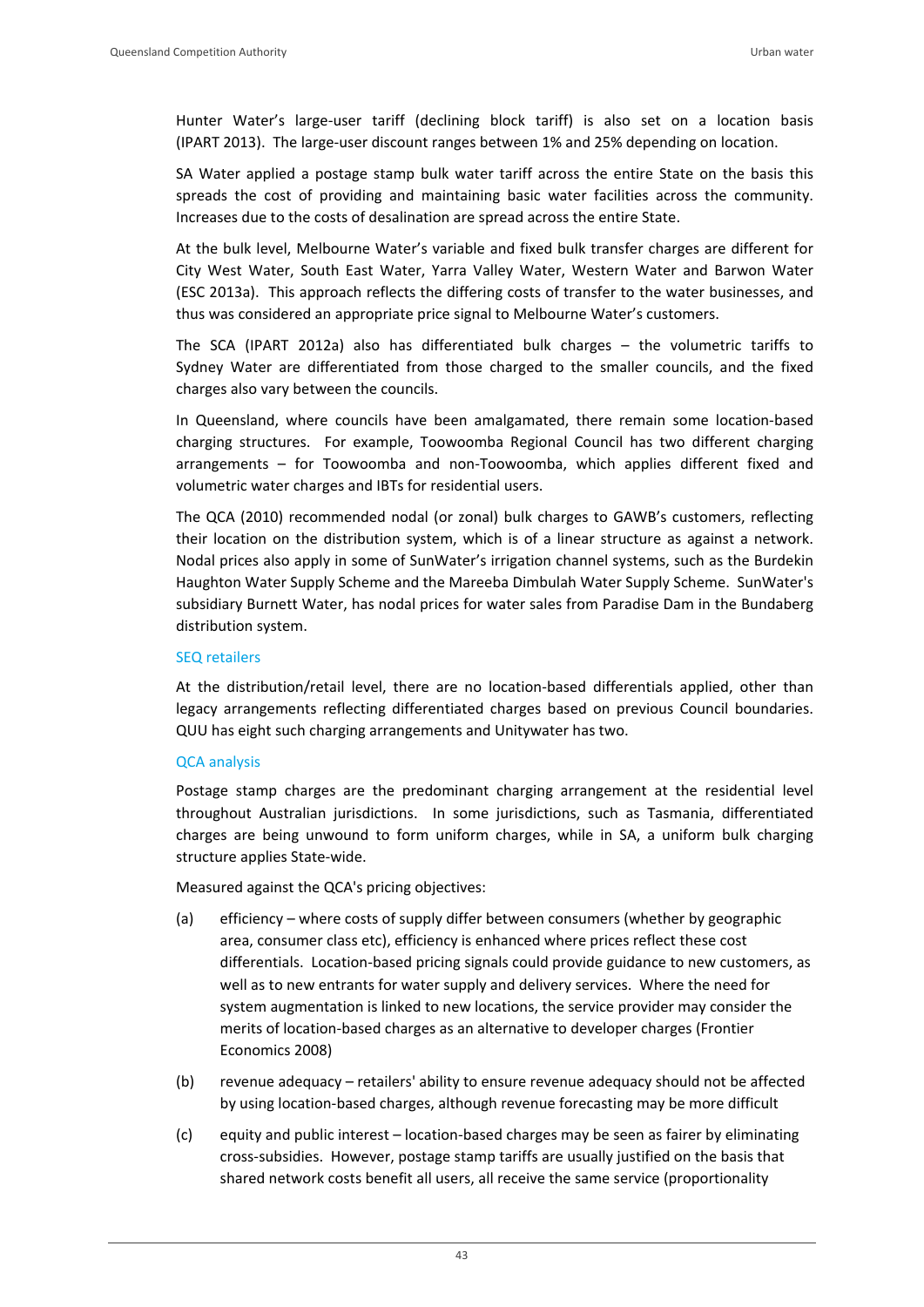principle), and there are equity concerns regarding locationally differentiated charges, such as

- (i) price differences apply to similar customers around the zonal boundaries that could appear inequitable and politically unpalatable.
- (ii) there are potential disadvantages to low‐income users in more distant locations that have higher service costs.
- (d) simplicity and transparency location‐based charges could be more transparent, but rely on the clarity of cost differential information. Practical issues that arise in setting location‐based nodal or zonal prices include the administrative cost of establishing and monitoring cost differentials, and determining geographic or zonal boundaries.

While location-based charges should be considered where possible, the QCA would also consider the specific circumstances in any particular case, including any differences in service quality, differences in provisions for externalities or environmental costs, the costs of obtaining information, the complexity of the tariff structure and the efficiency gains from more costreflective pricing.

On efficiency grounds, the QCA supported tariff structures that reflect identifiable and substantial differences in costs of supply. These costs may vary by consumer, consumer class, or geographic area. The main application for location-based charges is where there are welldefined zones or supply segments that have markedly higher (or lower) costs that can be easily identified, such as for GAWB. Another example is where water is pumped to higher elevations, such as in irrigation channel re-lift areas. In areas where there are low cost alternatives, differentiated charges may be appropriate to avoid by‐pass.

Postage stamp tariffs remain appropriate in most distribution/retail circumstances – they avoid the above identified equity and administrative practical problems that could arise with nodal or zonal prices. Locality-based infrastructure costs may already be reflected to some extent in cost reflective developer/infrastructure charges, although such charges are one‐off charges for new developments and do not allow for cost differences in the existing customer base.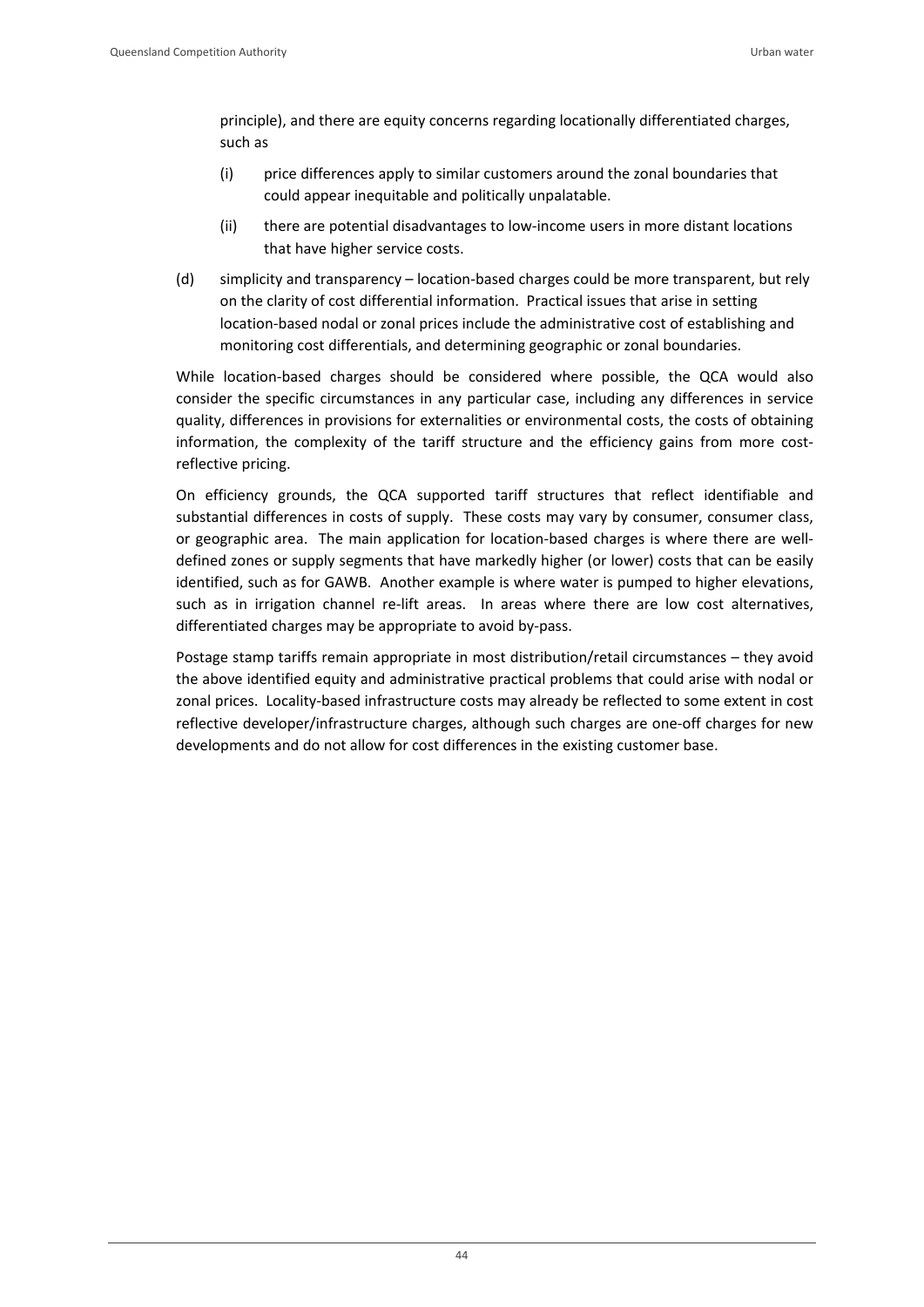## 2.6.2 Final report

Stakeholder comments and the QCA's responses on location based charging are detailed below.

**Table 9 Summary of submissions and responses**

| Issue                                                                                                                                                                                                                                    | Comment                                                                                                                                                                                                                                                           | QCA response                                                                                                                                                                                                                                                                           |  |
|------------------------------------------------------------------------------------------------------------------------------------------------------------------------------------------------------------------------------------------|-------------------------------------------------------------------------------------------------------------------------------------------------------------------------------------------------------------------------------------------------------------------|----------------------------------------------------------------------------------------------------------------------------------------------------------------------------------------------------------------------------------------------------------------------------------------|--|
| <b>Location-based charges</b><br>Draft recommendation 2.9:<br>"Location-based charges for<br>urban water services be<br>applied where the location<br>cost differences are material<br>and where it is practical and<br>cost effective." | QUU (2014) noted that the price path<br>to postage-stamp bulk charges across<br>SEQ diminishes any location-based<br>pricing signal. There are also likely to<br>be significant practical constraints<br>and customer impacts that need<br>careful consideration. | QCA accepts that practicality and<br>customer impacts are relevant<br>considerations. As noted in the<br>pricing principles position paper,<br>postage-stamp charges avoid equity<br>and administrative practical<br>problems that could arise with<br>location-based or nodal prices. |  |
|                                                                                                                                                                                                                                          | Unitywater (2014) supported QCA's<br>recommendations about location-<br>based charges as a non-binding<br>approach.                                                                                                                                               | Noted. The decision to implement<br>the recommended pricing principles<br>would require consideration of a<br>range of matters.                                                                                                                                                        |  |
|                                                                                                                                                                                                                                          | RCC (2014) submitted that nodal<br>pricing would substantially increase<br>charges for island-based customers<br>and not satisfy the public interest.                                                                                                             | It is accepted that public interest<br>issues would be a relevant<br>consideration and location-based<br>charges may not be appropriate.                                                                                                                                               |  |

The application of location-based prices is relevant where there are significant cost differences.

## Recommendation

**2.9 Location‐based or nodal charges for urban water services be applied where there are significant differences in costs between locations or between nodes.** 

# 2.7 Peak period and seasonal pricing

### 2.7.1 Position paper

Urban water charges are typically unchanged regardless of the time or season at which water is supplied, and meters tend to be read and customers billed quarterly.

Water supply and delivery costs (either or both fixed and marginal costs) could vary according to:

- (a) within‐day variations peak demand has a diurnal profile with well‐defined morning and evening peaks. Demand patterns for weekdays would also vary from weekends (Cole 2011). System capacity would need to cater for maximum flow rates
- (b) seasonal variations usage is likely to peak in the summer months due to higher outdoor use. Within-day variations may also change between seasons.

Within-day and seasonal peak demands drive system capacity requirements, and therefore impact on the magnitude of both fixed and variable costs. Network capacity also may be related to fire suppression requirements. Residential sub‐divisions, for instance, are generally supplied through 150 mm pipes to ensure sufficient supply and pressure for fire fighting purposes, with resulting capacity substantially in excess of any 'normal' peak demands.

Cole (2011) refers to time‐of‐use tariffs (TOUT) based on peak hourly demand.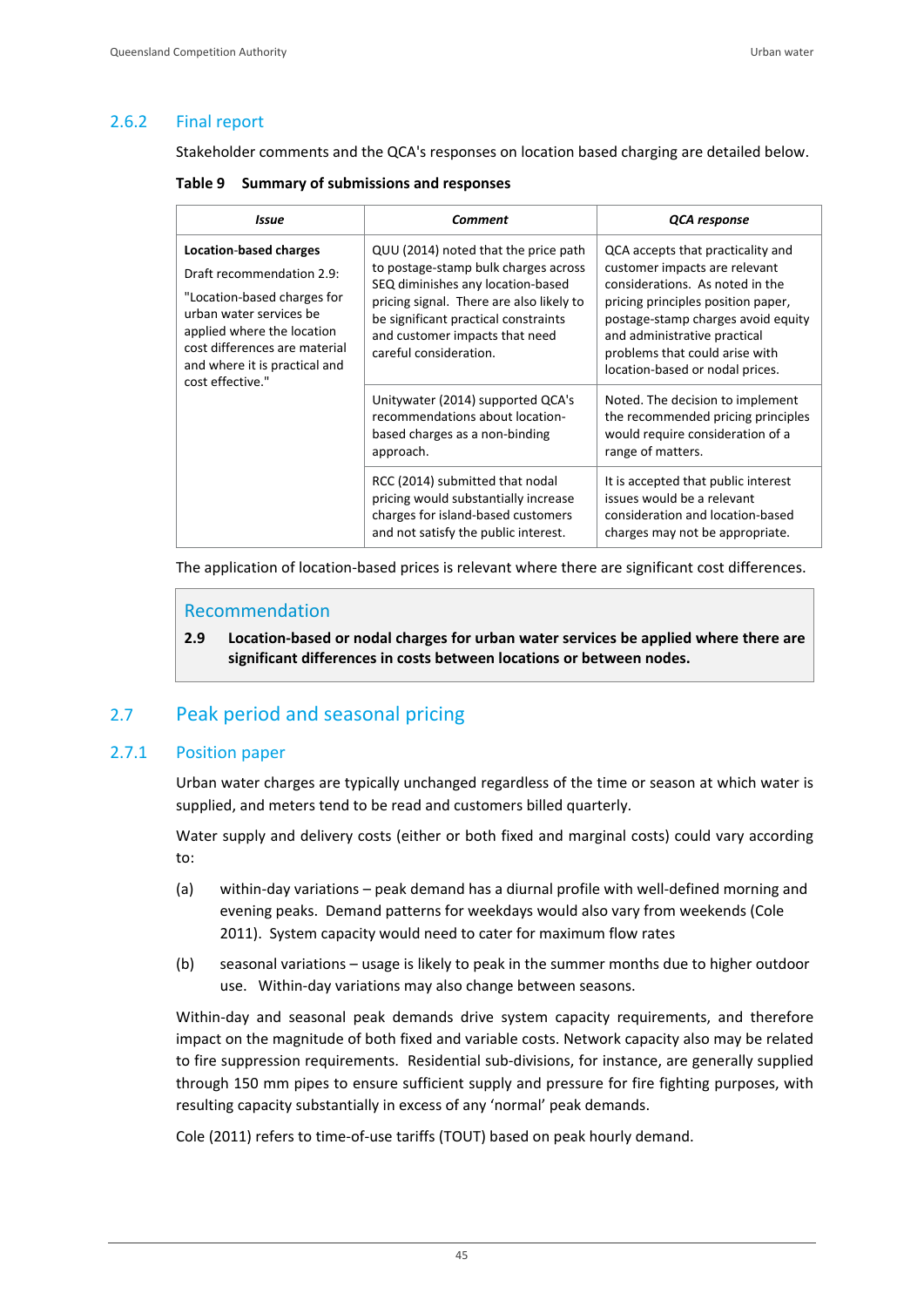#### National commitments and positions

The NWI does not specifically address peak period or seasonal charging options.

#### Other jurisdictions

Examples of peak period and seasonal pricing are rare in water utilities. Peak pricing is common in other utility and service industries, including telecommunications, electricity (for hot water services), air travel and accommodation bookings. In these industries, consumers understand that peak users are responsible for a higher proportion of business costs (or that price premia are needed to manage peak demand) and prices reflect this.

Westernport Water (2011) in Victoria previously applied a two-part tariff in which the volumetric element was increased in summer as a means of promoting water conservation during peak summer periods. However, Westernport Water later moved to a three‐block IBT in 2008 and has since changed to a conventional two-part tariff with no seasonal differentials. Westernport Water noted that seasonal charges (and IBTs) adversely affected large families.

With funding from the Australian Government Water Fund, Wide Bay Water trialled a system that allows water meters on residential properties across the Hervey Bay supply network to be read remotely (Cole 2011). Cole also undertook research on the costs and demand responses of a time of use billing system which would encourage customers to use water in off‐peak times. However, Wide Bay Water continues to bill on a four-monthly basis.

Cole (2011) found that only a small number of residential users accounted for high peak hour demand (7% of residences accounted for 56% of peak hour demand) and there was a correlation between high consumption and block size. This could be because of outdoor use at peak periods. Cole suggested an hourly IBT to target this consumption. However, Wide Bay Water has not progressed with time-of-use pricing.

Ofwat (2012) considered it is good practice for UK water companies to apply different summer and winter volumetric rates to reflect differences in LRMC.

#### SEQ retailers

Time‐of‐day or seasonal charging arrangements are not in place in SEQ.

#### QCA analysis

Allowing for prices to vary for daily or seasonal cost differentials can provide benefits in terms of smoothing peak demands, with consequent reductions in system capacity requirements. Such pricing mechanisms can provide signals about the long-term costs of water supply and distribution by better reflecting marginal costs of services at different times of the day and across the seasons.

Where peak demand drives the need for increased capacity, peak prices should reflect LRMC including the opportunity cost of congestion, with off-peak prices based on SRMC (Campbell 1999). Such an approach could produce efficiency benefits depending upon the circumstances of the supply system.

The use of such pricing arrangements is broadly similar in concept to scarcity charging or flexible pricing arrangements (discussed below).

Properly implemented peak period or seasonal charges would also provide more information to customers on the costs of supply. For example, the use of smart meters to monitor water use provides immediate information to customers and can help detect leaks. Seasonal pricing may also be suited to rural residential areas where outdoor water use may be greater.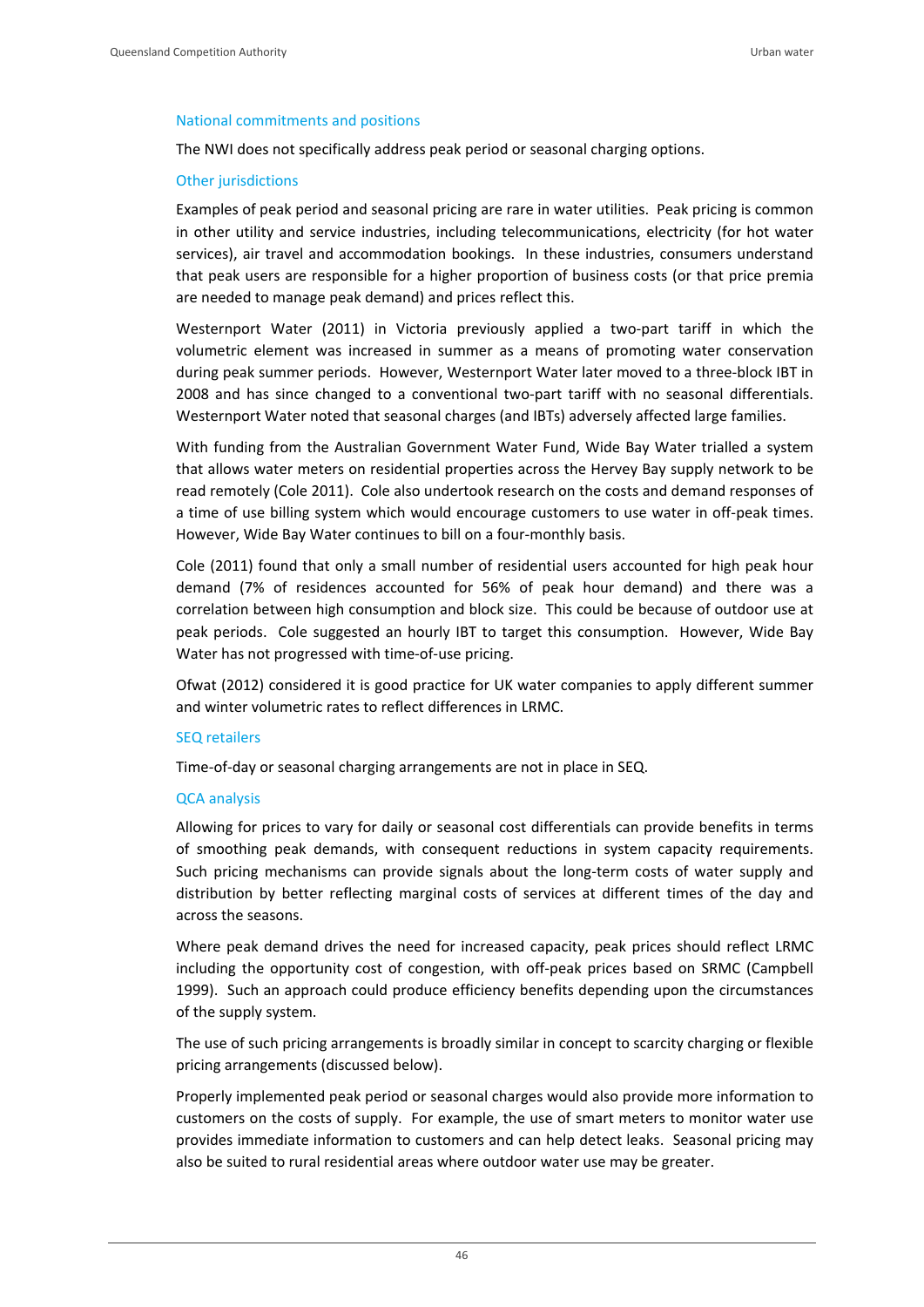In practice, there are few examples of water tariffs that incorporate time‐of‐day or time‐of‐ week consumption elements. Westernport Water has moved away from seasonal pricing citing equity issues. Some of the constraints on implementation are:

- (a) insufficient information for example on the marginal costs at different times and seasons
- (b) technical constraints the inability to simultaneously read all meters at the beginning and end of designated periods. The cost of more sophisticated multi-rate tariff meters and automated smart meter reading technologies may not be justified
- (c) the likely response of customers. Peak shifting can occur where peak demand responds to higher charges by falling to a level below that in the off‐peak period. The extent to which peak shifting takes place obviously would depend on the price elasticity of the relevant consumers, and the magnitude of the peak price premia. Peak shifting would make revenue forecasting difficult for the water retailer.

A key issue in implementing seasonal tariffs is whether the benefits in water conservation and deferral of augmentations offset the additional costs in billing and monitoring. The ERA (2005), for example, noted that seasonal pricing may not be a cost-effective tool for managing demand because demand elasticity is typically low and any impact is lessened because of water restrictions.

In terms of the QCA's pricing objectives, peak period and seasonal pricing practices provide efficient market signals where they are based on LRMC, and are practical and cost effective. Efficiency gains can occur from peak shifting to manage delivery capacity constraints. Equity concerns should be limited provided the same approach applies to all customers. However, the approach can present challenges in terms of managing revenue adequacy, as the response of customers may be difficult to predict. While there are intuitive benefits, there are technical and cost constraints for retailers in applying such tariffs at this stage.

## 2.7.2 Final report

## Submissions

QUU (2014) noted that to implement peak period or seasonal pricing, considerable investment would be needed in metering technology, billing systems and marketing/communication – suggesting it would not be practical or cost effective to do so. Unitywater supported QCA's recommendations as a non‐binding approach.

In a late submission, Moreton Bay Regional Council (2014) noted that it strongly opposed introducing peak period or seasonal pricing as it considered such an approach to be inequitable and not reflective of operating costs.

## QCA analysis

QUU's assessment of the cost‐effectiveness of the implementation of peak‐period or seasonal pricing is noted. Whether peak period or seasonal pricing should be applied depends upon a consideration of the benefits and costs of its application having regard to for example, their administrative feasibility, customer preferences and cost-effectiveness.

As noted earlier, equity (Moreton Bay Regional Council's concern) is also a relevant consideration for retailers.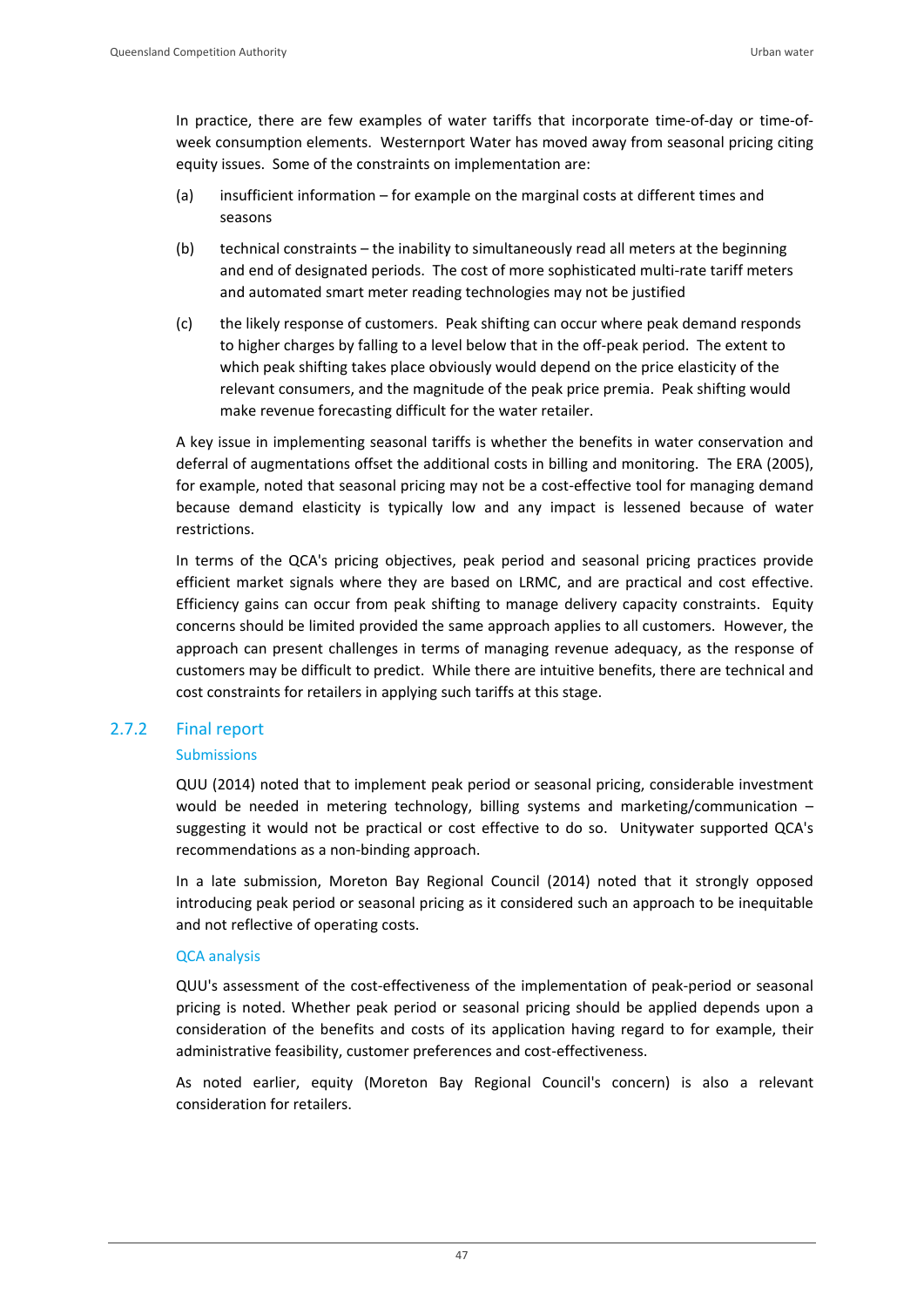### Recommendation

**2.10 The QCA notes that peak‐period or seasonal charges for water are not in use in Australia. Responses from retailers show little interest in introducing such charges. The QCA recommends that retailers only consider peak period or seasonal charges where clear net benefits are likely.**

# 2.8 Self‐selecting tariffs

## 2.8.1 Position paper

Self‐selecting tariffs (or tariff menus) allow customers to choose from more than one pricing scheme in line with their circumstances.

In their simplest form, consumers may choose between a low fixed charge/high volumetric charge (exceeding LRMC), or a standard (higher) fixed charge and lower usage charge. Alternative charges may be based on variations from a baseline tariff structure.

The purpose of such schedules is typically to discourage disconnection. Consumers with low demands who otherwise may have been discouraged from connecting because of the fixed charge, could then elect to pay a lower fixed fee, but face a higher usage charge.

### National commitments and positions

The NWC has not considered the option of self-selecting tariffs. The PC (2011) has considered flexible tariffs, one variation of which involves a range of tariff options being put to customers.

### Other jurisdictions

Townsville City Council (2013) offers residential customers a choice of two tariff options:

- (a) a Standard Plan with a fixed charge of \$714 per year for an allocated 772 kL of water use. Excess water use charges are \$2.74/kL (2013–14)
- (b) a Water Watchers Plan, using a two‐part tariff with a fixed charge of \$325 per year plus a usage charge of \$1.30/kL (2013–14).

The Standard Plan is the default, and customers can change between plans once a year. Non‐ residential customers pay a conventional two‐part tariff.

In Victoria, Yarra Valley Water (2012) is undertaking a trial of 1000 eligible customers in 2013– 14 to assess an 'opt-in' 100% variable charge rather than the fixed charge plus a three-block IBT. For business customers, to address uncertainty, Yarra Valley Water is exploring an optional tariff that ties a customer's price to the base price path for a three‐year period, providing their demand does not increase by more than 5%.

The ESC (2013a) noted that implementing customer choice options may increase costs for a small water business, and these costs may outweigh any potential benefits. However ESC encouraged City West Water and South East Water to pursue targeted research and consult with customers about tariff choice, and undertake similar customer trials as proposed by Yarra Valley Water.

In the UK, customers have the choice of opting for a meter and a two-part tariff, or retaining a tariff comprising a fixed charge plus a variable charge per pound sterling of rateable value. Ofwat (2012) proposed that prices should be differentiated between metered and unmetered customers to reflect cost differences. Metered customers incurred additional costs in meter reading and billing, but charges would better reflect usage.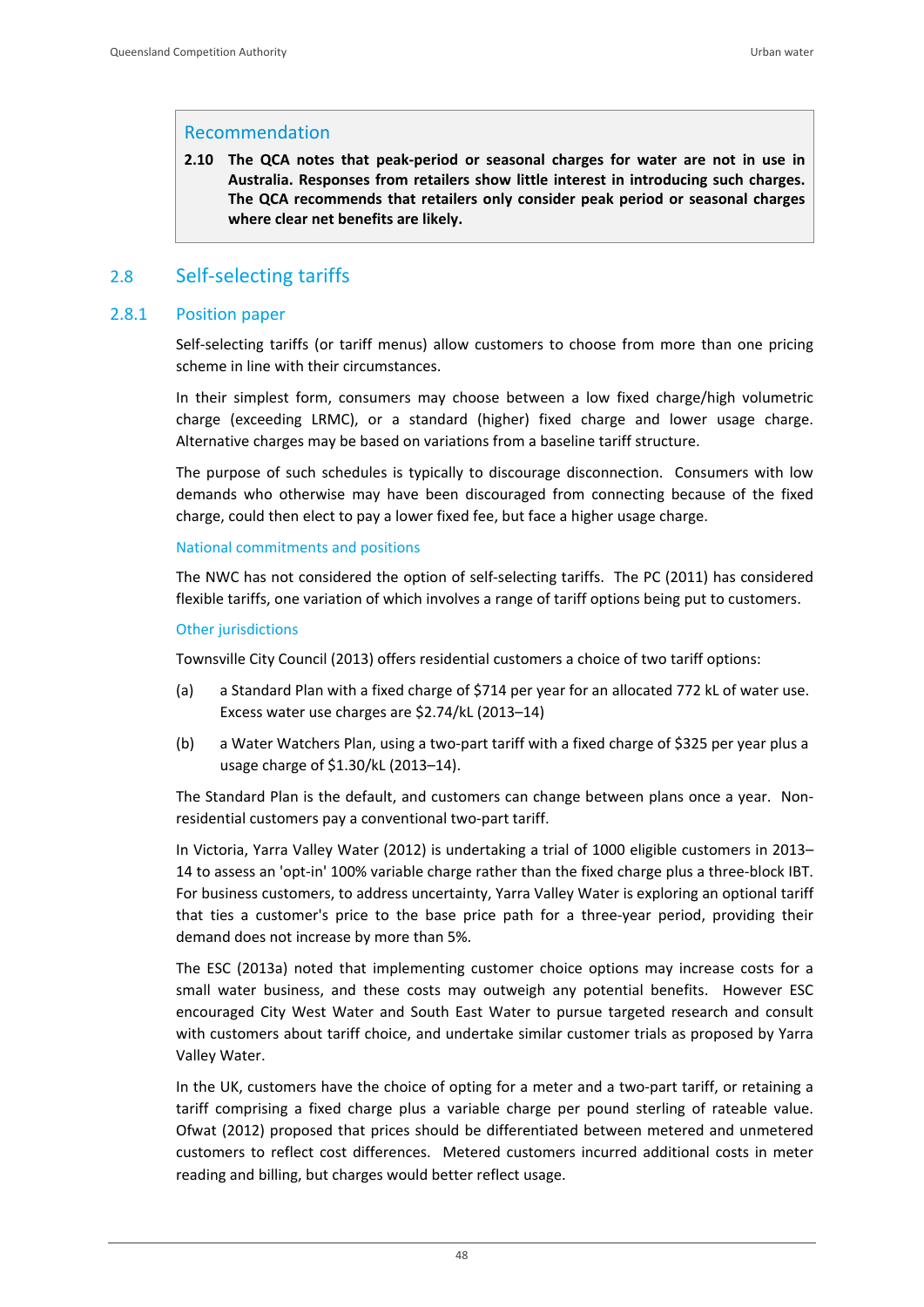Some UK companies have optional low user tariffs with no fixed charge and a higher than normal volumetric charge. Anglian Water offers two hardship tariffs– with higher than standard fixed charges and either a lower or no volumetric charge. Ofwat (2012) does not favour such options as they may not be consistent with cost recovery, but noted that these can be difficult to remove due to the impacts on users.

## QCA analysis

In general, self‐selecting tariffs may not be consistent with economic efficiency as not all the tariff structure options would reflect a LRMC pricing approach. For example, the Yarra Valley Water option of a 100% variable tariff departs from the LRMC estimate used for the IBT. However, Yarra Valley Water's trial appears to be driven by the need to allow customers the option of more control over their bills at a time when supply costs are increasing due to desalination.

In Townsville's case, provided they are well‐informed, high‐ water‐users would opt for the fixed charge option, and small-users would tend to select the two-part tariff. Townsville has previously maintained a 'green city' policy as a basis for not introducing a universal two‐part tariff.

Efficiency may not be greatly curtailed if all the volumetric charge options on offer are greater than LRMC and demand elasticity is low. Berg (1999) concluded that where customer demand information is lacking, self-selecting tariffs can reveal willingness to pay (WTP), benefiting both the consumer and the provider.

Allocative efficiency may be enhanced if customer prices reflect the respective values they place on water supply. Efficiency gains may in fact accrue if customers are better able to 'choose the signal' that best suits their circumstances; that is, the approach applies efficient price discrimination through customer selection of tariff options.

Self-selecting tariffs may imply an efficient level of cross-subsidy between customer groups. Tariff options should also always lie within the efficient pricing band, that is, greater than incremental cost, and less than stand‐alone cost or by‐pass price.

Self-selecting tariffs generally involve greater revenue risk to the service provider. Revenues would be more difficult to forecast, although this would improve with better information over time. Also, customers could be required to lock in their choice of tariff option for a period providing certainty on revenue projections.

Self-selecting tariffs may be seen as more equitable – by allowing customers a choice to suit their circumstances. Options that involve simple fixed or variable charges are also more transparent and easy for customers to understand. However, customers may not always be able to understand the implications of the choices on offer and the service provider would need strong customer engagement practices. The PC (2011) suggested that a default charge of a fixed and variable two‐part tariff should apply for those customers who choose not to exercise their choice.

Frontier Economics (2013) concluded that tariff choice has the potential to improve the value proposition to customers by better reflecting their preferences and attitudes to risk. However, Frontier suggested caveats that customers should have sufficient information to make their choices, and that the tariff options are broadly cost reflective.

Overall, self‐selecting tariffs can be consistent with economic efficiency by allowing greater customer choice reflecting risk preferences, provided they do not result in cross-subsidies, but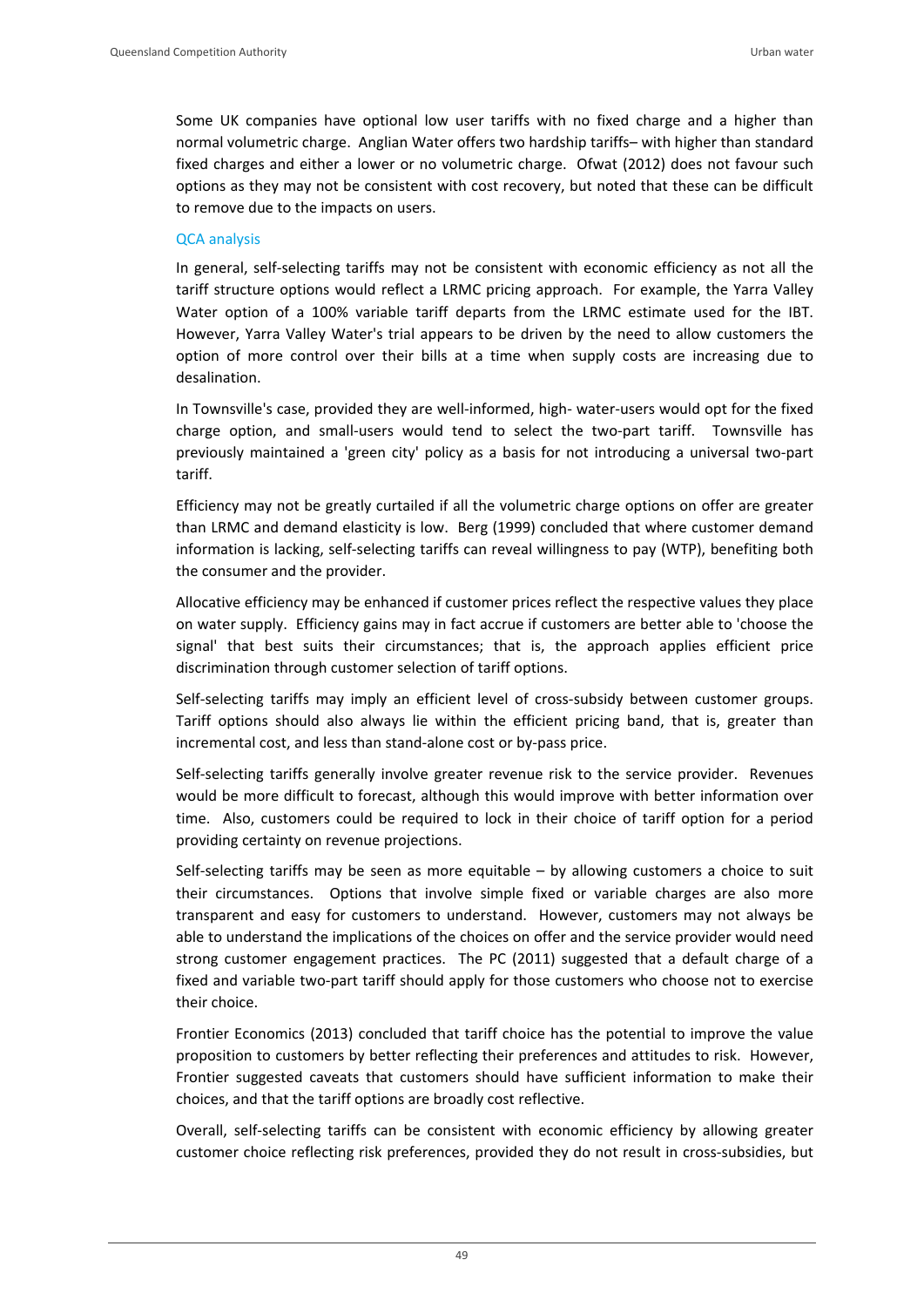could increase revenue risk to the service provider. However, they may be used to address specific equity concerns or policy objectives of the service provider.

## 2.8.2 Final report

QUU (2014) agreed with the recommendation. The QCA's recommendation is unchanged.

## Recommendation

**2.11 Self‐selecting tariff options be considered where there is sufficient information for customers to make choices, provided they do not result in cross‐subsidies or introduce unmanageable revenue risks for the retailer.**

# 2.9 Service quality differentials and interruptible tariffs

## 2.9.1 Position paper

A variation on self‐selecting tariffs is pricing differentiated according to service quality standards.

Water users pay a uniform price for a uniform service, and there is no opportunity to choose a more reliable or high quality service at a higher price, and vice versa. Frontier Economics (2008) noted an example where customers could be charged a lower price for accepting supply restrictions during droughts while others would pay a higher price for desalination supply.

Flexible tariffs as suggested by the PC (2011) could offer options to customers to accept differentiated volumetric charges to reflect changes in the marginal cost of water over time – for example, due to drought. A partially fixed option could allow a guaranteed supply level to meet basic needs with adjustable tariffs for usage over these levels (PC 2011).

Interruptible tariffs involve non‐residential users taking a risk of occasional supply interruptions (full or partial) in exchange for lower tariffs (Ofwat 2012). Short-term interruptions can help with water delivery capacity constraints, while long-term interruptions may reflect water storage constraints.

#### National commitments and positions

The NWI (NWC 2010) stated:

*Principle 7: Differential water charges ‐ Water charges should be differentiated by the cost of servicing different customers (for example, on the basis of location and service standards) where there are benefits in doing so and where it can be shown that these benefits outweigh the costs of identifying differences and the equity advantages of alternatives.*

The PC (2011) noted that interruptible tariffs may be suitable for industrial customers that do not require guaranteed supply and can tolerate restrictions during times of scarcity. Trigger conditions would need to be agreed to by customers.

### Other jurisdictions

The QCA is unaware of any examples of price/service quality tariff options being offered to water users in Australia.

However, in partnership with Gold Coast City Council, Griffith University's Smart Water Research Centre is undertaking the Riverstone Crossing Water Conservation Research Project. This project aims to achieve greater water conservation through introducing demand‐based tariff structures to establish consumers' willingness to pay to avoid restrictions brought about by drought.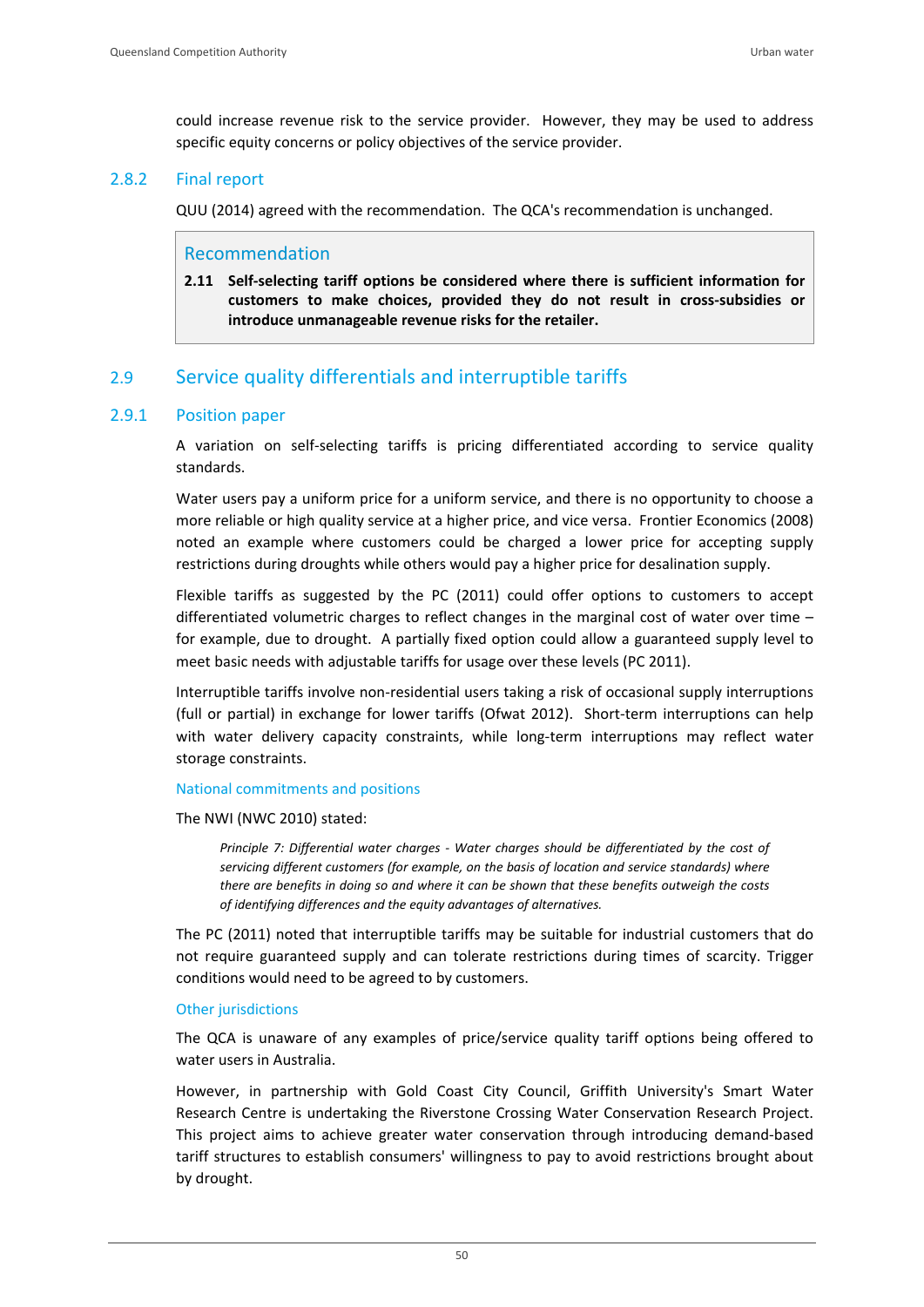Ofwat (2012) supported UK companies' use of interruptible tariffs, but noted that there has been limited customer interest. Ofwat recommended such options be available upon request. Anglian Water offers interruptible tariffs to businesses that use more than 25ML per year and have the capacity to store at least six hours of water consumption, with a guarantee that interruptions last no longer than four hours. Interruptible tariffs have a higher fixed charge, a much lower variable charge, and a higher charge for maximum daily demand (the latter is fixed by agreement for a year).

The QCA (2005) considered price differentials for service quality in its investigation of GAWB. Some customers suggested a price differential on the basis of supply source, with customers prepared to pay for a 'premium' service that provides a back‐up source of supply. It was also observed that drought supply restrictions were more severe for council customers than for the major industrials and this was not reflected in cost allocation. The QCA supported price differentials, but concluded it was unable to incorporate these differentials in price until customers and GAWB reach agreement on service standards and reliability.

### QCA analysis

Tariff options that are varied to take account of the different marginal cost (and total capacity cost) incurred in providing different service quality products are consistent with economic efficiency. Frontier Economics (2008) noted that tailored price/service offerings have the potential to enhance efficiencies by providing a means for users to signal their willingness to pay for different levels of reliability. The PC (2011) noted that such approaches give water utilities flexibility to manage risks around demand and supply variability over time to achieve overall water security at least cost.

The main issue for the service provider is the availability of cost information enabling differentiated charges to be determined. They would also potentially increase revenue risk to the service provider, although if the service‐based charges are correctly linked to cost differentials, the cost recovery risk should be minimised.

Equity issues may arise in that the high reliability options may not be affordable to low income users. Conversely, the option of lower prices for adopting some of the service quality risk may be perceived by some users as equitable as it may better reflect their willingness to pay profile.

Flexible and interruptible tariffs can be complex and costly to administer. However, these concerns can be addressed where flexible and interruptible tariffs are applied only to large non‐ residential customers. Frontier (2013) noted the considerable scope for greater negotiation with larger-use customers regarding price/service offerings.

### 2.9.2 Final report

Relevant submissions and QCA's responses are detailed below.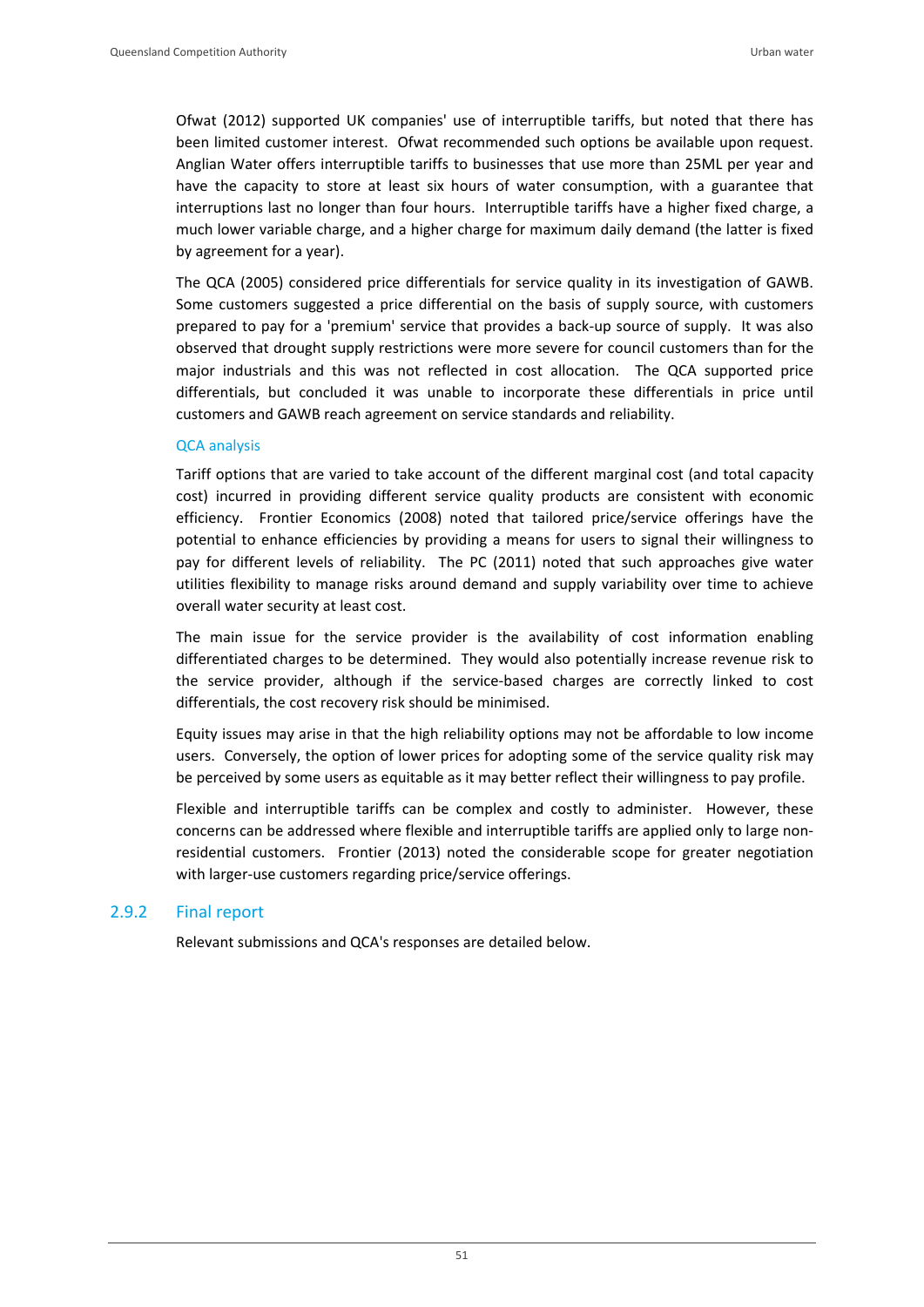#### **Table 10 Summary of submissions and responses**

| Issue                                                                                                            | Comment                                                                                                                                                                                       | QCA response                                                                                                                                                          |
|------------------------------------------------------------------------------------------------------------------|-----------------------------------------------------------------------------------------------------------------------------------------------------------------------------------------------|-----------------------------------------------------------------------------------------------------------------------------------------------------------------------|
| Prices/service quality tariff<br>options<br>Draft recommendation 2.12:<br>"Price/service quality tariff          | QUU (2014) considered that the draft<br>recommendation that 'price/service<br>quality tariff options be adopted'<br>needs to be clarified.                                                    | Price/service quality options may be<br>possible in certain areas where, for<br>example, a lower service could be<br>offered at a lower price.                        |
| options be adopted, where<br>material cost differentials are<br>associated with different<br>levels of service." | Further, QUU (2014) considered that<br>a reference to 'where practical' is<br>needed as a differentiated service for<br>customers using the shared network<br>will not generally be possible. | As noted above, retailers should<br>seek to adopt the recommended<br>pricing principles but it is recognised<br>that relevant circumstances require<br>consideration. |
|                                                                                                                  | RCC (2014) submitted that its rating<br>and billing system cannot support<br>differential pricing arrangements.<br>The cost would be significant and<br>passed to customers.                  | As noted by RCC, the cost of<br>applying such pricing approaches<br>may not be justified.                                                                             |

The QCA's recommendation is unchanged.

## Recommendation

**2.12 Price/service quality tariff options be adopted, where material cost differentials are associated with different levels of service.** 

# 2.10 Metering and billing arrangements

Billing arrangements can have implications for the effectiveness of pricing signals and therefore the application of the pricing principles.

### 2.10.1 Flats and units (shared meter)

### Position paper

#### National commitments and positions

The PC (2011) recommended that all new single and multi-unit dwellings should have separate water meters, and retrofitting of dwellings should be assessed by utilities.

#### Other jurisdictions

The ICRC (2004) uses a deeming approach whereby unit owners are deemed to use 175 kL per year and are charged accordingly.

Hunter Water previously applied a lower service charge to flats and units but has now equalised the service charge across all residential user types (IPART 2013). For 2013-14, the charge is increased for flats and units and decreased for houses.

Sydney Water (2013) has a lower fixed service charge for flats and units that have shared water meters, compared to houses. Usage charges are shared between the owners.

Yarra Valley Water levies a single fixed (service fee) which is equivalent to the single residential fixed charge. The volumetric (usage) charge is divided by the number of dwellings.

City West Water (2013) levies a single fixed (service fee) which is equivalent to the single residential fixed charge but lower that the non‐residential fixed charge. The volumetric (usage) charge is divided by the number of dwellings.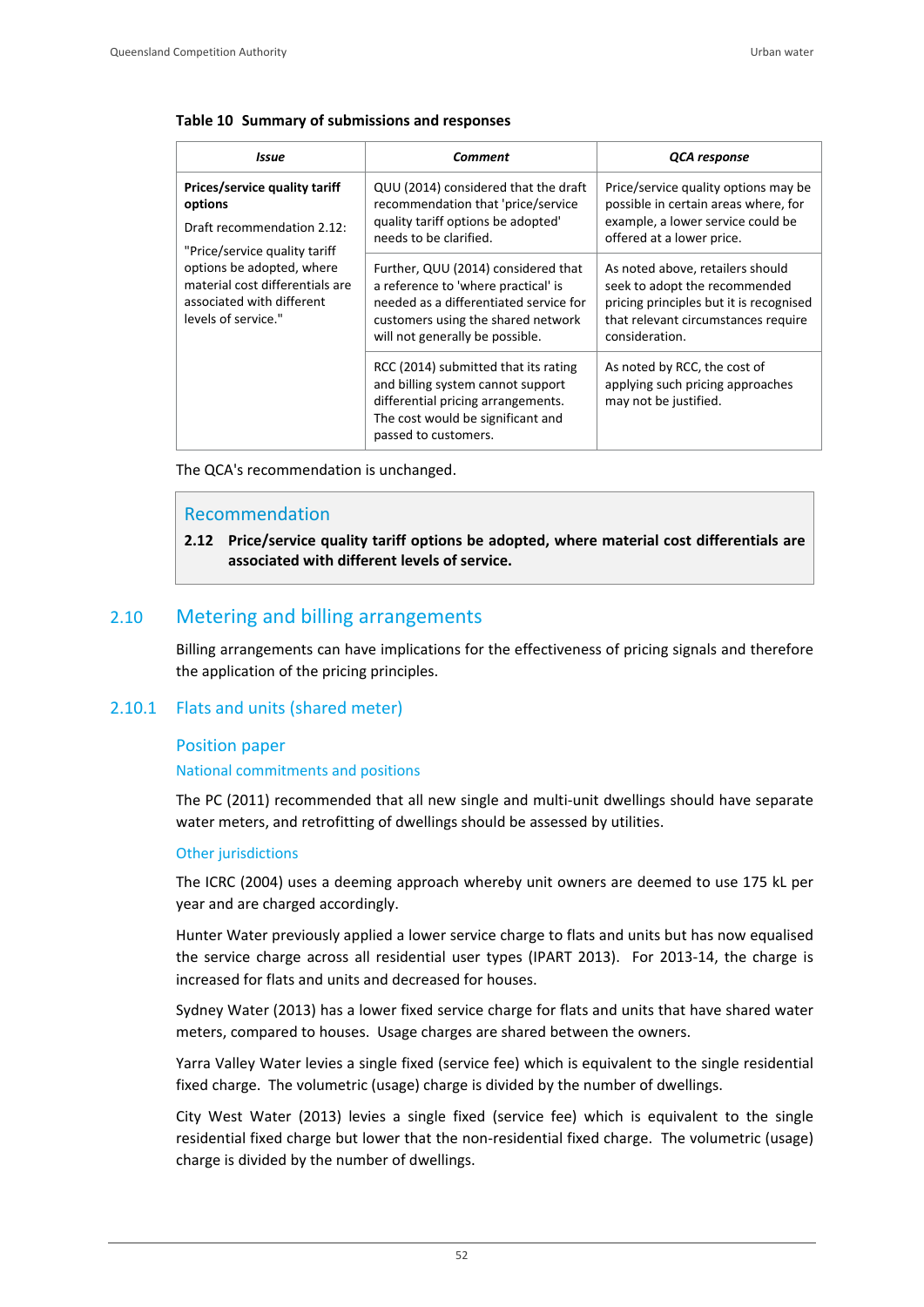ESCOSA (2014) has made the draft finding that the costs of requiring all properties to be metered outweigh the benefits. This draft finding has been formed through a view of the options of installing meters to new and existing premises or to new premises only, and examining various timeframes for rolling out additional meters.

#### SEQ retailers

In accordance with the introduction of the Queensland Plumbing and Wastewater Code (established to fulfil the requirements of the *Plumbing and Drainage Act 2002)*, as of 1 January 2008 all new unit and apartment complexes in Queensland are required to be fitted with individual meters per dwelling.

However, in instances of shared meters, QUU's and Unitywater's billing approaches reflect an apportionment based on the original plans submitted for approval by the builder. Therefore, those flats and units with more bedrooms or bathrooms are allocated a greater proportion of water and wastewater charges.

In instances of shared meters, Logan, Redland and Gold Coast City Councils take instructions from the owner of the complex or body corporate as to the method of billing (either individual invoices or a single invoice to the owner or body corporate). If individual invoices are chosen, the owner or body corporate also advises of an appropriate apportionment.

#### QCA analysis

Metering and billing arrangements should support the application of cost reflective prices.

The absence of individual metering in flats and units limits pricing options. As outlined above, customers in flats and units usually have a shared meter and bills are divided evenly between owners. While there are cost savings to the service provider in terms of metering and meter reading, individual unit owners do not have an effective pricing signal.

The plumbing configurations of many apartments cannot support individual metering. Retrofitting of such meters (where possible from an engineering perspective) may not be economic. Even if individually metered, there may be access issues in reading meters.

Fixed charges are usually set equivalent to that faced by a standard household (that is, based on a 20 mm meter connection). In some jurisdictions a lower fixed charge applies to flats and units than for houses.

In regard to the QCA pricing objectives:

- (a) efficiency individual metering should be more efficient, providing it is cost effective
- (b) revenue adequacy the implications for revenue adequacy should be minimal
- (c) equity individual metering is more equitable as users pay for the water they use
- (d) simplicity and transparency there should be no implications as the same charges apply to other users.

In general, to maximise the pricing signal and economic efficiency, flats and units should be individually metered where economic to do so, and where practical in terms of meter-reading. Fixed charges should be the same as for a standard dwelling (such as a house), as there is no basis to differentiate a share of fixed and infrastructure costs between the different users.

### Final report

Relevant submissions and QCA's responses are detailed below.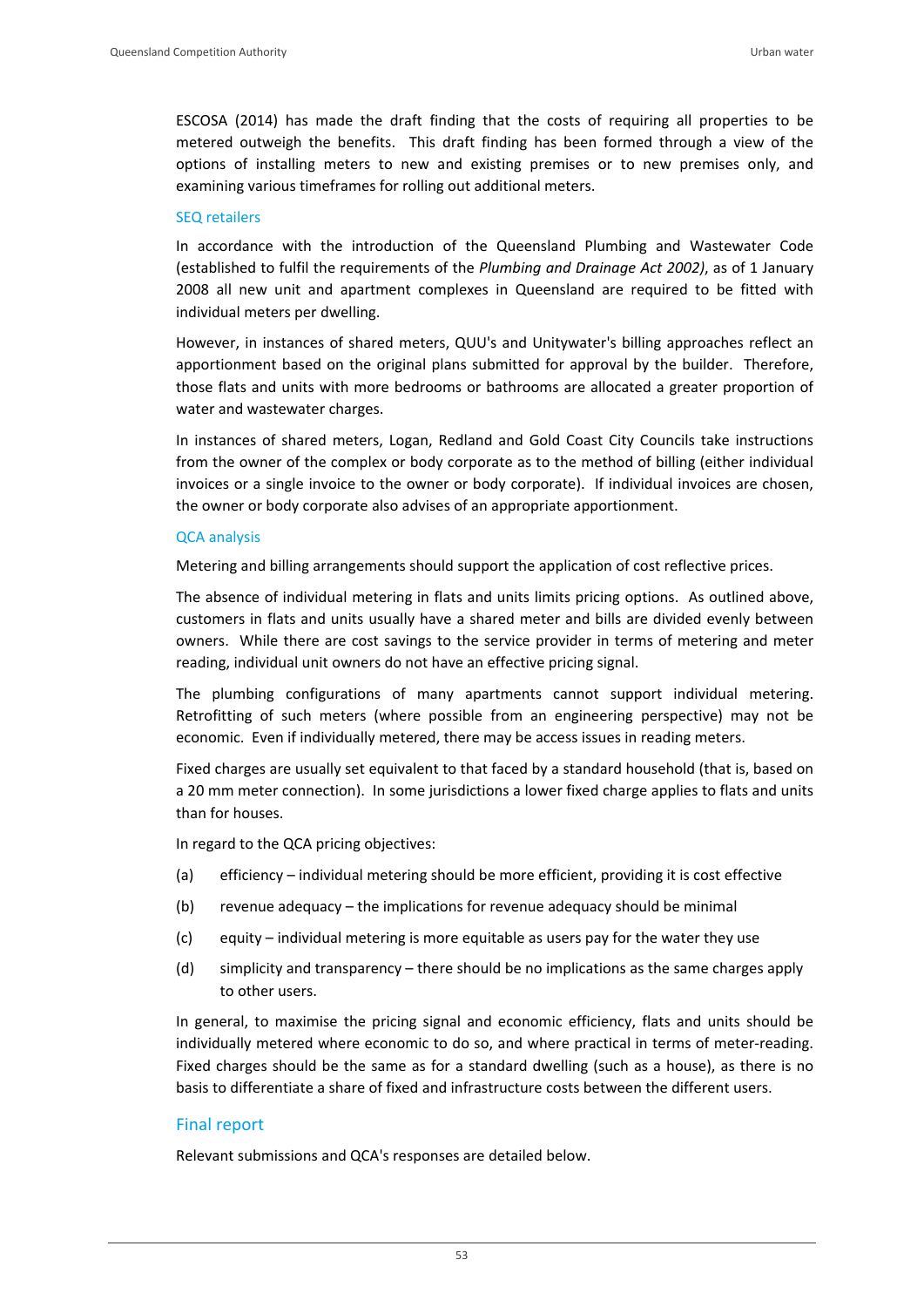| <b>Comment</b><br>Issue                                                                  |                                                                                                                                                                                                                                                                                                                                                                                                                                                                                                                                                  | QCA response                                                                                                                                                                                                                                                                                                                                                                                                                                                                                                                                                                                                                                                                                                                                                                                                                                                                        |  |
|------------------------------------------------------------------------------------------|--------------------------------------------------------------------------------------------------------------------------------------------------------------------------------------------------------------------------------------------------------------------------------------------------------------------------------------------------------------------------------------------------------------------------------------------------------------------------------------------------------------------------------------------------|-------------------------------------------------------------------------------------------------------------------------------------------------------------------------------------------------------------------------------------------------------------------------------------------------------------------------------------------------------------------------------------------------------------------------------------------------------------------------------------------------------------------------------------------------------------------------------------------------------------------------------------------------------------------------------------------------------------------------------------------------------------------------------------------------------------------------------------------------------------------------------------|--|
| <b>Metering of flats</b><br>and units<br>Draft<br>recommendation<br>2.13:<br>"Individual | QUU (2014) was not sure that the QCA<br>needs to provide recommendations for<br>matters that are not strictly related to<br>pricing and are already covered<br>through legislation and associated<br>codes (such as hardship).                                                                                                                                                                                                                                                                                                                   | The QCA defers to relevant legislation. As<br>noted below, however, it is considered<br>appropriate to identify pricing principles which<br>ensure appropriate pricing signals are<br>provided when responding to legislative<br>requirements.                                                                                                                                                                                                                                                                                                                                                                                                                                                                                                                                                                                                                                      |  |
| metering of flats<br>and units be<br>adopted where<br>economic and<br>practical."        | Aurora Tower (2014) submitted that<br>QCA had not considered efficient<br>pricing for multi-use properties, where<br>water is supplied to an entity (body<br>corporate) which then separately<br>meters and bills the unit owners.<br>Aurora considers that QUU:                                                                                                                                                                                                                                                                                 | The Aurora Tower scenario was not specifically<br>considered in the pricing principles position<br>paper.                                                                                                                                                                                                                                                                                                                                                                                                                                                                                                                                                                                                                                                                                                                                                                           |  |
|                                                                                          | should not base its access charge<br>(a)<br>on the number of lots. but rather<br>that the on-seller should be listed<br>as a single customer, with an<br>access charge to reflect supply<br>points (two for Aurora Tower)<br>should not apply a single tier<br>(b)<br>charge (previously Tier 3 but now<br>proposed Tier 1) on total water<br>usage while seeking to bill access<br>charges on the basis of individual<br>lots<br>for Aurora, should apply a<br>(c)<br>volumetric charge consistent with<br>charges to a commercial<br>customer. | In respect of Aurora's comments:<br>the fixed cost of providing water to<br>(a)<br>customers is driven by the number of<br>customers rather than the number of<br>supply points. If QUU were to apply only<br>two access charges to the Body<br>Corporate, this would not reflect the<br>costs of supplying 486 customers<br>(b)<br>the tier charge should be based on the<br>average volume used by each customer<br>or lot. Aurora indicated that QUU is now<br>applying Tier 1 charges rather than Tier<br>3. This is a significant concession as<br>some owners could use more than Tier 1.<br>The QCA recommends that IBTs be<br>removed<br>the QCA does not support using<br>(c)<br>commercial volumetric charges for<br>residential users - water usage patterns<br>and cost drivers are different. QUU's<br>commercial charges are higher reflecting<br>cost differentials. |  |
|                                                                                          | QUU and RCC (2014) noted that it has<br>been a requirement for sub-meters to<br>be installed in new body corporate<br>community title scheme complexes.                                                                                                                                                                                                                                                                                                                                                                                          | Noted.                                                                                                                                                                                                                                                                                                                                                                                                                                                                                                                                                                                                                                                                                                                                                                                                                                                                              |  |
|                                                                                          | QUU and RCC noted that retrofitting<br>sub-meters may not be technically<br>feasible in existing property/premises.                                                                                                                                                                                                                                                                                                                                                                                                                              | It is accepted that retrofitting is not always<br>practical. This is a matter that may require<br>further analysis of the relative benefits and<br>costs.                                                                                                                                                                                                                                                                                                                                                                                                                                                                                                                                                                                                                                                                                                                           |  |

# **Table 11 Summary of submissions and responses**

The QCA's recommendation is unchanged.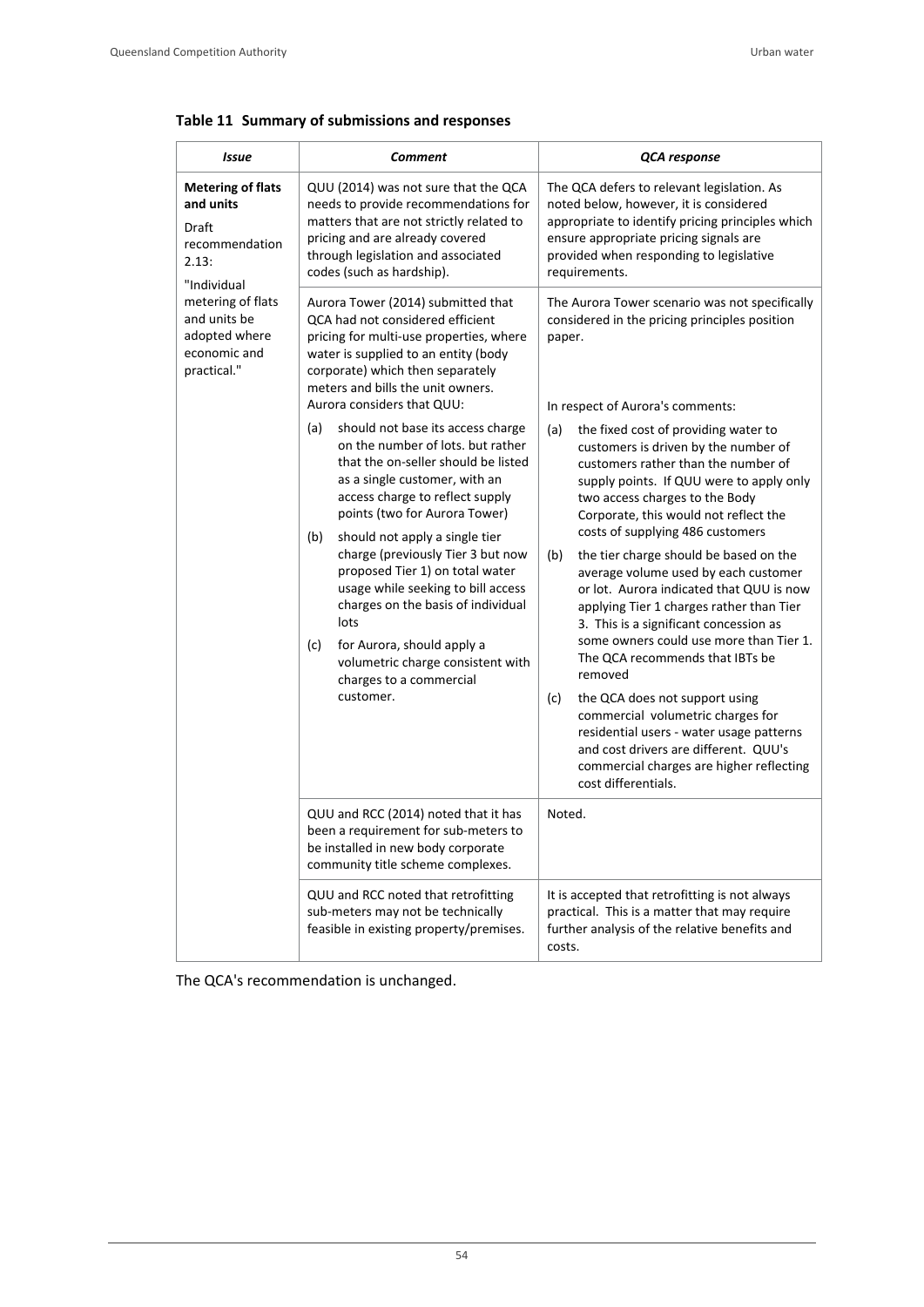### Recommendation

**2.13 Individual metering of flats and units be adopted where economic and practical.**

### 2.10.2 Tenant billing

#### Position paper

Where bills are sent to landlords rather than to tenants, the pricing signal is effectively misdirected.

#### National commitments and positions

The PC (2011) recommended that utilities should charge tenants directly for the fixed and volumetric charges.

#### Other jurisdictions

In NSW, landlords are entitled to pass the volumetric proportion of a bill to a tenant provided the premises are individually metered and meet water efficiency standards (NSW Fair Trading).

In Victoria, unlike owner-occupiers, generally tenants are billed for the variable water and sewerage charges only (ESC 2013a). Fixed charges are paid by landlords. For example:

- (a) Yarra Valley Water (2012) bills the property owner the fixed (service) charge and the volumetric usage charge. The property owner then has the option of requiring the tenants to pay the dwelling specific usage charge
- (b) City West Water (2013) bills the property owner a single fixed (service charge) equivalent to a single residential fixed charge. The volumetric usage charge is divided equally (and invoiced) on a per dwelling basis.

In SA and Tasmania, a landlord may, by agreement, pass part or all of the water charge to a tenant. In the ACT, the volumetric charge is paid by the tenant but the fixed charge is met by the landlord unless there is an agreement to pass the charge on. In WA, the water consumption charge is billed to the owner, who may pass the bill to the tenant by prior agreement.

#### SEQ retailers

Like in NSW, landlords are entitled to pass the volumetric proportion of a water bill to a tenant provided the premises are individually metered, water efficiency standards are met (such as the premises has a dual flush toilet) and the tenancy agreement specifies that the tenant is to pay for water consumption.

In SEQ, tenants are not billed the fixed water and sewerage charges. There is no head of power to charge tenants for sewerage costs under the *Residential Tenancies and Rooming Act 2008*.

#### QCA analysis

In most States, there are arrangements for the volumetric pricing signal (but not fixed charges) to be passed through to tenants. This could be more transparent if the tenant is directly billed for the full cost (including sewerage costs), as occurs with electricity.

However, this would involve additional administration costs, potential disconnection and reconnection, and meter‐reading when tenancies change, which may not be cost effective.

The benefit to the tenant of direct billing is that they could receive the benefit of any reductions in water use they are able to achieve.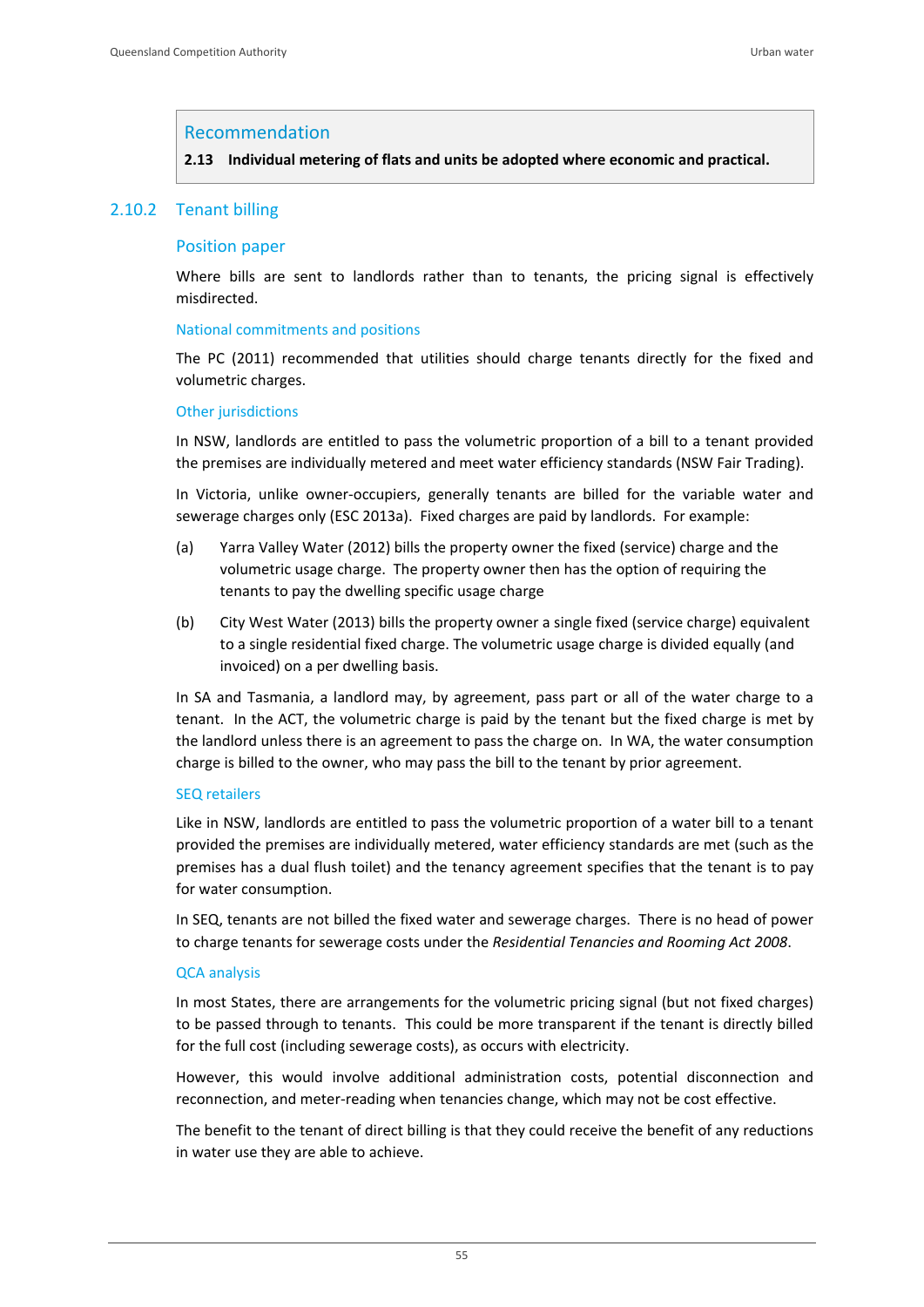Such billing changes may be accompanied by a rental reduction as effectively fixed charges are passed through to tenants in the rental charge. QCOSS (2012) expressed concern that tenant water billing is nevertheless unmonitored and unregulated, and rental reductions to offset water bills are not always being passed through to tenants. QCOSS indicated that tenant billing could therefore lead to increases in financial hardship. There is also an issue where a tenant would otherwise be eligible for concessions and rebates, and such concessions are not reflected in the bill to the landlord. However, eligible tenants are in effect not benefitting from such concessions if the water bill is already reflected in rent.

In measuring tenant billing against the QCA pricing objectives:

- (a) efficiency tenant billing should be more efficient, providing it is cost effective
- (b) revenue adequacy the implications for revenue adequacy should be minimal
- (c) equity tenant billing is more equitable as users pay for the water they use
- (d) simplicity and transparency there should be no implications as the same charges apply to other users.

The QCA considers that where water is separately metered, efficiency is maximised where the landlord passes the fixed and variable charges for water and sewerage through to tenants. Water retailers should provide advice to landlords that the pass-through of water charges to tenants should be accompanied by rental reductions. In a competitive rental market, the passthrough of charges should be reflected in rental rates.

Where pass‐through of charges is undertaken, retailers should ensure that tenants are included in customer consultation processes.

## Final report

### Other jurisdictions

ESCOSA (2014) in its draft report has recommended that the end user, rather than the owner of the premise to which that retail service is supplied, be billed. ESCOSA noted that billing the end user would improve transparency about usage, resulting in more efficient usage and decreased leakage and would reduce the number of disputes with respect to the bill.

### Submissions

Relevant submissions and the QCA's responses are detailed below.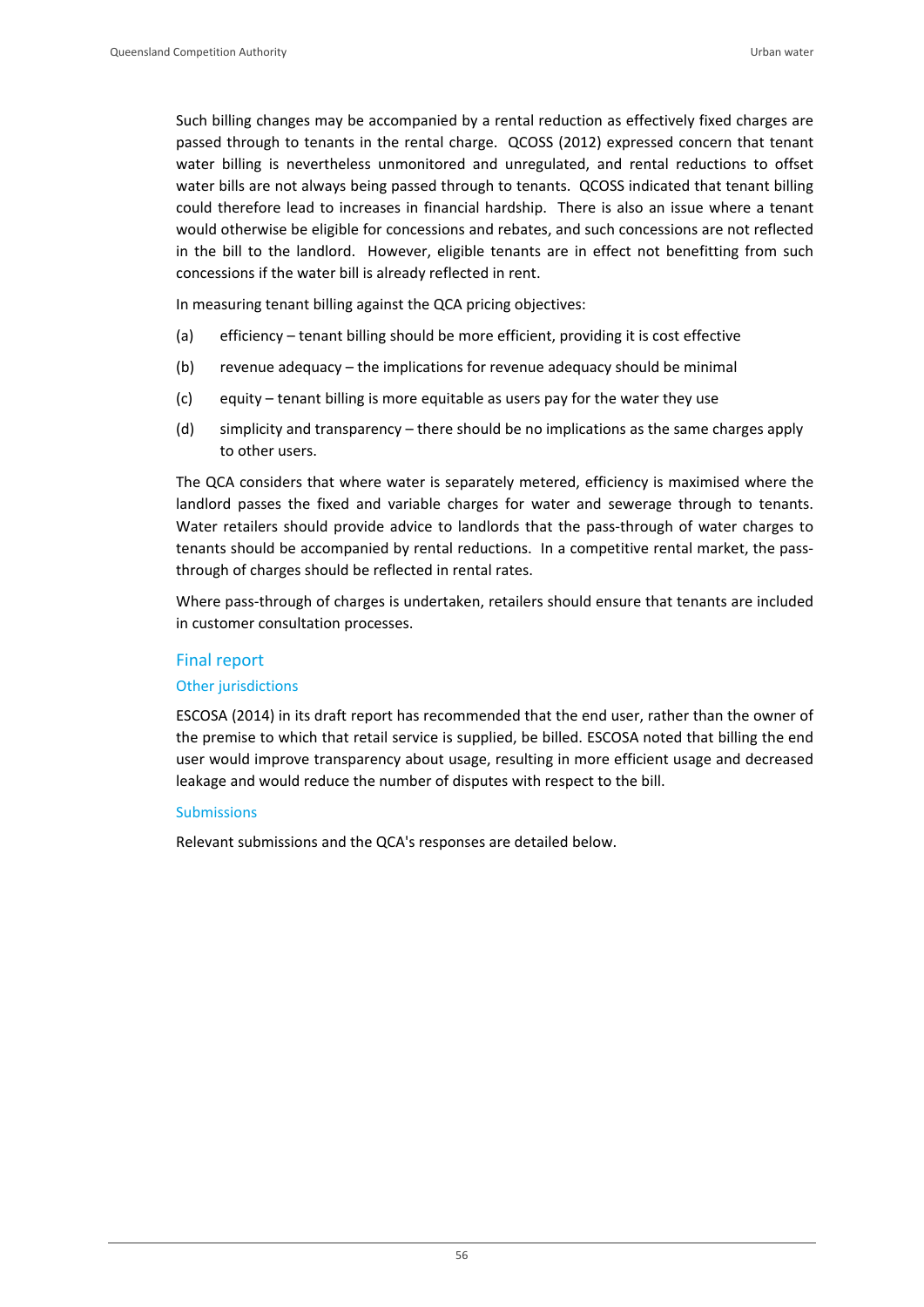|  |  |  | Table 12 Summary of submissions and responses |  |  |
|--|--|--|-----------------------------------------------|--|--|
|--|--|--|-----------------------------------------------|--|--|

| Issue                                                                                                                                   | Comment                                                                                                                                                                                                                                                                                            | QCA response                                                                                                                                                            |  |
|-----------------------------------------------------------------------------------------------------------------------------------------|----------------------------------------------------------------------------------------------------------------------------------------------------------------------------------------------------------------------------------------------------------------------------------------------------|-------------------------------------------------------------------------------------------------------------------------------------------------------------------------|--|
| <b>Tenant billing</b><br>Draft recommendation 2.14:<br>"Where water is separately<br>metered, and where<br>practical, tenants be billed | QCOSS (2014) stated that it was<br>strongly against tenants being billed<br>for the fixed costs of water bills as<br>these are already recovered by<br>lessors as part of the rent.<br>QUU and Unitywater (2014) noted                                                                             | Tenant billing, with pass-through of<br>at least the volumetric charge,<br>ensures that the usage signal is<br>received by the actual user rather<br>than the landlord. |  |
| the fixed and variable charges<br>for water and sewerage."                                                                              | that they would have difficulty billing<br>tenants directly for the fixed and<br>variable charges for water and<br>sewerage under current legislation.<br>QUU noted that there are no                                                                                                              | The QCA has been made aware that<br>there are constraints under<br>legislation regarding billing for fixed<br>charges. The recommendation is re-<br>worded accordingly. |  |
|                                                                                                                                         | recovery powers directed at tenants.<br>The Residential Tenancies and<br>Rooming Accommodation Act 2008<br>prevents a landowner from passing<br>through fixed access charges to a<br>tenant.                                                                                                       |                                                                                                                                                                         |  |
|                                                                                                                                         | QCOSS (2014) noted that DEWS has<br>included a full investigation into<br>tenant billing as an action item in<br>WaterQ.                                                                                                                                                                           | DEWS' attention to tenant billing in<br>the WaterQ strategy is noted.                                                                                                   |  |
|                                                                                                                                         | Further, QCOSS noted that it is<br>important that any billing of tenants<br>for water should only occur if lessors<br>have installed WELS water efficient<br>devices. This is in recognition that<br>tenants do not have any control over<br>the extent to which a property is<br>water efficient. | The requirement that billing be only<br>applied if water efficiency measures<br>are in place is already adopted in<br>Queensland.                                       |  |
|                                                                                                                                         | RCC (2014) submitted that tenant<br>billing is not practical and cost-<br>effective, as it would involve<br>additional administration costs and<br>meter-reading.                                                                                                                                  | The issue of cost-effectiveness was<br>noted in the pricing principles<br>position paper.                                                                               |  |

The QCA's recommendation has been adjusted to reflect legislative constraints on direct tenant billing.

## Recommendation

**2.14 Where water is separately metered, subject to legislative constraints, tenants be billed the fixed and variable charges for water and sewerage.**

# 2.10.3 Unmetered connections

### Position paper

In some cases, where meter installation is not universal, charging for unmetered connections may be an issue. Volumetric charging cannot be applied, and charges may need to reflect a deemed amount of use to achieve an appropriate level of cost recovery.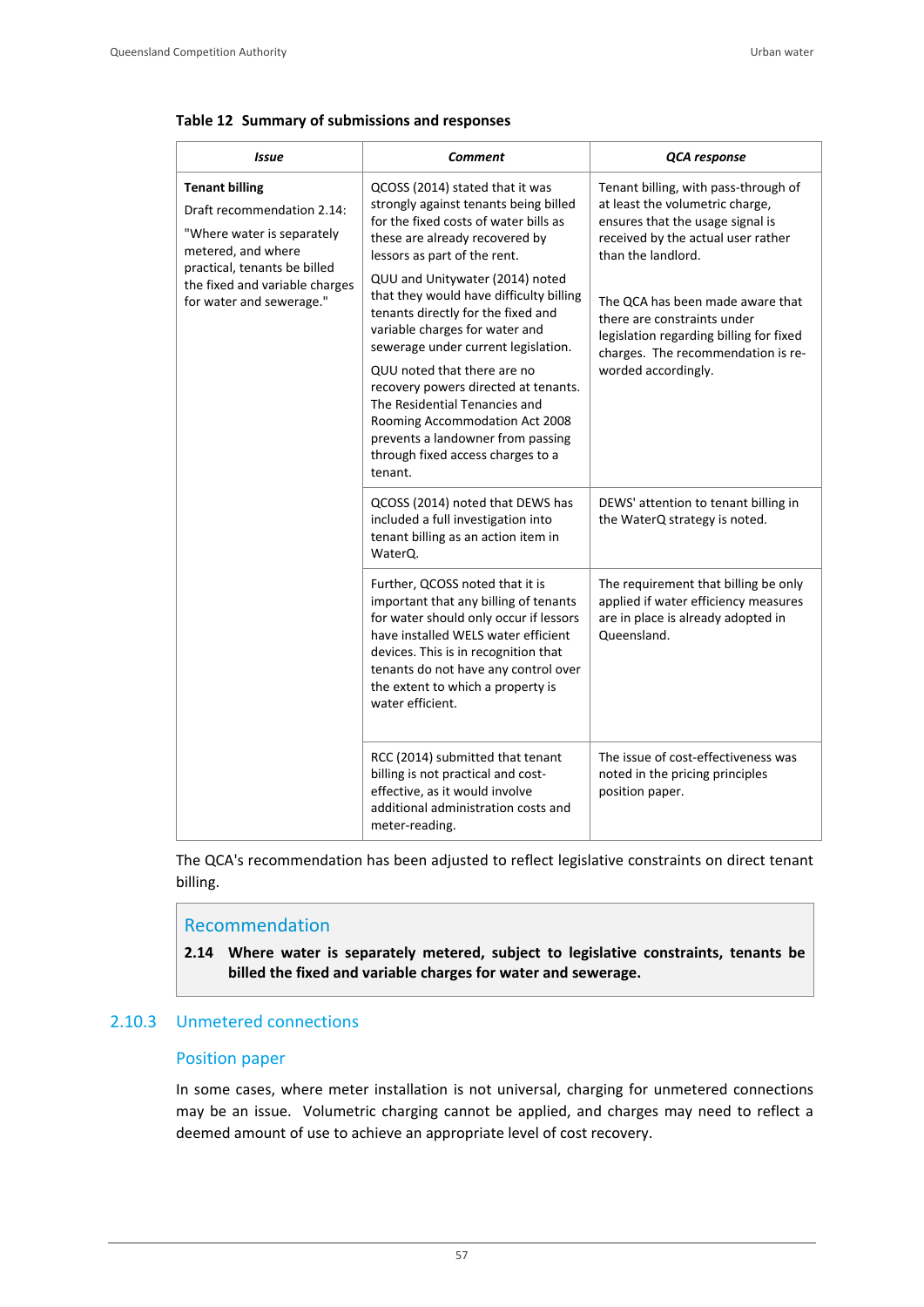### Other jurisdictions

IPART determined that for Sydney Water, unmetered connections for residential and non‐ residential properties have the same fixed charge plus a charge for a deemed amount of 180 kL. Customers may have a meter installed, with the meter supplied by Sydney Water and installation costs met by the customer. Hunter Water has introduced a deemed usage amount of 180 kL per year for unmetered users (IPART 2013).

ACTEW Water (2013) in the ACT has a specific fixed charge for unmetered connections which is higher than the metered fixed charge.

In the UK, customers of some utilities have the option of installing meters and facing a two‐part tariff or continuing to pay a flat access charge.

#### SEQ retailers

Of the five retailers, only QUU has a specific fixed access charge for unmetered connections and this only applies to Ipswich. This charge is 3.6 times higher (in 2011–12) than the residential water access charge.

#### QCA analysis

Unmetered connections typically are charged using an implied or deemed average consumption level. This may lead to concerns where actual usage is below or above average. This typically occurs in less urbanised areas, as evidenced by the retailers (generally) not having a policy that applies.

The QCA considered that charges for unmetered connections should be based on a deemed volume, which may be established in line with average‐use volumes for like property types.

Customers with unmetered connections should be given the option of paying for the installation of a meter. This allows them to benefit from reduced charges through the introduction of metered volumetric charges and a comparatively modest fixed charge. This would be consistent with the treatment of new properties which are generally required to meet the costs of meter installation at the time of construction or through developer charges.

### Final report

QUU (2014) agreed with the recommendation that a deemed charge be made for unmetered connections. The QCA's recommendation is unchanged.

### Recommendations

- **2.15 Customers with unmetered connections be charged a deemed amount for usage, reflecting average use for similar property types.**
- **2.16 Customers with unmetered connections be given the option of paying for meter installation.**

### 2.10.4 Vacant land and non‐connected properties

### Position paper

This issue refers to appropriate charging in instances where:

(a) there is vacant land and a connection is available on request, but the connection is not being used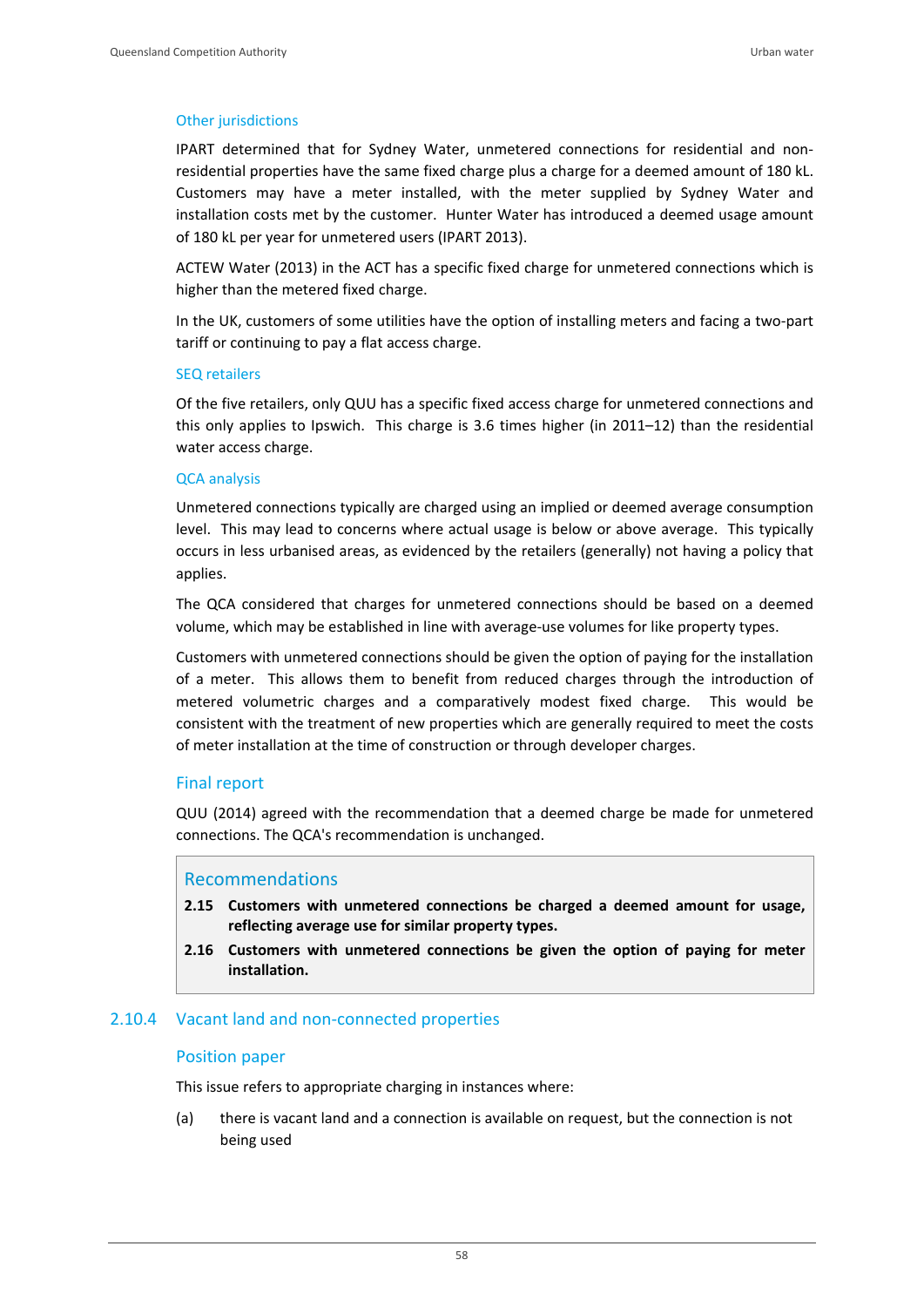(b) there is land that is not vacant and a connection is available on request, but the connection is not being used.

Land owners in these circumstances enjoy the improved land value implied by the potential for connection. While there can be no application of a volumetric charge, the attribution of a fixed charge to reflect a share of infrastructure and operating costs not already recouped through developer charges, is an issue.

### Other jurisdictions

As part of the inquiry into SA Water's water and sewerage prices, ESCOSA (2013c) considered that where vacant land exists that is not connected to water and wastewater infrastructure (but where water and wastewater infrastructure exists), the water service provider incurs ongoing costs. SA Water levies a fixed charge on non-connected properties as these services are available to customers should they, or future owners, choose to connect. The availability of these services contributes to the value of vacant land.

ERA (2013) in Western Australia recently endorsed Water Corporation's approach that vacant land with potential connection to water and wastewater infrastructure is to pay a fixed annual charge spread over the billing cycle. Although the Water Corporation historically has this fixed charge based on the estimated gross rental value (GRV) of the relevant property, ERA recommend that this charge be based on the average annual cost of service as this approach is more cost-reflective and relatively simple to implement and administer.

Western Water (2013) noted it applies charges to vacant land to cover the costs of maintaining the pipes, valves and pumping systems to ensure services are available when a customer wishes to connect.

Taswater (2013) in Tasmania and ACTEW Water (2013) in the ACT levy service charges for vacant land where water and wastewater infrastructure exists as this infrastructure will provide services to the land at some time in the future.

### SEQ retailers

In accordance with section 164 of the *Water Supply (Safety and Reliability) Act 2008* (Water Supply Act)*,* service providers are required to ensure all premises in a service area are able to be connected to a water and sewerage network. Section 165 allows the service provider to recover the reasonable costs associated with complying with section 164.

The access charges applied by the five retailers to vacant land reflect the status of that land – that is, depending on the residential or commercial status of the land, the appropriate access charge applies.

### QCA analysis

The five retailers' objective is to ensure all premises in a service area are able to be connected to a water and sewerage network. The Water Supply Act requires service providers to ensure all premises are able to be connected. This places an obligation on a retailer to provide the service. If vacant land owners were not charged, the share of costs would need to be met by connected land owners.

It is noted that charges for vacant developed land are in place in many jurisdictions. This is usually justified on the basis that the value of the available services becomes capitalised in the value of the land, and owners could achieve a windfall gain on the sale of such land unless they have been charged a share of the operating costs of providing the (unused) service.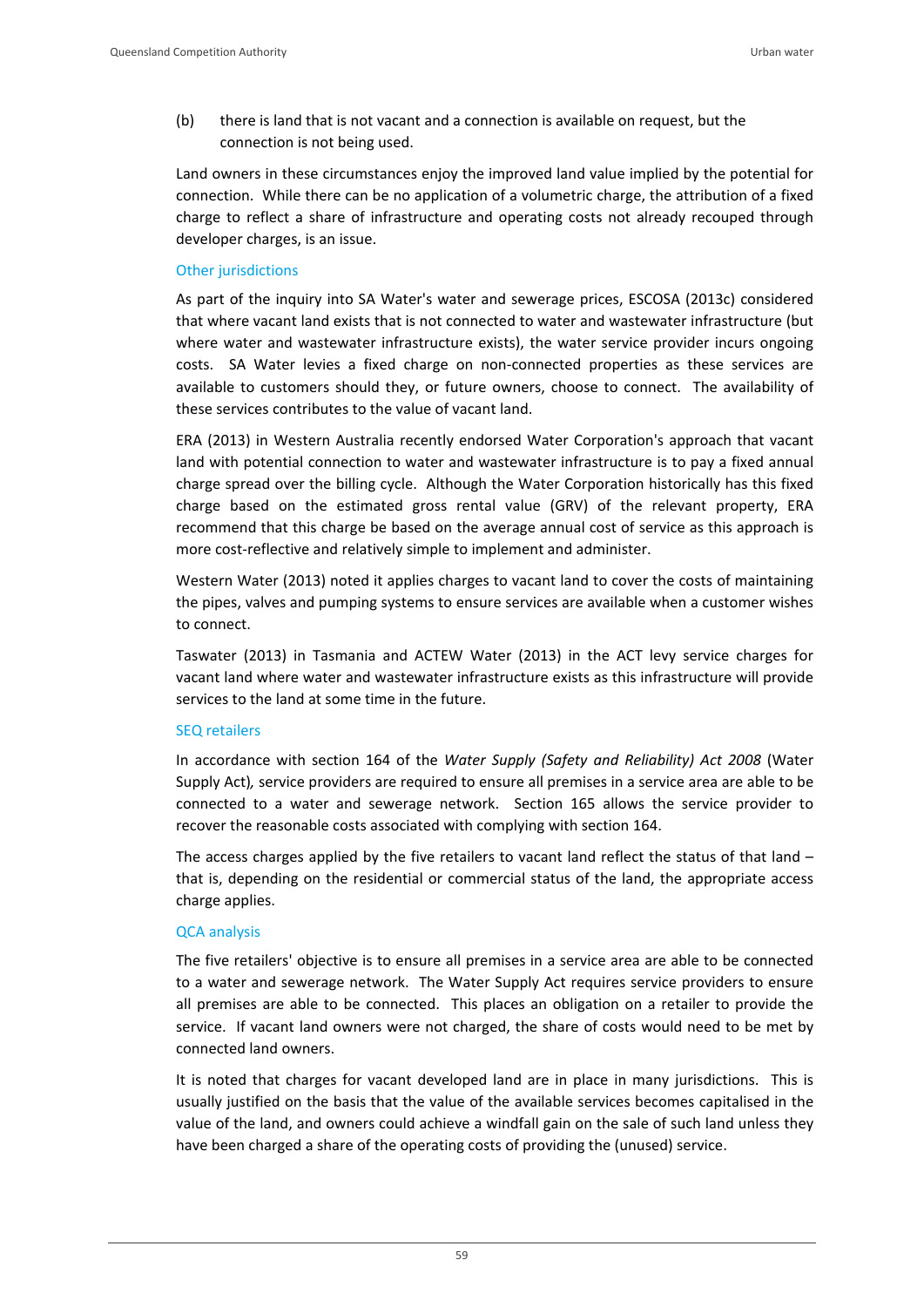It is noted that charges for providing other local government services (for example roads maintenance, parks, stormwater drainage) which contribute to the improved value of the vacant land are also reflected in council rates to owners.

The QCA accepted that vacant land owners should, in principle, meet a share of the service costs for water and sewerage where it is available for connection, given that these services are required to be provided. In regard to how charges are applied:

- (a) as no variable costs associated with vacant land are incurred by the retailers, no variable charges should be levied (this is consistent with the practice of the five retailers)
- (b) it is reasonable to conclude that the water access charge that applies to developed properties is appropriate in estimating the costs to be recovered from vacant land. This charge reflects that the benefit to vacant land owners of the available water connection is the same as that applying to water users.

Therefore, the water fixed charge (and sewerage fixed charge if applicable) that applies to developed properties (domestic, commercial or industrial) should also apply to vacant land.

In regard to the objectives, this approach satisfies the principles of efficiency (cost recovery), equity and revenue adequacy. The minor additional administration costs for billing are likely to be justified.

## Final report

QUU (2014) suggested that the recommendation be re‐worded to state that vacant land and non‐connected properties have charges applied where services are available for connection.

QCA accepts QUU's suggestion and has amended the recommendation accordingly. The principle also applies to sewerage charges for non-connected properties where a service is available.

## Recommendation

**2.17 For vacant and non‐connected properties where water and sewerage services are available for connection, the water and sewerage access charges that apply to connected properties (the relevant domestic or commercial charge) be applied.**

## 2.10.5 Concessions and rebates

### Position paper

Concessions and rebates on charges may be applied for various reasons. Typically they involve concessionary rates for certain water customers, such as pensioners and the financially disadvantaged, or those with medical needs. In these instances, the foregone revenue is typically recouped through charges to the general customer base, or potentially through a CSO provided by the Government.

### National commitments and positions

The PC (2011) noted that concessions and rebates on water and sewerage services are administered and mostly funded by State and local governments. Such concessions, rather than price adjustments, can be more efficient as they can be targeted to particular groups in need and are less distorting on pricing signals.

However, the PC noted that concessions and rebates can be confusing to customers, and can result in higher administration costs. If applied to the volumetric component, customers may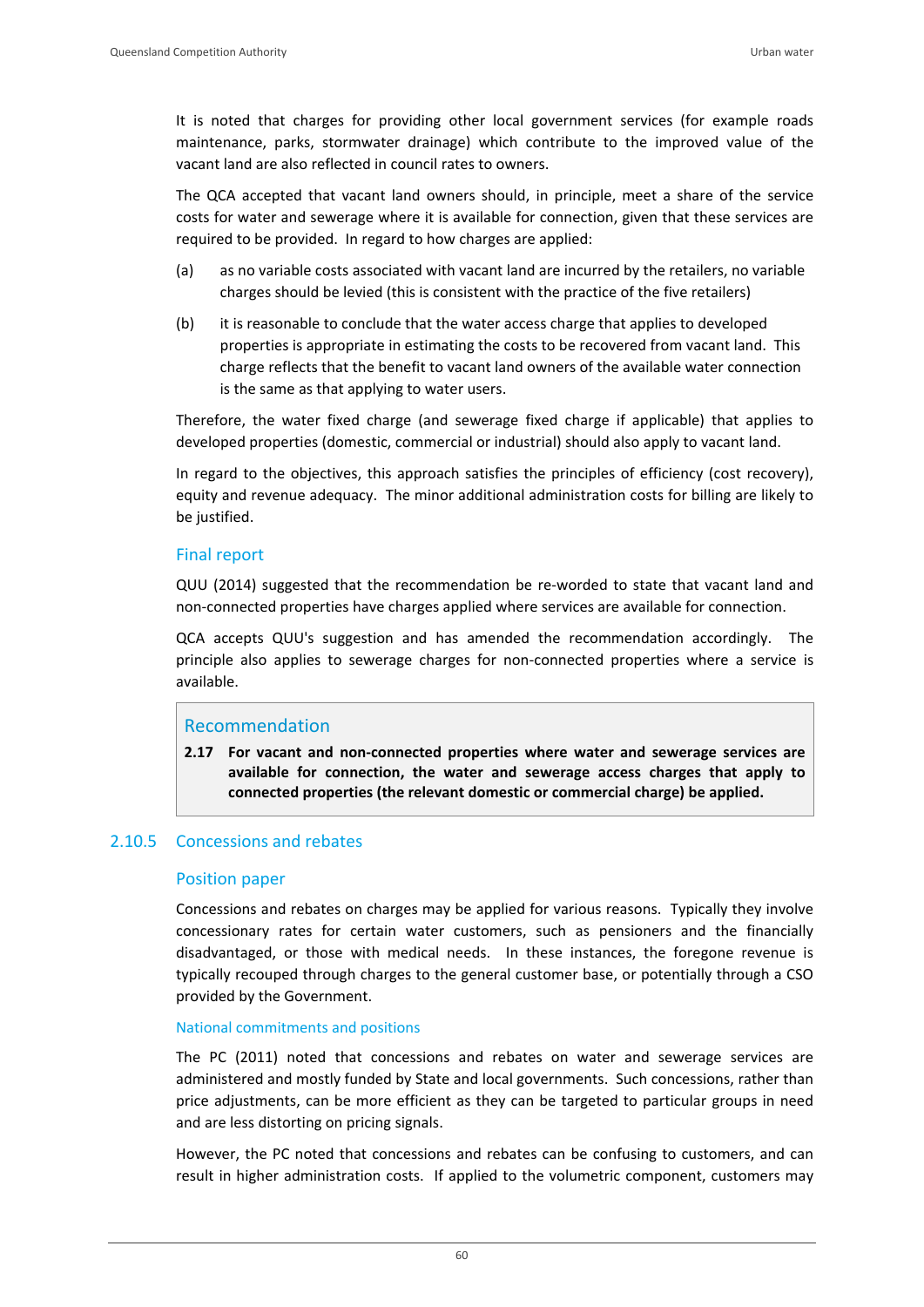be prevented from facing an efficient pricing signal. Equity issues arise where tenants are effectively charged through their rent and concessions may not take account of the size of the household.

The PC concluded that efficiency gains can be made by amending water and sewerage concessions with direct payments to targeted households, or rebates on the fixed component of charges.

### Other jurisdictions

In Victoria, the State Government (through the Department of Human Services) provides a 50% discount to apply to water and sewerage charges (up to an annual maximum of \$283.90 in 2013–14) for eligible customers (such as pensioners and veterans). This concession is indexed each year.

Water service providers are required to provide a rebate equal to the cost of 168 kL per year for customers undergoing haemodialysis at home. The costs associated with this rebate are met by the State Government.

In NSW, Sydney Water and Hunter Water both grant concessions and rebates to eligible pensioners on behalf of the State Government.

For Sydney Water these concessions and rebates comprise:

- (a) water service 100% of quarterly service charge to maximum \$31.34 (2012–13)
- (b) wastewater service 83% of quarterly service charge
- (c) stormwater (if applicable) 50% of quarterly service charge.

For Hunter Water the concession and rebate applied to eligible customers for the 2013–14 financial year totals \$87.70.

Sydney Water also has a rebate (that is, free of charge) of up to 400 kL per annum for customers who require kidney dialysis (or other similar medical treatment). Similar arrangements exist for Hunter Water, with 250 kL per annum free of charge being provided. Costs associated with these rebates are fully funded by the NSW Government.

Both Sydney Water and Hunter Water have rebates that apply to exempt properties ‐ that is, historically non-profit organisations (such as charities) with the rebate applying to the usage allowance or to reduce fixed charges. Costs associated with these rebates are fully funded by the NSW Government.

### SEQ retailers

In Queensland, water and waste water invoices issued by the retailers reflect the application of the State Government Pensioner Water Subsidy which represents a concession to eligible customers of up to \$120 (maximum for 2013–14) or \$30 each quarter. This concession is applied to the bulk water (variable) usage charge and is a flat amount rather than proportionate to the bill.

Rebates also include:

- (a) the Brisbane City Council pension remission which is applied by QUU to eligible pensioners of QUU who reside in Brisbane City. This concession is applied to the net invoice amount
- (b) a haemodialysis rebate which provides customers using haemodialysis machines at home with an allowance (at no charge) of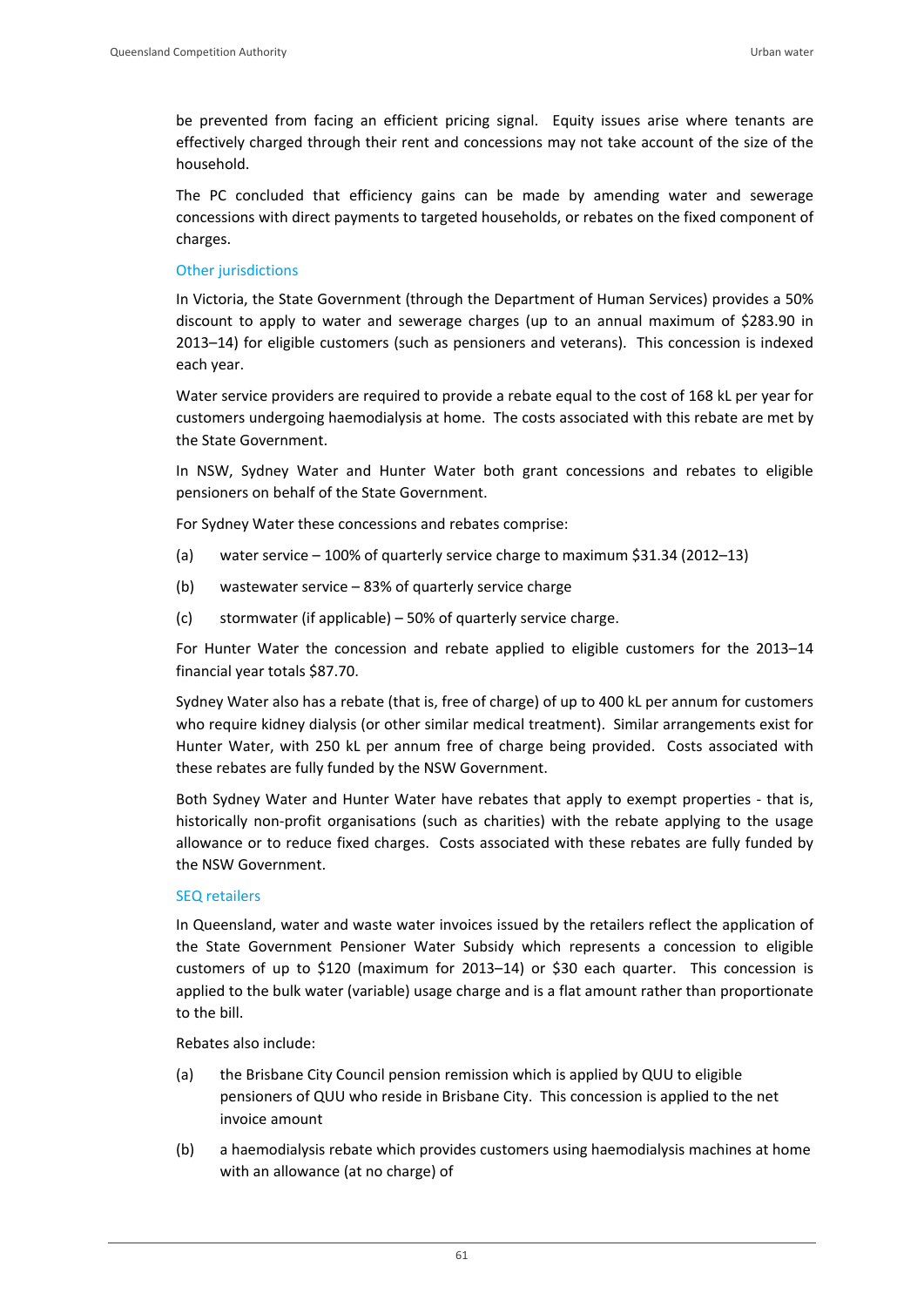- (i) 200 kL per annum QUU and Unitywater
- (ii) 150 to 400 kL per annum (depending on extent of dialysis) Gold Coast City Council
- (iii) 80 kL per annum (although a case can be made for the provision of an additional volume) – Logan City Council
- (iv) an annual allowance based on 25% of the average kL used per annum in the dialysis treatment as advised by the treating hospital – Redland City Council.

Costs associated with administering the haemodialysis rebate are not offset by State Government funding. These costs are typically allocated by the retailer to other customers.

All retailers maintain a water leakage relief program whereby the retailer considers offsetting water use costs in instances where a leak (primarily concealed) has caused excess consumption and the customer could not reasonably know of the leak's existence. The relief (that is, the amount by which the retailer is willing to offset water use costs) is at the retailers' discretion and reflects certain conditions (such as the leak being repaired within a certain period of time by a licensed plumber).

#### QCA analysis

In SEQ, the provision of concessions and rebates to specific classes of water and/or wastewater customers is at the discretion of the retailer, with, where relevant, support from the State Government (as provider of the concessions and rebates for specific customer categories).

Similarly, other rebates (such as Brisbane City Council's specific pensioner remissions) are at the discretion of the retailer concerned.

The QCA supported the application of the concessions and rebates to either the fixed charge or to the net invoice amount as this approach ensures the correct price signal is maintained – that is, the price signal associated with use achieved through the (variable) usage charge is maintained.

Concessions should be generally limited to ensure that discretionary use is not subsidised. This could mean applying a flat concession amount (as in SEQ) or a proportion of the bill up to a capped amount (as in Victoria).

For certain customer groups, such as those using haemodialysis machines at home, public interest and equity issues may precede economic efficiency objectives. The provision of such concessions is best supported by the State or local government as social policy decisions and judgements reside best in government. This allows the service provider to focus upon the delivery of commercial services.

Another option is to limit the discounted charge to a volume of water considered to meet basic needs. This is often the basis for implementing IBTs, but such approaches are not limited to disadvantaged groups. The QCA did not support using IBTs as a substitute for targeted concessionary charges.

Accordingly, concessions and rebates:

- (a) which require a consistent approach between the retailers is desirable and best achieved through State or local government support
- (b) should preferably apply to either the fixed charge or to the net invoice amount, to maintain the volumetric pricing signal
- (c) should be capped at amounts that subsidise non‐discretionary use levels only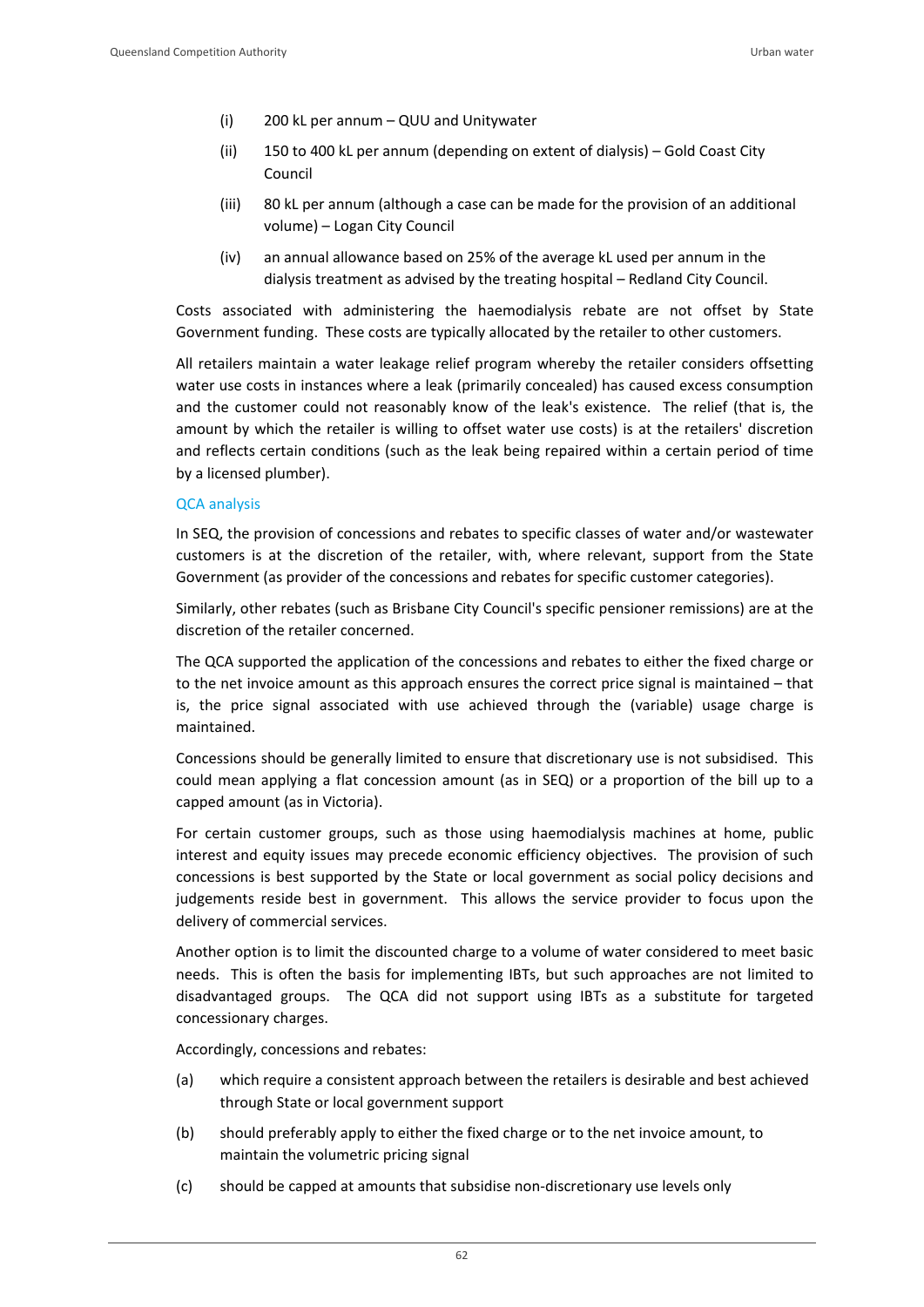(d) should be transparent – that is, the retailer should acknowledge (including in any published document) the source of, and purpose for, the concession or rebate.

The exception to these principles is the QCA's support of the retailers maintaining water leakage relief programs, where the conditions should be determined in consultation with customers (therefore, a consistent approach between the retailers may not be maintained).

## Final report

Relevant submissions and the QCA's responses are detailed below.

|  |  | Table 13 Summary of submissions and responses |  |
|--|--|-----------------------------------------------|--|
|--|--|-----------------------------------------------|--|

| Issue                                                                                                                                                                                                                           | <b>Comment</b>                                                                                                                                                                                                                                                                                                                                                                                                                                                                                                           | <b>QCA</b> response                                                                                                                                                                                                                              |  |
|---------------------------------------------------------------------------------------------------------------------------------------------------------------------------------------------------------------------------------|--------------------------------------------------------------------------------------------------------------------------------------------------------------------------------------------------------------------------------------------------------------------------------------------------------------------------------------------------------------------------------------------------------------------------------------------------------------------------------------------------------------------------|--------------------------------------------------------------------------------------------------------------------------------------------------------------------------------------------------------------------------------------------------|--|
| Concessions and rebates<br>Draft recommendations:<br>"2.18 Concessions and<br>rebates:<br>(a)<br>reflect a generally<br>consistent approach<br>between the entities<br>(b)<br>be set to apply to<br>either the fixed            | QUU (2014) noted that it is difficult<br>for retailers to ensure that<br>concessions and rebates reflect a<br>generally consistent approach as<br>the decision to adopt these is<br>usually taken by a third party and<br>thus are out of their control.<br>RCC (2014) submitted that<br>concessions and rebates would<br>require amendments to council                                                                                                                                                                  | The QCA is setting out general principles.<br>The means for their achievement are<br>many and could involve direct liaison<br>between retailers, in appropriate forums<br>or by the government.<br>Noted.                                        |  |
| charge or as a total<br>direct adjustment to<br>the gross invoice<br>amount<br>be capped so as not<br>(c)<br>to subsidise<br>discretionary use<br>(d)<br>be transparent with<br>acknowledgement of                              | policies.<br>QCOSS (2014) recently undertook a<br>research project to examine<br>alternative options for delivering<br>concessions in the energy sector<br>which identified a number of<br>principles for best practice<br>concessions. QCOSS' submission<br>amplifies those principles.                                                                                                                                                                                                                                 | The form and implementation of<br>concessions and rebates are matters for<br>council/State government. The QCA only<br>sets out the principles for applying such<br>concessions and rebates relevant to<br>ensuring appropriate pricing signals. |  |
| the source of, and<br>purpose for,<br>particular<br>concessions/rebates.<br>2.19<br>Concessions<br>associated with excess<br>water use caused by leaks,<br>be determined by the<br>entities in consultation with<br>customers." | QCOSS (2014) noted that economic<br>regulators have roles in supporting<br>low-income and vulnerable people:<br>(1) setting/monitoring customers'<br>codes; (2) in pricing<br>determinations; and (3)<br>information reporting.<br>QCOSS (2014) acknowledged that<br>the SEQ Customer Code and its<br>compliance is a separate regulatory<br>process but considered that after<br>the review of the Code is<br>completed, there may be scope for<br>the QCA to have a role in<br>monitoring compliance with the<br>Code. | QCOSS' comments are noted.<br>Whether the QCA should have any role<br>in monitoring compliance with the Code<br>is a matter for the government.                                                                                                  |  |

The QCA's recommendations are unchanged.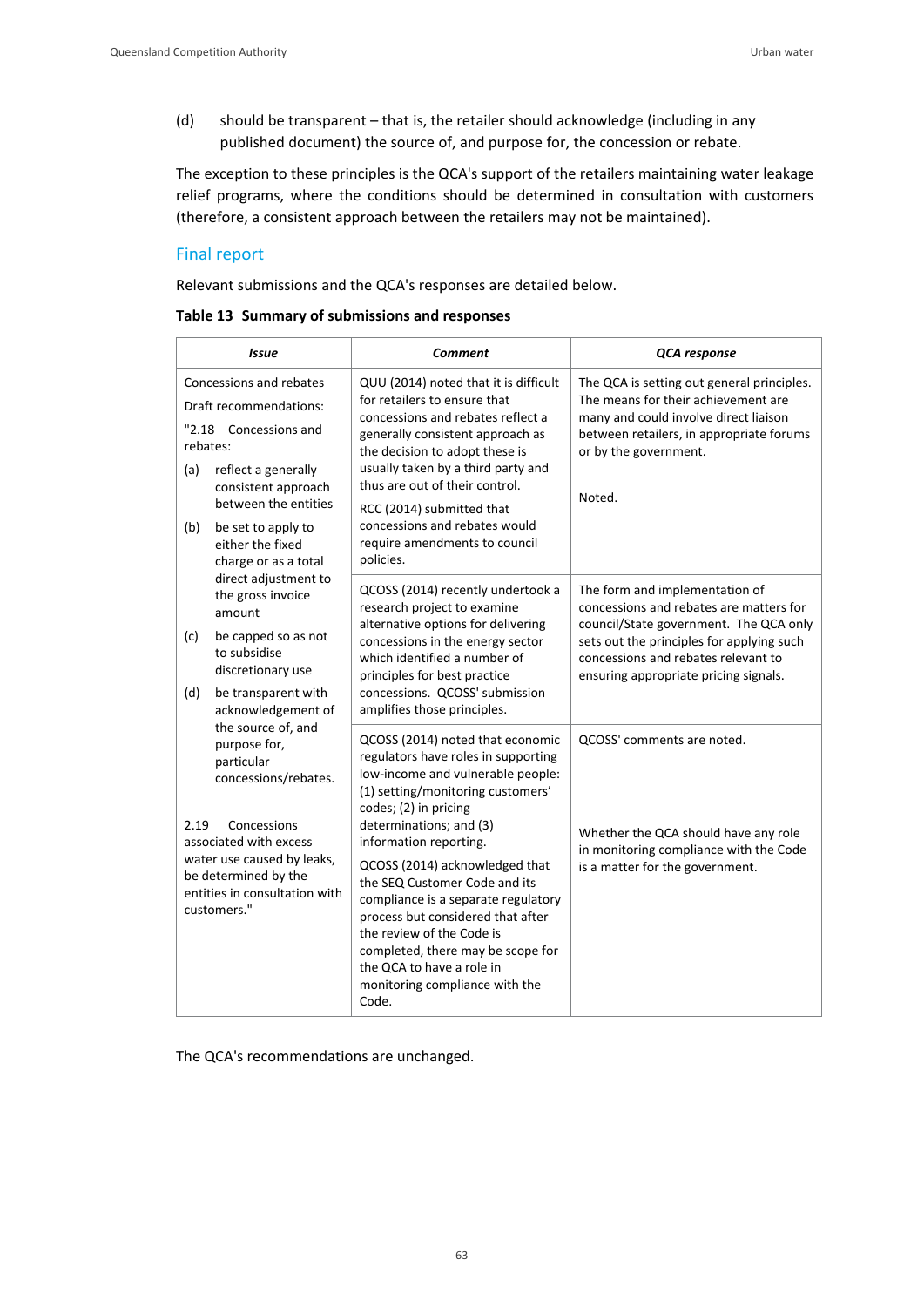### Recommendations

#### **2.18 Concessions and rebates:**

- **(a) reflect a consistent approach between the retailers**
- **(b) be set to apply to either the fixed charge or as a total direct adjustment to the gross invoice amount**
- **(c) be capped so as not to subsidise discretionary use**
- **(d) be transparent with acknowledgement of the source of, and purpose for, particular concessions/rebates.**
- **2.19 Concessions associated with excess water use caused by leaks, be determined by the retailers in consultation with customers.**

## 2.10.6 Financial hardship arrangements

#### Position paper

Pricing arrangements may be put in place for specific hardship issues. These are different arrangements to those eligible for concessions and rebates noted in the preceding section.

### Other jurisdictions

All water businesses in Victoria have a financial hardship policy in place whereby those eligible customers experiencing financial difficulty (either short-term or long-term) can enter into agreement with the water business to manage any outstanding debt in a mutually beneficial manner. Having these programs in place is a condition of the water service providers' operating licence (ESC 2013a, 2013b).

In NSW (IPART 2012b, 2013) both Sydney Water and Hunter Water have payment assistance programs in place that ensure customers experiencing financial difficulty have access to essential water services while simultaneously assisting them manage their payments over time. Having these programs in place is a condition of their operating licence.

#### SEQ retailers

Section 99AD of the *South‐East Queensland Water (Distribution and Retail Restructuring) Act 2009* requires the retailers to establish a Customer Service Charter which allows eligible customers who are experiencing financial hardship, to meet their obligations by making payments by instalments.

In summary, hardship arrangements that are presently in place include:

- (a) a definition of what constitutes a hardship event
- (b) a description of a typical instalment plan
- (c) a description of the application of interest to outstanding balances in certain circumstances.

Section 93 of this legislation allows the Minister for Energy and Water Supply to make a customer water and wastewater code (the SEQ Customer Code) to provide for rights and obligations of SEQ water providers and their customers. The code makes mention of complaints to be referred to the Energy and Water Ombudsman Queensland.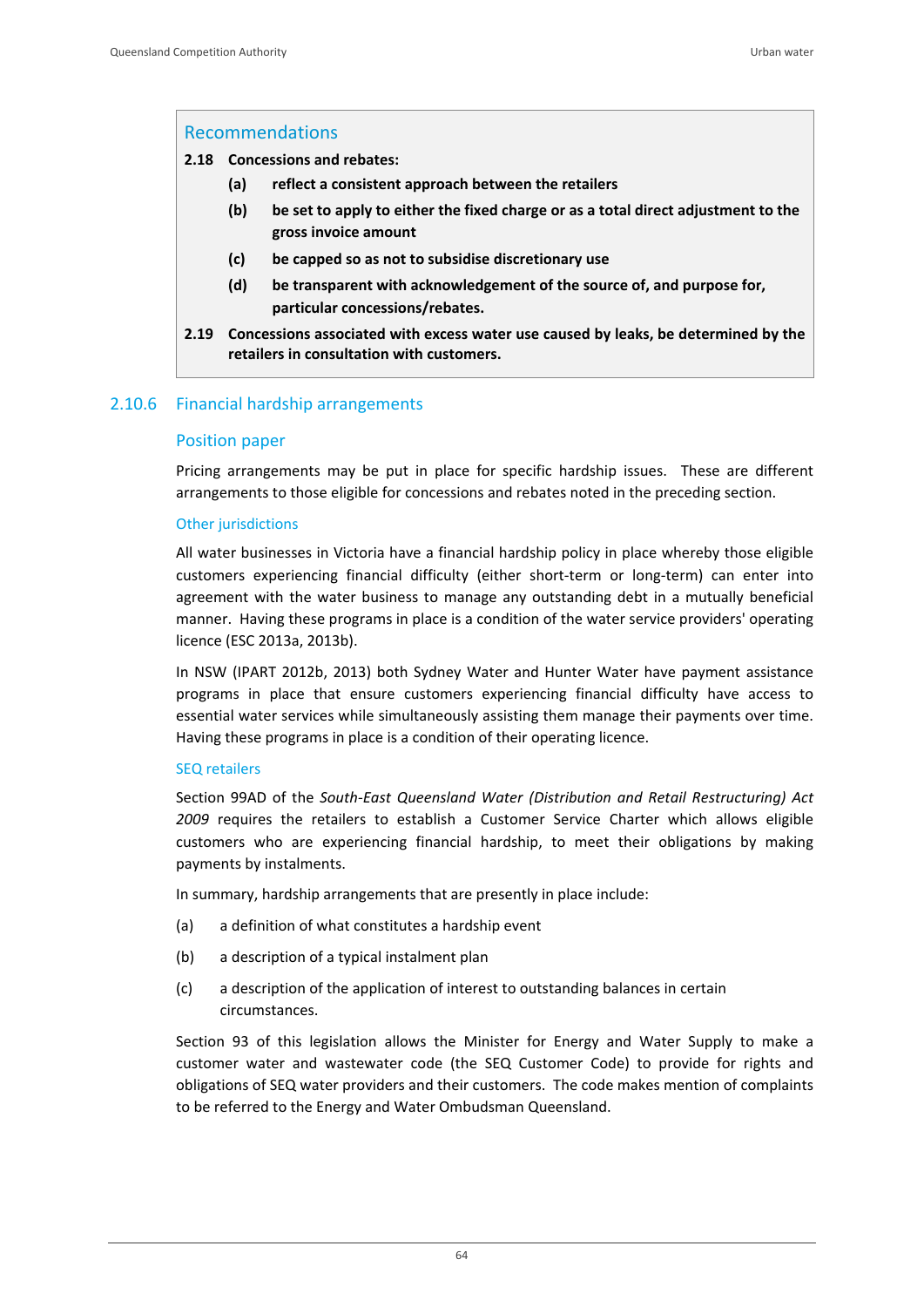#### QCA analysis

The retailers have a legislative obligation to have in place financial hardship arrangements, but the legislation provides no specific details on how to structure these arrangements. This has resulted in retailers having a degree of flexibility in how hardship arrangements are managed.

Hardship arrangements should be consistent with formal requirements – such as those outlined in legislation or as a condition of an operating licence. Under the Water and Sewerage Services Code, hardship policies must include flexible payment plans, information about concessions options and details of when a hardship policy would cease to apply to a small customer. Instalment payment plans must take account of customers' ability to pay and be negotiable.

The Department of Energy and Water Supply (DEWS) is undertaking a review of the SEQ Customer Code and will consider the water businesses' policies (including hardship) in relation to supporting customers.

The retailers incur costs in administering financial hardship arrangements that are not necessarily recovered from the customer(s) experiencing financial hardship. In these instances, these costs are typically incorporated into general administration costs and allocated across the retailers' customer base. Under the SEQ Customer Code, retailers cannot charge interest on hardship instalment plans, unless customers fail to meet the terms of the plan. As a general pricing principle, hardship arrangements should be set so as to avoid cross-subsidies; that is, prices to the hardship group should at least cover incremental costs.

### Final **r**eport

QUU (2014) agreed with the recommendation, but questioned the need to prescribe this in a QCA pricing principles document.

The QCA only sets out the principles for applying hardship arrangements (rather than the hardship arrangements) to ensure that appropriate pricing signals are in place.

The QCA's recommendation is unchanged.

### Recommendation

**2.20 Hardship arrangements be consistent with legislative and operating requirements and avoid cross‐subsidies where practical.** 

## 2.10.7 Billing frequency

#### Position paper

The pricing signal can be influenced by the frequency of billing (and associated meter reading). While more frequent billing can provide more timely pricing signals, there are higher costs involved.

#### Other jurisdictions

Quarterly meter‐reading and billing is the standard approach throughout Australia. Exceptions include:

- (a) Toowoomba and Townsville Regional Councils which have six‐monthly billing cycles
- (b) Cairns Regional Council which reads meters and issues invoices on a four‐monthly basis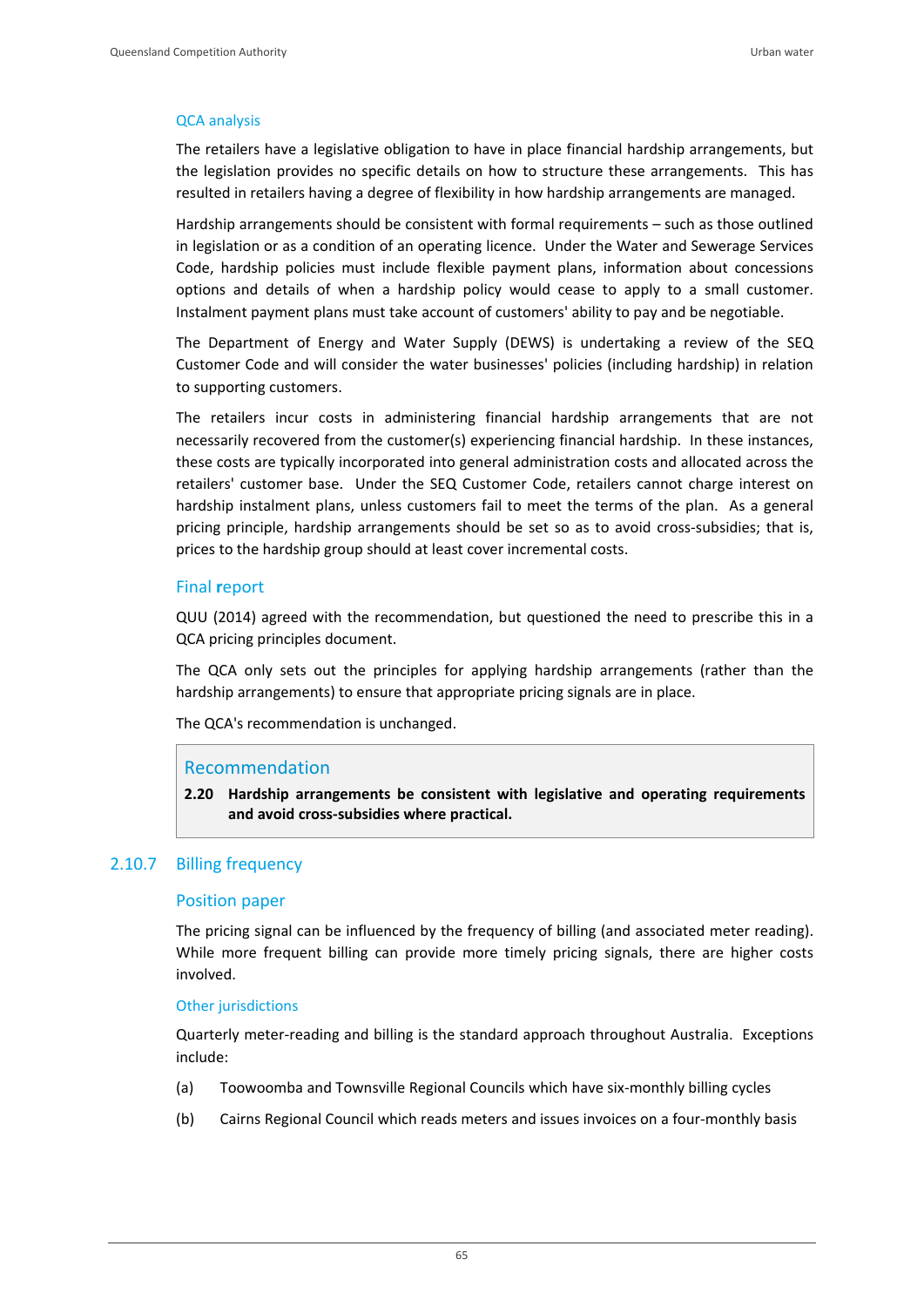(c) Water Corporation (2013a) in WA which introduced two‐monthly billing from 1 July 2013 to make billing more manageable for customers, consistent with the billing policy of other utilities.

Mackay Regional Council (2012) has an alternate six-monthly meter-reading and billing cycle – that is, meters are read, and consumption‐based charges levied, in November and May each year with fixed charges levied in February and August.

In addition, since 2012 Mackay Regional Council has been progressively installing automatic meter reading (AMR) devices to most properties. AMR devices allow water meters to be read remotely in real time. Although the initial intention of the AMR device was to identify leaks, data will eventually be used for billing purposes, including allowing more frequent billing.

#### SEQ retailers

Section 99AG of the *South‐East Queensland Water (Distribution and Retail Restructuring) Act 2009* requires retailers to take reasonable steps to ensure meters are read at least annually. The SEQ Customer Code requires the retailers to bill customers at least quarterly.

Accordingly, the SEQ retailers typically apply quarterly billing. The exception is Gold Coast Water which has a six-monthly billing cycle, but will from 1 July 2014 adopt quarterly billing.

### QCA analysis

The pricing signal is most effective where meter-reading and billing are more frequent. However, the administration and operating costs of more frequent billing typically mean that quarterly billing is most practical.

Technological advances in smart meters (such as the introduction by Mackay Regional Council of AMR devices) enable more frequent billing that maximises the pricing signal. Smart meters can involve significant up-front costs but should present savings in meter-reading costs, early leakage detection and opportunities for more sophisticated pricing.

Meter-reading and billing should be at least quarterly. However, where economic, and subject to technology advances over time, meter‐reading and billing should be undertaken on a basis more frequently than quarterly.

To the extent practical, billing should allow for alignment of bills with the financial years (or other such periods) for which charges are determined.

### Final report

### Submissions

QUU (2014) agreed that metering and billing be undertaken at least quarterly. However, more frequent meter reading would be more costly to undertake and it is not clear that customers are prepared to pay for this service.

QUU suggested that the recommendation be amended to read that meter reading should be undertaken at least quarterly "where administratively feasible and cost effective".

### QCA analysis

QCA agrees that the costs of increasing the timing of meter-reading are relevant. All recommended principles are subject to considerations such as "administrative feasibility and cost‐effectiveness".

The QCA's recommendation is unchanged.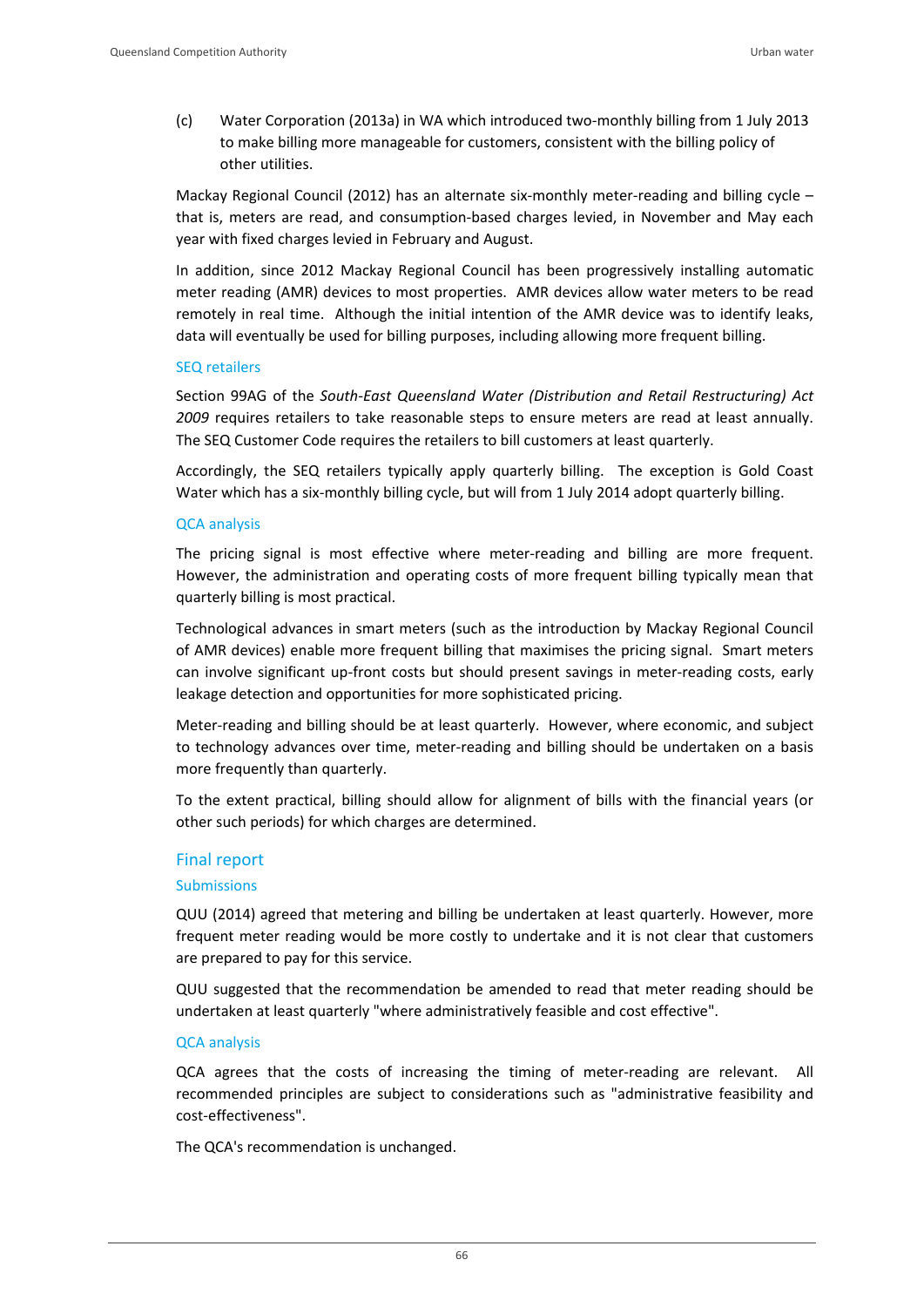### Recommendation

**2.21 Meter‐reading and billing be undertaken at least quarterly.** 

## 2.11 Scarcity charges

#### Position paper

#### Introduction

Scarcity charges mimic market behaviour by increasing prices when water is scarce and reducing prices when water is plentiful (NWC 2011b).

ACIL Tasman (2007) suggested that scarcity is not included in LRMC‐based pricing, as augmentation or demand management options are triggered in time to avoid scarcity. Scarcity relates to hydrological volatility and the associated uncertainty, while LRMC pricing is based on the underlying cost of infrastructure and its operation.

Frontier Economics (2008, 2011a) noted that scarcity charges are akin to SRMC charging, with prices increasing as demand exceeds supply and new, more expensive sources are required. Scarcity charging effectively places a value on the water itself, reflecting the changes in its value in line with natural rainfall variability.

Scarcity charging is relevant to the bulk water supply side of the water business, but would be applied as a cost pass‐through at the retail level.

#### National commitments and positions

The NWC has considered scarcity charging in a report by Frontier Economics. However, at this stage, the NWC has not issued any formal principles in regard to scarcity charging.

The PC (2011) favours flexible retail pricing, one version of which involves a straight passthrough of the marginal cost of water to consumers. The PC suggests this approach manages demand better, compared to a LRMC approach. While LRMC sets a smoothed price over a regulatory period, flexible pricing allows prices to move up and down in line with the prevailing demand and supply balance.

#### Other jurisdictions

IPART (2008) considered the option of scarcity charges for Sydney Water. IPART concluded against scarcity charges on the basis that:

- (a) sufficient water supplies were available in the medium term
- (b) doubts existed about protection of vulnerable customers from very large price increases.

IPART (2008) noted that water restrictions appear to have broad community acceptance and may be more effective at managing short term supply/demand imbalances.

IPART (2012a) made the same conclusion in respect of Sydney Catchment Authority for bulk prices. In this case, IPART noted that the requirements of the Government's 2010 Metropolitan Water Plan effectively mean that the costs of alternative supply and demand options are already built into the retail price. That is, the cost of desalinated water is included when the plant is in operation. IPART noted that these are actual costs for sales, not a scarcity rent.

The ERA (2009) considered the option of SRMC based prices to deal with short-term shortages rather than supply restrictions for the Water Corporation's bulk supply activities. However, the ERA considered it would be inappropriate to replace restrictions with higher prices prior to the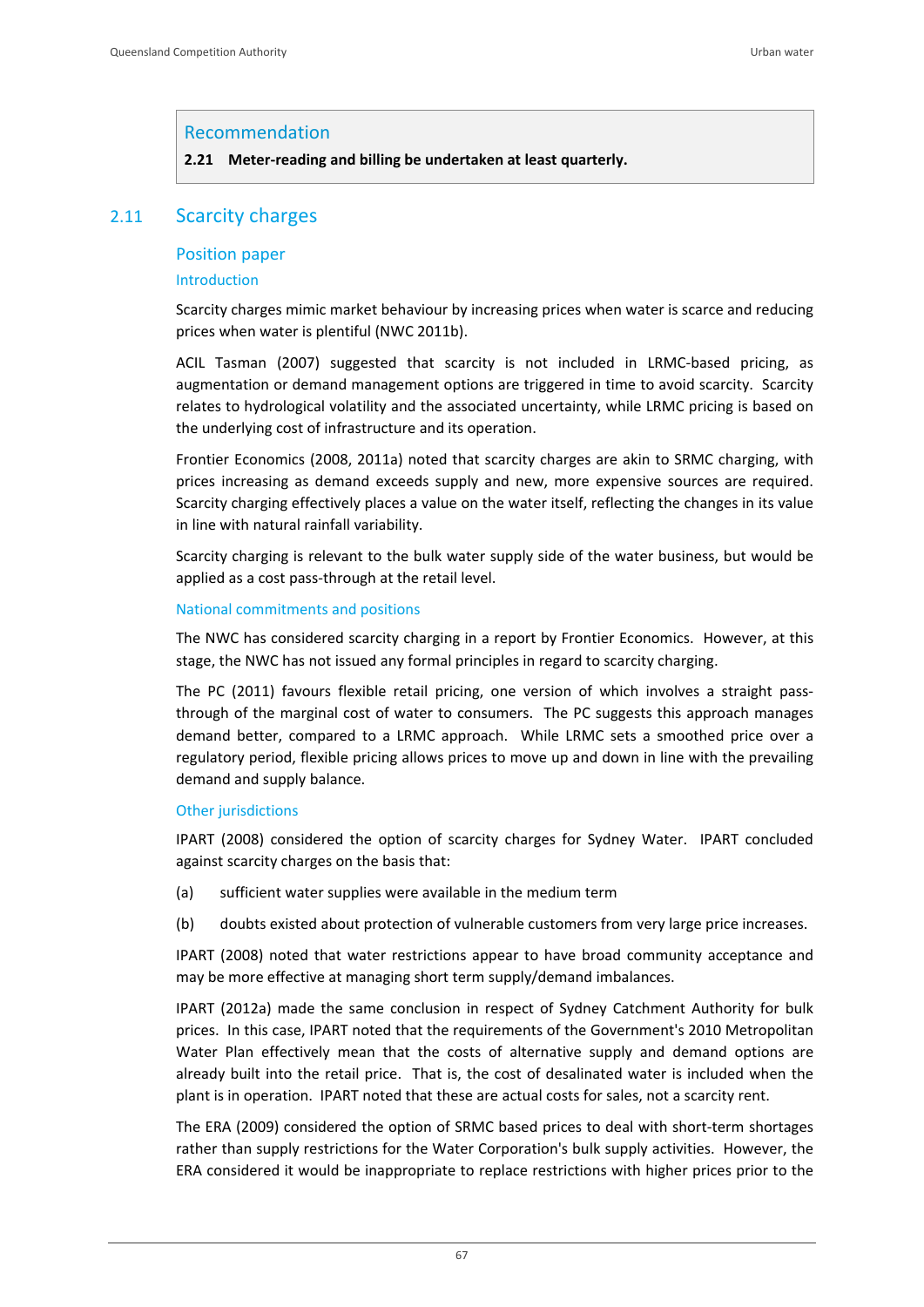commissioning of the second desalination plant, given the uncertain demand response to higher prices. ERA applied an IBT as an alternative.

The QCA (2010) considered scarcity charging for GAWB and concluded that because of the inelastic demand of the major industrial customers, it would need to be complemented by supply restrictions. The QCA recommended GAWB evaluate the potential for scarcity pricing in the future.

### QCA analysis

A key characteristic of scarcity‐based charging is that prices may fluctuate widely, depending on available water supplies. Prices may be very high during droughts to encourage conservation. The corollary is that prices may be very low when there is abundant supply. Hence, scarcity-based charging reflects a SRMC based approach, as noted by the PC (2011), rather than LRMC pricing. Implementing scarcity‐based charging therefore marks a short‐term departure from LRMC pricing.

Frontier Economics (2008) indicated that rationing available supply through a pricing mechanism is likely to result in more efficient allocation of resources compared to the regulated imposition of supply restrictions.

While there are efficiency grounds for adopting scarcity based charges, there are some problems:

- (a) Frontier Economics (2008) noted that setting a scarcity charge in advance that exactly clears the market would be virtually impossible. Practical options could include: benchmarking against prices paid by others in the industry or in other areas; estimating a relevant demand function; using financial information to impute a value; or estimating the cost of the least expensive substitute for use in the production process
- (b) SRMC based prices could be volatile, resulting in confusion and uncertainty for customers. Users are accustomed to stable prices reflecting long‐term costs
- (c) IPART (2008) also noted Sydney Water's concern that as the demand for water is relatively inelastic prices would need to rise significantly to achieve balance. Supply restrictions may in fact be required to complement scarcity charges
- (d) high short‐term prices may induce customers to invest in long‐life on‐site infrastructure and appliances which may not be justified when water supplies recover (Watkinson, 2006)
- (e) the timing of meter reading and billing means that the pricing signal is deferred. Some users such as tenants do not directly receive the pricing signal. However, a change in scarcity value may occur only gradually over successive billing periods (Frontier Economics 2008).

Frontier Economics (2008) noted that highly variable SRMC-based prices give confusing and inappropriate signals to consumers in terms of longer-term water consumption. LRMC pricing gives an ongoing signal to users to manage the timing of capacity investments. This long‐term signal is lost with SRMC‐based pricing.

An alternative suggested by Frontier Economics is to price at LRMC when water is not scarce, and to use SRMC-based pricing when demand exceeds supply – that is, price at the higher of LRMC and SRMC. This approach maintains the long-term LRMC pricing signal, thereby better promoting dynamic efficiency. Short‐term over‐recovery of revenues, if it occurs, can be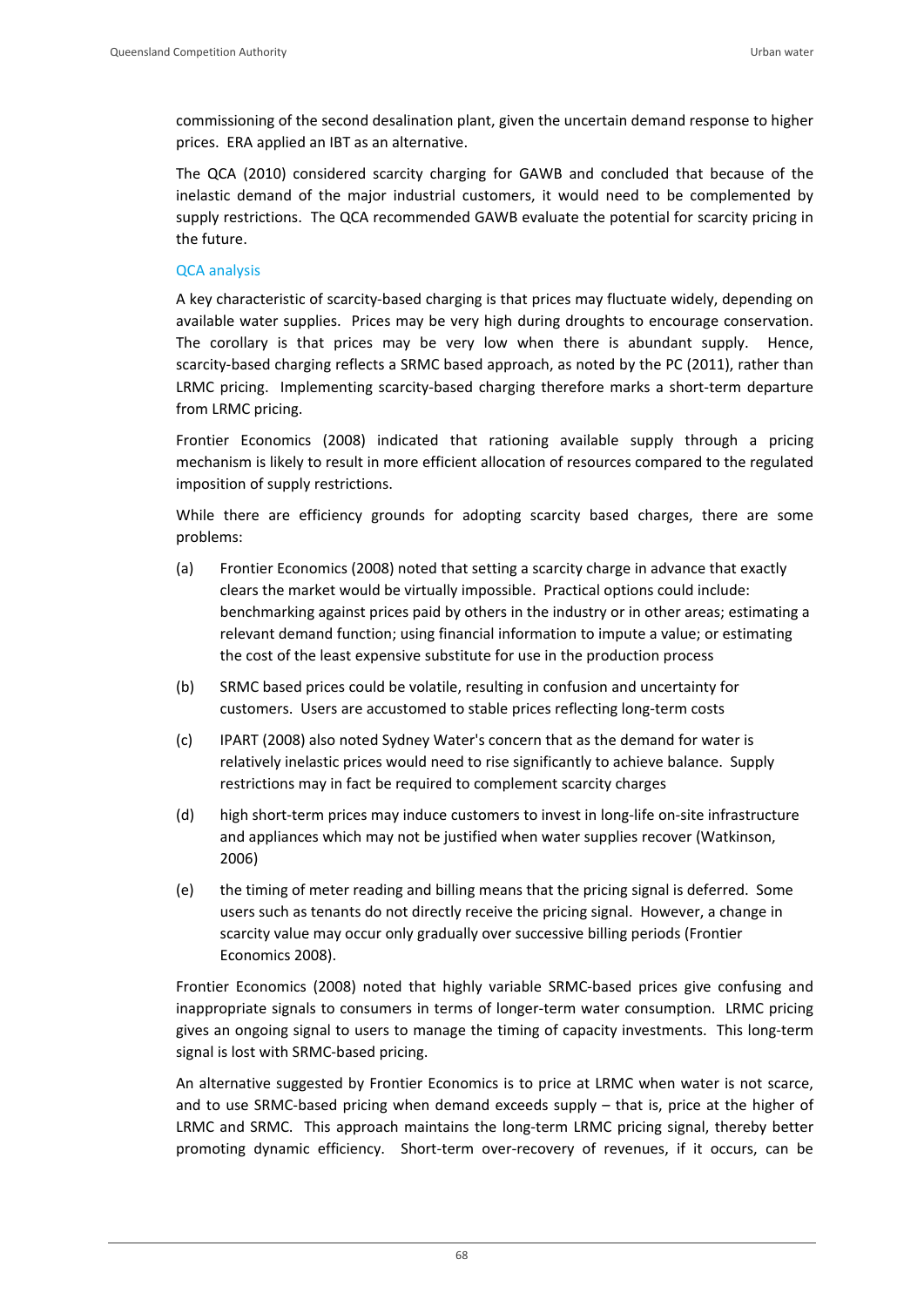addressed through appropriate measures (see above). This approach would seem to be a more economically efficient variation on scarcity‐based charging.

In terms of revenue risk, scarcity-based charging in its pure form could increase revenue uncertainty. The retailer would need to match increased revenues to likely increased costs. However, as volumetric tariffs are increased to reflect scarcity, the fixed charges could be decreased.

Equity issues may arise in terms of the impact of higher temporary use charges on low income and vulnerable customers. This was a concern raised by IPART and a key reason for not adopting scarcity based charges. Such concerns may be managed through direct assistance measures or concessions. It is noted also that in many jurisdictions, equity issues of a similar nature exist already with IBTs that can impose higher charges on large families.

The additional costs of administration are also likely to be a factor against scarcity-based charging. Ideally, meter-reading and billing should be more frequent. There would also need to be additional customer engagement to provide clarity and transparency if volumetric prices are to vary each quarter. These costs could be significant enough to make scarcity charging unviable.

Overall, scarcity‐based charging is consistent with efficiency objectives, but there are practical implementation problems. Frontier Economics (2008) does not consider these insurmountable. However, while scarcity-based charging is widely acknowledged, it has not yet been implemented by any water retailer. The key reasons include concerns about the impact of higher and more volatile charges, and the lack of information about demand responsiveness. There is also more general acceptance of direct measures such as supply restrictions.

In section 2.2 it was noted that demand is typically inelastic in the short term. However, the PC (2008) considered that concerns about the elasticity of demand are not an impediment to using prices to achieve water security at least expected cost. Although an inelastic demand would result in a small change in quantity demanded for a given price change, and the magnitude of the change in quantity demanded might be uncertain, this does not make it inferior to other tools such as restrictions. The PC noted that restrictions can be unfair as they affect households in different ways.

An inelastic demand indicates that consumers place a high value on water consumption. This suggests that the welfare of society would be larger if supply were augmented to satisfy demand, rather than restrict demand. Indeed, the more inelastic demand is, the greater the costs to the community of restricting demand and not allowing flexible prices to signal the need for investment in supply augmentation. Hence, demand inelasticity is not a reason to eschew a necessary pricing signal to customers.

The concept of scarcity charging is supported. This implies that when scarcity emerges, prices should be adjusted to reflect the higher SRMC of supplies. For the SEQ retailers, this may reflect the costs of any emergency actions taken to address scarcity – for example, increased water treatment costs or pumping or delivery costs from new sources.

Defined trigger events should be established to indicate the circumstances where SRMC‐based charges would replace the LRMC‐based charges. As noted previously, such a circumstance arises whenever SRMC significantly exceeds the LRMC for a particular service.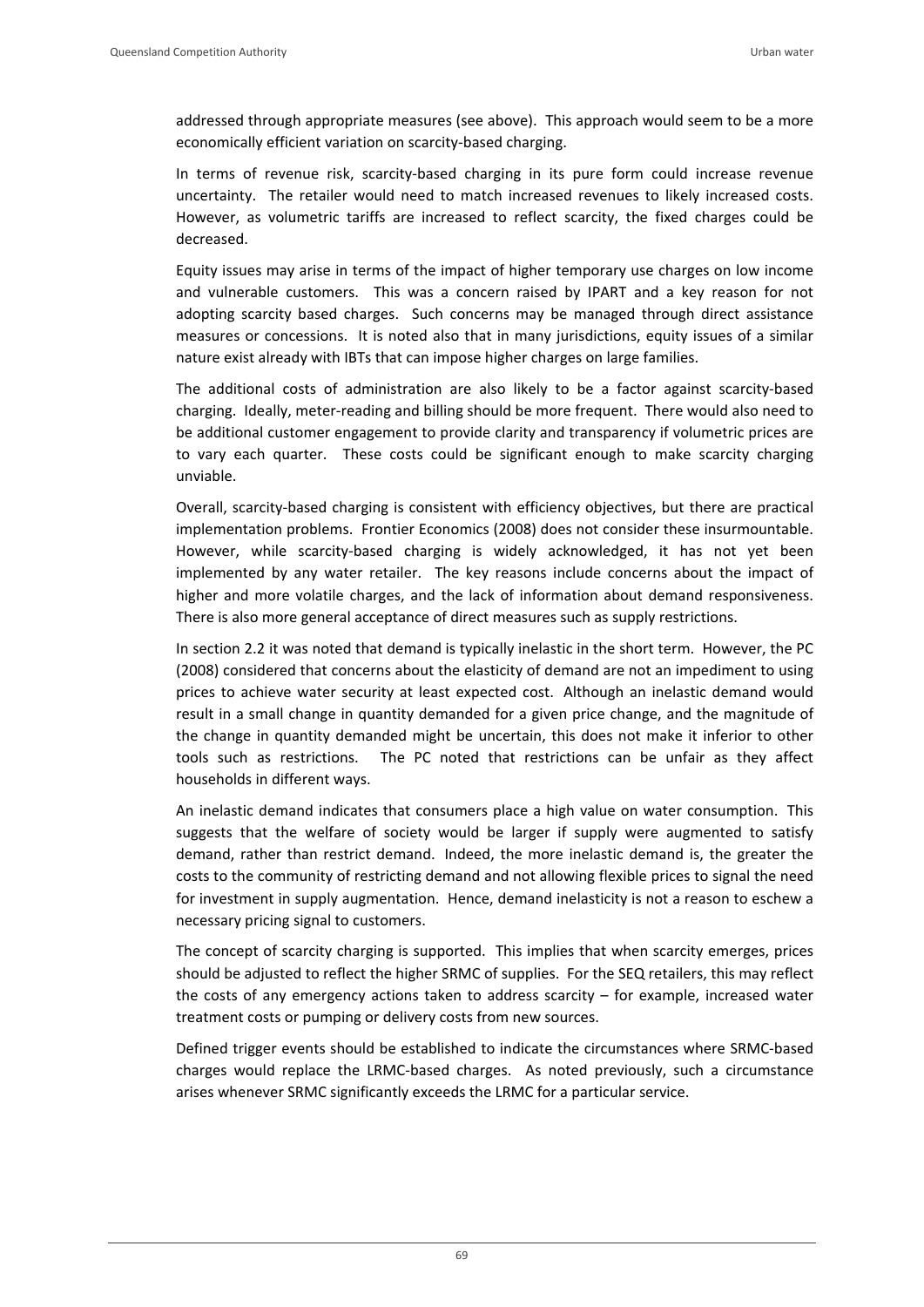## Final report

#### Submissions

QUU (and similarly GCCC) (2014) noted that it is the Queensland Government and Seqwater that are most closely associated with addressing water scarcity. QUU suggested that this section of the paper be deleted.

#### QCA analysis

QCA agrees that Seqwater is most closely able to address water scarcity pricing. However, there may also be additional costs incurred by the retailers that should be passed on to customers during times of scarcity. See recommendation 1.6.

## 2.12 Tradeable urban water entitlements

#### Position paper

#### Introduction

An alternative to scarcity charging is to define and provide tradeable water entitlements to urban water customers. This approach would allow a market mechanism to determine the scarcity value of water, and customers would have the option to trade surplus water requirements.

Such trading schemes may operate within, or across, participant groups – for example, residential customers, large urban users (industrial) or between developers.

#### National commitments and positions

The NWI (NWC 2004) required the States to facilitate water trading between, and within, urban and rural sectors.

The NWI Pricing Principles (NWC 2010) noted that for a range of reasons, the operation of water trading in the urban context is limited and is likely to remain so due to physical limitations.

#### Other jurisdictions

Trading of water entitlements is commonplace in the rural but not the urban sector. Much of this trading occurs on a temporary (within a water‐year) basis.

#### QCA analysis

A key barrier to establishing an urban water trading market is the need to establish an initial allocation of entitlements (Frontier Economics 2008). For residential customers, allocations could be uniform, or take account of property size, type or number of residents. For large users, entitlements could be based on average recent water use levels, or contracted volumes if relevant, but should not penalise previous conservation efforts to reduce water use.

Frontier noted that a tradeable market should satisfy allocative economic efficiency objectives as it would enable the price of water to reflect its opportunity cost – those users with higher valuations can purchase from willing sellers. The result should be better than an administered scarcity pricing scheme and would encourage water‐saving technologies.

Tradeable water entitlements should have little effect on revenue adequacy to the service provider – the costs of service delivery would remain reflected in prices paid for supply. Equity/fairness and public interest issues may arise in regard to initial allocations, which may disadvantage large families. New entrants may be required to purchase allocations, such as through developer charges.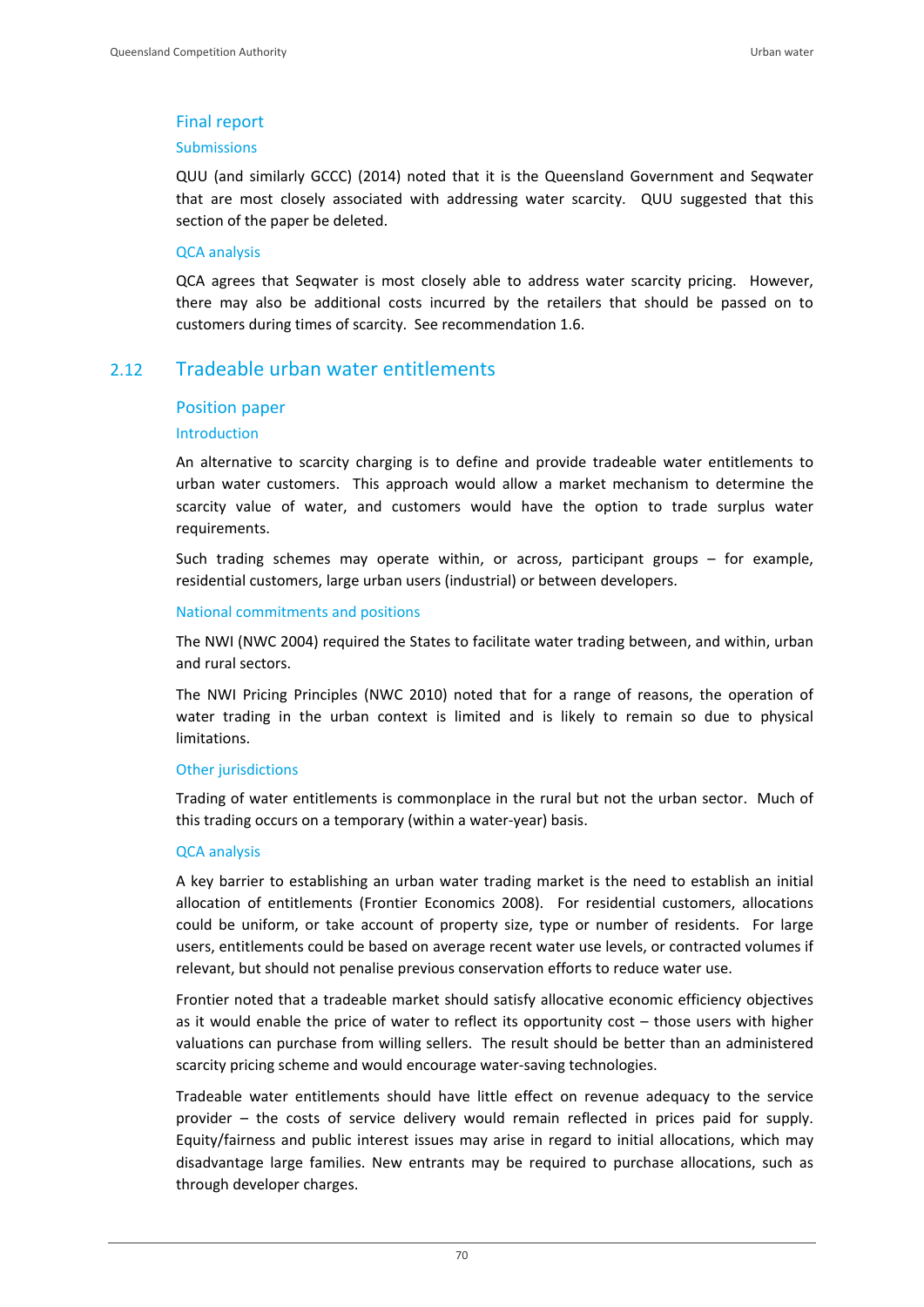As Frontier (2008) notes, the administration and transactions costs for such a scheme may be considerable. Transactions costs may be a barrier to trading of a large number of relatively small volumes of water. The maintenance of a large water register could be costly, but could be largely automated. One option is to limit the trading market to large users.

The QCA recognised the efficiency benefits that could be achieved through tradeable water entitlements in the urban sector. Such gains are more likely to offset the additional administration and transactions costs if applied to large industrial water users. The logistical constraints are likely to limit scope for trading urban water entitlements for the foreseeable future.

### Final report

#### **Submissions**

GCCC and QUU (2014) stated that retailers in SEQ do not have legal water entitlements and as a result, such a pricing principle is not practical for SEQ water retailers in the current environment.

Further, QUU suggested that the QCA should either remove this recommendation or clarify and explain what action it expects the retailers to take.

### QCA analysis

The QCA understands that SEQ retailers do not hold water entitlements. The QCA acknowledged in the pricing principles position paper that trading in urban water entitlements is unlikely in the near future. However, such an option may be desirable and feasible in the longer term.

The QCA's recommendation is unchanged.

## Recommendation

**2.22 Tradeable urban water entitlements be considered where the efficiency gains are sufficient to justify the administration and transactions costs.**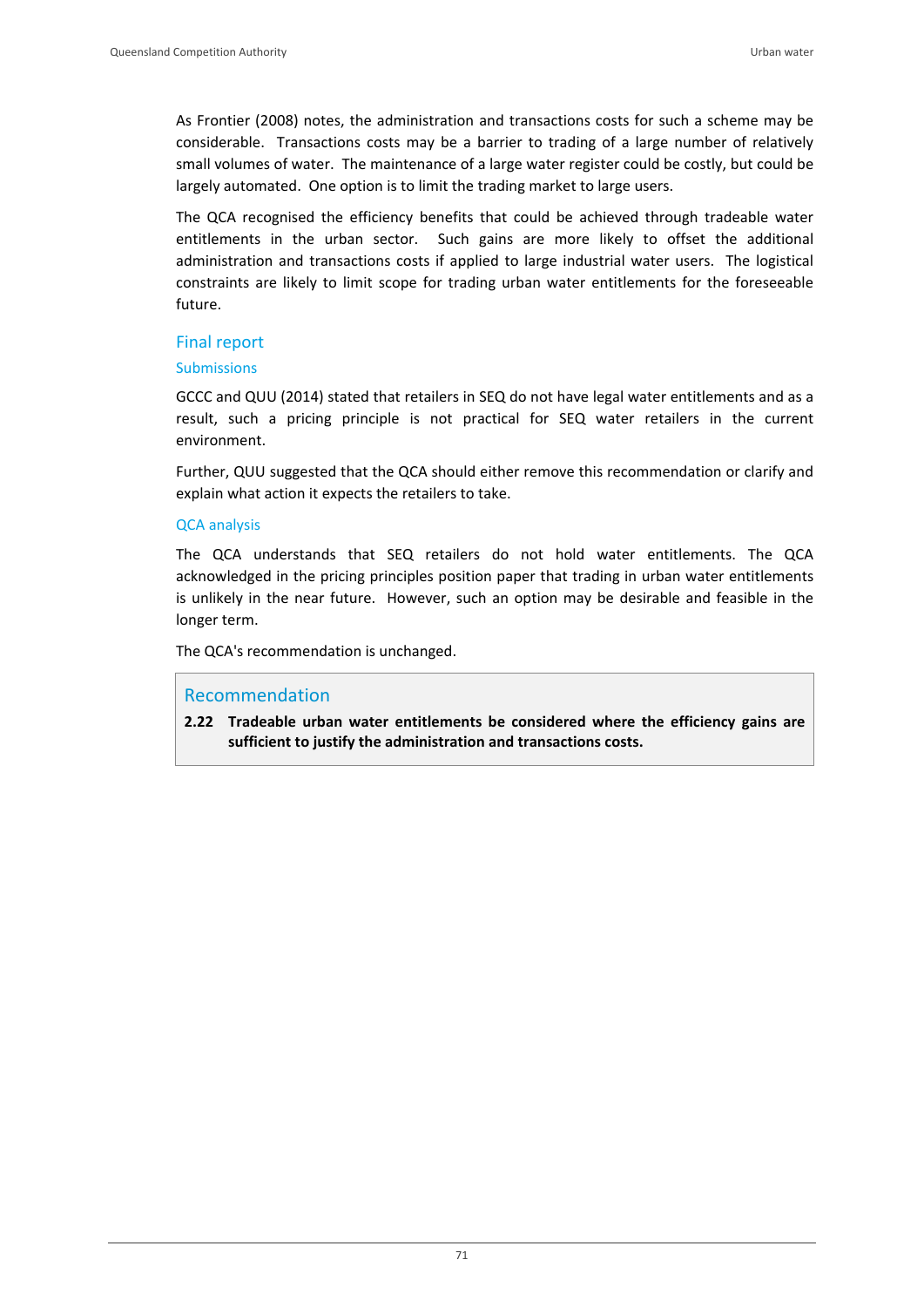# 3 SEWERAGE

## 3.1 Background

The Ministers' Direction requires the QCA to set out pricing principles to apply to sewerage services.

Sewerage services include the collection, conveyance and treatment of wastewater and the disposal of the end products of the process. Domestic sewage discharged by both residential and non‐residential users includes greywater (domestic wastewater from showers, laundries and kitchens), and blackwater (sewage undergoing a process of treatment).

The costs to provide sewerage services arise from the collection, transport, treatment and safe disposal of sewage. The volume and quality of sewage produced directly impacts on the network and the cost of providing these services. By managing the external impacts of sewage, charges for sewerage services are effectively a form of externality price (on impactors).

This chapter reviews the specific pricing principles to apply to sewerage services. The application of these principles depends on the circumstances of the retailer, having regard to administrative feasibility, customer preferences and cost effectiveness.

## 3.2 Issues in pricing sewerage services

Sewerage systems are infrastructure intensive with large investments in trunk transportation networks, pumping stations and sewerage treatment plants. Sewerage system costs are predominantly fixed, while volume‐ and load‐driven variable costs include pumping costs and treatment chemicals, and disposal costs.

Key issues related to pricing for the provision of sewerage services are:

- (a) forecasting demand for sewerage services to input to determining price
- (b) efficient pricing and tariff structures the structure of charges (that is, the appropriate mix of fixed and variable charges, and the basis for applying these charges).

Trade waste (or trade effluent) discharged from manufacturing and commercial processes is considered separately.

## 3.3 Sewerage service demand forecasting

#### Position paper

Estimates of demand are relevant for determining the prudent and efficient level of costs, including capital expenditure to be incorporated into LRMC for sewerage charges.

The demand for sewerage services is mainly driven by population growth (increases in the number of residential and non-residential connections). The mix of connections (houses and apartments) and allotment size may also be relevant to the scale of sewerage infrastructure required.

The extent of external infiltration to the system also influences infrastructure size and flow‐ related operating costs. Sewerage systems must be built to manage peak infiltration during wet weather and storm events.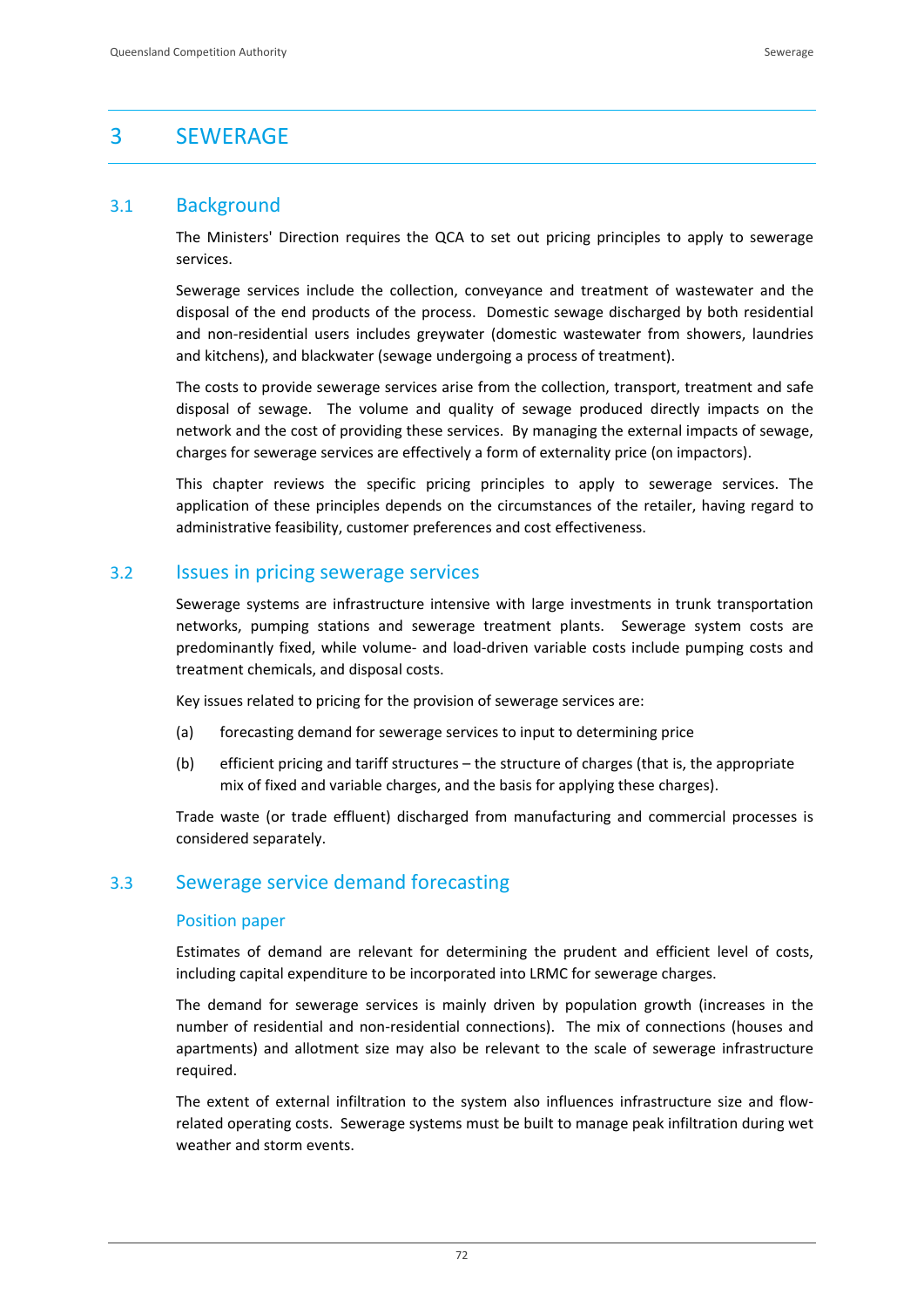#### National commitments and positions

The PC (2011) acknowledges that demand for wastewater services is linked to the volume of water consumed (indoor water usage in bathrooms, laundries and kitchens).

However, the PC (2011) also considered it unlikely that demand for domestic sewerage services can be influenced by price to the same degree as demand for water overall, given that households have less scope to adjust their use of services.

#### Other jurisdictions

IPART (2013) noted that most sewerage systems are sized at around six times the size necessary to cope with sewerage discharges from customers, and to cope with wet weather inundation of the sewerage system.

ESCOSA (2013a) noted that over the past few years prior to 2012, the number of SA Water's sewerage customers has grown at a higher rate than population growth due to drivers such as falling household sizes. However, ESCOSA considered that over the longer term, sewerage customers should be determined using ABS population projections for South Australia. Accordingly, the projected rate of population increase from 2013 to 2022 yielded an average annual growth of 0.9% under the medium growth scenario.

City West Water (2012) noted that given sewage volume is a function of water use, sewage forecasts need to accommodate water conservation initiatives. Over the 2013 to 2023 regulatory period, City West Water considered that sewage volume would increase by an average of 1.5% annually.

Outlined in the corporate plan (2012) of TasWater (as bulk, distribution and retail water and wastewater service provider throughout Tasmania) is a commitment to considerable investment to be undertaken to achieve compliance with contemporary standards associated with sewerage infrastructure. Stormwater ingress and older systems and pump stations result in a high number of wet and dry weather overflows to the environment. Investment is to take place over the three year period 2013 to 2015.

#### SEQ retailers

QUU (2013a) based its sewerage demand forecasts on growth in connections within the sewerage catchments, and weather patterns.

QUU (2012) indicated that sewerage systems need to be designed not only to carry sewage and wastewater discharge, but also surface water run-off and groundwater that enters the system via illegal connections, low‐lying disconnector traps and defects in the system. It is not possible to eliminate this infiltration, and remedial action is subject to benefits outweighing the costs. Sewers must be designed to accept sudden and larger inflows.

QUU's design parameters allow for:

- (a) a sewage load of 150 l/p/d
- (b) continuous groundwater infiltration of 25–30% of dry weather flow in the network, equivalent to 60 l/p/d
- (c) stormwater inflows generating peak flows that are many times the average dry weather flows. The system is designed to carry five times the average dry weather flow.

Unitywater (2013a) used the number of sewerage connections escalated by the Office of Economic and Statistical Research (OESR) medium dwelling growth series to estimate short‐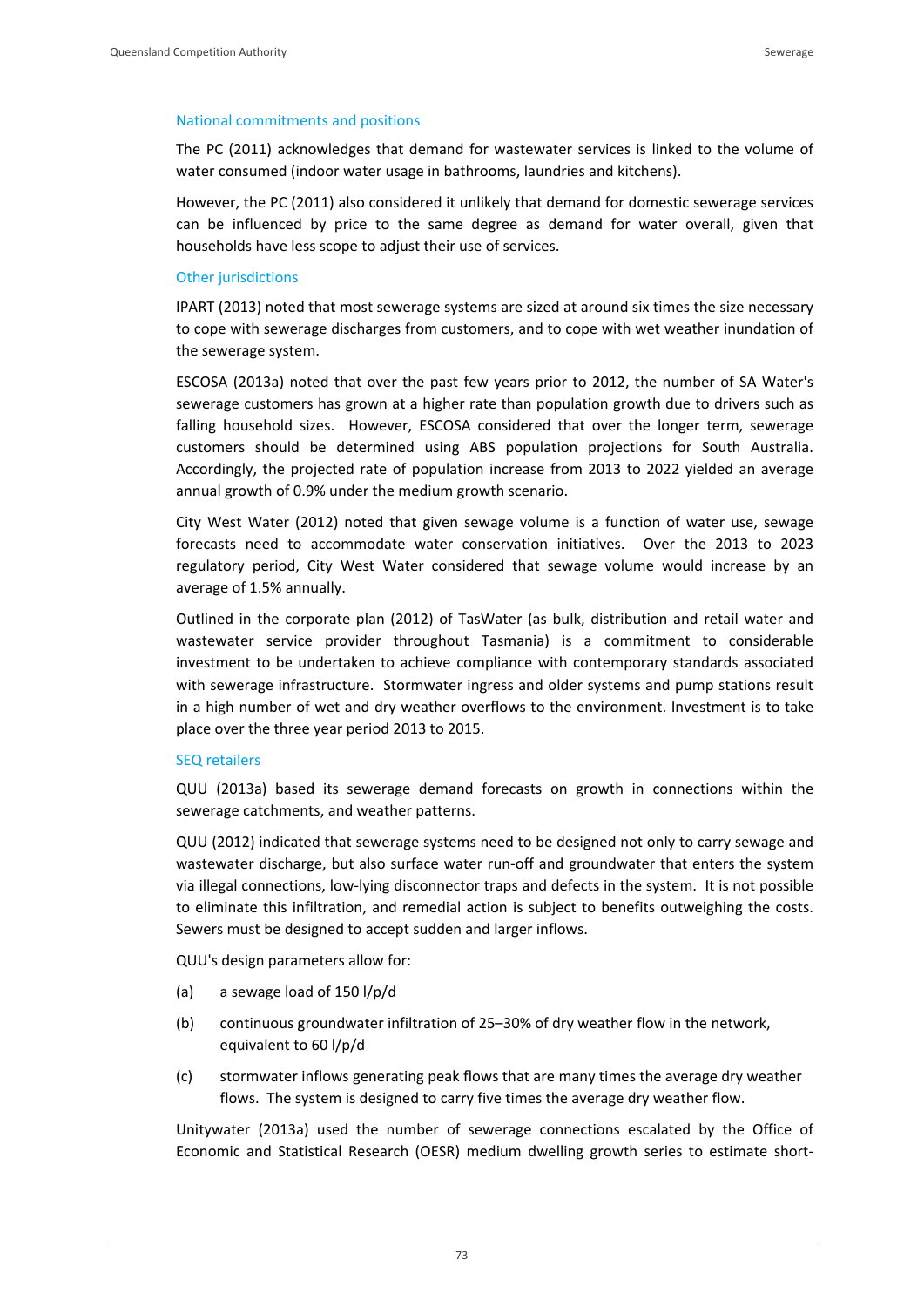term growth in connections. Long-term sewerage load forecasts are determined in a similar manner to water, reflecting long‐term projections set out in an adopted Water Netserv Plan.

#### QCA analysis

The demand for sewerage services requires an analysis of the key demand drivers. The number of connections is typically linked to population growth. An approach based on forecasting population trends is consistent with water demand forecasting and is the approach adopted by the retailers.

Where retailers adopted a two-part tariff with a volumetric charge linked to volume of water, forecasting demand is more complex – the forecast sewerage volume is directly linked to water volume. In effect, the retailer needs to forecast the return factor or discharge factor that should apply, and this may vary by property type and seasonal conditions.

The retailers may need to vary the discharge factor in line with changes in seasonal conditions, for example, when supply restrictions are in force.

Where the volumetric charge for sewerage is directly linked to the water volumetric charge, the potential demand response is magnified – that is, a customer who reduces water usage saves on both the water and sewerage bills. Demand elasticity may therefore be higher. Over time, the discharge factor may need to be adjusted iteratively to ensure cost recovery.

### Final report

#### Submissions

QUU (2014) agreed with the QCA's recommended approach.

QUU and Unitywater (2014) considered that pricing principles should not include detailed requirements on the approach to forecasting demand.

#### QCA analysis

In response to QUU and Unitywater it is noted that demand analysis is included in pricing principles as demand is a key input to forecasting revenue and therefore price setting.

The QCA's recommendation is unchanged.

#### Recommendation

**3.1 Demand for sewerage services be based on forecast growth in connections, linked to population growth.**

## 3.4 Efficient pricing of sewerage services

#### Position paper

The cost structure of sewerage services is based around the key activities along the chain  $$ collection and reticulation, transmission, treatment and disposal, and retail services. Often the infrastructure costs associated with collection and reticulation are in part recouped through developer charges.

Key cost drivers, for residential and non-residential users, are the number of connections, peak wet weather flow (affecting transmission and treatment costs), discharge volumes (driving the costs of all stages), chemical and biological load (affecting treatment and disposal), development density and distances/topography, which affect transmission costs.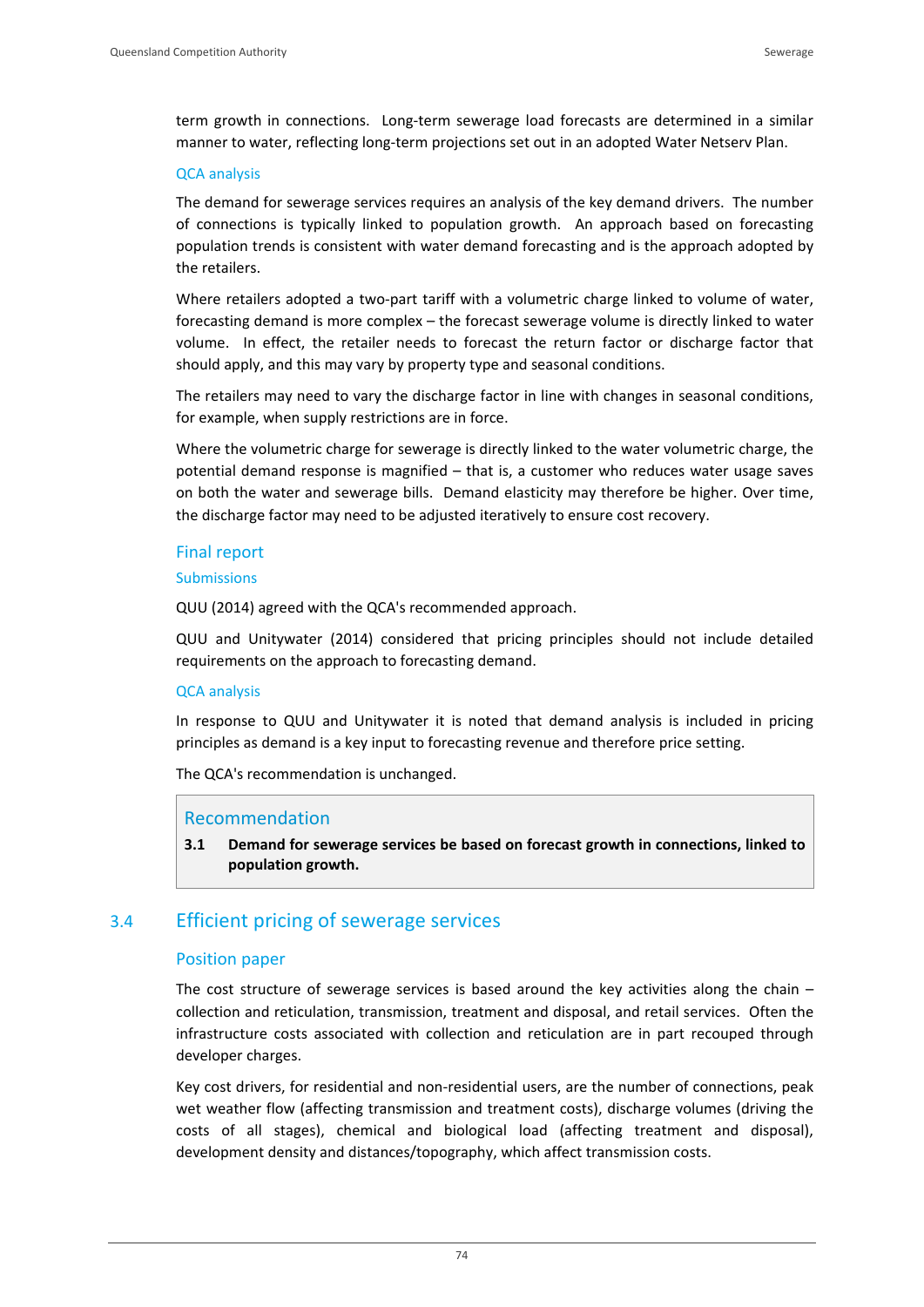Efficient prices based on LRMC, therefore, may in theory be estimated taking into account marginal operating costs such as pumping and treatment and capacity costs such as demand‐ driven augmentations.

However, the application of LRMC‐based pricing principles to sewerage services is difficult due to the technical constraints of volume and load measurement.

In addition, where there is no capacity cost, LRMC is likely to be relatively low, limited to some pumping and treatment costs. Hence, any prices based on LRMC are likely to be predominantly fixed charges, since customers have limited scope to reduce their costs by reducing sewage.

The pricing of sewerage services is usually differentiated between residential and nonresidential customers.

#### National commitments and positions

The PC (2011) observed that network costs are driven by the number of customers more so than the volume of wastewater travelling through the pipes, and volumetric charges are not appropriate.

The National Competition Council (NCC 2003) has previously noted:

*Charging on a consumption basis for sewerage services provided to households and small commercial customers is generally not efficient (NCC 2003, p.14).*

#### Other jurisdictions ‐ residential charges

Most water businesses use a single flat fixed fee for residential sewerage services (NWC 2010; ICRC 2013; IPART 2012b; ESC 2013a).

In some jurisdictions, the fixed charge is varied in order to reflect perceived cost differentials. For example, Hunter Water (IPART 2013) sets a lower flat charge for flats and units compared to houses.

South Australia and Western Australia use property values to set fixed service charges to residential customers (ERA 2013; ESCOSA 2013a). In SA, the view is that property based charges better reflect capacity to pay. The difference between the metropolitan and country sewerage price increases recognises that property values in the country are on average lower than those in the metropolitan area. This results in country customers, on average, having lower sewerage charges than metropolitan customers.

In SA, sewerage charges are also applied to unconnected properties where the sewerage network runs past their properties (rating on abuttal). The fixed charges are applied on the basis that the service contributes to the value of both developed and vacant properties.

ERA (2013) noted that residential wastewater tariffs in Perth are set as a fixed charge based on the estimated GRV of the property. This was considered an inefficient method as:

- (a) there is little relationship between the price and the cost of the service
- (b) the use of GRV pricing is not an effective form of charging on the basis of capacity to pay
- (c) the administrative costs of maintaining the database are significant  $-$  \$3 to \$4 million per year for the Water Corporation.

ERA recommended a move away from GRV charging for 2013–14, to a flat charge per customer. This would result in an increase in the charge for some customers and a decrease for others. However, the WA Government elected to continue with property-based charging.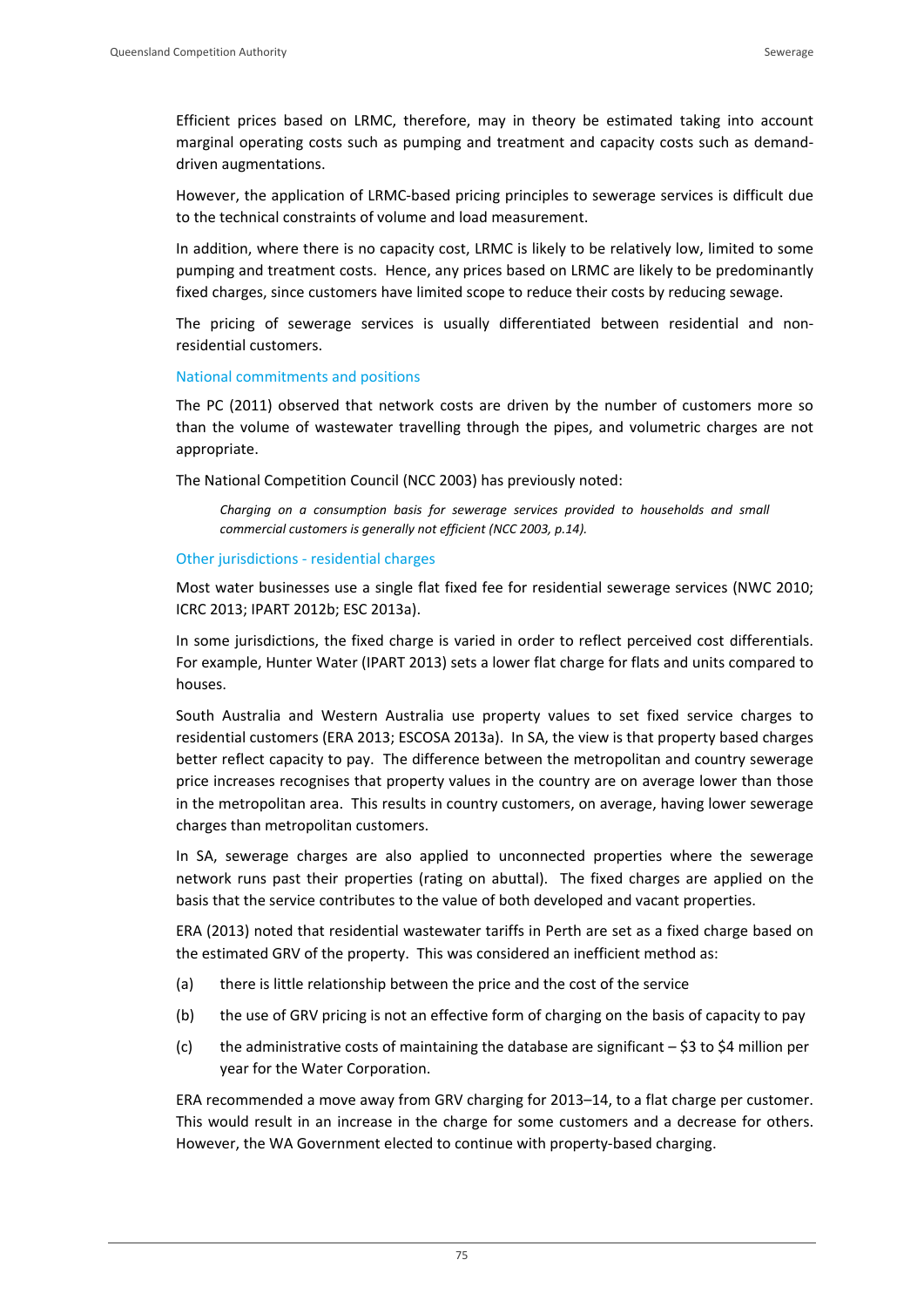In Tasmania, TasWater's sewerage charges are set as a fixed charge per equivalent tenement (ET). A single residential property is rated one ET, while a hotel may be rated as 50 (OTTER, 2012). The water entities are to establish ETs for customer types prior to implementing charges. OTTER (2012) considers that basing fixed sewerage target tariffs on ETs is appropriate as it reflects potential demand upon each regulated retailer's sewerage infrastructure, which is consistent with the requirements of statutory pricing principles.

Some urban areas have adopted two-part tariffs for their residential sewerage customers, including a proxy volumetric charge, typically based on a discharge assumption linked to water volumes, and a fixed charge.

For example, in Melbourne, (ESC 2013a) metropolitan retailers set residential sewerage charges based on a fixed service charge and volumetric disposal charge (based on metered water use multiplied by an estimated discharge factor). Discharge factors vary between entities:

- (a) City West Water determines volume of sewage as the *volume of water x a seasonal factor x a discharge factor*
	- (i) the seasonal factor varies from 1.45 in the summer months to 1.00 in winter.
	- (ii) the discharge factor varies from 0.9 for usage below 125 kL, on a sliding scale to 0.45 for usage above 250 kL.

Customers may elect to have a customised discharge factor based on the consumption history of the property (City West Water 2013).

(b) South East Water and Yarra Valley Water – a return rate or discharge factor of 75% for houses and 85% for apartments.

However, in some jurisdictions, this approach was considered but not implemented. For example:

- (a) IPART (2013) noted that most of the sewerage system costs are fixed. Once the infrastructure costs are in place, the variable costs of extraction, treatment and pumping are small, for example 10% in the case of Hunter Water. IPART also noted that the driver of costs is not volume, but load, and it is not economically feasible to install meters. Further, a standard discharge factor may overstate costs for owners with pools and large gardens
- (b) the ICRC (2013) considered that in the absence of an actual measure of residential volumetric discharge, any potential economic efficiency benefits are likely to be outweighed by the complexity of the charges. Further lower volumes do not necessarily translate into lower costs for ACTEW
- (c) in South Australia, SA Water does not apply consumption‐based pricing to residential sewerage. ESCOSA has acknowledged that this recognises the impracticality of metering direct usage for small customers and the minor benefit that price signals of this type would generate (ESCOSA 2006).

In the UK, sewerage charges vary according to whether water supplies are metered or unmetered. Where water supplies are unmetered, sewerage charges comprise a fixed charge per property plus a zonal charge based on rateable value. For metered customers, sewerage charges are based on volumes recorded on the water meter, with adjustments for non‐return to sewer (Ofwat 2009).

A summary fixed and variable charges in Australian jurisdictions is below. Victoria is the only state outside Queensland where volumetric charges for residential sewerage are applied.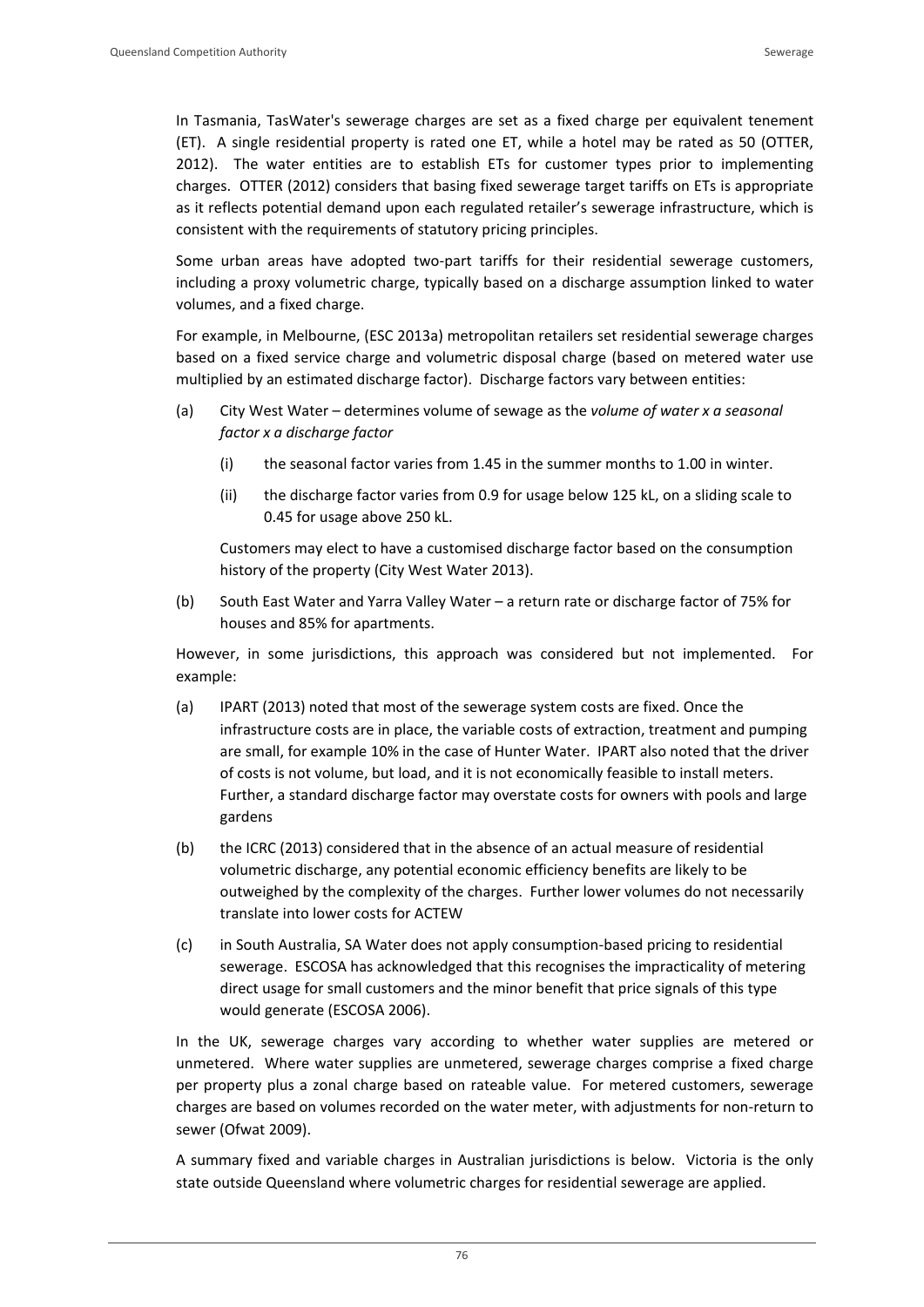| <b>State</b> | <b>Retailer</b>               | <b>Fixed</b>              | Variable                                 |
|--------------|-------------------------------|---------------------------|------------------------------------------|
| <b>NSW</b>   | Sydney Water, Hunter<br>Water | Flat charge               | No                                       |
| <b>ACT</b>   | <b>ACTEW</b>                  | Flat charge               | No                                       |
| Victoria     | City West Water               | Flat charge               | Discharge factor,<br>seasonal adjustment |
|              | South East Water              | Flat charge               | Discharge factor                         |
|              | Yarra Valley Water            | Flat charge               | Discharge factor                         |
|              | Western Water                 | Flat charge               | No                                       |
|              | Goulburn Valley Water         | Flat charge               | Discharge factor                         |
| <b>WA</b>    | <b>Water Corporation</b>      | <b>Gross Rental Value</b> | No                                       |
| SA           | <b>SA Water</b>               | <b>Property Value</b>     | No                                       |
| Tasmania     | TasWater                      | Flat charge (ET)          | No                                       |

#### Other jurisdictions – non‐residential charges

In non-residential sewerage services, the fixed charge is typically linked to the number of fixtures or water meter size. These factors are considered indicative of sewage volumes.

In addition, the adoption of two-part tariffs with some form of volume related charge is more widespread as compared to the residential sector.

In Sydney, the non-residential fixed charge for sewerage services is set on the basis of the size of the water meter connection (IPART 2012b). IPART also applied a usage charge, of \$1.49/kL of water used above 500 kL in 2013–14, to be reduced to \$1.10/kL for volumes above 300 kL by 2015–16. IPART preferred SRMC to LRMC as the disaggregated nature of sewage catchments makes it difficult to estimate a single LRMC. IPART estimated the SRMC of collecting, transporting, treating and disposing of sewage is less than \$0.30/kL.

For Hunter Water (IPART 2013), the fixed non-residential sewerage charge is also set according to water meter size. The volumetric charge of \$0.67/kL is applied using discharge factors that vary according to customer type, for example 10% for nurseries up to 85% for restaurants and hotels.

In metropolitan WA, the fixed component is based on the number of sewerage fixtures (Water Corporation 2013a). For example, a fixed charge of \$772.10 applies to the first fixture, \$330.51 to the second, \$441.38 to the third and \$479.97 to the fourth and any subsequent fixture. A usage charge of \$2.8376/kL also applies if the business discharges more than 200 kL annually.

A discharge factor is applied to determine the percentage of total water used that is discharged to the sewer. The discharge factor would either be the default of 95% or, alternatively, be subject to negotiation.

In the ACT, non-residential customers are charged based on the number of flushing fixtures. In addition to the fixed supply charge of \$456, non-residential customers pay \$446 for each fixture greater than two (2013–14) (ICRC 2013). There is no volume charge.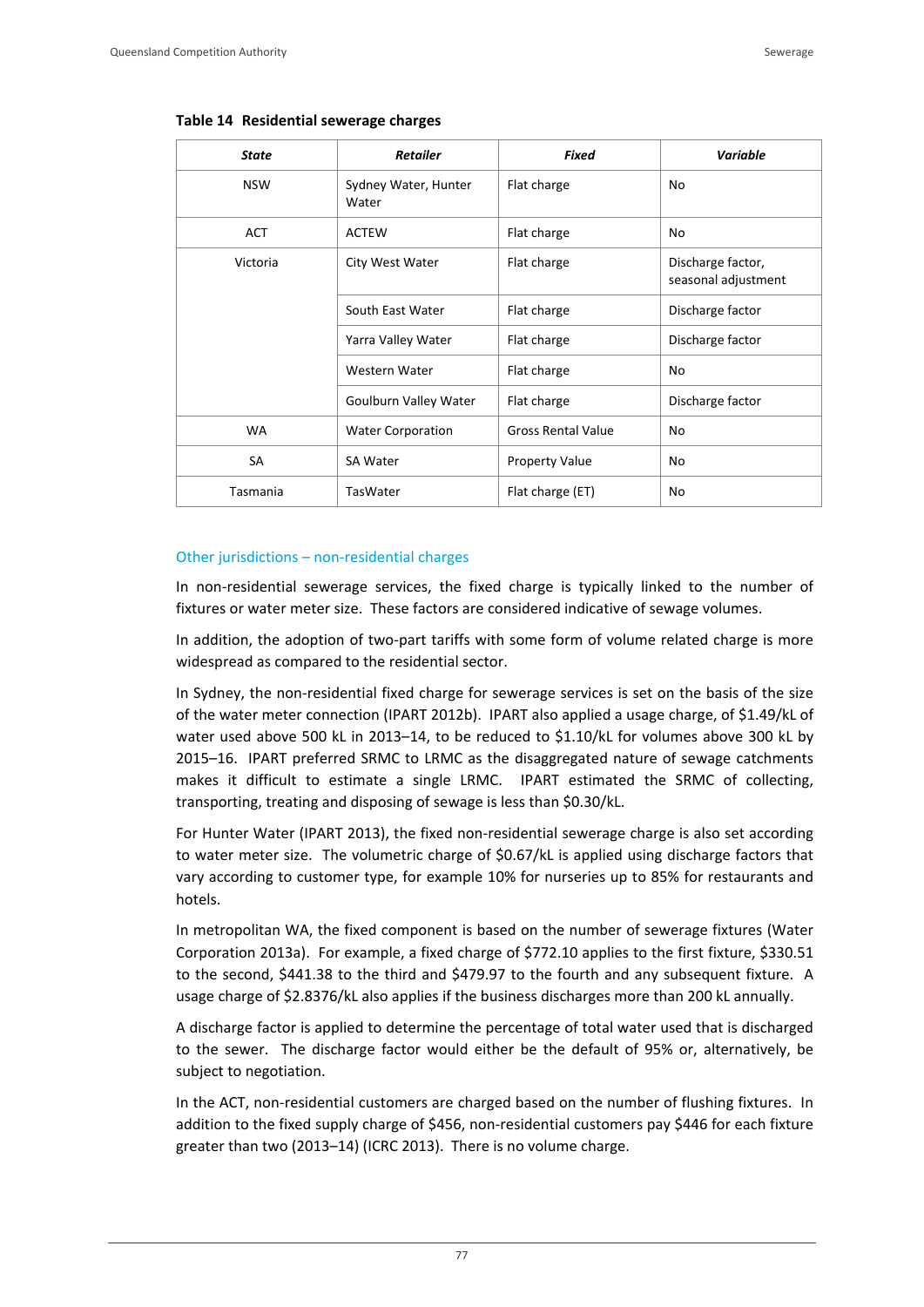In selected Victorian entities:

- (a) City West Water (2013) applies a fixed charge plus a variable charge based on a discharge factor of 0.9 to the volume of water (less volume of trade waste). A lesser discharge factor can be calculated upon request
- (b) South East Water (2013) applies a fixed charge plus a variable charge based on a discharge factor that varies by customer type, from 0% (farms, vacant land) to 90% (laundries, restaurants, etc). This approach is also adopted by Goulburn Valley Water (2013), although the discharge factors vary
- (c) Coliban Water (2013) applies a volumetric charge based on industry‐specific discharge factors, for water volumes in excess of 230 kL per year
- (d) Westernport Water has a flat charge plus an additional charge for each commercial cistern in excess of two
- (e) Western Water applies a flat charge per property, with no usage charges.

### SEQ retailers

Residential and non-residential customers in the SEQ usually pay a fixed charge per property.

Unitywater introduced a two-tier sewerage usage charge in 2013–14, based on a discharge factor of 0.9, with the second tier being zero for residential users. Unitywater based its discharge factor on an end‐use study which showed that 89% of water measured through the water meter was returned to the sewerage network. The charge structure will be phased in for non‐residential users.

Non‐residential customers of GCCC also pay a usage charge based on their water consumption adjusted according to a set of assumptions made about the proportion of water use that is discharged to the sewer system.

The 2013–14 charges for the SEQ retailers are detailed below.

| <b>Retailer</b>                | Fixed                                                        | Other                                                                                                          |
|--------------------------------|--------------------------------------------------------------|----------------------------------------------------------------------------------------------------------------|
| QUU - Brisbane                 | \$118.98 - residential                                       | No other charges apply                                                                                         |
|                                | \$120.54 - business                                          | Pedestal charges                                                                                               |
| QUU - Ipswich                  | \$142.86 - residential                                       | No other charges apply                                                                                         |
|                                | \$149.46 - business                                          | Pedestal charges                                                                                               |
| Unitywater -<br>Moreton Bay    | \$173.81 - stand alone residential                           | Volumetric charge of \$0.64/kL, based on a<br>discharge factor of 0.9, capped at 740I/day (270kl)<br>per year) |
|                                | \$191.75 - other residential                                 | No other charges apply                                                                                         |
|                                | Various fixed charges apply to non-<br>residential customers | No other charges apply                                                                                         |
| Unitywater -<br>Sunshine Coast | \$127.46 - stand alone residential                           | Volumetric charge of \$0.64/kL based on a<br>discharge factor of 0.9, capped at 740 l/day (270kL)<br>per year) |
|                                | \$147.00 - other residential<br>properties                   | No other charges apply                                                                                         |

#### **Table 15 SEQ sewerage quarterly charges 2013–14**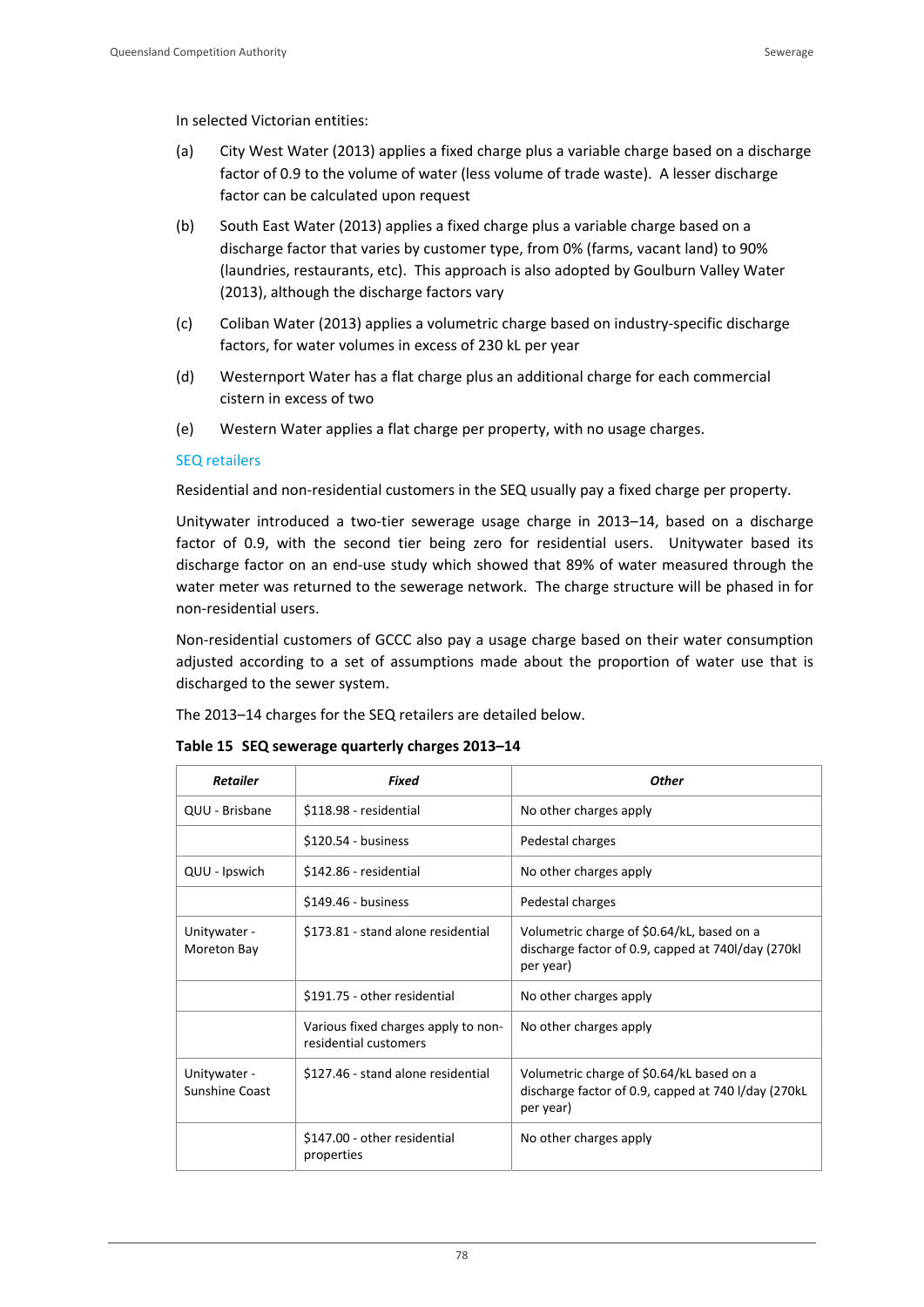| <b>Retailer</b>                | <b>Fixed</b>                                                               | <b>Other</b>                                                                                         |
|--------------------------------|----------------------------------------------------------------------------|------------------------------------------------------------------------------------------------------|
|                                | Non-residential - southern - fixed<br>charge for first pedestal \$156.25   | Pedestal charges                                                                                     |
|                                | Non-residential - central - fixed<br>charge by water meter size            | Discharge factor by customer type                                                                    |
|                                | Non-residential - northern - fixed<br>charge for first pedestal - \$166.25 | Pedestal charges                                                                                     |
| Gold Coast City<br>Council     | \$175.84 - residential                                                     | No other charges apply                                                                               |
|                                | \$175.84 - non-residential                                                 | Volumetric charge of \$4.32/kL applies based on<br>property discharge factor and discharge allowance |
| Logan City<br>Council          | \$165.40 - residential                                                     | No other charges apply                                                                               |
|                                | \$165.40 - non-residential<br>(including hostels, guesthouses)             | Second and subsequent pedestals/urinals - fixed<br>charge of \$124.05 per unit                       |
| <b>Redland City</b><br>Council | \$158.44 - residential                                                     | No other charges apply                                                                               |
|                                | \$158.44 - commercial and<br>industrial                                    | Second and subsequent pedestals/urinals - fixed<br>charge of \$126.75 per unit                       |

*Source: QUU (2013b), Unitywater (2013b), Gold Coast City Council, Logan and Redland City Council (2013).*  Notes: QUU levies different charges for the other regions of Lockyer Valley, Scenic Rim and Somerset. Gold Coast City Council has a six-monthly billing cycle - however, as of 1 July 2014, quarterly billing will apply.

#### QCA analysis

#### Residential volumetric tariffs

While metering of sewage discharge is not practical for technical and cost reasons (except, potentially, in greenfield developments), an option to apply efficient marginal cost pricing practices is to price sewage according to the relationship between water supplied and sewage discharged (PC 2011). In this way, a two-part tariff can be established for residential sewerage services. Volume-based charges are often used to allay equity issues arising from the more common approach of applying a single fixed sewerage charge regardless of household size.

In the absence of meters, options for volumetric charging are to:

- (a) apply a discharge factor to water volumes supplied ‐ adopted by Hunter Water, many Victorian water retailers, and Unitywater
- (b) apply a charge linked to water volumes above or below a threshold.

Proxy usage charges, in effect, magnify the water usage pricing signal, as the only way for customers to reduce their sewerage usage bill is to reduce water usage.

The PC (2011) noted some drawbacks with this approach, including:

(a) the relationship between discharge and water use needs to hold tightly. However, depending on the level of outdoor use, the ratio of water supplied to water returned to the sewerage system would vary across consumers. Customers who use water for purposes that do not generate sewage (for example, for gardening, irrigation or other [typically] discretionary purposes) would face a higher volumetric charge. Options to address this include: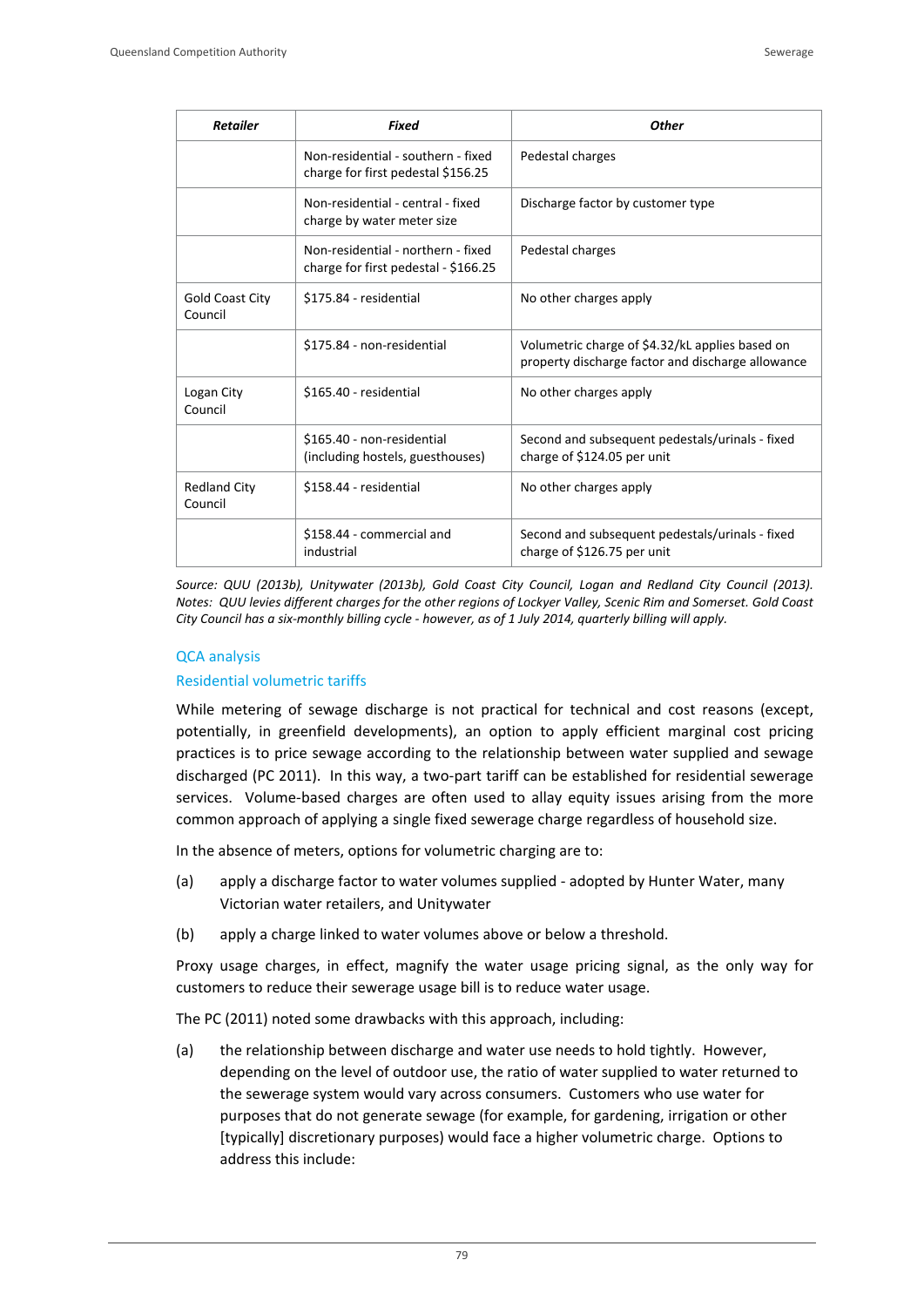- (i) separately metering outdoor and indoor use (however, this is usually impractical and expensive)
- (ii) setting the discharge factor on a sliding scale to reduce as water supplied increases (City West Water 2013). However, this adds complexity
- (iii) setting a cap on the amount of water volume that is prescribed as entering the sewerage system. This approach, adopted by Unitywater, should minimise the risk that outdoor use volumes attract a sewerage charge
- (iv) adjusting the discharge factor for seasonal differences (for example, setting charges based on seasonal indices of water use). However, in SEQ outdoor water use is likely less seasonal than in southern Australia due to wet summers and dry winters. This approach also adds complexity
- (v) combining volumetric sewerage charge revenue with the volumetric water charge. This creates a direct link to volume of water supplied but is less transparent
- (vi) providing individual customers an opportunity to negotiate a different discharge factor. This requires strong customer engagement and awareness practices and adds to administration costs.
- (b) it is unlikely that demand for domestic sewage services can be influenced by price to the same degree as demand for water overall.

Approaches to address perceived equity issues (for example, small households) of the conventional flat fixed charge approach may simply result in a different set of equity issues (for example, high volume outdoor users). The PC (2011) is of the view that volume-based charging is likely to be of most benefit where disposal costs are high or there are significant differences in the levels of demand for sewerage services by different users.

The PC concluded that it is most efficient to price household sewage as a fixed charge, as occurs in most jurisdictions, and to not apply a proxy volume‐based charge.

However, the PC noted that there could be a case for volumetric charging of sewage if metering technology advances to reduce the cost of installing sewage meters, or if installation costs are significantly less expensive in greenfield developments.

In regard to the broad pricing principles, proxy sewerage usage measures such as discharge factors applied to water volumes:

- (a) potentially can provide efficient pricing signals, although only by using complex sliding scale discharge factors to achieve a close link to sewage outflows or caps to limit the impact on high outdoor water users. A carefully structured sewerage usage charge could be more cost reflective than a flat fixed charge
- (b) are able to be structured to ensure revenue adequacy, albeit at some revenue risk to the service provider compared to flat fixed charges
- (c) may not be equitable or fair, where residential customers have high levels of outdoor water use. This issue can only be overcome using complex remedial tariff structures or expensive separate metering
- (d) are complex and more costly to administer. The variable component of the sewage service tariff is not easily understood by customers as there is no direct metering (PC 2011). Administration costs may be incurred in addressing individual claims for variations.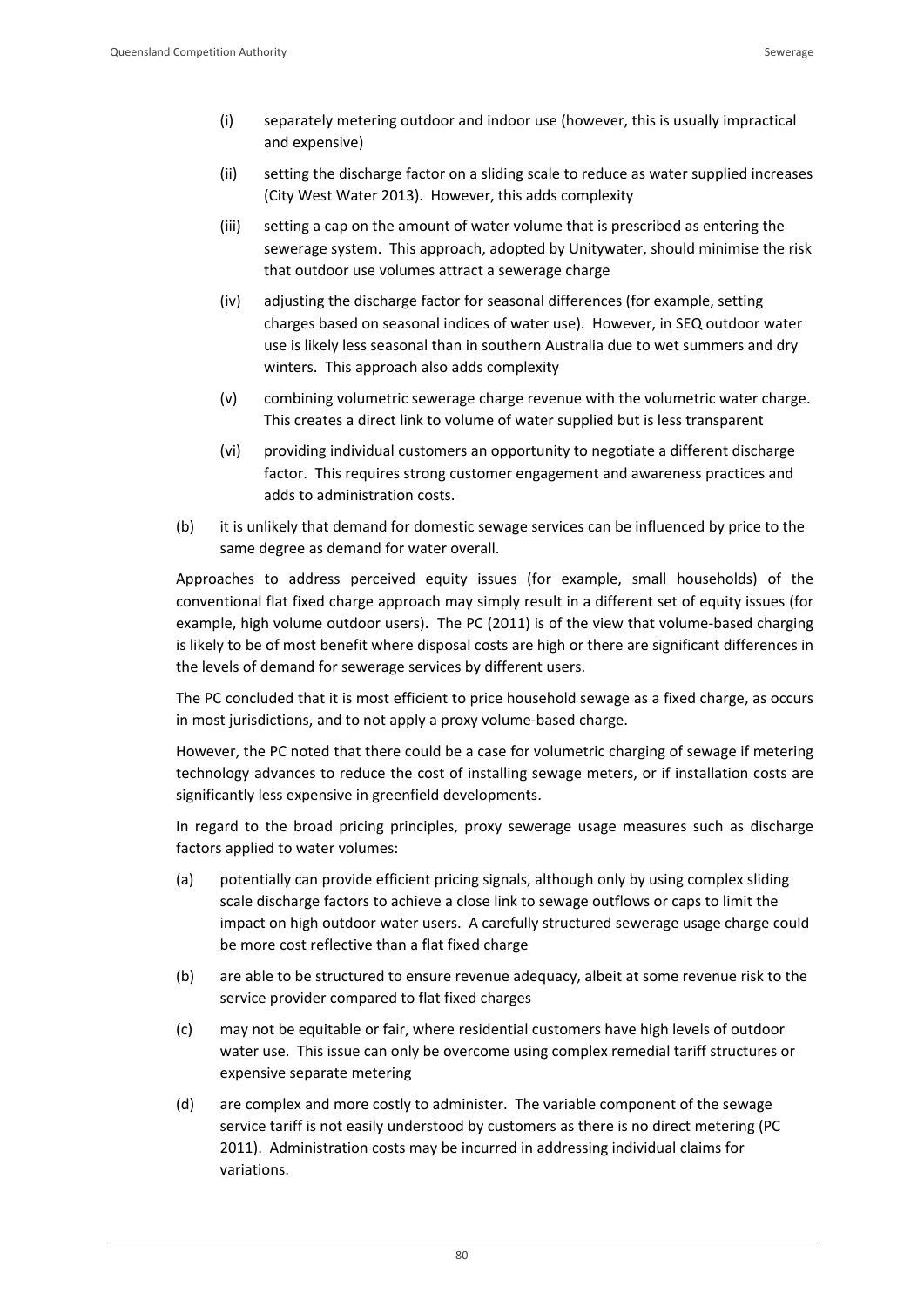If SEQ retailers opt to apply a volume‐based sewerage charge for residential use, then:

- (a) usage based charges should reflect as close as possible the LRMC of providing sewerage services, with a fixed charge to recover any revenue shortfall. LRMC may be significant where demand growth requires substantial sewerage system capacity upgrades
- (b) customers' circumstances should be taken into account in usage charges by applying different discharge or return factors for different customers, and/or by similar adjustment to the fixed charge. One option is to use a sliding scale of discharge factors in line with water usage volumes or apply a cap
- (c) seasonal variations in the proportion of sewerage outflows to water inflows should be taken into account in setting discharge factors. In SEQ, with higher summer rainfall seasonality of discharge factors is likely to be less an issue
- (d) where cost reflective charges are implemented in place of flat charges or property‐based charges, a period of transition should be provided to minimise impacts on customers.

Where discharge factors are limited by use of caps (for example, Unitywater) or sliding scale factors, the variation in bills between different residential customers is constrained. This is likely to mean that the sewerage bill for typical customers may only be a small amount higher or lower than if the same fixed charge was applied to all customers.

Overall, the QCA agreed with the PC that sewerage two‐part tariffs are in most cases not practical for the residential sector. Specifically:

- (a) variable costs are not likely to be large enough to justify complex cost reflective volumetric charging structures unless there are significant forecast demand‐driven augmentations in the planning horizon
- (b) revenue risk is potentially introduced to a higher degree compared to other approaches
- (c) it may not be equitable where residential customers have high levels of outdoor water use, implying that such customers would be paying more for sewerage services than like customers, contravening the proportionality principle
- (d) it is complex, more costly to administer and not easily understood by customers as there is no direct metering.

In contrast, an average cost based pricing approach, using a single flat charge for all customers is easily understood by customers [that is, transparent], is administratively simple and can be easily set to achieve cost recovery.

#### Residential fixed charges

While residential charges based on a single fixed charge are practical for sewerage services, such charges may not meet equity/fairness principles as all users would pay the same regardless of household size. This equity issue is the reason many entities have adopted volumetric charges based on discharge factors. Alternatives for setting the fixed charge may be used to address cost reflectivity and equity concerns. These include setting charges by:

(a) property value. Charges based on property value assume that households in higher value areas tend to use more water and require more wastewater services than households in lower value suburbs. However, the ERA (2005) notes that there is no evidence that households in higher value areas produce higher sewage discharges than other areas, because not all water consumed is returned to the sewer system. Charges based on property values are primarily reflective of capacity to pay rather than costs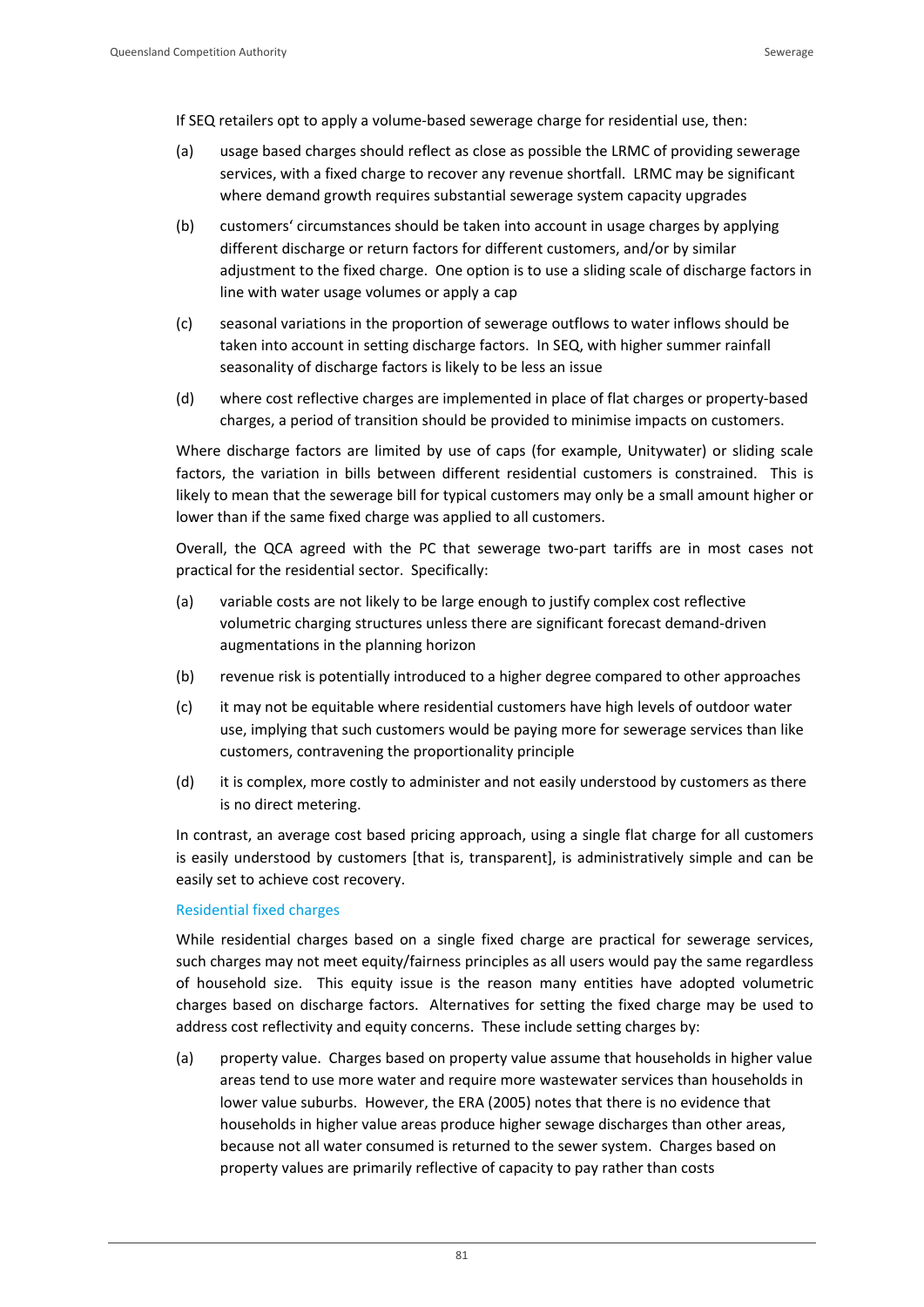- (b) type of property. Charges differentiated between detached houses, and flats and units may be used to take account of the likely different sewerage system use to reflect household size
- (c) ET or floor area. This approach is usually used to distinguish between residential and non‐residential and is essentially a property based charge
- (d) number of fittings. Charges may apply per pedestal (or fixture) or for the number of pedestals above a specified limit. Although this approach is common for non‐residential fixed charging, it may be impractical and/or costly to establish and monitor the number of pedestals.

Charges based on these variables represent attempts to link prices to the cost of services for certain customer types. However, fixed charges that vary according to pedestals or property size or value are not likely to be appropriate for the residential sector, as they may not be reflective of the costs attributable to particular residential customers.

The QCA considered that a single residential fixed charge avoids potential distortions, is simpler to understand and is transparent.

#### Non‐residential volumetric tariffs

Many jurisdictions apply a form of two-part tariff with volumetric charging to non-residential users, by either applying a discharge factor to water volumes supplied, or by setting a charge triggered when water volumes are above a specified threshold.

Unlike the residential sector, the economic efficiency gains from applying such approaches to the non‐residential sector are likely to be greater, given that commercial customers may substantially vary in their impact on the sewerage system (PC 2011). Provided that there is a significant commercial customer base with a variety of industry types, more complex charges are likely to be justified, as a second best option to direct metering.

In these circumstances, a volumetric charge based on discharge factors is expected to be economically efficient and more equitable, justifying the additional cost and complexity, although the greater complexity may mean greater revenue risk for the service provider.

In applying such charges in the non‐residential sector:

- (a) usage based charges should reflect the LRMC of providing sewerage services, with a fixed charge to recover any revenue shortfall
- (b) customers' circumstances should be taken into account in usage charges by applying different discharge or return factors for different customers, and/or by similar adjustment to the fixed charge. One option is to use a sliding scale of discharge factors in line with water usage volumes
- (c) charges should reflect the costs attributable to general sewerage services. Trade waste revenues may need to be netted out for individual large customers to avoid double counting and for ensuring correct pricing signals.

As is characteristic of other jurisdictions, individual large customers may seek to negotiate a variation – for example, where wastewater is supplied directly to a recycling facility and not returned to the sewerage system.

#### Non‐residential fixed charges

Unlike the residential sector, the costs of sewerage services can vary substantially across the non-residential customer base, depending on the type of non-residential business.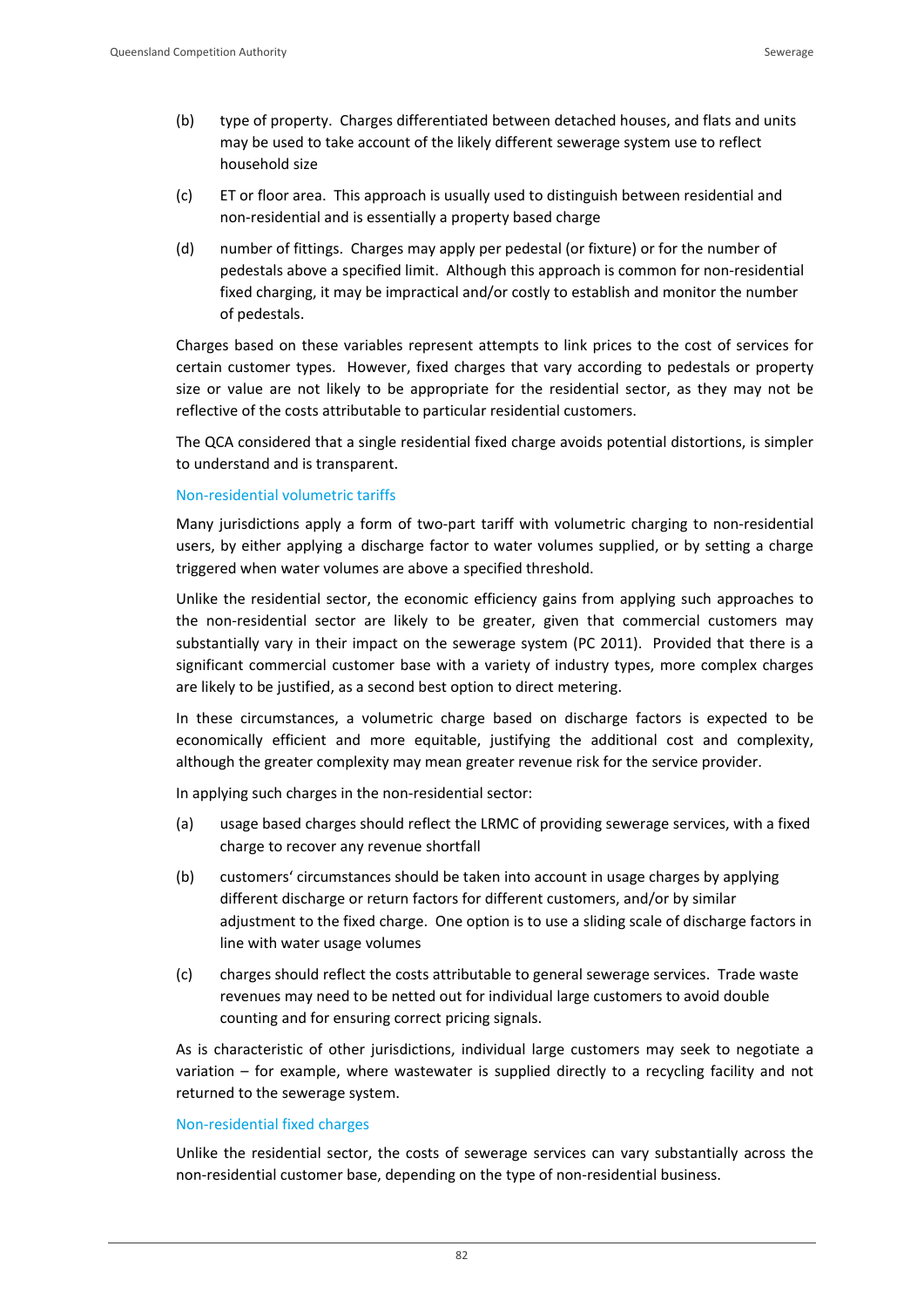In many jurisdictions, fixed charges are often linked to an indicator of usage of the sewerage infrastructure. This may be achieved by:

- (a) charges based on property size. As a proxy for volume of sewerage outflows this may not be a reliable indicator
- (b) charges based on the water supply connection size. Larger water inflows may be correlated with larger sewage or wastewater outflows
- (c) charges by pedestal, cistern or fixtures. Such charges remain in many jurisdictions. However, these charges may unfairly increase charges for tourism related customers or other commercial customers. ICRC (2007) considered that the number of fixtures is a poor indicator of the impact placed by a customer on the sewerage system.

None of these measures is a direct link to sewage volumes. Charges based on water meter connection size are considered to provide the closest, least distortionary link between costs and prices. Businesses with the same connection size as residential (usually 20 mm) should pay the same charge as residential users.

Until effective metering becomes a realistic option, the QCA considered that proxy indicators should be used for fixed charges for non-residential users, with water meter size the preferred indicator.

#### Nodal pricing of sewerage services

IPART (2013) noted that in the case of Hunter Water, sewerage service costs vary more by location than by customer type. However, developer charges typically recover the cost of new connections to the network. Nodal pricing of sewerage services has not been applied in practice.

Young (2000) proposes setting sewerage charges in proportion to the loads at each node in the sewerage system. A group of customers subject to the levy would have a financial incentive to collectively search for ways to reduce treatment costs and the loads of pollutants returned to the environment. However, such an approach could disadvantage individual customers that do not contribute to sewerage loads.

While nodal pricing may improve overall efficiency, and be more equitable, the cost and complexity are likely to preclude it in all but a few isolated cases where customers have significant sewage or wastewater outflows.

#### Unconnected properties

Consistent with the recommended approach for water supply services, customers that are not connected, but are able to connect to an available sewerage service, should be charged the fixed charge for similar properties on the grounds that the benefit would be reflected in their land value. This is reflected in recommendation 2.17.

#### Final report

Relevant submissions and the QCA's responses are detailed below.

#### **Table 16 Summary of submissions and responses**

| Issue                                                                                | <b>Comment</b>                                                                                                                          | QCA response                                                                                                                                                     |  |  |
|--------------------------------------------------------------------------------------|-----------------------------------------------------------------------------------------------------------------------------------------|------------------------------------------------------------------------------------------------------------------------------------------------------------------|--|--|
| <b>Efficient pricing of</b><br>sewerage services for<br><b>Residential customers</b> | Unitywater (2014) did not support<br>Draft Recommendation 3.2.<br>Retailers should be able to bill<br>customers using a two part tariff | The QCA is supportive of using two-part<br>tariffs where the volumetric component<br>can be effectively estimated. It is<br>accepted that LRMC would only be one |  |  |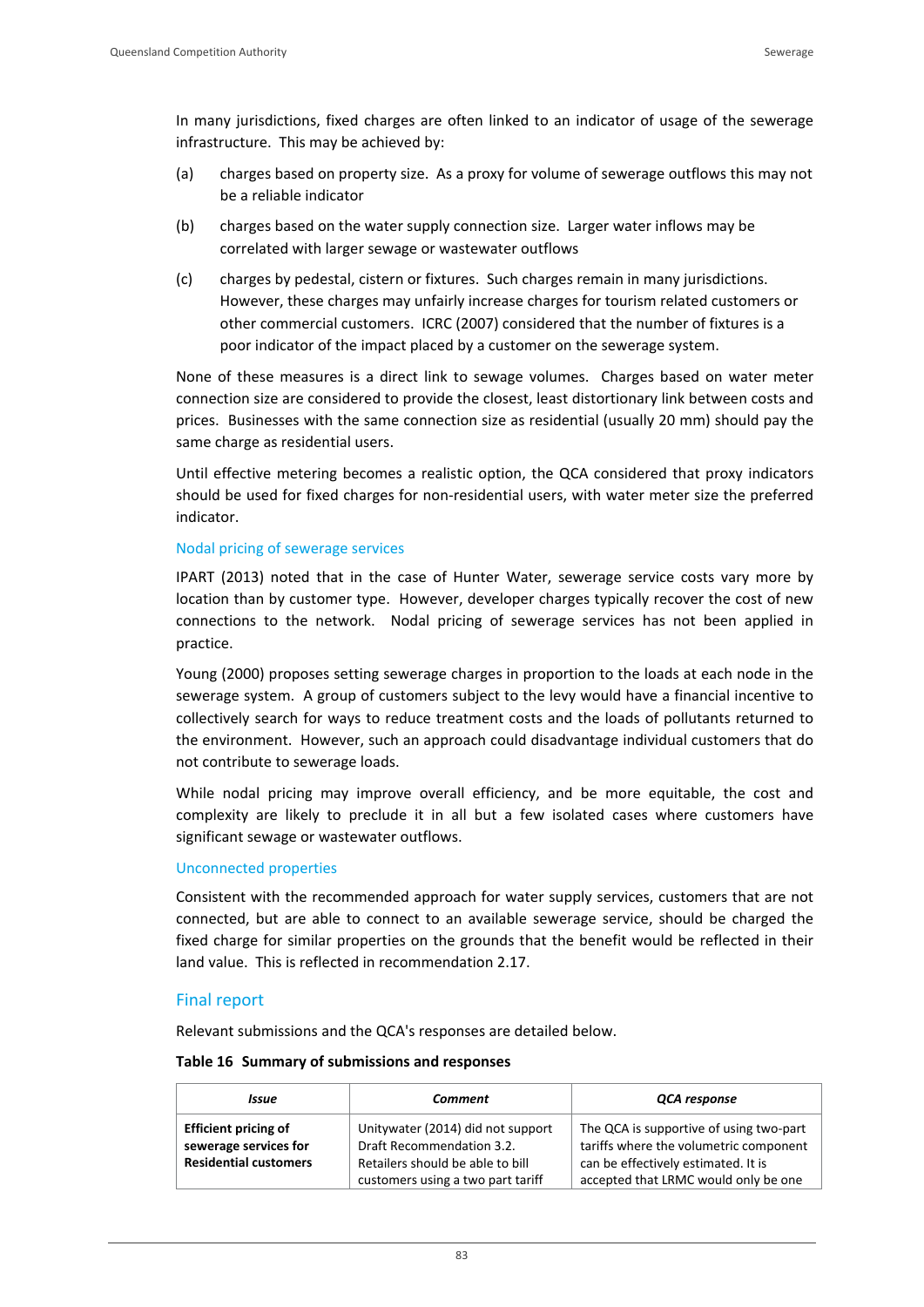| <b>Issue</b>                                                                                                                                                                                                                                                                                                                                                                                                          | <b>Comment</b>                                                                                                                                                                                                                                                                                                                                                                                                                                                                                                                                                                 | QCA response                                                                                                                                                                                                                                                                                                                                                                                                                                                                                                         |
|-----------------------------------------------------------------------------------------------------------------------------------------------------------------------------------------------------------------------------------------------------------------------------------------------------------------------------------------------------------------------------------------------------------------------|--------------------------------------------------------------------------------------------------------------------------------------------------------------------------------------------------------------------------------------------------------------------------------------------------------------------------------------------------------------------------------------------------------------------------------------------------------------------------------------------------------------------------------------------------------------------------------|----------------------------------------------------------------------------------------------------------------------------------------------------------------------------------------------------------------------------------------------------------------------------------------------------------------------------------------------------------------------------------------------------------------------------------------------------------------------------------------------------------------------|
| Draft recommendation 3.2:<br>" For residential customers:<br>sewerage charges be<br>(a)<br>based on a single part<br>tariff with a fixed<br>charge per customer<br>or connection<br>(b)<br>volumetric charges<br>(based on discharge<br>factors) be applied<br>where the LRMC is<br>significant and should<br>be based on<br>discharge or return<br>factors linked to the<br>LRMC of providing<br>the water volumes." | structure where supported by<br>customer engagement.<br>Unitywater submitted that it has<br>adopted volumetric charging for<br>sewerage services based on<br>customer consultation which<br>indicated a desire for greater<br>control over the level of charges<br>faced by customers.<br>Further, while LRMC is one factor,<br>other considerations such as<br>ensuring a relatively steady pricing<br>structure and ensuring that the<br>volumetric component represents a<br>proportion of the total bill<br>consistent with customer<br>expectations may also be relevant. | of many important factors. The<br>recommendation has been re-edited to<br>read:<br>"(b) volumetric charges be applied<br>where these can be effectively measured<br>(including by discharge or return<br>factors)."                                                                                                                                                                                                                                                                                                  |
|                                                                                                                                                                                                                                                                                                                                                                                                                       | GCCC and RCC (2014) submitted<br>that pricing to LRMC for the<br>provision of sewerage services is<br>not practical.                                                                                                                                                                                                                                                                                                                                                                                                                                                           | The QCA has recognised that volume-<br>based sewerage charges for the<br>residential sector may not be practical<br>and may be costly to administer. This is<br>why the QCA recommended that<br>sewerage charges for residential<br>customers be a fixed charge.                                                                                                                                                                                                                                                     |
|                                                                                                                                                                                                                                                                                                                                                                                                                       | CRA, Unite against Unitywater and<br>Ms West (2014) disagreed with<br>sewerage charges that are based on<br>an assumption of 90% of metered<br>water. This penalises Unitywater's<br>low occupant households who<br>water their gardens.                                                                                                                                                                                                                                                                                                                                       | Volumetric sewerage charges based on<br>discharge factors have been applied in<br>other jurisdictions as they are<br>considered to reflect usage. The QCA<br>has not reviewed Unitywater's discharge<br>factors in detail.                                                                                                                                                                                                                                                                                           |
|                                                                                                                                                                                                                                                                                                                                                                                                                       | QUU (2014) submitted that it is<br>appropriate for unconnected<br>properties to be charged the fixed<br>charge where they are able to<br>connect. However, this is not<br>incorporated as a draft<br>recommendation and QUU<br>considers that it should be.                                                                                                                                                                                                                                                                                                                    | Accepted. The principles underlying the<br>application of access charges to vacant<br>or non-connected properties where<br>services are available are detailed above,<br>with respect to water and sewerage<br>services.<br>It is recommended that for vacant and<br>non-connected properties where<br>sewerage services are available for<br>connection, the sewerage access charges<br>that apply to connected properties (the<br>relevant domestic or commercial charge)<br>be applied (see recommendation 2.17). |
| Nodal pricing of sewerage<br>charges<br>Draft recommendation 3.4:<br>"Nodal pricing for<br>sewerage services be<br>applied where cost<br>effective".                                                                                                                                                                                                                                                                  | QUU noted that given the<br>institutional history of the SEQ<br>water industry, it would be very<br>difficult to implement any location-<br>based or nodal pricing that was not<br>aligned with existing, or previous,<br>council boundaries.                                                                                                                                                                                                                                                                                                                                  | QCA accepts that location-based charges<br>reflect legacy council boundaries rather<br>than specific cost differences.                                                                                                                                                                                                                                                                                                                                                                                               |
|                                                                                                                                                                                                                                                                                                                                                                                                                       | QUU considered that the QCA's<br>draft recommendation establishes a<br>default position for the businesses<br>to comply with, that is too strong<br>and ignores the complex political                                                                                                                                                                                                                                                                                                                                                                                          | All recommendations require an<br>assessment of cost-effectiveness (among<br>other considerations). It is proposed to<br>re-edit this recommendation to read:<br>"Location-based or nodal pricing for                                                                                                                                                                                                                                                                                                                |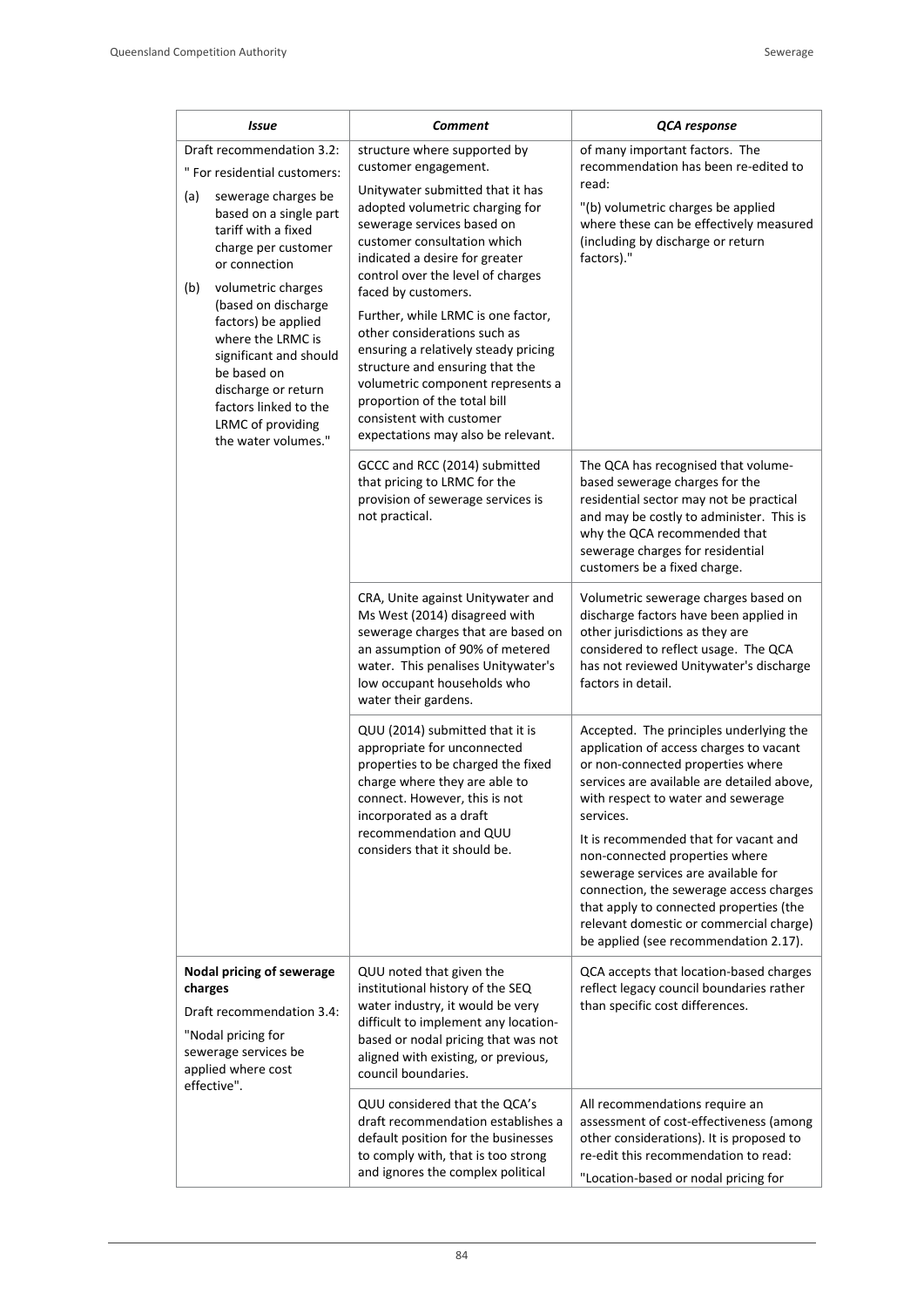| Issue | Comment                                                                                                                                                                                               | QCA response                                                                                                                 |
|-------|-------------------------------------------------------------------------------------------------------------------------------------------------------------------------------------------------------|------------------------------------------------------------------------------------------------------------------------------|
|       | and customer equity issues that<br>would arise if it were to be<br>implemented.                                                                                                                       | sewerage services be applied where<br>there are significant differences in costs<br>between locations or between nodes."     |
|       | RCC submitted that nodal pricing<br>would substantially increase<br>charges for island-based customers,<br>which make up 21% of rateable<br>properties, and would not satisfy<br>the public interest. | It is accepted that public interest issues<br>are relevant. The QCA has not<br>considered the merits of the RCC<br>approach. |

In response to submissions, the QCA's draft recommendations are amended as below.

### Recommendations

**3.2 For residential customers:**

- **(a) sewerage charges be based on a single part tariff with a fixed charge per customer or connection**
- **(b) volumetric charges be applied where these can be effectively measured (including by discharge or return factors).**
- **3.3 For non‐residential customers:** 
	- **(a) fixed sewerage charges be based on the impact of the customer on the system. In the absence of direct metering, water connection size be accepted**
	- **(b) volumetric charges be applied where these can be effectively measured (including by discharge or return factors).**
- **3.4 Location‐based or nodal pricing for sewerage services be applied where there are significant differences in costs between locations or nodes.**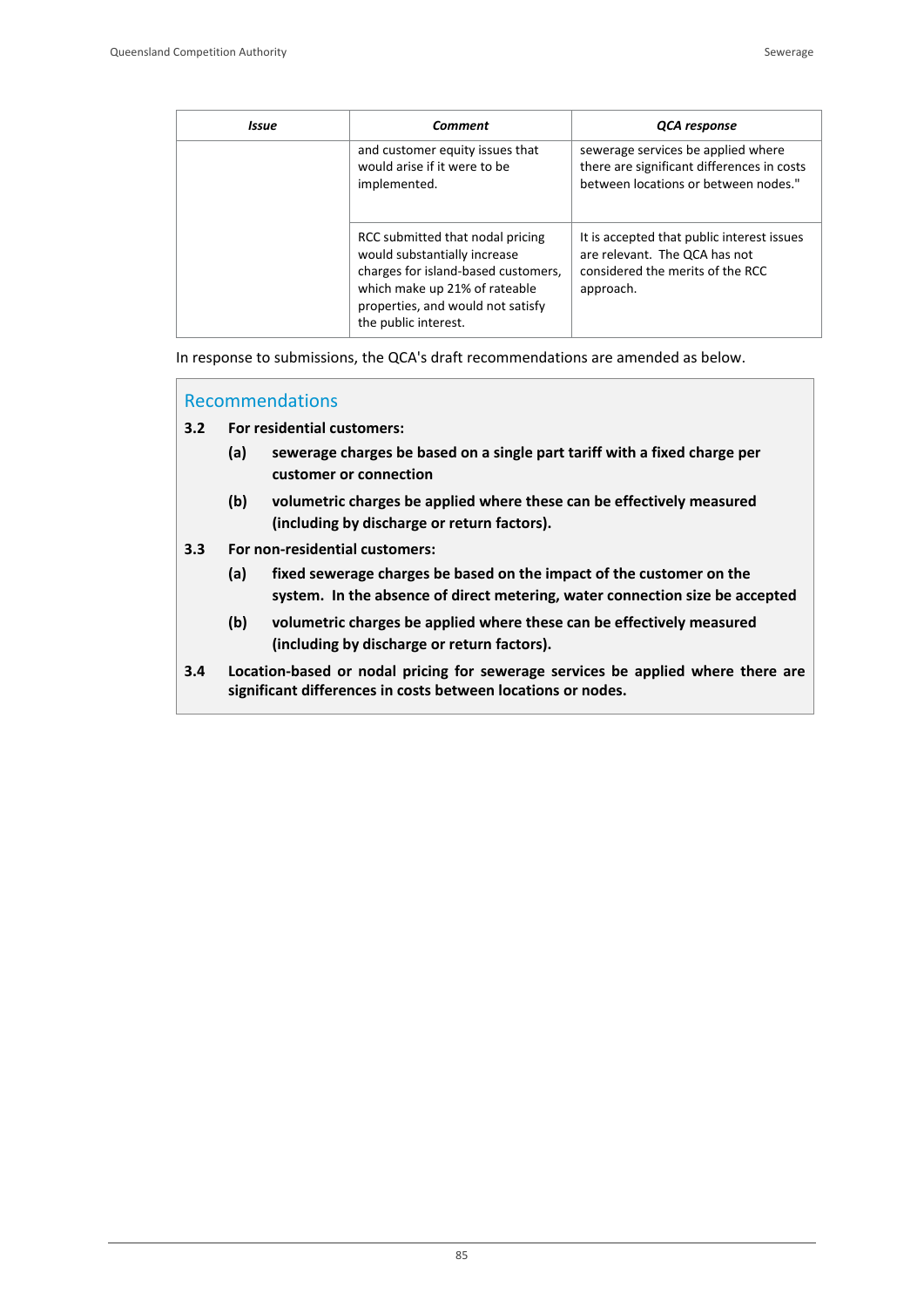# 4 TRADE WASTE

## 4.1 Introduction

The Ministers' Direction requires the QCA to develop pricing principles that apply to trade waste.

Trade waste is water‐borne waste from business, trade or manufacturing premises, other than waste that is a prohibited substance, human waste or stormwater (*Water Supply (Safety and Reliability) Act 2008*) (Water Supply Act). Trade waste contains concentrations of pollutants that exceed a domestic equivalent (IPART 2012b).

Substances that are prohibited from being discharged (and therefore not considered trade waste) include flammable, explosive and toxic substances.

More significant trade waste generators include motor vehicle industries and chemical, textile and other forms of manufacturing industries. In contrast, more modest trade waste generators include restaurants, hairdressers and university and other educational facilities.

This chapter reviews the specific pricing principles to apply to trade waste services. The application of these principles depends on the circumstances of the retailer, having regard to administrative feasibility, customer preferences and cost effectiveness.

#### Key Issues for pricing trade waste services

Pricing of trade waste services is typically on an 'impactor‐pays' basis with costs relating to managing pollutant load and discharge into streams and rivers to avoid or minimise environmental and public health impacts (Frontier Economics 2011b).

Direct costs include transport, treatment and disposal of trade waste as well as corrosion costs of high strength wastes (IPART 2012b). Additional costs are incurred in monitoring, sampling and analysis of loads. Trade waste charges typically take account of biochemical oxygen demand (BOD) and suspended solids (SS), total kjeldahl nitrogen (TKN), total phosphorus (TP), total dissolved solids (TDS) and inorganic total dissolved solids (ITDS).

The retailers have different limits for the same contaminant parameter based on:

- (a) whether the receiving wastewater treatment plant (WWTP) discharges into fresh or salt water environments (different standards apply)
- (b) the size and scale of a particular WWTP (smaller facilities tend to have been established to accommodate modest loads of predominantly domestic wastewater)
- (c) the technology associated with a particular WWTP (some older facilities have been designed to treat predominantly domestic wastewater with upgrading required to treat significant quantities of trade waste)
- (d) the capacity and age of infrastructure (such as a sewer line) which could be compromised due to the volume and quality of certain trade waste.

Since continuous sampling and chemical analysis for small to medium customers would incur unreasonable costs, charges are typically based on assumed contaminant load given a particular category, such as industry type.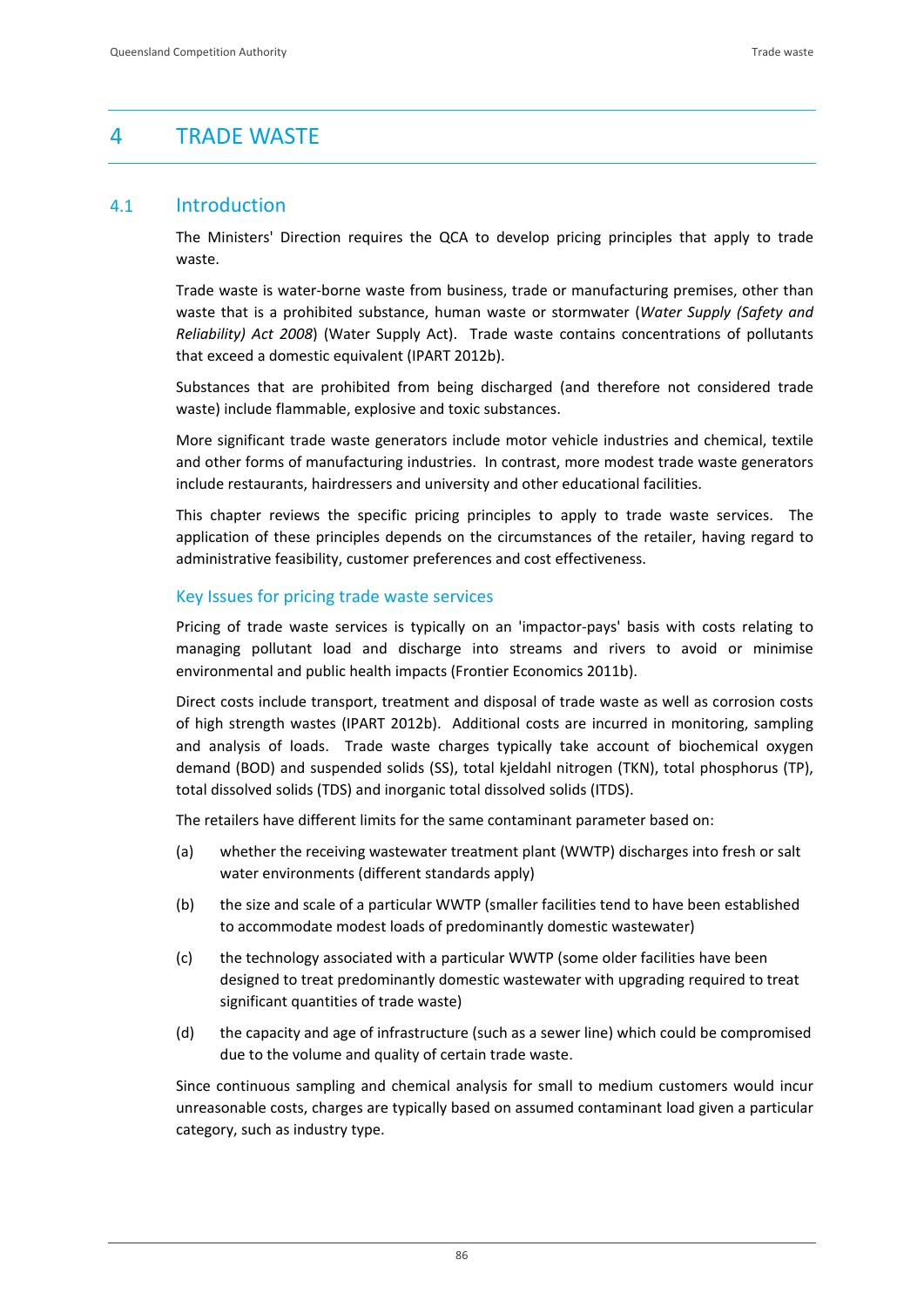The key issues for pricing trade waste services are:

- (a) forecasting demand for services
- (b) efficient pricing
	- (i) identifying the costs and drivers for contaminant transport, treatment and disposal and principles for allocating costs to relevant parties
	- (ii) setting tariffs and consumption‐based charges, including scope for location‐based pricing
- (c) charges or penalties for non‐compliance.

## 4.2 Forecasting demand for trade waste services

### 4.2.1 Position paper

Estimates of demand are relevant for determining the prudent and efficient level of costs, including capital expenditure to be incorporated into LRMC for trade waste services.

Trade waste demand is generally a function of the mix of commercial and industrial activities accessing the services. Usually, trade waste represents a small incremental change to sewerage systems' volume requirements, which are typically designed for large wet weather flows. Trade waste demand mainly concerns contaminant loads (mass and type), and these may relate to specific industry requirements, which may be defined only through negotiation and consultation.

#### Other jurisdictions

ESC (2012) suggested as a general principle that trade waste prices should reflect reasonable assumptions regarding the customer's demand for services – including the mass and strength of trade waste anticipated to be produced. ESC approved the growth in trade waste connections consistent with overall customer growth.

As part of their Water Plan, Goulbourn Valley Water (2012) provides a trade waste forecast on the basis of mass and contaminant load over a 12‐year period from 2006‐07 to 2017–18. In undertaking these forecasts consideration was given to:

- (a) discussions held with major customers regarding projected trade waste discharge
- (b) historic growth trends including trends in the characteristics of trade waste
- (c) the outlook for industrial development
- (d) the nature and potential of waste minimisation initiatives.

The Water Plan of City West Water (2012) forecasts trade waste contaminant parameters (BOD, SS, TDS, ITDS, Total Nitrogen and TKN) over a 10‐year period. In undertaking these forecasts consideration was given to:

- (a) historic trade waste data
- (b) trends in, and proposed location of, industrial activity
- (c) the adoption of onsite trade waste treatment processes in promoting cleaner production.

Prior to TasWater being established as a bulk, distribution and retail water and wastewater service provider throughout the State on 1 July 2013, each of the regionally based service providers (Southern Water, Ben Lomond Water and Cradle Mountain Water) established Price and Service Plans that reflected demand for trade waste services based on: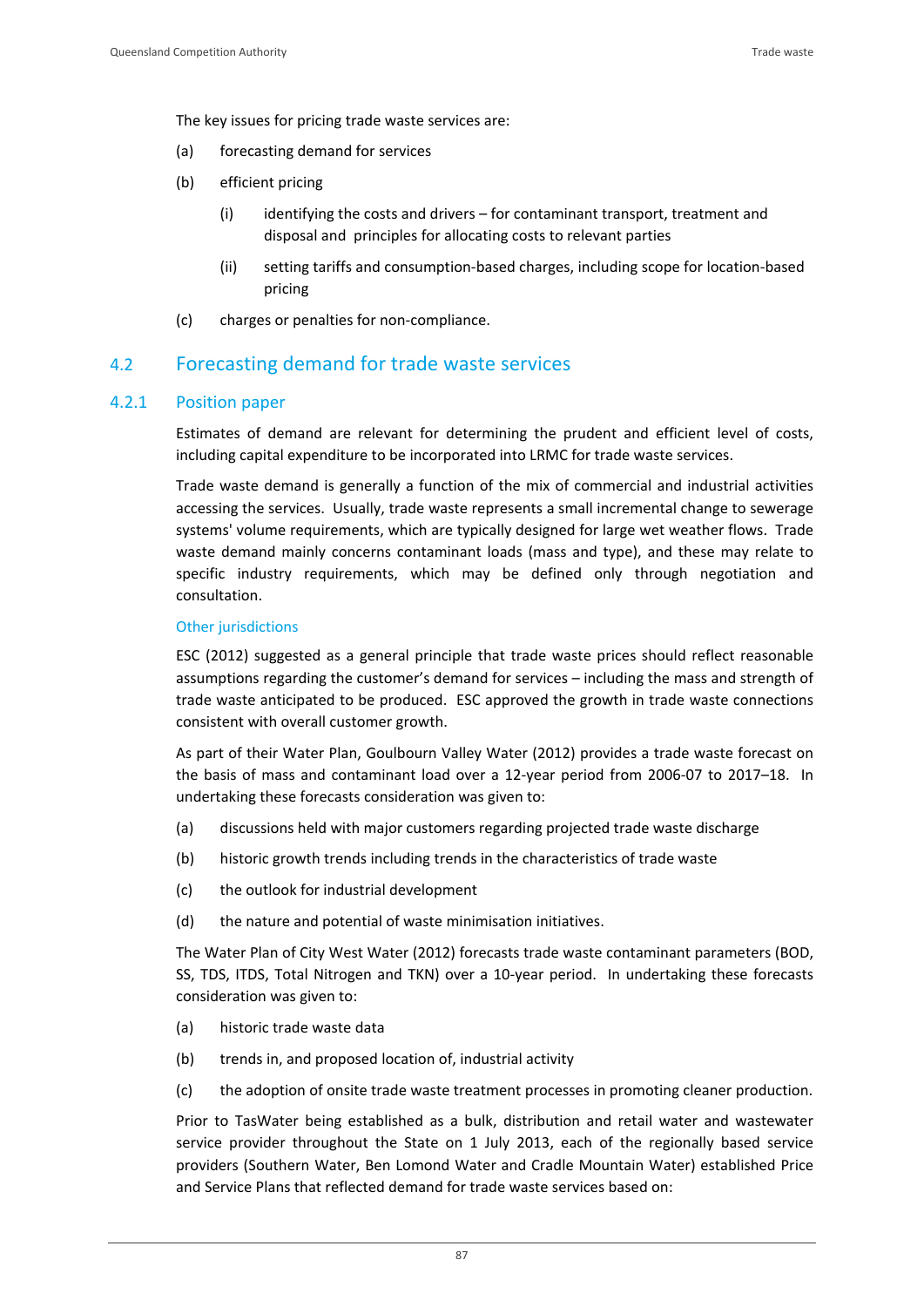- (a) projected changes in industrial activity (such as analysing Australian Business Registry data to establish the extent of potential trade waste customers)
- (b) a commitment to decreasing trade water discharge over time through a number of initiatives such as requiring greater on-site pre-treatment (Ben Lomond Water 2012; Cradle Mountain Water 2012; Southern Water 2012).

#### SEQ retailers

The regulated retailers forecast demand based on growth in trade waste connections as a proxy for growth in mass of trade waste discharge. The retailers do not forecast changes in contaminant load or consider initiatives aimed at decreasing trade waste discharge over time.

Also, as identified by SKM (2013) the retailers base growth projections for trade waste in proportion to the residential growth. Specifically:

*SKM has accepted the trade waste connection projections proposed by QUU on the basis that the rates proposed are consistent with the growth rates seen in the other connection categories.*

For the period from 2012 to 2015, QUU's (SKM 2013) demand was based on the number of trade waste connections (as at 2010–11) indexed at the OESR's dwelling projections, adjusted by the low population growth series. QUU applied 95% of all growth in dwellings to its 'connected' dwellings, the assumption being that most new dwellings would be developed in areas that are connected to QUU's network. This growth rate is applied to both residential and non‐residential connections.

#### QCA analysis

Projections in trade waste discharge are not necessarily in proportion to residential growth. As an example, a particular local government authority may experience an increase in residential, as opposed to industrial, activity over time. In addition, although experiencing an increase in industrial activity, the retailer may introduce more stringent requirements associated with the on‐site treatment of trade waste, leading to constant (or decreased) trade waste discharge over time.

Accordingly, consistent with the approaches in other jurisdictions, the retailers in forecasting demand for trade waste services should:

- (a) consider historic trends in the mass of trade waste being discharged and associated contaminant loads, having regard to the overall mix of residential and industrial customers
- (b) the manner in which initiatives (such as moves towards full‐cost recovery) reduce trade waste discharge over time
- (c) trends in, and proposed location of, industrial activities.

Forecasts for trade waste mass and loads may require specific consultation with new large customers (and on an ongoing basis with large emitters) to identify any step‐changes in demand for services.

Where the customer balance (residential to commercial) is relatively stable, or is strongly correlated with population growth, trend data should be sufficient to provide reasonable forecast estimates.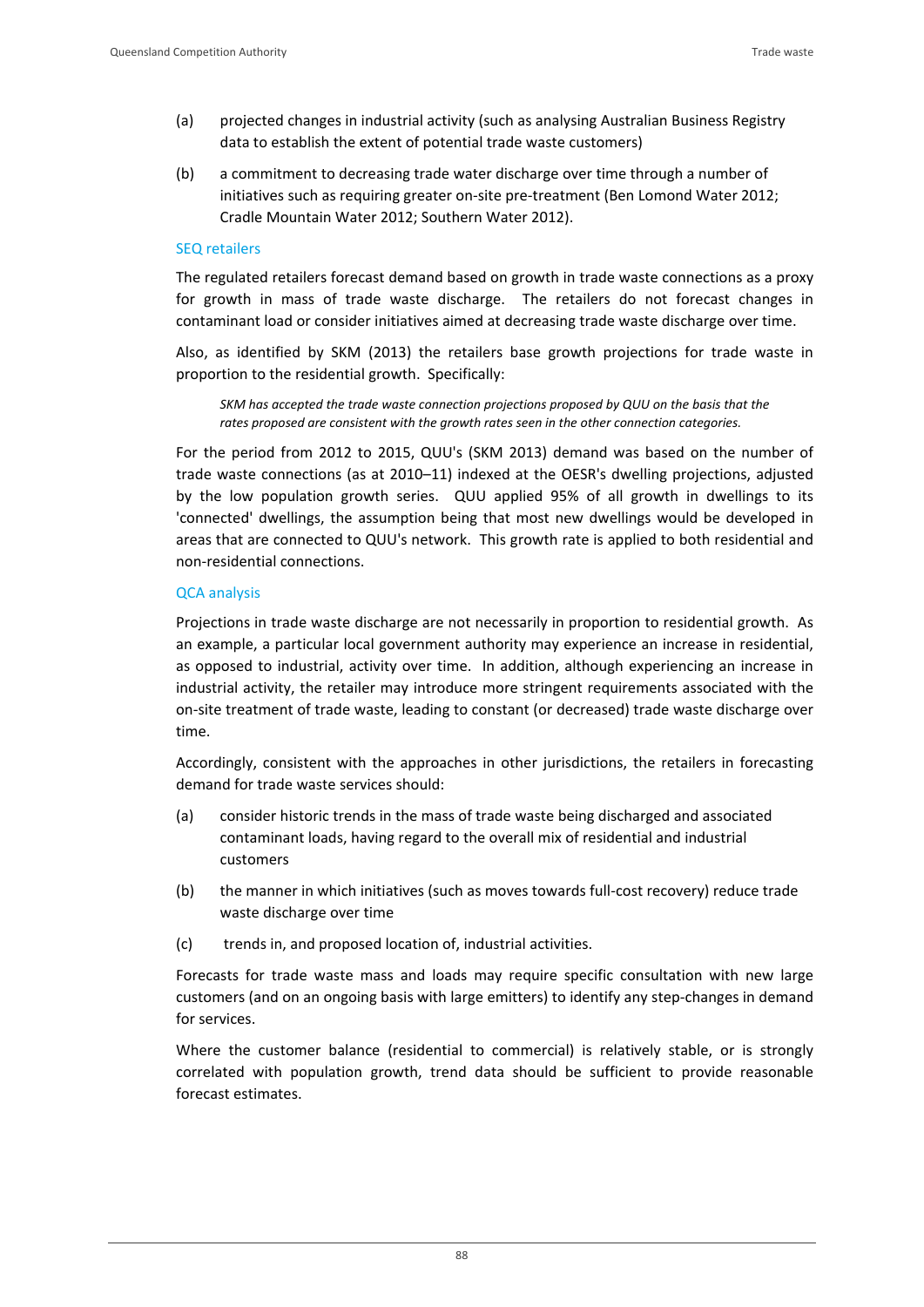## 4.2.2 Final report

#### Submissions

Both QUU and Unitywater (2014) agreed with QCA's recommended demand forecasting approach. However, QUU and Unitywater suggested that this section be removed.

Unitywater (2014) noted that to the extent that the QCA feels that guidance needs to be provided, this should be provided by way of non‐binding pricing guidelines.

#### QCA analysis

Demand analysis is included in pricing principles as demand is a key input to forecasting revenue and therefore price setting.

The QCA's recommendations are unchanged.

### Recommendations

- **4.1 Where the customer base changes in line with growth, trend information be used to provide reasonable forecasts of demand for trade waste services.**
- **4.2 Retailers consult with large customers to monitor any step changes in demand for trade waste services.**

## 4.3 Efficient pricing of trade waste services

Under the preferred efficient LRMC pricing framework, the steps in the process of determining efficient trade waste prices are to:

- (a) establish the costs attributable to the parties impacting the sewerage system associated with trade waste activities compared to those costs associated with non‐trade waste activities. This entails identifying the incremental costs of trade waste, as distinct from 'normal' sewerage
- (b) establish the bases for efficient two‐part or multi‐part tariffs to recover the share of total costs attributable to trade waste activities. This includes identifying cost drivers for variable charges typically including contaminant load and mass
- (c) if relevant, charges are differentiated to reflect cost variations ‐ for example, for customer type, location or risk. Risk‐based assessments may be used to derive charges for certain customer groups.

## 4.3.1 Who pays

#### Position paper

Costs incurred by the trade waste service provider are typically direct (or pollutant) costs, ancillary costs (such as processing an application to discharge trade waste and conducting site specific audits or inspections) and indirect costs (such as non-site specific testing).

Cost drivers include the mass and contaminant load of trade waste generated, above that of the domestic sewerage system and the type and degree of treatment required.

A key issue is who should meet the costs of managing trade waste. As noted above in chapter 1, the allocation of costs to relevant parties may be on the basis of either:

(a) the impactor (or polluter or user) pays principle. Here, costs can be attributed to a specific group in the community (for example, the retailer's trade waste customers)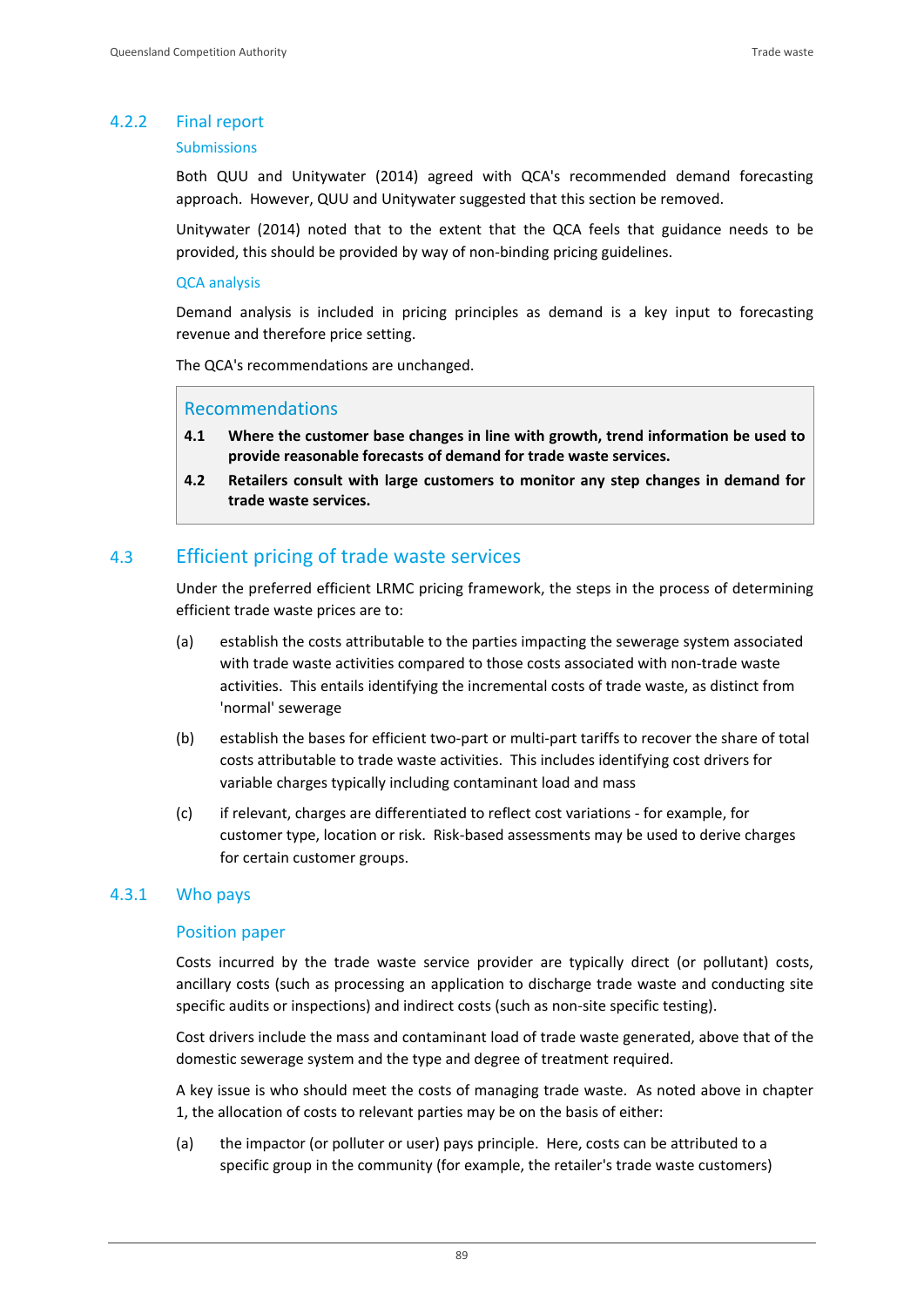(b) the beneficiary pays principle. Here, beneficiaries may also be identifiable as a specific group.

#### Other jurisdictions

Other jurisdictions have adopted a user pays or 'impactor‐pays' approach to trade waste cost allocation, meeting general objectives of cost reflectivity and marginal pricing signals (IPART 2012b, 2013; ESC 2013a; OTTER 2012).

#### SEQ retailers

In Queensland, charges for trade waste are typically based on the pricing principles of 'user pays' with the aim of full cost recovery.

Trade waste revenues for the SEQ retailers comprise a relatively small proportion of total revenues. For example, QUU's trade waste revenue requirement is around \$20 million but is only about 2% of the total MAR.

#### QCA analysis

In seeking to provide the most appropriate incentive to minimise costs for the community, charges applied to the party generating the trade waste (the impactor) are most appropriate and relevant.

The appeal of the impactor pays approach is that:

- (a) it is fair to charge the costs resulting from pollution to those who cause and benefit from causing the pollution (equity considerations)
- (b) this approach requires impactors to internalise costs that would otherwise be incurred by society that result from their environment damaging activities. The impactor pays approach also results in greater long-run economic efficiency compared to the situation where polluters are not subject to full‐cost recovery (economic efficiency considerations) (Tilton 1995).

The impactor pays approach is consistent with the goals of economic efficiency and the revenue adequacy of the regulated retailers. This approach is also consistent with equity/fairness (as those contributing more to trade waste discharge are exposed to associated charges) and simplicity/transparency (as this approach is more easily understood by stakeholders). The QCA recommends the impactor pays approach be applied.

The beneficiary pays approach provides less incentive for the trade waste emitters to reduce trade waste costs and to review the least cost option to manage trade waste – avoidance, abatement or treatment. Customers with low-cost opportunities to treat waste on-site have less incentive to do so (Frontier Economics 2011b).

#### Final report

QUU (2014) agreed that trade waste prices be set according to the 'impactor pays' principle. Unitywater considered that the recommendations for trade waste pricing are non‐contentious.

The QCA's recommendation is unchanged.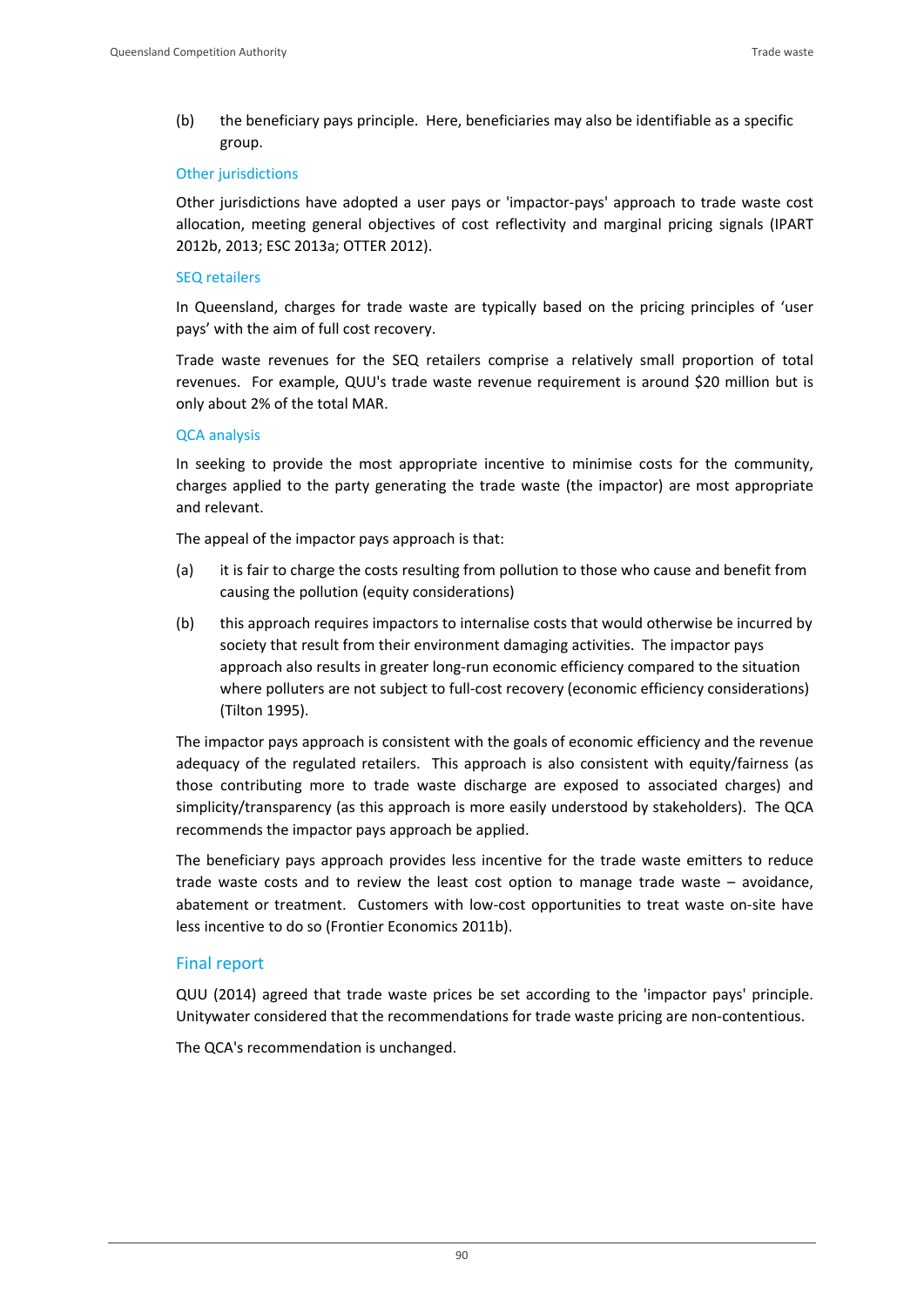#### Recommendation

#### **4.3 Trade waste prices be based on the impactor pays principle.**

### 4.3.2 Trade waste tariff structures

#### Position paper

#### National commitments and positions

The Council of Australian Governments' (COAG) *Intergovernmental Agreement on a National Water Initiative* (NWI) (NWC 2004) required that States and Territories (for metropolitan settings) review and develop pricing policies for trade wastes that encourage the most cost effective methods of treating industrial wastes, whether at the source or at downstream plants.

The Water Services Association of Australia's (WSAA 2012) Australian Sewage Quality Management Guidelines, proposed the following pricing principles:

- (a) charges should be consumption‐based, incorporating pay for use and fee for service
- (b) charges should be full cost recovery and incorporate a real rate of return on assets with services provided at less than full cost incorporating a transparent CSO
- (c) the tariff approach should ‐
	- (i) be easily understood and linked to costs
	- (ii) be equitable across all customer classes with any cross‐subsidy removed or (should they continue) made transparent
	- (iii) induce customer behaviour that aligns to operating strategies such as waste minimisation and the appropriate use of pre‐treatment technologies.

WSAA also advise that to encourage compliance, waste minimisation and the introduction of cleaner technology, utilities should use incentive charges, such as:

- (a) tiered charges for specific contaminants
- (b) premium charges where required pre‐treatment is not installed
- (c) non‐compliance charges in response to breaches of conditions and agreements
- (d) asset protection charges where maintenance is provided.

The PC (2011) proposed that there are efficiency gains associated with load based pricing (that is, where charges reflect the cost drivers of transport, treatment and disposal). Where the costs of measuring contaminant loads do not outweigh the benefits, load based pricing signals to customers the costs of discharging to the sewerage system compared with waste minimisation and on‐site treatment (PC 2011).

The PC indicated that load based pricing is likely to be most relevant for large users because the benefits are likely to be the greatest, and the costs of implementation are likely to be low as metering is likely already in place for compliance reasons.

#### Other jurisdictions

The ESC (2012) established that variable trade waste prices should reflect the LRMC of providing services, including trade waste transfer, treatment and disposal (also ESCOSA 2013a). Ofwat (2012) stated that the marginal costs of treating pollutant loads is to be estimated and the setting of the variable (treatment) charge to be above these marginal costs.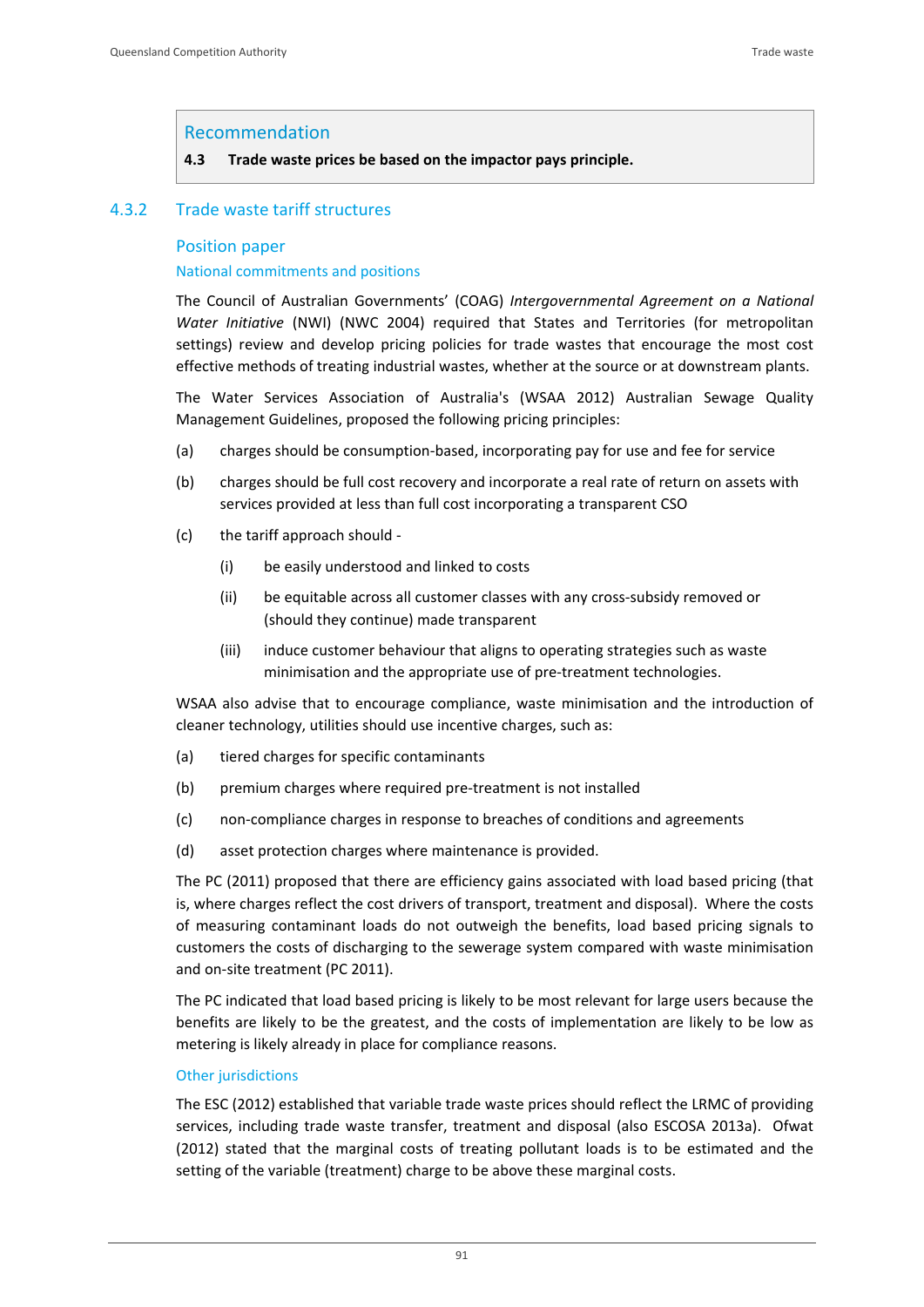In practice, trade waste charges in various jurisdictions have been established taking account of volumetric charges for treatment and transport costs (mass and contaminant load), with fixed charges to provide sufficient revenues. Fixed charges also cover agreement costs and monitoring costs.

Specifically:

- (a) in New South Wales:
	- (i) Hunter Water charges comprise fixed (based on processing trade waste agreements and conducting inspections) and variable (based on transport and treatment) costs. Hunter Water also accepts and treats trade waste transported to its sites by tanker, with both fixed and variable charges applying
	- (ii) Sydney Water charges three types of trade waste charges, pollutant charges (transport, treatment and disposal, and corrosion costs of high strength wastes), ancillary and quarterly agreement charges (application fees and administration) and Wastesafe charges – covering the cost of electronic monitoring, including a fixed charge per waste trap plus charges for inspections.
- (b) in Victoria:
	- (i) Melbourne Water charges the three retail water businesses (City West Water, South East Water and Yarra Valley Water) to transport, treat and dispose of trade waste collected. Three charges apply, namely: a fixed annual charge; a variable price relating to mass; and a variable price relating to load
	- (ii) South East Water (2013) charges an application fee, a fixed agreement charge and mass/load charges above specified thresholds– mass over 1000 kL per year, BOD>600mg/L and SS>600mg/L
	- (iii) City West Water also charges application and agreement fees, and variable charges for mass and load.
- (c) in South Australia, SA Water levies both fixed charges (to process applications and conduct regular audits) and variable charges (to transport and treat trade waste)
- (d) in Tasmania, TasWater levies ‐
	- (i) fixed charges to process applications, annual management fees and annual fixed usage charges
	- (ii) variable charges based on mass (either assumed or metered) and contaminant load of trade waste (either determined by TasWater or assumed based on industry class).

#### SEQ retailers

#### Planning

The DR Act requires the retailers to establish a Water Netserv Plan for management of trade waste entering the sewerage system. This may include requirements for waste prevention, treatment and recycling prior to trade waste being discharged.

All of the regulated retailers have in place a Trade Waste Environmental Management Plan (TWEMP) or equivalent (such as a Trade Waste Management Plan) under the Environmental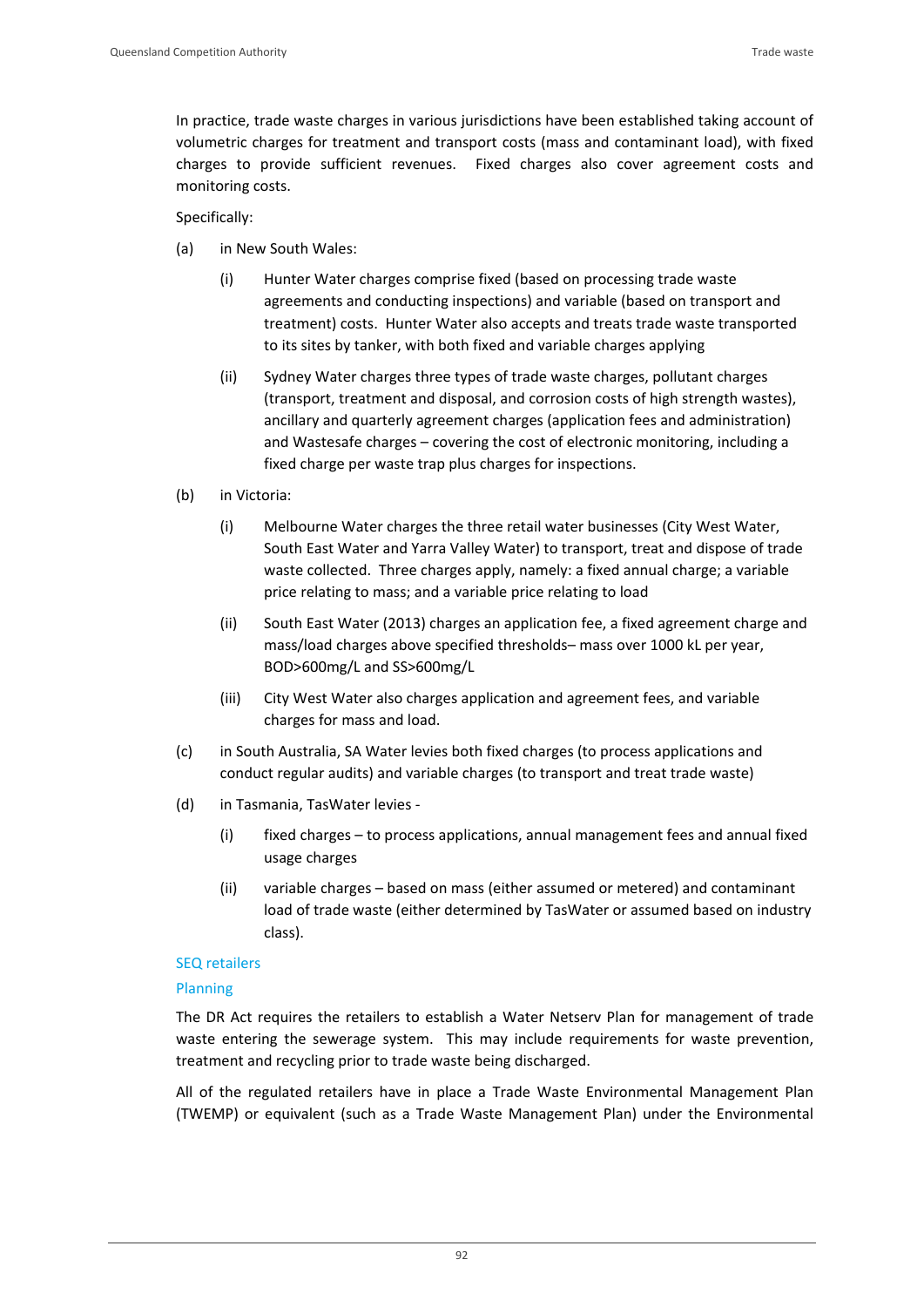Protection Policy (Water) 2009.<sup>1</sup> The plan sets out objectives, procedures associated with applying to discharge trade waste and fees and charges based on a range of criteria (including the mass and contaminant load of trade waste).

#### Trade waste tariffs

Charges fall into three broad categories, namely:

- (a) charges to recover costs associated with trade waste transport, treatment and disposal
- (b) charges to recover costs associated with processing an application to discharge trade waste (including assessment to determine the risk posed to the sewerage system from the proposed discharge)
- (c) charges to recover monitoring and measurement activities (such as regular auditing to ensure compliance with permitted trade waste mass and contaminant loads).

An overview of SEQ trade waste charges (and associated tariff structure) is outlined below. This table also shows how charges are differentiated by customer type and risk factors.

Should agreement be struck between the retailer and the trade waste customer that does not include reference to the charges schedule, then this is a contractual matter between the retailer and its customer.

 $1$  The QCA notes that the obligation for preparation of TWEMPs was removed from the EPP Water in December 2013. Section 31 of the EPP Water provides that the local government's plan under the repealed policy is taken to be a plan about trade waste management. The DR Act provisions regarding the plans remain; refer to s 100A.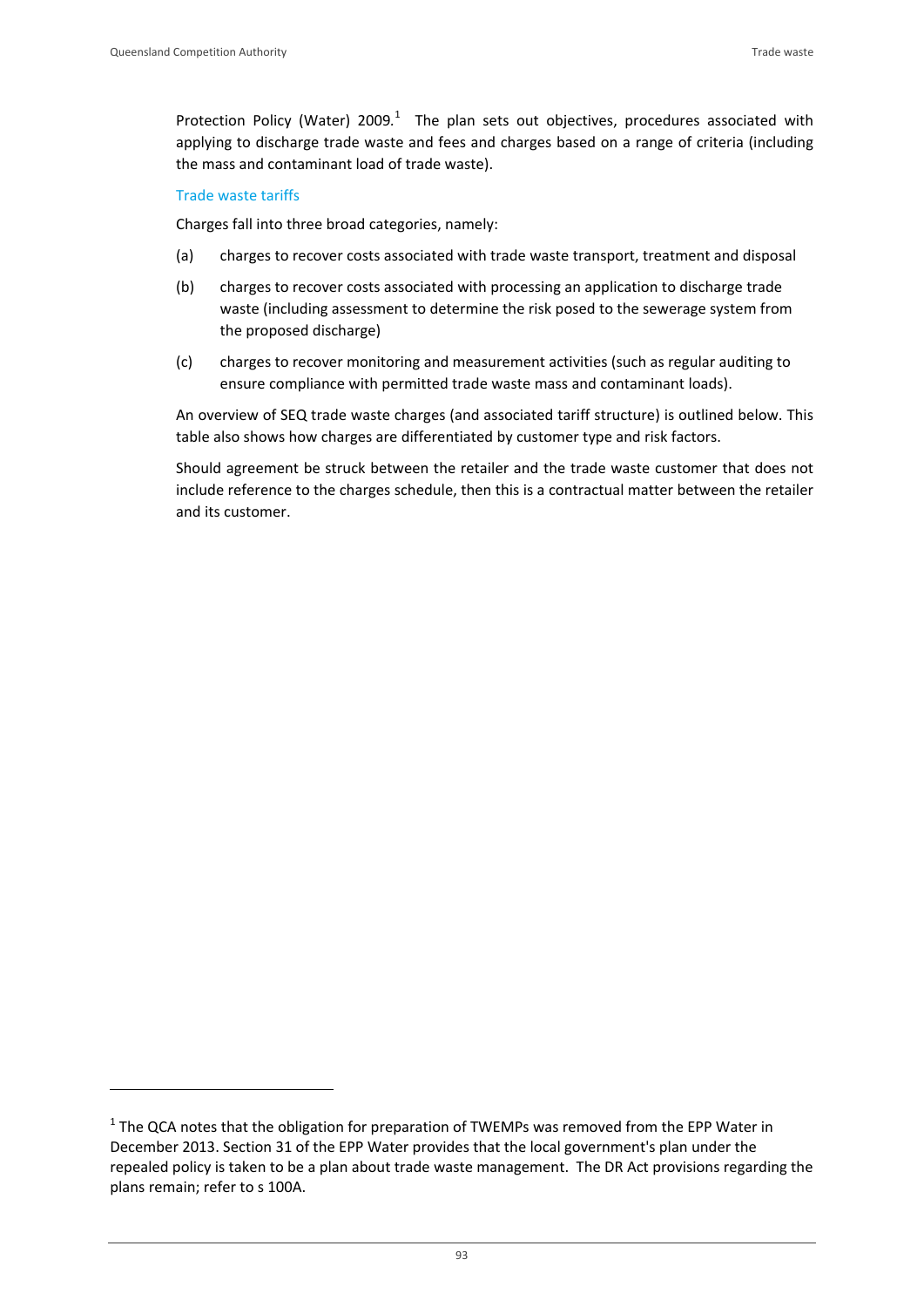| <b>Retailer</b> | <b>Application fee</b>        | Category based on risk                                                                                                                                                                                                                                                                                                     |                               | <b>Contaminant load</b><br><b>Mass</b> |                 |                | <b>Tariff</b>                  |                                                                                                                                                  |
|-----------------|-------------------------------|----------------------------------------------------------------------------------------------------------------------------------------------------------------------------------------------------------------------------------------------------------------------------------------------------------------------------|-------------------------------|----------------------------------------|-----------------|----------------|--------------------------------|--------------------------------------------------------------------------------------------------------------------------------------------------|
|                 |                               |                                                                                                                                                                                                                                                                                                                            | <b>Metered</b>                | <b>Assumed</b>                         | <b>Measured</b> | <b>Assumed</b> | <b>Fixed</b>                   | Variable                                                                                                                                         |
| QUU             | \$160.40 one-<br>off fee      | Category A - minor trader (<275 kL per annum)<br>with assumed domestic strength.                                                                                                                                                                                                                                           |                               | Yes                                    |                 | Yes            | \$92.25 per<br>quarter         | No variable charges apply                                                                                                                        |
|                 | \$160.40 one-<br>off fee      | Category B - medium to large trader (>275 kL per<br>annum) with assumed domestic strength.<br>Variable charges based on assumed mass of<br>discharge                                                                                                                                                                       |                               | Yes                                    |                 | Yes            |                                | \$1.41 per kL (minimum<br>charge of \$92.25 per<br>quarter)                                                                                      |
|                 | \$160.40 one-<br>off fee      | Category C - medium to large trader (>275 kL per<br>annum) with assumed half domestic strength.<br>Variable charges based on assumed volume of<br>discharge                                                                                                                                                                |                               | Yes                                    |                 | Yes            |                                | \$1.07 per kL (minimum<br>charge of \$92.25 per<br>quarter)                                                                                      |
|                 | \$160.40 one-<br>off fee      | Category D - large trader with high volume and/or<br>high strength trade waste with quality routinely<br>sampled (such as a brewery, abattoir or chemical<br>manufacturing facility). Charges apply for routine<br>sampling and analysis. Variable charges based on<br>metered volume and contaminant load of<br>discharge | Yes                           |                                        | Yes             |                |                                | \$0.91 per kL plus<br>additional variable charges<br>depending on composition<br>of contaminant(s)<br>(minimum charge of<br>\$92.25 per quarter) |
|                 | \$160.40 one-<br>off fee      | Category E - medium to large trader (>275 kL per<br>annum) with assumed greater than double<br>domestic strength (such as a restaurant or<br>pub/tavern). Variable charges based on assumed<br>volume of discharge                                                                                                         |                               | Yes                                    |                 | Yes            |                                | \$1.41 per kL (minimum<br>charge of \$92.25 per<br>quarter)                                                                                      |
| Unitywater      | No application<br>fee applies | Deemed Customer - low risk status where no pre-<br>treatment is required (such as a hairdresser or<br>florist)                                                                                                                                                                                                             |                               |                                        |                 |                | No additional<br>charges apply | No additional charges<br>apply                                                                                                                   |
|                 | \$355.00 one-<br>off fee      | Category 1 - medium risk status where some pre-<br>treatment may be required (such as a small<br>manufacturing plant or motor vehicle workshop)                                                                                                                                                                            | Yes (in<br>some<br>instances) | Yes (in the<br>most<br>instances)      |                 | Yes            | \$103.00 per<br>annum          | \$2.00 per kL plus \$100 per<br>annum if $< 50$ kL or \$300<br>per annum if > 50 kL                                                              |

#### **Table 17 Retailers' customer categories based on risk assessment and tariff structure (2013‐14)**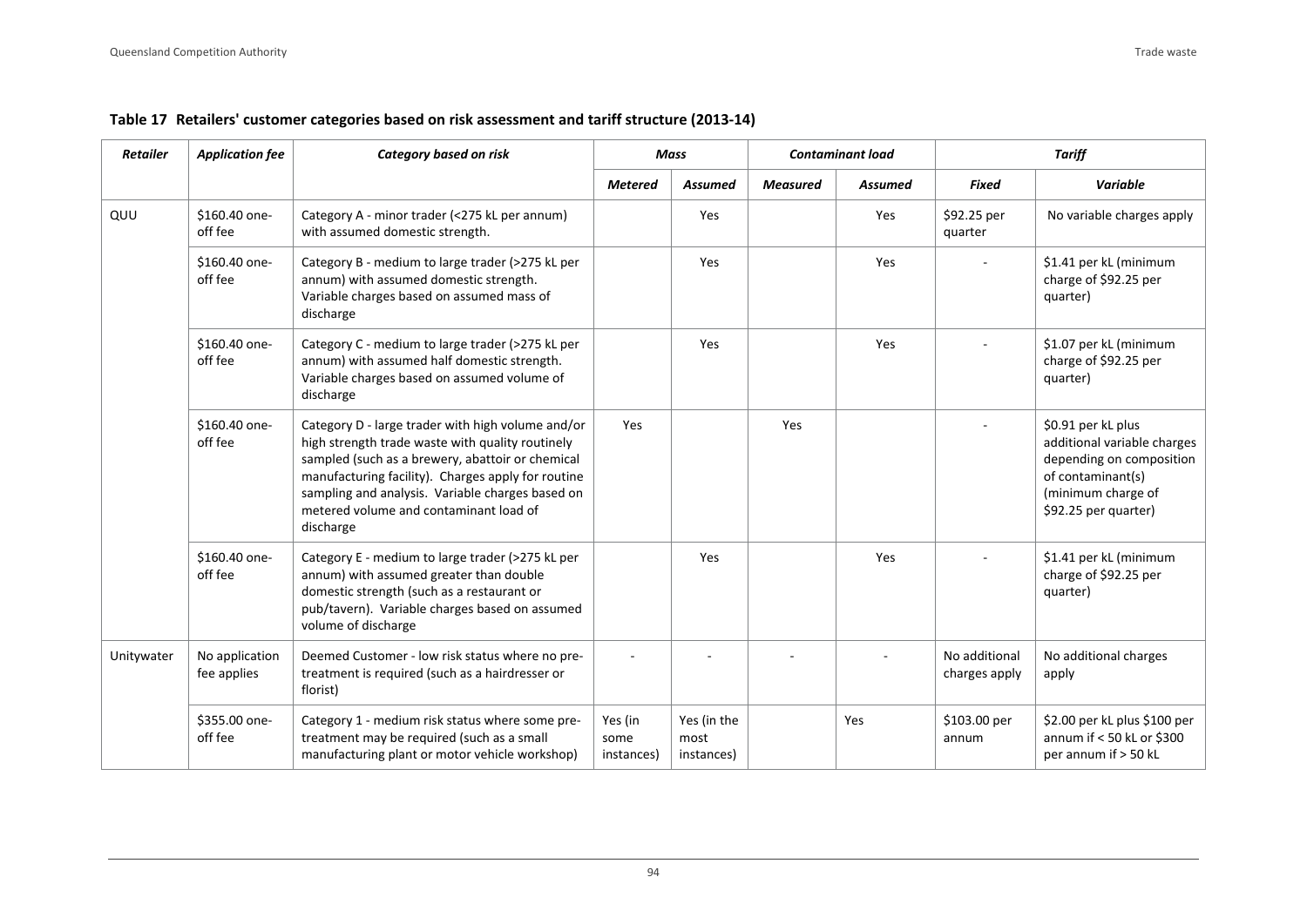| Retailer                                 | <b>Application fee</b>                                        | <b>Category based on risk</b>                                                                                                                                                                                                                                                                                | Mass |     |     |                                                                                | <b>Contaminant load</b>                                                       |                                                                                           | <b>Tariff</b> |  |
|------------------------------------------|---------------------------------------------------------------|--------------------------------------------------------------------------------------------------------------------------------------------------------------------------------------------------------------------------------------------------------------------------------------------------------------|------|-----|-----|--------------------------------------------------------------------------------|-------------------------------------------------------------------------------|-------------------------------------------------------------------------------------------|---------------|--|
|                                          | \$355.00 one-<br>off fee                                      | Category 2 - high risk status where pre-treatment<br>is required (such as a large volumes and/or where<br>target sewer admission limits are exceeded)                                                                                                                                                        | Yes  |     | Yes |                                                                                | \$103.00 per<br>annum                                                         | \$2.00 per kL plus<br>additional charges<br>depending on composition<br>of contaminant(s) |               |  |
| <b>Gold Coast</b><br><b>City Council</b> | No application<br>fee applies                                 | Category 1 - low risk, random monitoring of<br>discharge (typically smaller businesses such as a<br>restaurant or laundry)                                                                                                                                                                                   |      | Yes |     | Yes                                                                            |                                                                               | \$4.33 per kL plus<br>additional charges<br>depending on composition<br>of contaminant(s) |               |  |
|                                          | No application<br>fee applies                                 | Category 2 - moderate risk, random monitoring<br>of discharge (typically larger businesses such as<br>metal finishers or printing facilities)                                                                                                                                                                |      | Yes |     | Yes                                                                            |                                                                               | \$4.33 per kL plus<br>additional charges<br>depending on composition<br>of contaminant(s) |               |  |
|                                          | No application<br>fee applies                                 | Category 3 - place a significant load on<br>wastewater reticulation and treatment systems<br>and, if necessary, are monitored (that is, tested)<br>quarterly (typically commercial laundries, car<br>washes or food processing facilities)                                                                   |      | Yes |     | Yes (but<br>Council could<br>require<br>contaminant<br>load to be<br>measured) |                                                                               | \$4.33 per kL plus<br>additional charges<br>depending on composition<br>of contaminant(s) |               |  |
|                                          | No application<br>fee applies                                 | Category 4 - significant load on wastewater<br>reticulation and treatment systems and are<br>monitored regularly for the purpose of<br>compliance and billing. These businesses<br>(typically breweries and industrial manufacturing<br>facilities) usually have extensive pre-treatment<br>systems in place | Yes  |     | Yes |                                                                                |                                                                               | \$4.33 per kL plus<br>additional charges<br>depending on composition<br>of contaminant(s) |               |  |
| Logan City<br>Council                    | Not applicable<br>$-$ annual base<br>charge levied<br>instead | Category 1 - low strength/low volume trade<br>waste customers                                                                                                                                                                                                                                                |      | yes |     | yes                                                                            | Base charge of<br>\$97.85 plus<br>fixed<br>treatment<br>charge of<br>\$286.43 |                                                                                           |               |  |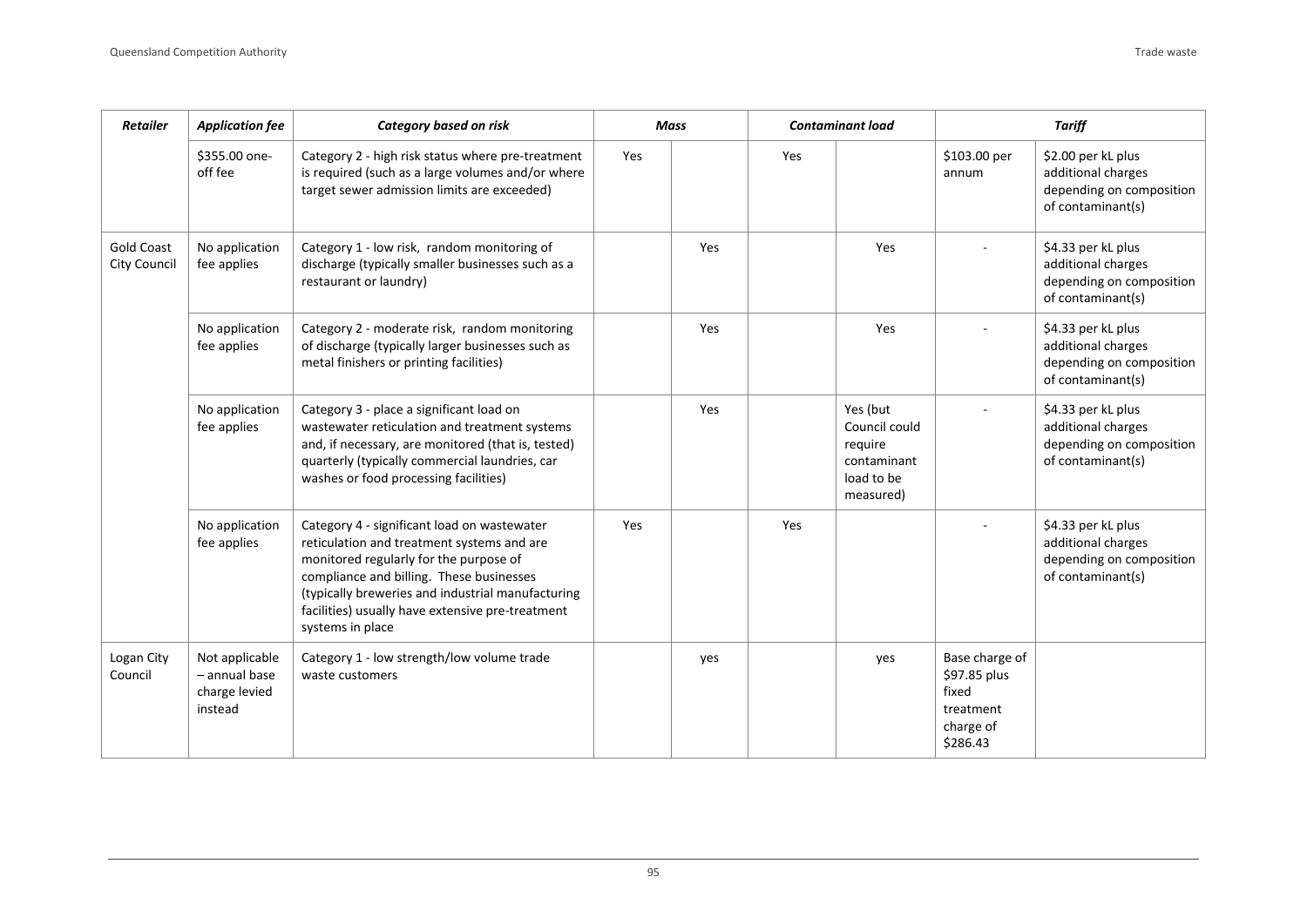| <b>Retailer</b>         | <b>Application fee</b>                                      | Category based on risk                                                                                                                                                                            | Mass |     |     |     | <b>Contaminant load</b>                |                                                                                                              | <b>Tariff</b> |  |
|-------------------------|-------------------------------------------------------------|---------------------------------------------------------------------------------------------------------------------------------------------------------------------------------------------------|------|-----|-----|-----|----------------------------------------|--------------------------------------------------------------------------------------------------------------|---------------|--|
|                         | Not applicable<br>- annual base<br>charge levied<br>instead | Category 2 - medium strength trade waste<br>customers, typically businesses such as small<br>restaurants and motor vehicle workshops                                                              |      | yes |     | yes | Base charge of<br>\$656.27 per<br>year | \$1.56 per kL of discharge<br>(contaminant load<br>assumed)                                                  |               |  |
|                         | Not applicable<br>- annual base<br>charge levied<br>instead | Category 3 - high strength/high strength trade<br>waste customers, typically businesses such as<br>industrial (milk processing and paper processing)<br>facilities                                | yes  |     | yes |     | Base charge of<br>\$982.61 per<br>year | Variable charges (on a per<br>kL or kg basis) apply<br>depending on volume<br>composition of<br>contaminants |               |  |
| Redland<br>City Council | No application<br>fee applies                               | Category 1 - low strength/modest volume trade<br>waste discharge (similar to domestic sewage),<br>typically hairdressers, educational facilities and<br>automotive workshops                      |      | yes |     | yes | \$384.65<br>annual fee                 | \$2.13 per kL                                                                                                |               |  |
|                         | No application<br>fee applies                               | Category 2(a) - higher strength and volume<br>compared to domestic sewage where there are<br>requirements for sampling and analysis (usually<br>quarterly). Typically restaurants.                |      | ves |     | ves | \$384.65<br>annual fee                 | \$2.13 per kL plus<br>additional charges<br>depending on composition<br>of contaminant(s)                    |               |  |
|                         | No application<br>fee applies                               | Category 2(b) - higher strength and volume<br>compared to domestic sewage where there are<br>requirements for sampling and analysis (usually<br>quarterly). Typically food processing facilities. | ves  |     | yes |     | \$384.65<br>annual fee                 | \$2.13 per kL plus<br>additional charges<br>depending on composition<br>of contaminant(s)                    |               |  |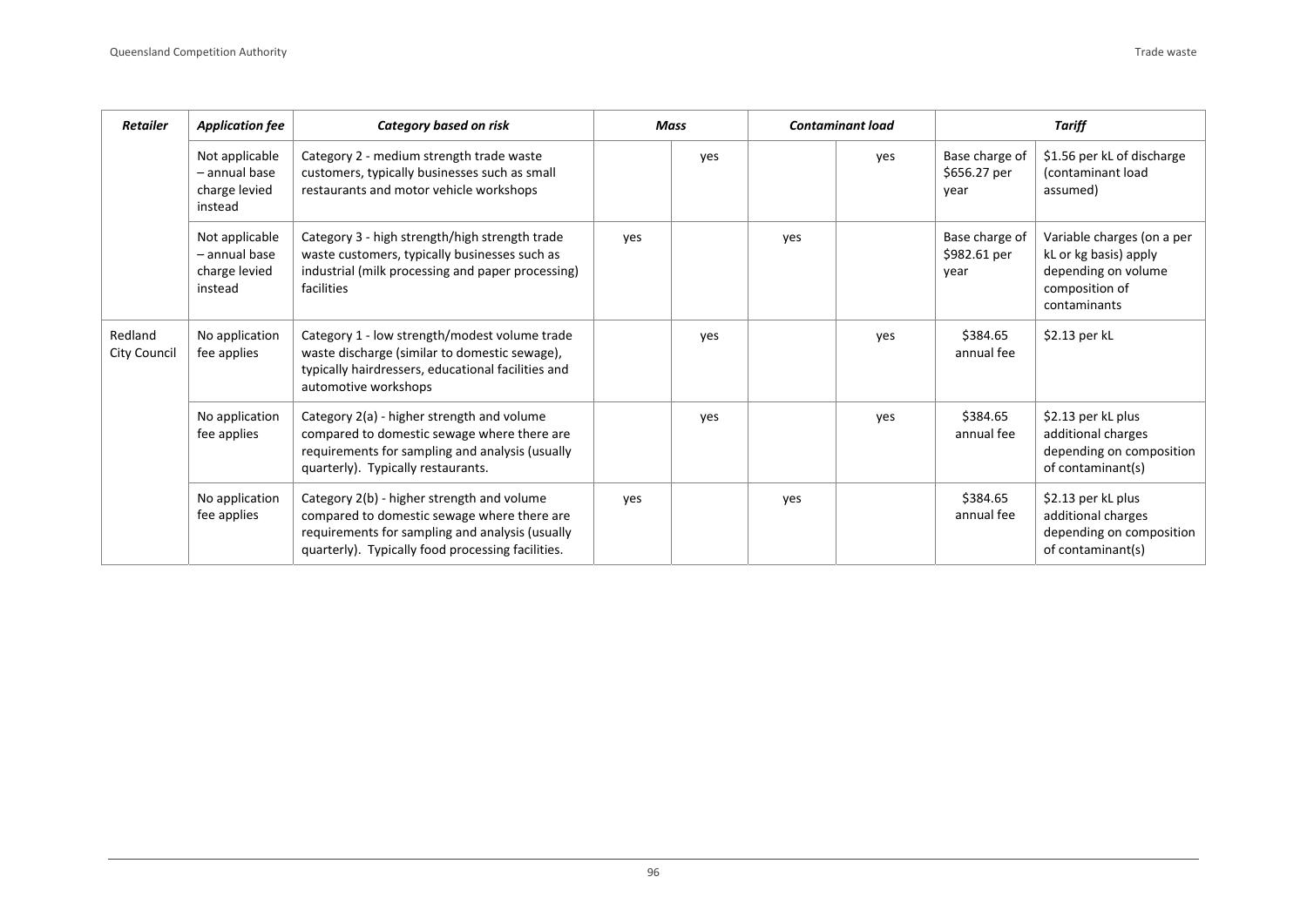Trade waste charges typically take account of treatment associated with biochemical (or chemical) oxygen demand (BOD or COD) and suspended solids (SS), total kjeldahl nitrogen (TKN), total phosphorus (TP), total dissolved solids (TDS) and inorganic total dissolved solids (ITDS).

The SEQ retailers publish schedules of general acceptance (or admission) limits regarding a range of contaminant parameters. For the purpose of a comparing the different approaches of the retailers, extracts from these schedules are included below in Table 18.

| <b>Contaminant</b><br>Parameter | <b>Retailer</b>                | <b>Maximum Limit</b>                                           |  |  |
|---------------------------------|--------------------------------|----------------------------------------------------------------|--|--|
|                                 | QUU                            | BOD <sub>5</sub> 2000 mg/l for Brisbane (300 mg/l for Ipswich) |  |  |
|                                 | Unitywater                     | $BOD5$ 300 mg/l                                                |  |  |
| BOD <sub>5</sub> or COD         | <b>Gold Coast City Council</b> | COD 1000 mg/l                                                  |  |  |
|                                 | Logan City Council             | BOD <sub>5</sub> 600 mg/l                                      |  |  |
|                                 | <b>Redland City Council</b>    | BOD <sub>5</sub> 600 mg/l (COD 1500 mg/l)                      |  |  |
|                                 | QUU                            | 10,000 mg/l for Brisbane (4000 mg/l for Ipswich)               |  |  |
| <b>TDS</b>                      | Unitywater, GCCC               | na                                                             |  |  |
|                                 | LCC, RCC                       | 10,000 mg/l                                                    |  |  |
| Grease and Oil                  | QUU, GCCC, LCC, RCC            | $200$ mg/l                                                     |  |  |
|                                 | Unitywater                     | 100 mg/l                                                       |  |  |
|                                 | QUU, Unitywater, LCC, RCC      | $10 \text{ mg/l}$                                              |  |  |
| Lead                            | <b>Gold Coast City Council</b> | $1$ mg/l                                                       |  |  |
|                                 | QUU, Unitywater, RCC           | $0.05$ mg/l                                                    |  |  |
| Mercury                         | <b>Gold Coast City Council</b> | $0.01$ mg/l                                                    |  |  |
|                                 | Logan City Council             | $0.005$ mg/l                                                   |  |  |
|                                 | QUU, Unitywater, GCCC, RCC     | 38° Celsius                                                    |  |  |
| Temperature                     | Logan City Council             | 40° Celsius                                                    |  |  |

|  |  | Table 18 Typical acceptance/admission limits |  |  |
|--|--|----------------------------------------------|--|--|
|--|--|----------------------------------------------|--|--|

#### QCA analysis

For trade waste, the volumetric charge should reflect at least those costs which vary with usage (variable costs), encouraging trade waste customers to seek least‐cost solutions whether at the source (through investing in pre-treatment technologies) or at downstream WWTPs.

The volumetric charges may be defined as:

(a) volume‐ and load‐based — based on the direct measurement of the volume of discharge and an assessment of contaminant load. Given the sewerage service provider incurs costs associated with treating volume and contaminant load, charges levied directly recover these costs. Load‐based pricing typically applies to higher‐risk customers and requires trade waste discharge to be metered and contaminant load determined and routinely sampled and analysed to ensure consistency with agreed levels. In SEQ, load‐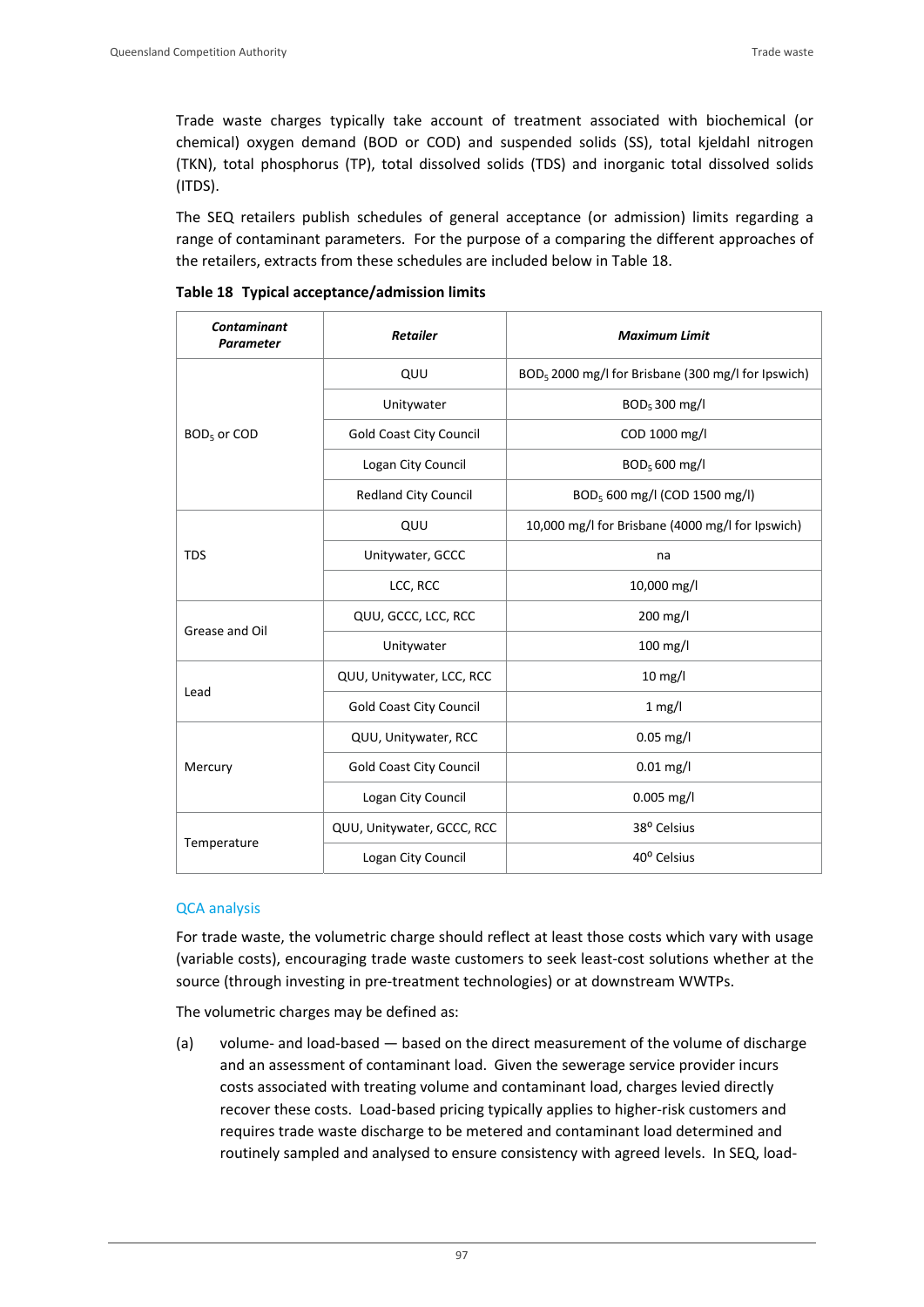based pricing is typical of arrangements between the regulated retailers and larger trade waste customers

(b) assumed or indirect measures – in contrast to load‐based pricing for higher‐risk trade waste customers, lower-risk customers' contaminant loads and volumes tend to be assumed (or indirectly measured). In these instances, contaminant load is assigned (based on a category such as industry type) while volume is indirectly measured through applying a *trade waste fraction* to the volume of potable water consumed, measured typically at the primary water meter. *Trade waste fractions* are based on industry type and historic water consumption and trade waste flow.

The majority of trade waste customers discharge modest amounts of pre‐treated trade waste with low contaminant loads. As a result, it is impractical to subject these customers to loadbased pricing as the costs would outweigh the benefits.

Fixed charges are required to ensure sufficient revenue to cover fixed costs, as well as specific one-off costs such as application costs. Most retailers (with the exception of GCCC) apply a quarterly fixed charge resulting in a two‐part tariff.

Discretion is exercised by the retailers associated with ancillary trade waste charges. As an example, as outlined above:

- (a) QUU and Unitywater levy one‐off application fees
- (b) Gold Coast City Council is the only retailer not to levy an annual fixed charge and application fee
- (c) the retailers tend to have different limits for the same contaminant parameter.

The differences in charges reflect the different cost drivers that apply to the regulated retailers. Each retailer has knowledge as to the capacity of its WWTPs and to the level of maintenance required due to the types of trade waste that are typically discharged.

Tariff structures adopted by the regulated retailers are consistent with the principles of LRMC pricing. This approach:

- (a) ensures economic efficiency objectives are met through marginal cost pricing based on the LRMC of service provision
- (b) achieves revenue adequacy for the regulated retailer as charges are directly cost-related. Where assumed volumes are used, the retailer is reliant on the integrity of the *trade waste fraction* to estimate the amount of trade waste discharged into the sewerage system and therefore faces greater risks
- (c) is equitable in that the impactors pay for their share of costs
- (d) although necessarily complex to administer and apply, trade waste charges are transparent (that is, the methodology is easily understood).

The QCA recommended that the regulated retailers have the discretion, within the general principle of LRMC pricing, to apply additional inspection and monitoring charges on a costreflective basis.

## Final report

#### **Submissions**

QUU (2014) suggested that the QCA consider this recommendation in light of a volumetric sewerage charge for non-residential customers. If a volumetric charge is applied with a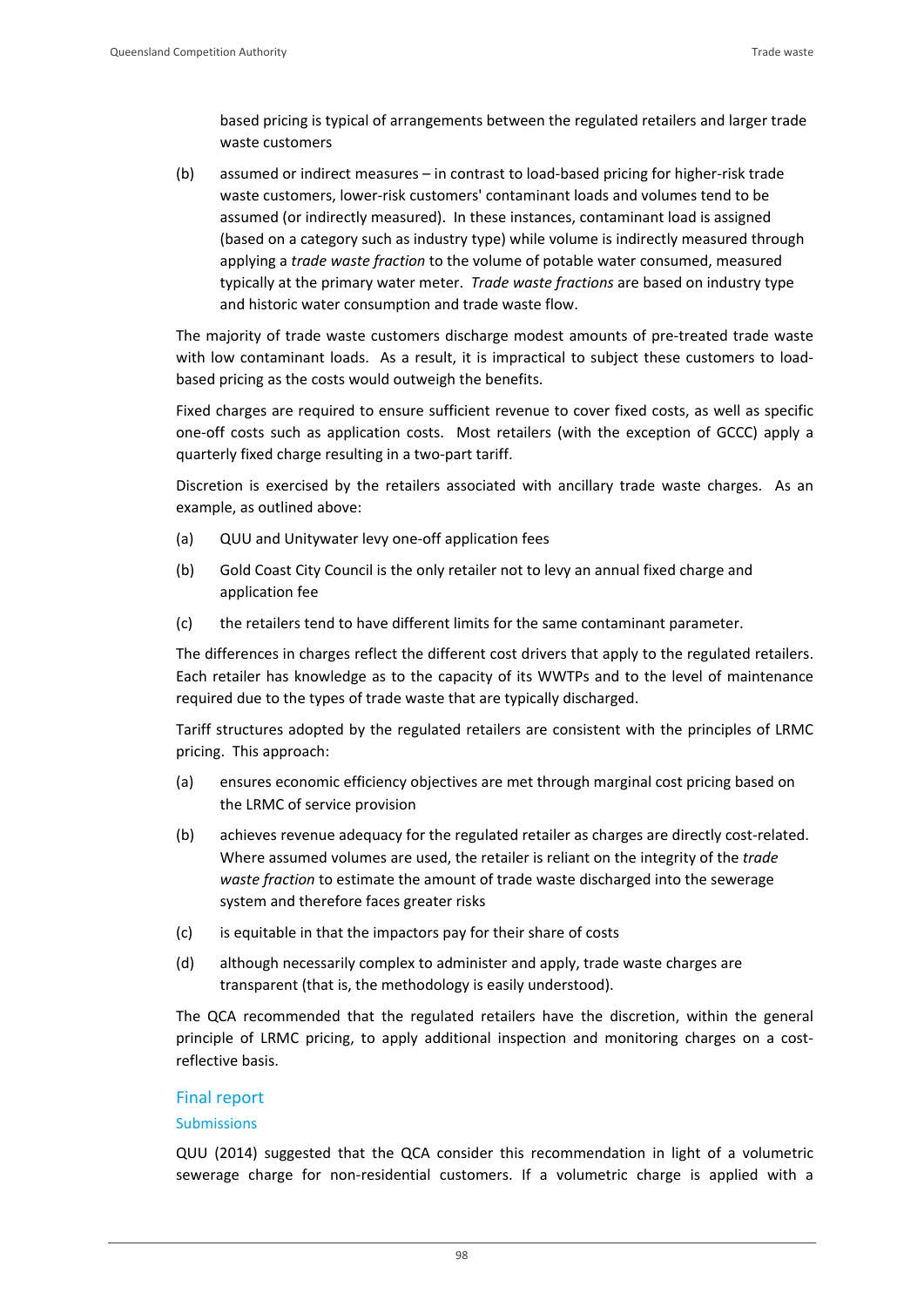discharge factor for sewerage services, retailers would need to consider how the volumes are charged when non‐residential customers are also trade waste customers.

QUU agreed that specific charges such as inspection fees be charged on a cost reflective basis.

#### QCA analysis

The recommendation for non‐residential customers is to focus on the estimation of the volumetric charge. Here the issue is the nature of the volumetric charge. Trade waste is not measured by discharge factors based on water consumption.

The QCA's recommendations are unchanged.

### Recommendations

- **4.4 Charges be based on the LRMC of transport, treatment and disposal of trade waste, with variable charges based on volume and contaminant load.**
- **4.5 Specific charges for the management of trade waste services (inspection and monitoring) be applied on a cost reflective basis.**

### 4.3.3 Price differentiation

#### Position paper

Trade waste charges may be further differentiated on the basis of cost differentials according to customer types, related to size or risk. Customers are typically categorised according to volume and impact, and/or risk.

#### Other jurisdictions

IPART's (2013) principles for trade waste charges are that they should vary to reflect differences in the cost of treating waste to the required standard at particular locations. Sydney Water has charges differentiated by 11 customer types (e.g. automotive, laundry, equipment hire, shopping centres, etc). Sydney Water has ceased price differentiation by level of treatment plant (primary, secondary, tertiary).

In Tasmania, trade waste customers are categorised as low volume/low impact customers under a standard contract and high volume/high impact customers on a negotiated contract (OTTER 2013).

Yarra Valley Water (YVW) has three customer categories ‐ large customers discharge exceeding 1000 kL per year such as industrial factories and large shopping centres; medium customers less than 1000 kL per year such as restaurants and car washes; and minor customers such as small shops.

For large customers, YVW has moved from volume-based trade waste fees to risk-ranked fees to cover operational costs in regulation, maintenance and consultation. Under this structure, higher-risk customers are monitored more often and this cost is passed on to the customers. YVW has five risk-rank categories for the fixed annual charge as well as the one-off application charge. City West Water and South East Water have also adopted this approach. Sydney Water has seven risk index levels.

Trade waste charges for large dischargers also typically include a variable quality‐based discharge fee in addition to a volume charge, for example for chemical content (of BOD, SS, TKN, ITDS, grease, phosphorus).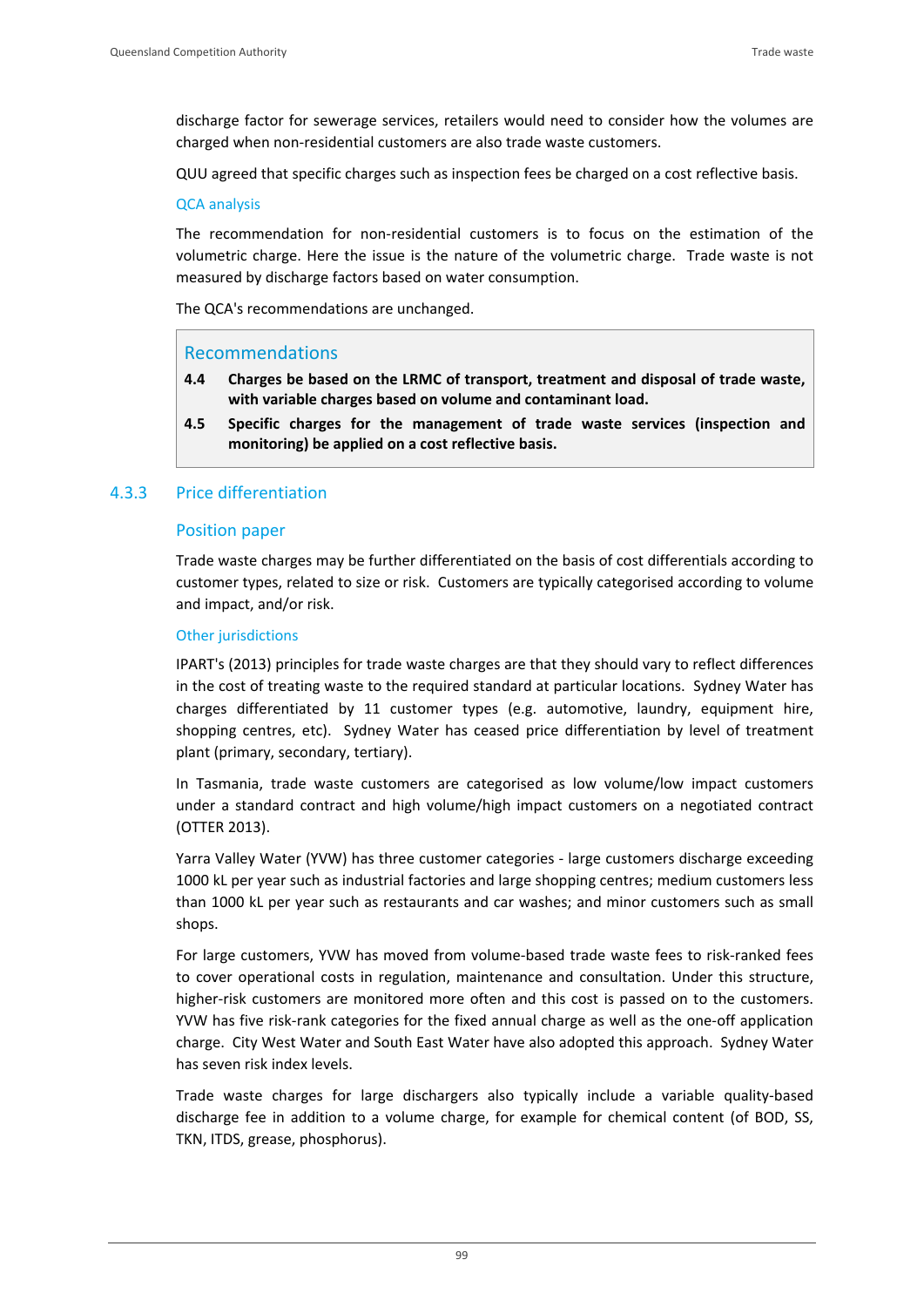Western Water has three categories - category A customers who pay a minimum management charge and no volume charge, category B customers discharging between 1000 and 10,000 litres per day with less than 400 mg of organic content who pay a management charge and volumetric charge, and category C customers who pay a management charge, volumetric charge and a quality charge. Volumetric charges for category B and C are based on a 0.6 discharge factor for potable water.

South East Water has five categories, based on trade waste volume and quality, history and proximity to a sewage treatment plant. These are reflected in the fixed agreement charges. City West Water (2013) uses a complex points system to determine risk rank, with parameters including location, average daily volume, compliance history, activities, substances, and class of manufacturing. The risk rank determines inspection and sampling frequency, agreement terms and conditions.

Hunter Water has four risk‐assessed categories, referred to as (in decreasing order), major, moderate, minor and deemed agreement, with no fixed charges applying to the latter.

Hunter Water applies location‐based (by catchment) charges for BOD/NFR. It also has differentiated charges for heavy metal loads.

#### SEQ retailers

All five of the retailers apply risk assessments in identifying the level of risk posed by the trade waste customer to the service providers' sewage system.

As an example, QUU (2011) administers a risk classification system that considers the following elements of a customer's trade waste discharge:

- (a) discharge volume
- (b) capacity of the receiving water reclamation plant
- (c) industry type
- (d) record of compliance with acceptance standards.

Applying a risk based approach, the structure of trade waste charges tend to vary according to customer type. QUU has five categories, GCCC has four, and the remaining retailers have three categories.

Given the uneconomic costs associated with metering all trade waste discharge and undertaking regular analysis to confirm contaminant load is consistent with agreed levels, alternative arrangements for certain trade waste customers are in place.

Specifically, for smaller trade waste customers, quantities are typically indirectly estimated (or assumed) through a two‐stage process comprising:

- (a) estimating the volume of sewage discharged (achieved through applying a discharge factor to, or subtracting a pedestal allowance from, metered potable water consumption)
- (b) applying a trade waste fraction to the estimated sewerage discharged. The trade waste fraction is a number between 0.01 and 1.00 where 1.00 indicates that all water used at a premises (minus water assumed to be discharged as sewage) is discharged as trade waste. Trade waste fractions are typically based on industry type and historic water consumption and trade waste flow.

For smaller trade waste customers, contaminant load is also assumed based on industry type. Pre-treatment devices (such as a grease or oil/silt interceptor trap) are typically required to be installed.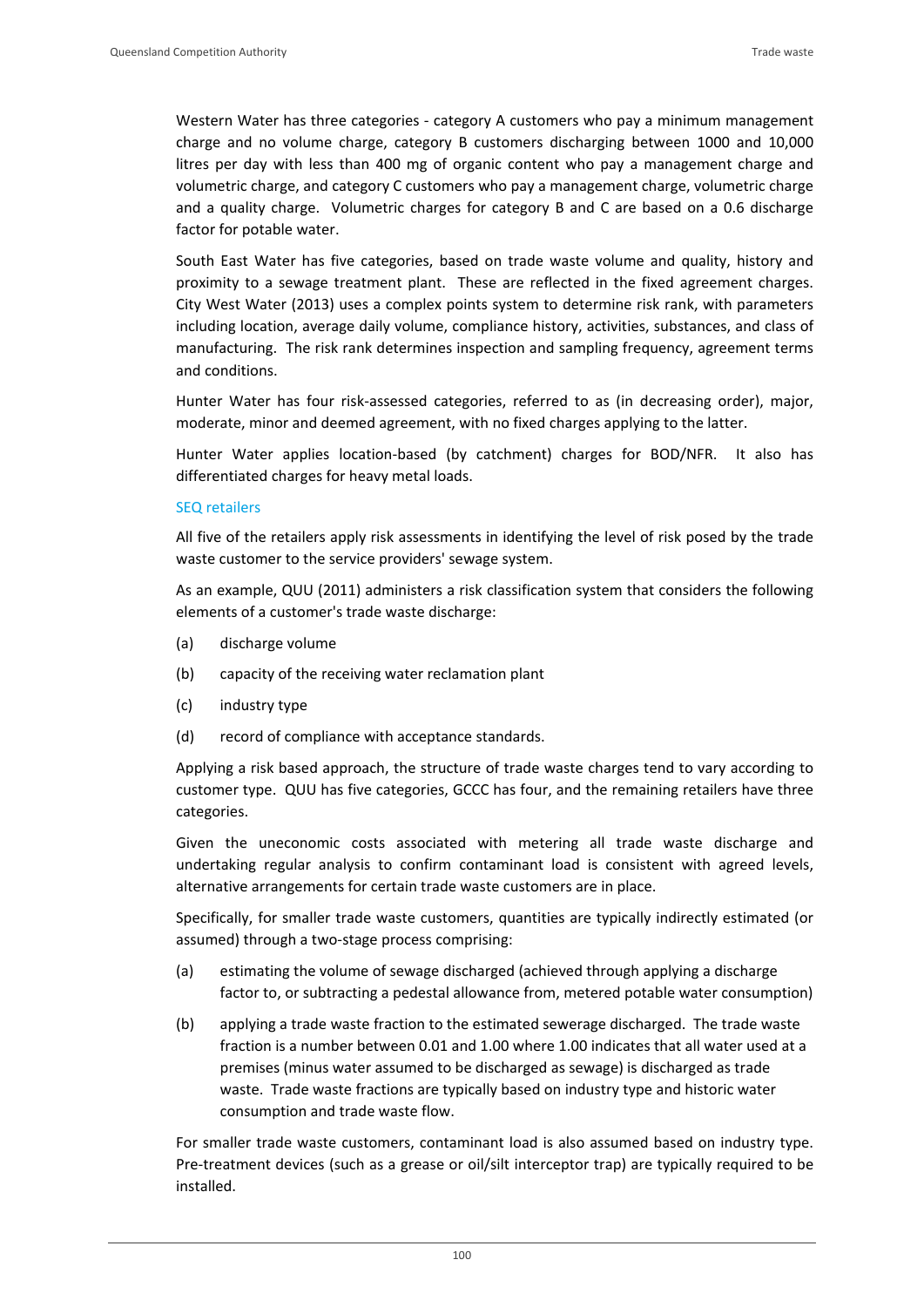#### QCA analysis

It is in most cases uneconomic to meter trade waste discharge, and/or to regularly sample discharge to ensure compliance within appropriate limits.

Customers may be differentiated on the basis of the level of impact, and associated risks. As noted above, low impact customers may be charged on the basis of assigned volumes or loads rather than directly measured ones. Customers and groups of customers may be assessed according to the risks they impose on the system – and these may vary according to volume or size, distance or location, customer type.

The QCA recommended, therefore, that:

- (a) the retailers have the discretion to levy fixed and variable charges subject to the nature of costs the individual retailer incurs and the risks imposed by different customers
- (b) the costs incurred reflected those costs determined to be prudent and efficient as part of the regulatory price monitoring process.

While location based pricing can provide greater cost reflectivity, the retailers have adopted postage stamp pricing of trade waste. In many jurisdictions, (for example, Victorian entities) the proximity of the customer to the sewerage treatment plant is taken into account in the risk assessment. While not a specific location‐based charge, this approach recognises that location or distance are relevant for risk‐related costs.

Such an approach may also be relevant for SEQ retailers, subject to the additional complexity and administration and information costs being justified. Postage stamp pricing is consistent with equity objectives and reduces revenue risk to the retailer.

### Final report

QUU (2014) agreed that trade waste charges should be set to take account of customer type and risk factors.

The QCA's recommendation is unchanged.

#### Recommendation

**4.6 Charges be differentiated according to customer type and risk factors, and by location (as part of risk assessments) if considered cost effective.** 

## 4.4 Compliance

#### 4.4.1 Position paper

Penalty arrangements may be required to provide incentives for customers to manage their contaminant loads so as not to breach agreed limits. Charges may apply for corrective action by the retailer to address, inspect and monitor breaches.

#### Other jurisdictions

Other jurisdictions have arrangements in place where additional charges are levied in instances where customers do not comply with agreed trade waste contaminant loads and/or volumes. Specifically:

(a) in New South Wales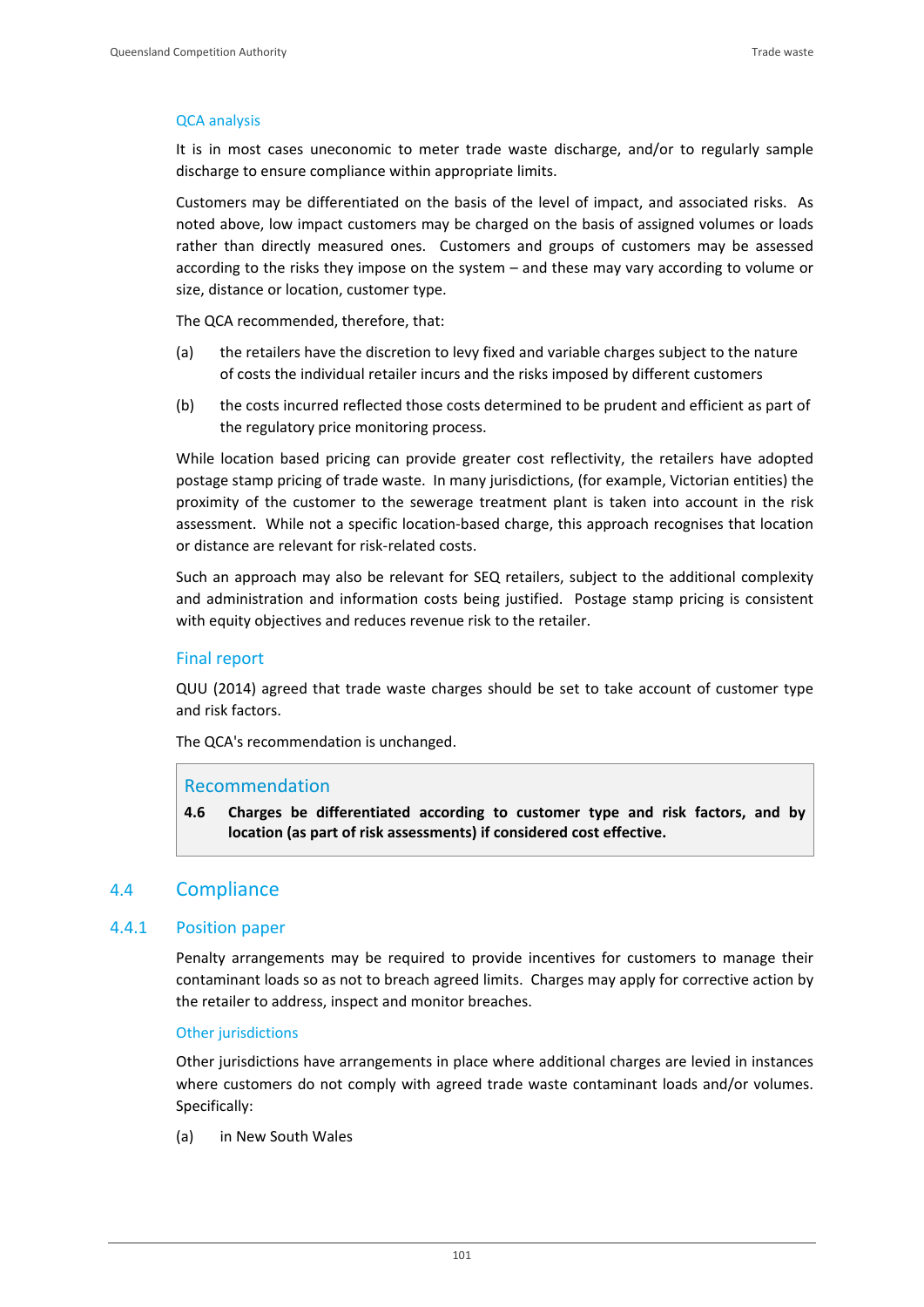- (i) Hunter Water has an incentive charge which is set at three times the base charge and only applies to the proportion of the load that exceeds the agreed limit. In this instance, the additional charges largely reflect the extra costs incurred by Hunter Water Corporation (IPART 2013)
- (ii) where an industrial customer exceeds the predetermined contaminant load prescribed by Sydney Water, charges specific to the treatment of that contaminant are to double and be applied to the entire mass of the pollutant that is discharged in excess of the domestic equivalent for that pollutant (rather than only to the amount in excess of the acceptance standard)
- (b) in Victoria, the *Water Act 1989* prescribes penalties that apply to those who discharge anything into the sewerage system other than sewerage or trade waste discharged in accordance with a trade waste agreement (Victorian Government 1989)
- (c) in South Australia, SA Water may require customers who are in breach of a trade waste agreement to perform remedial actions within prescribed timeframes (SA Water 2013). Provisions of the *Water Industry Act 2012* provide SA Water the ability to levy penalties on those who discharge into sewerage infrastructure without proper authority (SA Government 2012)
- (d) in Tasmania, TasWater levies charges on customers who are in breach of their trade waste agreement in accordance with the provisions of the contract they have with TasWater (OTTER 2012).

#### SEQ retailers

All SEQ retailers have a process for managing breaches of approvals to discharge trade waste (or trade waste agreements).

The retailers levy additional charges in the event a customer does not comply with their trade waste agreement. A customer may be in breach where the customer exceeds agreed limits regarding volume of trade waste discharge and/or contaminant load.

As an example:

- (a) QUU relies on a combination of penalty units outlined in the Water Supply Act and (if necessary) the courts to recover reasonable costs associated with damage to infrastructure caused by breaches of trade waste agreements
- (b) Unitywater relies exclusively on applying the penalty units outlined in the Water Supply Act*.*

Relying on the courts to pursue any party for compensation associated with damage to sewerage infrastructure through unlawful discharge (including from those not in a trade waste agreement with the retailer), is available to all retailers.

Additional charges that are applied by the retailers reflect the penalty units as outlined in the provisions of the Water Supply Act*.* 

#### QCA analysis

The QCA considered that the arrangements (that is, the provisions of the Water Supply Act and the courts) provide adequate mechanisms for the retailers to recover costs associated with breaches of trade waste agreements and/or the unlawful discharge of trade waste.

SEQ retailers should be able to pass through remedial costs, inspection and monitoring costs related to breaches.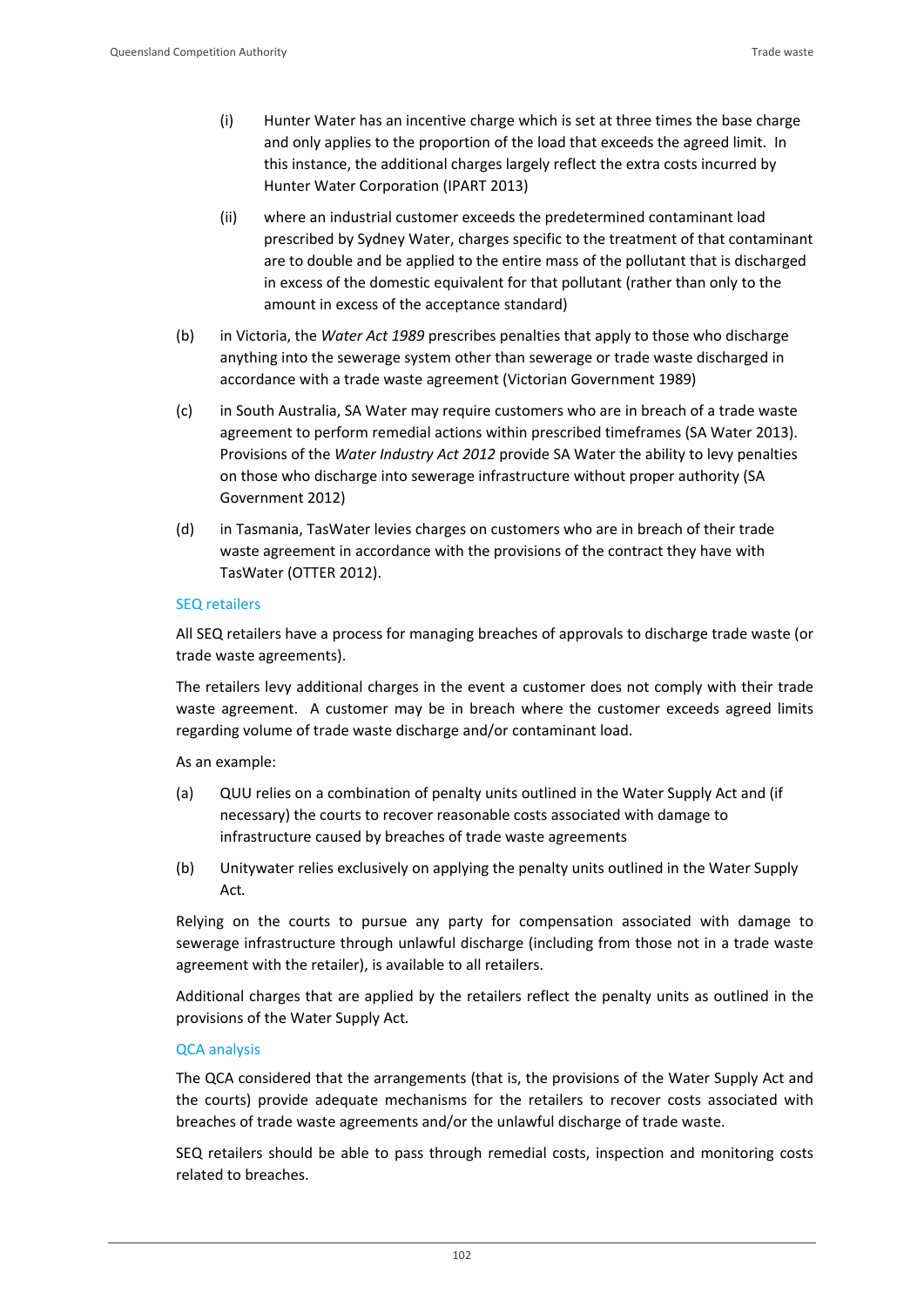### 4.4.2 Final report

QUU (2014) agreed that penalty charges could be applied for non‐compliance with trade waste requirements.

The QCA's recommendation is unchanged.

## Recommendation

**4.7 Consistent with regulations, retailers apply penalty charges for non‐compliance and recover the efficient costs associated with breaches.**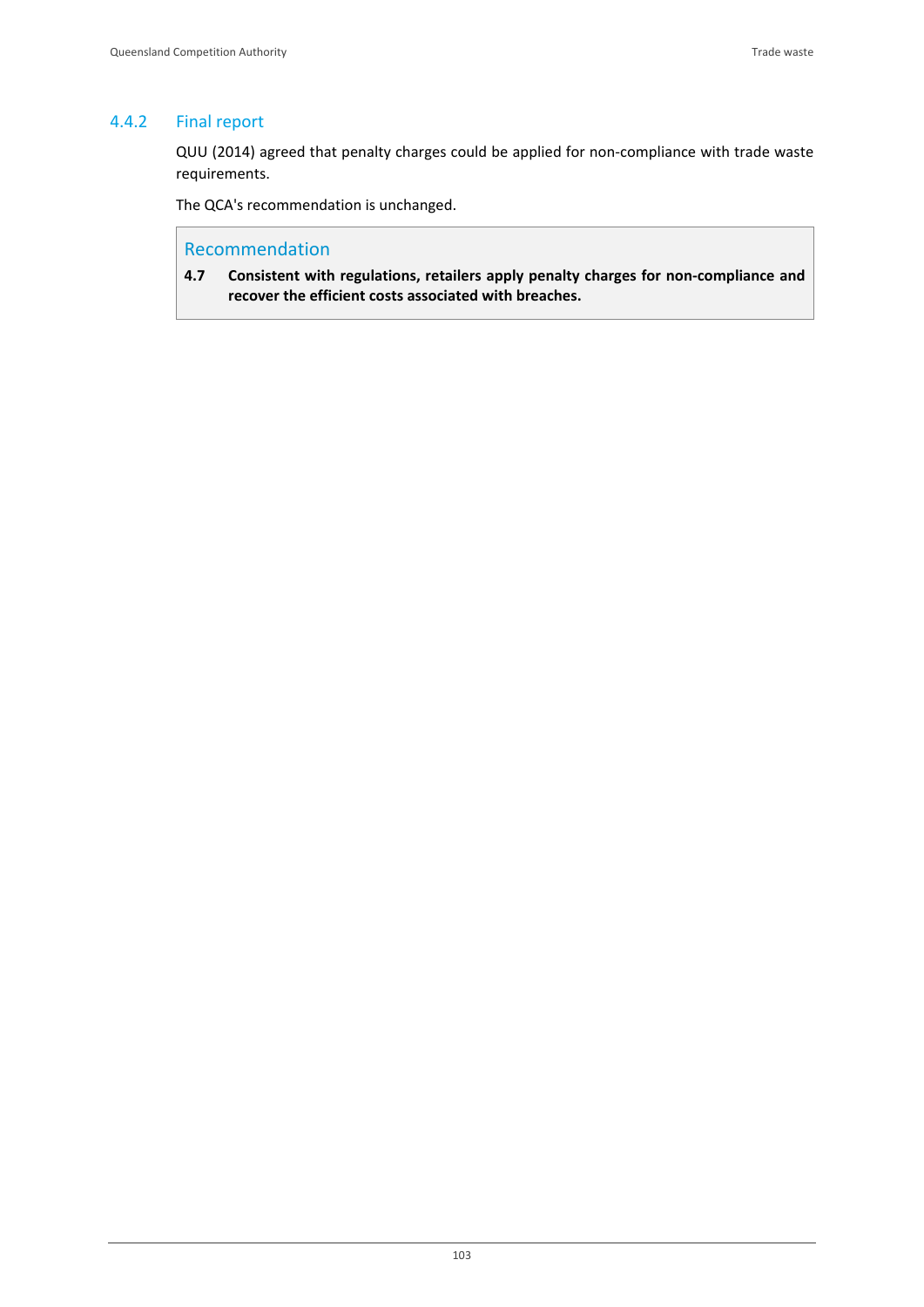# 5 RECYCLED WATER

## 5.1 Introduction

Under the Ministers' Direction, the QCA is to set out pricing principles to apply to the water industry including recycled water services.

## 5.2 Position paper

This chapter reviews the specific pricing principles to apply to recycled water services. The application of these principles depends on the circumstances of the retailer, having regard to administrative feasibility, customer preferences and cost effectiveness.

#### 5.2.1 Background

Recycling of water refers to the multiple use of water from wastewater or a stormwater system that has been treated to an appropriate quality standard for a further intended beneficial use (NWC 2007).

Recycled water may be treated to different levels depending on end use. The typical recycled water classes involve (CIE 2007, 2010):

- (a) primary treatment with neutralisation, filtration and sedimentation of wastewater
- (b) secondary treatment which removes specific contaminants by separation into sludge or by degradation through biological activity
- (c) tertiary treatment involving coagulation, flocculation, clarification, sand filtration and disinfection to remove more nutrient dissolved solids, heavy metals and pathogens. This water can be used for irrigation of human food crops
- (d) advanced treatment using granular carbon absorption, ozonation and hydrogen peroxide filtration to remove organics, salts, micro-organisms and viruses. This water is to drinking water (that is, potable) standard.

Depending on the level of treatment, recycled water can be used for:

- (a) agricultural and landscape irrigation, ranging from commercial crop irrigation to municipal purposes such as golf courses and green belts
- (b) industrial (cooling, processing and heavy construction)
- (c) environmental uses, such as streamflow augmentation, wetlands, groundwater replenishment or saltwater intrusion control and recreational water ponding
- (d) non‐potable urban or recreational uses, such as toilet flushing, fire fighting and other municipal applications
- (e) in some circumstances it is also used for human consumption.

The reuse of wastewater for purposes such as landscape and food crop irrigation, groundwater recharge, and recreational impoundment often requires tertiary treatment.

Although quality requirements for industrial‐process water are less than for potable water, but may need secondary treatment, disinfection and some quality upgrading.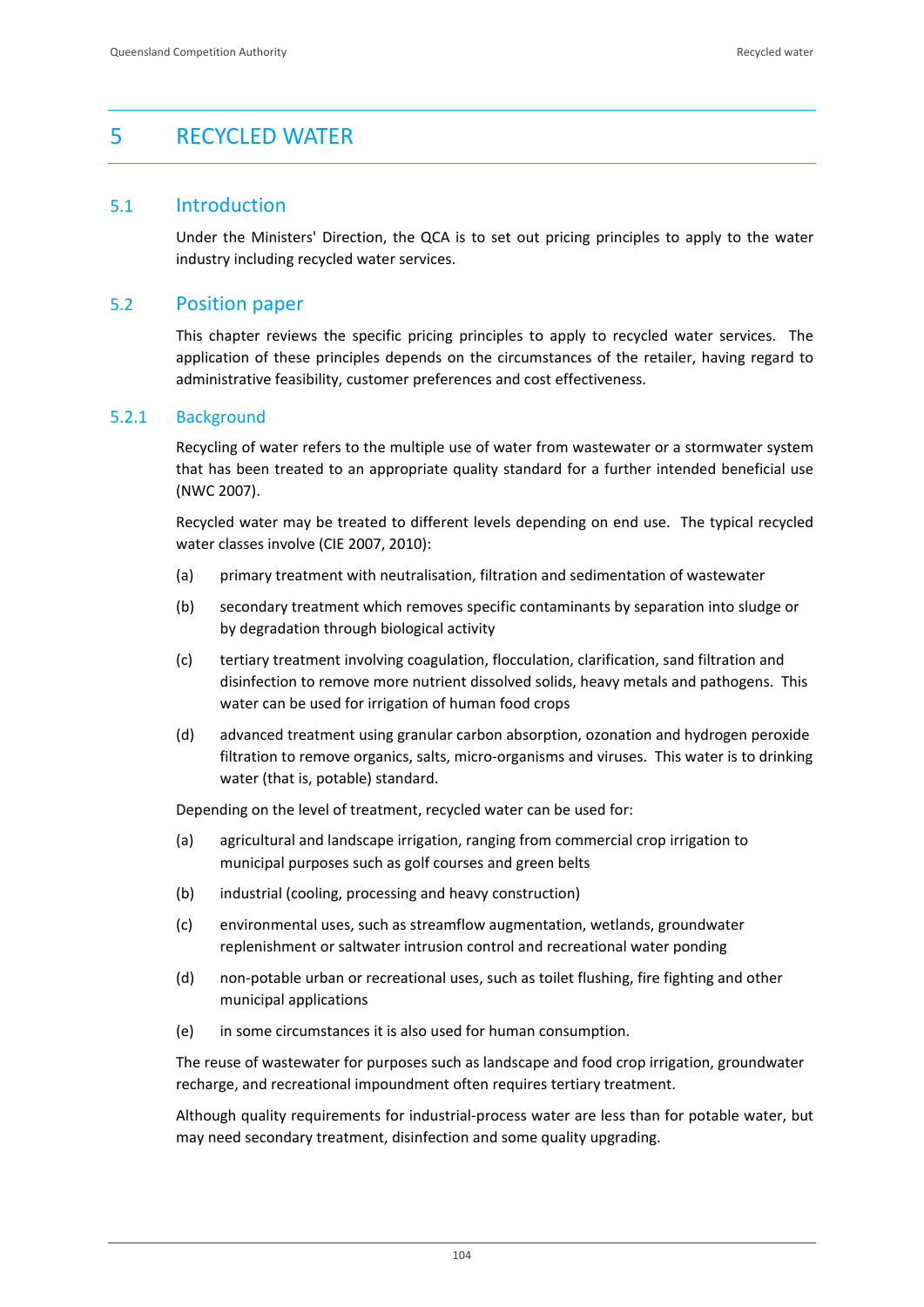Water recycling schemes can vary in scale and form, including:

- (a) individual systems for households or apartment complexes which treat and reuse wastewater on-site. Such schemes include greywater reuse practices
- (b) small‐area systems which source wastewater from several buildings and which is then reused in that area
- (c) large‐area systems, typically from centralised treatment plants for residential or agricultural use
- (d) industrial systems, which may reuse industrial effluent internally, or use treated wastewater from a centralised treatment plant
- (e) large indirect potable schemes which process wastewater to potable standard and then introduce this directly or indirectly to the water supply system.

In some cases, urban recycling involves separate reticulated pipe infrastructure providing treated water for certain home uses such as toilet flushing or garden use. These 'third‐pipe' schemes, such as the Pimpama Coomera Waterfutures scheme in Queensland, the Rouse Hill scheme in NSW, the town-wide water recycling system in the Shire of Augusta-Margaret River in WA and the Aurora residential project in Victoria, tend to be costly and have risks in ensuring that potable and non‐potable supplies are kept separate.

Recycling schemes may be further differentiated as those that are mandated by government and those that are voluntary. IPART (2006) cites the Rouse Hill scheme as a mandatory project where the provider may be able to exercise market power in regard to price. In contrast, in voluntary schemes where the customer is not bound to take recycled water (primarily those associated with industrial and agricultural purposes), the provider's ability to exercise market power is comparatively less.

Sewer mining is a process of extracting sewage from sewerage systems, typically before delivery to a wastewater treatment plant. The Sydney Olympic Park recycling scheme is a sewer mining project processing sewage for irrigation and residential non‐potable use.

# 5.2.2 Key issues for pricing recycled water Benefits of recycling

The benefits of recycled schemes may be specific and relevant to pricing, including:

- (a) substituting for potable water use to defer the need for surface water or groundwater resource development and augmentation
- (b) increasing long‐term supplies of drinking water to meet population growth in urban and regional centres, and industrial and agricultural needs
- (c) decreasing risk impact of reduced water yields from water catchments due to climate change and prolonged drought
- (d) improving environmental outcomes, including less diversion of water from sensitive ecosystems, lower wastewater discharges and associated pollution, and reduced impacts of effluent discharged to the ocean
- (e) in those instances of lower levels of treatment (such as Class 3 treated sewage), capital costs associated with maintaining a sewerage treatment plant to a higher standard could be reduced.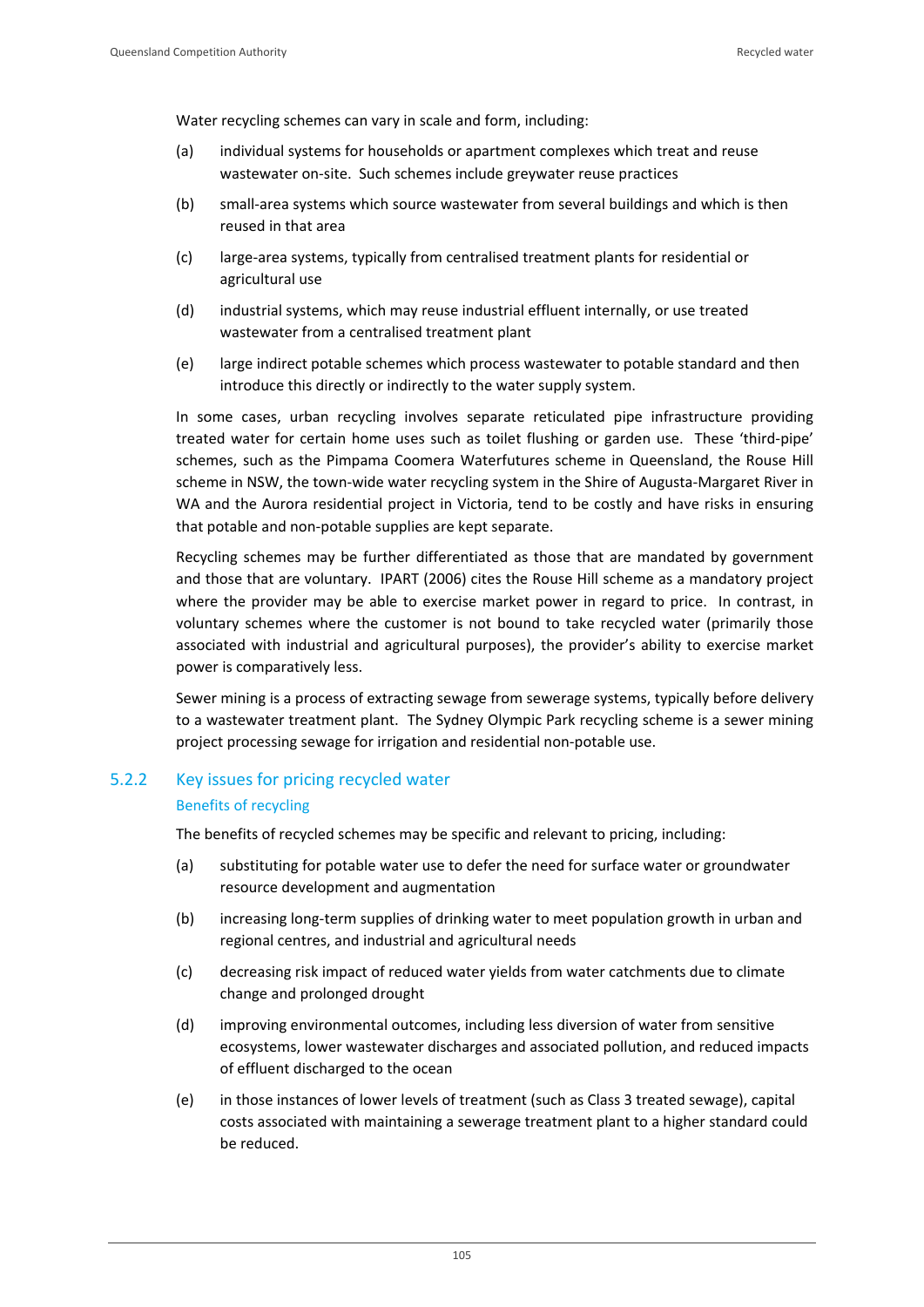Although recycled water may not be economic in financial terms, it may provide public benefits in improved environmental outcomes. In such cases, the government may mandate that the scheme proceed and costs be met as part of an integrated supply system.

### Cost drivers

Direct costs would vary by project, but are likely to include project planning and regulatory approvals, marketing, community consultation and information campaigns, capital, operating and maintenance costs.

Key cost drivers include:

- (a) location of users, affecting the capital and operating costs of piping and pumping
- (b) timing of users needs, storage capacity may be needed to match seasonal variations in demand, for example, for irrigation
- (c) users' service quality requirements including supply reliability and water pressure
- (d) input quality. The quantity, availability and quality of wastewater input, particularly its salinity, may be a key cost influence
- (e) nature and scale of the scheme. Large‐scale recycling projects can achieve lower unit costs. However, scale can be scheme‐specific
- (f) operating costs. These could include any costs for acquiring wastewater input
- (g) extent of any on‐site costs incurred by users to make use of recycled water, such as plumbing, storage or additional treatment
- (h) risk management. These include the costs of managing actual and perceived human and environmental health risks, including the costs of managing by‐product of recycling and any additional treatment of water discharged, marketing, public education and consultation campaigns. The risk of contaminating a broader water supply may also be relevant.

# Pricing recycled water relative to potable water

Where recycled water is treated to potable standard, the efficient costs of recycled water can be simply incorporated within the costs of the overall water system. All water users pay for the efficient overall costs of water provision (which include water recycling) in their water charges.

More complex pricing issues may arise where recycled water is sold as a separate product, where:

- (a) recycled water is a different quality to potable water. Although a different quality, it can substitute for certain uses of drinking water. The price of recycled water must therefore take into account the price of substitutes. Substitutability depends on switching costs, relative quality, value, pricing and risks
- (b) if only some users are supplied with recycled water, separate infrastructure that is dedicated to specific water users is required
- (c) recycled water relies on the water and wastewater system for input and may share common infrastructure with drinking water and wastewater systems. Technically, it is a joint product with common costs. Allocating these common costs and identifying and avoiding cross‐subsidies can raise challenges
- (d) the production and use of recycled water may have significant external effects on parties other than service providers and users. Recycled water may benefit users of drinking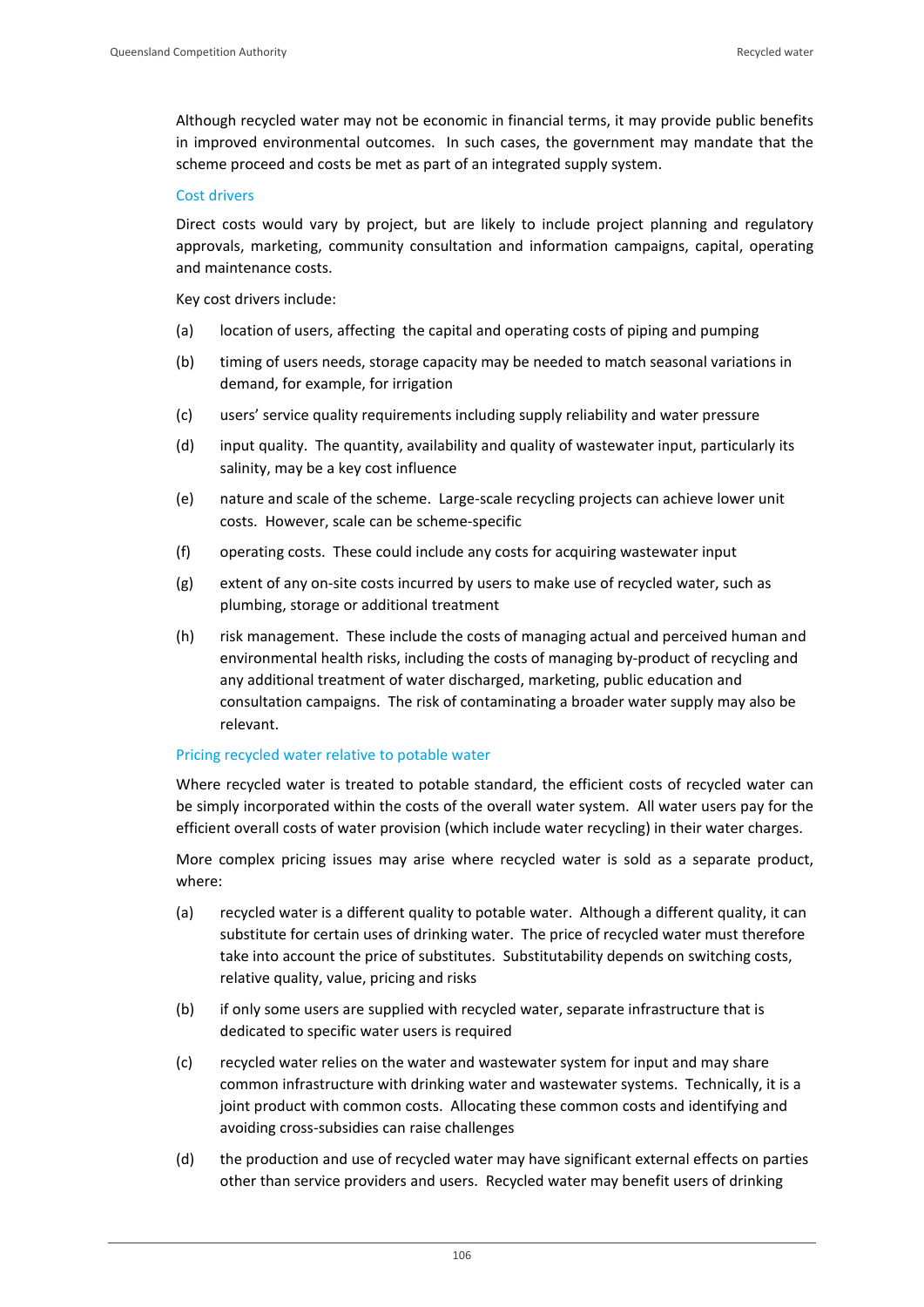water if costly augmentation of the drinking water system is deferred. The production and use of recycled water may benefit the wider community by reducing environmentally damaging wastewater runoff.

Pricing should ensure returns are comparable with competitive benchmarks while retaining the incentive to invest, and ensuring efficient pricing. As noted above in the QCA's general pricing principles, efficient (subsidy‐free) prices fall in a band between incremental or avoidable cost and stand‐alone cost, or by‐pass price.

For recycled water, where supply costs are typically higher than for normal reticulated supply, the price that customers are willing to pay would normally be below stand‐alone price.

### 5.2.3 National commitments and positions

The NWI (NWC 2004) requires States to develop pricing policies for recycled water and stormwater that are congruent with pricing policies for potable water, and stimulate efficient water use no matter what the source.

The NWI (NWC 2010) developed principles that are intended to assist States and Territories in meeting their commitments to the above. It is not expected that these principles should be applied to prices retrospectively. It is also not expected that these principles should take precedent over any principles jurisdictions may have developed for recycled water and stormwater reuse.

#### Principle 1: Flexible regulation

Light-handed and flexible regulation (including use of pricing principles) is preferable, as it is generally more cost‐efficient than formal regulation. However, formal regulation (for example, establishing maximum prices and revenue caps to address problems arising from market power) should be employed where it improves economic efficiency.

#### Principle 2: Cost allocation

When allocating costs, a beneficiary pays approach  $-$  typically including direct user pay contributions — should be the starting point, with specific cost share across beneficiaries based on the scheme's drivers (and other characteristics of the recycled water and stormwater reuse scheme).

#### Principle 3: Water usage charge

Prices are to contain a water usage (that is, volumetric) charge.

#### Principle 4: Substitutes

Regard to the price of substitutes (potable water and raw water) may be necessary when setting the upper bound of a price band.

#### Principle 5: Differential pricing

Pricing structures should be able to reflect differentiation in the quality or reliability of water supply.

#### Principle 6: Integrated water resource planning

Where appropriate, pricing should reflect the role of recycled water as part of an integrated water resource planning (IWRP) system.

#### Principle 7: Cost recovery

Prices should recover efficient, full direct costs — with system‐wide incremental costs (adjusted for avoided costs and externalities) as the lower limit, and the lesser of stand-alone costs and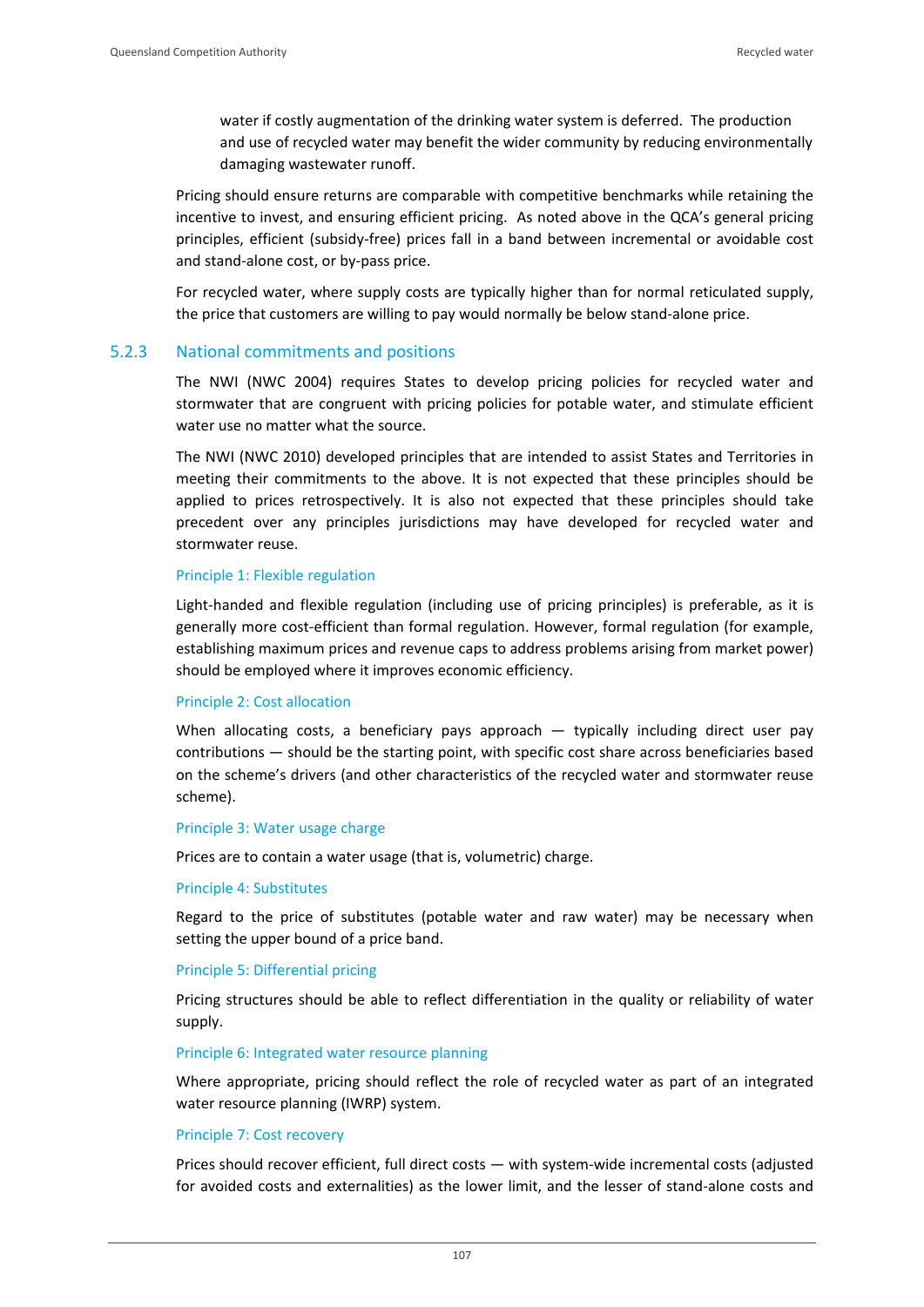willingness to pay (WTP) as the upper limit. Any full cost recovery gap should be recovered with reference to all beneficiaries of the avoided costs and externalities. Subsidies and Community Service Obligation (CSO) payments should be reviewed periodically and, where appropriate, reduced over time.

Direct costs include any joint/common costs that a scheme imposes, as well as separable capital, operating and administrative costs. This definition of direct costs does not include externalities and avoided costs.

#### Principle 8: Transparency

Prices should be transparent, understandable to users and published to assist efficient choices.

#### Principle 9: Gradual approach

Prices should be appropriate for adopting a strategy of 'gradualism' to allow consumer education and time for the community to adapt.

#### Water Services Association of Australia

The Water Services Association of Australia (WSAA) (2005) released pricing principles (compiled by consultants ACIL Tasman) as follows:

- (a) prices for recycled water should be set within a price band, with the (whole of system) incremental cost as the floor, and willingness to pay (as defined by the lesser of stand‐ alone cost or by‐pass price of the alternative) as the ceiling
- (b) commercial judgments should determine whether prices are set at the lower end of the efficient price band (that is, just covering system incremental costs) or towards the higher end (where recycled water users make an increasing contribution to joint/common costs)
- (c) prices for recycled water should be set in a way that broadly tracks the prices of substitutes, but does not lock‐in artificially low prices for an unnecessarily long time
- (d) prices for recycled water should be set as part of a longer term pricing reform strategy that encompasses the suite of products provided by the water industry (rather than a short-term position based on charges for potable water and other services)
- (e) where there are mandated targets for recycled water usage, any subsidies provided to recycled water projects at the expense of the broader (water) customer base should be fully and transparently costed. Preferably, these subsidies should be paid for from general revenue since they constitute a CSO
- (f) if uneconomic recycled water projects are implemented to meet mandated targets (without CSO funding), it would be appropriate for regulators to accept the costs of mandatory schemes (provided the projects undertaken are the most efficient way of meeting the targets) as a cost recoverable from the broad customer base.

WSAA also supported light-handed regulation to provide appropriate flexibility, particularly where users have alternative sources of supply or considerable countervailing power as a buyer. In some cases, efficient pricing may require different prices for different users, reflecting factors such as the different qualities of recycled water and associated costs of supply (which may vary by user and/or location) and WTP.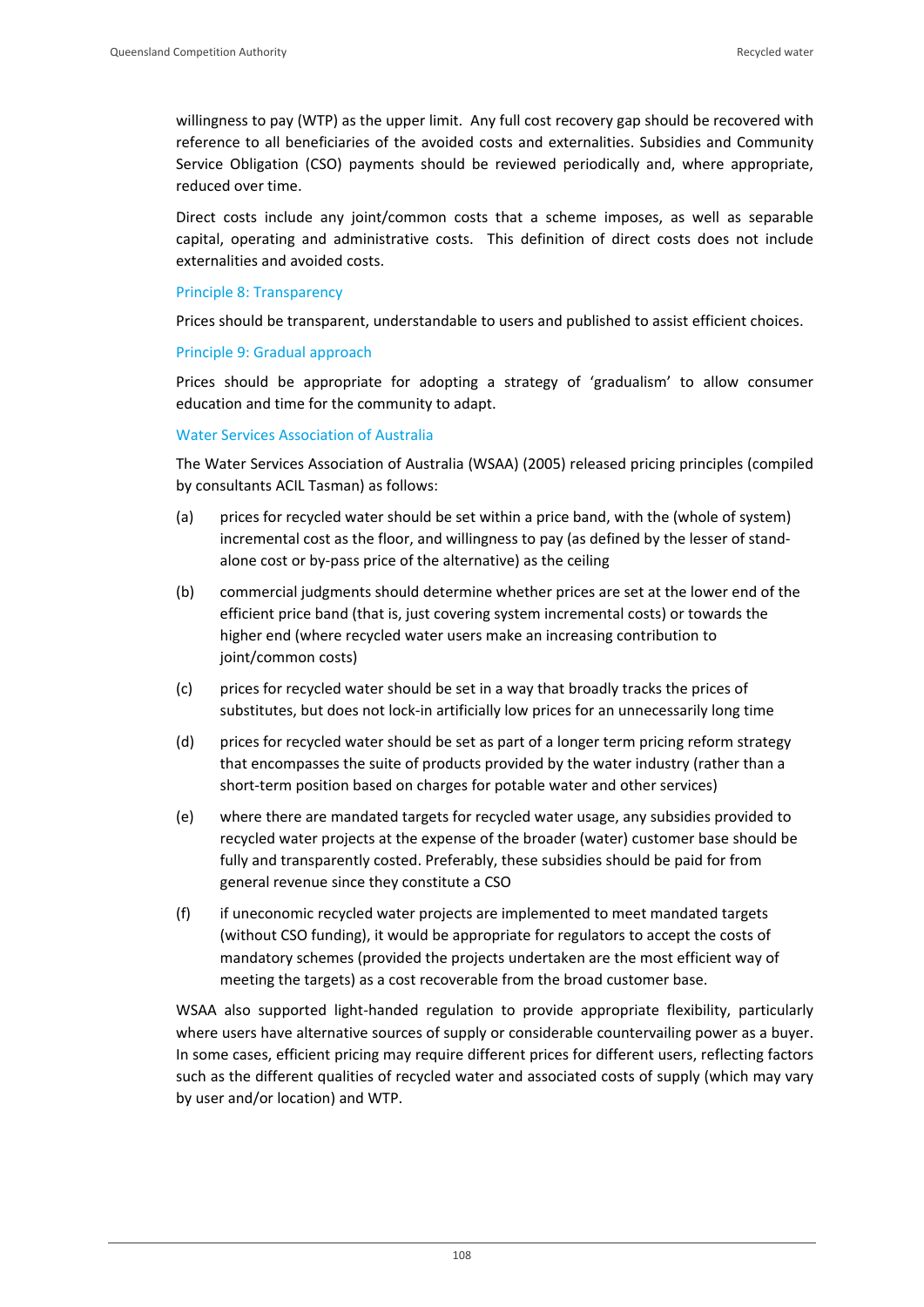# 5.2.4 Other jurisdictions

Proposed approaches to regulating and setting prices for recycled water in other jurisdictions involve defining broad principles rather than a specific methodology.

### IPART ‐ New South Wales

IPART (2006) established that recycled water prices should recover the full direct cost of implementing the recycled water scheme concerned unless:

- (a) the scheme gives rise to avoided costs that benefit the water agencies and users other than the direct users of the recycled water and/or
- (b) the scheme gives rise to broader external benefits for which external funding is received and/or
- (c) the Government formally directs IPART to allow a portion of recycled water costs to be passed on to a water agency's broader customer base.

IPART also considered that the structure of prices should ensure that appropriate signals are sent to recycled water users and should entail appropriate allocation of risk. IPART noted that the LRMC of recycled water would be higher than the LRMC used to set drinking water usage prices.

IPART considered that the total costs that can be recovered from direct users of recycled water is the sum of the capital costs, operating costs and joint costs of the scheme, minus the 'cost offset' amount that can be recovered from other beneficiaries (the broad water and sewerage customer base) or parties (including the Government and developers). The 'cost offset' amount would include direct Government funding to help pay for the scheme, the value of developer‐ funded recycled water assets, funding from other parties, and the value of avoided or deferred costs in water and sewerage systems due to the recycled water scheme.

For mandated recycled water schemes, IPART (2006) set decision rules for the recycled water price. If demand for recycled water exceeds supply by 10–15%, the price would be 80% of the potable price. Where demand exceeds supply by 15–20%, the recycled price would be 90% of the potable price. Where demand exceeds supply by greater than 20%, the recycled price would equal the potable price.

IPART (2006) applied this methodology to the Rouse Hill development area, a third‐pipe scheme supplying recycled water to 17,000 customers. In the 2006 decision, it applied a price path to increase the usage charge from 24% of the potable water charge in 2005–06 to 80% by 2008– 09, and reduced the fixed charge.

IPART (2012b) retained the price at 80% of the potable water charge and removed the fixed charge, noting that this pricing arrangement covers operating costs and achieves a balance between supply and demand. IPART also allowed \$20 million in avoided costs (for pollutant load) in the RAB for the expansion of the Rouse Hill recycled water scheme. IPART considered that its 2012 decision was the last time it would set prices for Rouse Hill or any mandated recycled water scheme as it moves to light‐handed regulation.

### ESC ‐ Victoria

The ESC's principles (2008) for recycled water pricing are that:

(a) revenue should be maximised with reference to the price of substitutes and customers' WTP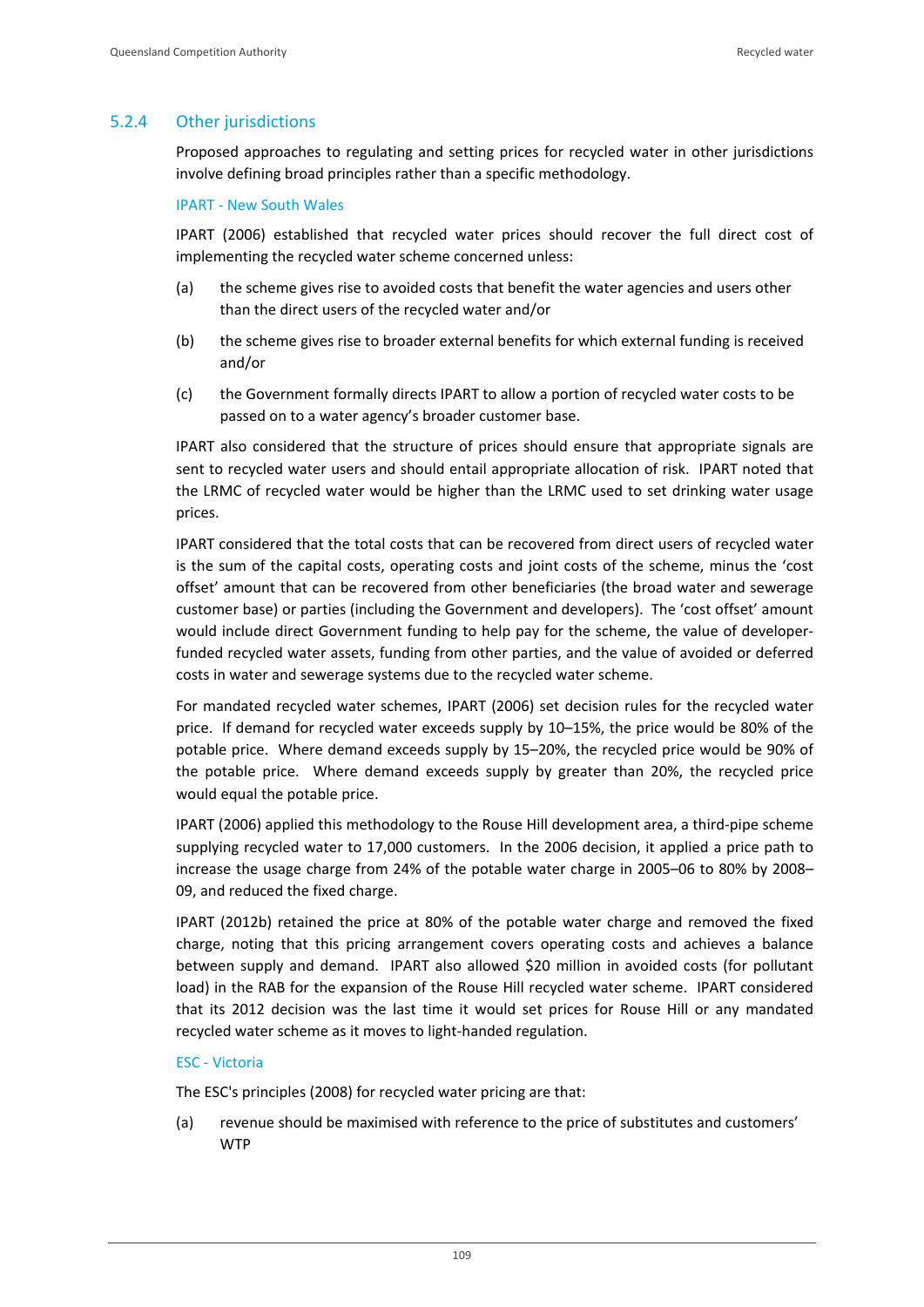- (b) prices should cover the full cost of providing the service unless there are identified public benefits or the service is required to meet government targets
- (c) prices must include a variable component to provide appropriate signals for resource management.

Where costs associated with providing recycled water are not fully recovered, the ESC's decision requires that water businesses demonstrate that:

- (a) they have assessed the costs and benefits of the recycled water project
- (b) they have identified how any revenue shortfall would be recovered
- (c) if the revenue shortfall is to be recovered from customers, the project is required by 'specified obligations' or there has been consultation about WTP for the benefits of increased recycling.

ESC (2008) also set out principles relating to the allocation of recycled water costs among wastewater dischargers and recycled water customers which required:

- (a) where water is recycled as a least cost alternative to treating and disposing of effluent or complying with discharge licence standards, the treatment costs should be recovered on a 'polluter pays' basis through sewerage and trade waste charges, with any revenue derived from the beneficial reuse of treated effluent used to offset sewerage and trade waste fixed charges
- (b) revenue shortfalls from recycled water initiatives undertaken to meet specified obligations, including Government recycling obligations or supply and demand balancing, may be recovered from the general customer base through variable water charges where such recycling confers benefits on all water customers (through improved availability or security of potable water supplies)
- (c) the costs of discretionary projects undertaken for environmental, social or other reasons, not directly related to specified government targets, should generally be recovered from recycled water users. However, to the extent that the broader customer base benefits, there may be a case for spreading an appropriate share of treatment costs across the broader customer base.

Water businesses in Victoria subsequently maintained a two-part tariff for third-pipe recycled water services with the volumetric charge pegged to the first tier price of potable water, with these charges reduced should restrictions be eased (ESC 2009a).

In the 2013 reviews (ESC 2013a, 2013b), South East Water and Yarra Valley Water set the recycled water volumetric charge to 85% of the first tier charge. City West Water and Western Water set the volumetric recycled charge equal to the first tier potable charge. In regional recycling schemes:

- (a) Barwon Water set an 80% volumetric charge and no fixed charge for third‐pipe estates
- (b) Coliban Water set a fixed charge at 50% of the potable price, and the volumetric charge at 75% for third‐pipe and Class A recycled water
- (c) Westernport Water set the fixed and variable charges at 56% of the potable price for third‐pipe and 40% of potable for Class A recycled water customers.

These arrangements were considered consistent with ESC's principles.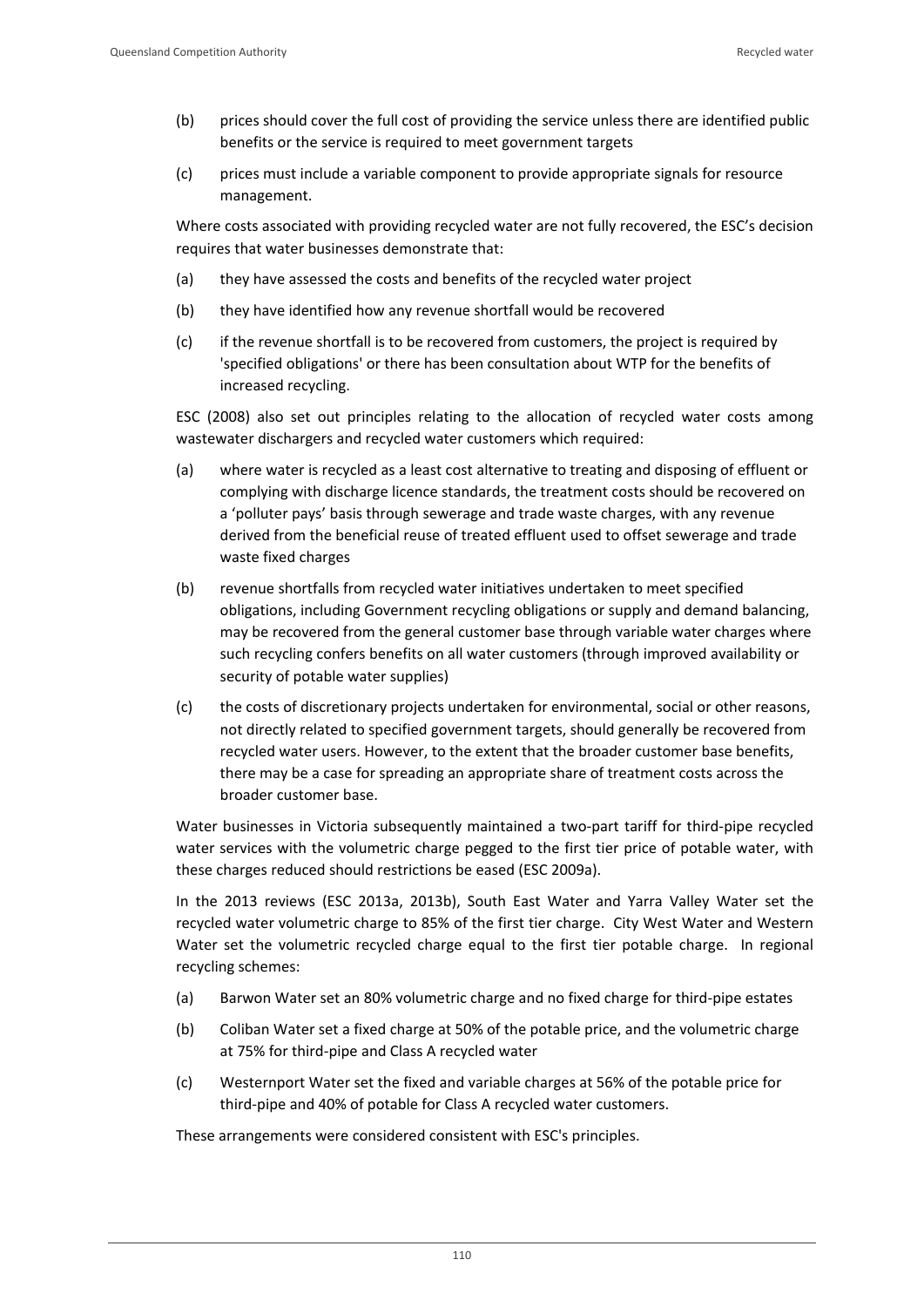### ERA – Western Australia

The ERA (2009) considered that recycled water from large plants such as the Kwinana Water Reclamation Plant (KWRP) to industrial customers is a commercial matter with no need for economic regulation. ERA considered the KWRP has little market power and generates positive externalities.

The ERA (2009, 2013) proposed that recycled water prices should comprise three components:

- (a) Direct Costs; a charge associated with the costs of delivering the wastewater to the customer, including any incremental costs that might be incurred in treating the wastewater to be fit for purpose
- (b) (Minus) Avoidable Costs; a negative adjustment in price to take into account any avoidable costs as a result of selling the wastewater resource. For example, the operating costs of discharging the wastewater to the environment would be part of the avoidable costs. The price of the wastewater resource should be non‐negative. Thus, if avoidable costs are greater than direct costs, the price of the wastewater should be zero
- (c) (Plus) Scarcity Premium; additionally, if the amount of wastewater available to be recycled is less than the demand for the wastewater, then an additional premium would be added to the price to reflect its relative scarcity. The premium should be determined by a neutral tendering process.

ERA did not provide specific recommendations for recycled water prices in its most recent review.

#### ESCOSA – South Australia

ESCOSA (2013b) aligned its pricing principles for recycled water with those of the NWI.

However, ESCOSA did not prescribe the manner in which retailers are to apply the NWI principles. ESCOSA indicated that where a recycled water scheme is the least cost solution for sewerage effluent disposal, sewerage customers are the beneficiaries and charges should be recovered through sewerage tariffs. The recycled water users would have zero incremental costs.

Where recycled water is not the least cost disposal solution for sewerage effluent disposal, the incremental recycled water scheme costs should be recovered through recycled water charges and the remainder through sewerage tariffs.

ESCOSA proposed that where customers are not willing to pay full incremental costs of a recycled water scheme, the shortfall should be recovered through a CSO payment.

# 5.2.5 QCA analysis

# Application of specific principles

The pricing of recycled water should be considered in the context of the nature of recycled water schemes in Queensland. Schemes may be categorised as:

- (a) customer specific industrial and/or agricultural water supply schemes (potable substitute). An example is the Luggage Point industrial recycling scheme which provides 3.6GL/year of high quality recycled water for processing purposes to the BP Bulwer Island Refinery under commercial agreement with QUU
- (b) third‐pipe recycled water schemes into residential estates. The Pimpama Coomera Waterfutures Master Plan uses Water Sensitive Urban Design (WSUD) principles which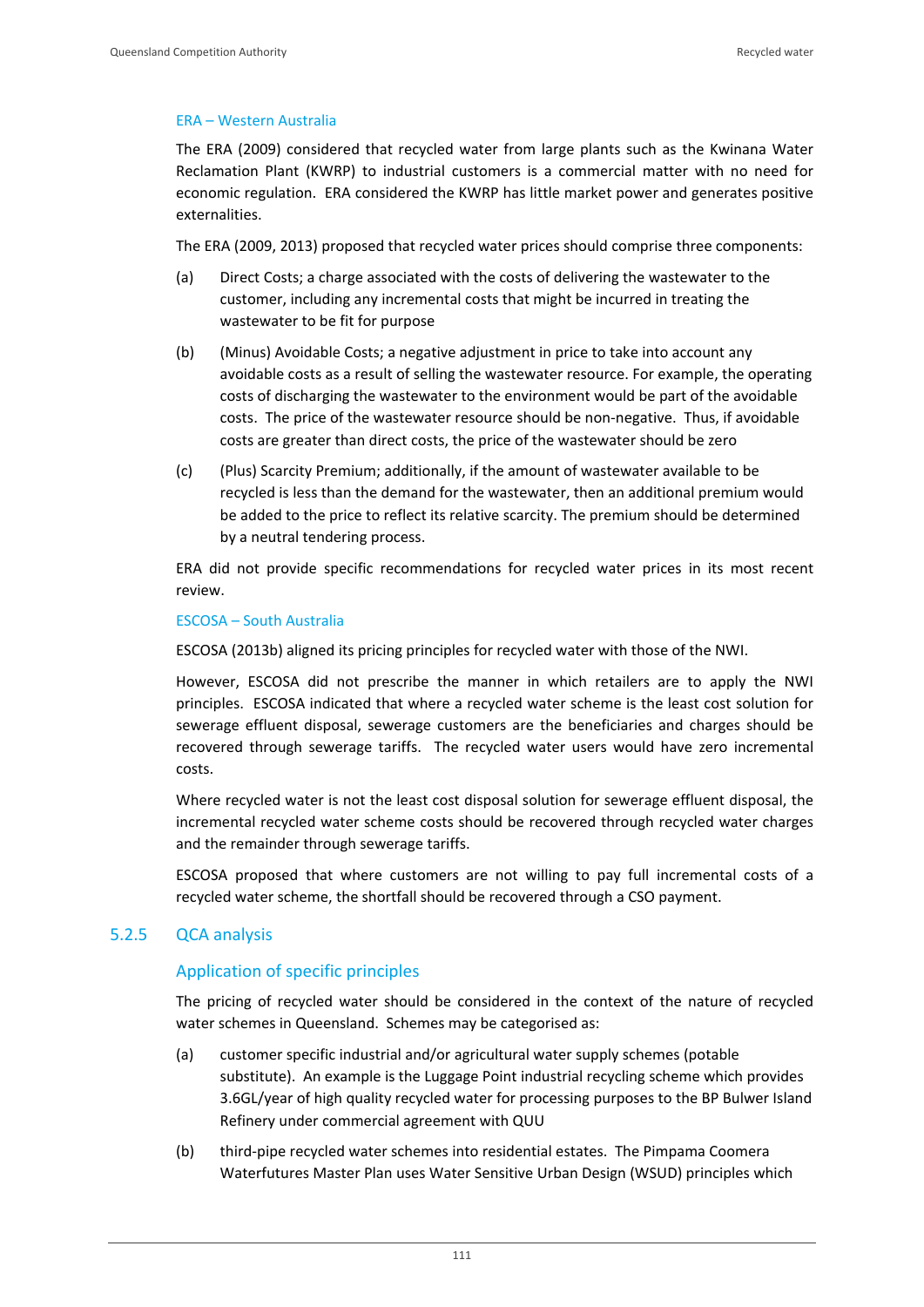includes a third pipe recycling system to provide water to houses for garden watering and toilet flushing. This scheme, commenced in 2003, now supplies 7500 homes and businesses and is being expanded to other estates in the Jacobs Well and Coomera areas. It provides Class A recycled water for gardening, toilet flushing and industrial uses

(c) large‐scale recycled water schemes to supplement potable water supplies such as the Western Corridor Recycled Water (WCRW) scheme (indirect potable). The WCRW scheme uses a system of 200 km of pipelines to take treated water from six sewerage treatment plants to three Advanced Water Treatment Plants for higher quality treatment. Treated water is supplied to power stations, and can be used to supplement surface storages once levels fall below 40%. Large scale schemes are likely not relevant to the water retailers.

In some cases of potable substitute and third pipe schemes, it may be possible that a recycled scheme can operate viably, with the cost reflective price being able to be set at a level which equates supply and demand for recycled water, even though the recycled water is a differentiated lesser quality product.

This may occur where the avoided costs are particularly high, LRMC based potable water charges are already high, or where the level of treatment required is to a lower degree and can be achieved at low cost. In some agricultural applications, any remaining nutrient content in recycled water may be perceived as a benefit and valued accordingly.

In these likely rare cases, specific pricing principles for recycled water are not required.

Large scale indirect potable schemes such as the WCRW scheme produce a single potable water product that is not differentiated from potable water supply. Such schemes are effectively similar to any other augmentation option, and would be taken into account in LRMC‐based prices. The costs are incorporated into the SEQ bulk water charge. The price for power station customers is set under a commercial agreement.

In this case, separate pricing principles are also not required.

Specific pricing principles are required, however, for recycled water schemes where recycling is assessed as cost-effective and efficient, but cost reflective prices are higher than the levels customers are willing to pay. The cost reflective prices may in fact be higher than for potable water – customers may not be willing to pay a higher price for perceived lower quality water.

The willingness of users to pay for recycled water is affected by:

- (a) the price, quality and reliability of recycled water, and the sensitivity of demand to changes in price
- (b) the price, quality and reliability of drinking water or other alternatives (and their crossprice elasticities)
- (c) the real and perceived risks of using recycled water. These may include health, environmental and business risks
- (d) general attitudes and perceptions of users. These attitudes may reflect available information and may change over time as knowledge increases and reflects experience
- (e) the need for additional on‐site infrastructure and other switching costs
- (f) general factors affecting demand, including underlying demographic change, incomes and commercial and industrial growth patterns.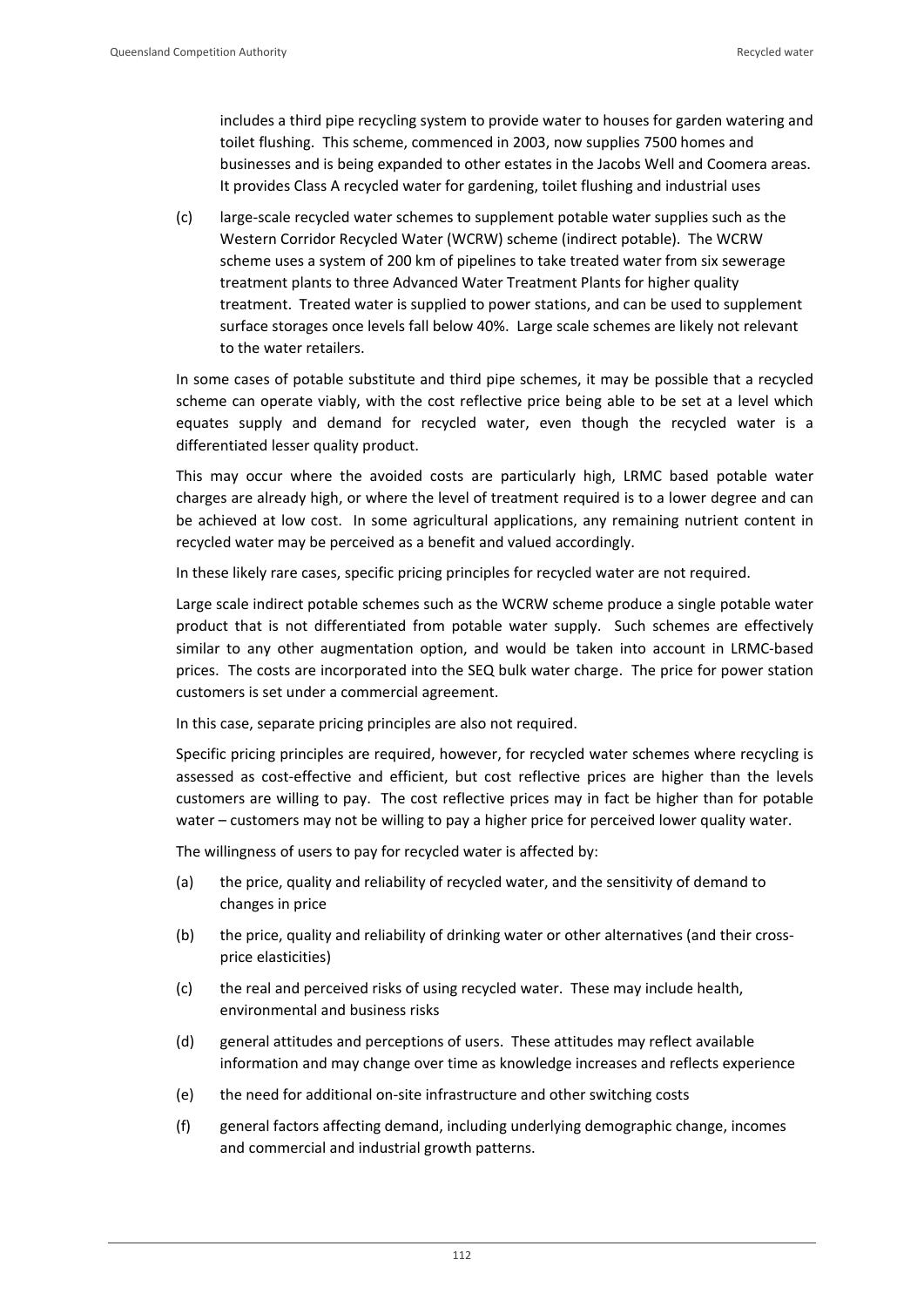Although cost reflective prices are not commercially feasible, the scheme can still be cost effective due to avoided costs which benefit the wider community. These may be in the form of unpriced positive externalities.

WTP therefore sets an upper bound on the price that can be charged for recycled water. More flexible pricing and funding approaches are therefore required in such circumstances.

# Efficient pricing of recycled water

The broadly accepted pricing principle for recycled water (as indeed for any price) is that the price should lie between the incremental cost and an upper bound set as stand‐alone cost or a by‐pass ceiling (WSAA 2005; NWC 2010).

Incremental cost could be based on marginal costs (SRMC or LRMC) or reflect system‐wide incremental costs. The latter is determined by estimating the difference between total costs of supply with and without the recycled water scheme, taking into account the impact of the scheme on other services, such as sewerage. WSAA (2005) noted that system-wide incremental cost can be adjusted for avoided costs (such as potable water supply upgrades, sewerage plant upgrades, or wastewater discharge compliance costs) and externalities can be valued and offset against total costs. Incremental costs may also incorporate a share of joint/common costs and should also take into account revenues from developer charges. The system-wide incremental cost approach is preferred by the NWI.

In terms of the upper bound, the NWI proposed the lesser of stand-alone cost or WTP. The stand-alone cost is the cost of supplying recycled water customers only, and would include common/joint costs of water and wastewater services to them (WSAA 2005). This cost is likely to be unrealistic as a pricing guide, as it would likely exceed willingness to pay and very little of the recycled water would be used. WTP would therefore most likely provide the upper bound in practice.

Prices based on WTP reflect what the market will bear and would typically be determined on an iterative basis to equate supply and demand. This could change over time as recycled water becomes increasingly accepted as an option.

IPART (2012b) has used this approach for Rouse Hill recycled water pricing, with gradual changes to fixed and variable charges to clear the market.

In SEQ, the 2013–14 volumetric charge for Class A recycled water for both residential and nonresidential use associated with the Pimpama Coomera Waterfutures Master Plan, is around half of the charge for potable water (distribution/retail plus bulk). There is no fixed charge (GCCC 2013).

In practice, therefore, the price that customers are willing to pay would fall below the systemwide incremental costs of providing recycled water (and would also be lower than the prevailing price for potable water). This means that unrecovered costs of recycled water must be recouped from other sources.

The allocation of unrecovered costs should have regard to the endpoint objectives of the recycled water scheme (CIE 2010). At the least, avoided costs, such as deferred potable augmentations, can be allocated to the wider customer base, on a beneficiary pays basis. This approach provides incentives for efficient investment in recycled water schemes.

CIE (2010) noted that WTP is likely to shift over time, and that pricing of recycled water needs to be flexible enough to reflect these changes.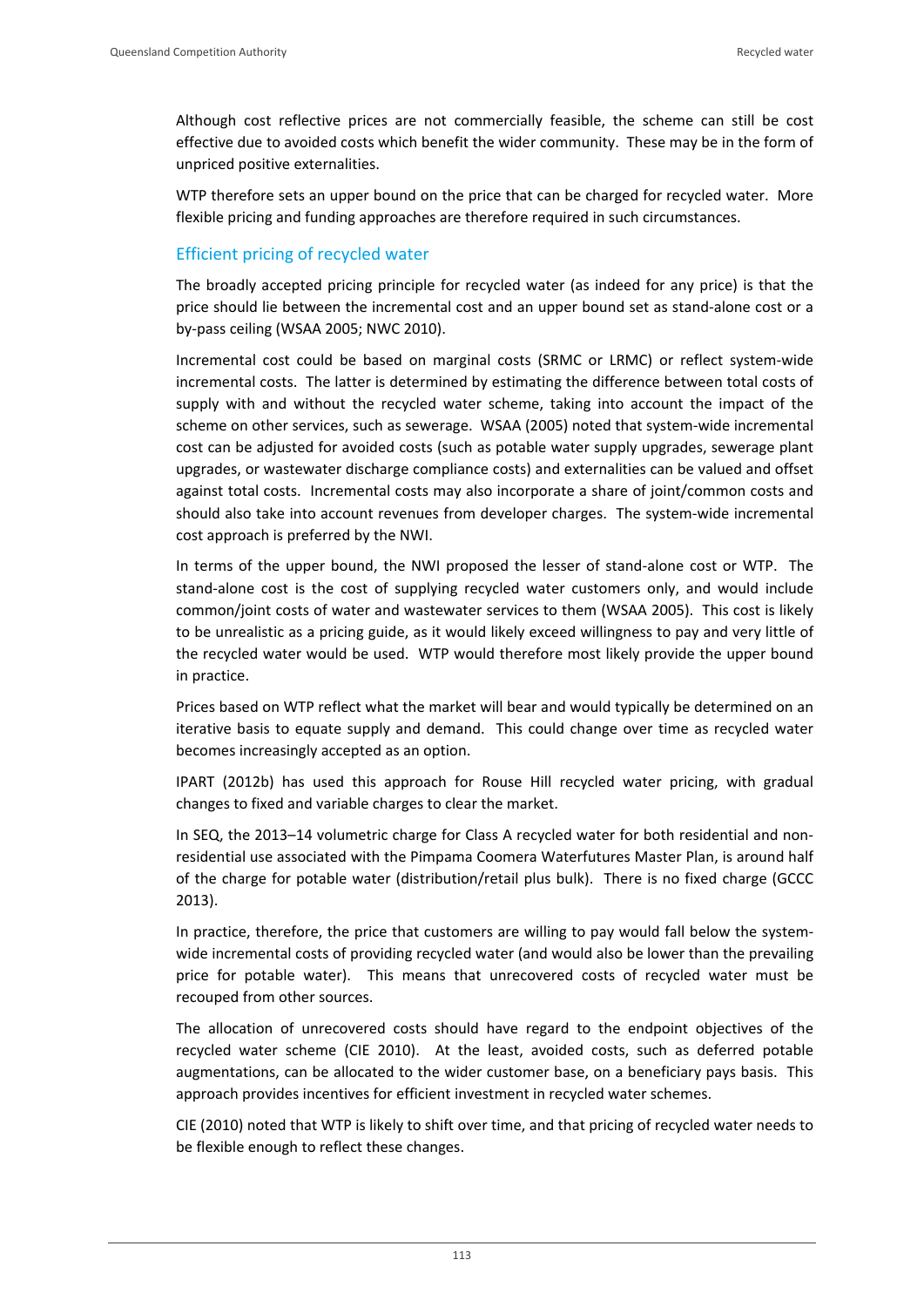This approach may still mean that revenues from the customer base fall short of the target. This may be due to some avoided costs being unpriced externalities for the benefit of the broader community which could be recovered through Government contributions or from other parties using specific levies. These reflect legitimate cost allocations to other parties and are not, in effect, cross subsidies.

If such costs cannot be fully allocated on a beneficiary pays basis, service providers and Governments face limited options and the scheme would require a subsidy (CIE 2010). In general, subsidies are justified where they rectify market failures and meet public interest concerns. Otherwise, subsidies distort market signals and are inefficient.

Transparent Government CSO funding is an option if it can be demonstrated in the public interest and potable and sewerage prices are already at efficient levels. These may include the unpriced environmental benefit of a decrease in the diversion of water from sensitive ecosystems, reduced pollution and the creation or enhancement of wetlands and riparian habitats.

If a service provider is mandated to provide the scheme and is required to fund the gap through an additional charge on potable and sewerage system users, this cross‐subsidy should be transparently identified in customer bills. The additional revenue should be recovered through fixed charges so as not to distort usage charges (CIE 2010).

CSOs or cross‐subsidies may be required in the early stages of a recycled water scheme to facilitate acceptance. The NWI pricing principles refer to a strategy of 'gradualism' to allow time for communities to adapt to the concept of recycled water.

The QCA's preferred approach is broadly consistent with the NWC and other jurisdictions, with the key principles being:

- (a) the system‐wide incremental cost should be estimated to establish a revenue requirement for recycled water. This takes into account the direct costs of recycled water, including a share of joint costs, less avoided costs for wastewater treatment and alternative water supply
- (b) direct costs, less avoided costs should be allocated on a beneficiary pays basis between potable water users, sewerage system users, recycled water users and the general community. That is:
	- (i) where recycled water customers are not willing to pay their share of direct costs less avoided costs, the gap should be allocated to other parties on a beneficiary pays basis, for example, to the wider customer base or to the general community. Any Government subsidy should be transparent
	- (ii) charges (and any subsidies) should be adjusted over time to reflect changes in willingness to pay of recycled water customers and beneficiaries.

In relation to setting recycled water tariffs, the approach should be to:

- (a) establish the volumetric charge, using marginal cost concepts as an initial step. This should reflect the LRMC for the recycled water scheme as established. LRMC should include marginal direct operating costs less marginal avoided costs. This should then be evaluated according to the above principles. Specifically:
	- (i) if too high, or higher than the potable price, there would be limited take‐up of recycled water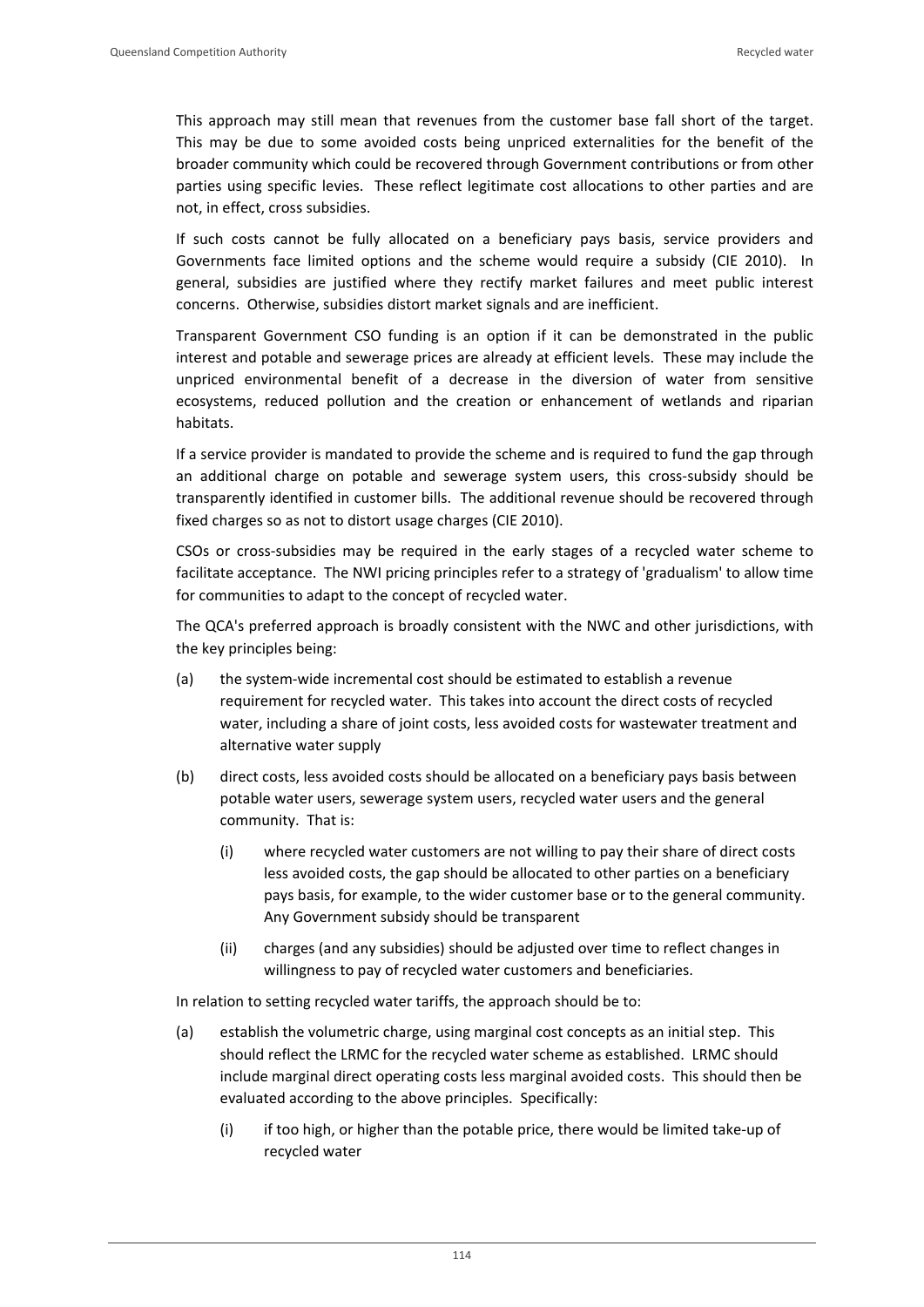- (ii) if too low, demand and usage of recycled water may exceed supply. Customers may also be enticed to oversubstitute for potable water leading to health risks
- (b) adjust the LRMC‐based volumetric charge if necessary to reflect WTP for recycled water and relative demand sensitivities between recycled and potable water. This would take account of elasticity of demand and the characteristics of the recycled water scheme – quality, reliability, risks, and customer attitudes. The volumetric charge should be set to clear the available supply of recycled water and would generally be lower than the potable water charge. The charges should be varied over time in a process of iteration to achieve a desired outcome
- (c) establish a fixed charge if required. A two‐part tariff is appropriate with a fixed charge set to recover any residual system-wide incremental costs not covered through the volumetric charge. This fixed charge would also be subject to WTP considerations and would generally be set at a lower level than the fixed charge for potable water.

In most other jurisdictions, including in SEQ, the recycled water volumetric charge is below LRMC at about 40–80% of the potable water charge. The revenue gap is typically recouped from the wider customer base.

# 5.3 Final report

Relevant submissions and the QCA's responses are summarised below.

| Issue                                                                                                                                                                                                                            | <b>Comments</b>                                                                                                                                                                                                                                                                                                                                        | QCA response                                                                                                                                                                                                                            |  |
|----------------------------------------------------------------------------------------------------------------------------------------------------------------------------------------------------------------------------------|--------------------------------------------------------------------------------------------------------------------------------------------------------------------------------------------------------------------------------------------------------------------------------------------------------------------------------------------------------|-----------------------------------------------------------------------------------------------------------------------------------------------------------------------------------------------------------------------------------------|--|
| Revenue requirement<br>Draft recommendation 5.1:<br>"The revenue requirement<br>for recycled water services be<br>based on the total additional<br>cost of recycling less avoided<br>costs and less developer<br>contributions." | Unitywater (2014) supported the<br>QCA's discussion of pricing<br>principles for Recycled Water.                                                                                                                                                                                                                                                       | Noted.                                                                                                                                                                                                                                  |  |
|                                                                                                                                                                                                                                  | QUU (2014) considered that this<br>recommendation implied that<br>recycled water would require its<br>own revenue requirement<br>calculation that could potentially be<br>required to be submitted. It is not<br>clear to QUU why this needs to be<br>the case given the materiality of<br>recycled water as a source of<br>revenue for the retailers. | Where it is not material, a separate<br>revenue calculation would not be<br>required to be submitted.<br>This principle is intended to assist<br>retailers establish the revenue<br>requirement for their recycled water<br>activities. |  |

### **Table 19 Summary of submissions and responses**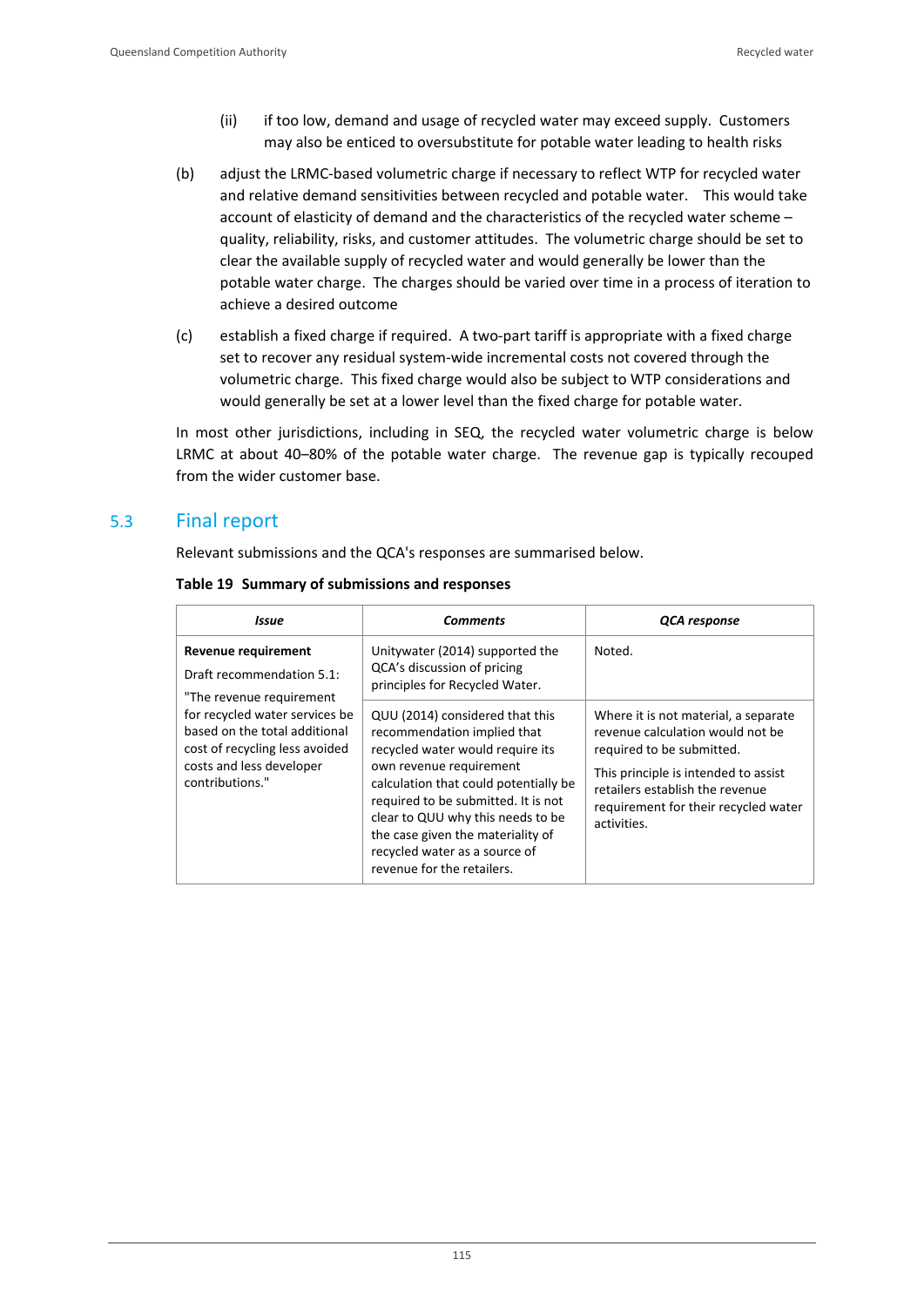| Issue                                                                                                                                                                                                                                                                                                                                                                                                                        | <b>Comments</b>                                                                                                                                                                                                                                                           | <b>QCA</b> response                                                                                                                                                                                                                                                                                                                                                                                                                                                           |
|------------------------------------------------------------------------------------------------------------------------------------------------------------------------------------------------------------------------------------------------------------------------------------------------------------------------------------------------------------------------------------------------------------------------------|---------------------------------------------------------------------------------------------------------------------------------------------------------------------------------------------------------------------------------------------------------------------------|-------------------------------------------------------------------------------------------------------------------------------------------------------------------------------------------------------------------------------------------------------------------------------------------------------------------------------------------------------------------------------------------------------------------------------------------------------------------------------|
| Allocation of direct and<br>avoided costs<br>Draft recommendation 5.2:<br>"Direct and avoidable costs<br>be allocated between<br>relevant parties on a<br>beneficiary pays basis."                                                                                                                                                                                                                                           | QUU (2014) required further clarity<br>as to what the QCA envisaged when<br>it stated that direct and avoidable<br>costs be allocated between relevant<br>parties on a beneficiary pays basis.                                                                            | Where there are costs associated<br>with recycling that cannot be<br>recovered from recycled water<br>customers (as they are usually<br>substantially higher), the direct costs<br>(less avoided costs), should be<br>allocated on a beneficiary pays basis.<br>Beneficiaries include the broader<br>community. It is proposed to add the<br>phrase "Where there are costs<br>associated with recycling that cannot<br>be recovered from recycled water<br>customers, direct" |
| Recycled water volumetric<br>charges<br>Draft recommendation 5.3:<br>"Recycled water volumetric<br>prices be based on LRMC for<br>the established recycled<br>water scheme where<br>possible, less marginal<br>avoided costs. Where the<br>volumetric charge is then<br>higher than the potable<br>water volumetric charge, it<br>may be necessary to reflect<br>demand sensitivities to<br>ensure demand clears<br>supply." | QUU (2014) considered that when<br>the LRMC for recycled water is<br>greater than the potable water<br>volumetric charge the cost of the<br>direct substitute (potable water) is<br>likely to be more important than<br>demand sensitivities.                             | Consideration of demand<br>sensitivities can be important to set<br>prices which clear supply - as set out<br>in section 5.5.                                                                                                                                                                                                                                                                                                                                                 |
| <b>Recycled water fixed charges</b><br>Draft recommendation 5.4:<br>"If still required to ensure<br>revenue adequacy, fixed<br>charges in a two-part tariff be<br>set to recover remaining<br>revenues, also subject to<br>willingness to pay".                                                                                                                                                                              | QUU (2014) agreed that the fixed<br>charge for recycled water would be<br>subject to willingness to pay, but<br>that it was unlikely to undertake a<br>detailed customer willingness-to-<br>pay study to inform them of the<br>level of the fixed charge, due to<br>cost. | The QCA has identified an approach,<br>separate to undertaking willingness-<br>to-pay studies, to set charges - that<br>is charges are set iteratively until the<br>available volume is cleared in the<br>market.                                                                                                                                                                                                                                                             |
| <b>Allocation of unrecovered</b><br>costs<br>Draft recommendation 5.5:<br>"If the revenue requirement<br>is still not achievable,<br>unrecovered amounts be<br>allocated to potable and<br>sewerage charges in<br>proportion to avoided cost<br>allocations."                                                                                                                                                                | QUU (2014) queried whether the<br>QCA envisaged that the allocation<br>of costs not recovered in recycled<br>water charges should be on<br>avoidable (that is long term<br>forward-looking) rather than<br>avoided (short-term actual) costs.                             | The QCA considers that forward<br>looking avoidable costs is most<br>appropriate. However it is also likely<br>to be more subjective having regard<br>to the availability of information.                                                                                                                                                                                                                                                                                     |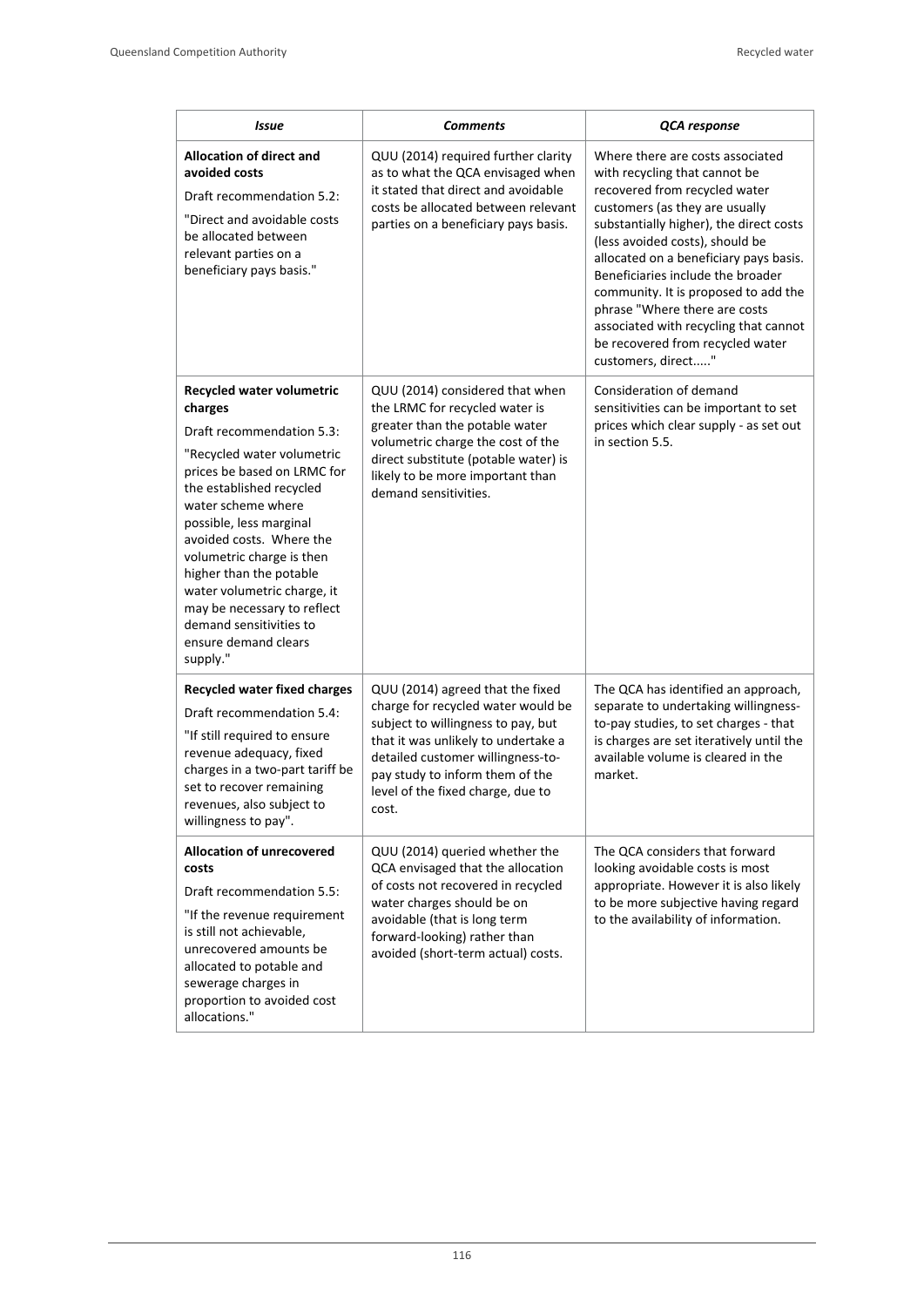| Issue                                                                                                                                                   | <b>Comments</b>                                                                                                                                                 | QCA response                                                                                                                                                                                                                                                                                                            |
|---------------------------------------------------------------------------------------------------------------------------------------------------------|-----------------------------------------------------------------------------------------------------------------------------------------------------------------|-------------------------------------------------------------------------------------------------------------------------------------------------------------------------------------------------------------------------------------------------------------------------------------------------------------------------|
| Ongoing review of recycled<br>water charges<br>Draft recommendation 5.6:<br>"Charges be periodically<br>reviewed, as customer<br>acceptance increases." | QUU (2014) suggested that the<br>wording be amended 'Approaches<br>to recycled water pricing be<br>periodically reviewed, as customer<br>acceptance increases'. | QUU's suggestion that the approach<br>should be periodically reviewed is<br>accepted. However, evidence that<br>the charges should reflect the<br>principle is also relevant. It is<br>therefore proposed to edit the Draft<br>Recommendation to:<br>"The approach and charges be<br>periodically reviewed, as customer |
|                                                                                                                                                         |                                                                                                                                                                 | acceptance increases."                                                                                                                                                                                                                                                                                                  |

#### Recommendations

- **5.1 The revenue requirement for recycled water services be based on the total additional cost of recycling less avoided costs and less developer contributions.**
- **5.2 Where there are costs associated with recycling that cannot be recovered from recycled water customers, direct and avoidable costs be allocated between relevant parties on a beneficiary pays basis.**
- **5.3 Recycled water volumetric prices be based on LRMC for the established recycled water scheme where possible, less marginal avoided costs. If necessary, recycled water volumetric charges be set lower than LRMC to ensure demand clears supply (where the recycled water volumetric charge is higher than the potable water volumetric charge).**
- **5.4 Where volumetric charges do not ensure revenue adequacy, fixed charges in a two‐ part tariff be set to recover remaining revenues, subject to willingness to pay.**
- **5.5 If the revenue requirement is still not achievable (that is, where fixed and volumetric charges exceed willingness to pay), unrecovered amounts be allocated to potable and sewerage charges in proportion to avoided cost allocations.**
- **5.6 The approach and charges be periodically reviewed, as customer acceptance increases.**

# 5.4 Sewer mining

### 5.4.1 Position paper

#### **Background**

Sewer mining refers to the extraction of raw sewage (or wastewater) from a point in the sewerage network for treatment and recycling. Sewer mining may be undertaken by either a third party (such as a golf course) or by the sewerage network operator. Once extracted, sewage may be treated, and in some instances, unwanted materials returned back to the sewerage network for treatment at the sewage treatment plant (CIE 2010).

#### Key issues

Issues in pricing sewer mining mainly relate to cost allocation and include:

(a) whether the charge should include the costs of removing sewage from households and businesses to the point of extraction – that is, whether the sewer miner should contribute towards the common costs of the sewerage system, or reflect any avoided costs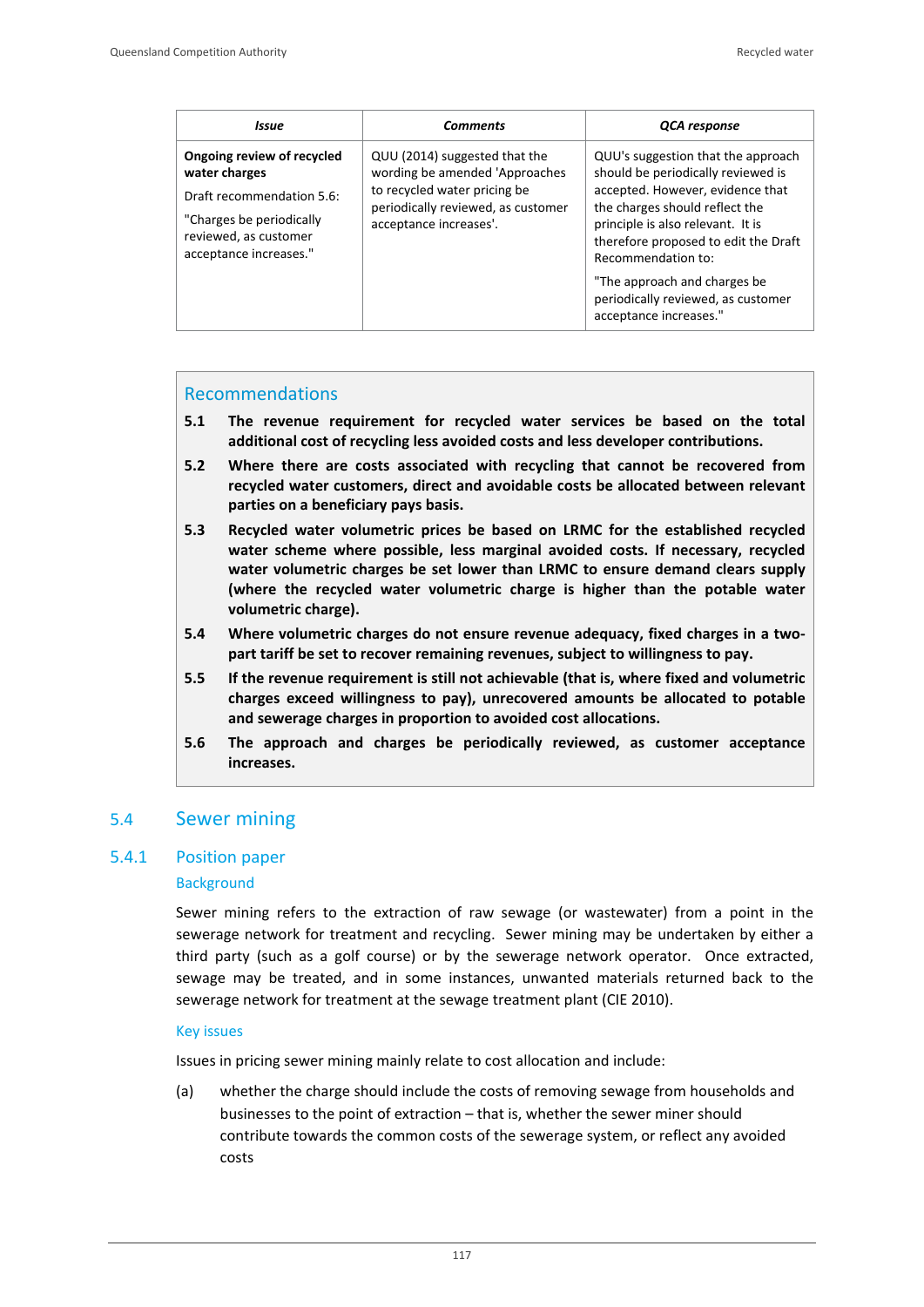(b) whether, subsequent to the sewer being mined, some substances are returned to the sewerage system for treatment and the charges that should apply for this treatment. This could include any treatment for disposal or environmental release.

#### National commitments and positions

Although the NWI requires jurisdictions to develop pricing principles to apply to recycled water and stormwater, no specific mention is made to sewer mining (NWC 2004).

#### Other jurisdictions

IPART (2006) endorsed Sydney Water's approach that:

- (a) no financial return would be sought from enabling sewer mining other than, to avoid losses, costs incurred in enabling the sewer mining connection and its operation, are to be recovered
- (b) any financial savings realised from sewer mining (such as cost savings associated with less sewage having to be treated) are to be reflected in Sydney Water's charges.

IPART in effect set the price for sewer mining at zero and considers that prices between sewage service providers and new sewer miners should be subject to negotiation between the parties. This view was recently reiterated in IPART's setting of prices for Sydney Water for the 1 July 2012 to 30 June 2016 regulatory period (IPART 2012).

ESC (2013a) reported that the sewer mining activities of the greater metropolitan water businesses of Victoria are classified as miscellaneous services. Accordingly, for sewer mining charges, the principles of the recovery of actual costs incurred are determined by the service provider on a case‐by‐case basis.

Barwon Water (2011) published guidelines to recover actual costs incurred which are to be assessed on a case‐by‐case basis. Barwon Water considers costs to be recovered include the sewage extracted, the impact of sewer mining on sewerage system infrastructure and other costs that may arise.

ERA reported that no pricing principles have been established by the economic regulator (or any government agency) for sewer mining in Western Australia (WA).

The Water Corporation, however, as principal supplier in WA of water, wastewater and drainage services, and bulk water to farms for irrigation, has provided an Information Sheet that outlines a range of issues relating to sewer mining, including pricing. Specifically, the Water Corporation (2013b) considers that:

- (a) no water resource charge would apply to sewer mining activities providing community benefit (such as the irrigation of parks, sporting ovals and other recreational areas)
- (b) commercial arrangements for other sewer mining related activities would be negotiated on a case‐by‐case basis.

#### Sewer mining in Queensland

In Queensland, sewer mining is undertaken by QUU at Rocks Riverside Park and at New Farm Park.

Specifically:

(a) Rocks Riverside Park ‐– the project involves removing raw sewage from the sewerage system and treating it to a standard suitable for irrigation of a large urban recreational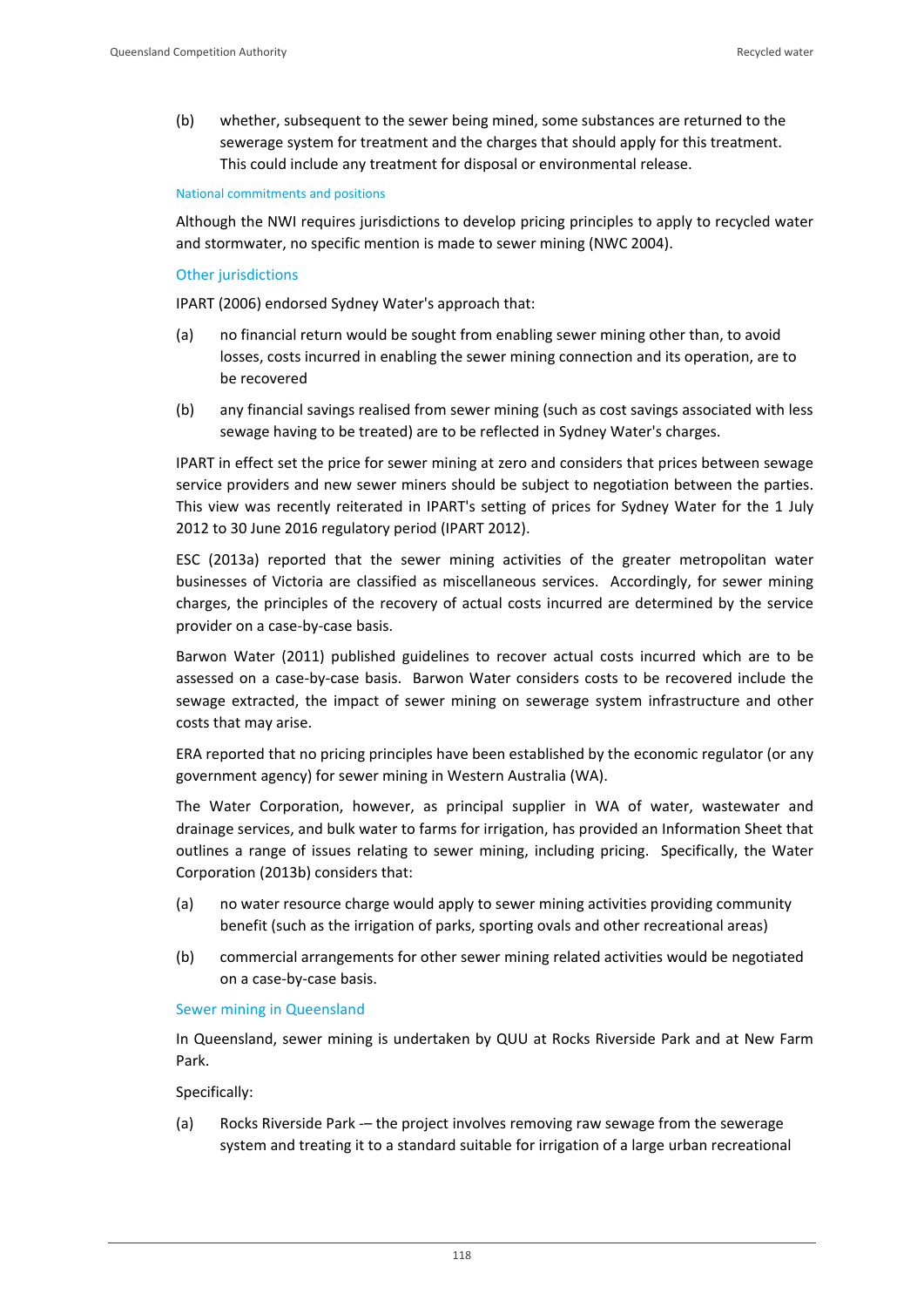park. Project benefits include the saving of 360,000 litres of potable water per day. (Engineers Australia, 2010)

(b) New Farm Park – in the Brisbane suburb of New Farm, the project involves removing raw sewage from the sewerage system and treating it to a standard suitable for irrigation. Project benefits include the provision of approximately 49,000 litres per day in summer and approximately 20,000 litres per day in winter to irrigate sporting fields and rose gardens (Eimco 2007).

### QCA analysis

The broadly accepted pricing principle for water and wastewater services is that the price should be between incremental cost and an upper bound reflecting the stand‐alone cost or a by‐pass ceiling (WSAA 2005; NWC 2010).

WSAA (2012) suggests that as sewage is increasingly used as a source of water, nutrients and energy (particular in periods of resource scarcity), appropriate pricing for cost recovery and resource management needs to be considered.

In instances where volumes of wastewater are diverted for alternative uses, certain costs are incurred (internalised) by the sewer miner (such as treatment and some transport costs). These costs are avoided by the sewerage service provider. These would be conditional on required extraction volumes, the distance between the wastewater source and its ultimate use and the level and type of treatment required.

However, the complicating factor is that in some instances, a volume of wastewater is returned to the sewerage system. In these instances, the service provider should be able to recover the treatment and transport costs incurred.

Sewer mining charges should reflect any incremental costs of extraction from the system incurred by the sewerage service provider (equipment, pumping etc), and subject to the nature of the process, contribute to a share of common sewerage system costs, plus any transport and treatment costs for returns, less avoided costs. In some cases, avoided costs may well offset the share of common costs.

The potential complexity of such arrangements typically means that charges are subject to agreement between the sewer miner and the service provider, and negotiated on a case-bycase basis.

# 5.4.2 Final report

QUU (2014) agreed with QCA's recommendation that sewer mining charges be set on a case by case basis.

The QCA's recommendation is unchanged.

# Recommendation

**5.7 Charges for sewer mining be set on a case‐by‐case basis to reflect relevant direct costs, a share of sewerage system common costs, service costs for any returns, less avoided/avoidable costs.**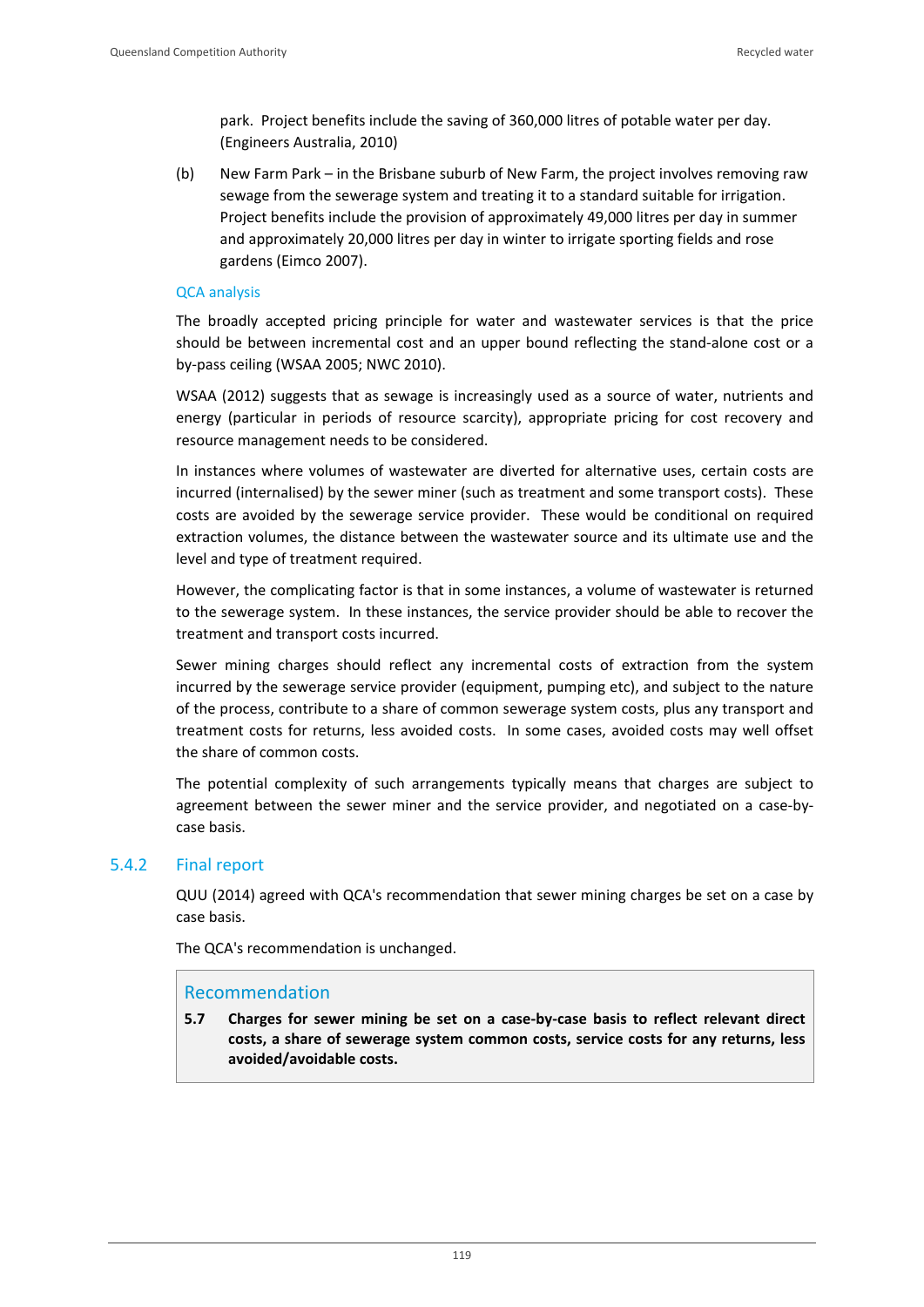# 6 STORMWATER REUSE AND DRAINAGE

# 6.1 Introduction

Under the Ministers' Direction, the QCA is to set out the pricing principles to apply to the water industry including stormwater reuse services.

The Direction does not specifically address stormwater drainage activities. However, as these are related to other drainage services and may be relevant to review of stormwater reuse, pricing principles are considered for stormwater drainage.

# 6.2 Stormwater reuse

### 6.2.1 Position paper

This chapter reviews the specific pricing principles to apply to stormwater reuse services. The application of these principles depends on the circumstances of the retailer, having regard to administrative feasibility, customer preferences and cost effectiveness.

### **Background**

Stormwater harvesting and reuse schemes can be used to provide non‐potable supplies to residential users, irrigation of public areas, industrial uses and ornamental ponds and water features. Water may also be provided for small-scale irrigation in urban fringes.

#### Forms of stormwater reuse

DEC (2006) noted that no two stormwater schemes are the same, and all require a sophisticated management focus.

### **Rainwater tanks**

Rainwater tanks, on an individual lot scale, make only a small impact on runoff in most capital cities, but provide significant supplementation of urban supplies in many Queensland regional centres.

The main issues with rainwater tanks are their expense, potential health issues for non‐potable water use, and unreliability of supply.

According to Hall (2013), the cost of rainwater supply ranges from \$2 to \$6/kL, while the running costs are typically very low at 2 to 6c/kL. However, the financial payback period of an investment in rainwater tanks may be reduced if some recognition is provided of the benefits available in reduced reliance on reticulated supplies.

### **Local retention and recycling**

Local retention and recycling schemes are typically on a single development or 'cluster' scale involving 5 to 20 houses (WBM Oceanics 1999). Such systems may involve underground water storages integrated with the housing development, with pollution control devices and discharges of excess flows to infiltration systems. In some cases, they involve storage lakes which also have environmental and amenity benefits. Examples include:

(a) the Fig Tree Place development in Newcastle, which has an underground water tank collecting stormwater flows to meet toilet flushing and hot water systems requirements for 27 residential units (DEC 2006). Total water savings are estimated at 60%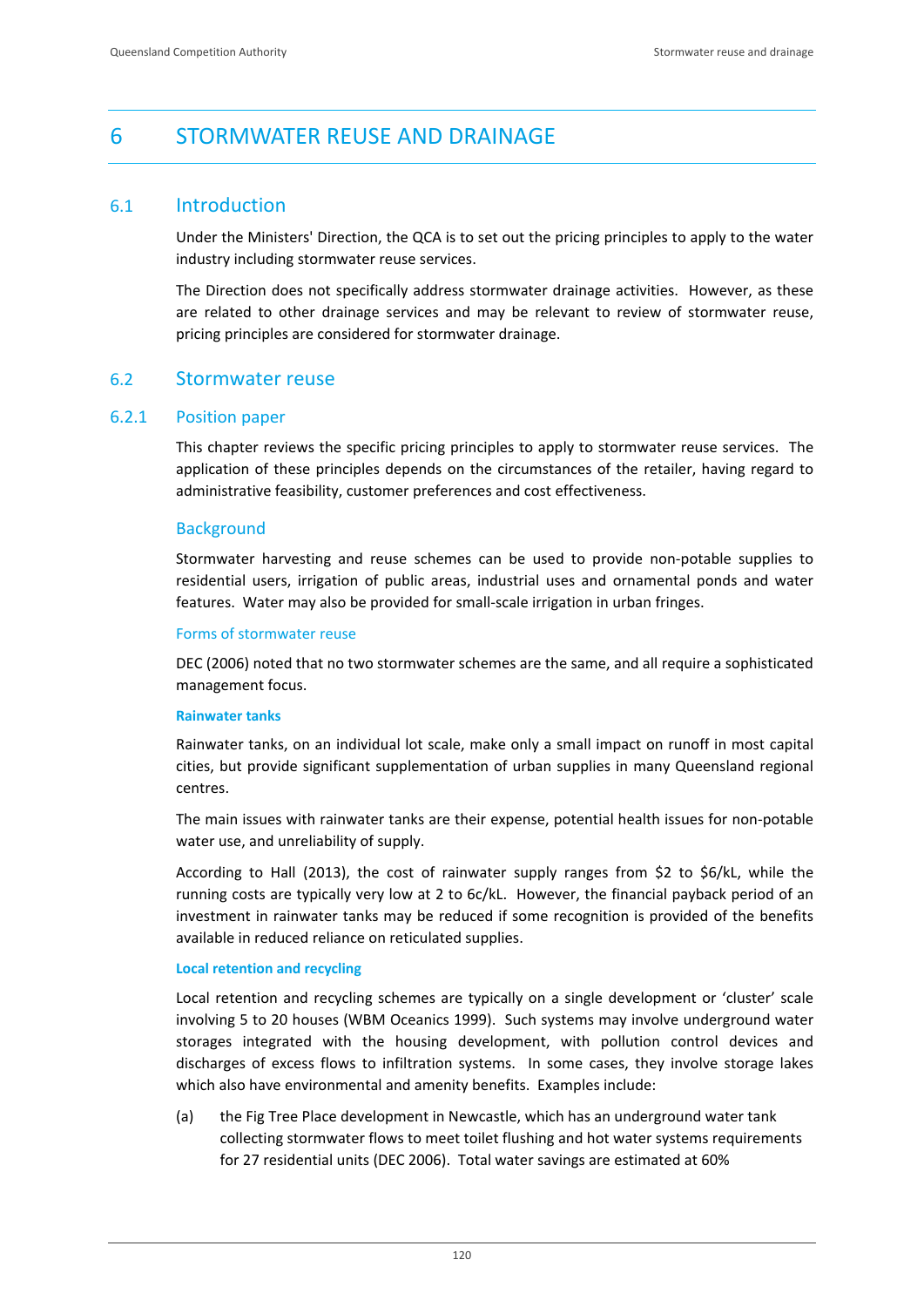- (b) the Forest Lake development near Brisbane captures most stormwater runoff in an urban lake for aesthetic appreciation
- (c) the Fitzgibbon Chase development north of Brisbane uses two technologies harvesting of stormwater run‐off from a 290 ha area to provide 89 ML of non‐potable water per year, and harvesting of roof run‐off into communal tanks for processing into potable water. The project could provide a 60% saving on mains water use (*Sourceable Industry News and Analysis, New water model bolsters urban self‐sufficiency, 3 September 2013*)
- (d) private water utility Green Square Water, under agreement with the City of Sydney Council, will, from 2014, access and purify up to 900 kL of stormwater each day for use in toilets, laundries and gardens at Green Square, an inner‐city urban development with the population projected to be 50,000 in 2030 (Arlington 2013).

The constraints on such developments include the provision of adequate storage, the need for sufficient land area, integration of infrastructure into urban areas and potential impacts on waterways. Compared to individual rainwater tanks, cluster developments may have economies of scale in being able to use a single pressure pump system for all houses.

#### **Regional recycling**

Aquifer storage and recovery (ASR) involves harvesting of stormwater for temporary storage in an aquifer and later retrieval for various applications. South Australia has the highest uptake of wetland‐based ASR projects, including the Parafield Airport ASR scheme which diverts stormwater for supply to a wool processing plant. According to SA Government (2004), the cost of this water is less than the price of mains water.

The Mawson Lakes ASR Project involves stormwater and treated water recycling through a system of constructed wetlands, aquifer storage of stormwater and a dual reticulation water supply, to cater for a population of 10,000 (SA Government 2004).

ASR schemes require that water be suitably treated prior to aquifer injection, while extraction and recharge needs to be balanced on an annual basis.

Hervey Bay uses detention ponds to store, filter and redirect stormwater into the sewerage system at night, adding to wastewater being reused for agricultural irrigation.

### Key issues for pricing

The benefits of stormwater harvesting and reuse schemes are, as for recycled water, reduced demand for mains water, for the non‐potable uses such as garden watering and toilet flushing. There may also be benefits in reduced stormwater drainage flows and run‐off, and reduced stormwater pollution in downstream waterways. This can help to offset the otherwise higher run‐off due to reduced infiltration in developed urban areas.

There are significant limitations on the effectiveness of stormwater schemes (DEC 2006):

- (a) variations in rainfall means that large storages or back‐up supplies may be needed. Stormwater recycling cannot be considered a sole supply option, but may be used to supplement reticulated supplies
- (b) impacts on the environment of the storages
- (c) health risks and stormwater quality. Water Sensitive Urban Design (WSUD) principles may provide a means to improve stormwater quality. Stormwater quality is influenced by site‐specific factors such as population density, land use, soil type, and waste‐disposal practices. However, stormwater is usually cleaner than wastewater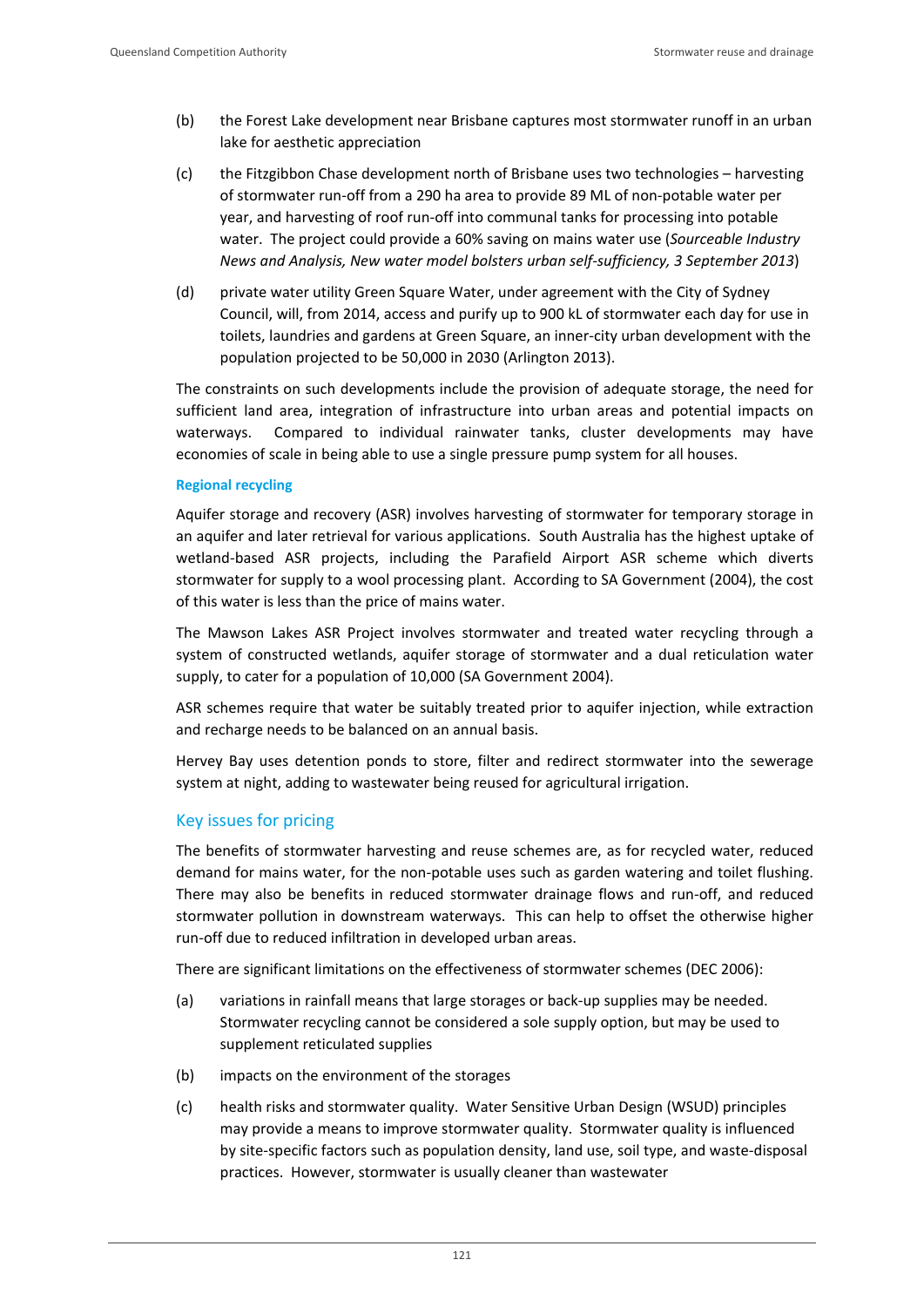(d) high costs per unit of water, although this is usually alleviated by avoided costs elsewhere.

Pricing issues for stormwater harvesting and reuse schemes essentially depend on the nature and scale of the scheme. Small schemes such as property specific rainwater tanks and local retention schemes are typically incorporated in development charges, and passed through to purchasers of new properties.

Larger schemes may be integrated into the water supply system and blended with recycled water schemes.

CIE (2007) noted that the episodic nature of stormwater supply could mean that a large usage charge is not practical. The likelihood that a viable stormwater reuse scheme would incur significant fixed costs, and the episodic nature of inflows, implies a greater focus on the fixed charge to ensure revenue adequacy and manage financial risk.

# National commitments and positions

The NWC (2010) provides principles that are intended to apply to both recycled water and stormwater reuse. These principles are listed above.

# QCA analysis

Because stormwater reuse schemes are generally similar in concept to recycled water schemes, the same pricing principles apply. Stormwater reuse may operate in conjunction with recycled water.

Efficient pricing should take into account the direct additional costs (infrastructure and operating costs) and avoided costs with allocation of any revenue gap to relevant parties on a beneficiary pays basis.

Avoided costs could include deferral of potable water augmentation, reduced stormwater infiltration into sewerage systems and reduced impact of sediment and nutrient discharge into streams.

The key areas of difference between stormwater reuse and recycling are likely to be in regard to the relative magnitude of the costs themselves, for example:

- (a) stormwater systems may require larger volumes of storage due to the episodic nature of rainfall. Fixed costs may therefore be higher
- (b) water treatment costs would typically be lower as the source water could be expected to be of higher quality
- (c) depending on the scale, avoided costs of environmental impacts could be significant, in terms of reduced peak stormwater flows and reduced sedimentation. There may therefore be larger benefits to the broader community justifying CSOs.

# 6.2.2 Final report

Unitywater (2014) supported the QCA's discussion of pricing principles for stormwater reuse.

The QCA's recommendation is unchanged.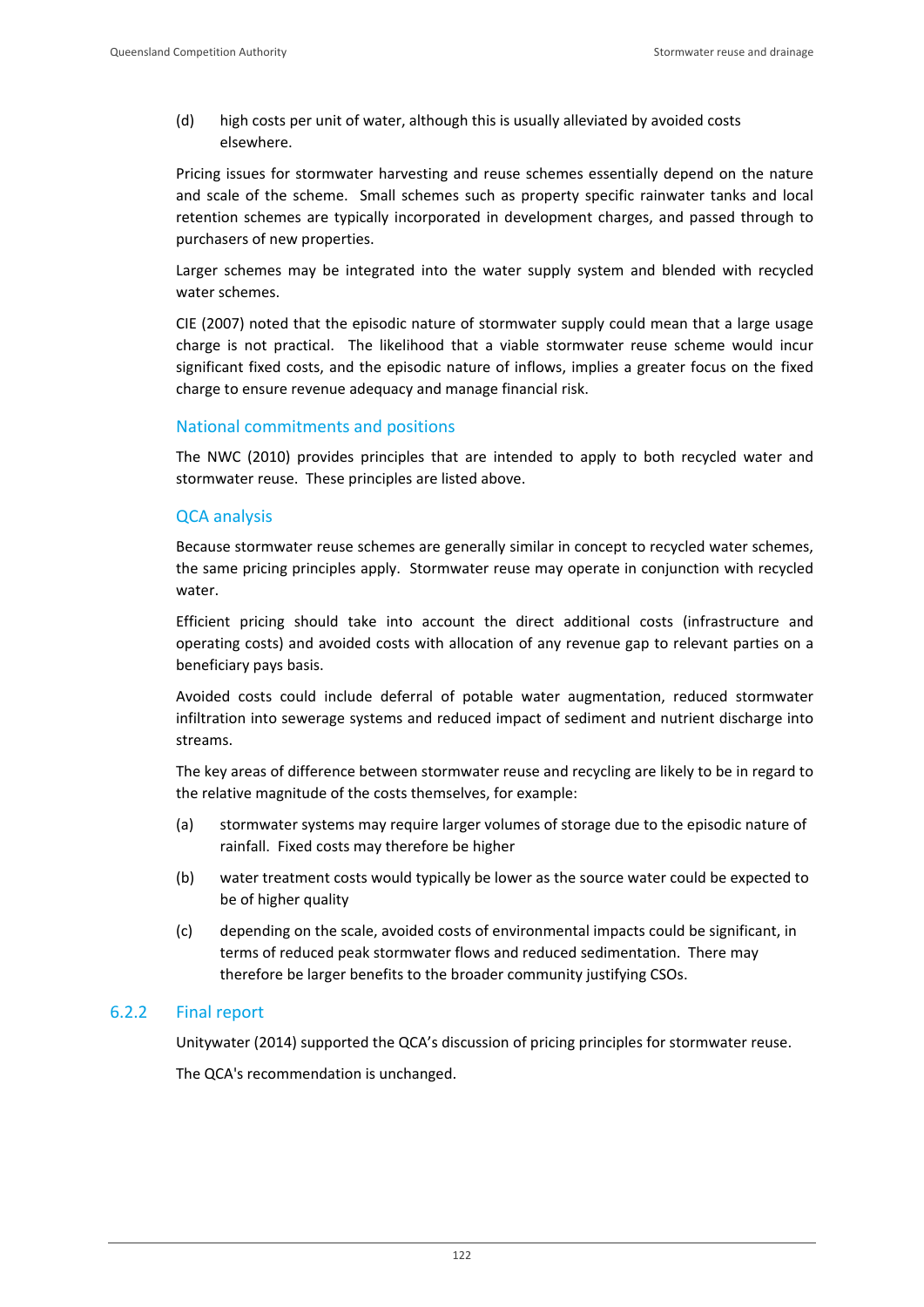### Recommendation

**6.1 Stormwater reuse pricing be subject to the same pricing principles as recycled water.** 

# 6.3 Stormwater drainage

### 6.3.1 Position paper

Stormwater drainage charges are relevant to the three council retailers. Unitywater and QUU do not manage stormwater drainage systems.

### Introduction

The key functions of stormwater drainage infrastructure are to carry runoff from rainfall events (flood mitigation and drainage) and to reduce stormwater pollutants for the purpose of maintaining water quality objectives.

Infrastructure for flood mitigation typically comprises trunk drainage (excavated channels or modified natural watercourses), retention basins (urban lakes, pollution control ponds and artificial or natural wetlands) and dry retardation basins which fill temporarily during storm events. Constructed stormwater infrastructure assets such as drainage channels generally have long lives (typically more than 50 years).

Traditional stormwater quality management infrastructure includes gross pollutant traps (GPTs) to trap litter, debris and coarse sediments, trash racks, floating booms and catch basins, all of which require regular maintenance and cleaning. GPTs are large concrete-lined wet basins designed to slow flow of water and allow sediments to settle. Trash racks collect gross pollutants (litter and debris exceeding 5 mm in diameter).

Water-sensitive urban design (WSUD) techniques may be adopted to promote the integration of stormwater, water supply and wastewater management at the development stage (Stormwater Industry Association, 2005). The objectives of WSUD are to:

- (a) preserve natural features and surface and groundwater resources
- (b) integrate public open space with stormwater drainage lines
- (c) minimise impervious area and the use of formal drainage systems
- (d) encourage infiltration and stormwater reuse.

WSUD techniques to reduce runoff into stormwater systems or to manage pollutant loads at the source include infiltration systems such as grassed swales, permeable paving, control ponds and constructed wetlands, rainwater tanks and rooftop gardens. Such measures may require large areas of land to promote infiltration.

The cost of infrastructure and associated operating costs for stormwater drainage is largely a function of:

- (a) climatic parameters and hydrology scale and frequency of peak flood flows, duration and intensity of rainfall events
- (b) urban density, including impacts of infill developments
- (c) pollutant loads and mandated requirements for management of pollutants and their impact on water quality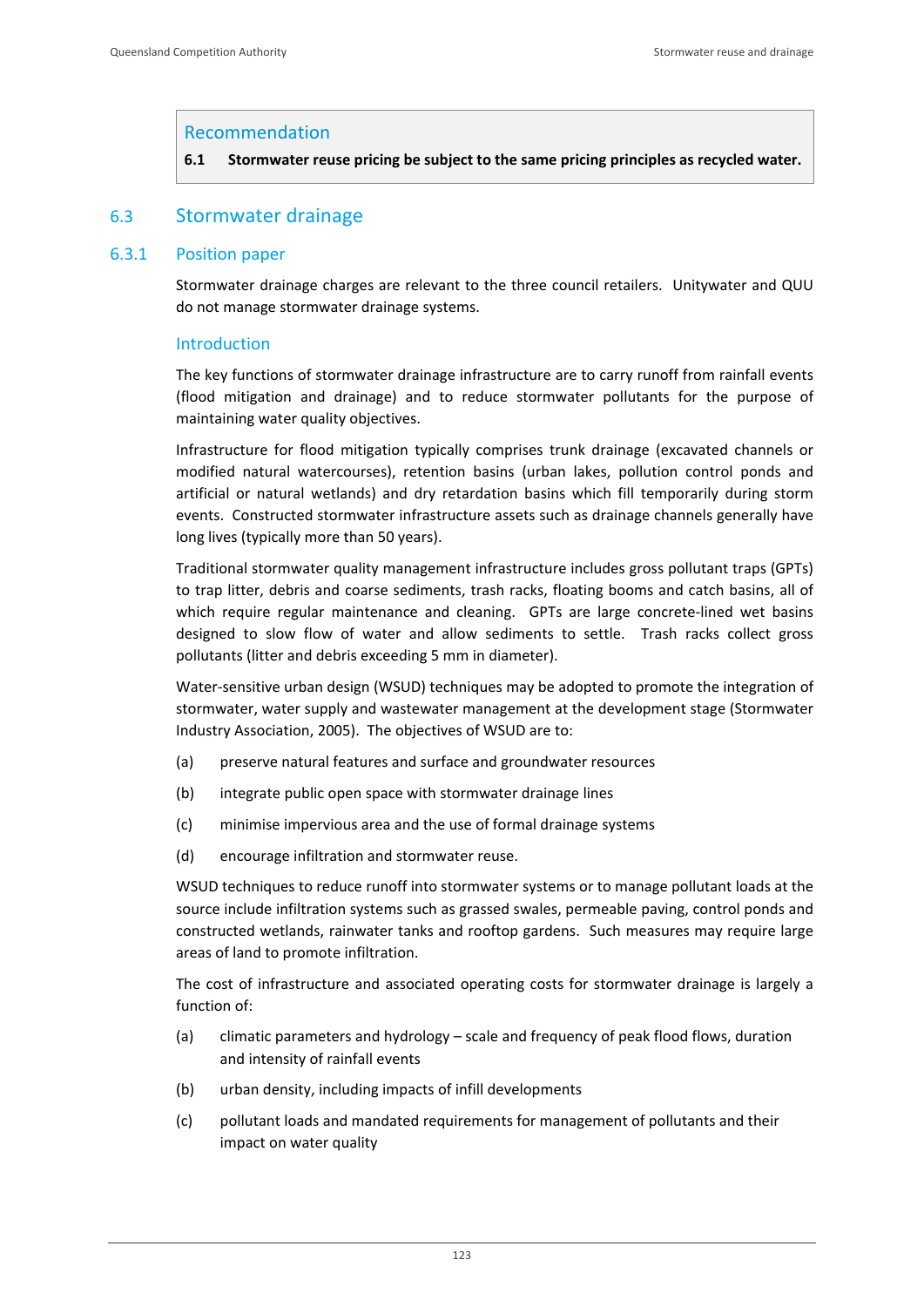(d) availability and deployment of WSUD retention and detention strategies such as grassed swales, infiltration zones, urban lakes, wetlands etc, and on‐site detention or retention measures by landholders.

For any given property, the volume of runoff may be a function of property area, land use, topography, soil types and proportion of impermeable surfaces or total impermeable land area. For example, an increased proportion of roofed and paved areas contribute to greater run‐off. The quantity and quality of runoff may be modified by on-site retention and detention measures such as rainwater tanks.

Typically local governments recover costs from communities by means of levies or charges. Where stormwater management catchment issues overlap local government boundaries, a means of sharing costs must be found. Urbanisation in one local government area may increase flood flows downstream in neighbouring local government areas.

Stormwater management services have particular characteristics which present challenges in establishing regulatory pricing principles. Relevant matters are:

- (a) stormwater drainage services have public good characteristics, whereby many individuals benefit irrespective of whether they pay for the services (non‐excludable), and benefits received by one individual do not reduce those of another
- (b) an individual customer's use of stormwater drainage services and contribution to the quality of outflows are not easily measurable
- (c) stormwater infrastructure comprises a network system, with 'product' generated at the ends of the network and accumulating to increasingly centralised points, the reverse of a water supply or electricity distribution network.

# National commitments and positions

There are no specific national commitments or positions to pricing stormwater drainage.

However, the national guidelines, Evaluating Options for Water Sensitive Urban Design (JSCWSC 2009) were developed jointly by the federal, state and territory governments to comply with paragraph 92(ii) of the NWI which requires signatories to:

*Develop national guidelines for evaluating options for water sensitive urban developments, both in new urban sub‐divisions and high‐rise buildings by 2006* 

One objective of WSUD (as outlined in the national guidelines) is to (inter alia):

*promote a significant degree of water related self‐sufficiency within a development by optimizing the use of water sources from within the development to minimise potable water inflows and water outflows from a development, both stormwater and wastewater.*

The national guidelines promote an integrated approach of combining potable water, wastewater and stormwater quantity and quality management, minimising stormwater pollution and water balance problems by ensuring hydrological regimes change minimally from pre‐development conditions. This integrated approach also reduces development costs.

### Other jurisdictions

IPART (2012b) reviewed the stormwater drainage charges for the Rouse Hill development scheme, and noted that because the NSW Government set developer charges to zero in 2008 to encourage greenfield development, Sydney Water was unable to recover the cost of new trunk infrastructure. IPART applied a beneficiary pays principle to apportion 70% of the costs to new Rouse Hill residents, and 30% to Sydney Water's sewerage customers (on the basis that all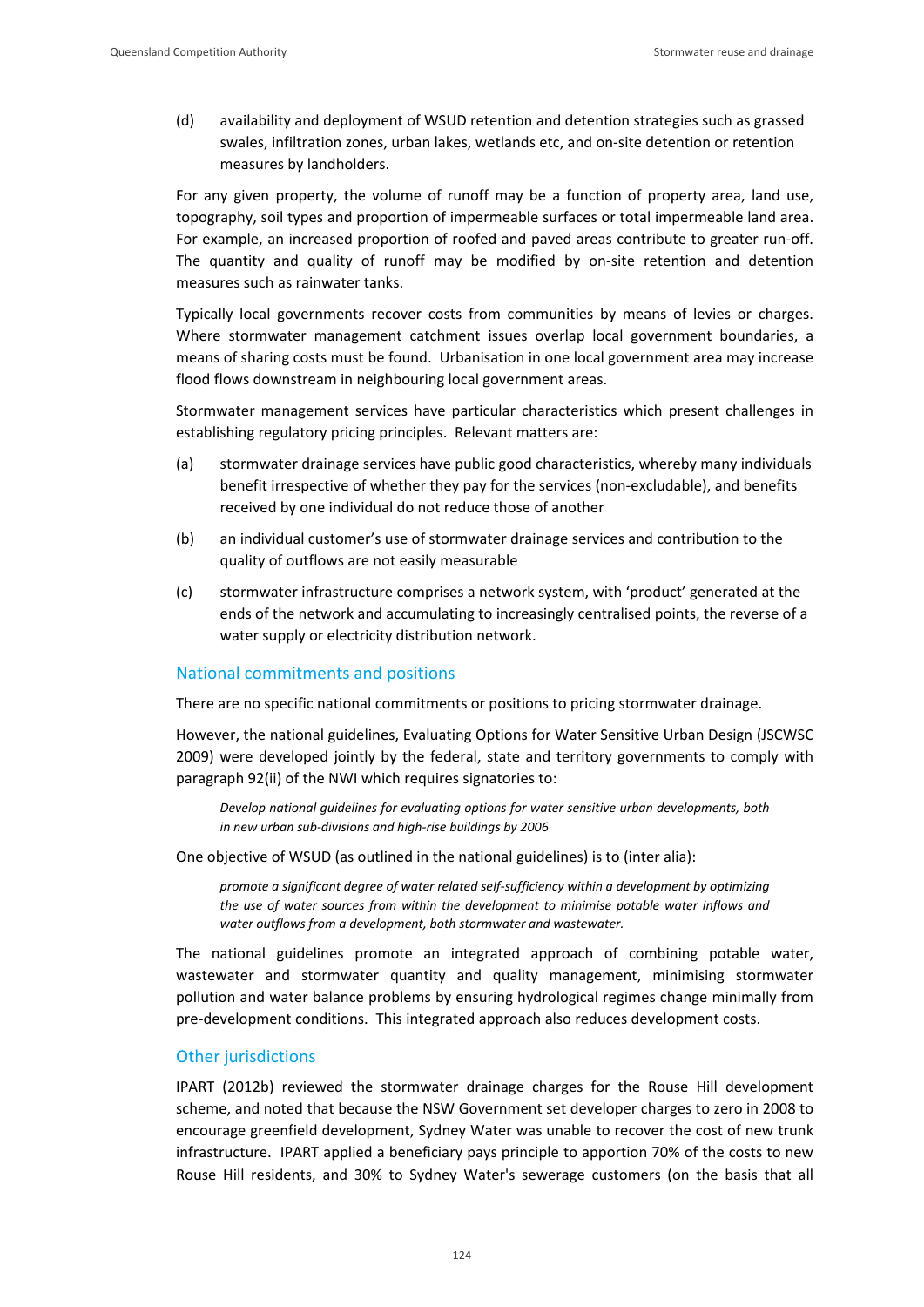customers benefit from reduction of nutrients in the river systems). This resulted in an annual flat charge of \$954 per year for Rouse Hill residents for the five-year period.

In New South Wales, IPART recommended as early as 1996 that local governments explore a separate drainage charge for stormwater management, with charges dependent on land area, land use, development intensity and pollution potential (IPART 1996).

In New South Water, Hunter Water's stormwater pricing structure from 2013–14 comprises:

- (a) for residential connections, one standard service charge to apply to houses and a lower standard service charge to apply to apartments. IPART's rationale is that the revenue collected from residential customers is to reflect the costs incurred in serving those customers
- (b) for non-residential connections (to reflect the relationship between land area and runoff) four land‐area based charges ‐ namely: small (<1,000sqm), medium (1,001 to 10,000sqm), large (10,001 to 45,000sqm) and very large (>45,0000sqm).

As a result of applying IPART's cost-reflective approach (IPART 2012a) to establishing charges coupled with lower proposed expenditures, Hunter Water's stormwater drainage prices for houses and non-residential customers reduced by 30% from 2012–13 to the conclusion of the regulatory period (that is, 2016–17).

Sydney Water (IPART 2012b, 2012c) supplies stormwater drainage services to around 520,000 customers. In 2005 IPART requested Sydney Water to develop an area based stormwater drainage charging scheme to replace the prevailing arrangements of one residential charge and one non‐residential charge.

As part of the review for the 1 July 2012 to 30 June 2016 period, Sydney Water submitted that the arrangements be maintained. However, IPART concluded that peak stormwater flow, total volume of water and pollutants were the key cost drivers associated with stormwater drainage. The volume of stormwater is determined by a range of factors including area, slope, proportion of impervious area, land use and soil. Given land area is a key determinant of costs, land area can be used as a proxy for a property's contribution to run-off. Accordingly, IPART consider that land‐area based charges are a more cost‐reflective approach.

IPART determined for Sydney Water the following pricing structure:

- (a) for residential connections, one standard service charge to apply to houses and another standard service charge to apply to apartments
- (b) for non-residential connections, four land-area based charges, namely:
	- (i) 0 to 200 sqm
	- (ii) 201 to 1,000sqm (and low impact)
	- (iii) 1,001 to 10,000sqm
	- (iv) greater than 10,000sqm.

Melbourne Water's capital costs associated with installing new drainage infrastructure are recovered from developers through upfront developer charges (ESC 2013a).

For ongoing costs, Melbourne Water for residential properties applies a single annual service charge. Non-residential properties located within the Urban Growth Boundary and major airports are charged based on property values (net annual value set using 1990 values), subject to a minimum charge. In other areas, a minimum fee would be applied to all non-residential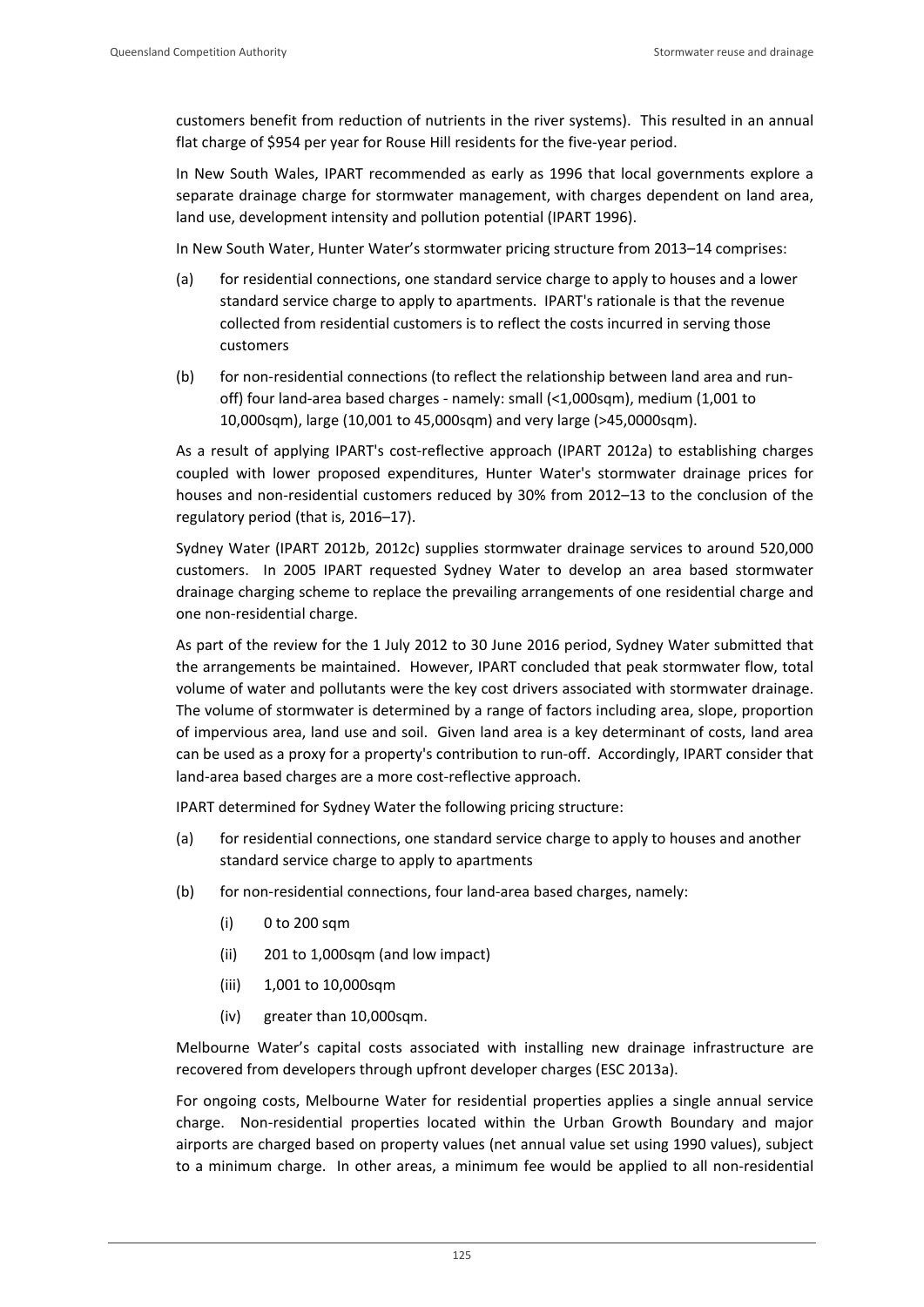properties including non‐residential farm land properties which held an exemption as at 30 June 2013.

The ICRC (2013) presently does not apply separate stormwater drainage charges for ACTEW customers.

The 68 local government authorities in South Australia (LGASA 2012) all levy stormwater drainage charges in general rates.

In the US, many urban centres have more sophisticated charging arrangements. Some such as Tampa, Florida and Columbus, Ohio apply stormwater charges on the basis of average impervious land area, estimated from digitised aerial mapping. Customers in some cities receive mitigation credits for reducing run‐off.

In the UK, water companies recover surface drainage costs in a variety of ways, including as part of water charges, on the basis of property rateable value, by property type or by surface area.

Ofwat (2003) has identified as a general principle that charges for surface drainage should reflect the main cost driver, which is the drainable surface area of a property. The major issues identified by Ofwat were:

- (a) set‐up and administration costs, including measurement of drainable site‐areas
- (b) impacts on certain customers, such as schools, hospitals and places of worship which typically are built horizontally rather than vertically.

Ofwat concluded that the assessment of whether the benefits of site area charging outweigh the costs was a matter for individual water companies to decide (Ofwat 2003).

# SEQ retailers

In Queensland, the costs of stormwater services are generally covered through a combination of developer charges for new infrastructure and rate‐based fees for ongoing management. Typically, stormwater drainage costs are aggregated with other costs such as for wastewater or for roads management and maintenance.

QUU and Unitywater do not level any charges associated with stormwater drainage given they have no responsibility for associated infrastructure. In contrast, Gold Coast, Logan City and Redland City Councils include stormwater drainage costs in general rates.

Water by Design (2010), in their Business Case for Best Practice Urban Stormwater Management (prepared for the South East Queensland Healthy Waterways Partnership), report:

- (a) Costs associated with site acquisition, design and assessment of WSUD measures and with construction, are typically met by developers (directly through infrastructure charges) and households (indirectly through the cost of a dwelling).
- (b) Ongoing operation and maintenance costs of WSUD assets are typically met by local governments (directly) and households (indirectly through rates). However, these costs tend to be offset (at least partially) through reduced costs of waterway rehabilitation.

# QCA analysis

Stormwater infrastructure operating costs include maintenance, cleaning, pollution monitoring, disposal of pollutants and administration.

Costs of stormwater drainage infrastructure and associated operating and maintenance are typically recouped through developer charges or annual service fees charged by the relevant authority or utility to landholders.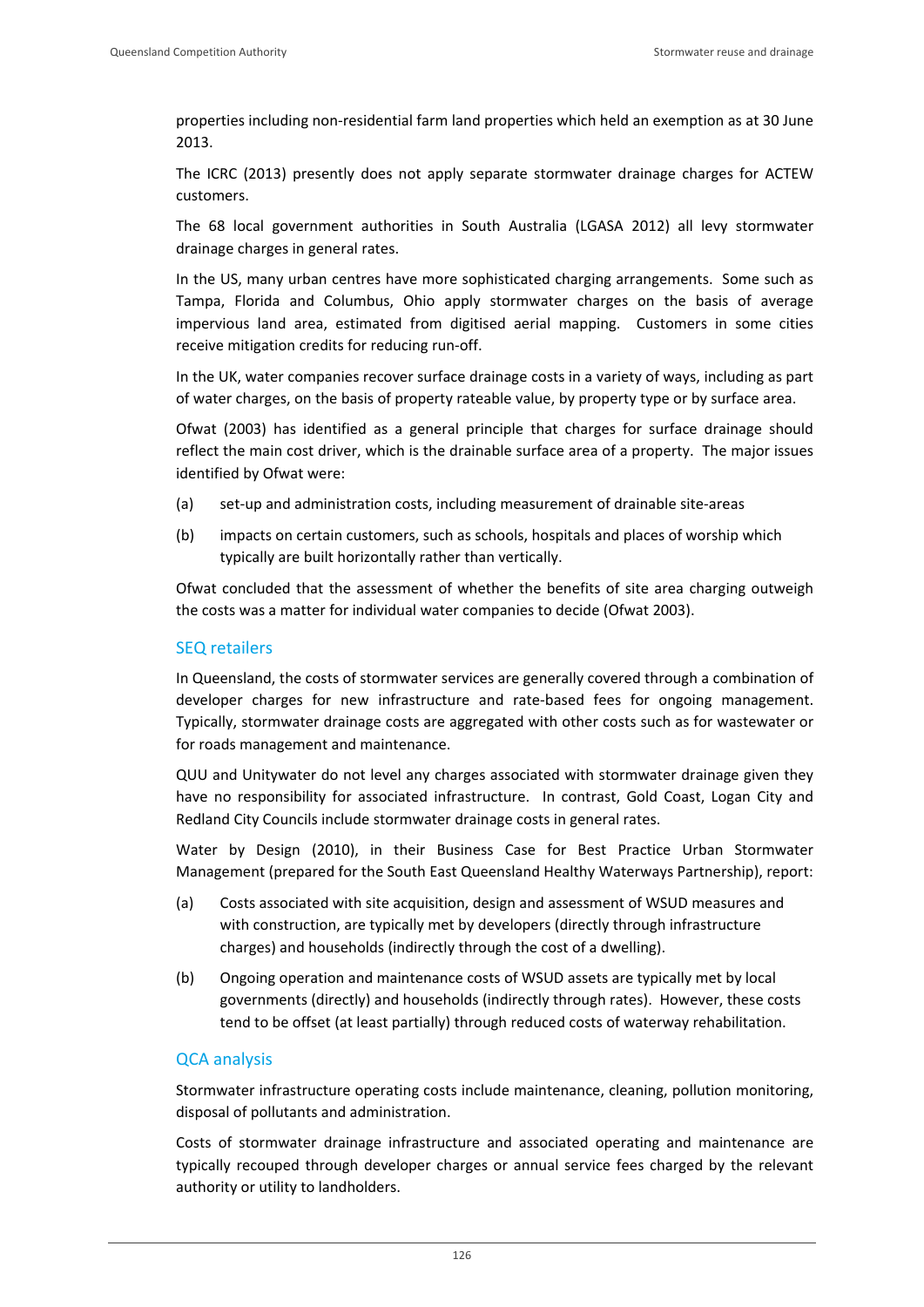The calculation of a developer charge can be complex particularly for infill developments where upgrades may bring forward maintenance or replacement of drainage, saving future costs for existing residents. Where practical, price differentiation on the basis of location is appropriate, (whether developer charges or different ongoing drainage charges) providing marginal pricing signals for incremental developments.

Annual service charges typically recoup the operating costs and common capital costs for stormwater drainage systems which service both private and public areas. Once infrastructure is in place, operating costs are relatively low, including maintenance and cleaning.

Stormwater charges can be based on flat rate fees (average cost pricing), set uniformly on a customer basis to recover total costs. The flat fee approach is simple, keeps administration costs low and minimises revenue risk to the service provider.

It reflects a beneficiary pays basis, whereby all properties serviced by the stormwater system share equally in the benefits, and costs are distributed equally across all beneficiaries.

For the most part, flat uniform charges may not reflect the cost imposed on the drainage system or the level of infrastructure used by a customer.

As an alternative, fixed charges could be based on indicators such as:

- (a) site value or unimproved capital value. This variable may be loosely correlated with the volume of runoff. The SEQ councils' approach is consistent with this option
- (b) land use zoning. Such information can allow the site to be rated for potential pollution runoff
- (c) area of site or allotment size, or frontage. This information is readily available, but may be a crude indicator of runoff as it does not take into account the extent of development
- (d) roof area as a proportion of total area. This approach allows the impact of site development density to be taken into account, but involves measurement problems and increased transactions costs
- (e) impervious area. Sites may be assessed using geographic information systems (GIS) mapping to identify total impervious area including buildings and paved areas. While more accurate, the costs are also likely to be significant.

Pricing may also serve to provide incentives to reduce discharge and encourage retention of on‐ site stormwater. Pricing signals are only advantageous where they can lead to modified behaviour. The options for stormwater drainage customers to respond to pricing signals are usually limited. Measures include rainwater tanks, gravel filled trenches, dry wells and grassed swales. Monitoring of such activities in SEQ, in order to provide run-off rebates to customers, is expected to be difficult and impractical, and may not justify the cost.

On balance, the QCA recommended in its pricing principles position paper that rate based charges continue to be applied to recover the operating costs and common capital costs for stormwater drainage systems which service both private and public areas.

Rate-based charges take account of land value, land area and zoning and therefore provide a cost effective way for charges to be reflective of the contribution of a landowner to stormwater flows. Such charges are easily designed to ensure recovery of the required revenue. This approach is also consistent with equity/fairness (as those contributing more to stormwater drainage are exposed to higher charges) and simplicity/transparency (as this approach is more easily understood by stakeholders).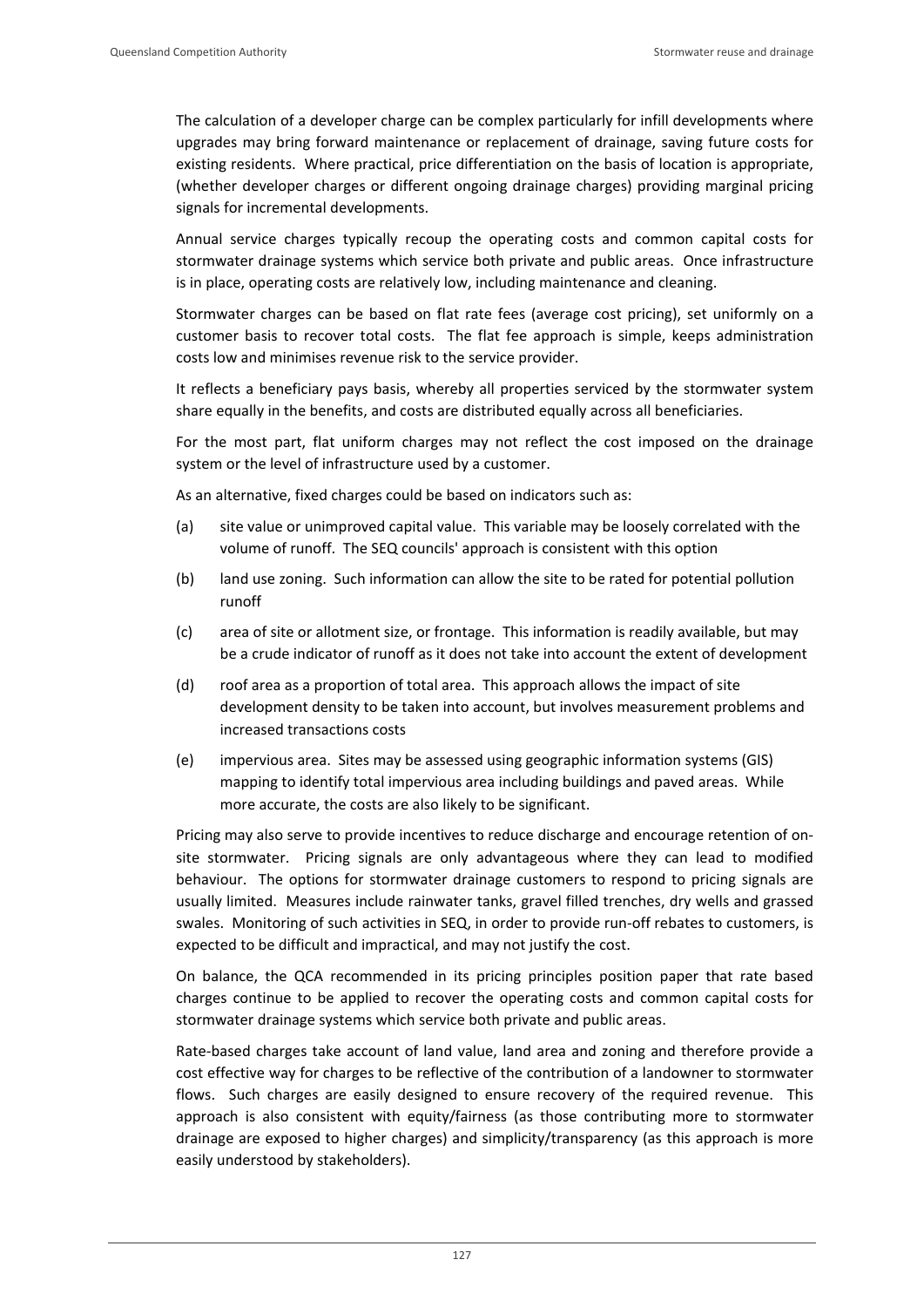The QCA also recommended that for rate-based charges a separate stormwater drainage charge be clearly identified on the billing or rates notice issued by the regulated retailers, where practical.

### 6.3.2 Final report

#### Submissions

Unitywater (2014) supported the QCA's discussion of pricing principles for stormwater drainage.

QUU (2014) and GCCC (2014) noted that stormwater drainage was not incorporated within the Ministers' Direction and is not charged for separately by councils. As a result, it is unclear why the QCA has incorporated this service into its analysis.

#### QCA analysis

The Ministers' Direction requires that the QCA set out pricing principles that relate to stormwater reuse services. Stormwater drainage is a related issue and was included to inform of relevant options.

The QCA's recommendations are unchanged.

# Recommendations

- **6.2 Rate‐based charges continue to be used for recovery of stormwater drainage costs.**
- **6.3 Charges for stormwater drainage be transparently identified on customer bills.**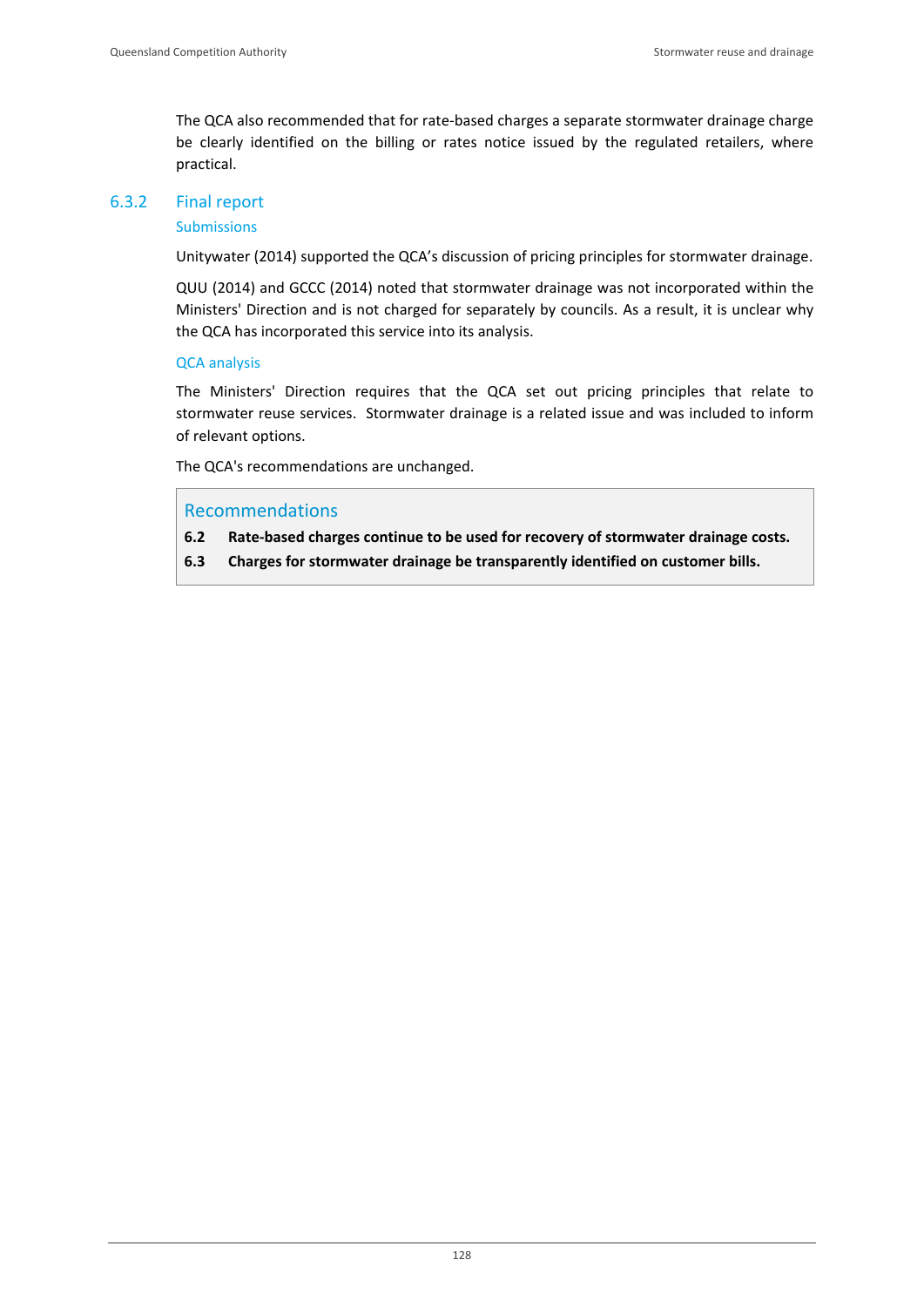# 7 INDUSTRY‐WIDE PRICING ISSUES

# 7.1 Introduction

There are a number of issues that could apply to any or all of the water and sewerage or related activities of the retailers.

These include:

- (a) pricing for externalities
- (b) pricing for third party access
- (c) cost allocation
- (d) price transitioning

# 7.2 Pricing for externalities

### 7.2.1 Position paper

# Introduction

Externalities may be defined as the side effects or spill‐overs of an activity that are not reflected in market prices. In 2000, a High Level Steering Group on Water defined externalities in an economic manner, as 'the indirect or accidental consequences of actions associated with economic activity'. Bowers and Young (2000) noted that externalities are unintended consequences, that can be either positive (social benefit) or negative (social cost).

Bowers and Young also categorised externalities as either tangible, where a market can provide information on the valuation, or intangible, where there is no market. A tangible example would be the repair cost of pollution damage, while an intangible example would be damage to wildlife and loss of biodiversity.

Externalities relevant to the retailers' activities could include:

- (a) storage‐related externalities negative impacts on the environment at the storage site, on river and groundwater systems. Positive impacts could include tourism, amenity, flood mitigation and wildlife
- (b) manufactured water externalities desalination and recycling requires energy that could have implications for greenhouse gas emissions and climate change. Positive externalities could arise from recycling due to avoided impacts of wastewater discharge
- (c) wastewater treatment externalities negative impacts include infrastructure and water quality risks such as increased prevalence of corrosive substances, disease‐causing organisms and heavy metals. Positive externalities include the protection of aquatic species and reduction in coastal pollution
- (d) stormwater impacts negative stormwater externalities such as contaminants discharged downstream are caused by factors other than water use. Stormwater capture and reuse as part of the urban water supply may alleviate negative externalities.

Issues in pricing externalities mainly relate to identification and valuation. The issue is whether pricing can also provide a flexible and cost‐effective way of achieving environmental management objectives. A further issue is to ensure that externality pricing does not 'double‐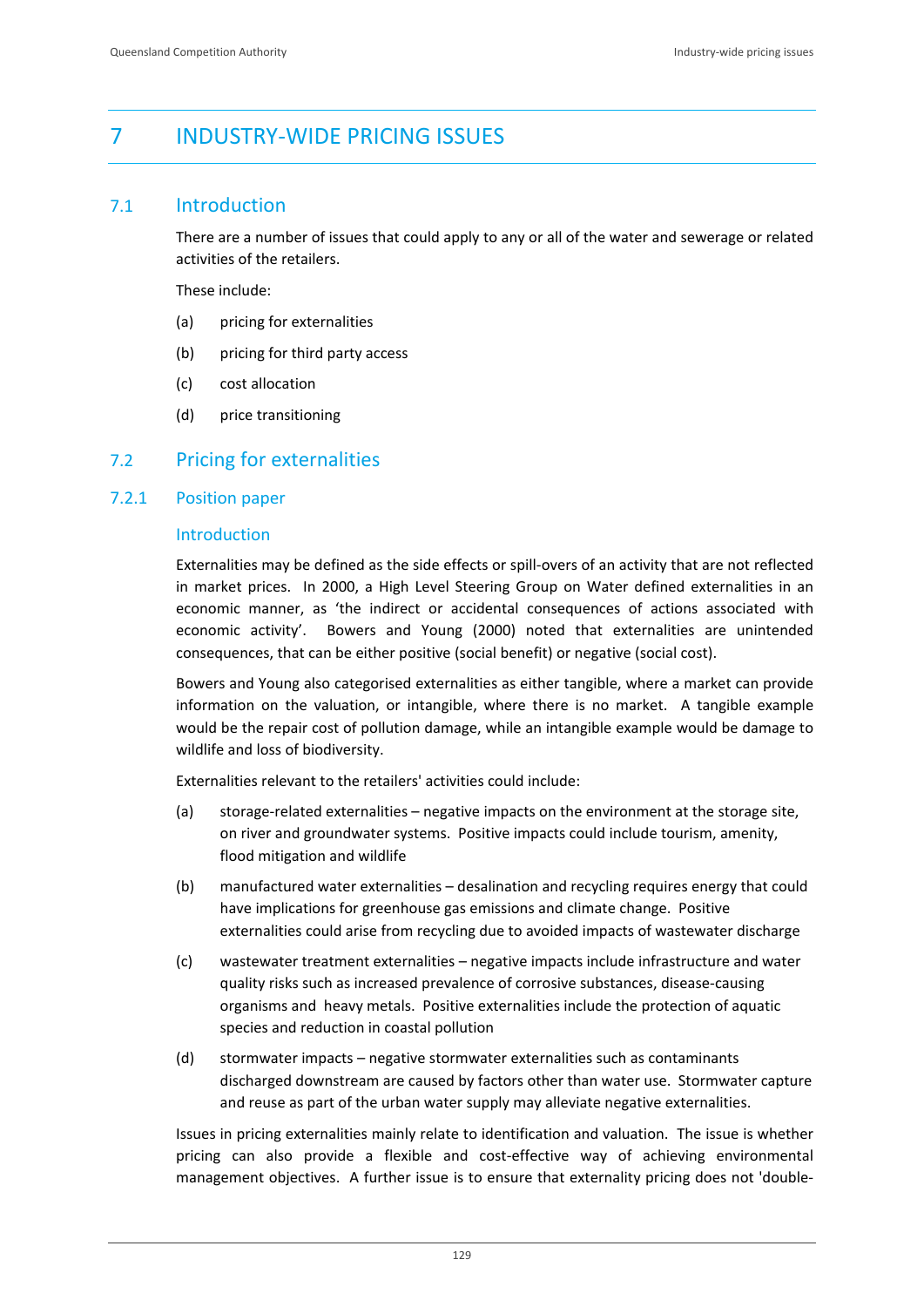charge' for an impact already being managed by other policy instruments (Frontier Economics 2011b).

#### Who pays?

The allocation of the cost of externalities to relevant parties may be on the basis of:

- (a) impactor (or polluter) pays. The costs can be attributed to a specific group in the community, for example, water users, or a large emitter who then have an incentive to manage impacts
- (b) beneficiary pays concepts. Beneficiaries may also be identifiable as a specific group. In some cases, the entire community is seen as a beneficiary. The costs may be charged through broader charging mechanisms or be funded as a CSO.

The preferred cost allocation option in any particular scenario can be established by ensuring that appropriate incentives are provided to relevant parties to minimise external impacts or to implement on-site remedial works to manage impacts.

For example, the impactor pays option provides incentives for the direct contributors (polluters) to reduce their impacts. An externality charge could be directly applied for example to an industrial emitter. Beneficiaries typically refer to the wider community, or the customer base of the service provider, so that prices that include externality costs provide a general incentive for customers to use less water or sewerage services.

For many externalities, for example managing wastewater discharges, the impactors and the beneficiaries are virtually indistinguishable.

#### Water planning and management charges

The costs of managing externalities may be already reflected to some extent in water planning and management activities of the Government, and already incorporated in resource management charges. For example, appropriate catchment planning may minimise or avert external impacts. Regulations and standards may be imposed to manage externalities with resulting compliance costs. Property rights and licence conditions may apply to limit extraction and manage external impacts. Education and information services may also help to manage impacts.

Water planning and management costs may include catchment and regional based planning, hydrological modelling, licensing entitlements, managing trade of water entitlements, and monitoring of streams and water quality.

The activities could include collection and analysis of data on the impacts of extraction, developing policies to manage the resource, developing plans and frameworks and monitoring compliance, administering water entitlements, metering and trading.

Resource management charges can provide an additional signal in regard to efficient water use. Key issues in setting such resource management charges are:

- (a) determining the efficient costs of water planning and management services
- (b) allocation between water users and other beneficiaries
- (c) identifying cost variations between catchments, regions and over time.

Most water planning and management activities are undertaken by the Governments, although some are undertaken by bulk supply entities. The SEQ retailers are unlikely to directly incur costs in water resource planning and management activities, although some costs may be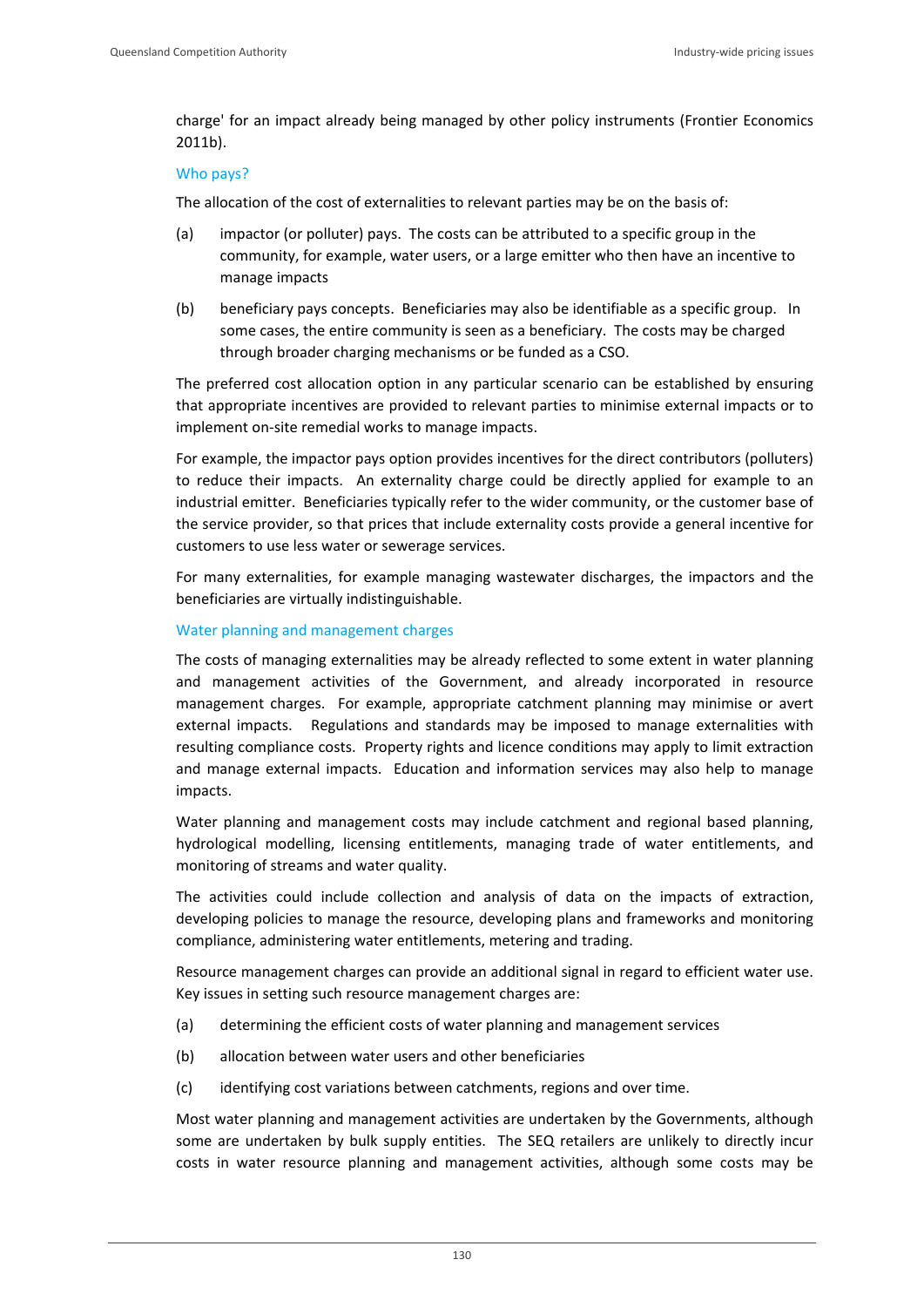incurred in terms of sewerage, trade waste and stormwater drainage. Some water planning and management costs are likely to be passed through to the retailers in bulk water charges.

As there are no water planning and management charges in place in SEQ, the QCA has not considered this further.

# National commitments and positions

In the 1994 COAG agreement, the cost recovery principles included externalities as costs to be recovered in the lower bound. These were then defined as environmental and natural resource management costs attributable to and incurred by water businesses.

In 2004 the NWI (NWC 2004) required States to:

- (a) manage environmental externalities through regulatory measures such as through extraction limits in water management plans
- (b) examine the feasibility of using market based mechanisms such as pricing to account for positive and negative externalities associated with water use
- (c) implement pricing that includes externalities where feasible and practical.

The NWI Pricing Principles (NWC 2010) refer to externalities as part of the efficient costs of urban water services.

The NWI also has detailed principles for water planning and management charges, but these are not considered relevant in the SEQ context.

# Other jurisdictions

There are few examples of urban water externalities being incorporated in pricing in practice.

The ACT Government has a water abstraction charge (WAC) which includes a component for environmental costs such as environmental flows. The WAC is a volumetric charge, was previously a transparent separate charge in customers' bills, but is now incorporated in overall operating costs.

The ERA (2009) considered including an externality premium to reflect the environmental cost of groundwater abstraction. An externality premium of \$0.24 to \$0.33/kL was estimated, but was considered to be already included in the Water Corporation's estimate of LRMC. The ERA considered that LRMC based pricing was already a form of externality pricing as it included the consequences of one consumer's decision to use more water on the price that future users would have to pay.

In its investigation of GAWB's pricing practices, the QCA incorporated the costs of operating a fish hatchery in storage management costs, as these reflected actual costs in managing environmental externalities (QCA 2005).

In SA the load-based licence fees are set taking account of salinity impacts on an area basis (Young 2000).

# QCA analysis

The inclusion of externalities is consistent with full cost recovery principles as outlined in various national agreements. Economic efficiency requires that externalities attributable to a water activity be incorporated into the costs and the charges for services.

Bowers and Young (2000) suggested the key steps in pricing externalities are to: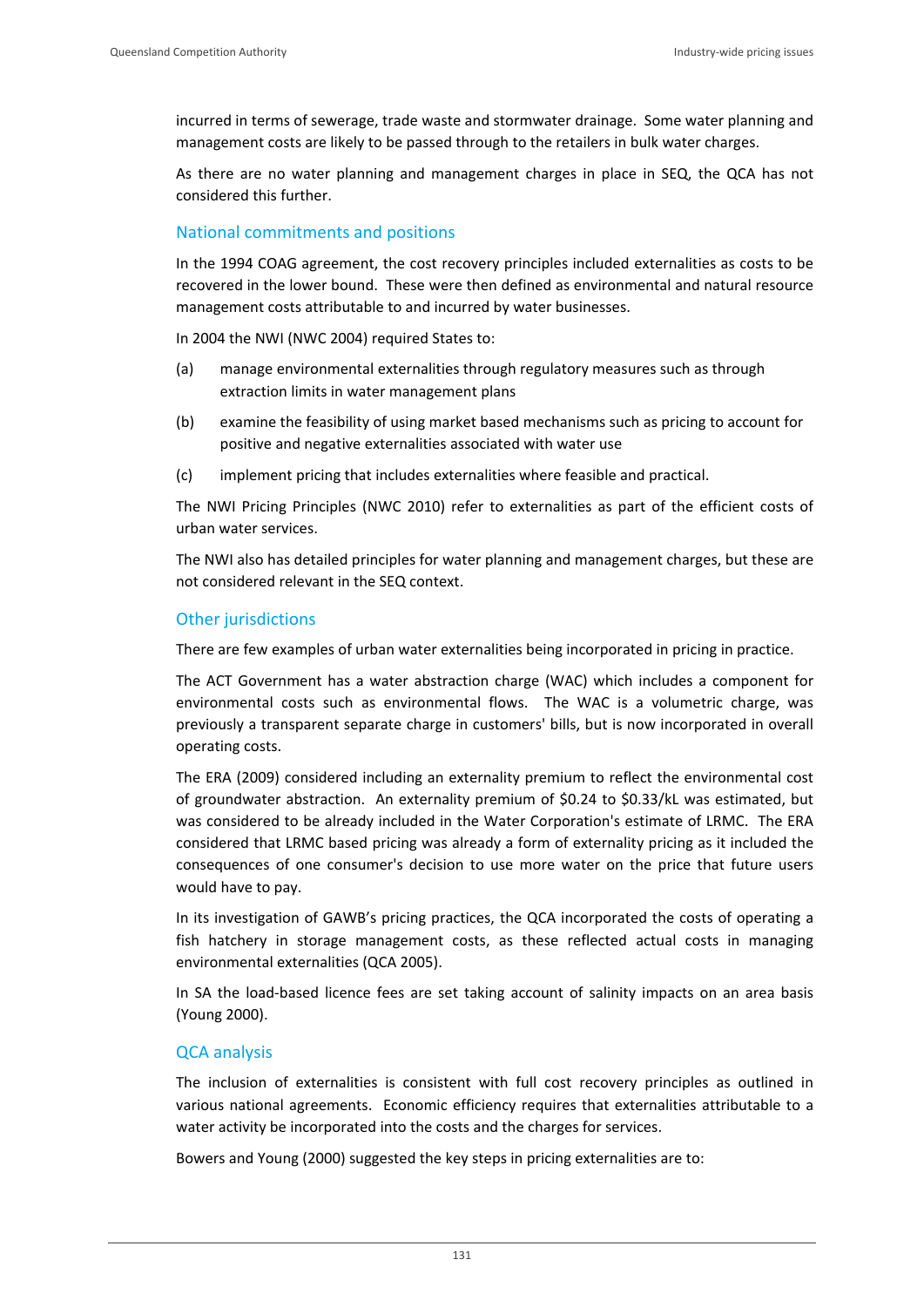- (a) identify the externality, and attribute to a water service or charge category
- (b) determine the physical magnitude  $-$  a line of causality from an impactor to an affected party, typically using dose‐response modelling. The 'dose' relates to the actions of the impactor (for example, a dirty water discharge) and the 'response' relates to the impact on affected parties (for example, impact on wildlife)
- (c) value the impacts tangible impacts can be valued using market data to assess the LRMC of damage repair, loss of production, health costs etc. Intangibles could be valued by estimating costs of averting the impact or exercising duty of care through minimum standards or engineering solutions; revealed preference techniques such as travel cost methods; and contingent valuation and choice modelling approaches which derive values from a hypothetical market
- (d) apply an appropriate adjustment to service charges. This needs to take into account costs already being included in charges to manage externalities.

To provide effective signals, the charge should reflect the cost of the externality as closely as possible, and be set on a location basis (for example, catchment) where practical. Intangible externalities of a public good nature that cannot be allocated to a region or catchment may be reflected in a uniform charge to users. The charge for externalities should be based on LRMC prices to provide use‐related signals to impactors.

Externality charges should not affect service providers' revenue adequacy. The revenue from the charge should be directed to mitigating impacts where possible.

The means of charging should maximise the transparency of the charge and the charge should be separately identified in bills to the impactors. An example is the water abstraction charge that previously applied in the ACT but is now included in the total bill. In this case, the impactors are the service provider's customers, a group that generally coincides with the beneficiaries.

Frontier Economics (2011b) has comprehensively reviewed the applicability of externality pricing on behalf of the NWC.

Frontier concluded that externalities associated with the urban water cycle are already being managed through non‐price means, by regulation, planning and property rights. Frontier's view was that management of externalities has significantly improved, limiting the circumstances under which externality pricing is likely to be worthwhile.

They considered that the circumstances where externality pricing is likely to be most feasible are where:

- (a) the assessed externality is material
- (b) there are differences in the costs applicable to different parties and mechanisms are not flexible enough to reflect these differences
- (c) the externality charge is likely to lead to a change in behaviour or innovation
- (d) the activity can be measured and monitored accurately and cost effectively.

Frontier Economics (2011b) noted that in many cases these conditions do not hold, while in other cases arrangements obviate the need for externality pricing. Valuation of externalities can be a complex and costly exercise and the costs may well outweigh the benefits. Further, information and data constraints may impinge on dose-response and valuation modelling.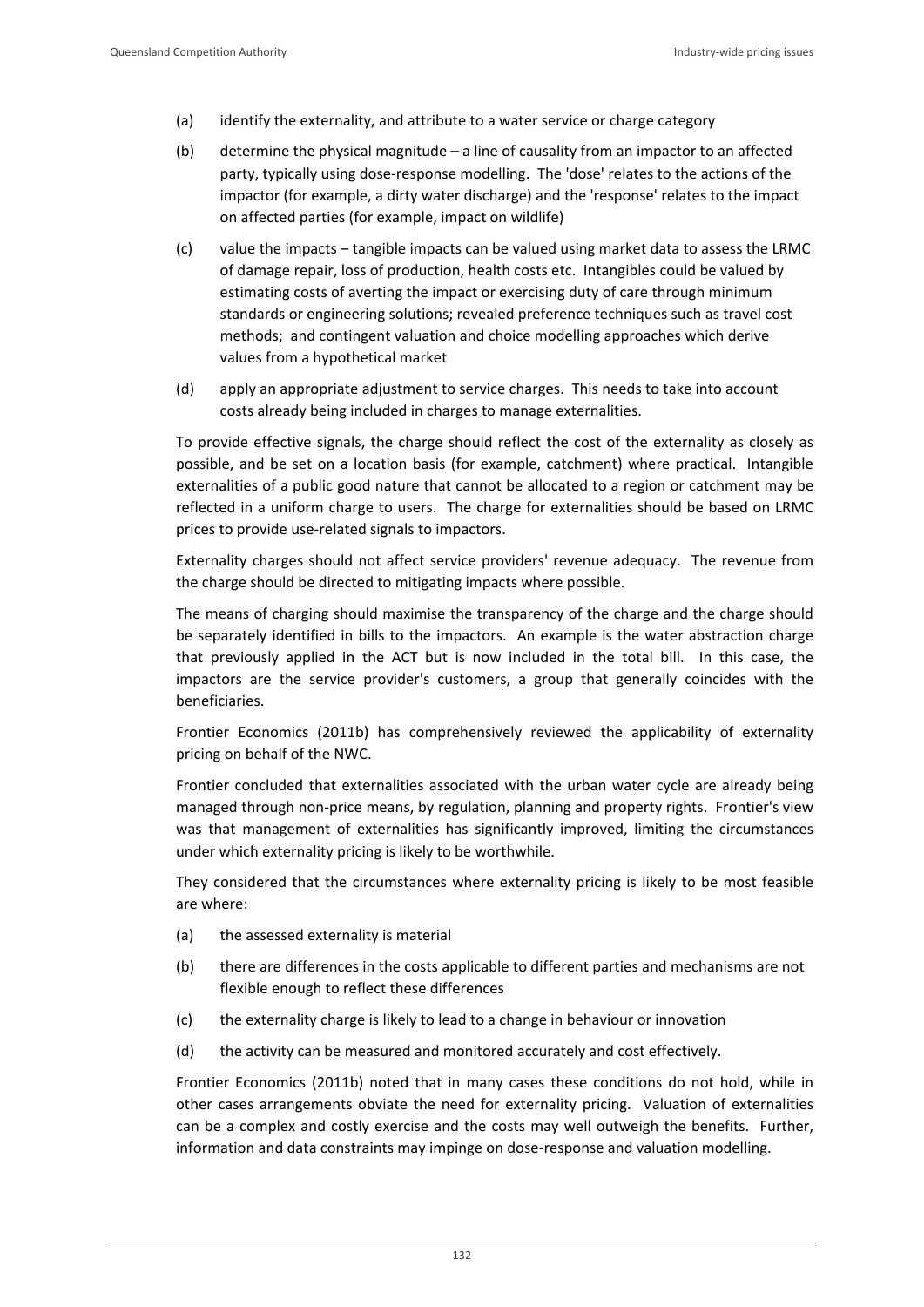Frontier Economics (2011b) recommended that all jurisdictions determine the source and materiality of urban water externalities, determine which party has management accountability and assess the potential to improve the approach through externality pricing.

In its pricing principles position paper, the QCA concurred with this approach, and recommended that retailers consider identifying and valuing any externalities arising from their activities. However, noting that their valuation can be complex, other mechanisms than incorporating an estimate in the price may be more appropriate.

In general, externalities are related to the level of use, and to that extent should be reflected in volumetric charges.

### Other mechanisms

Other mechanisms, albeit outside of the jurisdiction of the retailers, may be considered to manage externalities:

- (a) motivational mechanisms, such as 'tidy town' competitions and clean‐up days may assist with managing negative externalities associated with urban water use (Young 2000)
- (b) load‐based licensing, where wastewater treatment plants and other emitters obtain a licence to dispose of contaminants, up to a specified limit. Such licences are a precursor to introducing tradeable emission rights systems. A variation is bubble licences, which stipulate a fixed total load of contaminants but which enables the emitter to change the source of the load. This provides incentives for the emitter to seek cheaper ways to reduce the contaminant load
- (c) tradeable emission rights or quotas, whereby polluters can trade their licences to discharge and therefore have an incentive to manage negative externalities. These are more complex mechanisms to establish, given the likely differences between externalities and their costs.

Market mechanisms, such as load‐based licences and tradeable emission rights require some form of state and/or federal framework to be in place. These approaches are relevant where the benefits in the form of incentives to manage and reduce externalities outweigh the costs of establishing and administering potentially complex mechanisms.

### 7.2.2 Final report

### **Submissions**

QUU (2014) noted that the costing of externalities is a difficult process and is usually open to large variations and high sensitivity to the choice of assumptions. Therefore, setting prices for customers that include cost values for externalities would be highly problematic and potentially create confusion within the customer base.

While QUU agreed that licences and market mechanisms can assist with the costing of externalities, it questioned whether the recommendations were directed only to the retailers, or to the industry or government more generally. QUU agreed that externality prices should avoid duplication.

The Department of Environment and Heritage Protection (DEHP) (2014) submitted that it has recently released a paper presenting a market‐based mechanism for nutrient management (DEHP 2014).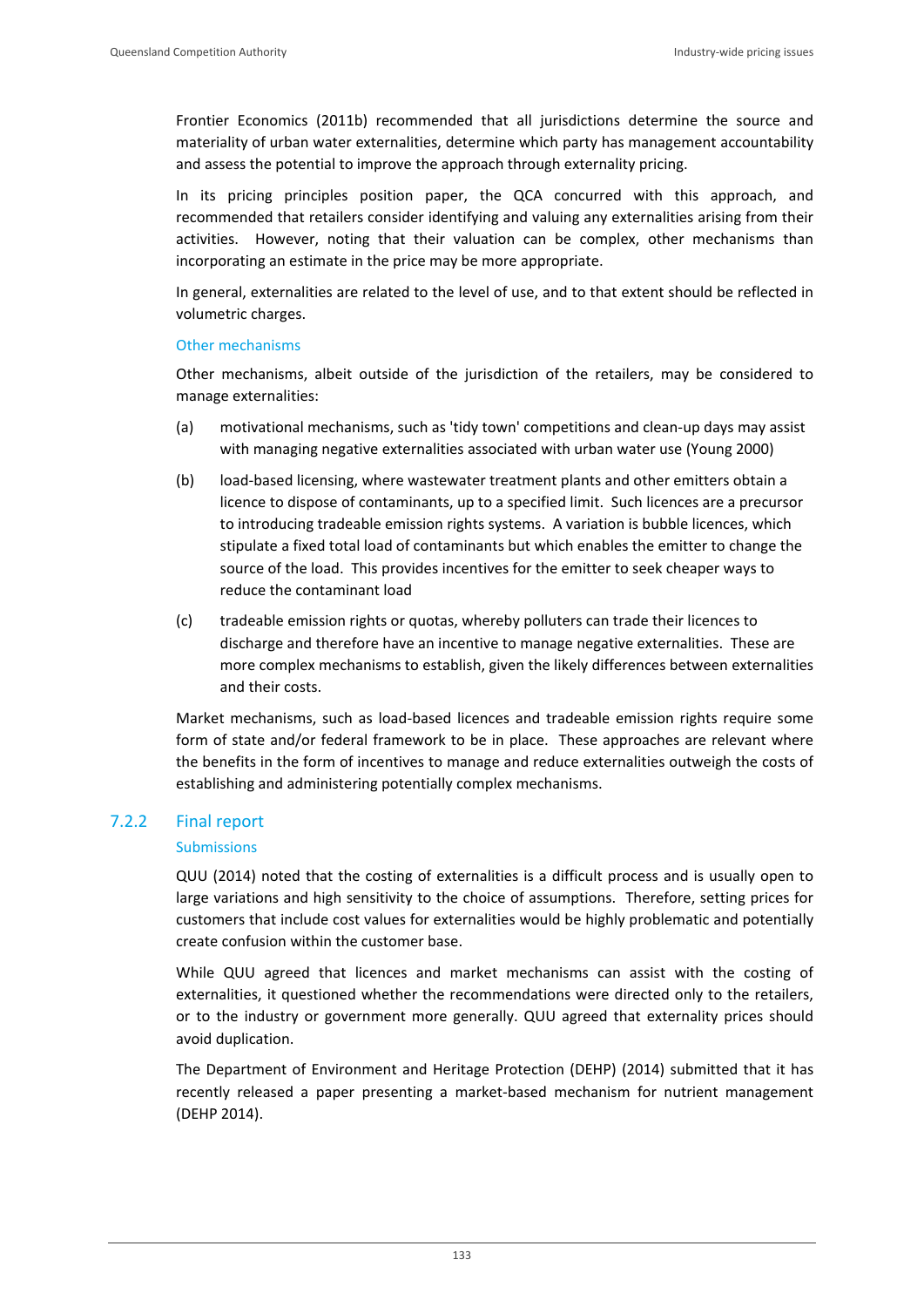This mechanism provides an alternative investment option for licensed point source operators to meet their water emission discharge requirements under the *Environmental Protection Act 1994*, while improving water quality in the receiving environment.

The mechanism which applies only to the total management of nitrogen and phosphorous, provides for nutrient reduction actions between:

- (a) two or more point sources. Within a retailer, discharge limits may be combined to meet an overall reduced discharge limit – referred to as a bubble licence. Two or more point sources not managed by the same regulated retailer may enter an arrangement whereby one source reduces its limit below that specified on the environmental authority so that another may increase its load
- (b) a point source and a diffuse source provider. A point source may use nutrient reduction actions from other sources, eg rural. Examples may include riparian area restoration, constructed wetlands, fertiliser application management, grazing land management practices and water sensitive urban design.

Service providers using diffuse sources would need to demonstrate appropriate modelling to support nutrient reduction action. A nutrient reduction action ratio of buffer of 1.5:1 would then be applied to account for modelling uncertainties.

Unitywater (2014) supported the QCA's discussion of industry‐wide issues noting that the section 7 principles are generally guiding in nature.

#### QCA analysis

In response to QUU, the difficulties in estimating externalities is accepted and recognised in the QCA recommendations. It is also noted that externalities are sometimes captured in prices, for example, in sewerage treatment and trade waste costs incurred to meet discharge requirements. The QCA's recommendations are included to inform the SEQ retailers of means of establishing prices by mechanisms that are not related directly to estimates of retailers' costs.

The QCA notes that DEHP's market mechanism is consistent with the QCA's pricing principles position paper and provides a range of options for service providers to manage discharge.

### Recommendations

- **7.1 The inclusion of externality prices be supported where material impacts can be valued accurately and cost effectively.**
- **7.2 Prices incorporating estimates of externalities avoid duplication with other mechanisms and be transparent.**
- **7.3 Licences and market mechanisms be applied where the benefits are considered to justify the costs.**

# 7.3 Pricing for third party access

# 7.3.1 Position paper

### Introduction

Principles to establish third party access prices influence the effectiveness of an access regime as they affect the manner in which new entrants compete with established service providers in those potentially competitive elements of water and wastewater businesses.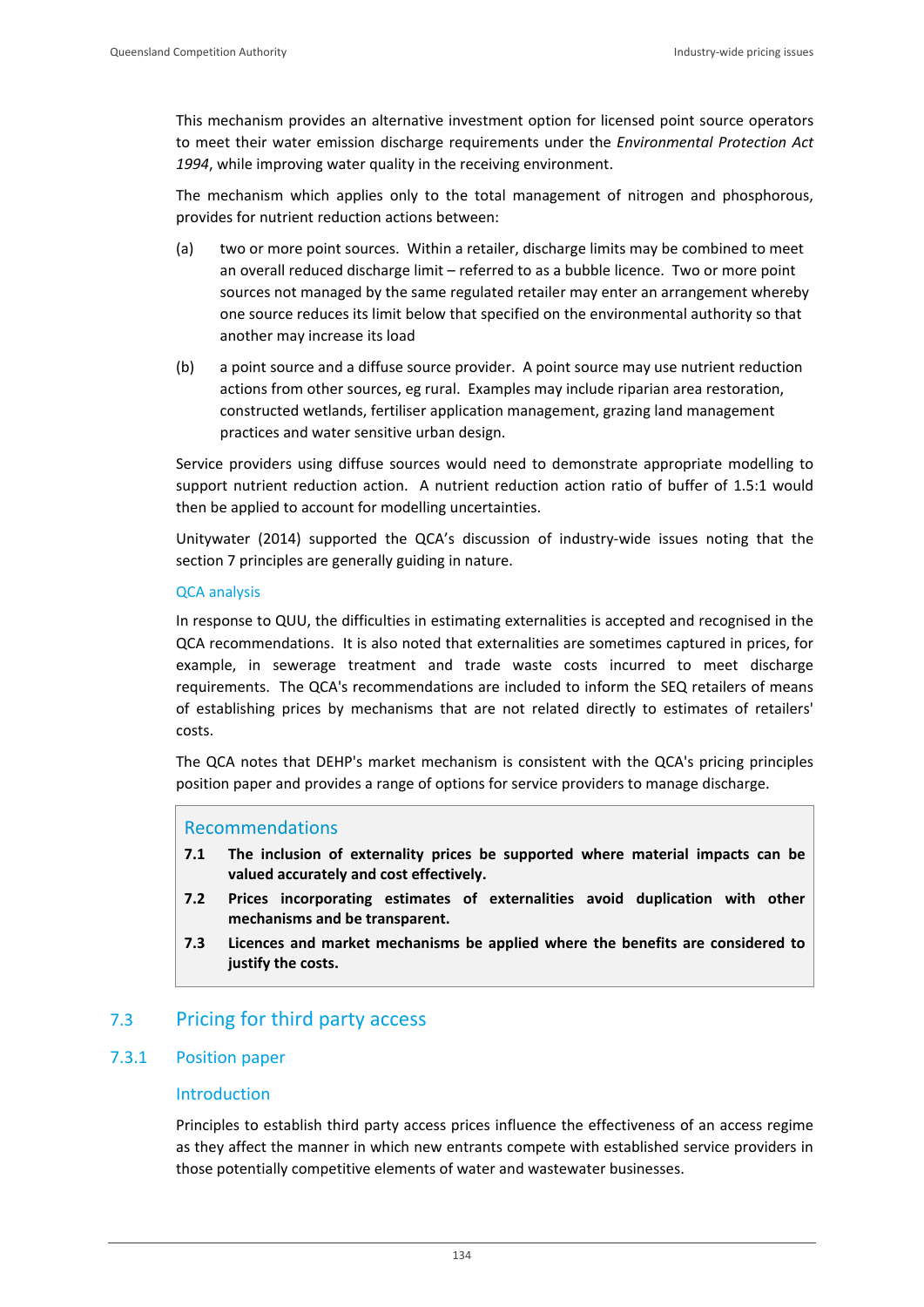# National commitments and positions

#### COAG

COAG's Competition Principles Agreement (CPA) (1995) required State, Territory or Commonwealth access regimes to ensure that regulated access prices are set so as to:

- (a) generate expected revenue for a regulated service or services that is at least sufficient to meet the efficient costs of providing access to the regulated service or services and include a return on investment commensurate with the regulatory and commercial risks involved
- (b) allow multi‐part pricing and price discrimination when it aids efficiency
- (c) not allow a vertically integrated access provider to set terms and conditions that discriminate in favour of its downstream operations, except to the extent that the cost of providing access to other operators is higher
- (d) provide incentives to reduce costs or otherwise improve productivity.

Section 6(4)(a) of the CPA states that where possible, third party access should be on the basis of terms and conditions agreed between the owner of the facility and the access seeker.

### Competition and Consumer Act 2010

The Australian Competition and Consumer Commission (ACCC) enforces the *Competition and Consumer Act 2010* (CC Act), which provides a generic, procedural framework for third party access (section 44G).

Neither the CPA nor the CC Act identify specific methods for access pricing consistent with the general pricing principles identified above.

# Key issues in determining access prices

An access provider may choose to set an access price at SRMC to recover only the short term additional costs imposed by the access seeker. Alternatively, pricing at LRMC would also include the cost of future infrastructure brought forward by the access seeker.

Pricing at SRMC or LRMC may be appropriate where there are no joint fixed costs to be recovered, or where the access seeker is a subsidiary of the provider. However, such prices would rarely be cost-reflective.

Access prices are usually considered in terms of two alternative theoretical concepts:

- (a) total service long run incremental costs (TSLRIC), the incremental costs the provider incurs in the long term in providing the service (ACCC 1997; PC 2001). TSLRIC is a costbased approach that usually includes a share of common or joint costs
- (b) efficient component pricing rule (ECPR) recommends that the access seeker compensate the provider for the costs of providing access, including the opportunity costs of any foregone revenues and profits due to the entry of the access seeker (Baumol and Sidak 1994). In practice, the ECPR takes the retail price, adds the additional costs of serving the access seeker, and subtracts the costs avoided.

In regulatory applications, these methods have been generalised into two main methods for practical purposes – the 'cost of service' and 'retail minus' methods (ESC 2009b; ACCC 2007).

The cost of service (or 'bottom‐up') method calculates access prices by estimating the cost to an infrastructure provider of sharing the use of particular infrastructure with an access seeker. It requires a separate revenue requirement to be established (using building blocks of operating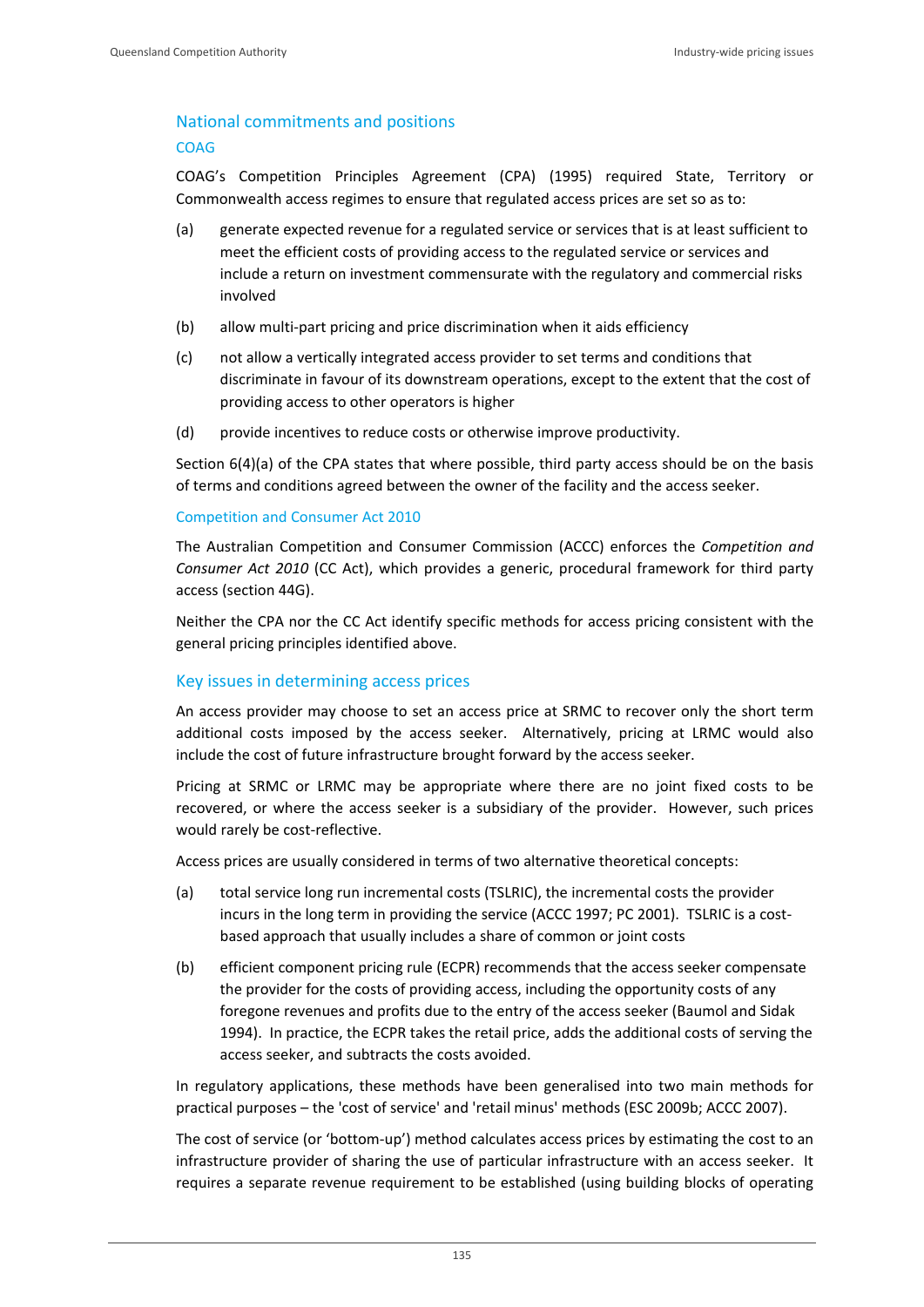costs, depreciation and return on assets) reflecting those assets that are the subject of access. This may include any additional costs incurred to allow access to the new entrant. Once the revenue requirement is established, an access price is set to recover allowable costs.

Under the retail minus methodology, the access price is determined by taking the established regulated retail price for a bundled service and applying a discount (representing net avoided or avoidable costs) to account for services the access seeker does not require of the infrastructure provider. If required, the additional costs incurred to allow access to the new entrant are also included. As an example, access seekers typically seek access only to components of an infrastructure provider's network (such as the below-rail component of an established rail network or the water transport services associated with distribution and retail activities).

The discount associated with the retail minus methodology can be based on the short-run marginal costs of the services not provided typically only operating costs (avoided costs) or the long‐run marginal costs of the services not provided (avoidable costs). Avoidable costs may be established through a separate building blocks process and include depreciation and return on assets.

The retail minus approach may incorporate any monopoly rents (profits) or inefficiencies that are already incorporated into the retail price.

The ESC (2009b) noted that the cost of service and retail minus approaches can result in the same access price, but in practice difficulties in identifying all relevant costs may result in the two methods giving different prices.

# Other jurisdictions

The ACCC's determination of an access dispute between Services Sydney Pty Ltd and Sydney Water relating to declared sewage transportation services was the first application of access pricing to the water and sewerage industry in Australia (ACCC 2007).

During arbitration, Services Sydney proposed a bottom-up building block method while Sydney Water proposed a retail minus approach with avoidable costs calculated using the building block approach.

The ACCC determined that the charge for access to sewerage networks be based on the retail minus method – that is, the charge should be Sydney Water's retail price to each relevant customer (as determined by IPART), less avoidable costs, plus any additional costs incurred to facilitate access. The ACCC noted that the choice of method took account of the upstream and downstream markets and associated demand, and the nature of the costs associated with infrastructure facilities. The ACCC agreed with Sydney Water's proposal to calculate avoidable costs using building blocks.

Principles have been established for third party access for rail sector infrastructure (QR Network 2010). Specifically, principles for the provision of below rail services are:

- (a) limits on price differentiation access charges only to vary from the reference tariff to reflect cost (or risk) differences in providing access
- (b) upper and lower bounds to charges such that access charges
	- (i) do not fall below the incremental cost of providing access
	- (ii) do not exceed the expected stand‐alone cost of providing access
- (c) rail infrastructure utilisation principle given rail networks typically serve a variety of markets (e.g. coal and agriculture), different access charges for operators serving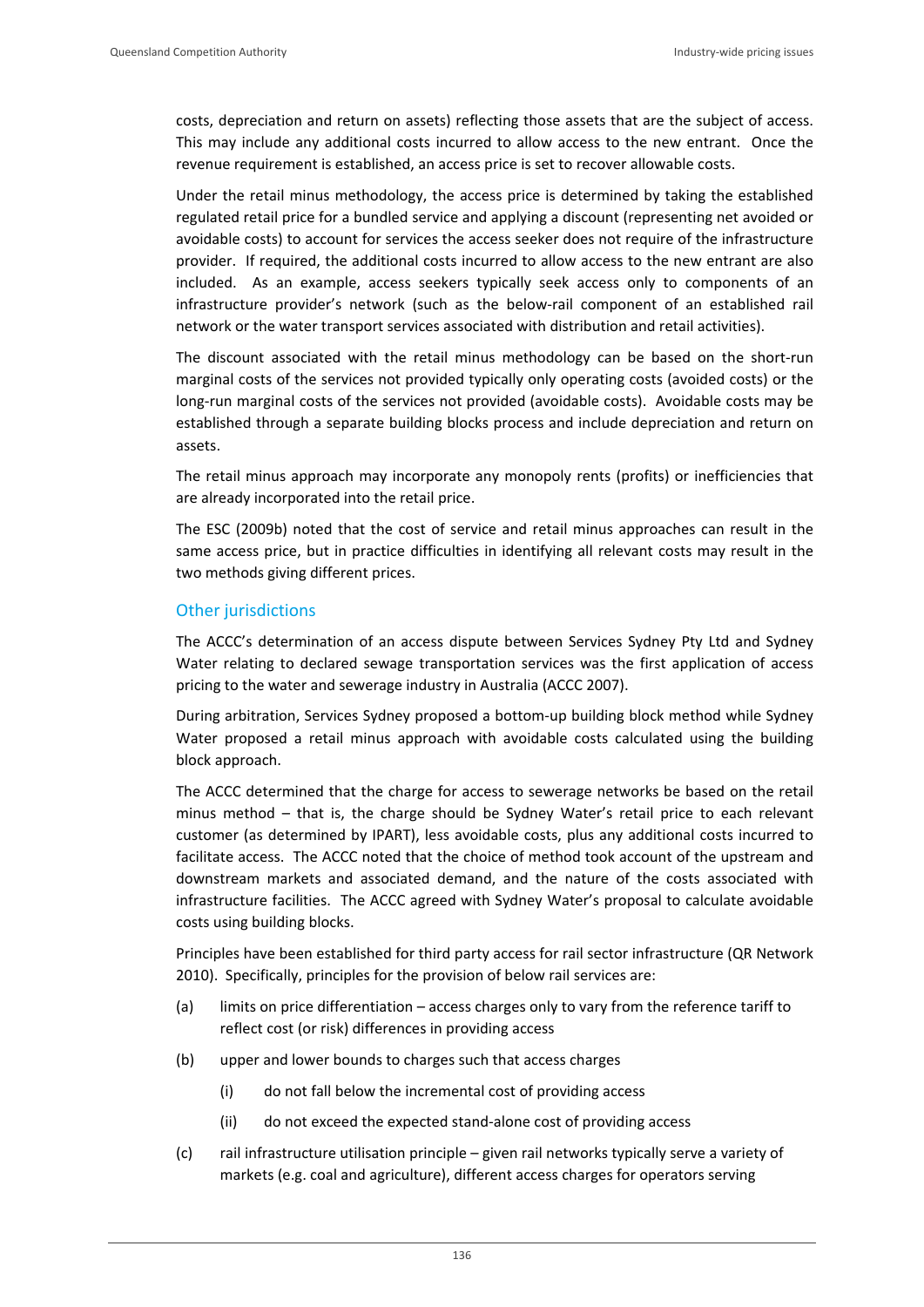different markets is allowed. This allows Aurizon Network (previously QR Network) to maximise revenue/capacity while meeting (in aggregate) common costs of providing the infrastructure

(d) revenue adequacy – ensures revenue from the provision of access recovers the efficient costs of providing the services.

For below-rail services in Queensland, the cost of service approach has been adopted, as:

- (a) reference to the retail minus methodology is impractical as contract (not retail) prices are in place
- (b) the reference tariff (calculated by the QCA to inform third-party access negotiations between Aurizon Network as infrastructure provider and access seekers ) is calculated using the cost of service (or building blocks) methodology.

Ofwat (2013) noted that in the past, the costs principle was applied to determine access prices, for UK water companies, that is, costs that the monopoly supplier avoids, reduces or recovers in other ways. Ofwat is now proposing new charging rules which it is in the process of developing.

An issue is that the Regulatory Capital Value (RCV) (or RAB) at the time of privatisation of the water companies and as rolled forward is now well below the modern equivalent replacement values. This means that access prices may be well below efficient levels due to the RCV discount. Of wat suggested that a means of allocating the RCV-based discounts to different services is required in order that incumbents do not have an advantage over efficient entrants.

# QCA analysis

To date, the QCA has not been called upon to make an access determination or to consider for approval a draft access undertaking involving water and/or wastewater infrastructure. In addition, no SEQ retailer has finalised, through negotiation, any third-party access agreement.

The CPA principles for regulated access pricing (see above) are reflected in QCA Act (and reflected in section 168A). The QCA is to have regard to these principles when making an access determination or when considering approval of a draft access undertaking.

These pricing principles for third party access can provide guidance to negotiations between parties to a proposed access agreement. These pricing principles also provide a framework for determining access prices by the QCA should these parties not reach agreement.

There is general support for the retail minus methodology on the basis that:

- (a) it is usually simpler and less costly to apply, particularly where a regulated retail price is in place (ESC 2009b)
- (b) it is preferred in instances where the existing retail price is regulated as it
	- (i) reflects an assessment of prudent and efficient costs (ESC 2009b; ACCC 2007)
	- (ii) is consistent with existing tariff structures (ERA 2008)
	- (iii) promotes efficient entry such that the infrastructure provider and access seeker compete on merit, taking into account relative efficiency, product differentiation and customer service (ACCC 2007)
	- (iv) maintains the legitimate interests of the infrastructure provider (ACCC 2007)
- (c) where the retail price reflects average costs it minimises the risk of 'cherry‐picking' (that is where an access seeker isolates infrastructure where actual costs are lower than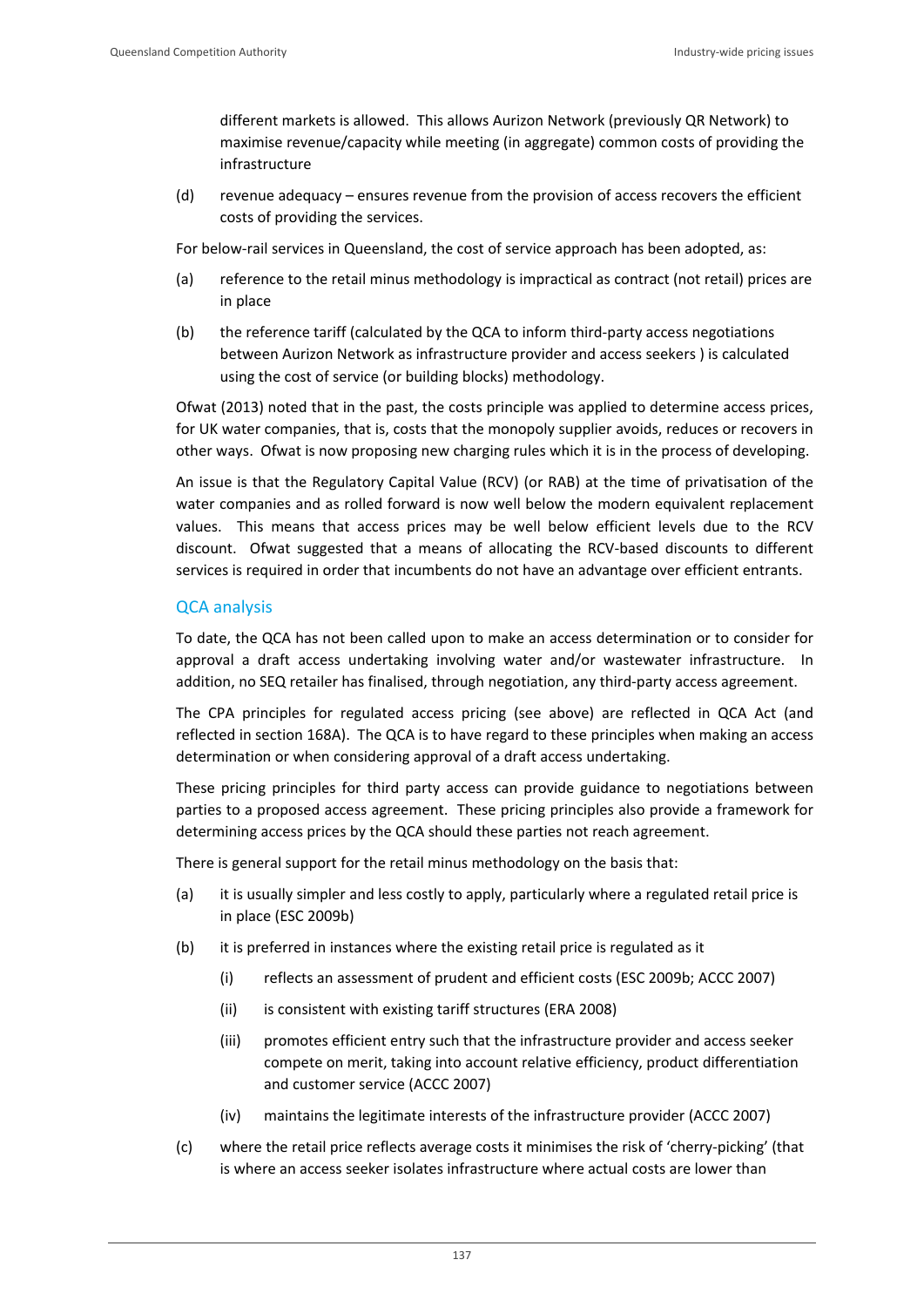average costs), thereby setting retail prices lower than the access provider (ACCC 2007; ERA 2008; ESC 2009b).

However, successful implementation of the retail minus methodology requires regulation of retail prices to ensure tariffs reflect prudent and efficient costs of service (ERA 2008). Otherwise, the method embeds any monopoly rents or subsidies applied by the infrastructure owner.

Issues may also arise in determining avoidable costs. As noted by the ACCC, this may require a separate building block process which itself requires detailed cost information.

The cost of service method is more information intensive requiring a separate revenue requirement to be established. A disadvantage is that where postage stamp tariffs are in place across a service area, the method may result in 'cherry‐picking' of access whereby new entrants target low cost customers leaving the access provider to service high cost customers.

To address this, the ACCC (2007) proposed including an allowance for postage stamp pricing  $$ access prices that do not include such a contribution would have adverse implications for efficient entry and competition in the downstream market. ESC (2009b) noted that the cost of service approach in combination with an averaging process would be as effective as the retail minus approach in preventing 'cherry‐picking'.

The cost of service method constitutes a clearer relationship between access prices and the costs of providing access, thereby being easier for stakeholders to understand (ESC 2009b). The method has advantages in instances where costs associated with providing an infrastructure service can be (but perhaps have not yet been) readily identified (such as for stand‐alone infrastructure).

The cost of service approach if applied to SEQ retailers would, as in the case of UK water companies (Ofwat 2013) be affected by legacy valuations of the RAB. Hence, a bottom‐up approach would need to reflect the value of assets that are subject to access as a proportion of the relevant asset class.

In the pricing principles position paper, the QCA stated that, in general, for the SEQ retailers where contractual obligations do not prohibit third party access, the cost of service method is preferred on the basis that:

- (a) it represents a clearer relationship between prices and the costs of providing access
- (b) it does not rely on the retail price being determined by the economic regulator
- (c) it is the most appropriate approach where there are significant additional infrastructure costs required to meet the access seeker's needs (likely to be the case for SEQ retailers)
- (d) efficient costs may be more readily discernible as the SEQ retailers have been subject to price monitoring by the QCA. However, cost allocation methodologies have not been reviewed (and would need to be).

Any concerns regarding 'cherry‐picking' can be resolved through averaging to ensure that access prices do not result in increased costs of service delivery for remaining customers. An adjustment to the access price may therefore be included.

### 7.3.2 Final report

Relevant submission and the QCA's responses are summarised below.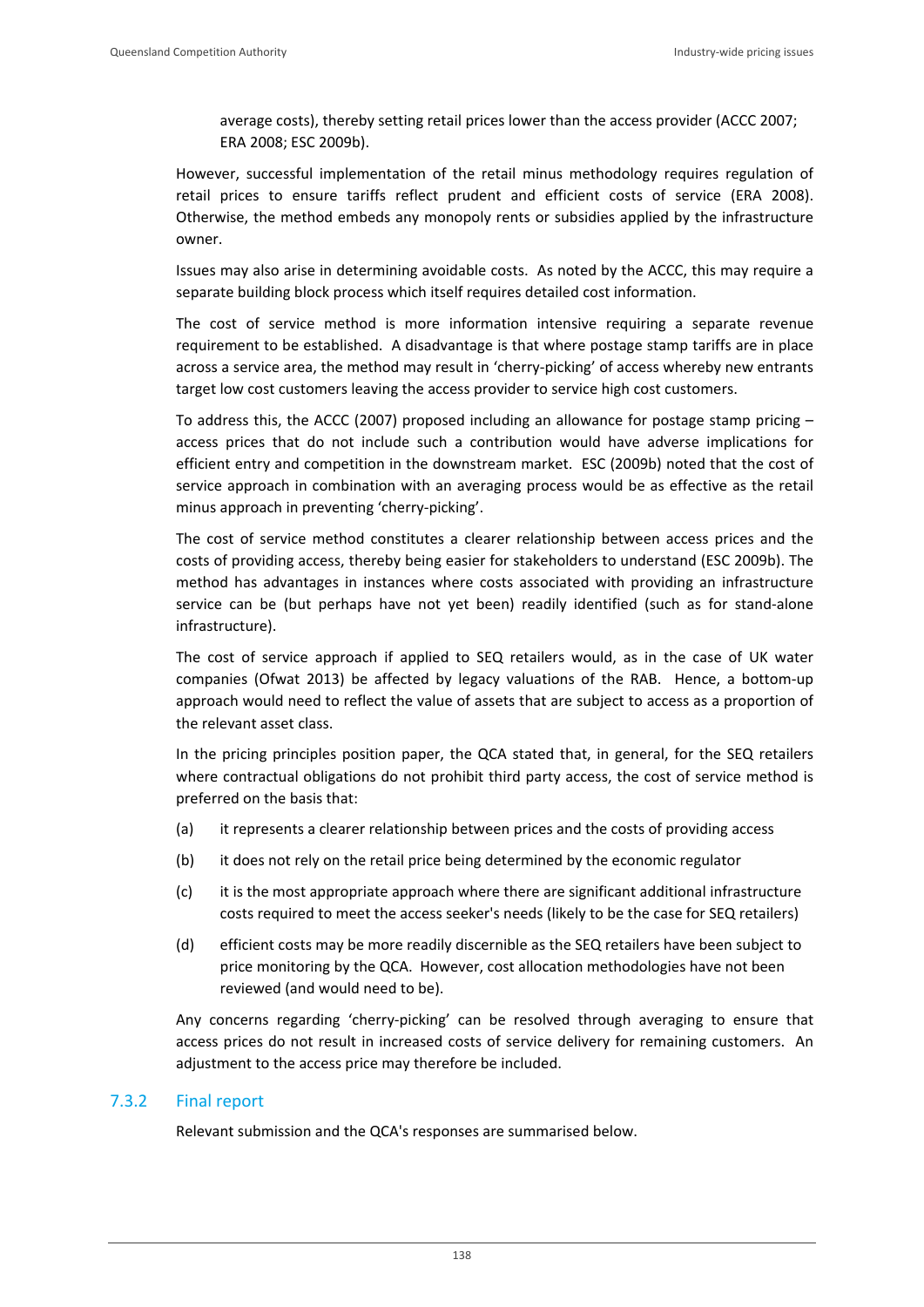|  |  | Table 20 Summary of submissions and responses |  |
|--|--|-----------------------------------------------|--|
|--|--|-----------------------------------------------|--|

| Issue                                                                                                                                                                                                                                                                                                                                                                                                                                                                                                                                                                         | <b>Comments</b>                                                                                                                                                                                                                                                                                                                                                                                                | QCA response                                                                                                                                                                                                                                                                                                                                   |  |
|-------------------------------------------------------------------------------------------------------------------------------------------------------------------------------------------------------------------------------------------------------------------------------------------------------------------------------------------------------------------------------------------------------------------------------------------------------------------------------------------------------------------------------------------------------------------------------|----------------------------------------------------------------------------------------------------------------------------------------------------------------------------------------------------------------------------------------------------------------------------------------------------------------------------------------------------------------------------------------------------------------|------------------------------------------------------------------------------------------------------------------------------------------------------------------------------------------------------------------------------------------------------------------------------------------------------------------------------------------------|--|
| Pricing for third party access<br>Draft recommendations:<br>"7.4"<br>Third party access<br>prices be based on the cost<br>of service methodology, and<br>take account of relevant<br>joint or common costs. Any<br>departure from this<br>methodology (such as<br>applying the retail minus<br>methodology) is to be<br>justified.<br>7.5<br>Where retail prices<br>are averaged across user<br>groups (postage stamp<br>tariffs) an adjustment apply<br>to ensure that access prices<br>do not result in increased<br>costs of service delivery for<br>remaining customers." | QUU (2014) noted that the issue<br>of third-party access to retailer's<br>water and sewerage networks<br>raises complex broader issues.<br>QUU and GCCC consider there is a<br>need for an overarching regulatory<br>framework. And further, that the<br>QCA needs to refer to the QCA Act<br>and the obligations imposed on<br>the Authority in considering access<br>regimes.                                | The QCA Act provides an overarching<br>regulatory framework for access pricing<br>and is acknowledged as such in Section<br>7.3.<br>The QCA's focus on these pricing<br>principles reflects some stakeholders'<br>requests for such principles to be<br>incorporated.                                                                          |  |
|                                                                                                                                                                                                                                                                                                                                                                                                                                                                                                                                                                               | QUU (2014) considered that the<br>description should be adjusted to<br>reflect the fact that avoidable<br>costs relate to the future costs, if<br>any, that the access seeker helps<br>the access provider avoid by<br>providing the service.                                                                                                                                                                  | The QCA's text describes the concepts of<br>avoided (short-run) and avoidable (long-<br>run) costs (section 7.3). The QCA has<br>not specified which approach is<br>appropriate - this would need to reflect<br>the relevant circumstances.                                                                                                    |  |
|                                                                                                                                                                                                                                                                                                                                                                                                                                                                                                                                                                               | QUU (2014) acknowledged that<br>there are two different ways of<br>setting the access price (cost of<br>service or retail minus) that, in<br>theory, should be the same but in<br>practice may not be. However,<br>both approaches will give a<br>defensible outcome, including<br>because the rest of the customer<br>base do not have to pay more due<br>to the provision of access to the<br>access seeker. | QCA has compared the two approaches<br>and agrees that the two methods can<br>give the same answer. However, it is<br>considered that the cost-of-service<br>method is the most reliable. In some<br>cases, the retail minus approach is<br>simpler, but a shortcoming is that it<br>relies on prices having been set correctly<br>previously. |  |
|                                                                                                                                                                                                                                                                                                                                                                                                                                                                                                                                                                               | However, QUU (2014) considered<br>that the most important guiding<br>principle for third-party access is<br>that existing customers should not<br>be made any worse off in financial<br>terms as a result of the access<br>seeker connecting to the network.                                                                                                                                                   | QCA's framework addresses this as a key<br>principle (see recommendation 7.5).                                                                                                                                                                                                                                                                 |  |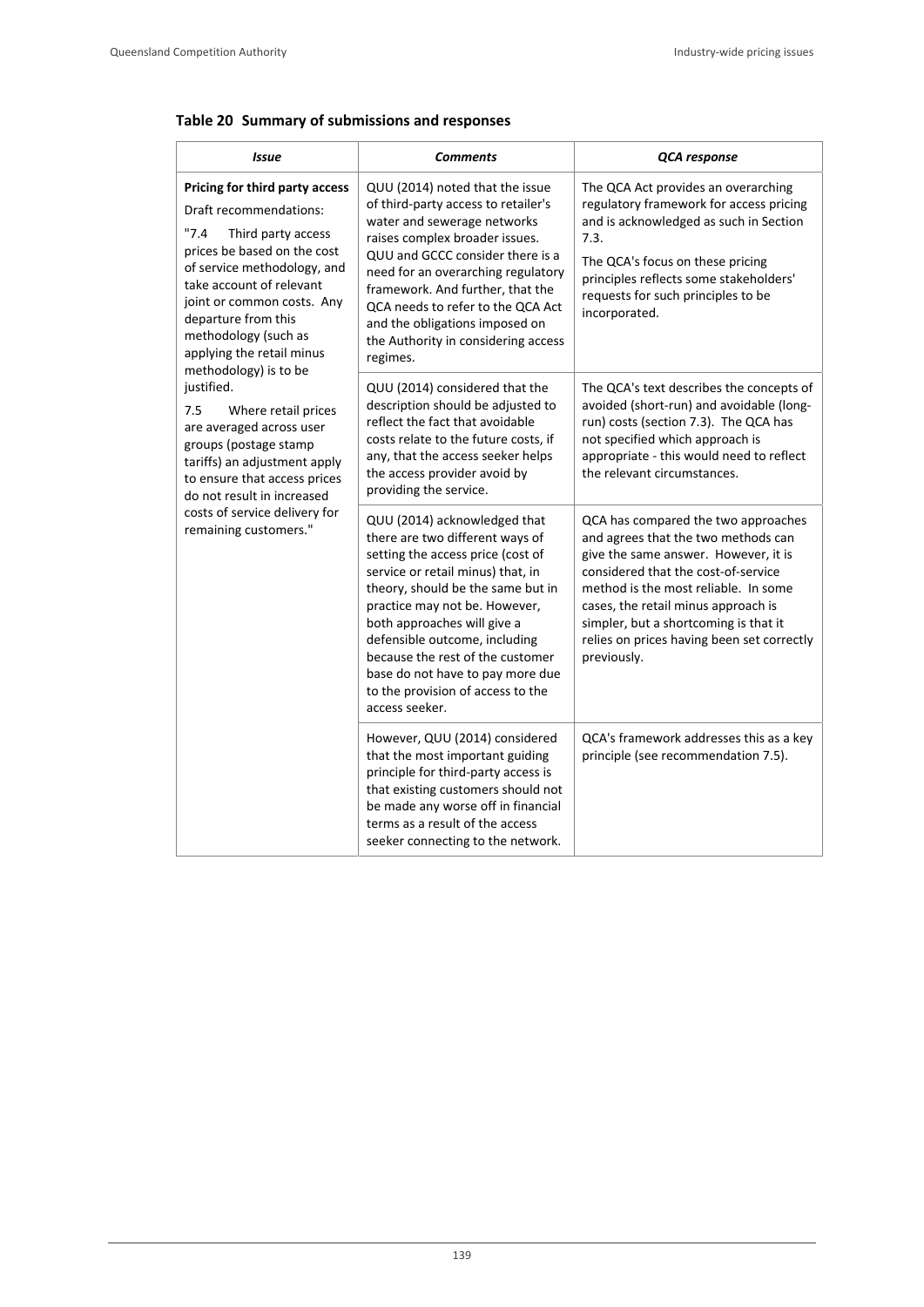### Recommendations

- **7.4 Third‐party access prices be based on the cost of service methodology, and take account of relevant joint or common costs. Any departure from this methodology (such as applying the retail minus methodology) is to be justified.**
- **7.5 Where retail prices are averaged across user groups (postage stamp tariffs) access prices be adjusted (where required) to ensure costs are not increased for remaining customers.**

# 7.4 Price paths

#### 7.4.1 Position paper

#### Introduction

The Ministers' Direction requires the QCA's framework to allow for the management of potential price shocks for customers including price paths within and across regulatory periods, changes in pricing policies including tariff structures and the provision and treatment of subsidies.

Price paths could apply for any of the water, sewerage or trade waste services where a significant price shock is to be managed.

### Other jurisdictions

ESC (2009a) approved the businesses' proposals to smooth their price paths in order to minimise the impact of price changes on customer bills. ESC noted that while smoothing implies that the water businesses' revenues would not necessarily match their expenditures in any particular year, the total revenue recovered by each business is expected to be sufficient to meet its total expenditure over the four years of the regulatory period.

ESC (2009a) stated that, in general, it would expect a proposed price path to:

- (a) provide the same revenue over the five-year regulatory period in net present value terms
- (b) have been set with regard to customer preferences
- (c) not result in a significant price shock in the first year of the subsequent regulatory period.

IPART (2009) set final price levels so that the present value of SCA's target revenue equates with the present value of its notional revenue requirement over the determination period. The price path adopted had prices increasing by a significant but reasonable amount in the first year and then increase smoothly and more gradually in the remaining two years of the determination period.

### QCA analysis

Price transitioning through price paths provides a mechanism through which price shocks to customers can be moderated.

Prices to customers should be transitioned where there is a significant increase and there are demonstrable issues regarding customers' ability to pay the increment in one stage.

The QCA has previously noted in its GAWB (2010) review that, as a general principle, any transitioning arrangement should be revenue neutral to ensure that there is no permanent impact on the retailer's revenue.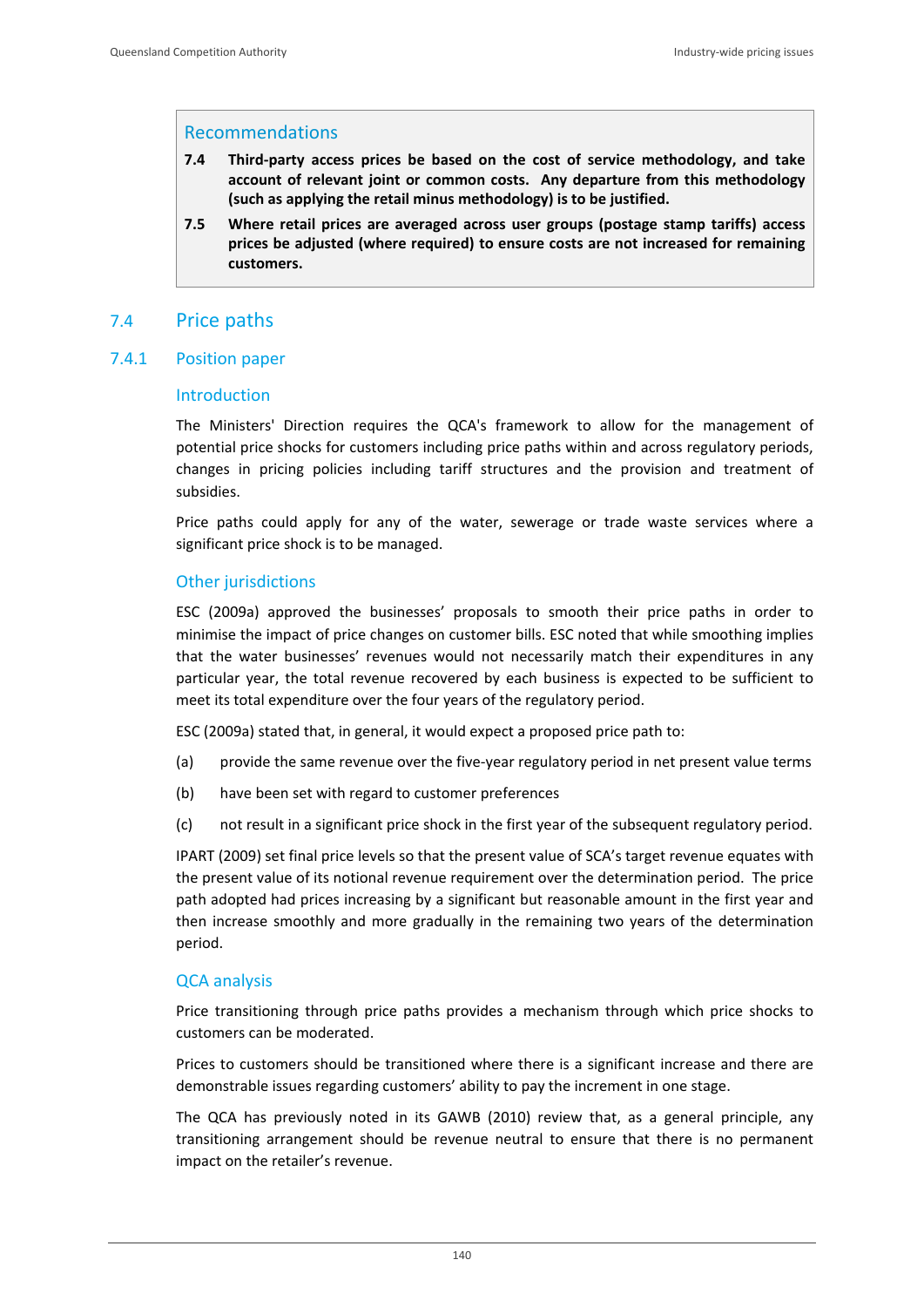Any price transitioning that is not NPV neutral could impact on a retailer's financial performance and possibly its financial viability. The longer prices remain below the retailer's underlying costs, the more the retailer's accumulated revenue shortfall would grow, with negative implications for its capacity to deliver services to customers and for its financial viability. Eventually prices would have to be increased above costs to allow the business to recover the revenue shortfall.

It is therefore important to ensure that prices are not suppressed as this could lead to larger price rises in the future. Where prices need to increase substantially the retailer should propose a price path that minimises the impact of substantial price increases on customers and the service provider's financial viability.

In general, the QCA prefers that the price path should not be unnecessarily prolonged, as this would increase the accumulated shortfall that must be recouped later and could leave customers uncertain about the future direction of prices. The ESC approach of a significant, but 'reasonable' initial increase followed by more gradual increases provides greater certainty for customers and reduces revenue risk to the retailer. However, retailers should take account of the demand elasticity – price path increases could reduce demand and therefore revenues, requiring more increases or an extension of the price path.

In SEQ, the bulk water charge is increasing on a price path through to 2017–18. This should be taken into account by the retailers in establishing any price path arrangements for recovery of their own cost increases. The bulk water price path could 'crowd out' scope for the retailers to put in place their own price paths.

Transitional arrangements may also be required where major tariff reform is implemented. For example, a move away from IBTs to single volumetric charges could result in higher bills for some customers, and lower bills for others, and such changes should be staged over a number of years. Since such changes should not have implications for overall revenue of the retailer, the staging of such changes can be more gradual.

In general, the QCA suggests that subsidies should not be provided in price paths; that is, they should be revenue neutral. However, concessions and rebates and hardship arrangements may apply to some customer groups (see chapter 2). Where subsidies are provided they should be transparent.

### 7.4.2 Final report

#### **Submissions**

Redland City Council (2014) submitted that QCA is inconsistent in recommending price paths for significant price increases while it has refused to make a determination whether or not Redland City Council is exercising market power through its 10‐year price path.

### QCA analysis

The QCA does support long‐term price paths for SEQ retailers. In the 2013‐15 review the QCA had concerns relating to Redland Water's data and modelling approach (and negative retail distribution prices). In those circumstances it was not possible to draw a conclusion on whether Redland City Council is exercising market power.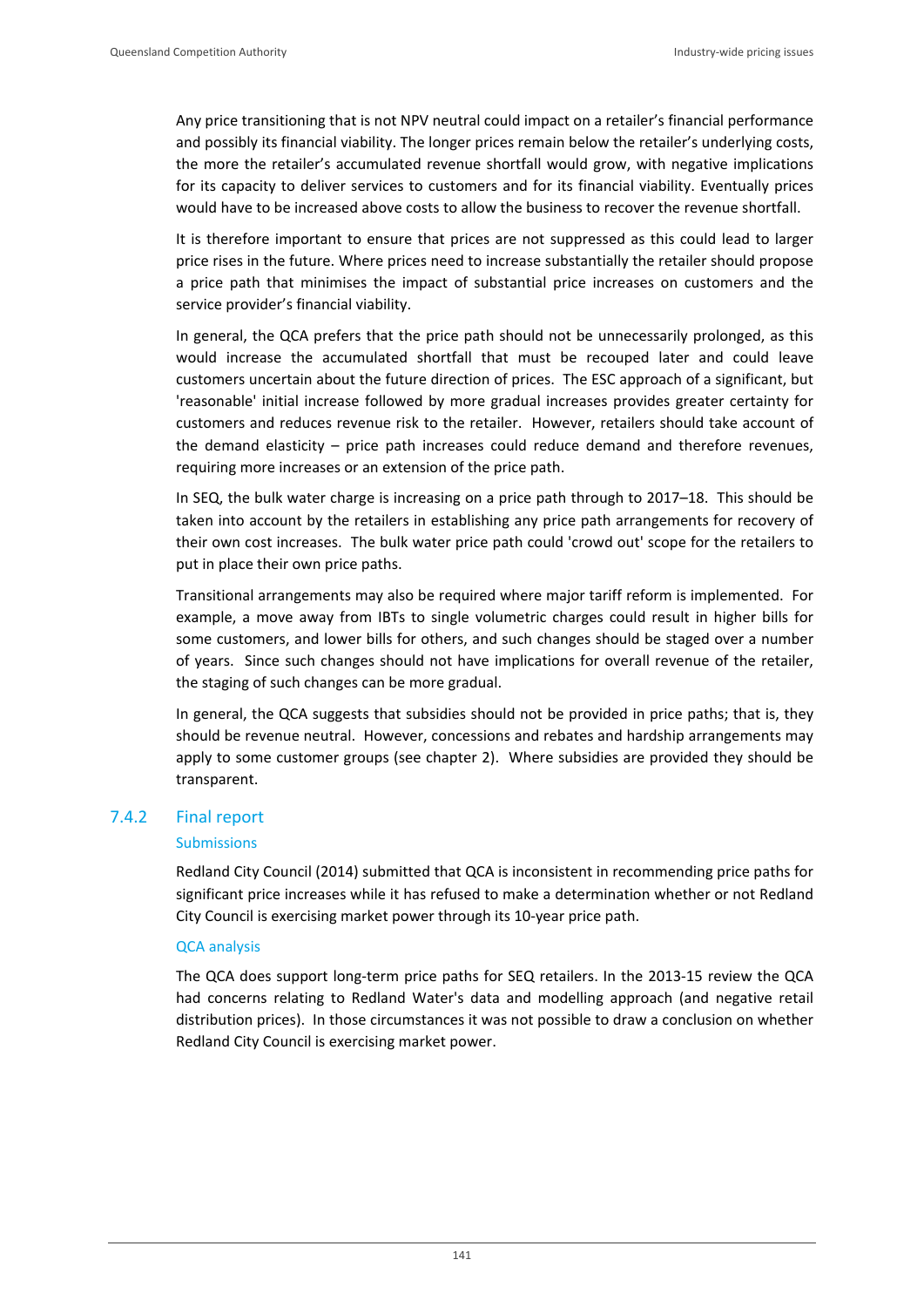## Recommendations

- **7.6 Price paths be implemented where there are substantial price increases, having regard to customers' ability to pay and the impacts on the service provider's financial viability.**
- **7.7 Price paths be set on a revenue neutral basis.**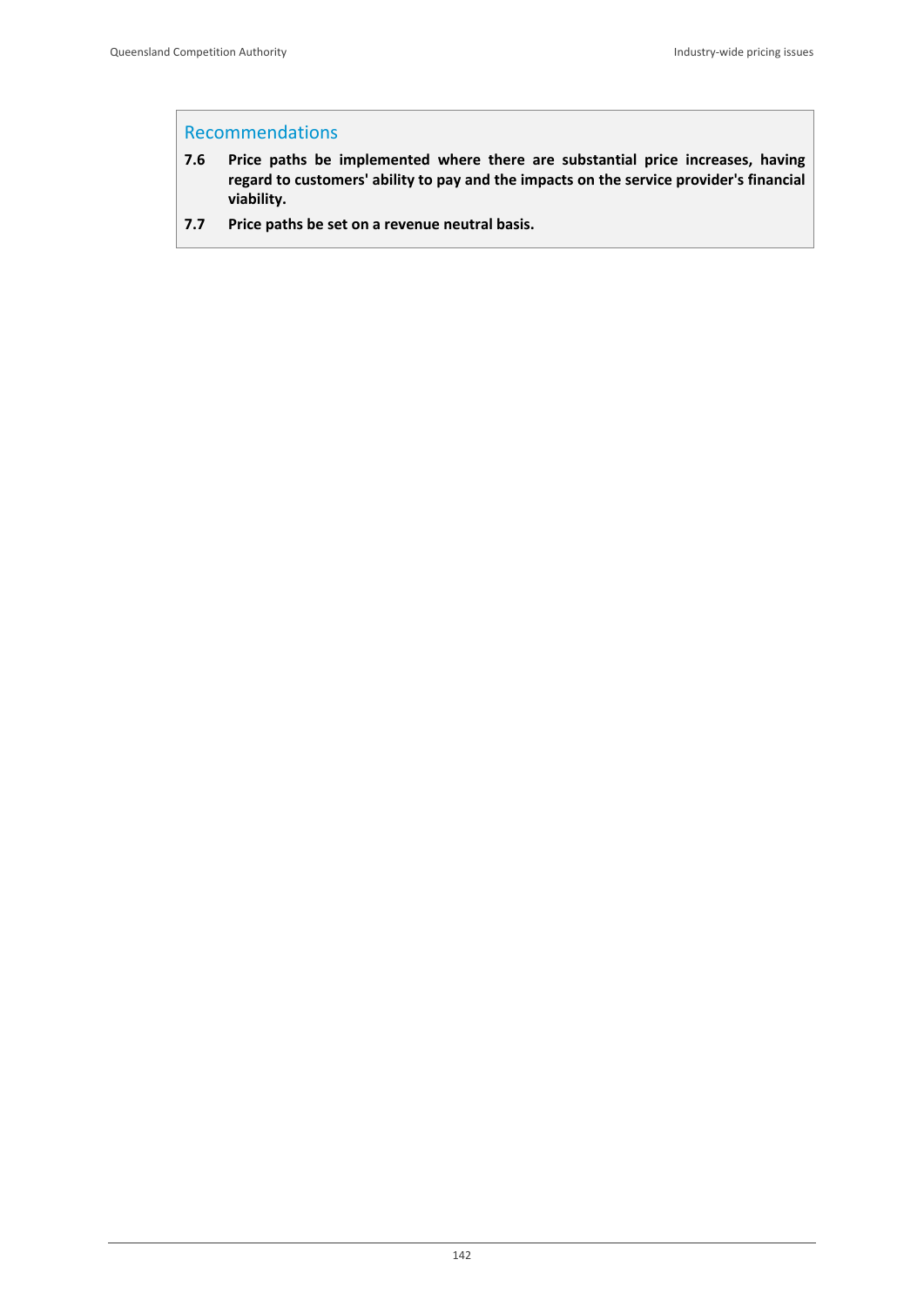| A             |                                                         |
|---------------|---------------------------------------------------------|
| AIC           | Average incremental cost                                |
| <b>ACCC</b>   | Australian Competition and Consumer Commission          |
| <b>ACTEW</b>  | Australian Capital Territory Electricity and Water      |
| ASR           | Aquifer Storage and Recovery                            |
| B.            |                                                         |
| <b>BOD</b>    | Biochemical oxygen demand                               |
| $\mathsf{C}$  |                                                         |
| <b>CIE</b>    | Centre for International Economics                      |
| <b>COD</b>    | Chemical Oxygen Demand                                  |
| <b>CPA</b>    | Competition principles agreement                        |
| <b>CSO</b>    | Community service obligation                            |
| COAG          | <b>Council of Australian Governments</b>                |
| D             |                                                         |
| <b>DBT</b>    | Declining Block Tariff                                  |
| <b>DEHP</b>   | Department of Environment and Heritage Protection       |
| DR            | Distributor-retailer                                    |
| E             |                                                         |
|               |                                                         |
| <b>ECPR</b>   | Efficient component pricing rule                        |
| EР            | Equivalent persons/population                           |
| ERA           | Economic Regulation Authority (Western Australia)       |
| ESC           | <b>Essential Services Commission (Victoria)</b>         |
| <b>ESCOSA</b> | <b>Essential Services Commission of South Australia</b> |
| EТ            | Equivalent tenement                                     |
| ${\mathsf G}$ |                                                         |
| GCCC          | <b>Gold Coast City Council</b>                          |
| GAWB          | Gladstone Area Water Board                              |
| GIS           | Geographical information system                         |
| GPT           | Gross pollutant trap                                    |
| GRV           | <b>Gross Rental Value</b>                               |
| г             |                                                         |
| IBT           | Inclining block tariff                                  |
| <b>ICRC</b>   | Independent Competition and Regulatory Commission (ACT) |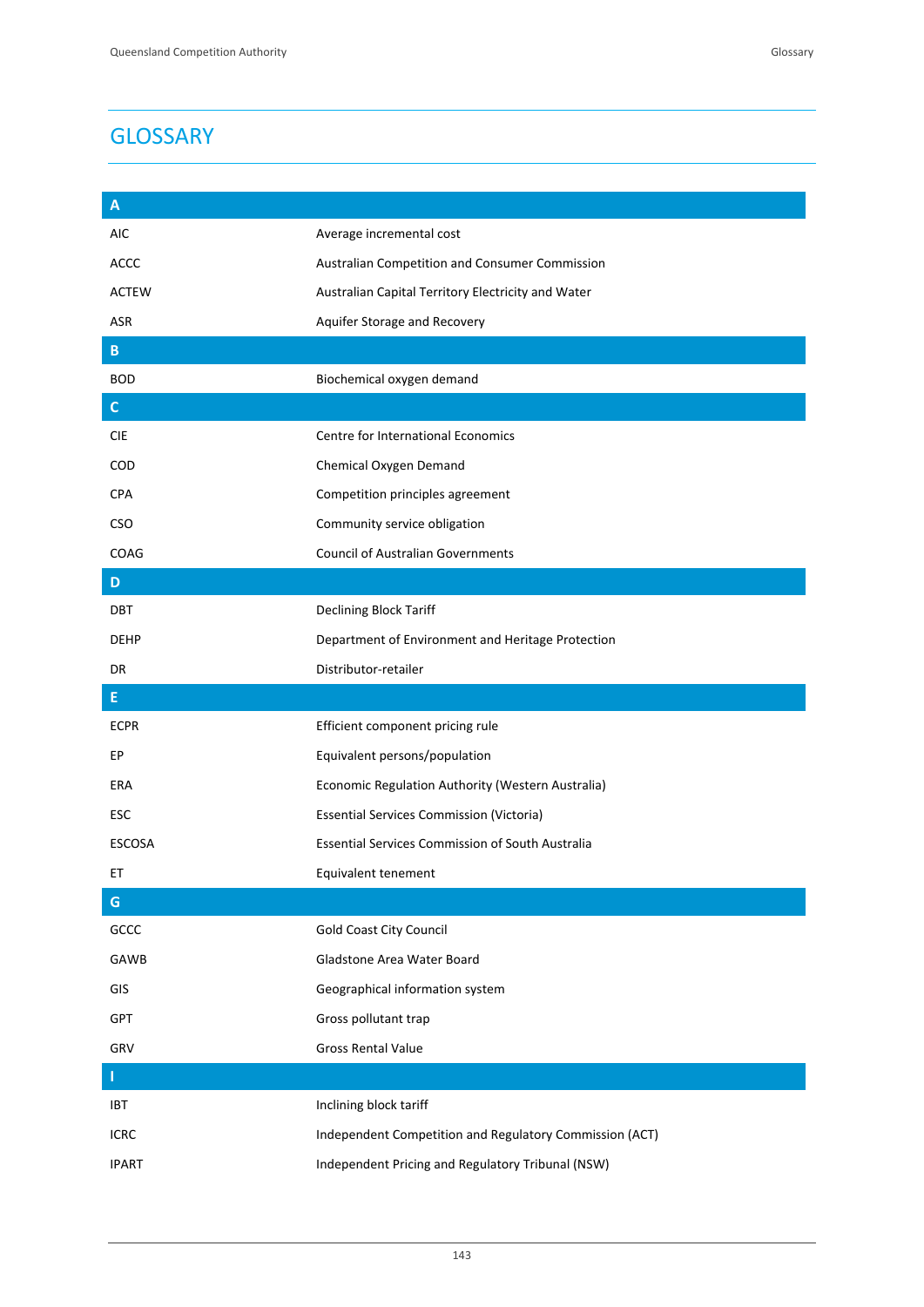| iSDP          | Integrated Supply-Demand Planning model     |
|---------------|---------------------------------------------|
| <b>ITDS</b>   | Inorganic total dissolved solids            |
| L             |                                             |
| <b>LRMC</b>   | Long Run Marginal Cost                      |
| M             |                                             |
| <b>MCC</b>    | <b>Marginal Capacity Cost</b>               |
| MJA           | Marsden Jacob Associates                    |
| <b>MAR</b>    | Maximum allowable revenue                   |
| ${\bf N}$     |                                             |
| <b>NFR</b>    | Non-filterable residue                      |
| <b>NPV</b>    | Net present value                           |
| <b>NCC</b>    | National Competition Council                |
| <b>NWC</b>    | <b>National Water Commission</b>            |
| NWI           | <b>National Water Initiative</b>            |
| $\mathbf{o}$  |                                             |
| <b>OESR</b>   | Office of Economic and Statistical Research |
| OTTER         | Office of the Tasmanian Economic Regulator  |
| Ofwat         | Office of the water regulator (UK)          |
|               |                                             |
| P             |                                             |
| PC            | <b>Productivity Commission</b>              |
| $\mathbf Q$   |                                             |
| QCA           | Queensland Competition Authority            |
| QUU           | Queensland Urban Utilities                  |
| $\mathsf{S}$  |                                             |
| <b>SCA</b>    | <b>Sydney Catchment Authority</b>           |
| SDP           | <b>Sydney Desalination Plant</b>            |
| SEQ           | South East Queensland                       |
| SRMC          | Short Run Marginal Cost                     |
| SS            | Suspended solids                            |
| $\mathsf T$   |                                             |
| <b>TDS</b>    | Total dissolved solids                      |
| <b>TKN</b>    | Total kjeldahl nitrogen                     |
| TP            | Total phosphorus                            |
| <b>TOUT</b>   | Time of use tariffs                         |
| <b>TSLRIC</b> | Total service long run incremental cost     |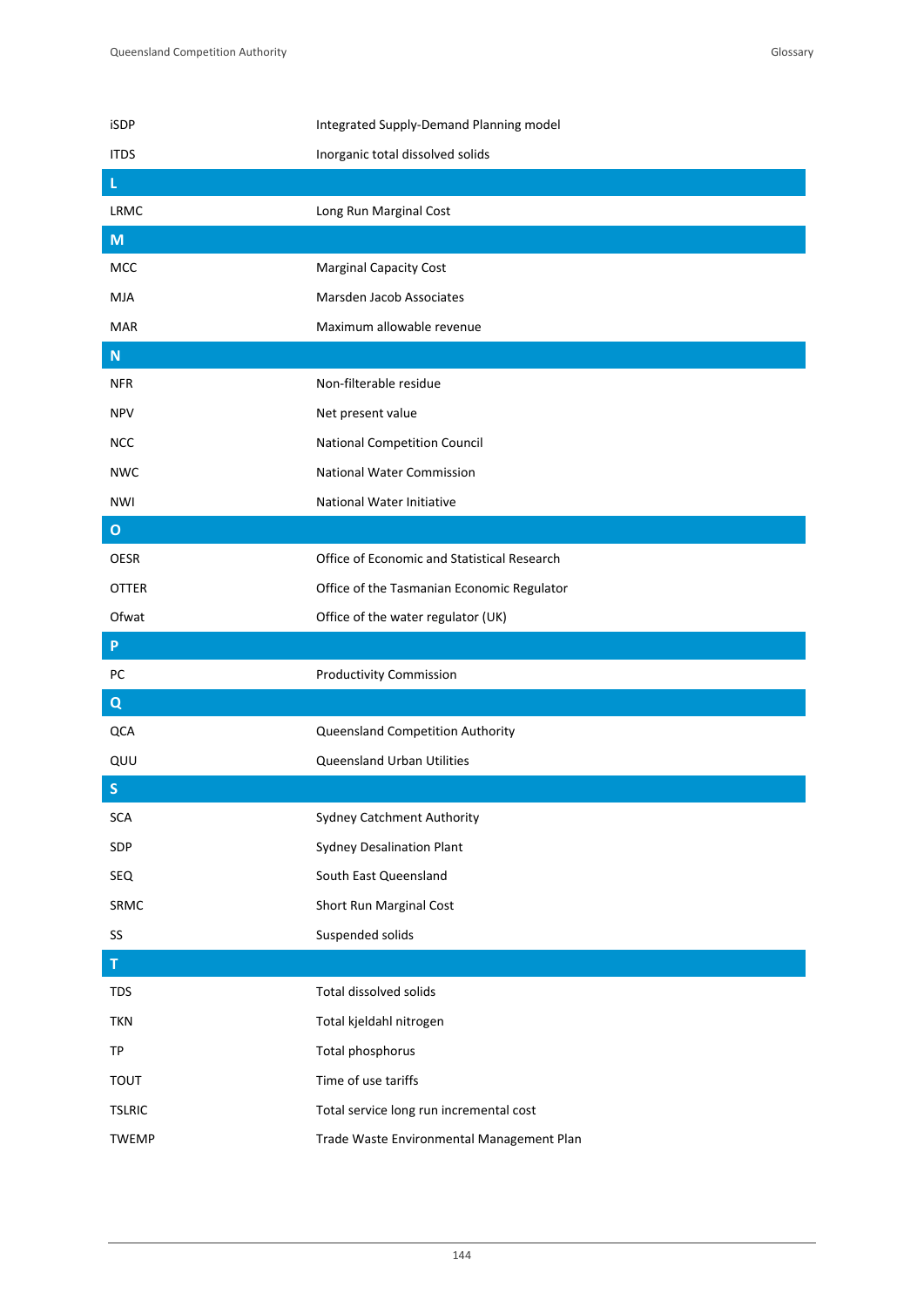| W                       |                                            |
|-------------------------|--------------------------------------------|
| <b>WAC</b>              | Water abstraction charge                   |
| <b>WACC</b>             | Weighted Average Cost of Capital           |
| <b>WCRW</b>             | Western Corridor Recycled Water            |
| <b>WIRO</b>             | Water Industry Regulatory Order (Victoria) |
| <b>WSAA</b>             | Water Services Association of Australia    |
| <b>WSUD</b>             | Water sensitive urban design               |
| <b>WTP</b>              | Willingness to Pay                         |
| <b>WWTP</b>             | Waste Water Treatment Plant                |
| $\overline{\mathbf{Y}}$ |                                            |
| <b>YVW</b>              | Yarra Valley Water                         |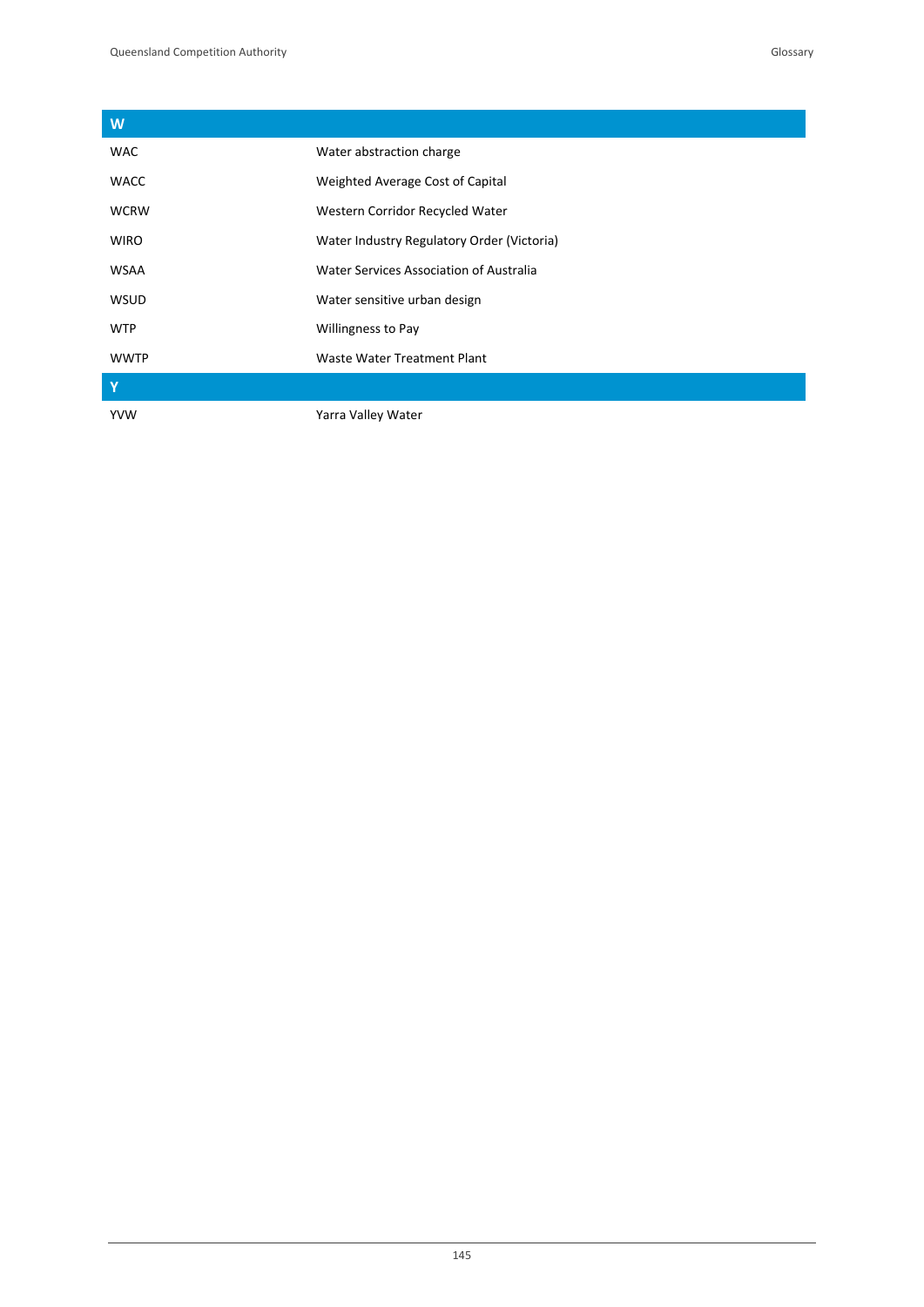# **REFERENCES**

- ACCC 2007, *Access dispute between Services Sydney Pty Ltd and Sydney Water Corporation – Arbitration report*, 19 July 2007, ISBN 978 1 921393 21 1, July.
- ACCC 1997, *Access pricing principles ‐ Telecommunications*, July.
- ACTEW Water 2013, *Water and sewerage ‐ Schedule of charges from 1 July 2013.*
- Arlington, K 2013, 'Green Square plan to recycle stormwater for residents*'*, *Sydney Morning Herald*, 23 September.
- Aurora Tower 2014, *Submission on Position Paper: SEQ Long Term Regulatory Framework ‐ Pricing Principles*, June.
- Ben Lomond Water 2012, *Price and Service Plan for the Period 1 July 2012 to 30 June 2015*, June.
- Barwon Water 2011, *Barwon Water Sewer Mining Guidelines ‐ A toolkit for the establishment of a sewer mining project in the Geelong region*, February.
- Baumol, WJ and Sidak, JG 1994, 'The pricing of inputs sold to competitors', *Yale Journal of Regulation*, vol. 11, no. 1, pp. 171‐202.
- Baumol, W & Bradford, D 1970, '*Optimal departures from marginal cost pricing'*, *American Economic Review*, vol. 60, June.
- Berg, SV 1999, *Basics of Rate Design: Pricing Principles and Self‐Selecting Two‐Part Tariffs*, University of Florida.
- Bonbright, J, Stern, A & Kamerschen, D 1988, *Principles of public utility rates*, Public Utilities Reports Inc, Arlington, Virginia.
- Bowers, J & Young, M 2000, *Valuing Externalities: A method for urban water use*, CSIRO Urban Water Program.
- Campbell, H 1999, *Principles for pricing urban water*, Research report commissioned by the QCA, September.
- Cradle Mountain Water 2012, *Price and Service Plan ‐ 2012‐13 to 2014‐15*.
- CIE 2007, 'Pricing Principles for recycled water and stormwater reuse', Paper prepared for the Steering Group on Water Charges, April.
- CIE 2010, *Pricing principles for recycled water and stormwater reuse*, NWC Waterlines Report no. 31, October.
- City West Water 2012, *Water Plan 2013‐18*.
- City West Water 2013, *Pricing Handbook, July 2013 ‐ June 2014*.
- COAG 1995, *Competition Principles Agreement*, Canberra.
- Cole, G 2011, *Time of Use Tariffs: Reforming the economics of urban water supply*. Waterlines Report Series no. 63, October.

Coliban Water 2013, *Schedule of Fees and Charges 2013/14*.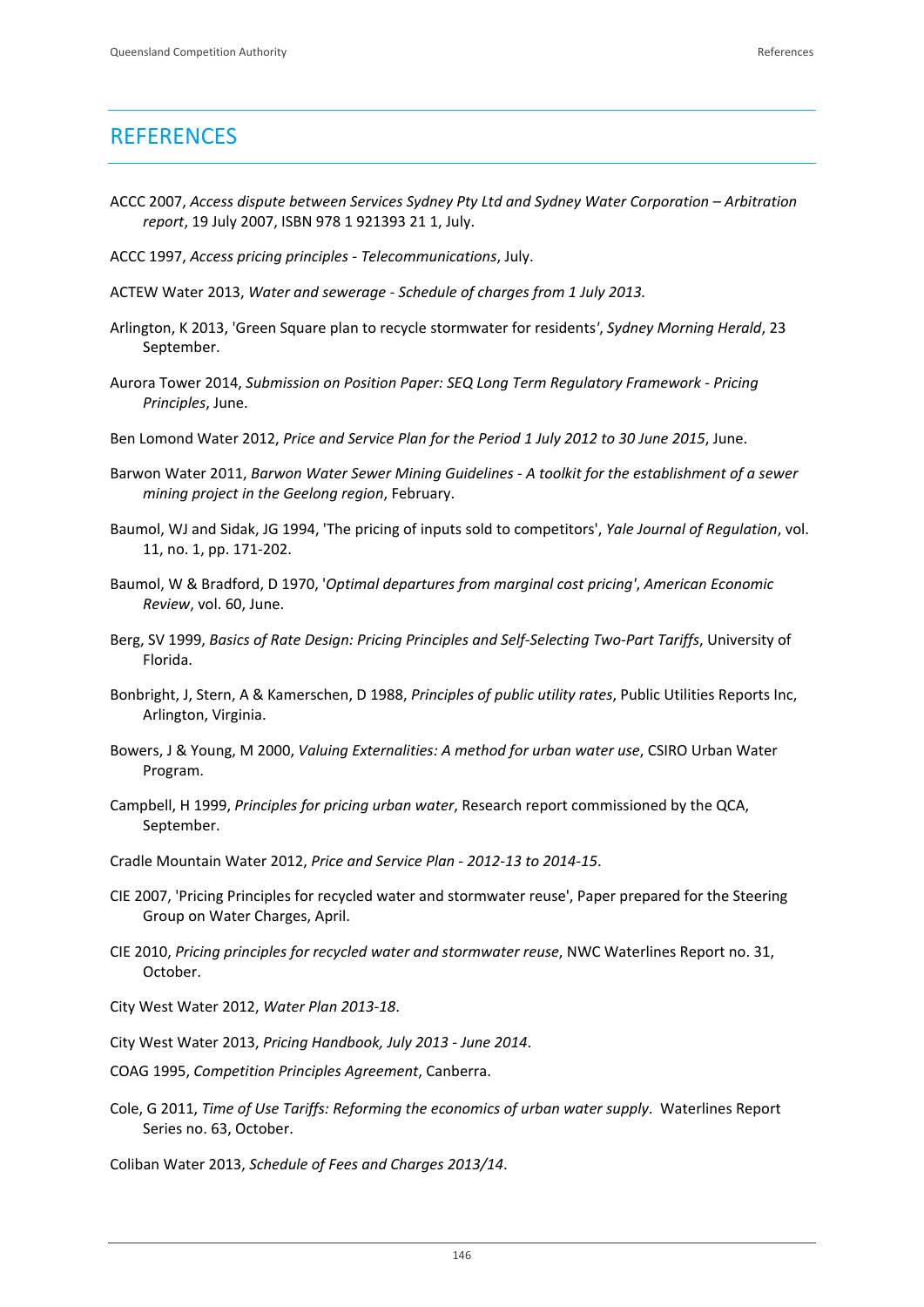Coolum Residents' Association (CRA) 2014, 'Submission to the QCA', June.

- Department of Environment and Conservation (DEC) 2006, *Managing Urban Stormwater ‐ Harvesting and Reuse*.
- Department of Environment and Heritage Protection (DEHP) 2014, *Flexible options or managing point source emissions: A voluntary market‐based mechanism for nutrient management*, April.
- Engineers Australia 2010*, Infrastructure Report Card 2010 ‐ Queensland*.
- Eimco Engineering Technologies 2007, *New Farm Park Water Mining Research & Development Trial Report*, May.
- Economic Regulation Authority (ERA) 2005, *Inquiry on urban water and wastewater pricing*, Final Report, November.
- Environmental Protection (Water) Policy 2009 (Qld).
- ERA 2008, *Inquiry on Competition in the Water and Wastewater Services Sector*, Final Report, June.
- ERA 2009, *Inquiry into Tariffs of Water Corporation, Aqwest and Busselton Water*, Final Report, August.
- ERA 2013, *Inquiry into the Efficient Costs and Tariffs of the Water Corporation, Aqwest and the Busselton Water Board*, January.
- Essential Services Commission (ESC) 2005, *Estimating Long Run Marginal Cost; Implications for Future Water Prices*.
- ESC 2008, *2008 Water Price Review, Regional and Rural Businesses' Water Plans 2008‐13*, June.
- ESC 2009a, *2009 Metropolitan Melbourne Water Price Review*, Final Decision, June.
- ESC 2009b, *Inquiry Into An Access Regime For Water and Sewerage Infrastructure Services – Final Report Volume II: Analysis and Discussion of Issues*, September.
- ESC 2012, *Trade Waste Customer Service Code ‐ Metropolitan Retail and Regional Water Businesses 2012*, January.
- ESC 2013a, *Water Price Review 2013: Greater Metropolitan Water Businesses*, Final Report, Volume 1 June.
- ESC 2013b *Water Price Review 2013: Regional Urban Water Businesses*, Final Decision, Volume 1.
- *Essential Services Commission Act 2002* (SA).
- Essential Services Commission of South Australia (ESCOSA) 2013a, *SA Water's Water and Sewerage Revenues 2013/14 ‐ 2015/16*, Final Determination Statement of Reasons, May.
- ESCOSA 2013b, *Economic Regulation of Minor and Intermediate Retailers of Water and Sewerage Services*, Final Decision, June.
- ESCOSA 2013c, *Sewerage, Trade Waste & Property‐Based Charging*, Issues paper no.3, August.
- ESCOSA 2014, *Inquiry into reform options for SA Water's drinking and sewerage prices*, Draft Inquiry Report, July.
- Frontier Economics 2008, *Approaches to Urban Water Pricing*, NWC Waterlines Occasional Paper no. 7, July.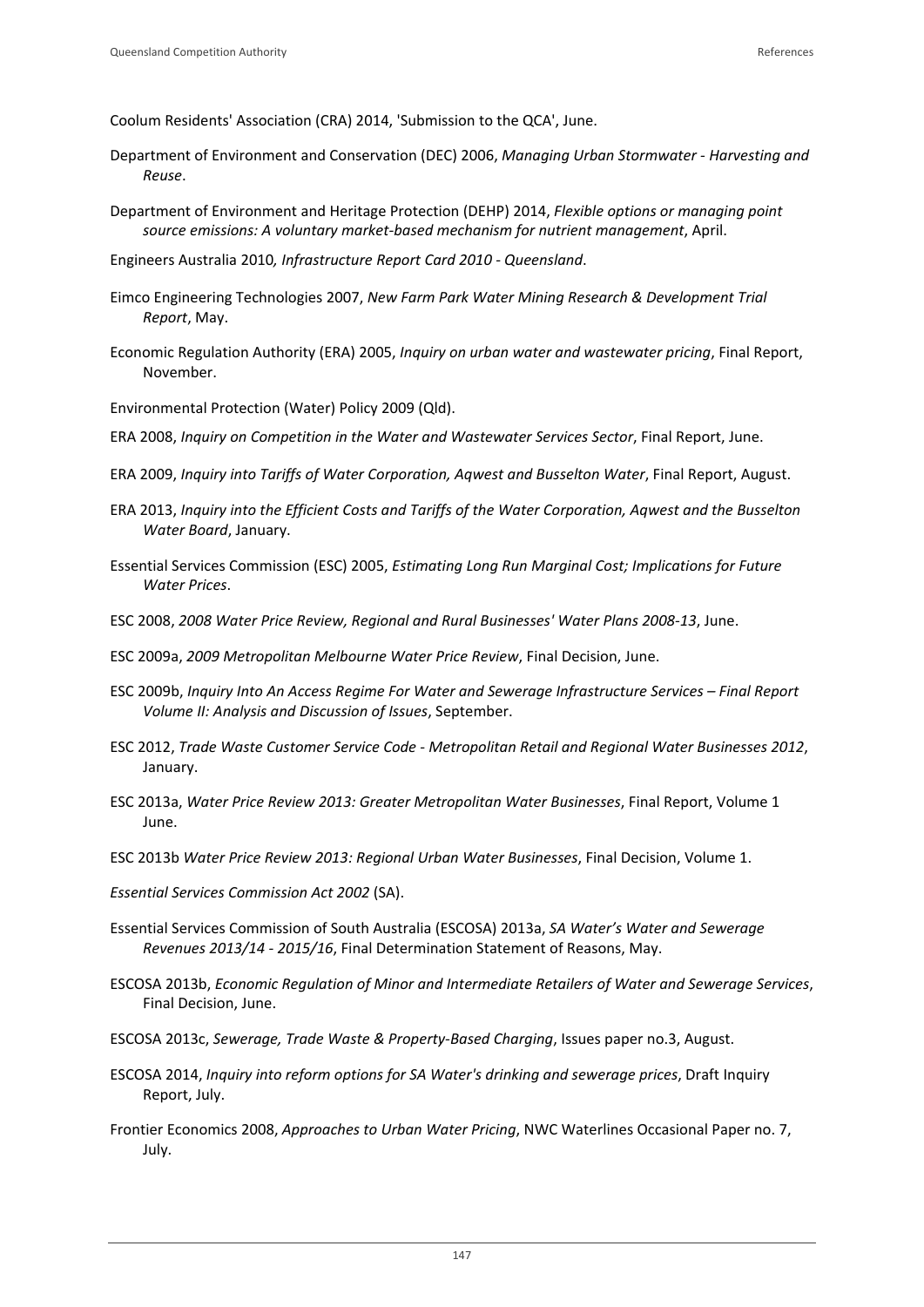- Frontier Economics 2011a, *Efficient water resource pricing in Australia: an assessment of administered scarcity pricing in urban areas*, Waterlines Report Series no. 44, April.
- Frontier Economics 2011b, *Externality pricing in the Australian water sector*, Waterlines no. 43, April.
- Frontier Economics 2013, *Review of urban water customer choice options, policy drivers and regulatory instruments*, Report prepared for the National Water Commission, July.
- Gold Coast City Council 2014, *Long Term Regulatory Framework (and Pricing Principles) for South East Queensland Water Entities*, June.
- Gold Coast Water 2014, *Submission re SEQ Price Monitoring for 2013‐15*, February.
- Goulburn Valley Water 2013, *Tariff Schedule 2013/14*.
- Goulburn Valley Water 2012, *Water Plan 2013‐18*, Supporting Document F, Demand Forecast.
- Grafton, Q & Kompas, T 2007, 'Pricing Sydney Water', *Australian Journal of Agricultural and Resource Economics*, vol. 51, no. 3, pp. 227‐241.
- Grafton, RQ & Ward, M 2007, 'Prices versus rationing: Marshallian surplus and mandatory water restrictions', *Australian National University Economics and Environment Network Working Paper EEN0707*, October.
- Hall, MR 2013, *Review of Rainfall Tank Cost‐Effectiveness in South East Queensland*, Urban Water Security Research Alliance Technical Report no. 105, February.
- Hoffmann, M, Worthington, A, & Higgs, H 2006, 'Urban water demand with fixed volumetric charging in a large municipality: the case of Brisbane', *The Australian Journal of Agricultural Economics*, vol. 50, no. 3, pp. 347‐359.
- Independent Competition and Regulatory Commission (ICRC) 2004, *Investigation into prices for water and wastewater services in the ACT*, Final Report and Price Direction, March.
- ICRC 2007, *Water and Wastewater Discussion Paper 3: Prices*, August.
- ICRC 2013, *Regulated water and Sewerage Services, 1 July 2013 to 30 June 2019*, Final Report, June.
- *Independent Pricing and Regulatory Tribunal Act 1992* (NSW).
- Independent Pricing and Regulatory Tribunal (IPART) 1996, *Wyong Shire Council ‐ Prices of Water Supply and Sewerage Services*, July.
- IPART 2006, *Pricing arrangements for recycled water and sewer mining ‐ Sydney Water Corporation, Hunter Water Corporation, Gosford City Council and Wyong Shire Council*, September.
- IPART 2008, *Review of prices for Sydney Water Corporation's water, sewerage, stormwater and other services, From 1 July 2008*, Final Determination.
- IPART 2009, *Review of Prices for the Sydney Catchment Authority*, Final Report, June.
- IPART 2012a, *Review of Prices for the Sydney Catchment Authority from 1 July 2012 to 30 June 2016*, Final Report.
- IPART 2012b, *Review of prices for Sydney Water Corporation's water, sewerage, stormwater drainage and other services, from 1 July 2012*, Final Report.
- IPART 2013, *Hunter Water Corporation, Prices of water, sewerage, stormwater drainage and other services, 1 July 2013 to 30 June 2017*, Final Report, June.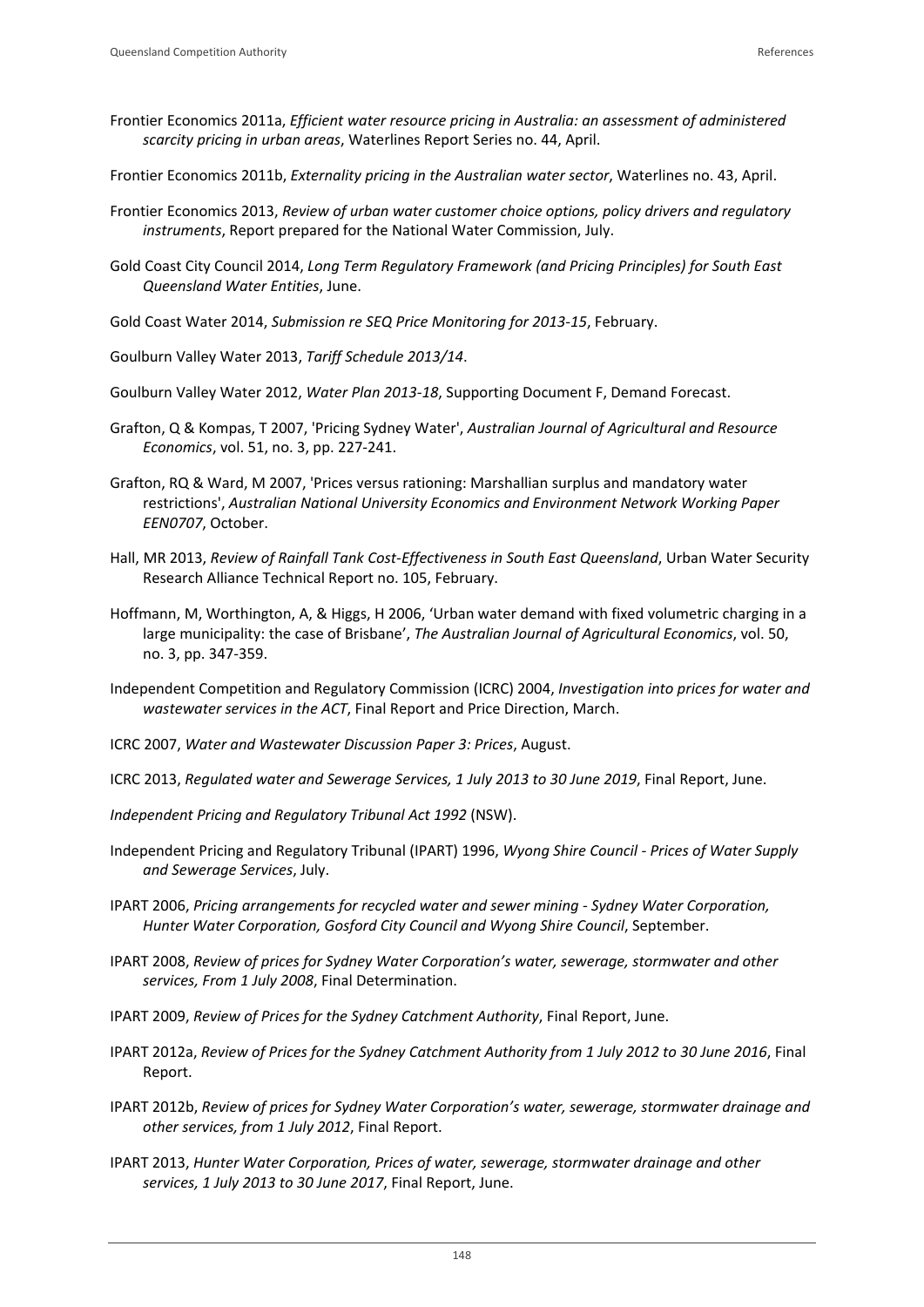- Joint Steering Committee for Water Sensitive Cities 2009, *Evaluating Options for Water Sensitive Urban Design ‐ A National Guide*, July.
- Local Government Association of South Australia (LGASA) 2012, *Fact Sheet 01 ‐ Council Services*, July.
- London Economics 1995, *Pricing principles for water, sewerage and drainage service*, April.
- London Economics 1997, *Water pricing: the importance of long run marginal costs*, Report prepared for Ofwat, February.
- Mackay Regional Council 2012, *Automatic Meter Reading*, Fact Sheet.
- Moreton Bay Regional Council 2014, Submission in response to SEQ long-term regulatory framework pricing principles.
- Marsden Jacob Associates (MJA) 2004, *Estimation of Long Run Marginal Cost (LRMC), Report commissioned by the QCA*, October.
- NERA Economic Consulting 2012, *Final Report ‐ An Economic Framework for Estimating Long Run Marginal Costs in the Victorian Water Industry*, January.
- National Water Commission (NWC) 2004, *National Water Initiative*.
- NWC 2007, *Using Recycled Water for Drinking: and Introduction*, Waterlines Occasional Paper No 2.
- NWC 2010, *National Water Initiative (NWI) Pricing Principles*.
- NWC 2011a, *The National Water Initiative ‐ Securing Australia's Water Future ‐ 2011 Assessment*, September.
- NWC 2011b, *Review of Pricing Reform in the Australian Water Sector*.

Ofwat (undated), *Report A: The role of LRMC in the provision and regulation of water services*.

- Ofwat 2001, *Guidance on LRMC Estimation*, MD170, Report C, May.
- Ofwat 2003, *Surface Water Drainage Charging Policy*, RD 35/03, September.
- Ofwat 2009, *Future water and sewerage charges 2010‐15: Final determinations*.
- Ofwat 2012, *Charging principles and guidelines: planned revisions*, September.
- Ofwat 2013, *Future access pricing in the water sector*, A discussion paper.
- Office of the Tasmanian Economic Regulator 2012, *2012 Price Determination Investigation – Regulated Water and Sewerage Services in Tasmania*, Final Report.
- Productivity Commission (PC) 2001, *Telecommunications Competition Regulation*, Inquiry Report, December.
- PC 2008, *Towards urban water reform: a discussion paper*.
- PC 2011, *Australia's Urban Water Sector*, Inquiry Report, August.
- PC 2013, *National Access Regime – Draft Inquiry Report*, May.
- Qldwater 2014, *SEQ Long Term Regulatory Framework ‐ Pricing Principles Position Paper*, Submission to the QCA, June.
- QR Network 2010, *QR Network's 2010 Access Undertaking – As approved 1 October 2010*, October.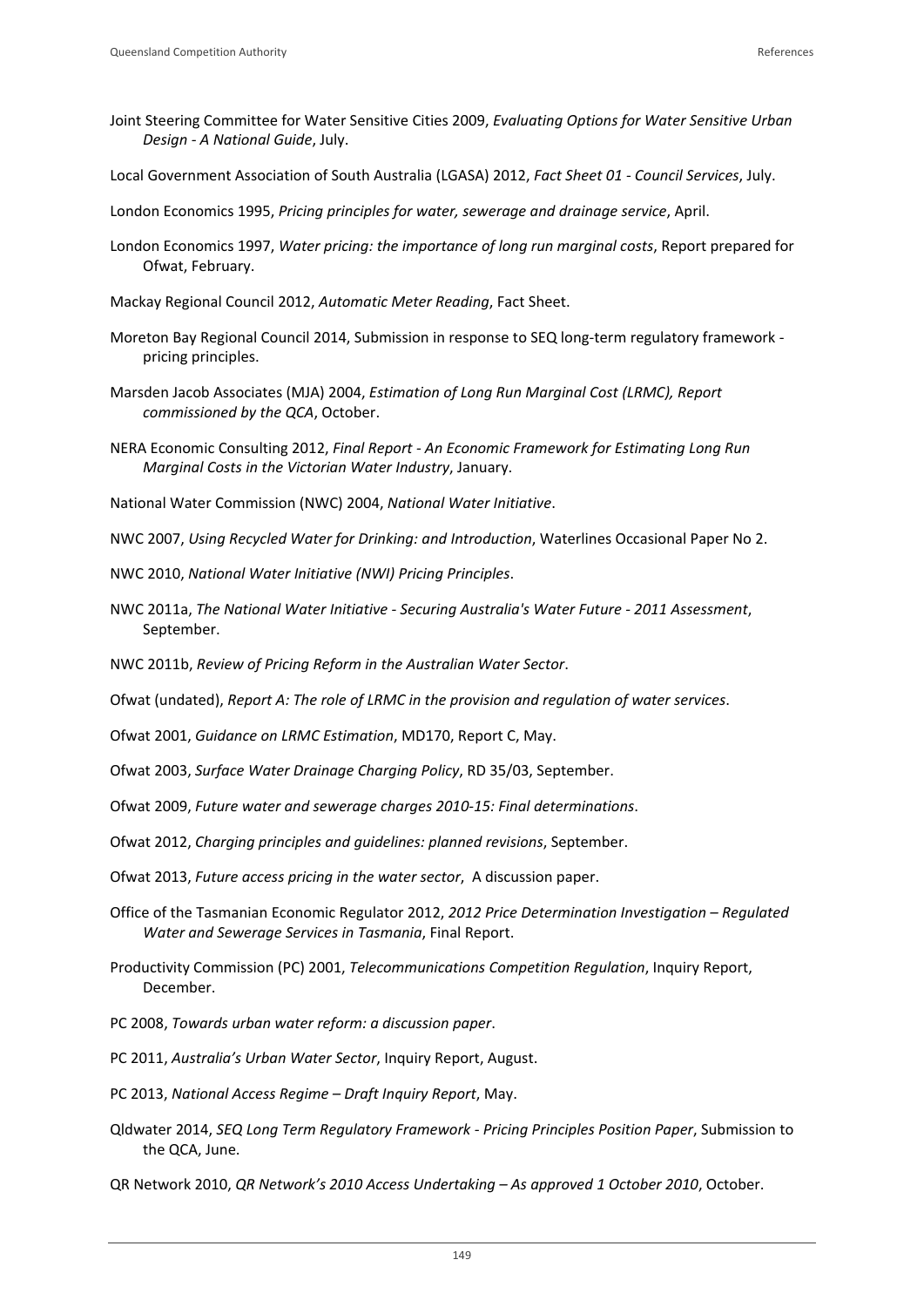- Queensland Competition Authority (QCA) 2000, *Statement of Regulatory Pricing Principles for the Water Sector*.
- QCA 2002, *Gladstone Area Water Board: Investigation of Pricing Practices*, Final Report, September.
- QCA 2005, *Gladstone Area Water Board: Investigation of Pricing Practices*. Final Report, March.
- QCA 2010, *Gladstone Area Water Board: Investigation of Pricing Practices*. Final Report, June.
- QCA 2013a, *Statement of Regulatory Pricing Principles*, August.
- QCA 2013b, *Seqwater Irrigation Price Review 2013‐17, Volume 1*, Final Report, April.
- QCA 2014a, *Long term regulatory framework for SEQ water entities*, Position Paper, February.
- QCA 2014b, *Long term regulatory framework for SEQ water entities ‐ pricing principles*, Position Paper, May.
- Queensland Council of Social Service (QCOSS) 2012, *Ebbs and Flows: Low Income Consumers and Water in Queensland*, Draft for comment, October.
- QCOSS 2014, *Submission to QCA Long Term Regulatory Framework for SEQ Water Entities*, July.
- Queensland Urban Utilities (QUU) 2011, *Trade Waste – Environmental Management Plan*, July.
- QUU 2012, *Water Netserv Plan Part A*.
- QUU 2013a, *QCA Interim Price Monitoring Information Return 2013‐15*, June.
- QUU 2013b, *QUU Schedule of Fees and Charges* <http://www.urbanutilities.com.au/Your\_account/Water\_and\_sewerage\_charges/>.
- QUU 2013c, *Initial Submission ‐ Long‐term Regulatory Framework for South East Queensland Water Entities*, August.
- QUU 2014, *Submission: SEQ long‐term regulatory framework review*, Submission to the QCA, June.
- Queensland Water Commission 2010, *South East Queensland Water Strategy.*
- *Queensland Competition Authority Act 1997* (Qld).

Redland City Council (RCC) 2013, submission to the QCA.

- RCC 2013, *Fact Sheet ‐ Water and Wastewater Charges 2013/14* <http://www.redland.qld.gov.au/SiteCollectionDocuments/Fact\_Sheets/Water/FS500%20Water%20 Charges%202013‐2014.pdf>.
- *Residential Tenancies and Rooming Act 2008* (Qld).
- SA Water 2013, *Trade Waste General Policy*, Fact Sheet, January.
- SKM 2013, *Review of Demand Projections For Queensland Urban Utilities and Unitywater*, Final Report to the Queensland Competition Authority, January.
- Southern Water 2012, *Price and Service Plan ‐ 2012‐2015*.
- South East Water 2011, *Productivity Commission, Draft Report, Australia's Urban Water Sector, South East Water Response*.

South East Water 2013, *South East Water Price Manual, 2013‐14 Tariffs and Charges*.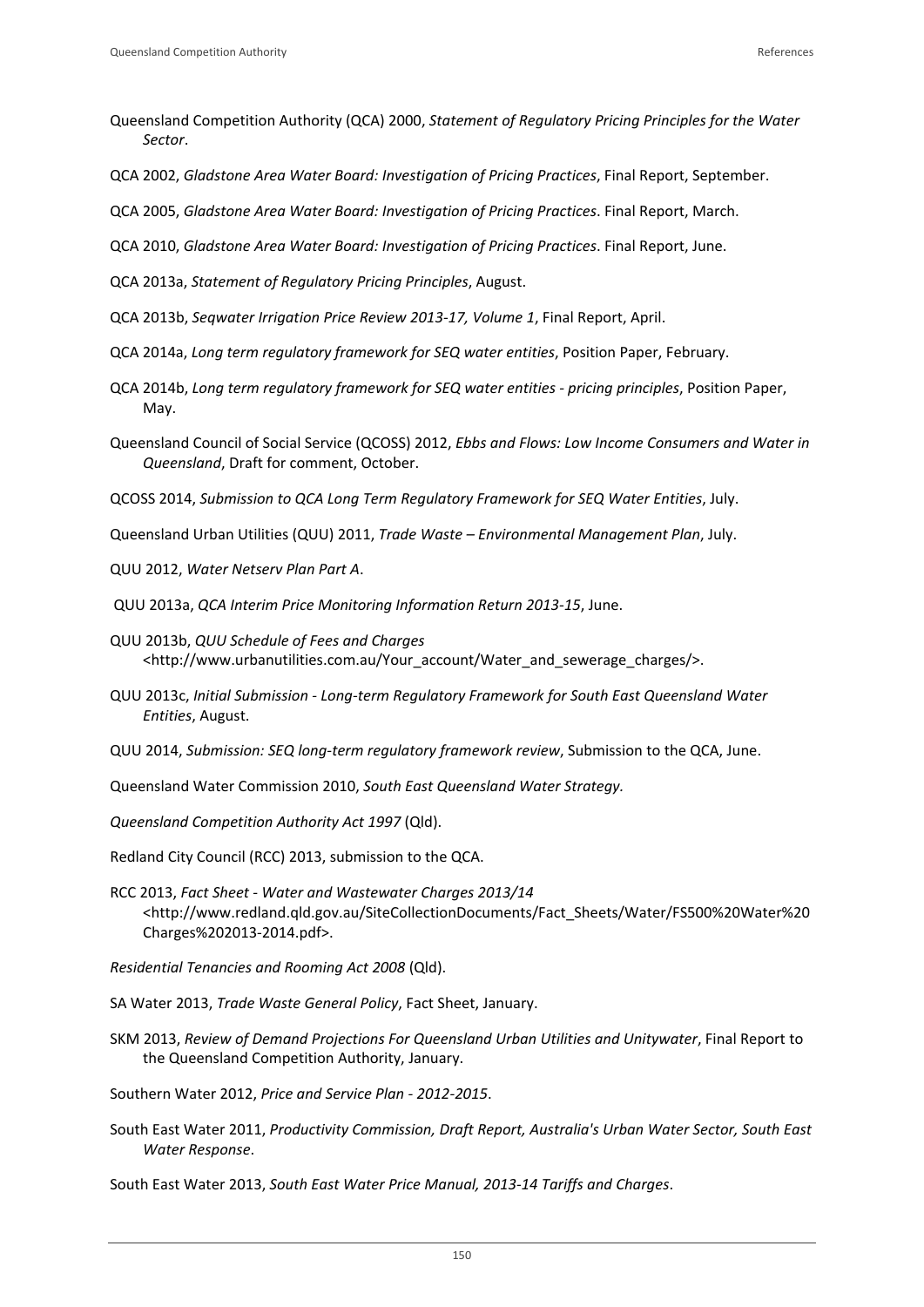Taswater 2012, *Corporate Plan*.

- Taswater 2013, *Unconnected Serviced land fees and charges*, <www.taswater.com.au/your‐ account/Other‐Fees‐and‐Charges/Unconnected‐Serviced‐Land>.
- Tilton, JE 1995, 'Assigning the liability for past pollution: lessons from the US mining industry*'*, *Journal of Institutional and Theoretical Economics*, vol. 151, no. 1, pp. 139‐154.

Townsville City Council (2013)*, Utility Charges ‐ Water Charges.*

Turvey, R 1976, *Analysing the Marginal Cost of Water Supply*, Land Economics, vol. 52, no. 2, May.

- Turvey, R 2000, *What are marginal costs and how to estimate them?,* Technical Paper 13.
- Unite against Unity 2014, submission to the QCA.

Unitywater 2011, *Trade Waste Management Plan, No. 03967*, December.

Unitywater 2013a, *Price monitoring submission 2013‐15*, submission to the QCA, June.

- Unitywater 2013b, 'Unitywater New Pricing Structure' <http://www.unitywater.com/pricing#pricing\_structure\_overview>.
- Unitywater 2013c, *Long term regulatory framework for SEQ entities*, submission to the QCA, August.
- Unitywater 2014, *Submission: long term regulatory framework and pricing principles*, submission to the QCA, June.

*Water Act 1989* (Vic).

- *Water and Sewerage Industry Act 2008* (Tas).
- Water by Design 2010, *A Business Case for Best Practice Urban Stormwater Management* (Version 1.1), South East Queensland Healthy Waterways Partnership, September.
- Water Corporation 2013a, *Rates and Charges*, <http://www.watercorporation.com.au/home/ business/my‐account/rates‐and‐charges>.
- Water Corporation 2013b, *Sewer Mining ‐ Information Sheet*, April.
- *Water Industry Act 2012* (SA).

*Water Industry Competition Act 2006* (NSW).

- Water Industry Regulatory Order (Vic).
- Water Services Association of Australia (WSAA) 2003, *Urban Water Demand Forecasting and Demand Management*, Occasional Paper No. 9, November.
- WSAA 2005, *Pricing for Recycled Water*, Occasional Paper No. 12, February.
- WSAA 2012, *Australian Sewage Quality Management Guidelines* (June).
- WBM Oceanics 1999, *Stormwater Reuse ‐ a Balanced Assessment*, Stormwater Industry Association Conference, Sydney.
- West, A‐R 2014, *TOR for investigation into Long‐term Regulatory Framework for SEQ Water Entities*, submission to the QCA, June.
- Westernport Water 2011, *Westernport Water Response to the 2013 Water Price Review*.